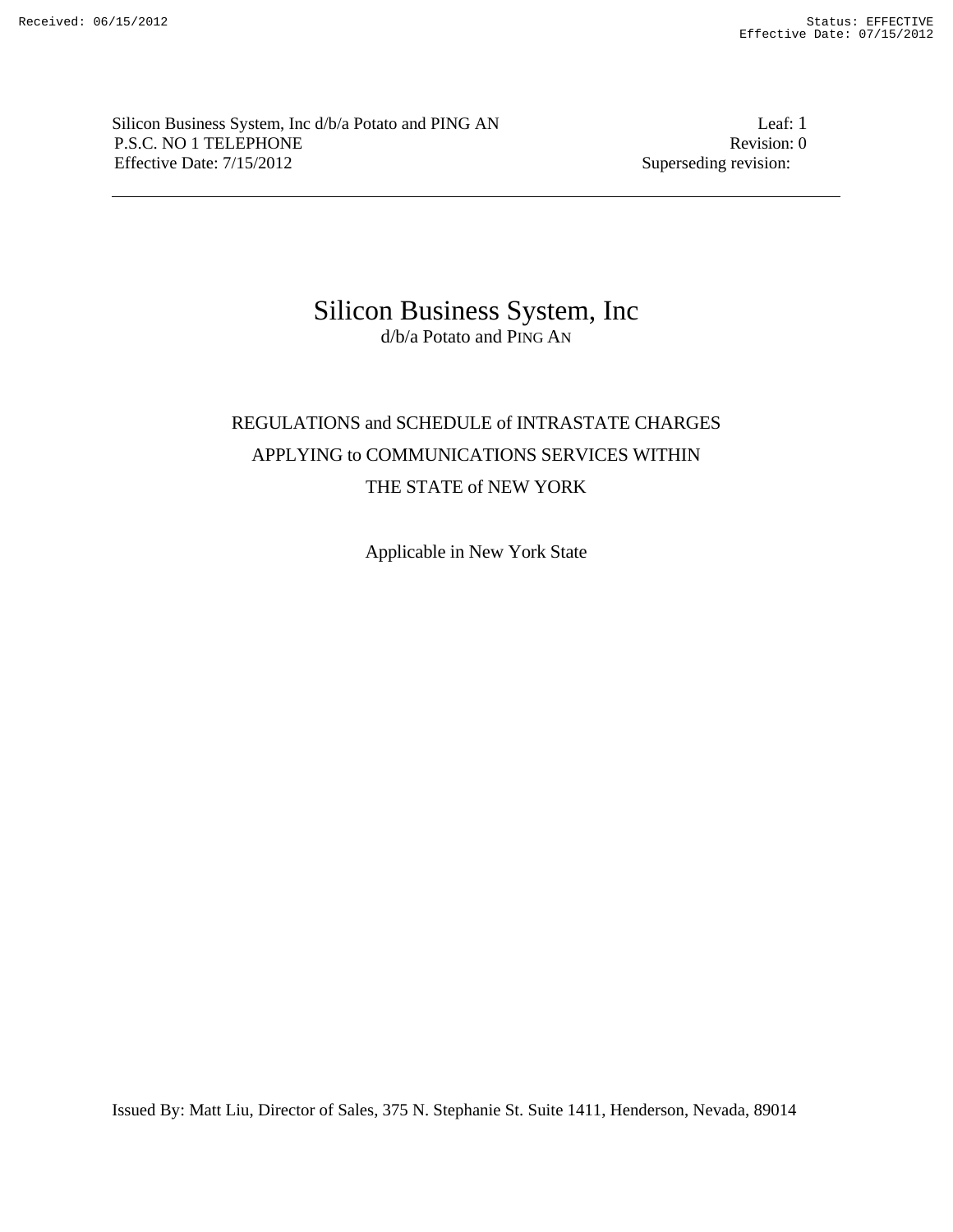# **Table of Contents**

| 1              |      |                                                            |  |  |
|----------------|------|------------------------------------------------------------|--|--|
|                | 1.1  |                                                            |  |  |
|                |      |                                                            |  |  |
|                |      |                                                            |  |  |
| $\overline{2}$ |      |                                                            |  |  |
|                | 2.1  |                                                            |  |  |
|                | 2.2  |                                                            |  |  |
|                | 2.3  |                                                            |  |  |
|                | 2.4  |                                                            |  |  |
|                | 2.5  |                                                            |  |  |
|                | 2.6  |                                                            |  |  |
|                | 2.7  |                                                            |  |  |
|                | 2.8  |                                                            |  |  |
|                | 2.9  |                                                            |  |  |
|                | 2.10 |                                                            |  |  |
|                | 2.11 |                                                            |  |  |
|                | 2.12 |                                                            |  |  |
|                | 2.13 | Emergency/ Crisis/ Disaster Restoration and Provisioning - |  |  |
|                |      |                                                            |  |  |
|                | 2.14 |                                                            |  |  |
|                |      |                                                            |  |  |
|                |      |                                                            |  |  |
| 3              |      |                                                            |  |  |
|                | 3.1  |                                                            |  |  |
|                | 3.2  |                                                            |  |  |
|                | 3.3  |                                                            |  |  |
|                | 3.4  |                                                            |  |  |
|                | 3.5  |                                                            |  |  |
|                |      |                                                            |  |  |
|                |      |                                                            |  |  |
| $\overline{4}$ |      |                                                            |  |  |
|                | 4.1  |                                                            |  |  |
|                | 4.2  |                                                            |  |  |
|                | 4.3  |                                                            |  |  |
|                | 4.4  |                                                            |  |  |
|                | 4.5  |                                                            |  |  |
|                |      |                                                            |  |  |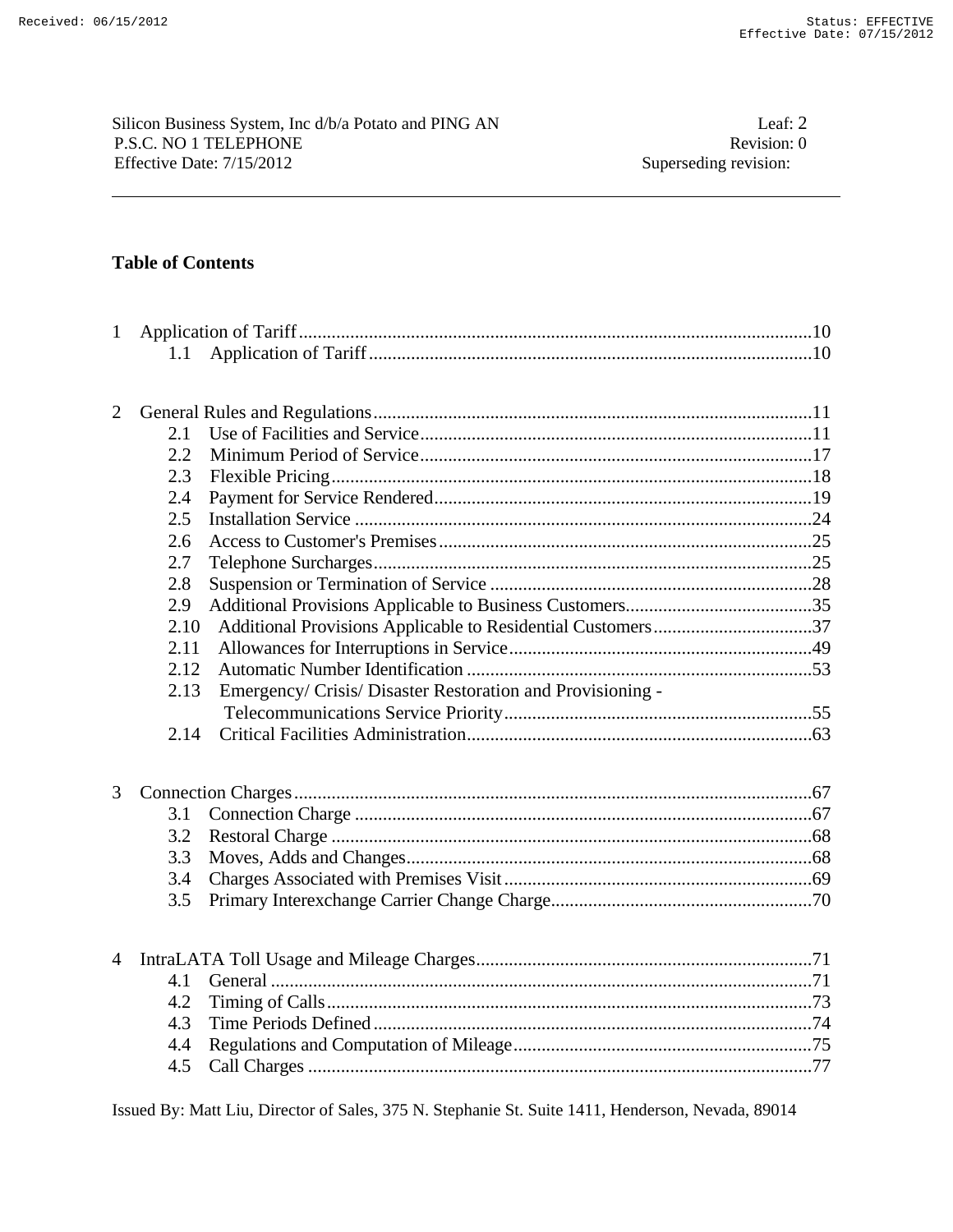Silicon Business System, Inc d/b/a Potato and PING AN Leaf: 3 P.S.C. NO 1 TELEPHONE Revision: 0 Effective Date: 7/15/2012 Superseding revision:

| 5  |      |                                                                   |  |
|----|------|-------------------------------------------------------------------|--|
|    | 5.1  |                                                                   |  |
|    | 5.2  |                                                                   |  |
|    | 5.3  |                                                                   |  |
|    | 5.4  |                                                                   |  |
|    | 5.5  |                                                                   |  |
|    | 5.6  |                                                                   |  |
|    | 5.7  |                                                                   |  |
|    | 5.8  |                                                                   |  |
|    | 5.9  |                                                                   |  |
|    | 5.10 |                                                                   |  |
|    | 5.11 |                                                                   |  |
|    | 5.12 |                                                                   |  |
|    |      |                                                                   |  |
| 6  |      |                                                                   |  |
|    | 6.1  |                                                                   |  |
|    | 6.2  |                                                                   |  |
|    |      |                                                                   |  |
| 7  |      |                                                                   |  |
|    | 7.1  |                                                                   |  |
|    | 7.2  |                                                                   |  |
|    |      |                                                                   |  |
| 8  |      |                                                                   |  |
|    | 8.1  |                                                                   |  |
|    | 8.2  |                                                                   |  |
|    | 8.3  | Special Equipment for The Hearing or Speech Impaired Customer152  |  |
|    | 8.4  | Discounted Service for The Hearing or Speech Impaired Customer153 |  |
|    | 8.5  |                                                                   |  |
|    | 8.6  |                                                                   |  |
|    | 8.7  |                                                                   |  |
|    | 8.8  |                                                                   |  |
|    | 8.9  |                                                                   |  |
|    | 9.1  |                                                                   |  |
|    | 9.2  |                                                                   |  |
|    | 9.3  |                                                                   |  |
|    |      |                                                                   |  |
|    |      |                                                                   |  |
| 10 |      |                                                                   |  |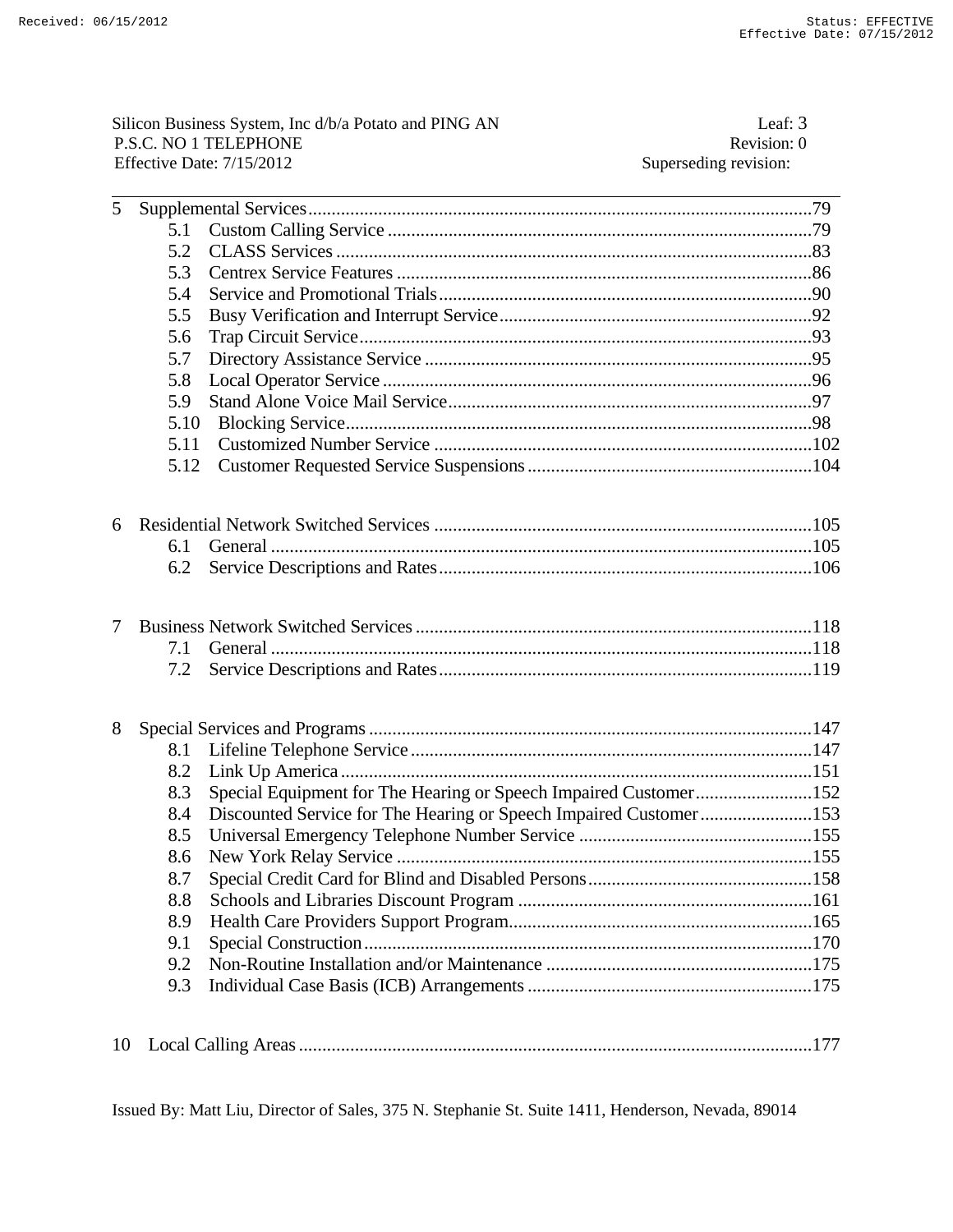| Silicon Business System, Inc d/b/a Potato and PING AN       |  | Leaf: $4$             |
|-------------------------------------------------------------|--|-----------------------|
| <b>P.S.C. NO 1 TELEPHONE</b><br>Effective Date: $7/15/2012$ |  | Revision: 0           |
|                                                             |  | Superseding revision: |
|                                                             |  | 178                   |
|                                                             |  |                       |
|                                                             |  |                       |
| 12                                                          |  |                       |
|                                                             |  |                       |
| 13                                                          |  |                       |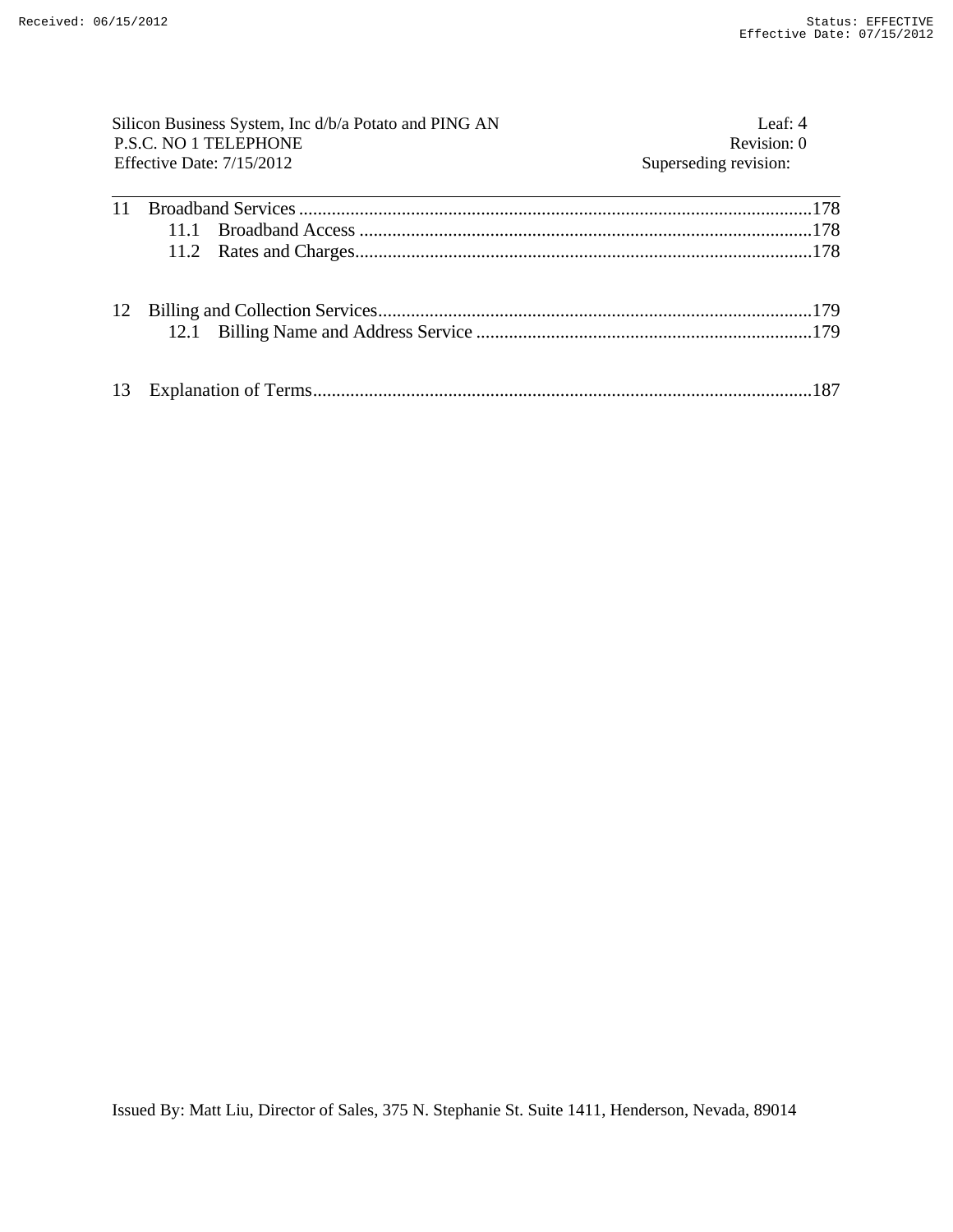Silicon Business System, Inc d/b/a Potato and PING AN Leaf: 5 P.S.C. NO 1 TELEPHONE Revision: 0 Effective Date:  $7/15/2012$  Superseding revision:

# EXPLANATION of NOTES

- (C) Indicates Changed Regulation
- (D) Indicates Discontinued Rate or Regulation
- (I) Indicates Rate Increase
- (M) Indicates Move in Location of Text
- (N) Indicates New Rate or Regulation
- (R) Indicates Rate Reduction
- (T) Indicates Change of Text Only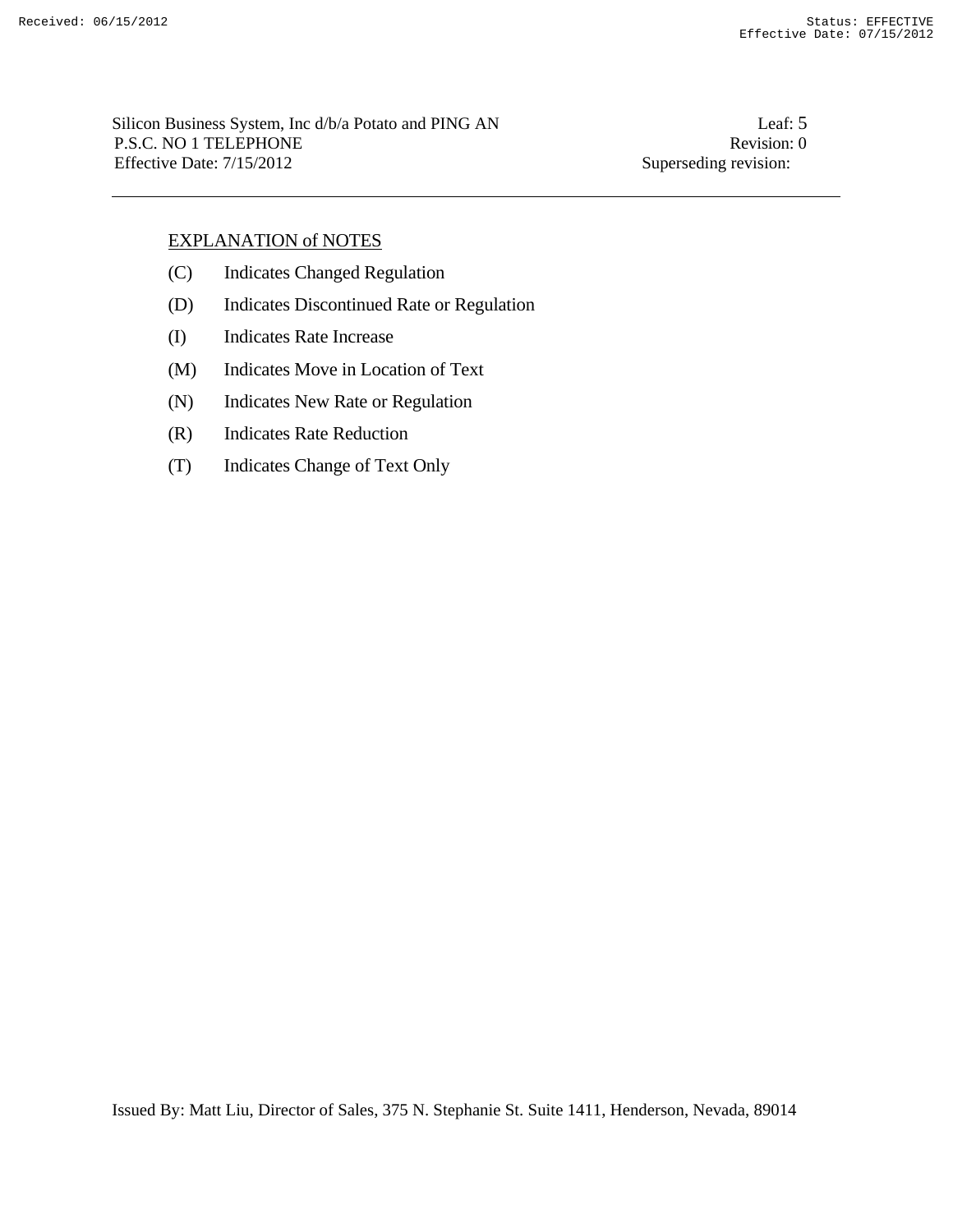Silicon Business System, Inc d/b/a Potato and PING AN P.S.C. NO 1 TELEPHONE Effective Date: 7/15/2012

Leaf: 6 Revision: 0 Superseding revision:

| Availability 10        |  |
|------------------------|--|
|                        |  |
|                        |  |
|                        |  |
|                        |  |
|                        |  |
|                        |  |
|                        |  |
|                        |  |
|                        |  |
|                        |  |
|                        |  |
|                        |  |
| Call Hold<br>79        |  |
| Call ID<br>83          |  |
| 87<br>Call Pickup      |  |
|                        |  |
| Call Waiting 81        |  |
| Camp On<br>86          |  |
|                        |  |
| <b>Centrex Service</b> |  |
|                        |  |
|                        |  |
|                        |  |
|                        |  |
|                        |  |
|                        |  |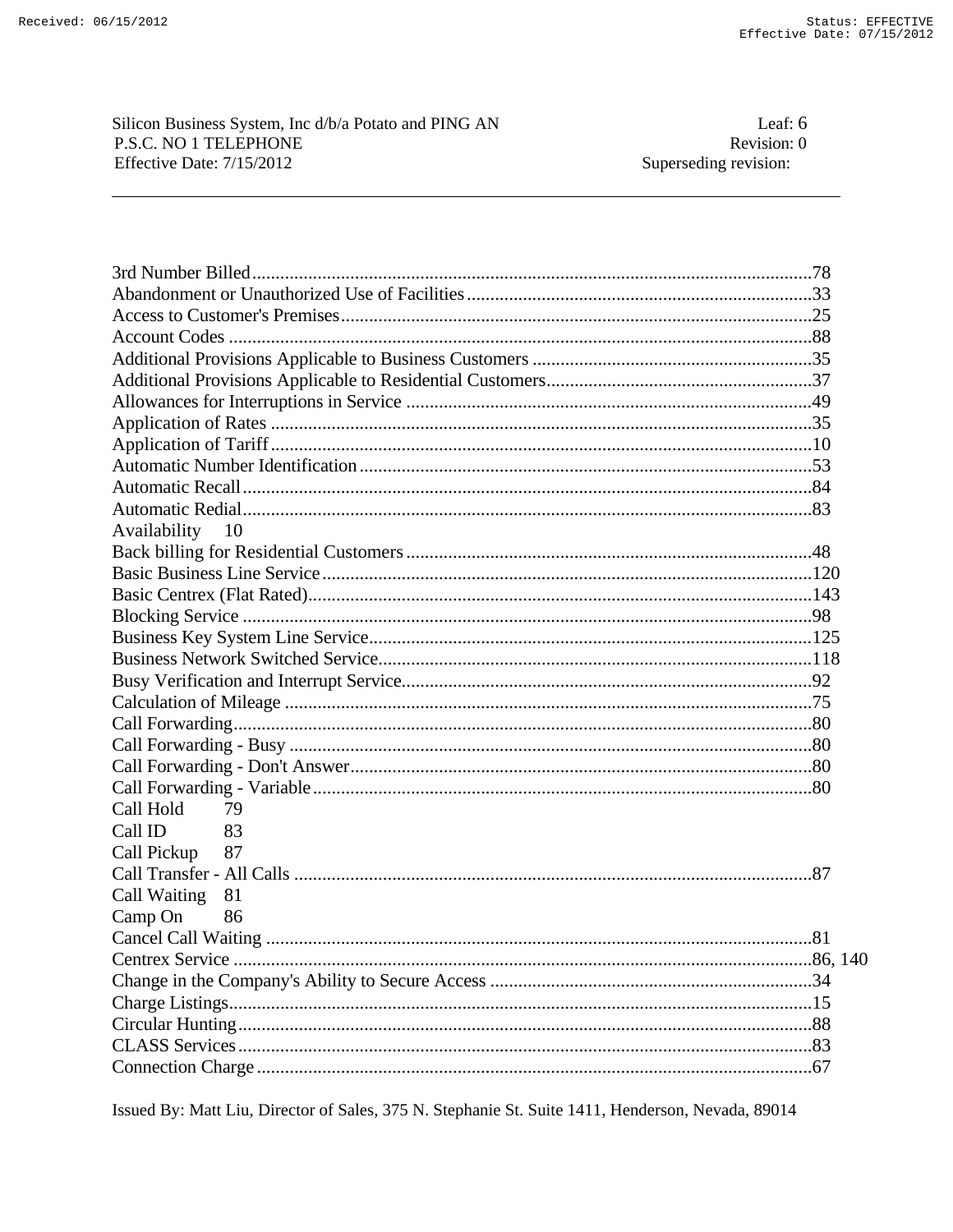| Silicon Business System, Inc d/b/a Potato and PING AN | Leaf: 7               |
|-------------------------------------------------------|-----------------------|
| P.S.C. NO 1 TELEPHONE                                 | Revision: 0           |
| Effective Date: 7/15/2012                             | Superseding revision: |
|                                                       |                       |
|                                                       |                       |
|                                                       |                       |
|                                                       |                       |
|                                                       |                       |
|                                                       |                       |
|                                                       |                       |
|                                                       |                       |
|                                                       |                       |
|                                                       |                       |
| Deposits<br>19, 36, 38                                |                       |
|                                                       |                       |
|                                                       |                       |
|                                                       |                       |
|                                                       |                       |
|                                                       |                       |
|                                                       |                       |
|                                                       |                       |
|                                                       |                       |
|                                                       |                       |
|                                                       |                       |
|                                                       |                       |
|                                                       |                       |
|                                                       |                       |
|                                                       |                       |
|                                                       |                       |
|                                                       |                       |
|                                                       |                       |
|                                                       |                       |
|                                                       |                       |
| Free Listings 15                                      |                       |
|                                                       |                       |
|                                                       |                       |
| Holidays<br>74                                        |                       |
|                                                       |                       |
|                                                       |                       |
|                                                       |                       |
|                                                       |                       |
|                                                       |                       |
|                                                       |                       |
|                                                       |                       |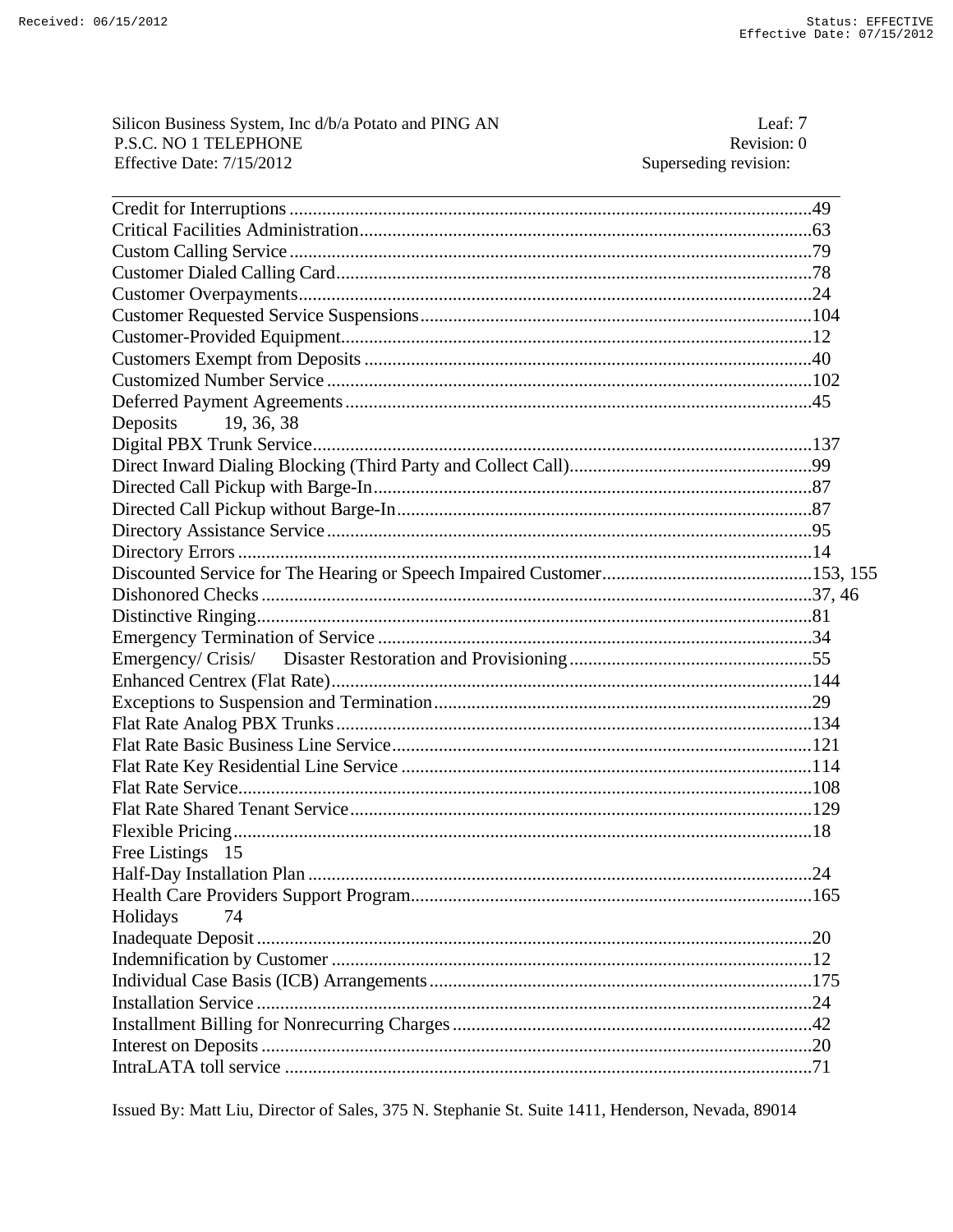| Silicon Business System, Inc d/b/a Potato and PING AN | Leaf: 8               |
|-------------------------------------------------------|-----------------------|
| P.S.C. NO 1 TELEPHONE                                 | Revision: 0           |
| Effective Date: 7/15/2012                             | Superseding revision: |
|                                                       |                       |
|                                                       |                       |
|                                                       |                       |
|                                                       |                       |
|                                                       |                       |
|                                                       |                       |
|                                                       |                       |
|                                                       |                       |
|                                                       |                       |
|                                                       |                       |
|                                                       |                       |
|                                                       |                       |
|                                                       |                       |
|                                                       |                       |
|                                                       |                       |
|                                                       |                       |
|                                                       |                       |
|                                                       |                       |
|                                                       |                       |
|                                                       |                       |
|                                                       |                       |
|                                                       |                       |
|                                                       |                       |
|                                                       |                       |
|                                                       |                       |
|                                                       |                       |
|                                                       |                       |
| Premises Visit 69                                     |                       |
|                                                       |                       |
|                                                       |                       |
|                                                       |                       |
|                                                       |                       |
|                                                       |                       |
|                                                       |                       |
|                                                       |                       |
|                                                       |                       |
|                                                       |                       |
|                                                       |                       |
|                                                       |                       |
|                                                       |                       |
|                                                       |                       |
|                                                       |                       |
|                                                       |                       |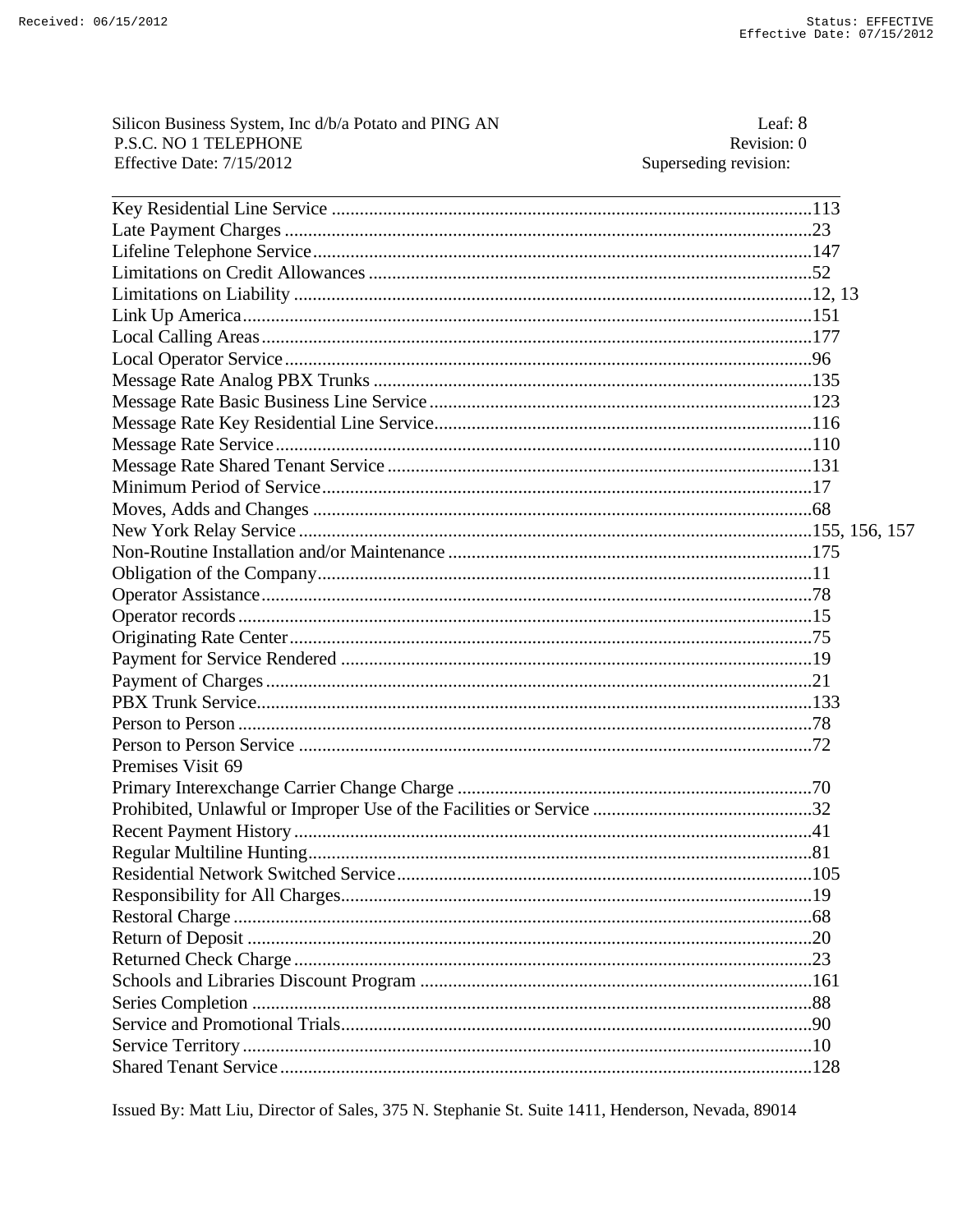| Silicon Business System, Inc d/b/a Potato and PING AN | Leaf: $9$             |
|-------------------------------------------------------|-----------------------|
| P.S.C. NO 1 TELEPHONE                                 | Revision: 0           |
| Effective Date: $7/15/2012$                           | Superseding revision: |

| Speed Calling 81        |  |
|-------------------------|--|
|                         |  |
|                         |  |
|                         |  |
|                         |  |
|                         |  |
|                         |  |
|                         |  |
|                         |  |
|                         |  |
|                         |  |
|                         |  |
|                         |  |
|                         |  |
|                         |  |
|                         |  |
|                         |  |
|                         |  |
|                         |  |
|                         |  |
|                         |  |
|                         |  |
|                         |  |
|                         |  |
| <b>Usage Charges 77</b> |  |
|                         |  |
|                         |  |
|                         |  |
| Use of Service 13       |  |
|                         |  |
|                         |  |
|                         |  |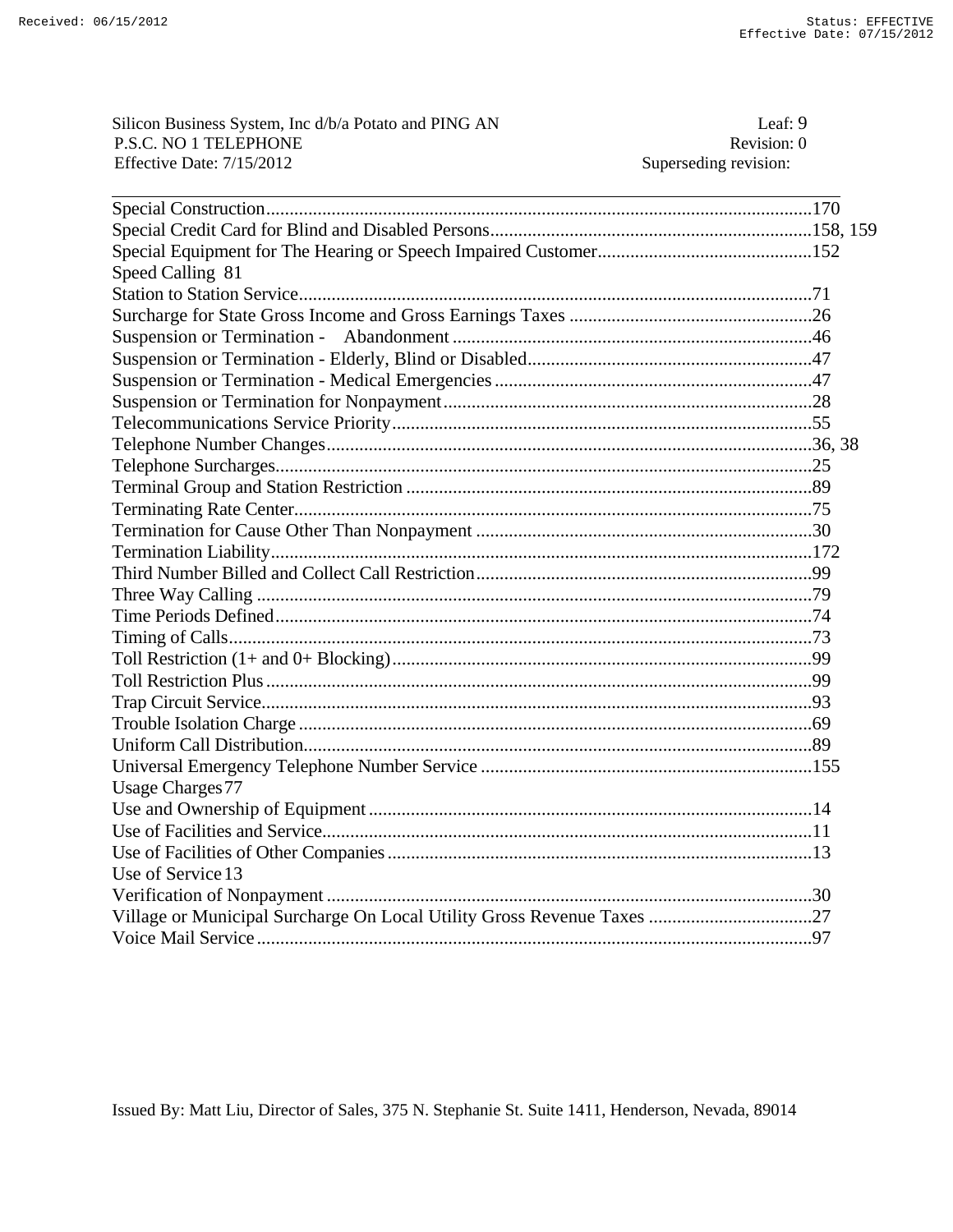# **1 Application of Tariff**

# 1.1 Application of Tariff

 This Tariff sets forth the regulations and rates applicable to the furnishing of intrastate communications services by virtue of one-way and/or two-way information transmission between points within the State of New York services provided by Silicon Business System, Inc d/b/a Potato and PING AN, as follows:

# 1.1.1 Service Territory

 Silicon Business System, Inc d/b/a Potato and PING AN, will provide service in the areas located: New York City .

1.1.2 Availability

Service is available where facilities permit.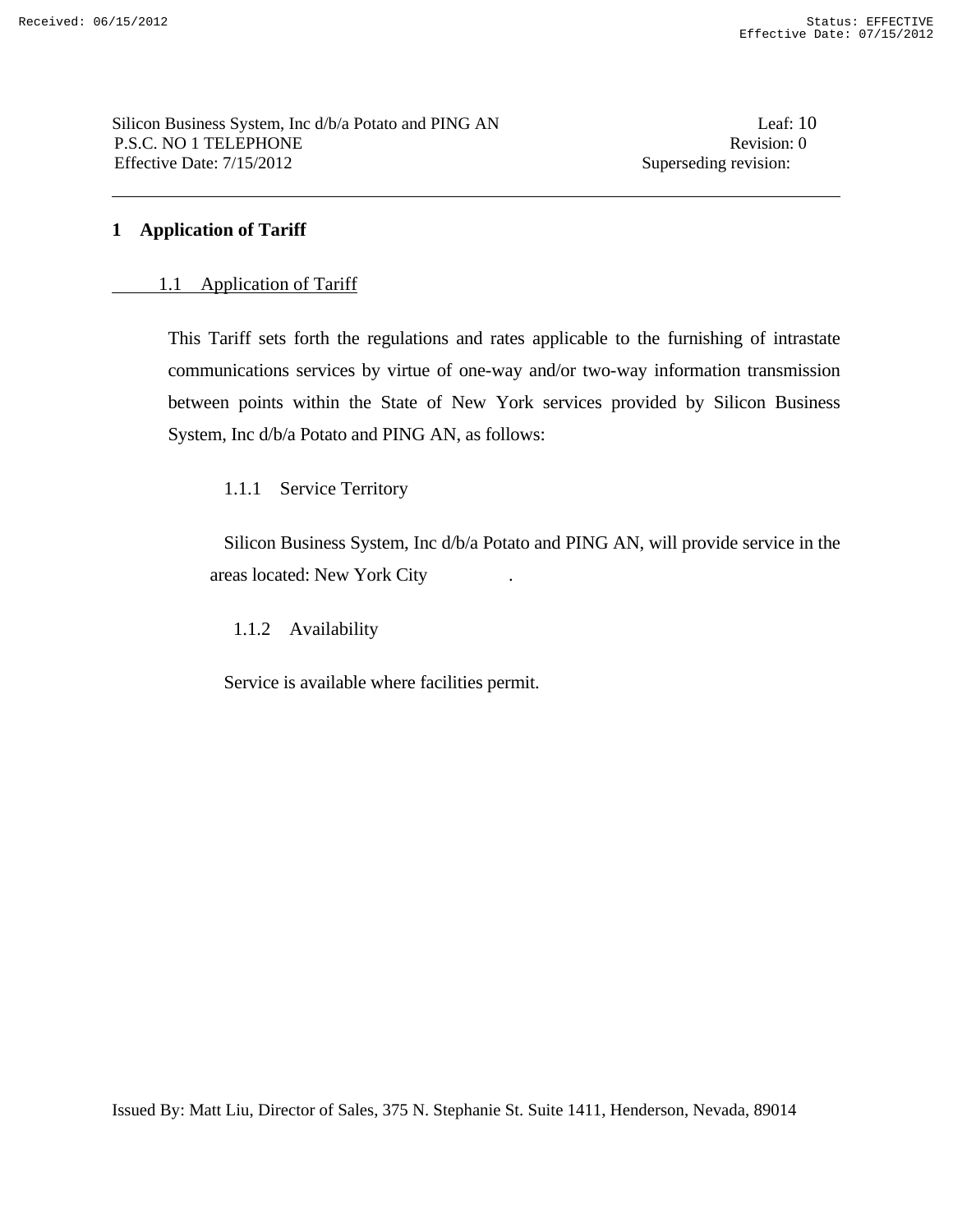#### **2 General Rules and Regulations**

#### 2.1 Use of Facilities and Service

2.1.1 Obligation of the Company

 In furnishing facilities and service, the Company does not undertake to transmit messages, but furnishes the use of its facilities to its customers for communications.

 The Company's obligation to furnish facilities and service is dependent upon its ability (a) to secure and retain, without unreasonable expense, suitable facilities and rights for the construction and maintenance of the necessary circuits and equipment; (b) to secure and retain, without unreasonable expense, suitable space for its plant and facilities in the building where service is or will be provided to the customer; or (c) to secure reimbursement of all costs where the owner or operator of a building demands relocation or rearrangement of plant and facilities used in providing service therein.

 The Company shall not be required to furnish, or continue to furnish, facilities or service where the circumstances are such that the proposed use of the facilities or service would tend to adversely affect the Company's plant, property or service.

 The Company reserves the right to refuse an application for service made by a present or former customer who is indebted to the Company for service previously rendered pursuant to this Tariff until the indebtedness is satisfied.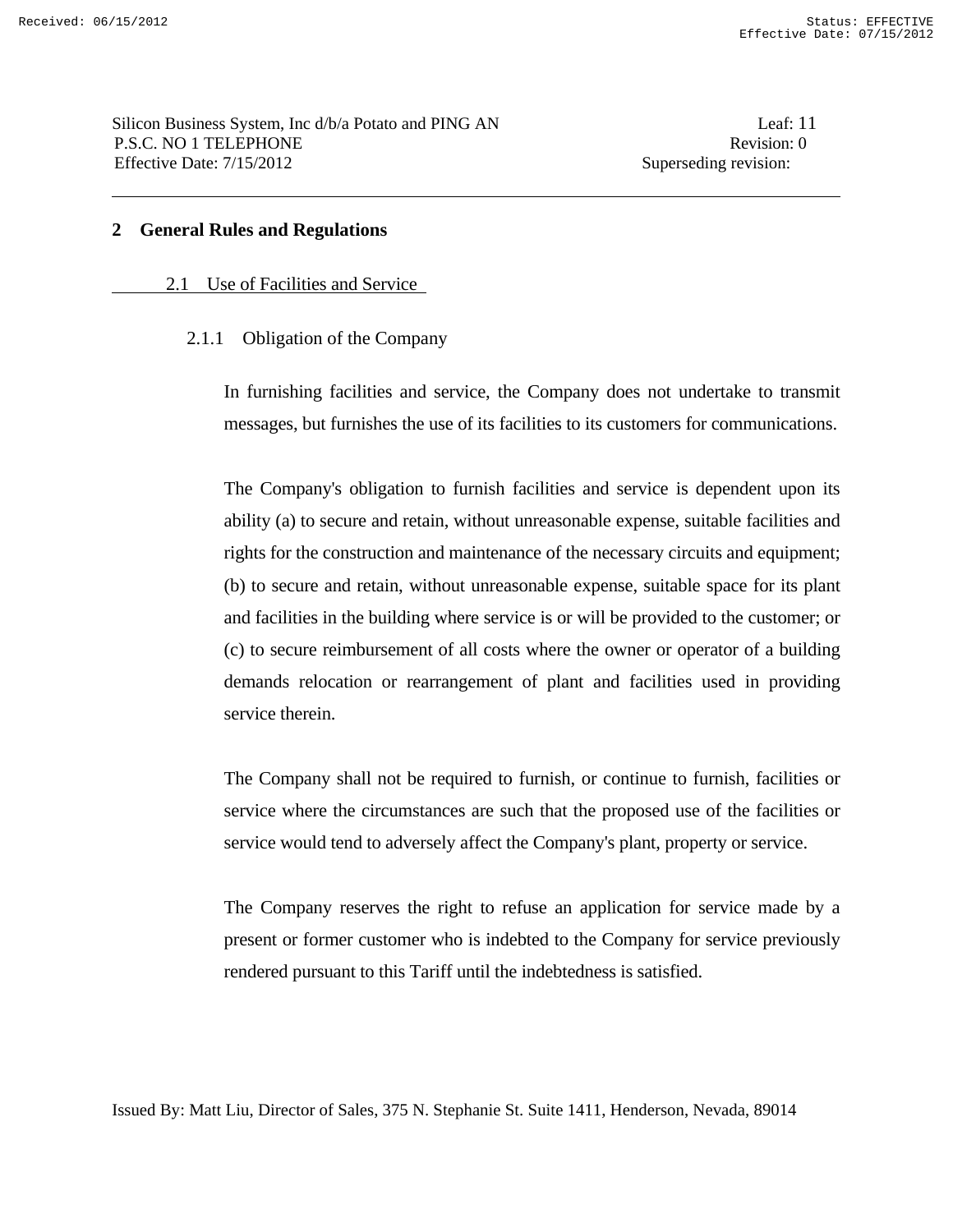Silicon Business System, Inc d/b/a Potato and PING AN Leaf: 12 P.S.C. NO 1 TELEPHONE Revision: 0 Effective Date: 7/15/2012 Superseding revision:

# **2 General Rules and Regulations (cont'd)**

#### 2.1 Use of Facilities and Service (cont'd)

## 2.1.2 Limitations on Liability

## a. Indemnification by Customer

 The customer and any authorized or joint users, jointly and severally shall indemnify, defend and hold the Company harmless against claims, loss, damage, expense (including attorneys' fees and court costs) for libel, slander, or infringement of copyright arising from the material transmitted over its facilities; against claims for infringement of patents arising from combining with, or using in connection with, facilities of the Company, equipment and systems of the customer; and against all other claims arising out of any act or omission of the customer in connection with facilities provided by the Company or the customer. in the event any such infringing use is enjoined, the customer, authorized user or joint user at its option and expense, shall obtain immediately a dismissal or stay of such injunction, obtain a license or other agreement so as to extinguish any claim of infringement, or terminate the claimed infringing use or modify such infringement.

# b. Customer-Provided Equipment

 The service and facilities furnished by the Company are subject to the following limitations: the Company shall not be liable for damage arising out of mistakes, omissions, interruptions, delays, errors or defects in transmission or other injury, including but not limited to injuries to persons or property from voltages or currents transmitted over the facilities of the Company caused by customer-provided equipment or premises wire.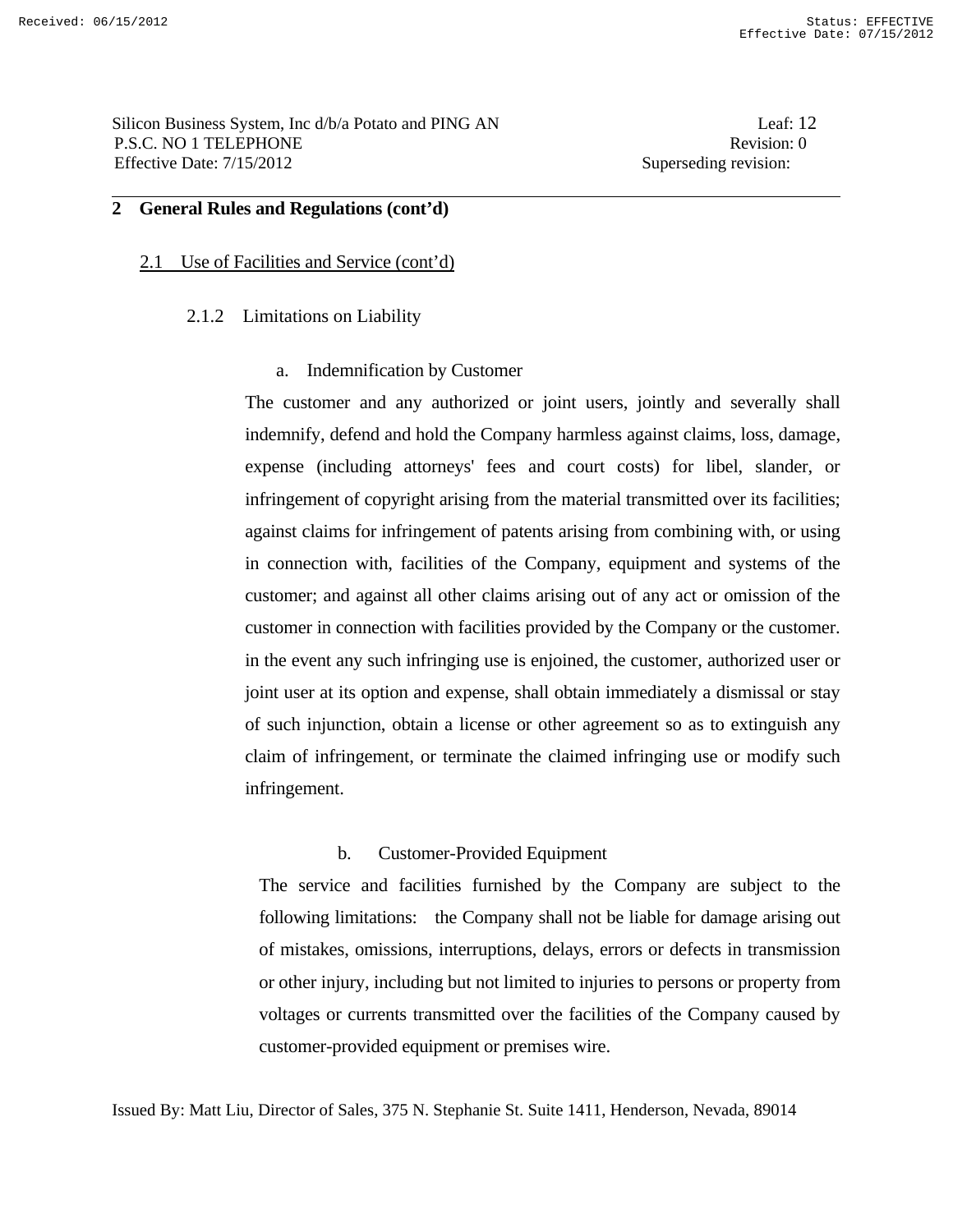#### 2.1 Use of Facilities and Service (cont'd)

#### 2.1.2 Limitations on Liability

c. Use of Facilities of Other Companies

 When the facilities of other companies are used in establishing a connection, the Company is not liable for any act, error, omission, or interruption caused by the other company or their agents or employees. This includes the provision of a signaling system database by another company.

## 2.1.3 Use of Service

 Any service provided under this Tariff may be resold to or shared (jointly used) with other persons at the customer's option. The customer remains solely responsible for all use of service ordered by it or billed to its telephone number(s) pursuant to this Tariff, for determining who is authorized to use its service, and for promptly notifying the Company of any unauthorized use. The customer may advise its customers that a portion of its service is provided by the Company, but the customer shall not represent that the Company jointly participates with the customer in the provision of the service.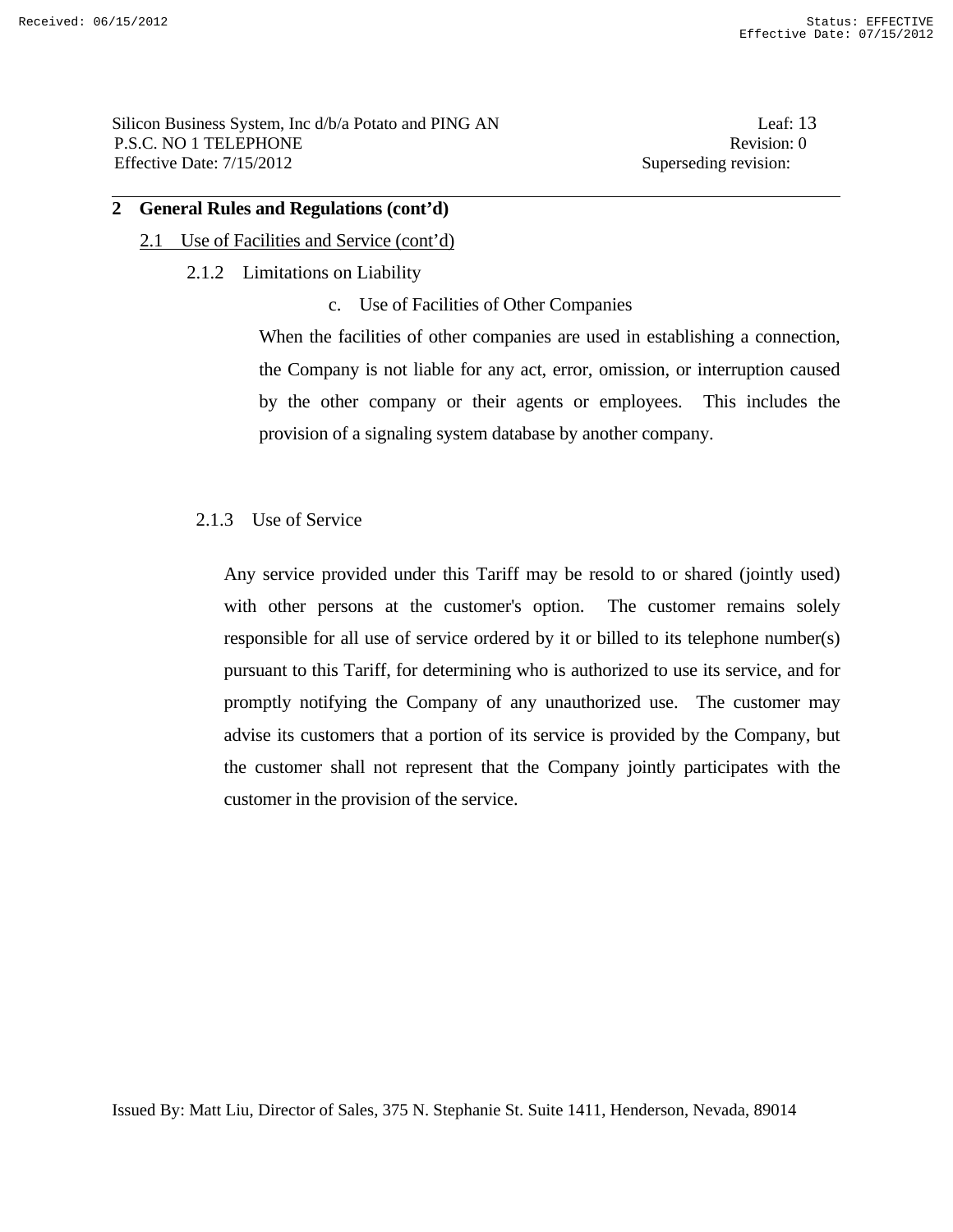#### 2.1 Use of Facilities and Service (cont'd)

#### 2.1.4 Use and Ownership of Equipment

 The Company's equipment, apparatus, channels and lines shall be carefully used. Equipment furnished by the Company shall remain its property and shall be returned to the Company whenever requested, within a reasonable period following the request, in good condition, reasonable wear and tear accepted. The customer is required to reimburse the Company for any loss of, or damage to, the facilities or equipment on the customer's premises, including loss or damage caused by agents, employees or independent contractors of the customer through any negligence.

#### 2.1.5 Directory Errors

In the absence of gross negligence or willful misconduct and except for the allowances stated below, no liability for damages arising from errors or mistakes in or omissions of directory listings, or errors or mistakes in or omissions of listings obtainable from the directory assistance operator, including errors in the reporting thereof, shall attach to the Company.

An allowance for errors or mistakes in or omissions of published directory listings or for errors or mistakes in or omissions of listings obtainable from the directory assistance operator shall be given as follows: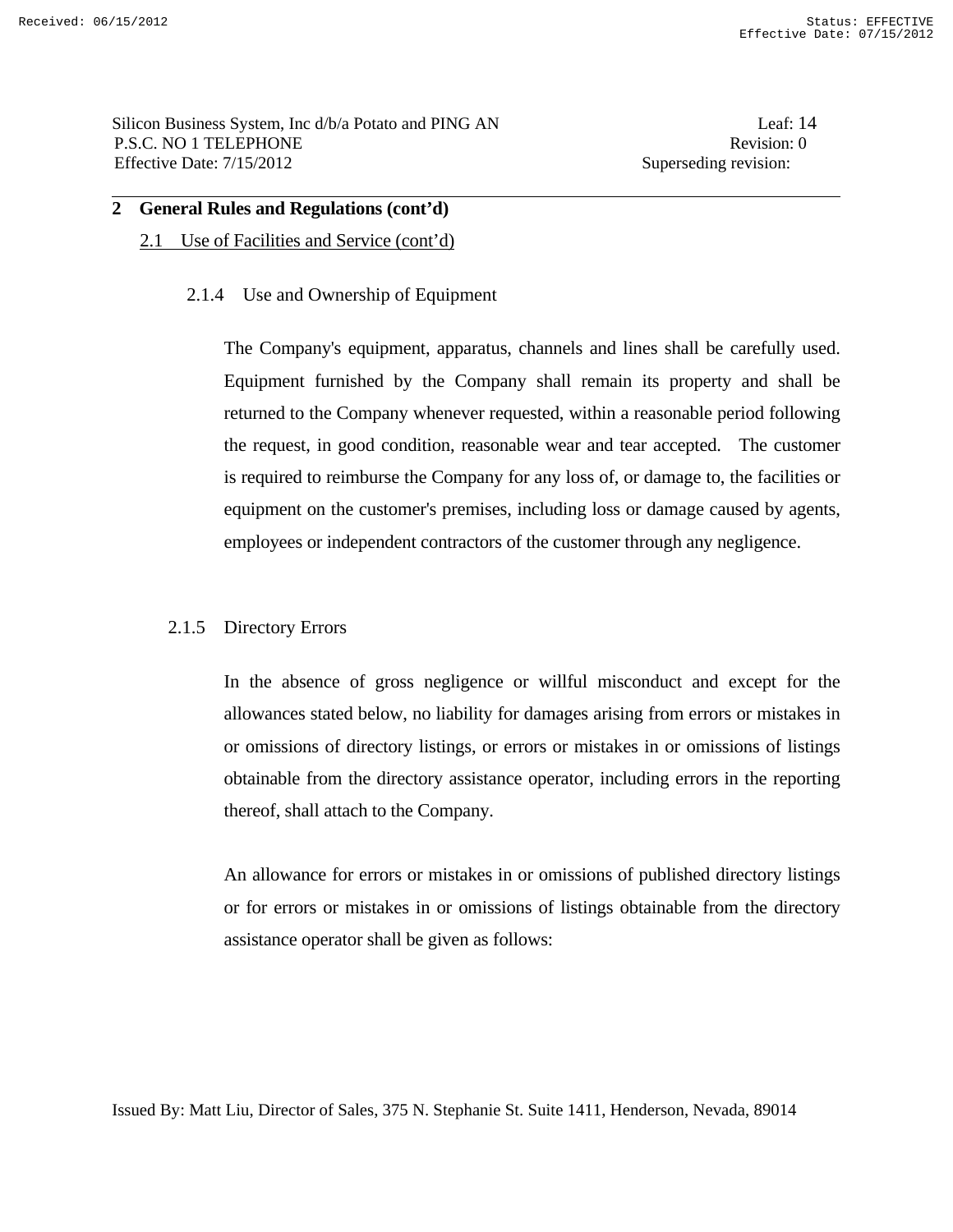Silicon Business System, Inc d/b/a Potato and PING AN Leaf: 15 P.S.C. NO 1 TELEPHONE Revision: 0 Effective Date: 7/15/2012 Superseding revision:

#### **2 General Rules and Regulations (cont'd)**

#### 2.1 Use of Facilities and Service (cont'd)

2.1.5 Directory Errors (cont'd)

 a. Free Listings: for free or no-charge published directory listings, credit shall be given at the rate of two times the monthly tariff rate for an additional or charge listing for each individual, auxiliary or party line, PBX trunk or Centrex attendant loop affected, for the life of the directory or the charge period during which the error, mistake or omission occurs.

 b. Charge Listings: for additional or charge published directory listings, credit shall be given at the monthly tariff rate for each such listing for the life of the directory or the charge period during which the error, mistake or omission occurs.

 c. Operator records: for free or charge listings obtainable from records used by the directory assistance operator, upon notification to the Company of the error, mistake or omission in such records by the subscriber, the Company shall be allowed a period of three business days to make a correction. If the correction is not made in that time, credit shall be given at the rate of 2/30ths of the basic monthly rate for the line or lines in question for each day thereafter that the records remain uncorrected. (Where Centrex attendant loops are involved, credit shall be given at the rate of 2/30ths of the basic monthly rate for PBX trunks.)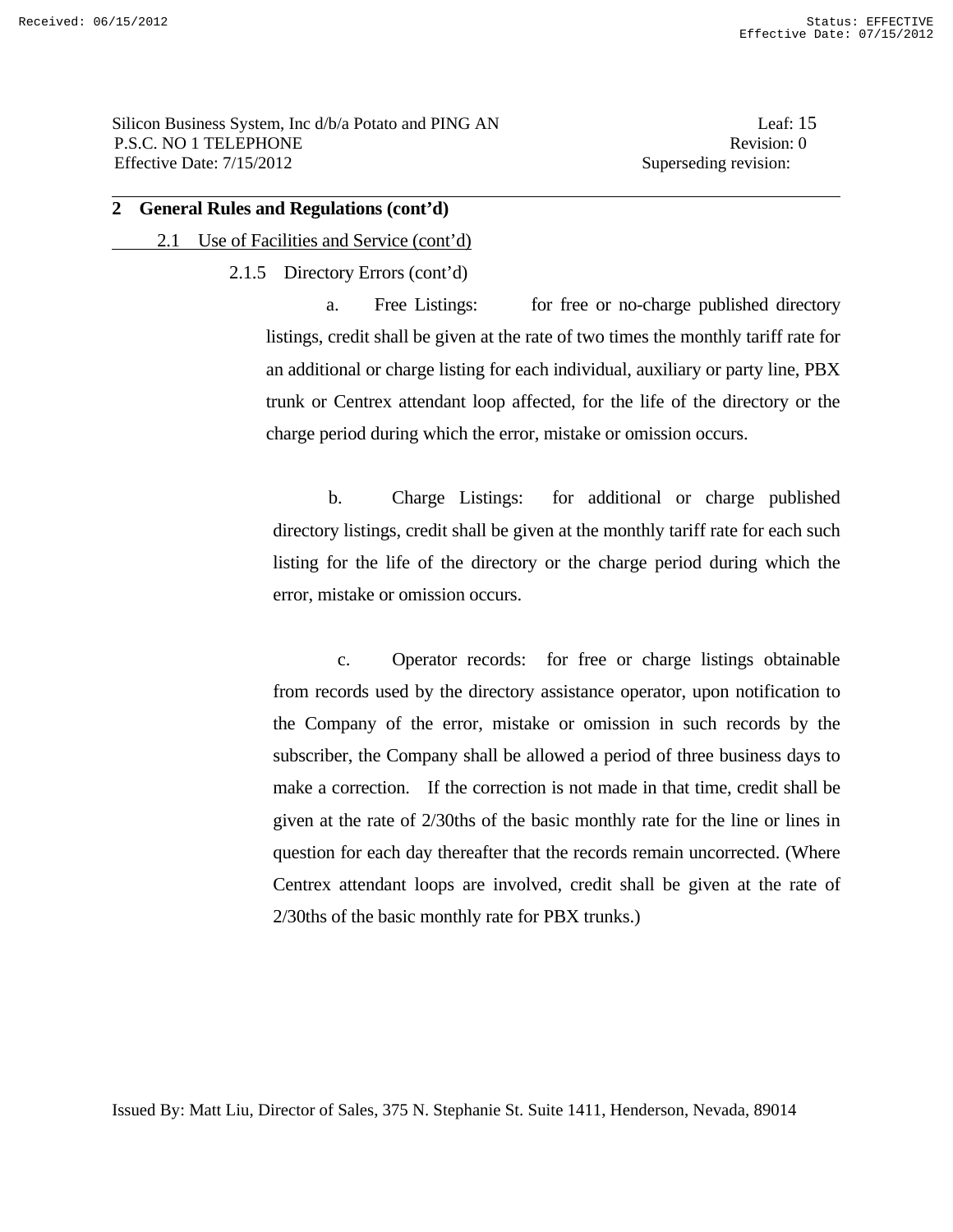# 2.1 Use of Facilities and Service (cont'd)

## 2.1.5 Directory Errors (cont'd)

 d. Credit limitation: The total amount of the credit provided for the preceding paragraphs a., b., and c. shall not exceed, on a monthly basis, the total of the charges for each charge listing plus the basic monthly rate, as specified in paragraph c., for the line or lines in question.

 e. Definitions: As used in Paragraphs a., b., c., and d. above, the terms "error," "mistake" or "omission" shall refer to a discrepancy in the directory listing or directory assistance records which the Company has failed to correct and where the error affects the ability to locate a particular subscriber's correct telephone number. The terms shall refer to addresses only to the extent that an error, mistake or omission of an address places the subscriber on an incorrect street or in an incorrect community.

 f. Notice: Such allowances or credits as specified in Paragraphs a., b., and c. above, shall be given upon notice to the Company by the subscriber that such error, mistake or omission has occurred; provided, however, that when it is administratively feasible for the Company to have knowledge of such error, mistake or omission, the Company shall give credit without the requirement of notification by the subscribers.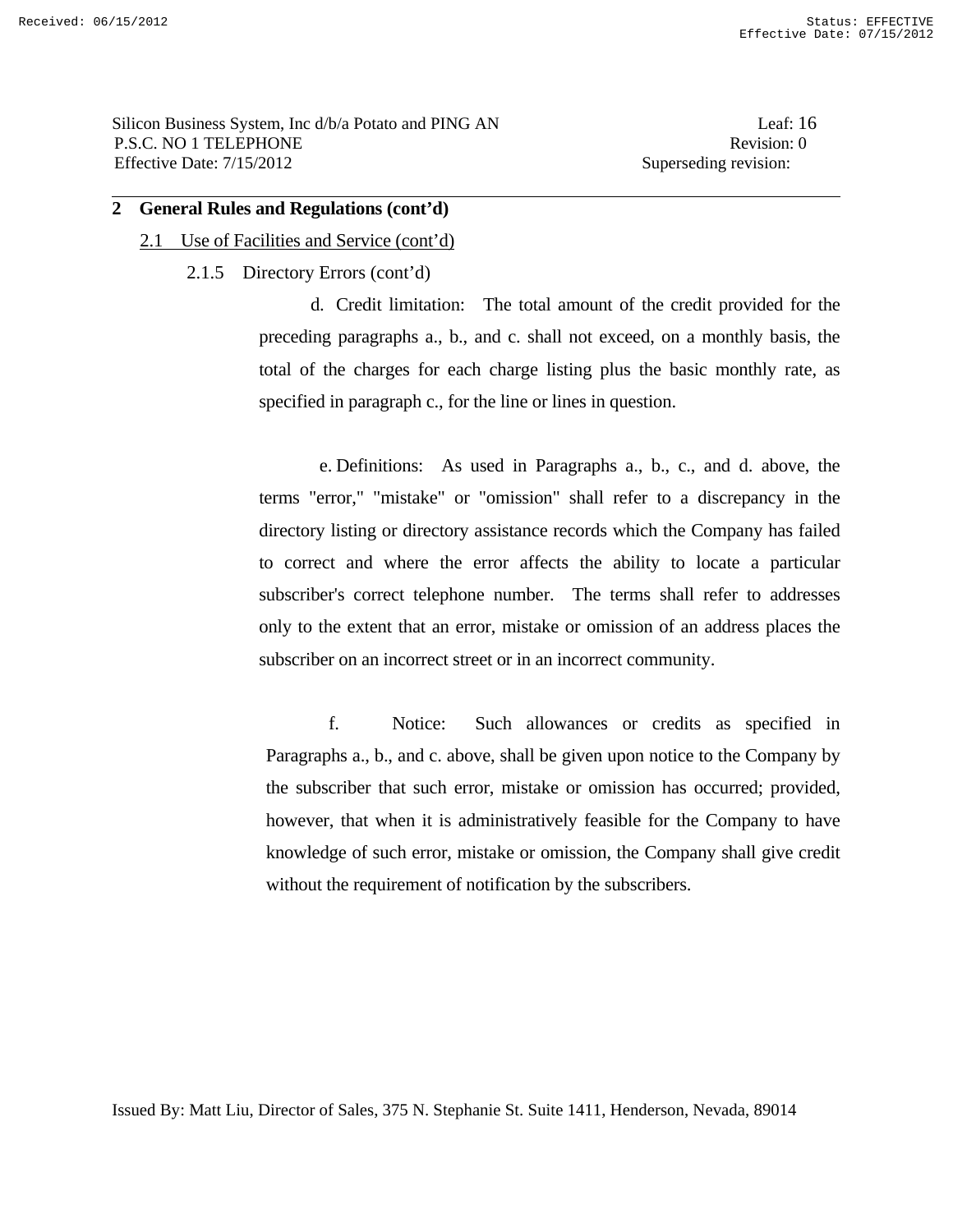## 2.2 Minimum Period of Service

 The minimum period of service is one month except as otherwise provided in this Tariff. The customer must pay the regular tariffed rate for the service they subscribe to for the minimum period of service. If a customer disconnects service before the end of the minimum service period, that customer is responsible for paying the regular rates for the remainder of the minimum service period. When the service is moved within the same building, to another building on the same premises, or to a different premises entirely, the period of service at each location is accumulated to calculate if the customer has met the minimum period of service obligation.

 If service is terminated before the end of the minimum period of service as a result of condemnation of property, damage to property requiring the premises to be abandoned, or by the death of the customer, the customer is not obligated to pay for service for the remainder of the minimum period.

 If service is switched over to a new customer at the same premises after the first month's service, the minimum period of service requirements are assigned to the new customer if the new customer agrees in writing to accept them. for facilities not taken over by the new customer, the original customer is responsible for the remaining payment for the minimum service period in accordance with the terms under which the service was originally furnished.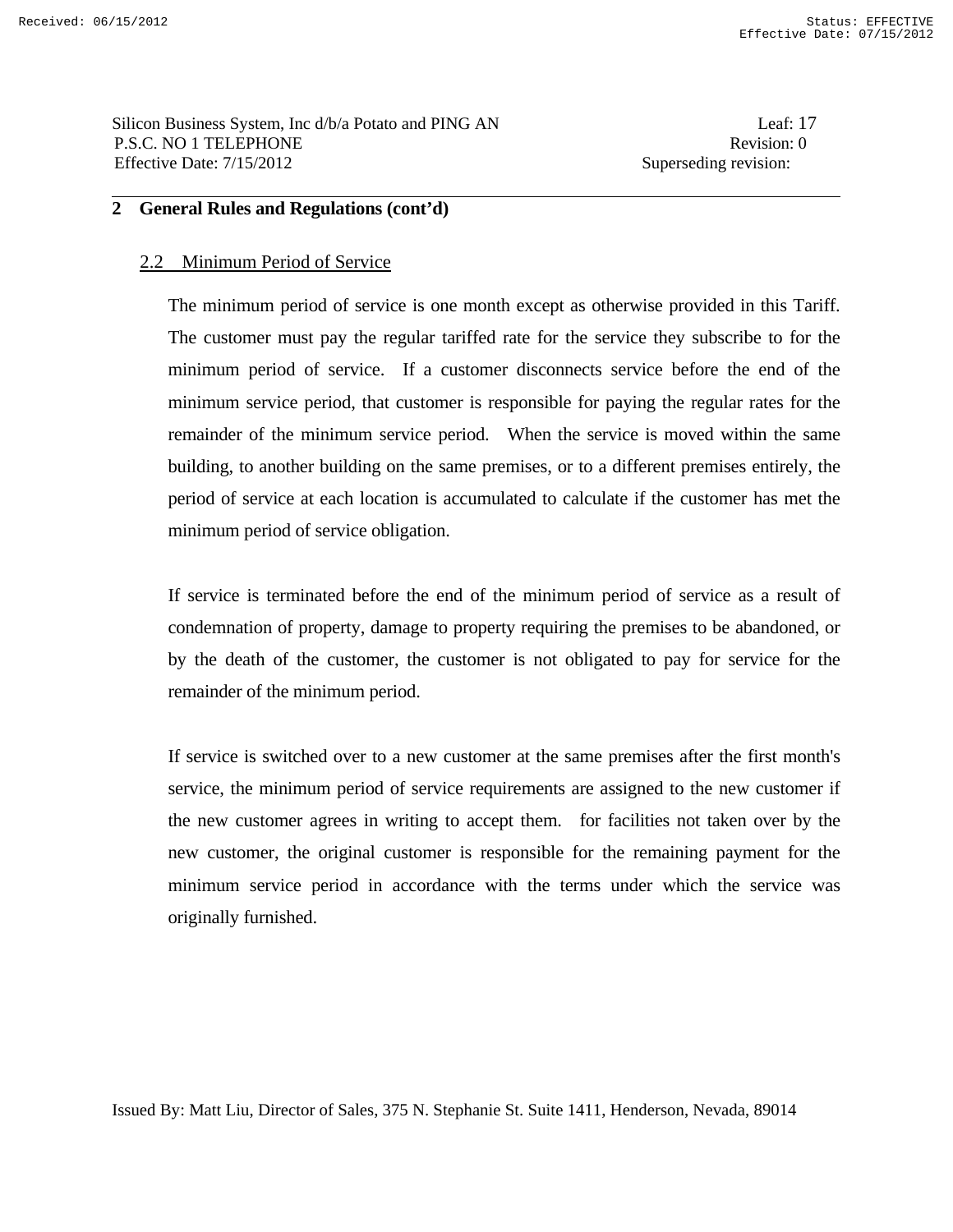## 2.3 Flexible Pricing

## 2.3.1 General

 Flexible Pricing sets minimum and maximum rates that can be charged for telephone service. The Company may change a specific rate within the range of the established minimum and maximum rates on one day's notice to customers and the Public Service Commission.

## 2.3.2 Conditions

 a. The Company reserves the right to change prices at any time subject to regulatory requirements by filing a revised Rate Attachment with the Commission.

 b. Individual written notice to Customers of rate changes shall be made in accordance with Commission regulations. Where there are no regulations, notification will be made in a manner appropriate to the circumstances involved.

 c. A rate shall not be changed unless it has been in effect for at least thirty (30) days.

 d. A customer can request that the Company disconnect service that is provided under the Flexible Pricing due to a price increase. The customer will be credited for the difference between the new price and the old price retroactive to the effective date of the price increase if the customer notifies the Company of its desire to disconnect service within 20 days of receiving notification of the price increase.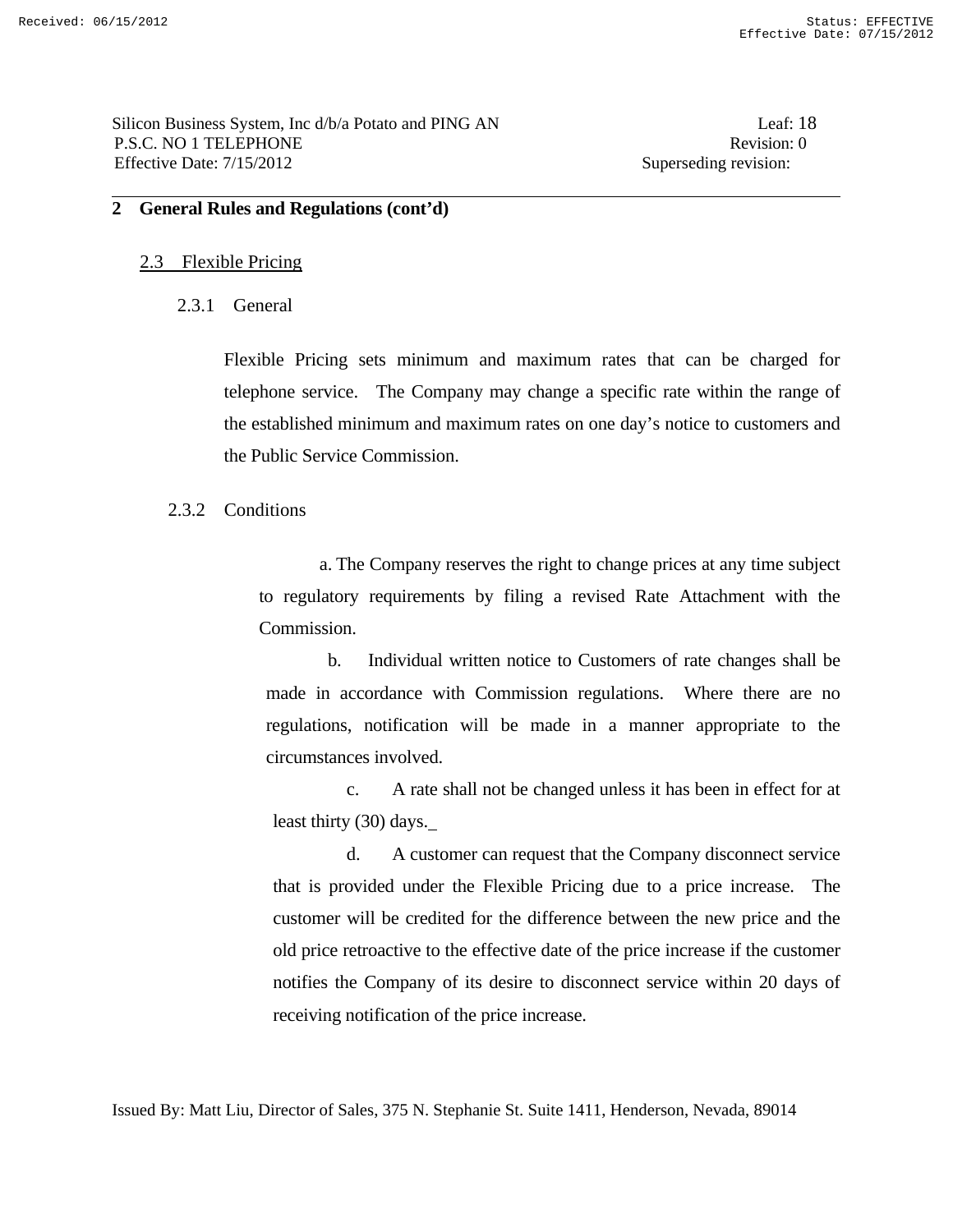## 2.4 Payment for Service Rendered

# 2.4.1 Responsibility for All Charges

 Any applicant for facilities or service may be required to sign an application form requesting the Company to furnish the facilities or service in accordance with the rates, charges, rules and regulations from time to time in force and effect. The customer is responsible for all local and toll calls originating from the customer's premises and for all calls charged to the customer's line where any person answering the customer's line agrees to accept such charge.

# 2.4.2 Deposits

Subject to special provisions as may be set forth below and in Sections 2.10 and 2.11 of this Tariff, any applicant or customer whose financial responsibility is not established to the satisfaction of the Company may be required to deposit a sum up to an amount equal to the total of the estimated local service and intraLATA toll charges for up to two months for the facilities and service. If the minimum period of service for the requested facilities and service is more than one month, as specified in this Tariff, the customer may also be required to deposit a sum up to an amount equal to the total charges for service for the minimum service period less

any connection charge paid by the customer.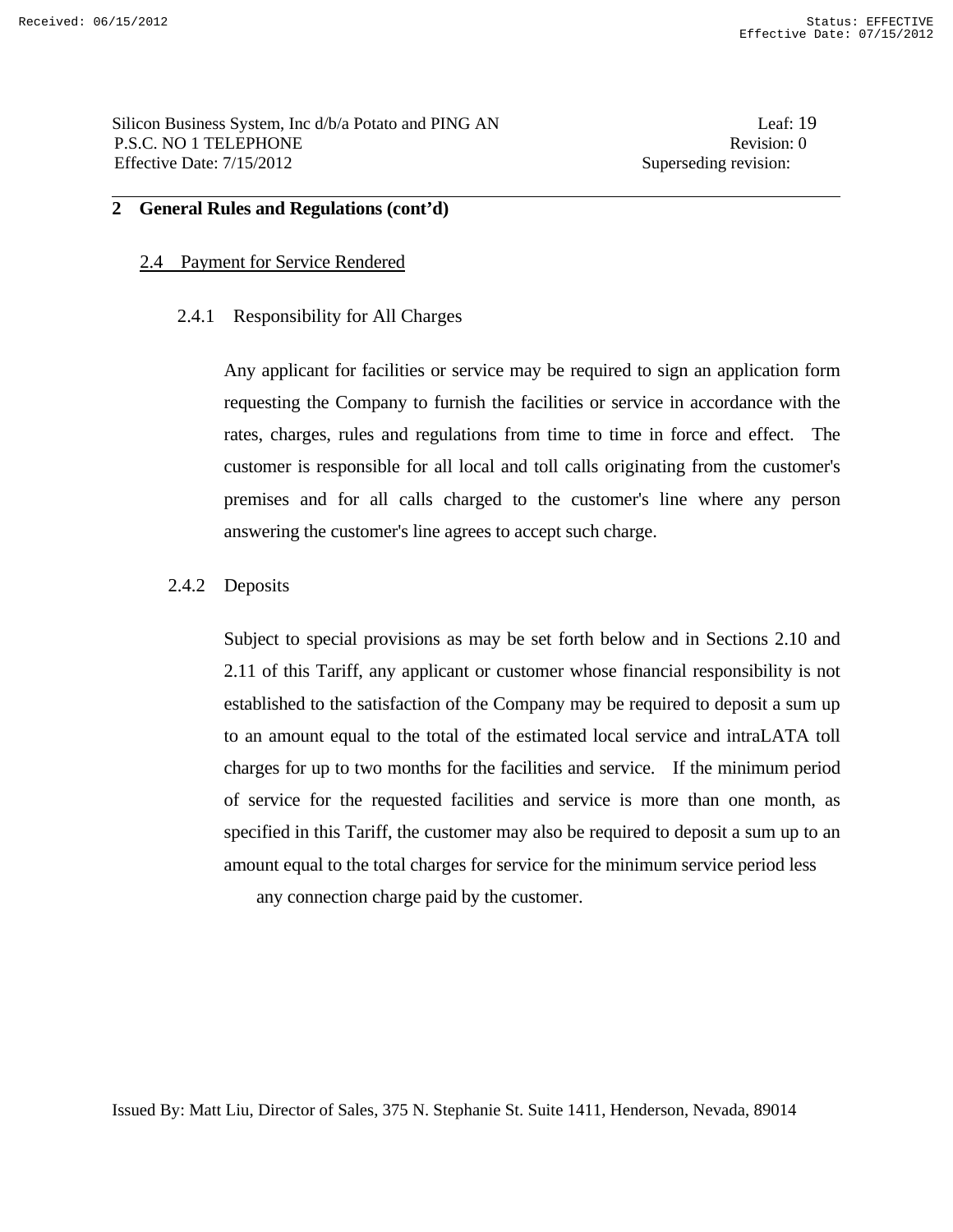Silicon Business System, Inc d/b/a Potato and PING AN Leaf: 20 P.S.C. NO 1 TELEPHONE Revision: 0 Effective Date: 7/15/2012 Superseding revision:

## **2 General Rules and Regulations (cont'd)**

#### 2.4 Payment for Service Rendered (cont'd)

2.4.2 Deposits (cont'd)

 The fact that a deposit has been made shall in no way relieve the applicant or customer from complying with the Tariff regulations for the prompt payment of bills on presentation. Each applicant from whom a deposit is collected will be given a certificate of deposit and circular containing the terms and conditions applicable to deposits, in accordance with the Rules and Regulations of the Commission pertaining to customer deposits.

#### a. Interest on Deposits

 Simple interest at the rate specified by the Commission shall be credited or paid to the customer while the Company holds the deposit.

#### b. Inadequate Deposit

 If the amount of a deposit is proven to be less than required to meet the requirements specified above, the customer shall be required to pay an additional deposit upon request.

#### c. Return of Deposit

 When a deposit is to be returned, the customer may request that the full amount of the deposit be issued by check. If the customer requests that the full amount be credited to amounts owed the Company, the Company will process the transaction on the billing date and apply the deposit to any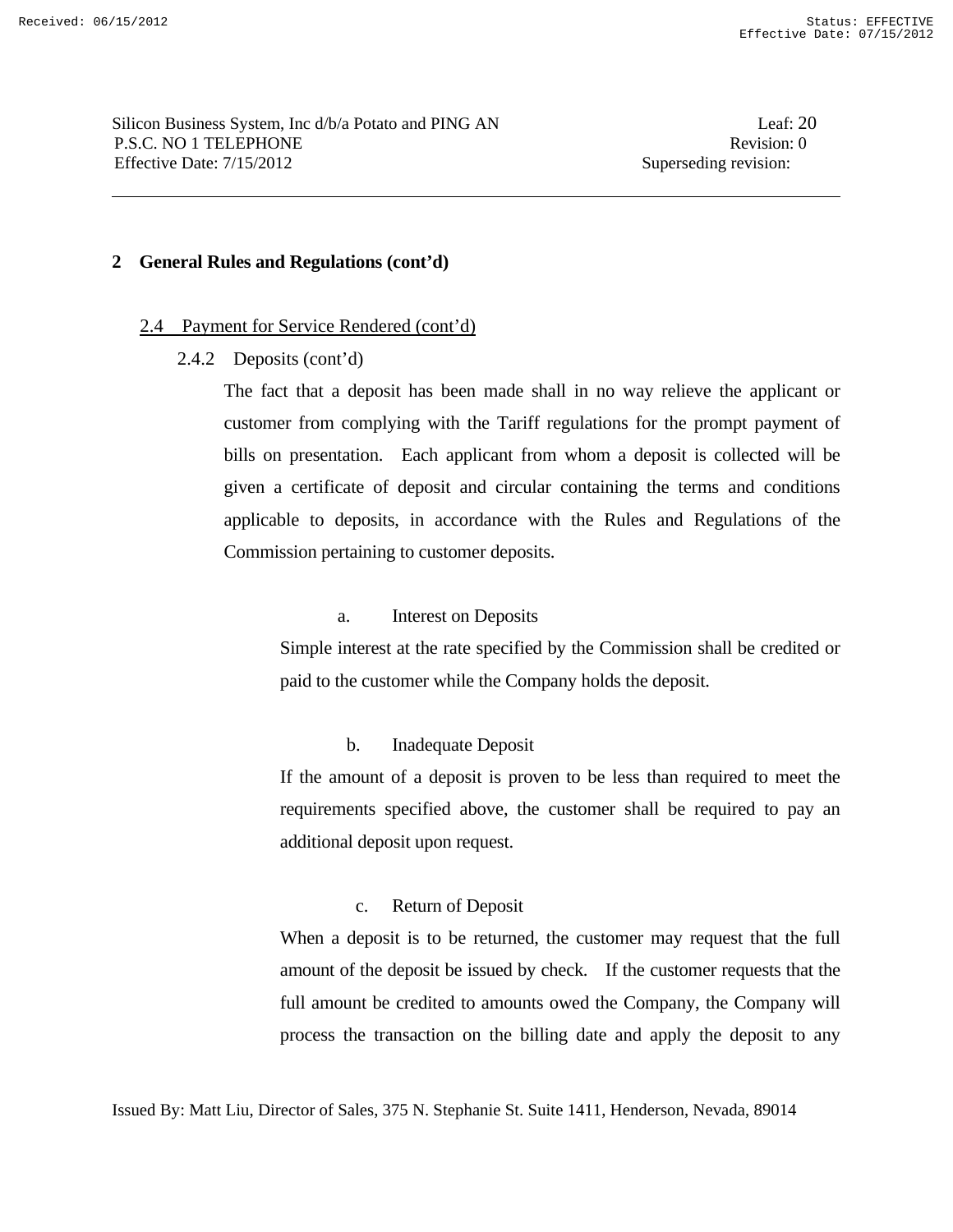amount currently owed to the Company, and return any remaining amount of the deposit to the customer by check.

#### **2 General Rules and Regulations (cont'd)**

2.4 Payment for Service Rendered (cont'd)

2.4.3 Payment of Charges

 Charges for facilities and service, other than usage charges, are due monthly in advance. All other charges are payable upon request of the Company. Bills are due on the due date shown on the bill and are payable at any business office of the Company, by U.S. Mail, or at any location designated by the Company. If objection is not received by the Company within three months after the bill is rendered, the items and charges appearing thereon shall be determined to be correct and binding upon the customer. A bill will not be deemed correct and binding upon the customer if the Company has records on the basis of which an objection may be considered, or if the customer has in his or her possession such Company records. If objection results in a refund to the customer, such refund will be with interest at the greater of the unadjusted customer deposit rate or the applicable late payment rate, if any, for the service classification under which the customer was billed. Interest will be paid from the date when the customer overpayment was made, adjusted for any changes in the deposit rate or late payment rate, compounded monthly, until the overpayment is refunded. Notwithstanding the foregoing, no interest will be paid by the Company on customer overpayments that are refunded within 30 days after the overpayment is received by the Company.

 Where an objection to the bill involves a superseded service order, the items and charges appearing on the bill shall be deemed to be correct and binding upon the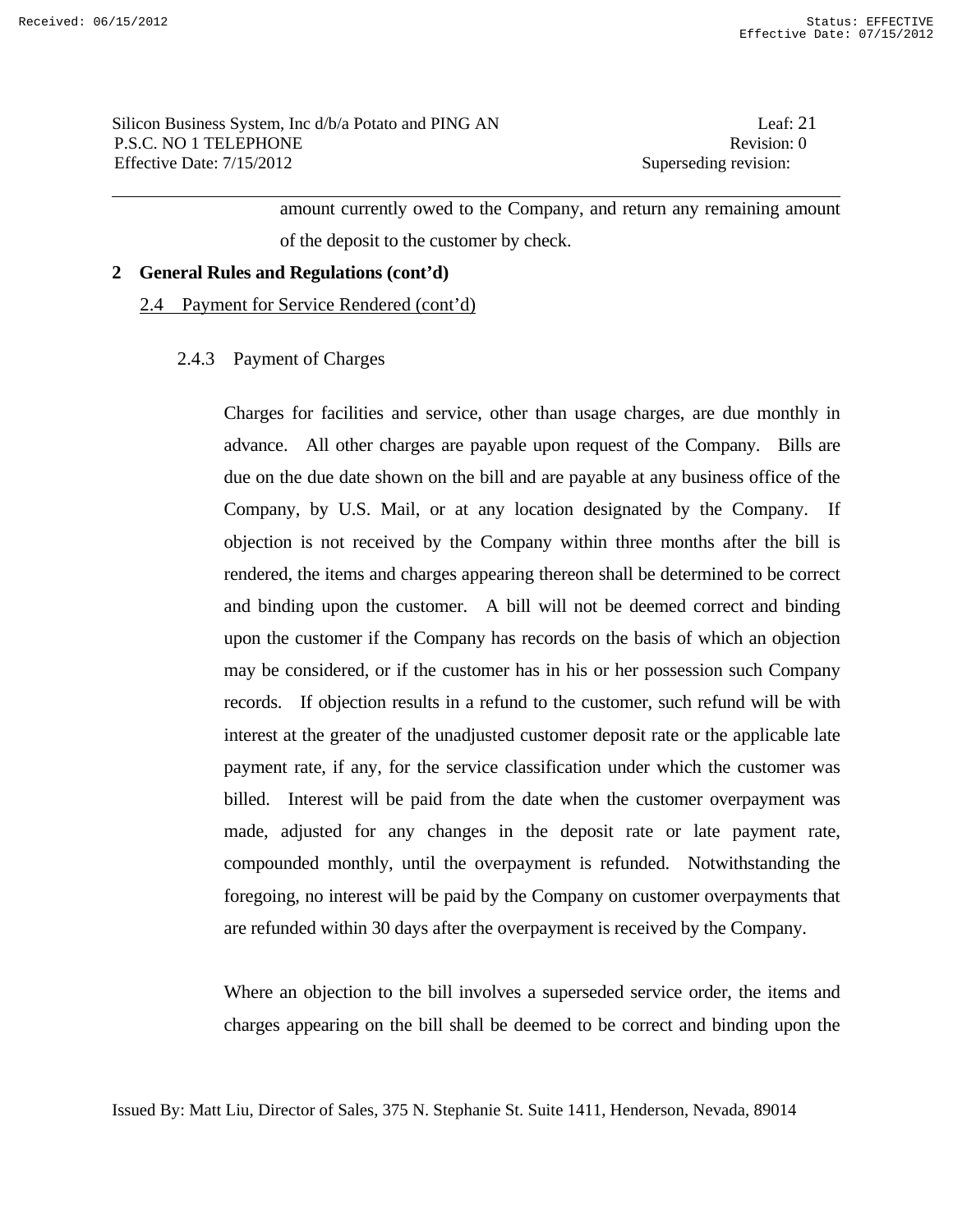Silicon Business System, Inc d/b/a Potato and PING AN Leaf: 22 P.S.C. NO 1 TELEPHONE Revision: 0 Effective Date: 7/15/2012 Superseding revision:

customer if objection is not received by the Company within two months after the bill is rendered.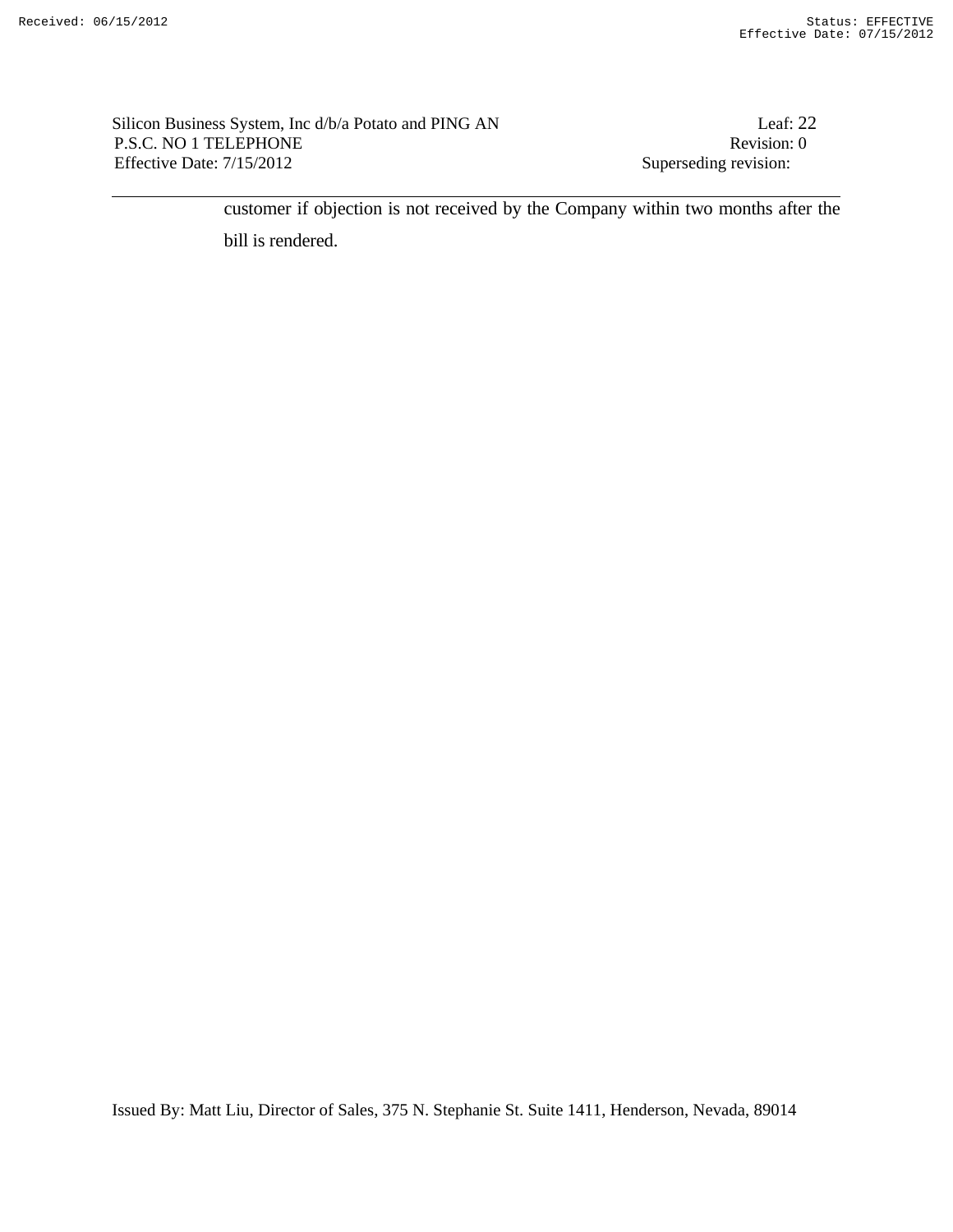Silicon Business System, Inc d/b/a Potato and PING AN Leaf: 23 P.S.C. NO 1 TELEPHONE Revision: 0 Effective Date: 7/15/2012 Superseding revision:

#### **2 General Rules and Regulations (cont'd)**

2.4 Payment for Service Rendered (cont'd)

## 2.4.4 Returned Check Charge

 When a check which has been presented to the Company by a customer in payment for charges is returned by the bank, the customer shall be responsible for the payment of a Returned Check Charge of \$20.00.

2.4.5 Late Payment Charges

 a. Customer bills for telephone service are due on the due date specified on the bill. A customer is in default unless payment is made on or before the due date specified on the bill. If payment is not received by the customer's next billing date, a late payment charge of 1.5% will be applied to all amounts previously billed under this Tariff, excluding one month's local service charge, but including arrears and unpaid late payment charges.

 b. Late payment charges do not apply to those portions (and only those portions) of unpaid balances that are associated with disputed amounts. Undisputed amounts on the same bill are subject to late payment charges if unpaid and carried forward to the next bill.

c. Late payment charges do not apply to final accounts.

 d. Late payment charges do not apply to government agencies of the State of New York. These agencies are required to make payment in accordance with the provisions of Article XI-A of the State Finance Law (Chapter 153 of the Laws of 1984).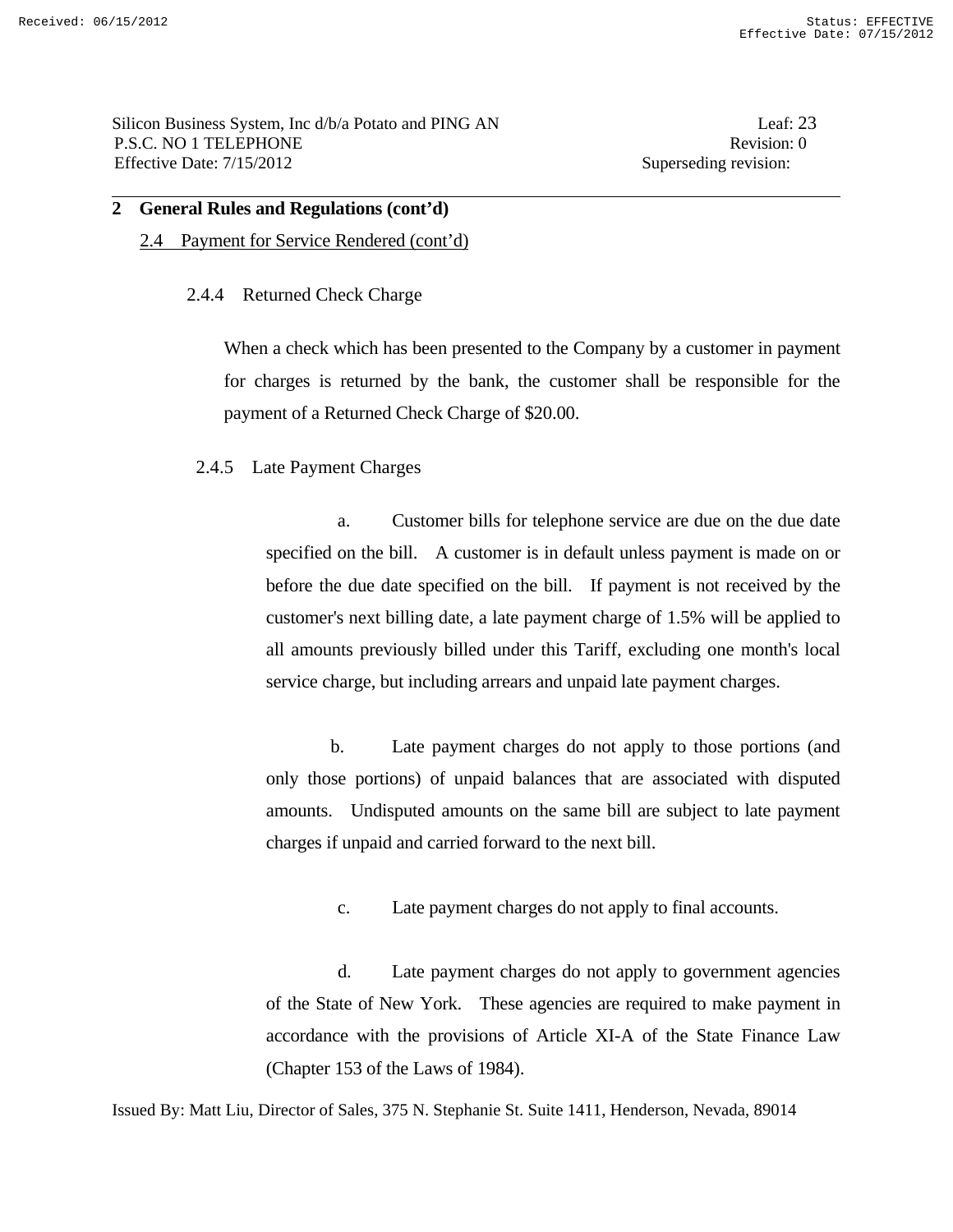Silicon Business System, Inc d/b/a Potato and PING AN Leaf: 24 P.S.C. NO 1 TELEPHONE Revision: 0 Effective Date: 7/15/2012 Superseding revision:

## **2 General Rules and Regulations (cont'd)**

#### 2.4 Payment for Service Rendered (cont'd)

#### 2.4.6 Customer Overpayments

 The Company will provide interest on customer overpayments that are not refunded within 30 days of the date the Company receives the overpayment. An overpayment is considered to have occurred when payment in excess of the correct charges for service is made because of erroneous Company billing. The customer will be issued reimbursement for the overpayment, plus interest, or, if agreed to by the customer, credit for the amount will be provided on the next regular Company bill. The rate of interest shall be the greater of the customer deposit interest rate or the Company's applicable Late Payment Charge.

 Interest shall be paid from the date when overpayment was made, adjusted for any changes in the deposit rate or late payment rate, and compounded monthly, until the date when the overpayment is refunded. The date when overpayment is considered to have been made will be the date on which the customer's overpayment was originally recorded to the customer's account by the Company.

#### 2.5 Installation Service

 The Company provides a Half-Day Installation Plan, which offers customers half-day appointments (i.e., morning/afternoon or a rolling interval) for connection of Commission regulated service involving a customer premise visit. in the case of any inconsistency with the regulations in Part 609 of 16 NYCRR for installation service, the rules of the Commission shall prevail.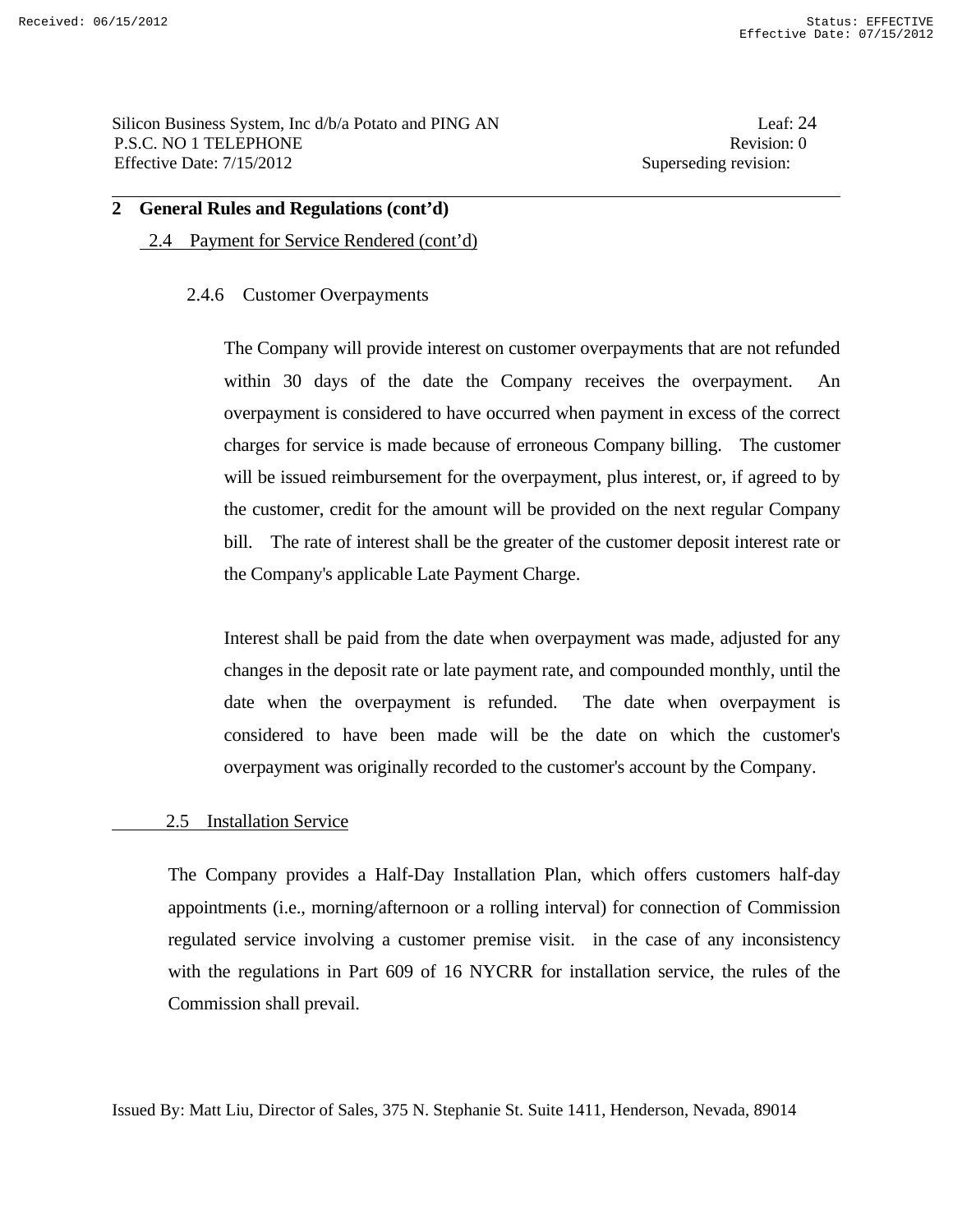#### 2.6 Access to Customer's Premises

 The customer shall be responsible for making arrangements or obtaining permission for safe and reasonable access for Company employees or agents of the Company to enter the premises of the customer or any joint user or customer of the customer at any reasonable hour for the purpose of inspecting, repairing, testing or removing any part of the Company's facilities.

# 2.7 Telephone Surcharges

## 2.7.1 General

 In addition to the rates and charges applicable according to the rules and regulations of this Tariff, various surcharges apply to the customer's monthly bill statement as outlined in 2.7.2 and 2.7.3 below. If there are surcharge rates applicable to a particular city, village, town or county tax district or other jurisdictional taxing entity, the rate will be listed on Statement 1 which is at the end of this Tariff.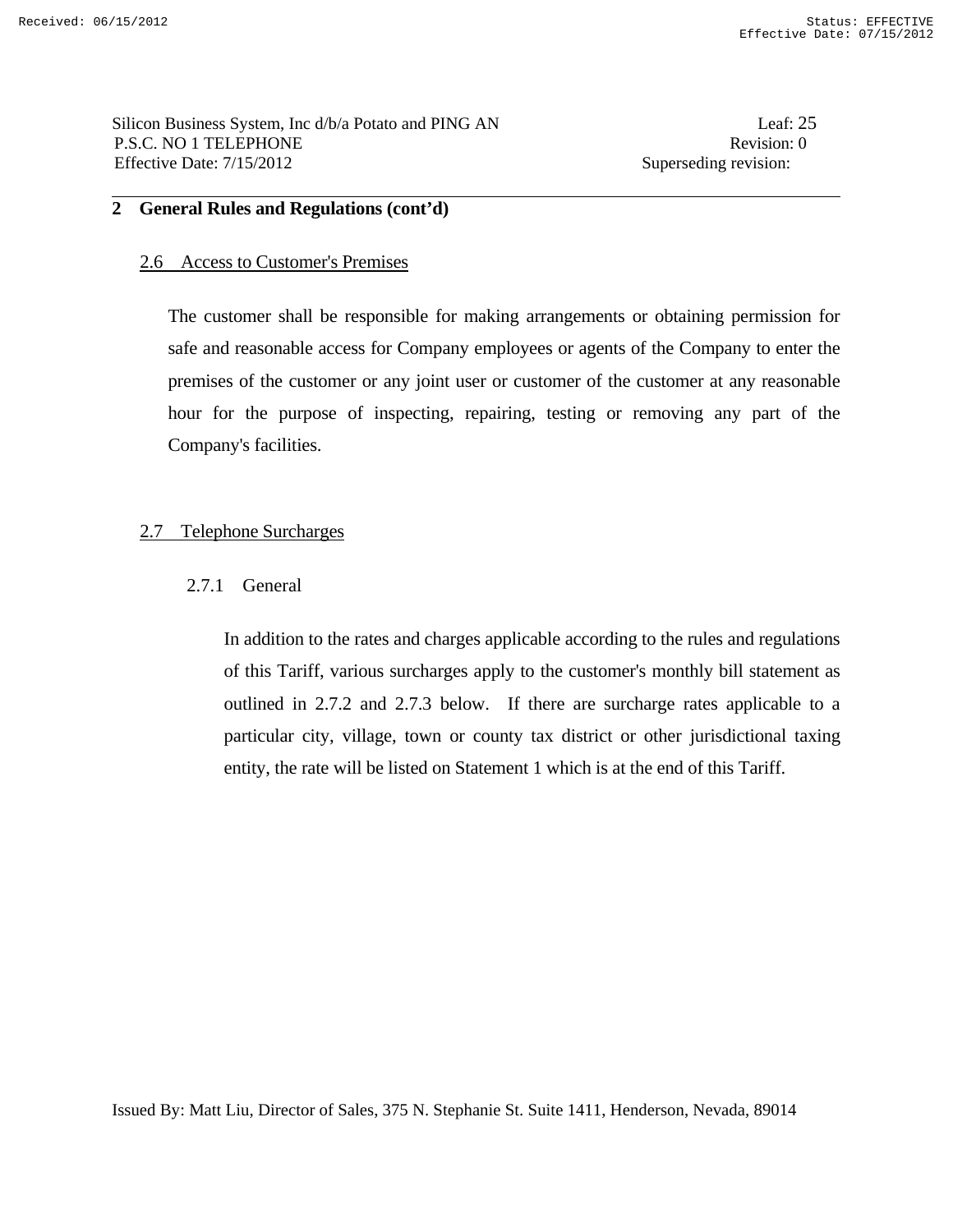## 2.7 Telephone Surcharges (cont'd)

# 2.7.2 Surcharge for State Gross Income and Gross Earnings Taxes

A monthly surcharge to recover the additional expense related to the State Gross Income and Gross Earnings Taxes applies to the recurring and nonrecurring rates and charges for all intrastate service except returned check charges, late payment charges and rates for local coin calls. The applicable Gross Revenue Surcharge rates are shown on Statement 1 which is at the end of this Tariff. Any changes to these rates will be filed on 15 days' notice to customers and the Commission, and as directed by the Commission. Whenever the state levies a new tax on the Company's gross revenues, repeals such a tax, or changes the rate of such a tax, the Commission may approve new surcharge factors, and the Company will file a revised statement as directed or approved by the Commission.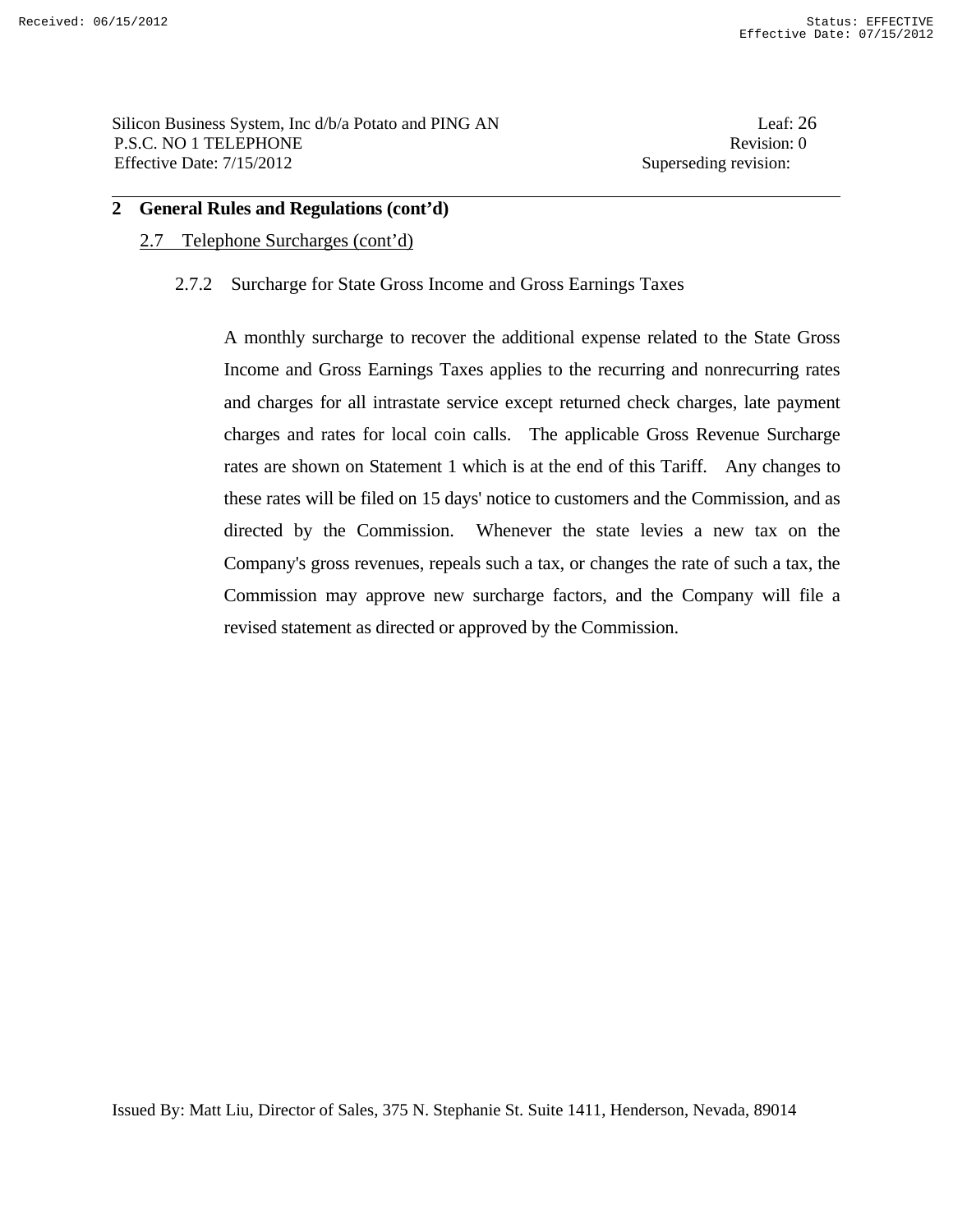## 2.7 Telephone Surcharges (cont'd)

# 2.7.3 Village or Municipal Surcharge On Local Utility Gross Revenue Taxes

 In certain cities and villages a municipal surcharge related to the Local Utility Gross Revenue Taxes applies to the recurring and nonrecurring rates and charges for all intrastate service except returned check charges, late payment charges and rates for local coin calls. The percentage rate of the surcharge in each locality where such a surcharge applies is listed on Statement 1 which is at the end of this Tariff.

 The surcharge statement shall be filed at least fifteen business days before the effective date. The effective date of the statement shall not be prior to the effective date of the surcharge and no sooner than the date when the tax enactment is filed with the Secretary of State. The surcharge shall be applicable to bills subject to the tax enactment that are rendered on or after the effective date of the statement. If the tax enactment either ceases to be effective or is modified so as to reduce the tax rate, the surcharge will be changed accordingly within 5 business days.

 Introduction, cancellation, or modification of a surcharge will be effective on the date of the customer's first bill rendered after the effective date of the change.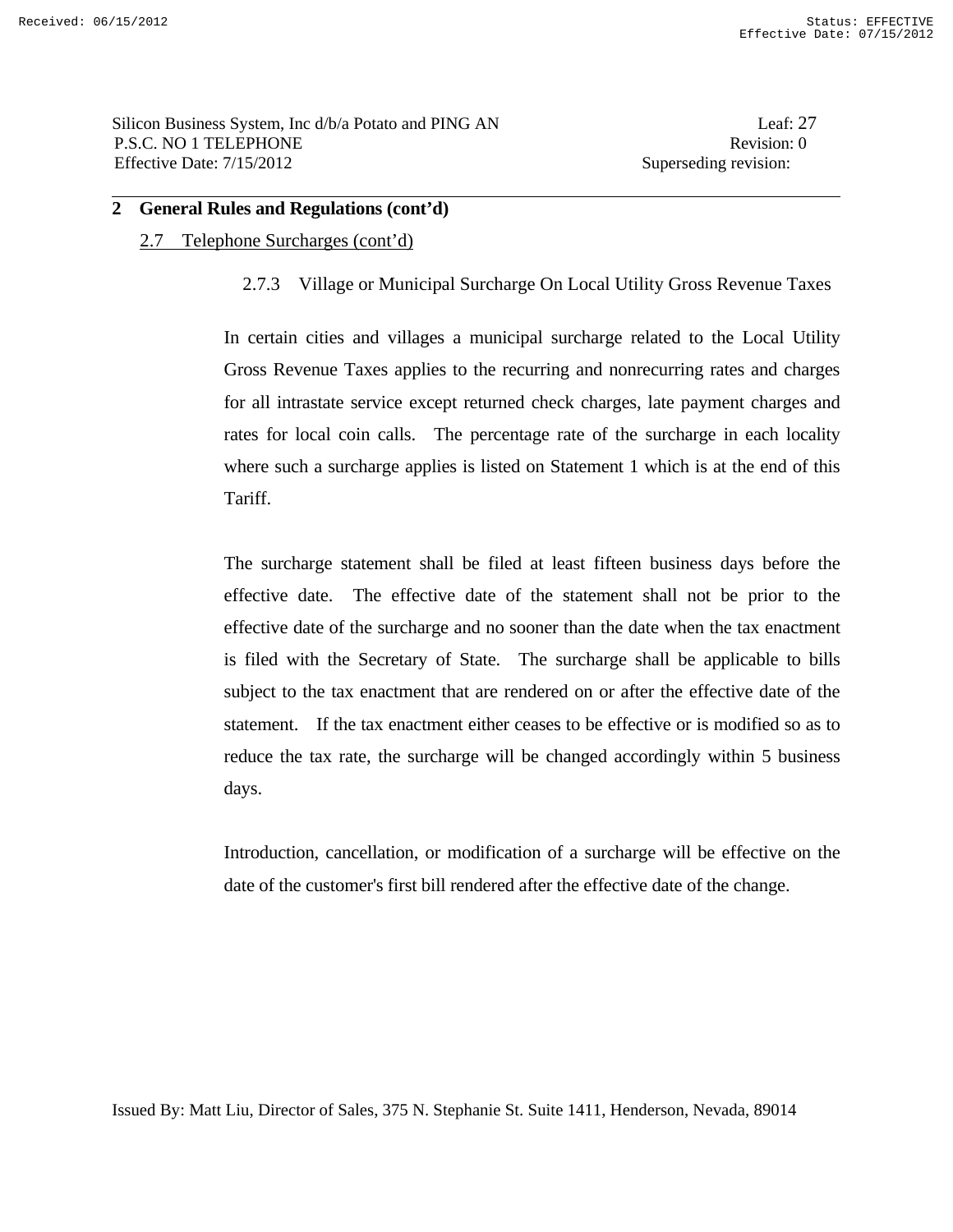## 2.8 Suspension or Termination of Service

2.8.1 Suspension or Termination for Nonpayment

 In the event that any bill rendered or any deposit required is not paid, the Company may suspend service or terminate service until the bill or the required deposit has been paid. If service is suspended or terminated for nonpayment, the customer will be billed a Connection Charge as well as any payment due and any applicable deposits upon reconnection.

- a. Termination shall not be made until at least 20 days after written notification has been mailed to the billing address of the customer.
- b. Suspension will not be made until at least 8 days after written notification has been mailed to the customer and 20 days before the termination notice.

 Telephone service shall only be suspended between 8:00 AM and 7:30 PM, on Monday through Thursday, and between 8:00 AM and 3:00 PM on Friday. It shall not be suspended or terminated for nonpayment on weekends, public holidays, other federal and state holidays proclaimed by the President or the Governor, or on days when the main business office of the Company is not open for business, or during the periods from December 23rd through December 26th or December 30th through January 1st.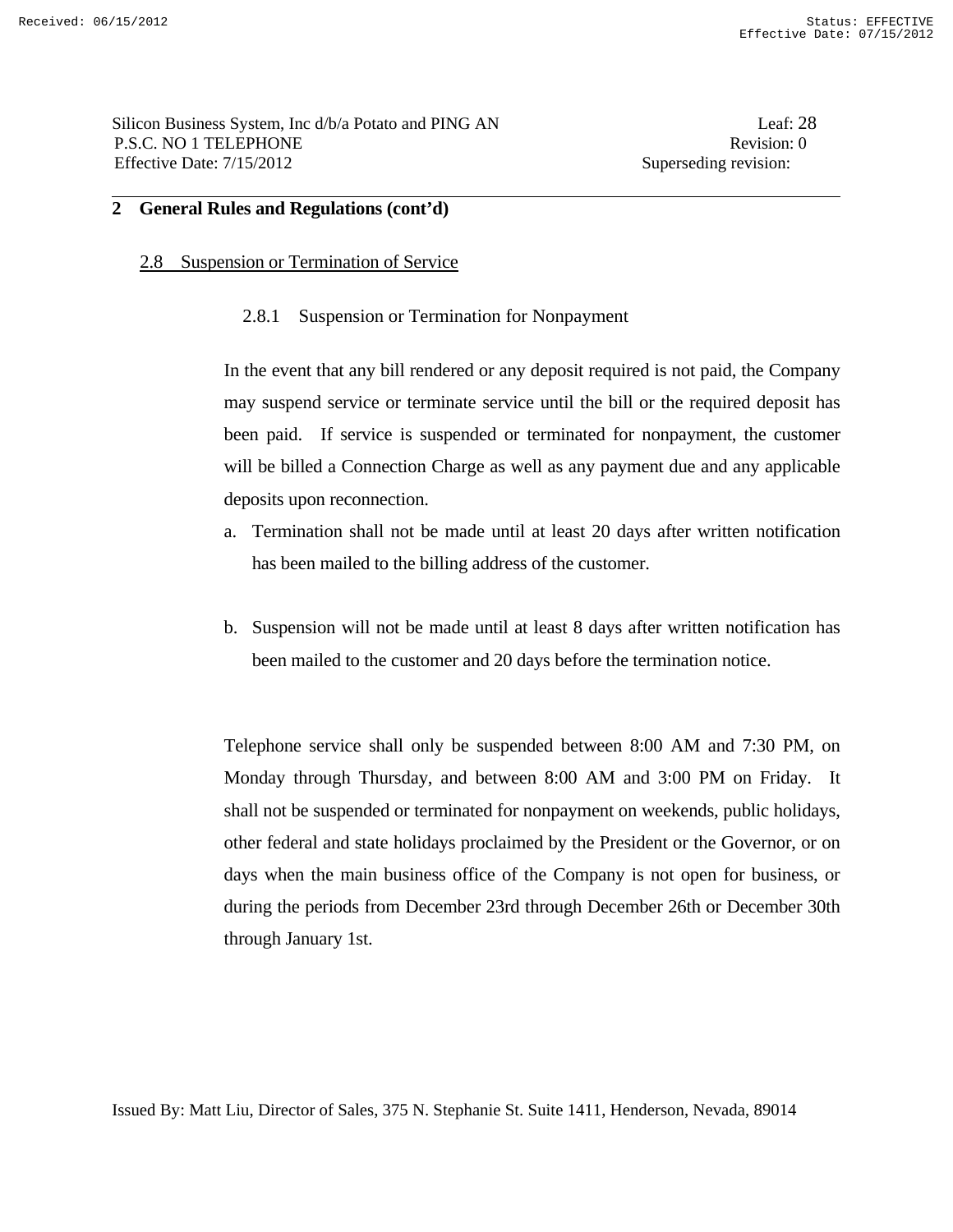- 2.8 Suspension or Termination of Service (cont'd)
	- 2.8.2 Exceptions to Suspension and Termination

Telephone service shall not be suspended or terminated for:

- a. Nonpayment of bills rendered for charges other than telephone service or deposits requested in connection with telephone service;
- b. Nonpayment for service for which a bill has not been rendered;
- c. Nonpayment for service which have not been rendered;
- d. Nonpayment of any billed charge which is in dispute or for the nonpayment of a deposit which is in dispute during the period before a determination of the dispute is made by the Company in accordance with Company's complaint handling procedures. These procedures are in accordance with the Public Service Commission Rules and Regulations contained in Part 609 of 16 NYCRR.
- e. Telephone service may be suspended or terminated for nonpayment of the undisputed portion of a disputed bill or deposit if the customer does not pay the undisputed portion after being asked to do so.
- f. Nonpayment of back billed amounts as outlined in 2.11.12.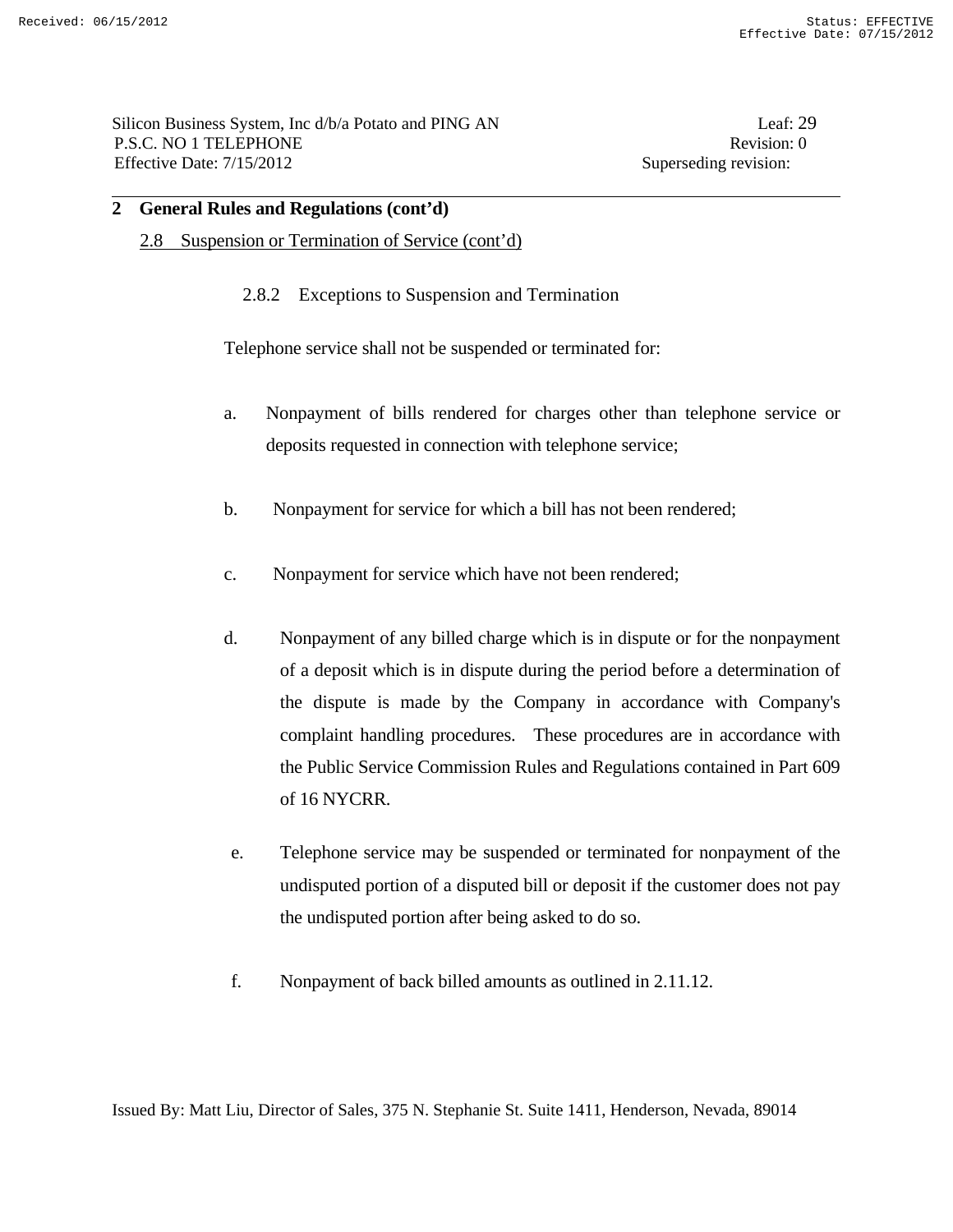Silicon Business System, Inc d/b/a Potato and PING AN Leaf: 30 P.S.C. NO 1 TELEPHONE Revision: 0 Effective Date: 7/15/2012 Superseding revision:

## **2 General Rules and Regulations (cont'd)**

## 2.8 Suspension or Termination of Service (cont'd)

## 2.8.3 Verification of Nonpayment

 Telephone service shall not be suspended or terminated for nonpayment of a bill rendered or a required deposit unless:

- a. The Company has verified, in a manner approved by the Public Service Commission, that payment has not been received at any office of the Company or at any office of an authorized collection agent through the end of the period indicated in the notice, and
- b. The Company has checked the customer's account on the day that suspension or termination is to occur to determine whether payment has been posted to the customer's account as of the opening of business on that day.

# 2.8.4 Termination for Cause Other Than Nonpayment

a. General

 The Company, after notice in writing to the customer and after having given the customer an appropriate opportunity to respond to such notice, may terminate service and sever the connection(s) from the customer's premises under the following conditions: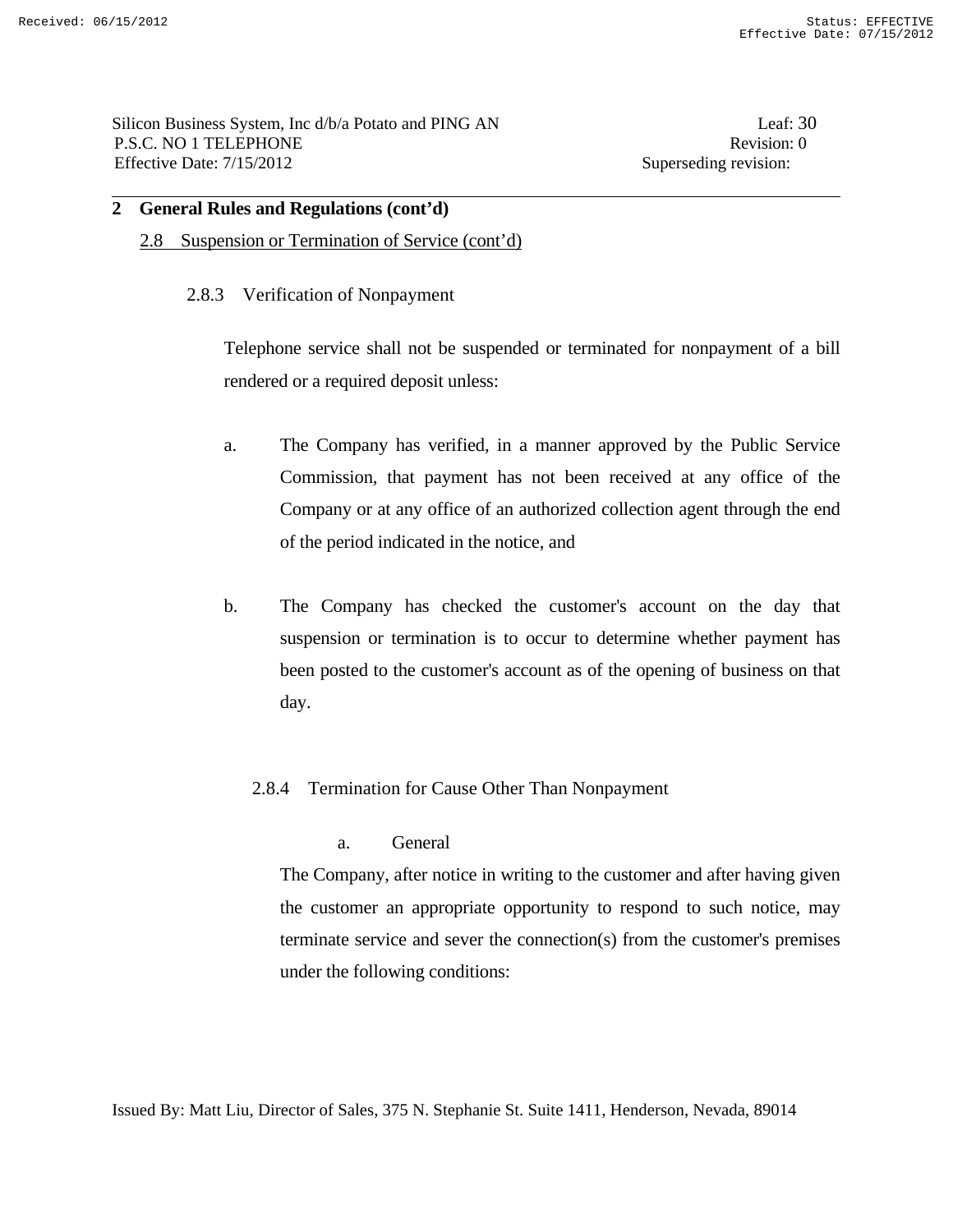Silicon Business System, Inc d/b/a Potato and PING AN Leaf: 31 P.S.C. NO 1 TELEPHONE Revision: 0 Effective Date: 7/15/2012 Superseding revision:

#### **2 General Rules and Regulations (cont'd)**

#### 2.8 Suspension or Termination of Service (cont'd)

#### 2.8.4 Termination for Cause Other Than Nonpayment (cont'd)

a. General (cont'd)

 1. In the event of prohibited, unlawful or improper use of the facilities or service, or any other violation by the customer of the rules and regulations governing the facilities and service furnished, or

 2. If, in the judgment of the Company, any use of the facilities or service by the customer may adversely affect the Company's personnel, plant, property or service. The Company shall have the right to take immediate action, including termination of the service and severing of the connection, without notice to the customer when injury or damage to telephone personnel, plant, property or service is occurring, or is likely to occur, or

 3. In the event of unauthorized use, where the customer fails to take reasonable steps to prevent the unauthorized use of the facilities or service received from the Company, or

 4. In the event that service is connected for a customer who is indebted to the Company for service or facilities previously furnished, that service may be terminated by the Company unless the customer satisfies the indebtedness within 20 days after written notification. See Section 2.11.7 regarding Deferred Payment Agreements.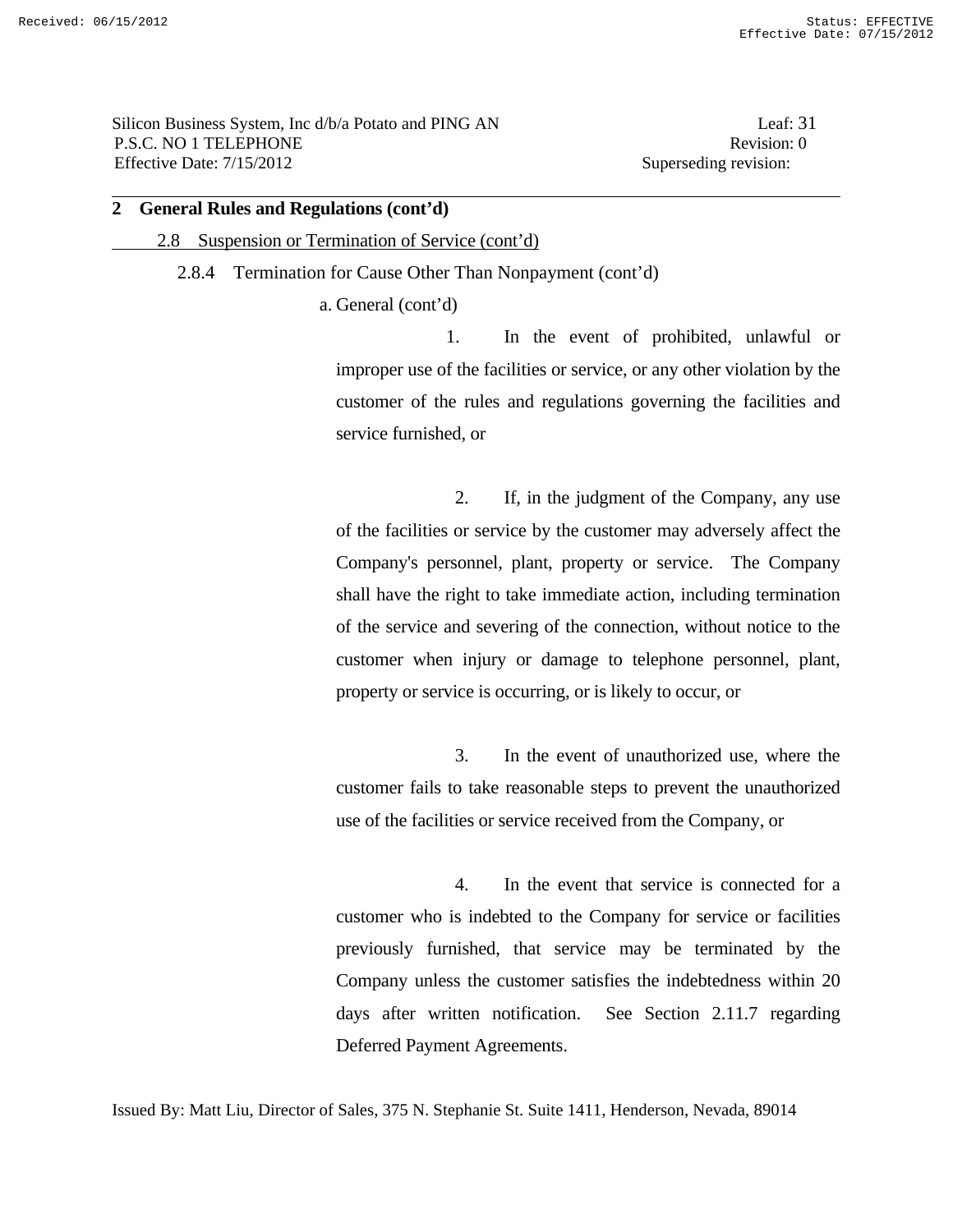# 2.8 Suspension or Termination of Service (cont'd)

2.8.4 Termination for Cause Other Than Nonpayment (cont'd)

 b. Prohibited, Unlawful or Improper Use of the Facilities or Service Prohibited, unlawful or improper use of the facilities or service includes, but is not limited to:

- 1. The use of facilities or service of the Company without payment of tariff charges;
- 2. Calling or permitting others to call another person or persons so frequently or at such times of the day or in such manner as to harass, frighten, abuse or torment such other person or persons;
- 3. The use of profane or obscene language;
- 4. The use of the service in such a manner such that it interferes with the service of other customers or prevents them from making or receiving calls;
- 5. The use of a mechanical dialing device or recorded announcement equipment to seize a customer's line, thereby interfering with the customer's use of the service;
- 6. Permitting fraudulent use.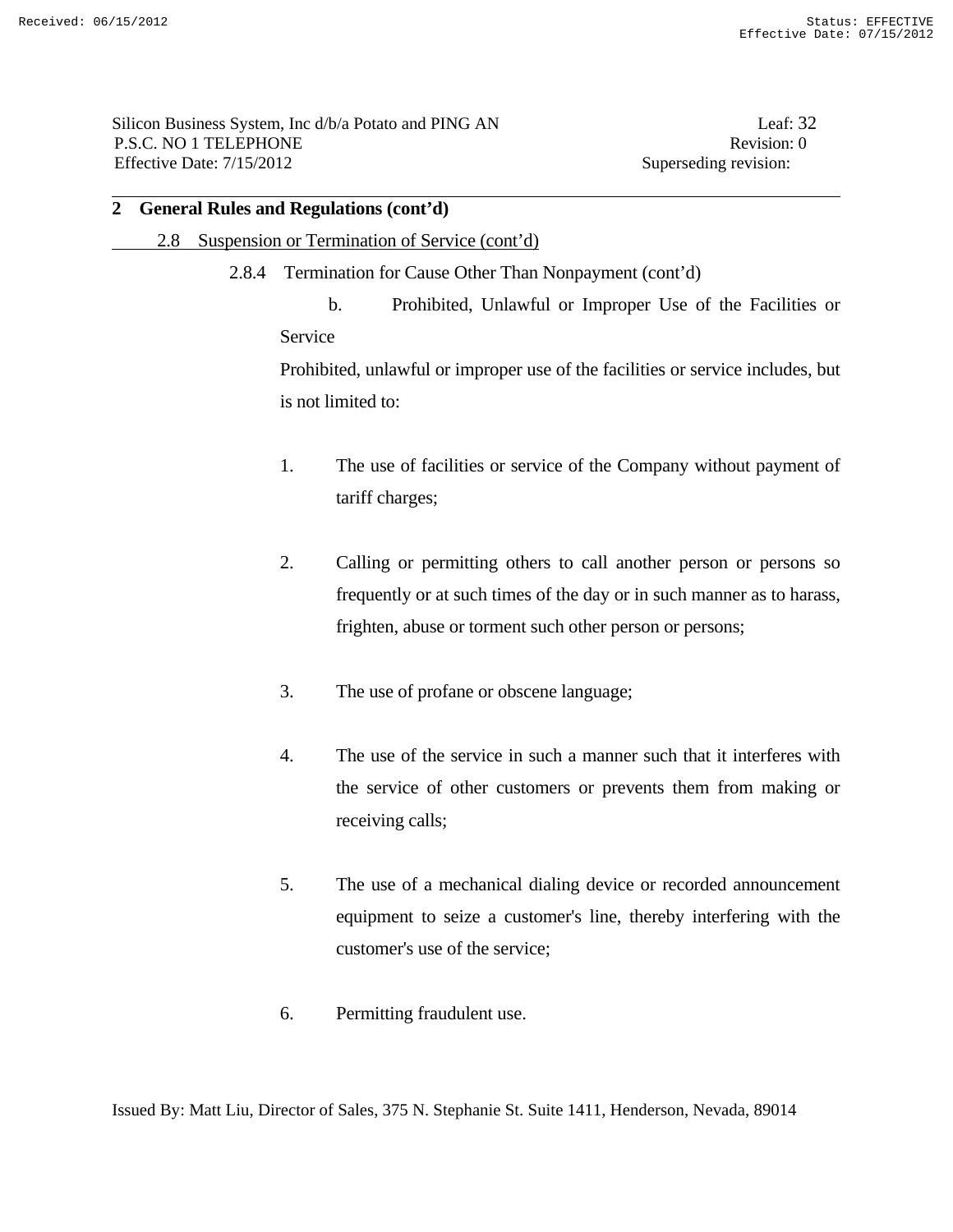Silicon Business System, Inc d/b/a Potato and PING AN Leaf: 33 P.S.C. NO 1 TELEPHONE Revision: 0 Effective Date: 7/15/2012 Superseding revision:

## **2 General Rules and Regulations (cont'd)**

- 2.8 Suspension or Termination of Service (cont'd)
	- 2.8.4 Termination for Cause Other Than Nonpayment (cont'd)
		- c. Abandonment or Unauthorized Use of Facilities

 1. If it is determined that facilities have been abandoned, or are being used by unauthorized persons, or that the customer has failed to take reasonable steps to prevent unauthorized use, the Company may terminate telephone service.

 2. In the event that telephone service is terminated for abandonment of facilities or unauthorized use and service is subsequently restored to the same customer at the same location:

- a. No charge shall apply for the period during which service had been terminated, and
- b. Reconnection charges will apply when service is restored. However, no charge shall be made for reconnection if the service was terminated due to an error on the part of the Company.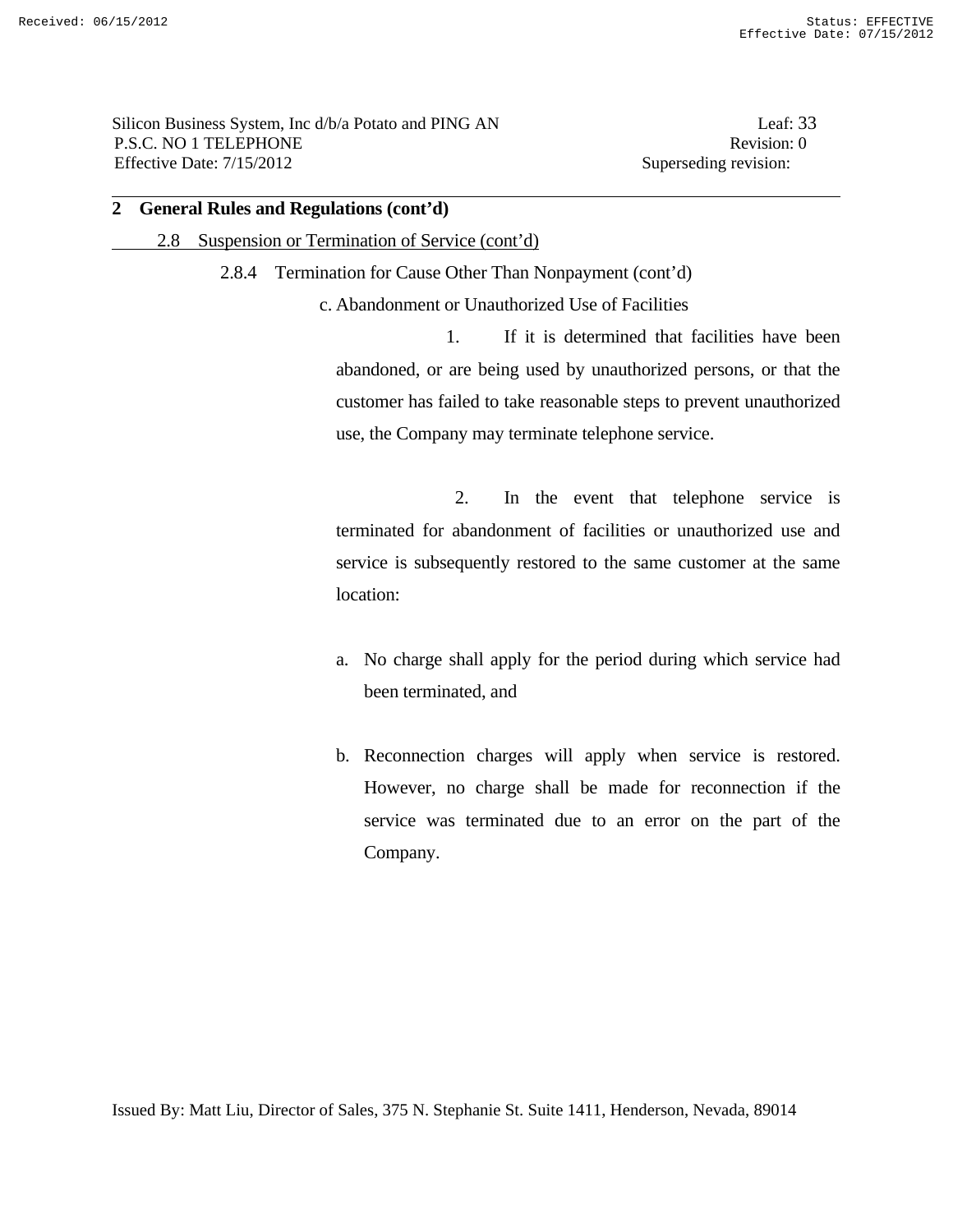## 2.8 Suspension or Termination of Service (cont'd)

# 2.8.4 Termination for Cause Other Than Nonpayment (cont'd)

d. Change in the Company's Ability to Secure Access

 Any change in the Company's ability (a) to secure and retain suitable facilities and rights for the construction and maintenance of the necessary circuits and equipment or (b) to secure and retain suitable space for its plant and facilities in the building where service is provided to the customer may require termination of a customer's service until such time as new arrangements can be made. No charges will be assessed the customer while service is terminated, and no connection charges will apply when the service is restored.

# 2.8.5 Emergency Termination of Service

The Company will immediately terminate the service of any customer, on request, when the customer has reasonable belief that the service is being used by an unauthorized person or persons. The Company may require that the request be submitted in writing as a follow-up to a request made by telephone.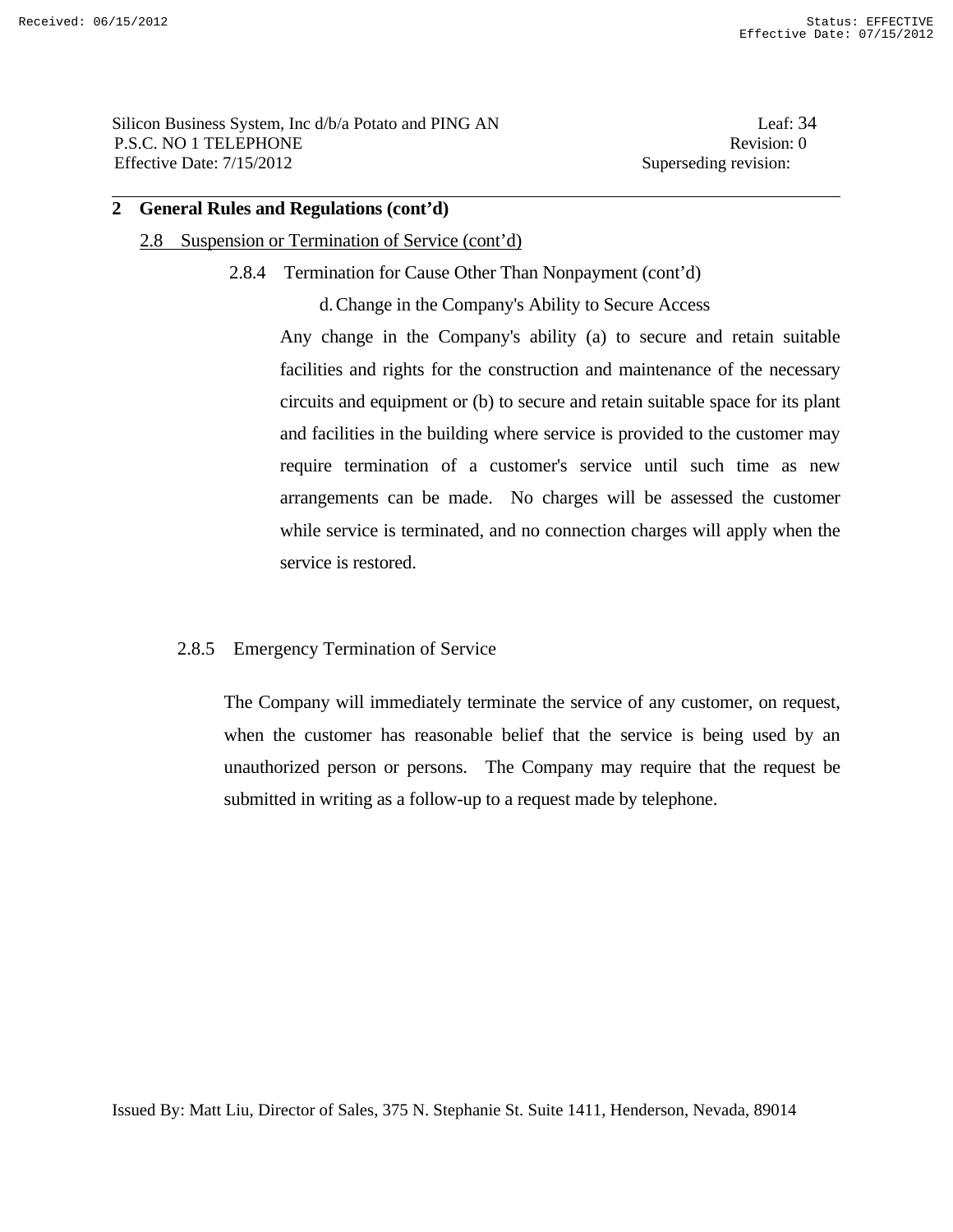Silicon Business System, Inc d/b/a Potato and PING AN Leaf: 35 P.S.C. NO 1 TELEPHONE Revision: 0 Effective Date: 7/15/2012 Superseding revision:

# **2 General Rules and Regulations (cont'd)**

#### 2.9 Additional Provisions Applicable to Business Customers

2.9.1 Application of Rates

 a. Business rates as described in Section 7 and shown in Attachment 1 apply to service furnished:

 1. In office buildings, stores, factories and all other places of a business nature;

 2. In hotels, apartment houses, clubs and boarding and rooming houses except when service is within the customer's domestic establishment and no business listings are provided; colleges, hospitals and other institutions; and in churches except when service is provided to an individual of the clergy for personal use only and business service is already established for the church at the same location;

 3. At any location when the listing or public advertising indicates a business or a profession;

 4. At any location where the service includes an extension which is at a location where business rates apply unless the extension is restricted to incoming calls;

 5. At any location where the customer resells or shares exchange service;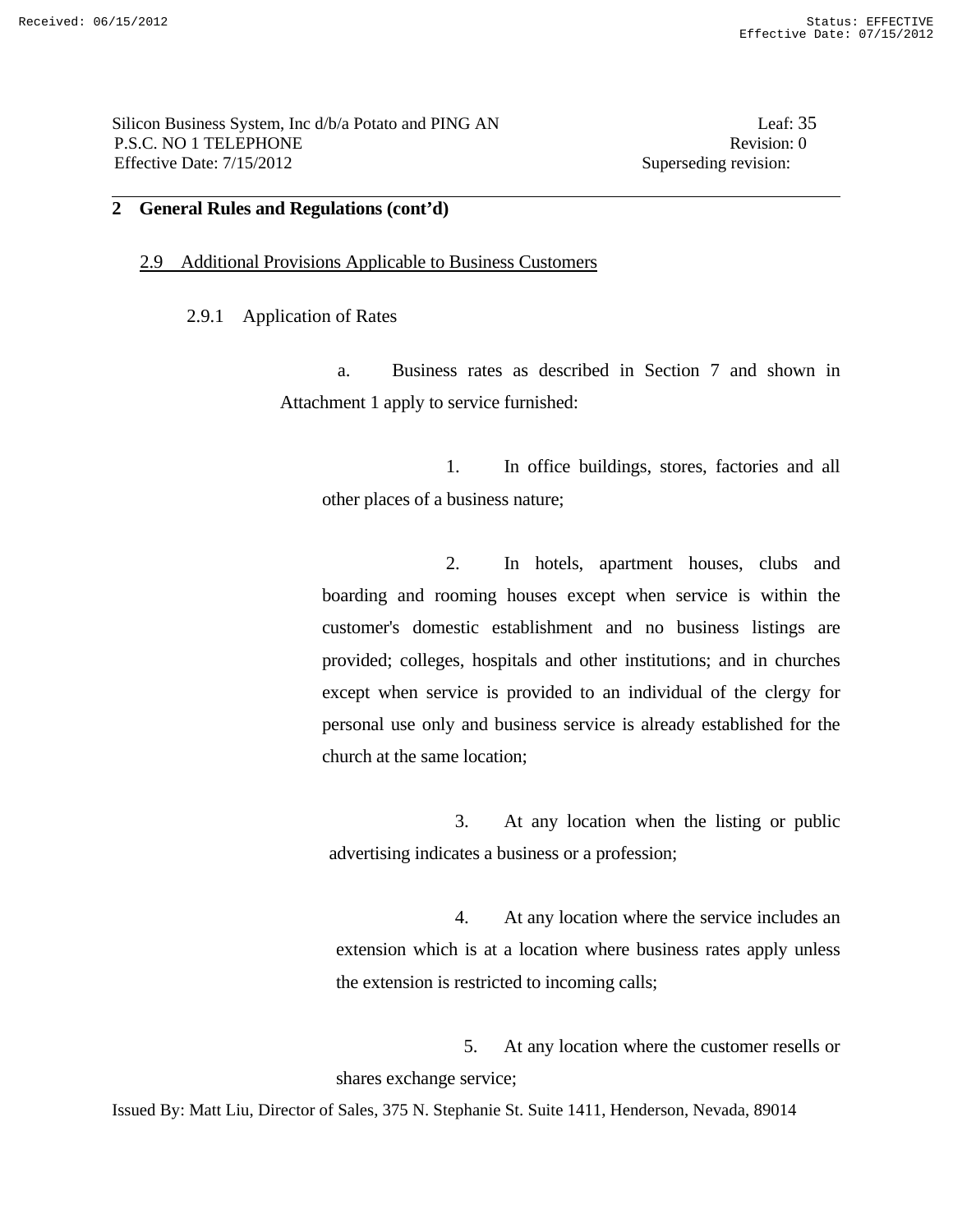#### 2.9 Additional Provisions Applicable to Business Customers (cont'd)

#### 2.9.1 Application of Rates (cont'd)

 b. The use of business facilities and service is restricted to the customer, customers, agents and representatives of the customer, and joint users.

## 2.9.2 Telephone Number Changes

 When a business customer requests a telephone number change, the referral period for the disconnected number is 180 days.

 The customer may order a Customized Number where facilities permit for an additional charge as specified in Section 5.9 of this Tariff.

 When service in an existing location is continued for a new customer, the existing telephone number may be retained by the new customer only if the former customer consents in writing, and if all charges against the account are paid or assumed by the new customer.

#### 2.9.3 Deposits

 Deposits will be returned to a business customer upon cancellation of service or after one year, whichever event occurs first, unless the customer is delinquent in payment, in which case the Company will continue to retain the deposit until the delinquency is satisfied. If a service is involuntarily discontinued, the deposit is applied against the final bill, and any balance is returned to the customer.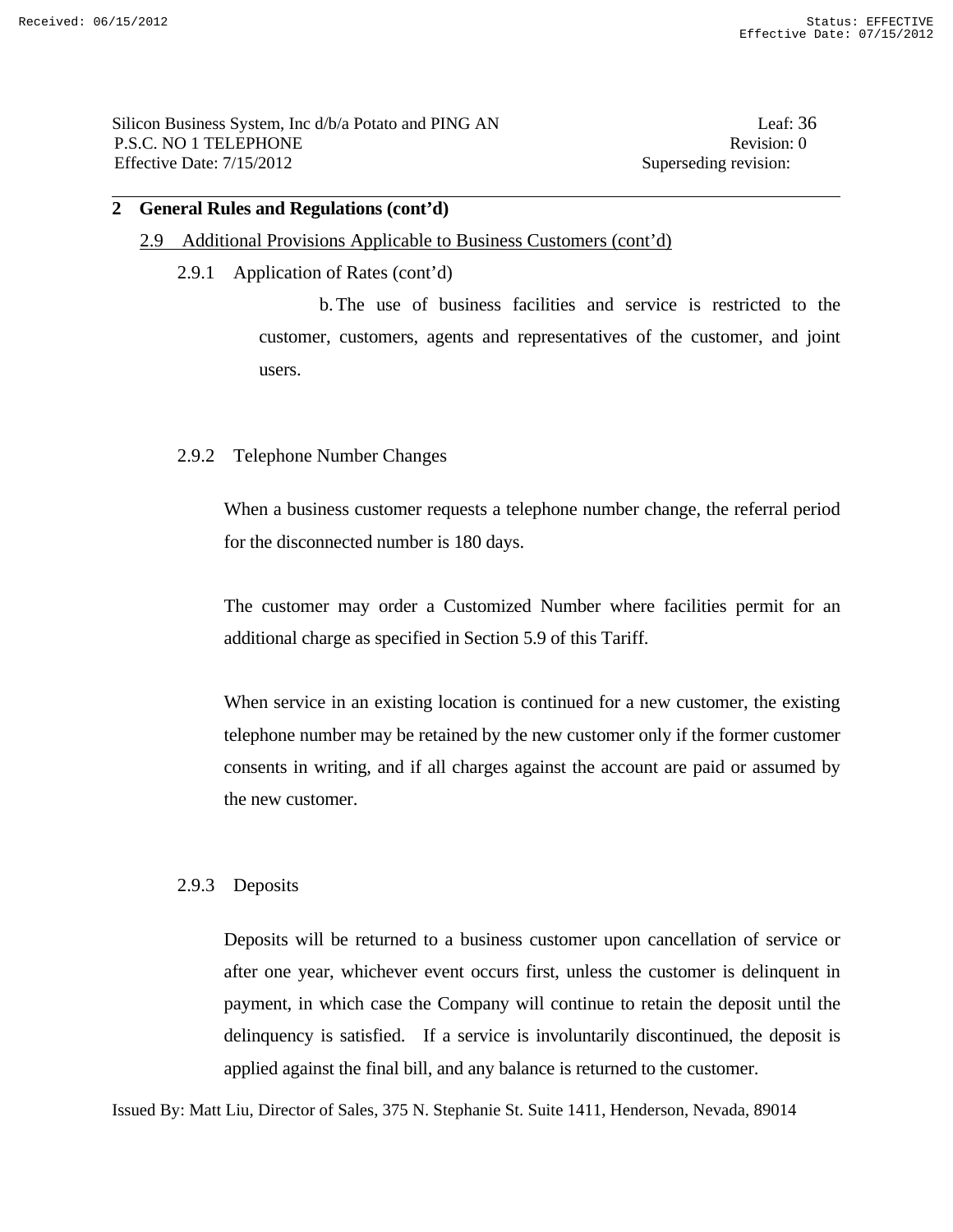#### 2.9 Additional Provisions Applicable to Business Customers (cont'd)

#### 2.9.4 Dishonored Checks

 If a business customer who has received a notice of discontinuance pays the bill with a check that is subsequently dishonored, the account remains unpaid and the Company is not required to issue any additional notice before disconnecting service.

### 2.10 Additional Provisions Applicable to Residential Customers

### 2.10.1 Application of Rates

 Residential rates as described in Section 6 and shown in Attachment 1 apply to service furnished in private homes or apartments (including all parts of the customer's domestic establishment) for domestic use. Residential rates also apply in college fraternity or sorority houses, convents and monasteries, and to the clergy for domestic use in residential quarters.

 Residential rates do not apply to service in residential locations if the listing indicates a business or profession. Residential rates do not apply to service furnished in residential locations if there is an extension line from the residential location to a business location unless the extension line is limited to incoming calls.

 The use of residential service and facilities is restricted to the customer, members of the customer's domestic establishment, and joint users.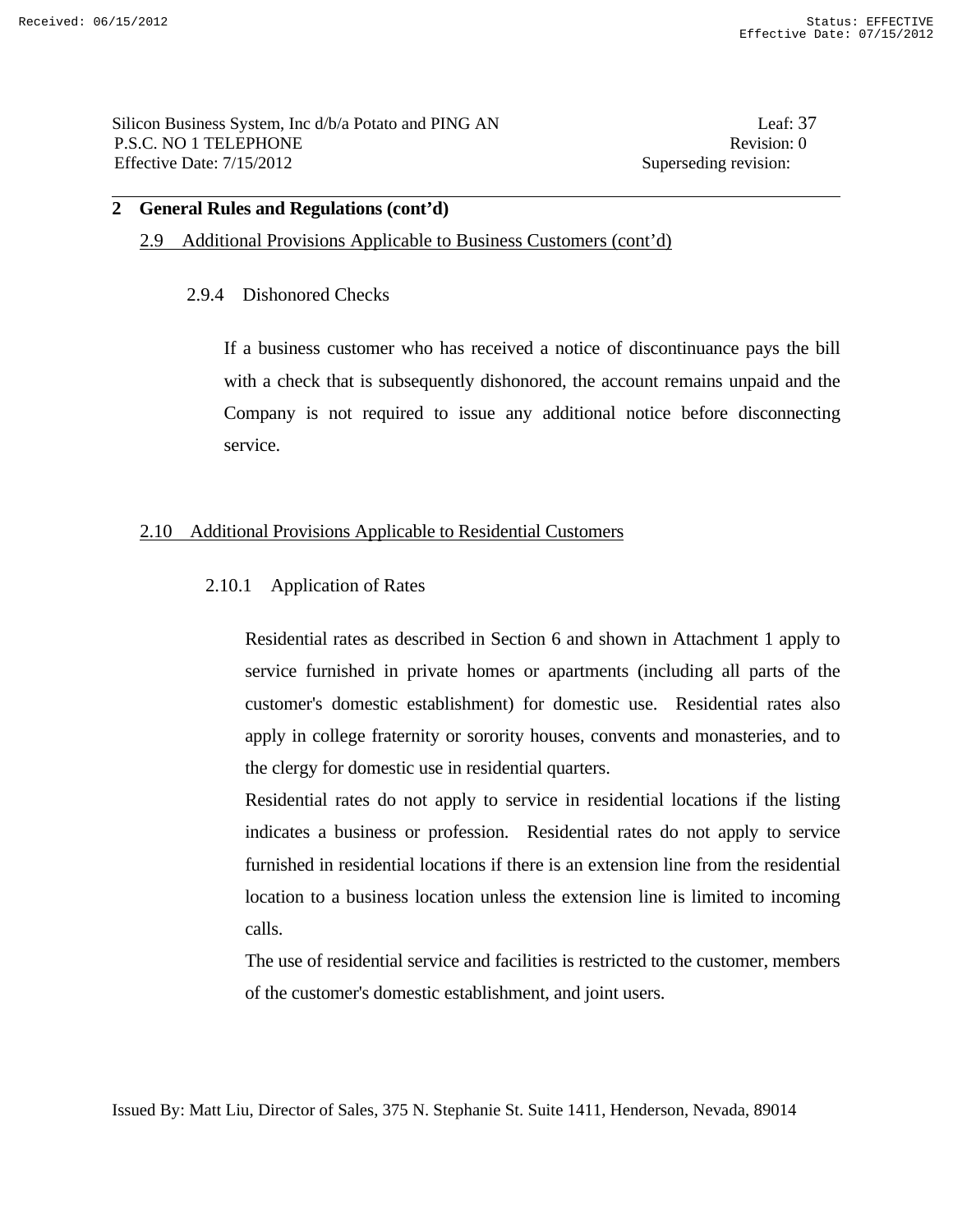#### 2.10 Additional Provisions Applicable to Residential Customers (cont'd)

2.10.2 Telephone Number Changes

 When a residential customer requests a telephone number change, the referral period for the disconnected number is 90 days.

 The customer may order a Customized Number where facilities permit for an additional charge as specified in Section 5.9 of this Tariff.

 When service in an existing location is continued for a new customer, the existing number may be retained by the new customer only if the former customer consents in writing, and if all charges against the account are

paid or

assumed by the new customer.

# 2.10.3 Deposits

#### a. General

 Except as provided in (b) following, the Company may require a deposit, as described in Section 2.4.2 of this Tariff, from a residential customer who is applying for service if the customer: 1) has had service terminated for nonpayment once within the preceding six month period, or 2) is delinquent in payment. A customer is delinquent in payment if that customer has received two consecutive telephone bills without making payment of at least one-half the total arrears due on the due date of the second bill. A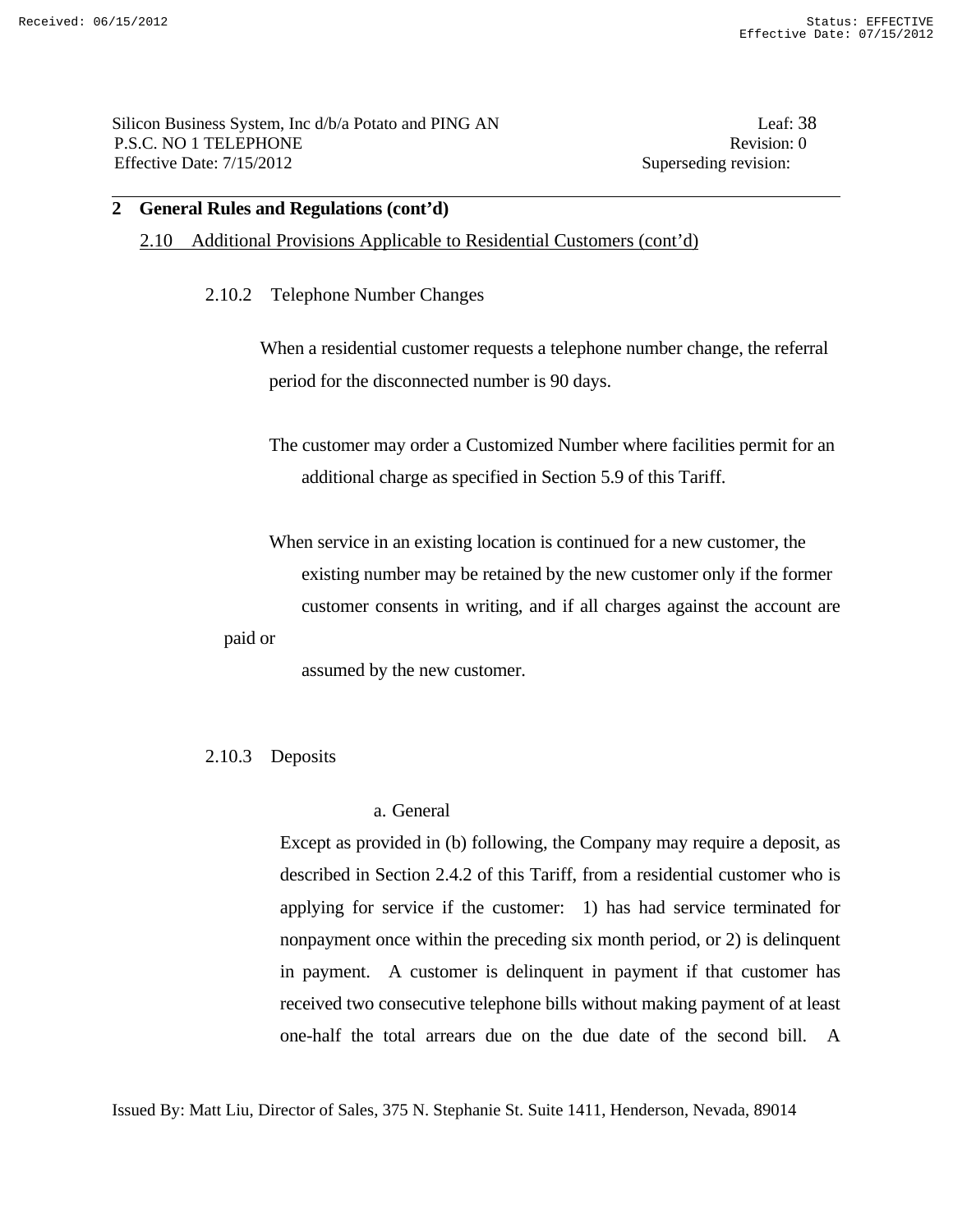customer is not considered delinquent, however, if an amount in dispute is not paid before the dispute is resolved.

#### **2 General Rules and Regulations (cont'd)**

#### 2.10 Additional Provisions Applicable to Residential Customers (cont'd)

2.10.3 Deposits (cont'd)

a. General (cont'd)

 An existing customer is an applicant for service who was a customer of the Company within twelve months of making the request, provided that prior service was not terminated for nonpayment, unless service is requested within 10 days of such termination for nonpayment. Applicants for residential service and existing residential customers are permitted to pay deposits in installments over a period not to exceed 6 months.

 A new customer is an applicant for service who has not been a customer of the Company within twelve months of making the request for service. A new customer shall not be required to post a security deposit as a condition of receiving telephone service.

 A seasonal customer is an individual who applies for and receives telephone service periodically each year, intermittently during the year or at other regular intervals scheduled at the time of application. A seasonal customer may be required to post a deposit.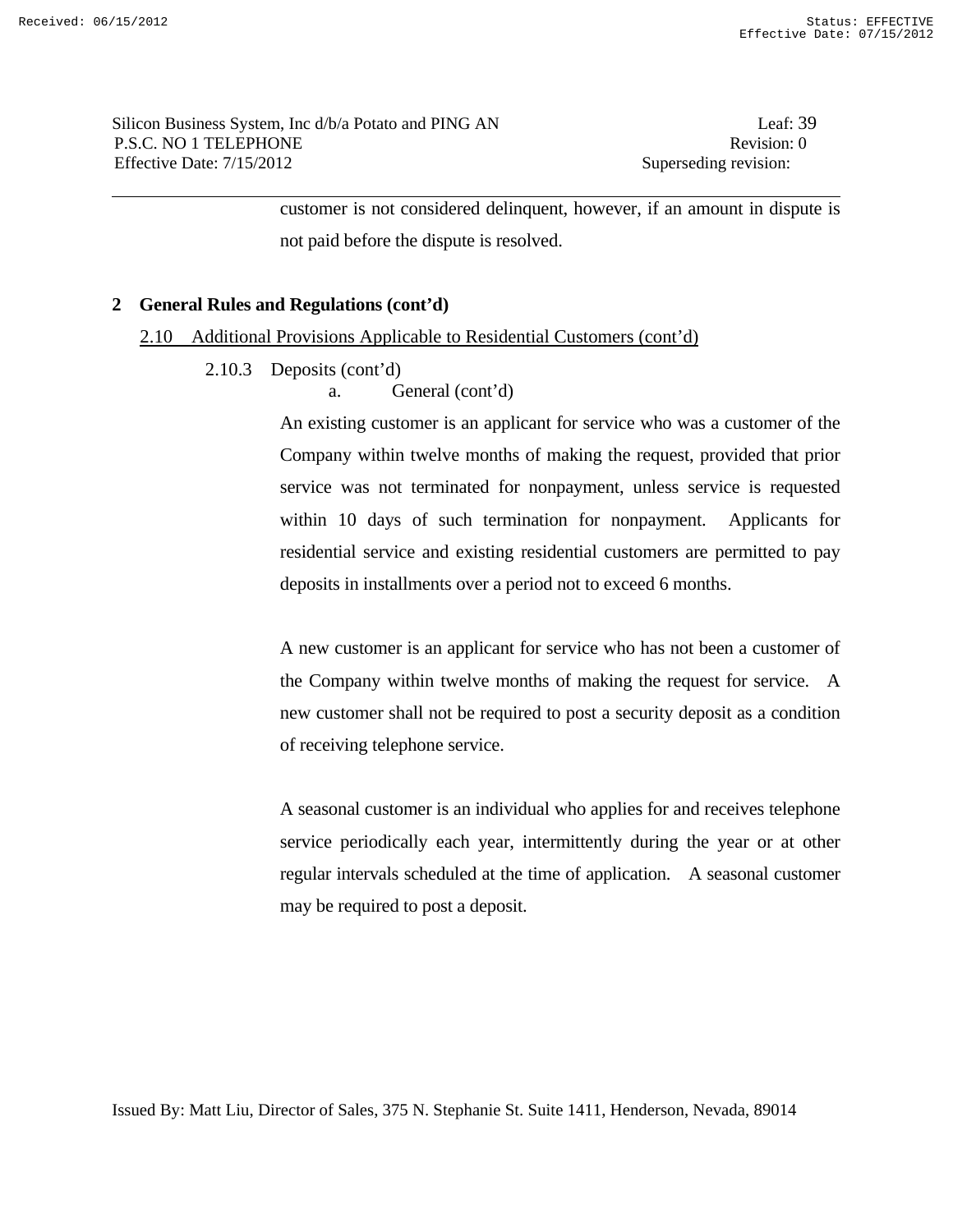### 2.10 Additional Provisions Applicable to Residential Customers (cont'd)

- 2.10.3 Deposits (cont'd)
	- b. Customers Exempt from Deposits

 1. A new customer or existing customer who is 62 years of age or older shall be exempt from any deposit requirement unless such person's telephone service was terminated for nonpayment during the preceding six months. Proof of age will be required from any person claiming exemption from deposit requirements because of age. If the proof requested by the Company is not received within 30 days from the date service is connected, or 30 days from the date that verification of age is requested from an existing customer, the Company may suspend or terminate service unless the customer pays the required deposit. Any new customer or existing customer 62 years of age or older shall be permitted to pay a deposit in installments over a period not to exceed 12 months.

 2. The Company shall not require any person it knows to be a recipient of public assistance, supplemental security income or additional state payments to post a deposit.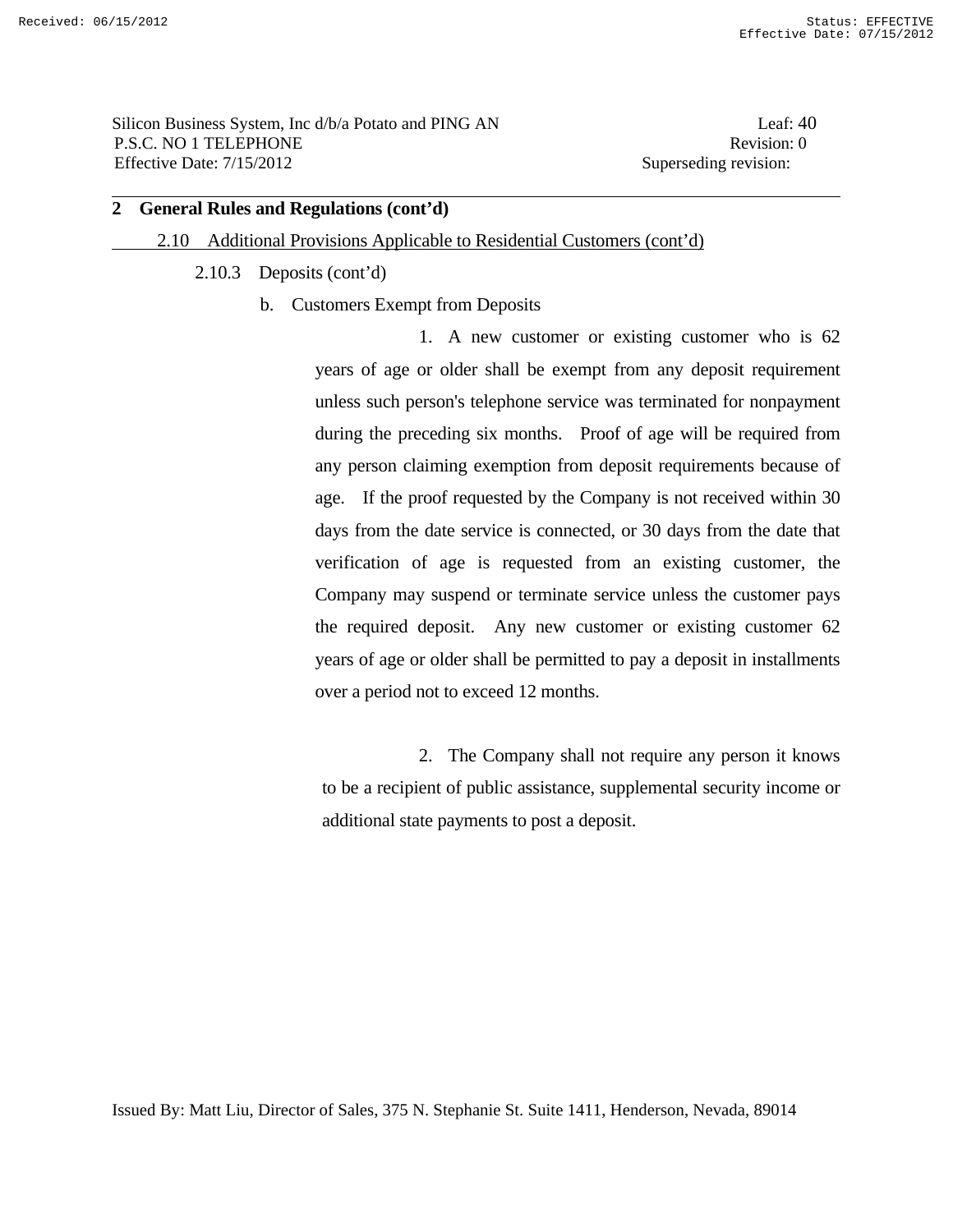#### 2.10 Additional Provisions Applicable to Residential Customers (cont'd)

### 2.10.3 Deposits (cont'd)

c. Recent Payment History

 A customer who has a recent payment history (within the preceding twelve months) with the Company is entitled to service without payment of a deposit unless his or her records indicate a delinquency in payment or a termination of service for nonpayment. A customer who still owes money to the Company for residential service on a prior account shall be offered a deferred payment plan provided that the customer had service for three months and was not terminated for nonpayment during that period. (See Deferred Payment Agreements, 2.11.7 below.)

 New deposits from a residential customer is reviewed after the first 3 monthly bills have been rendered; if too much has been taken, the excess is returned. The entire deposit is returned to a residential customer after l year, unless the customer is delinquent in payment, in which case the Company may continue to retain the deposit until the delinquency is satisfied. If the service is discontinued, the deposit is applied against the final bill, and any balance is returned to the customer.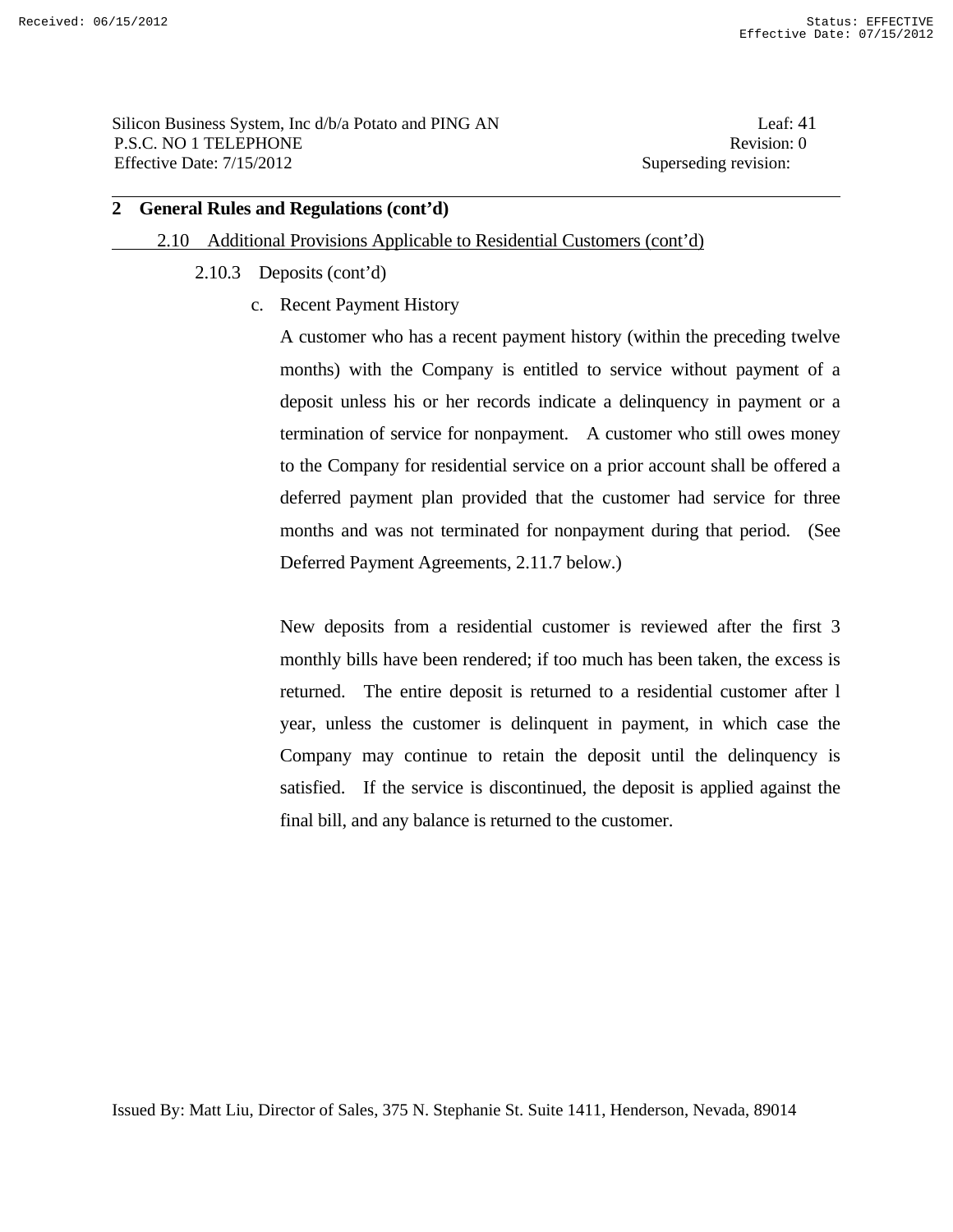# 2.10 Additional Provisions Applicable to Residential Customers (cont'd)

# 2.10.4 Installment Billing for Nonrecurring Charges

A residential customer may elect to pay service connection and other nonrecurring charges associated with a service order in monthly installments for up to a 12 month period. When installment billing is requested, all nonrecurring charges associated with a given service order will be included in the calculation of the monthly installment.

Installment billing is subject to the following restrictions:

- a. Installment billing may be used only by residential customers;
- b. Charges will be billed in the number of installments of equal dollar amounts as requested by the customer up to a maximum of 12 installments over the course of 12 months;
- c. A customer may not pay a portion of the charges and then request installment billing for the remaining charges;
- d. More than one installment plan may be in effect for the same customer at the same time;
- e. If a customer disconnects service during the installment payment period, all unbilled charges will be included in the final bill rendered;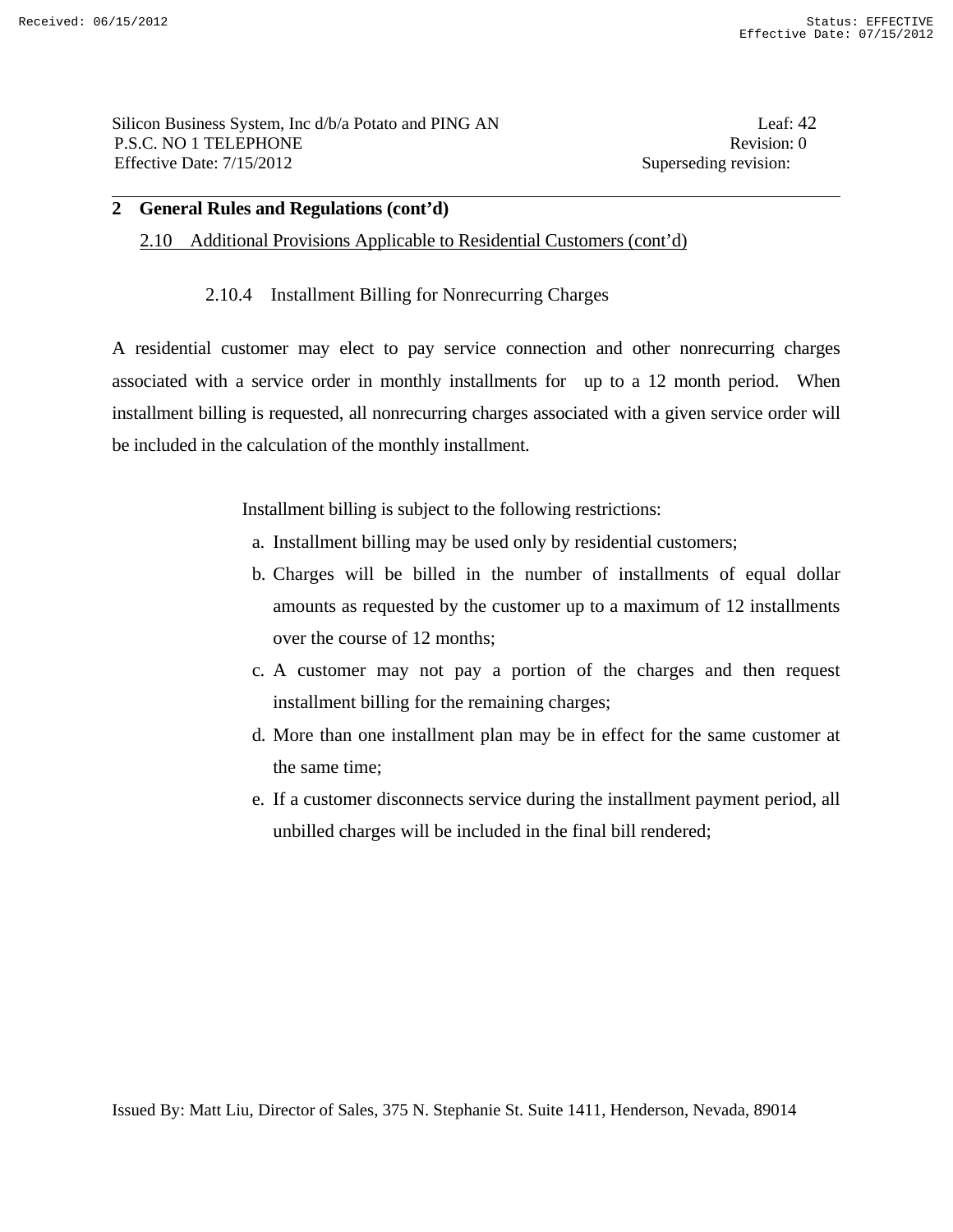#### 2.10 Additional Provisions Applicable to Residential Customers (cont'd)

 2.10.4 Installment Billing for Nonrecurring Charges (cont'd) f. A customer may elect to pay the unbilled charges before the expiration of the installment plan;

> g. Installment billing payments will continue even when an account is temporarily suspended;

> h. No interest or carrying charges will be applied to the outstanding balance during the installment period.

2.10.5 Adjusted Payment Schedule

 A customer on a fixed income (e.g., pension and public assistance) shall be offered the opportunity to pay his or her bills on a reasonable schedule that is adjusted for periodic receipt of income.

- 2.10.6 Suspension or Termination for Nonpayment
	- a. Suspension/termination notices may not be issued until at least 25 days after the date of the bill. Bills must be mailed to the customer no later than 6 business days after the date of the bill.
	- f. After issuing the written notification in accordance with 2.9.1, at least one attempt shall be made during non-working hours to contact the residential customer by telephone before the scheduled date of suspension/termination.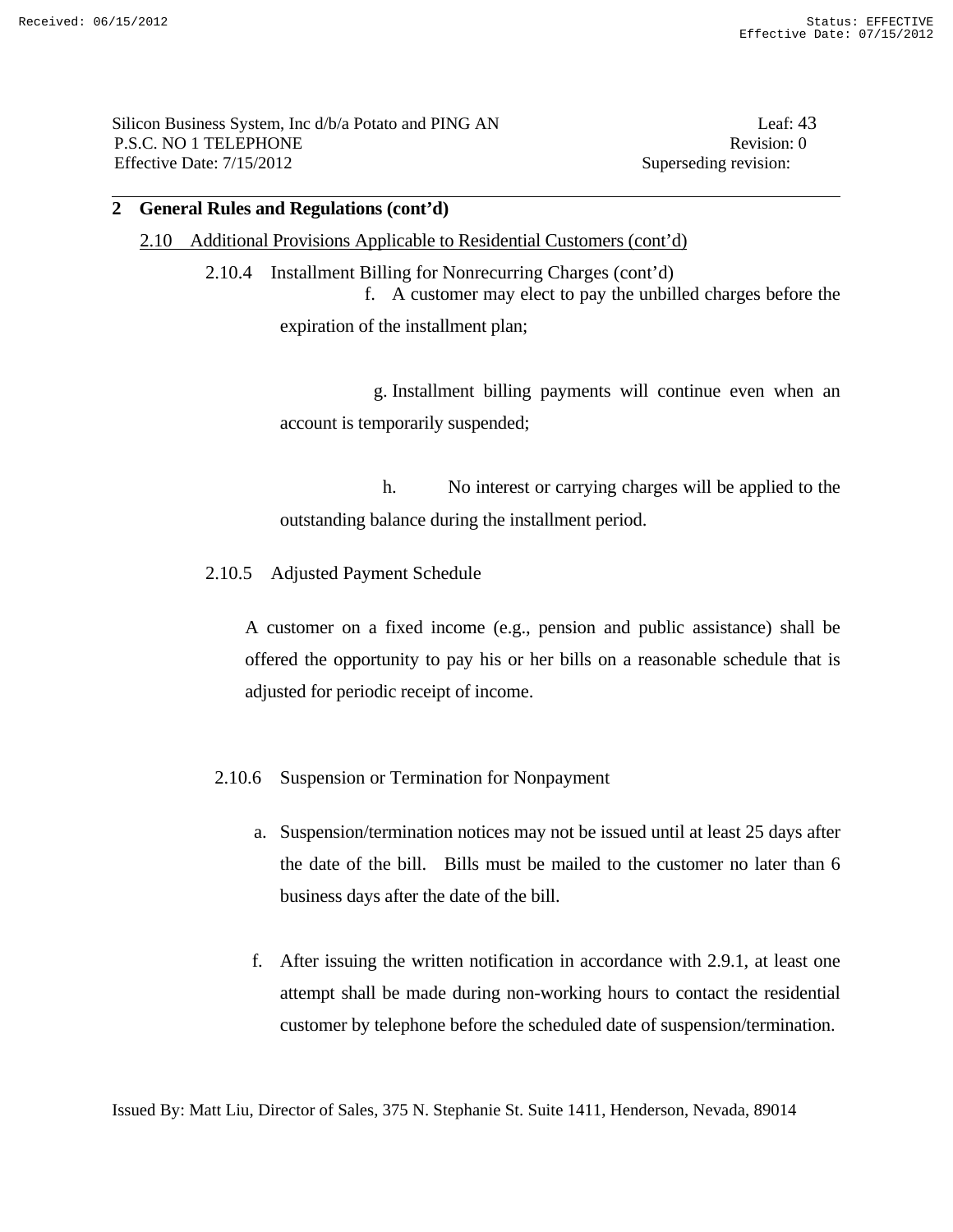# 2.10 Additional Provisions Applicable to Residential Customers (cont'd)

2.10.6 Suspension or Termination for Nonpayment (cont'd)

 c. Suspension/termination may occur only between 8:00 AM and 7:30 PM on Monday through Thursday, and between 8:00 AM and 3:00 PM on Friday, provided that such day or the following day is not a public holiday or a day on which the main office is closed. in addition, service may not be disconnected during the periods of December 23 through the 26 and December 30 through January 2.

 d. Telephone service may be suspended or terminated for nonpayment of the undisputed portion of a disputed bill or deposit if the customer does not pay the undisputed portion after being asked to do so. Suspended or terminated residential service shall be reconnected within 24 hours following payment or within 24 hours of the end of circumstances beyond the Company's control which delay the reconnection. The Commission may direct that service be reconnected in less than 24 hours.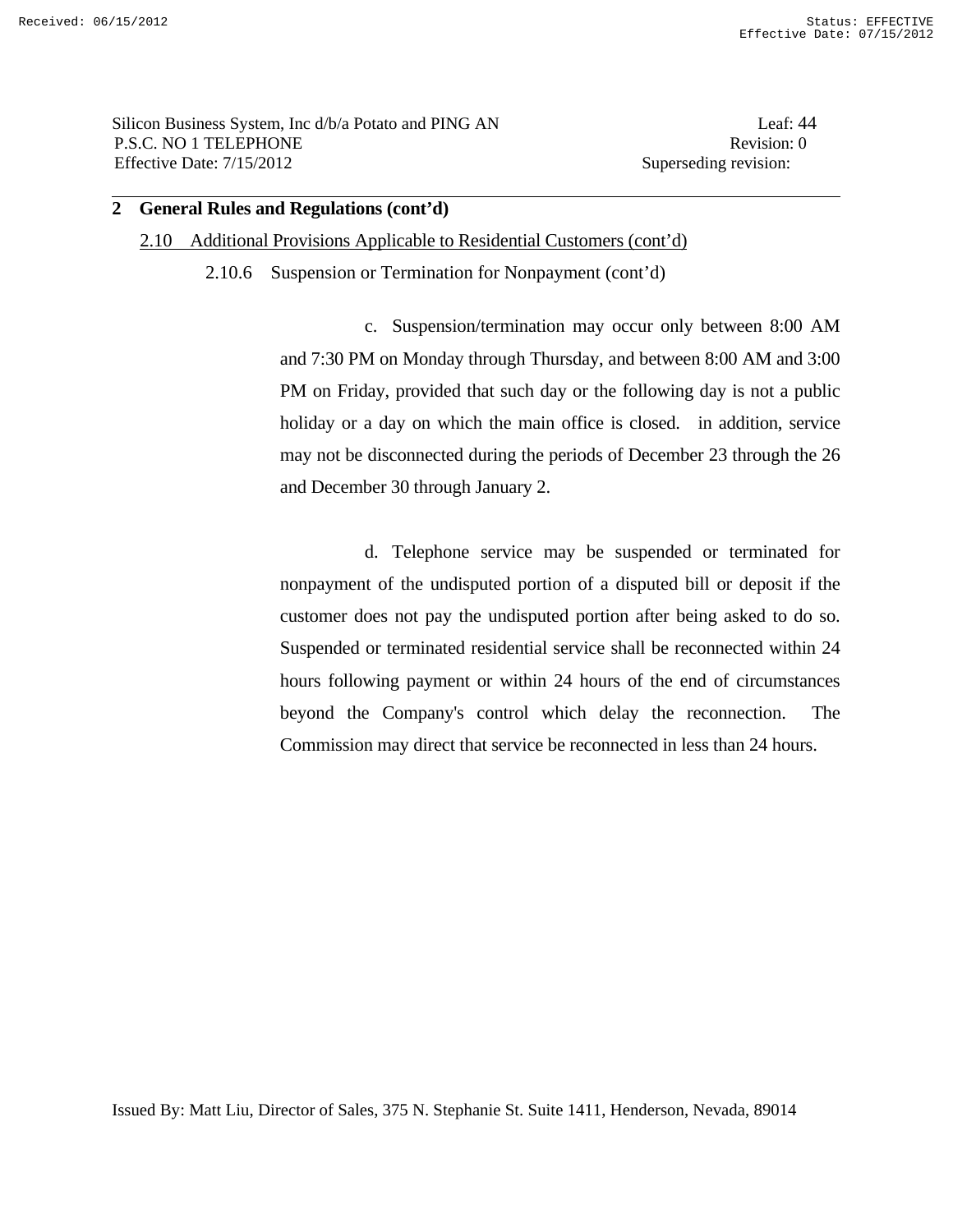#### 2.10 Additional Provisions Applicable to Residential Customers (cont'd)

### 2.10.7 Deferred Payment Agreements

 Service will not be suspended or terminated unless the customer has been advised that a deferred payment plan can be arranged. An existing residential customer with three or more months service and for whom service has not been terminated for nonpayment is eligible for Deferred Payment Arrangements (DPA). The Company must offer an eligible customer a DPA in accordance with the Commission's order in Case 90-C-1148 issued on August 7, 1992. Final notice of suspension/termination will advise the customer of deferred payment arrangements and will include, in bold print, a notice that assistance in reaching an agreement may be obtained from the Commission. The DPA notice will be mailed no less than six days before termination of total service.

 A Deferred Payment Agreement will be for a period agreed to by both the customer and the Company.

 If the Company believes that the customer has the resources to pay the bill, it shall notify both the customer and the Commission in writing of the reasons for its belief. The Commission shall make the final determination as to whether a DPA should be provided. A customer with medical emergencies and a customer who is elderly, blind or disabled shall be exempt from such eligibility criteria.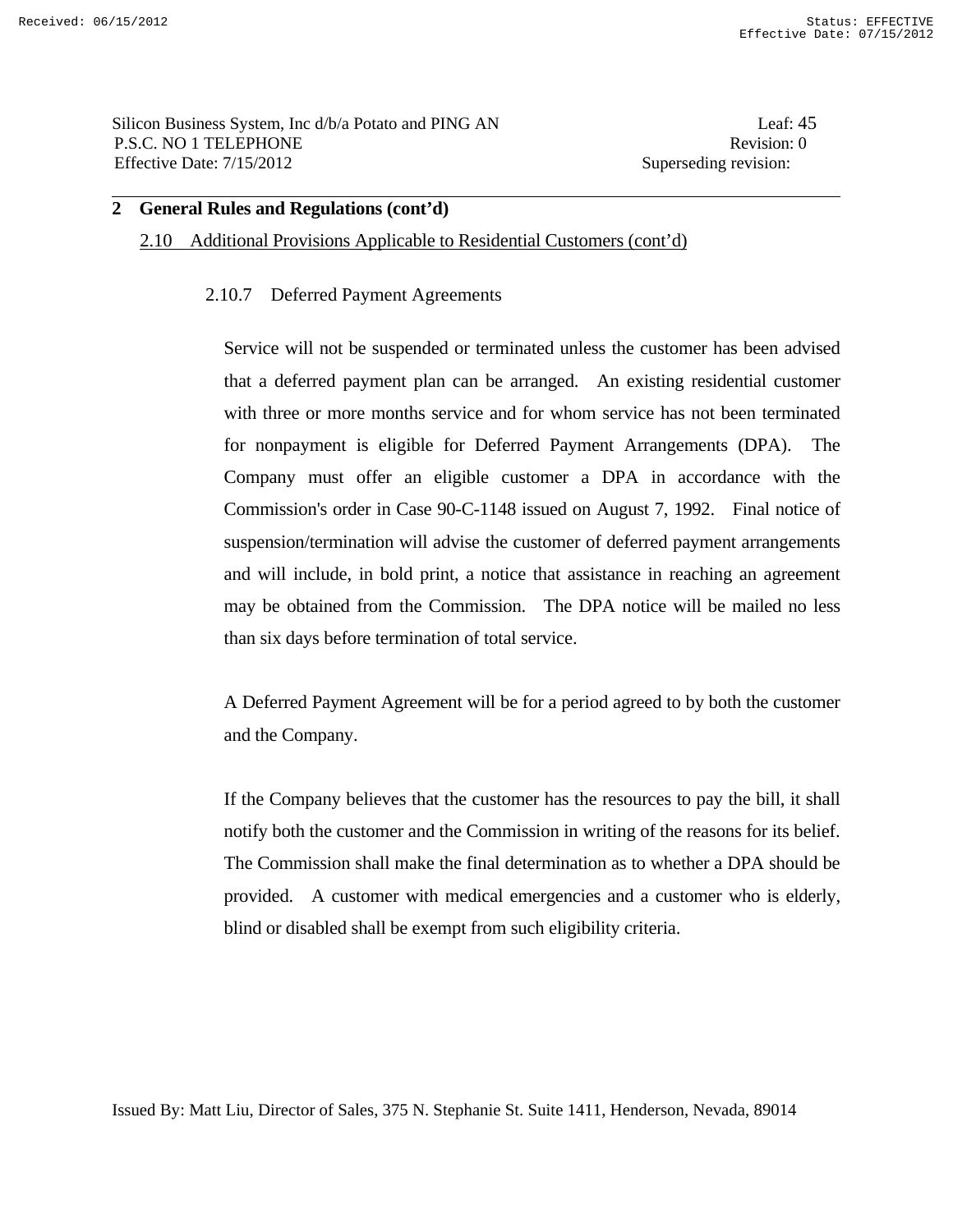2.10 Additional Provisions Applicable to Residential Customers (cont'd)

#### 2.10.8 Dishonored Checks

 When a check received from a residential customer is dishonored, the company shall make two attempts, one outside of normal business hours, to contact the customer within 24 hours. The customer shall be given an additional 24 hours to pay before suspension/termination. The additional notice will be given provided that the customer has not submitted a dishonored check within the past 12 months.

### 2.10.9 Suspension or Termination - Abandonment

 Suspension/termination of residential service for abandonment or unauthorized use may occur only after the Company makes a reasonable attempt to determine occupancy or authorized use, or the customer takes reasonable steps to prevent unauthorized use. A notice must be sent to the customer five days before such suspension or termination. The notification requirement is waived when previous mailings are returned by the Post Office or the company is advised that a new customer has moved into the location.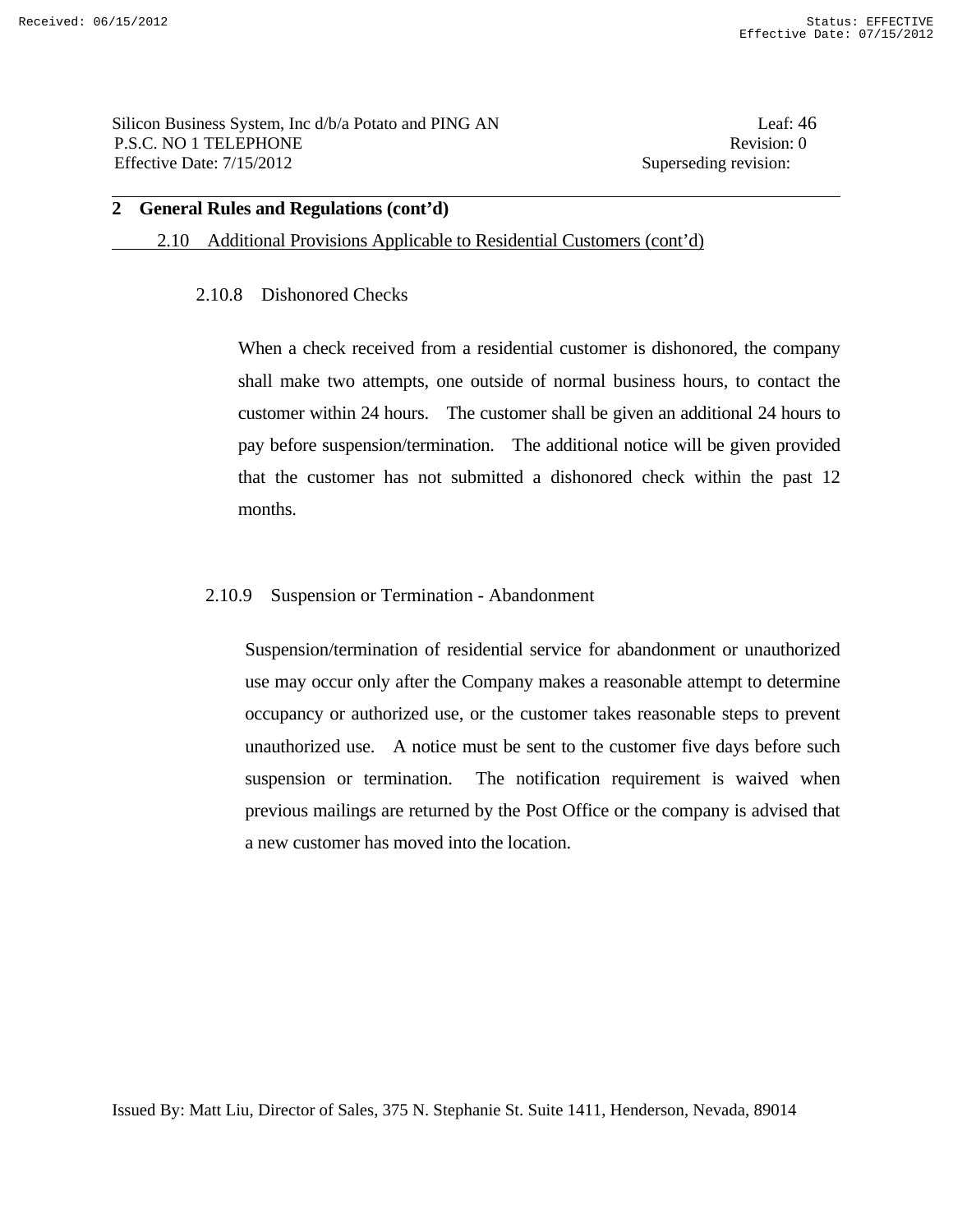# 2.10 Additional Provisions Applicable to Residential Customers (cont'd)

### 2.10.10 Suspension or Termination - Medical Emergencies

 In the event of a medical emergency as defined in 16NYCRR, Sec. 609, an additional 30 days will be allowed for a residential customer before suspension or termination. A medical certificate as defined in 16NYCRR, Sec. 609, must be supplied. The medical emergency status may be extended beyond 30 days upon submission of specified documentation. During the emergency, the customer will be able to defer payment of monthly charges up to an amount specified by the Commission until the emergency ceases or it is determined that the customer has the ability to pay the charges. Charges in any month in excess of the amount specified are due by the due date of the bill.

2.10.11 Suspension or Termination - Elderly, Blind or Disabled

 An additional 20 days will be allowed before suspension or termination may occur when:

 a. the customer is known to or identified to the Company as being blind or disabled, as defined in 16NYCRR, Sec. 609, or

 b. the customer is 62 years of age or older, and all other residents of the customer's household are: under 18 years of age, over 62 years of age, blind or disabled.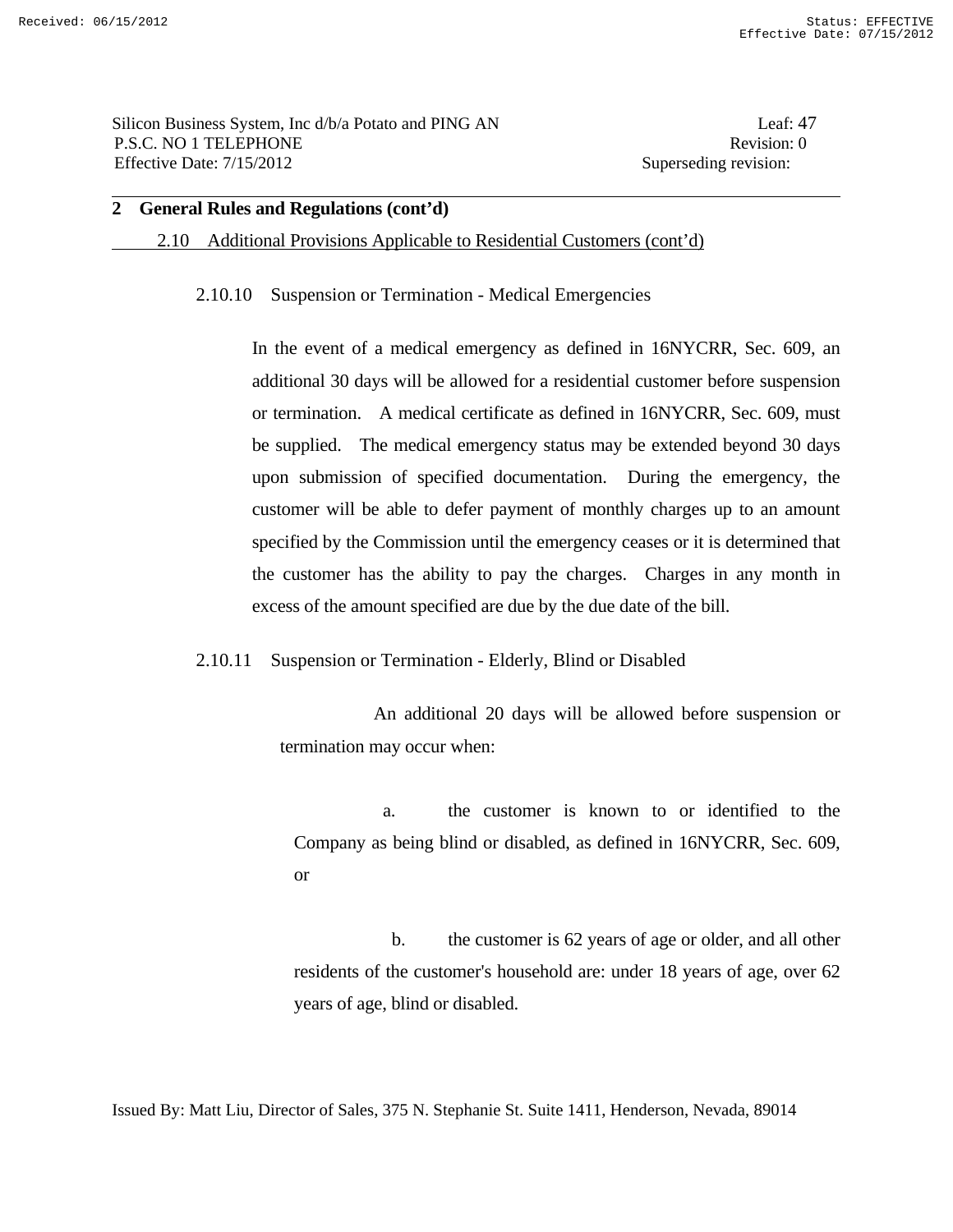- 2.10 Additional Provisions Applicable to Residential Customers (cont'd)
	- 2.10.11 Suspension or Termination Elderly, Blind or Disabled (cont'd) In cases where service has been suspended or terminated and the Company subsequently learns that the customer is entitled to the protection established herein, the Company shall within 24 hours of such notification restore service for an additional 20 days and make a diligent effort to contact in person an adult resident at the customer's premises for the purpose of devising a payment plan.
		- 2.10.12 Back billing for Residential Customers

 The Company shall not charge a residential customer for previously unbilled service or adjust upward a bill previously rendered when the period for the unbilled service or billing adjustment is more than six months prior to the mailing of the bill or the upward adjustment unless the conduct of the customer caused or contributed to the failure of the Company to render timely accurate billing. Unless the customer causes the late billing, the Company shall explain the reason for the late billing and shall advise the customer that suspension/termination of service is not permitted for charges billed in excess of six months after the service was provided. The customer will be given the opportunity to pay the charges under an installment plan on a schedule equal in time to the length of the back billing period.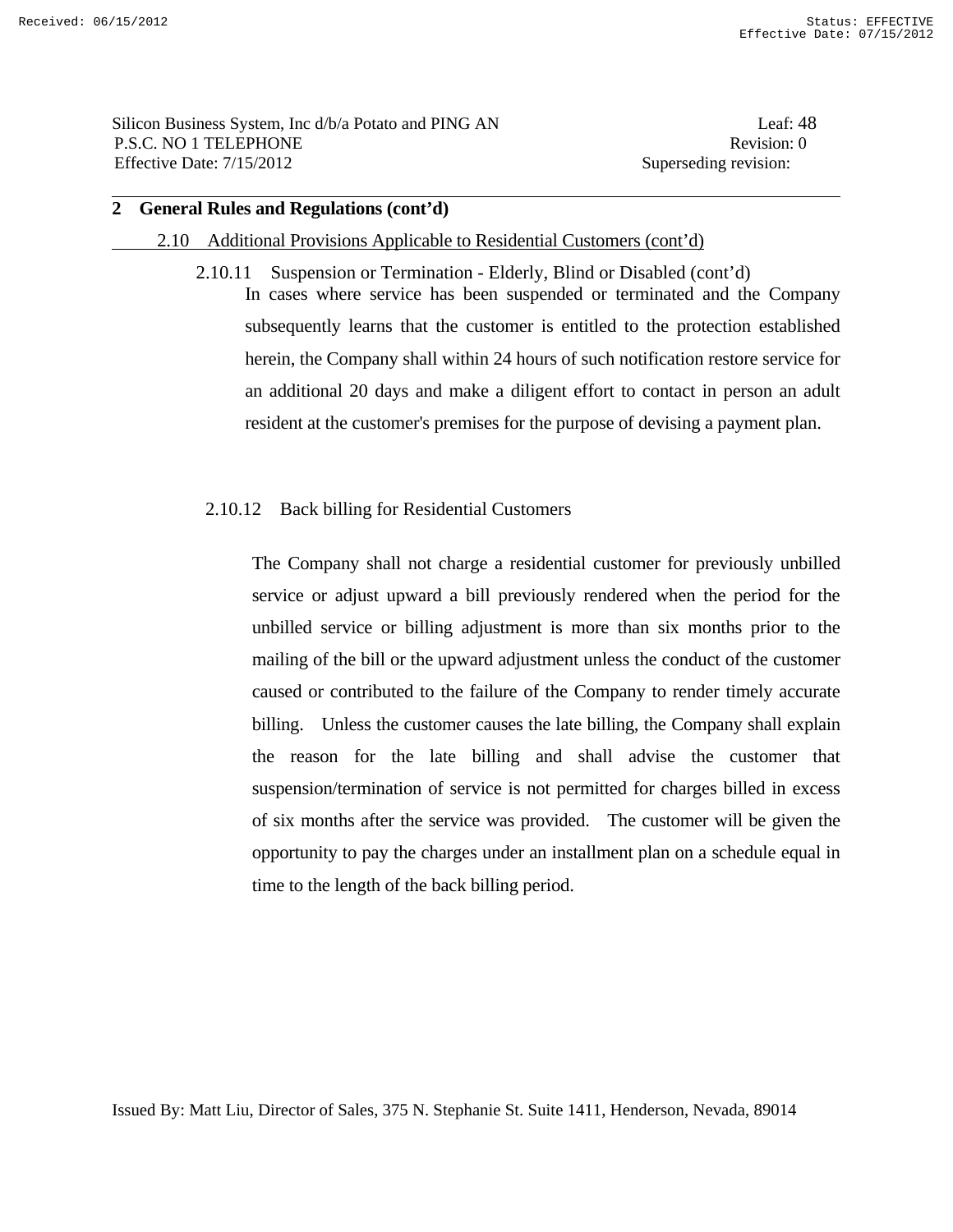Silicon Business System, Inc d/b/a Potato and PING AN Leaf: 49 P.S.C. NO 1 TELEPHONE Revision: 0 Effective Date: 7/15/2012 Superseding revision:

## **2 General Rules and Regulations (cont'd)**

#### 2.11 Allowances for Interruptions in Service

 Interruptions in service, which are not due to the negligence of, or non-compliance with the provisions of this Tariff by the Customer, or the operation or malfunction of the facilities, power, or equipment provided by the Customer, will be credited to the Customer as set forth below for the part of the service that the interruption affects. A credit allowance will be made when an interruption occurs because of a failure of any component furnished by the Company under this Tariff.

#### 2.11.1 Credit for Interruptions

 a. An interruption period begins when the Customer reports a service, facility, or circuit to be interrupted and releases it for testing and repair. An interruption period ends when the service, facility, or circuit is operative. If the Customer reports a service, facility, or circuit to be inoperative but declines to release it for testing and repair, it is considered to be impaired, but not interrupted.

 b. For calculating credit allowances, every month is considered to have 30 days. A credit allowance is applied on a pro rata basis against the rates specified hereunder and is dependent upon the length of the interruption. Only those facilities on the interrupted portion of the circuit will receive a credit.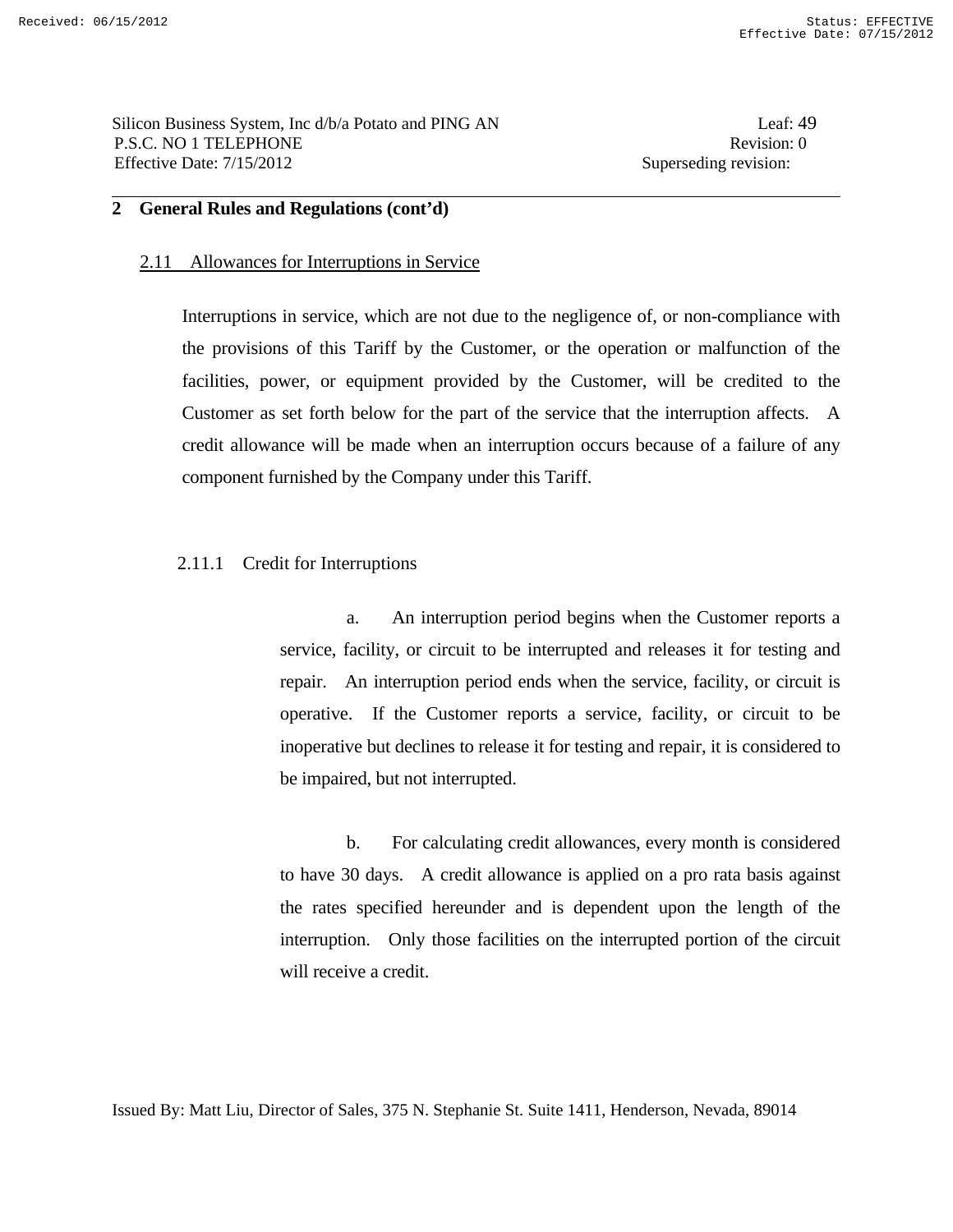#### 2.11 Allowances for Interruptions in Service (cont'd)

2.11.1 Credit for Interruptions (cont'd)

 c. A credit allowance will be given, upon request of the customer to the business office, for interruptions of 30 minutes or more. Credit allowances will be calculated as follows:

1. if interruption continues for less than 24 hours:

 a) 1/30th of the monthly rate if it is the first interruption in the same billing period.

 b) 2/30ths of the monthly rate if there was a previous interruption of at least 24 hours in the same billing period.

2. if interruption continues for more than 24 hours:

 a) If caused by storm, fire, flood or other condition out of Company's control, 1/30th of the monthly rate for each 24 hours of interruption.

 b) for other interruption, 1/30 of the monthly rate for the first 24 hours and 2/30ths of such rate for each additional 24 hours (or fraction thereof); however, if service is interrupted for over 24 hours, more than once in the same billing period, the 2/30ths allowance applies to the first 24 hours of the second and subsequent interruptions

 Two or more interruptions of 15 minutes or more during any one 24-hour period shall be considered as one interruption.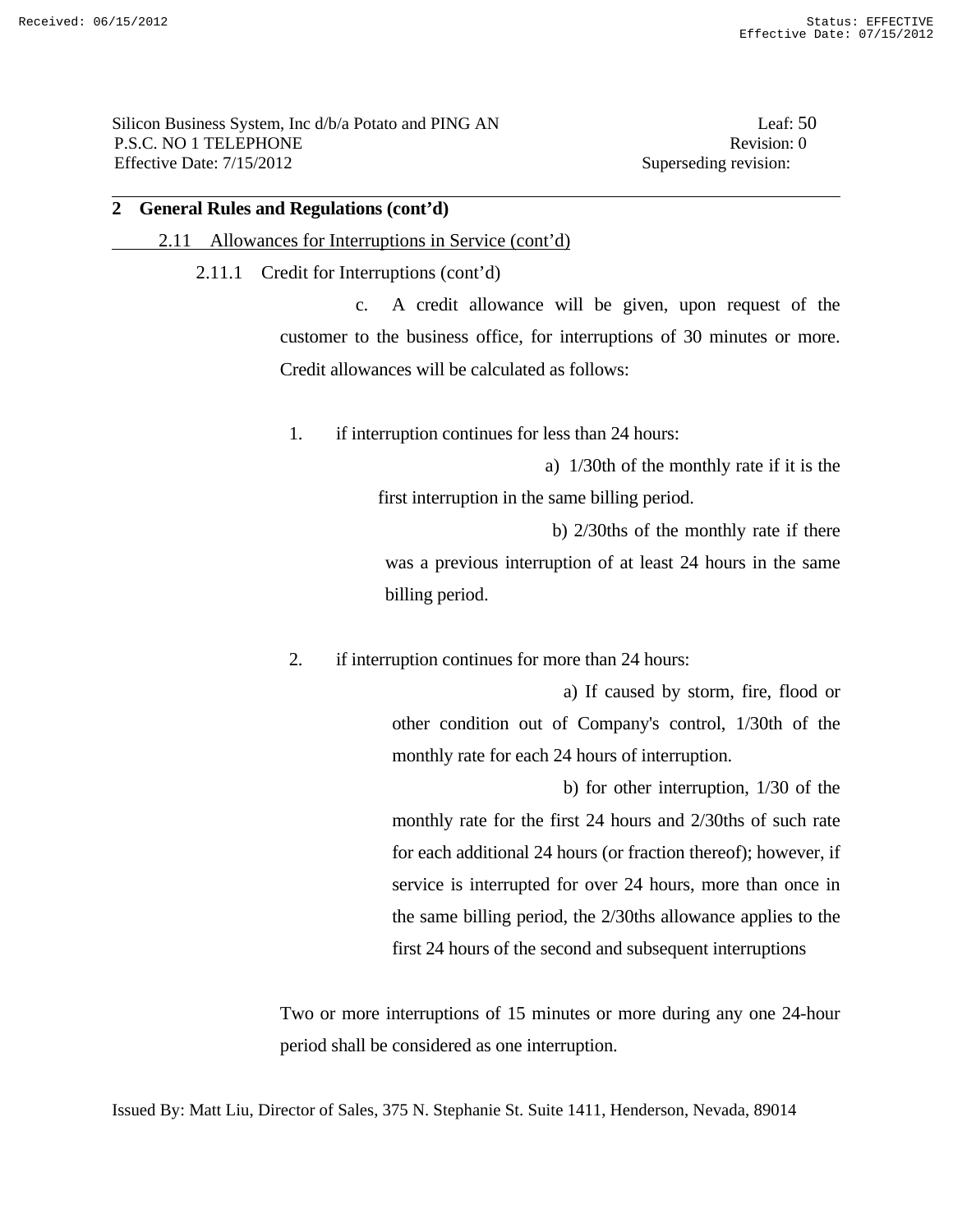#### 2.11 Allowances for Interruptions in Service (cont'd)

#### 2.11.1 Credit for Interruptions (cont'd)

d. Credit to Customer

 Credits attributable to any billing period for interruptions of service shall not exceed the total charges for that period for the service and facilities furnished by the Company rendered useless or substantially impaired.

#### e. "Interruption" Defined

 For the purpose of applying this provision, the word "interruption" shall mean the inability to complete calls either incoming or outgoing or both due to equipment malfunction or human errors. "Interruption" does not include and no allowance shall be given for service difficulties such as slow dial tone, circuits busy or other network and/or switching capacity shortages. Nor shall the interruption allowance apply where service is interrupted by the negligence or willful act of the subscriber or where the Company, pursuant to the terms of the Tariff, suspends or terminates service because of nonpayment of bills due to the company, unlawful or improper use of the facilities or service, or any other reason covered by the Tariff. No allowance shall be made for interruptions due to electric power failure where, by the provisions of this Tariff, the subscriber is responsible for providing electric power. Allowance for interruptions of message rate service will not affect the subscriber's local call allowance during a given billing period.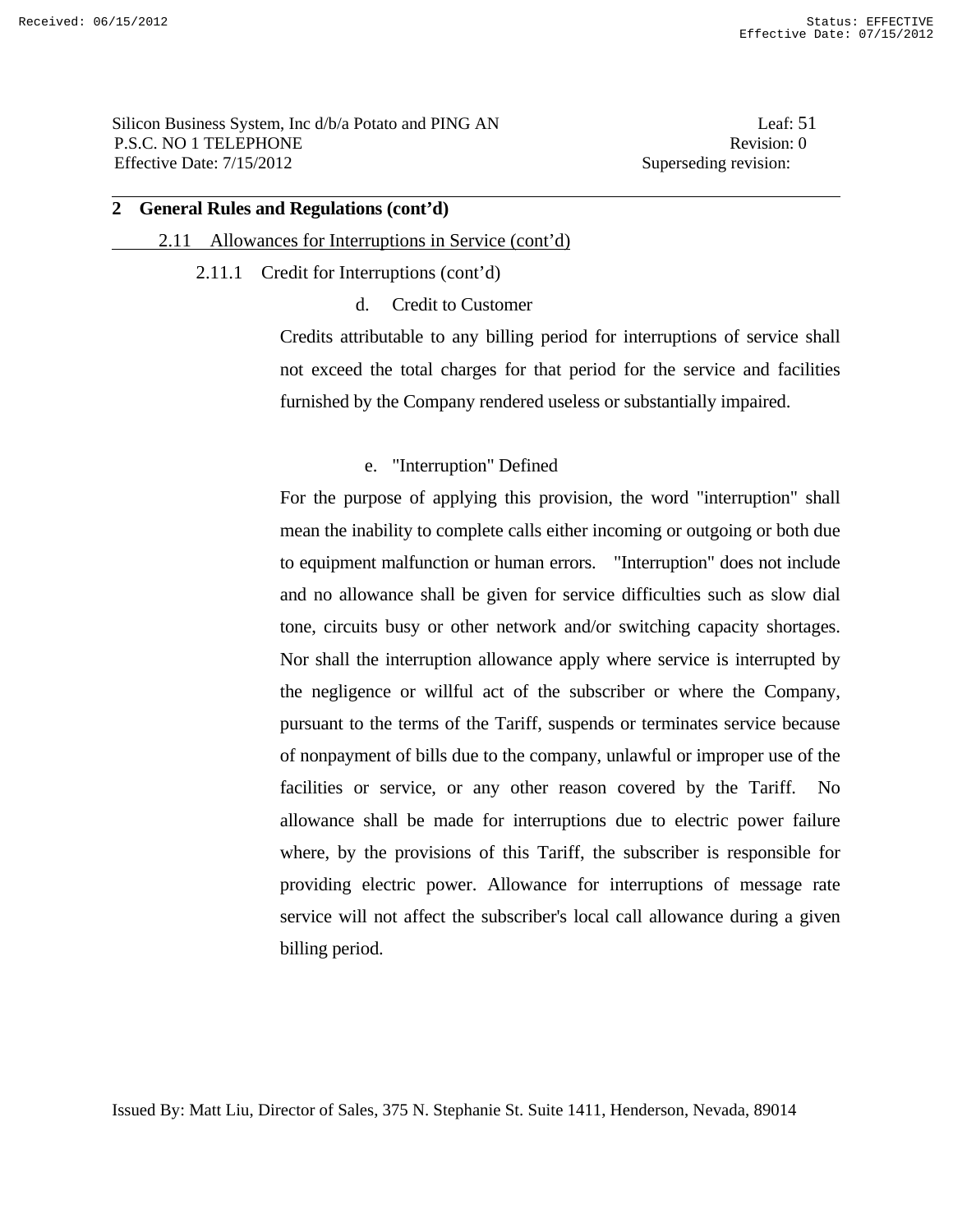Silicon Business System, Inc d/b/a Potato and PING AN Leaf: 52 P.S.C. NO 1 TELEPHONE Revision: 0 Effective Date: 7/15/2012 Superseding revision:

### **2 - General Rules and Regulations (cont'd)**

- 2.11 Allowances for Interruptions in Service (cont'd)
	- 2.11.2 Limitations on Credit Allowances

No credit allowance will be made for:

- a. interruptions due to the negligence of, or non-compliance with the provisions of this Tariff, by any party other than the Company, including but not limited to the customer, authorized user, or other common carriers connected to, or providing service connected to, the service of the Company or to the Company's facilities;
- b. interruptions due to the failure or malfunction of non-Company equipment, including service connected to customer provided electric power;
- c. interruptions of service during any period in which the Company is not given full and free access to its facilities and equipment for the purpose of investigating and correcting interruptions;
- d. interruptions of service during any period when the customer has released service to the Company for maintenance purposes or for implementation of a customer order for a change in service arrangements;
- e. interruptions of service due to circumstances or causes beyond the control of the Company.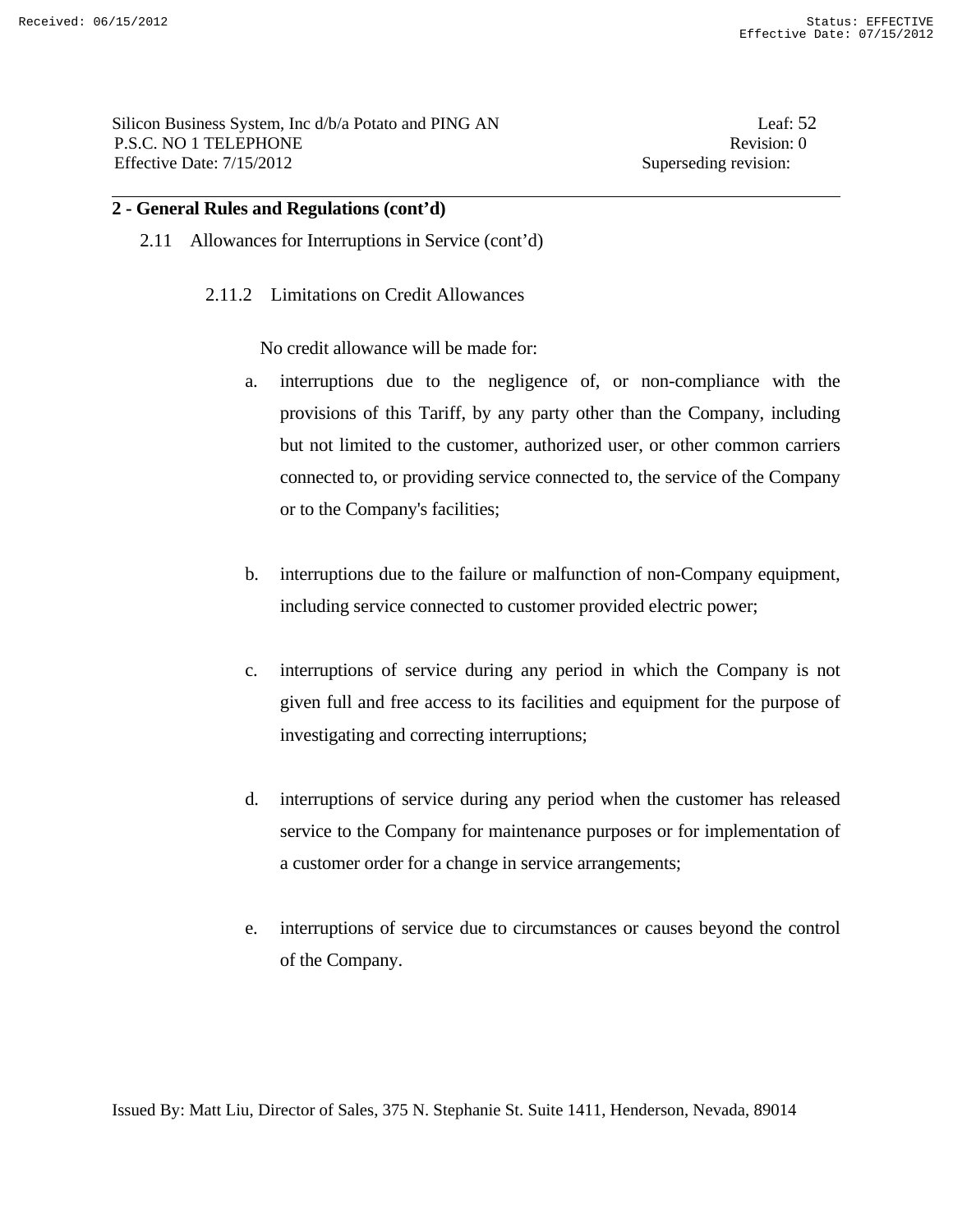## 2.12 Automatic Number Identification

# 2.12.1 Regulations

 The Company will provide Automatic Number Identification (ANI) associated with an intrastate service, by tariff, to any entity (ANI recipient), only under the following terms and conditions:

- a. The ANI recipient or its designated billing agent may use or transmit ANI information to third parties for billing and collection, routing, screening, ensuring network performance, and completion of a telephone subscriber's call or transaction, or for performing a service directly related to the telephone subscriber's original call or transaction.
- b. The ANI recipient may offer to any telephone subscriber with whom the ANI recipient has an established customer relationship, a product or service that is directly related to products or service previously purchased by the telephone subscriber from the ANI recipient.
- c. The ANI recipient or its designated billing agent is prohibited from utilizing ANI information to establish marketing lists or to conduct outgoing marketing calls, except as permitted by the preceding paragraph, unless the ANI recipient obtains the prior written consent of the telephone subscriber permitting the use of ANI information for such purposes. The foregoing provisions notwithstanding, no ANI recipient or its designated billing agent may utilize ANI information if prohibited elsewhere by law.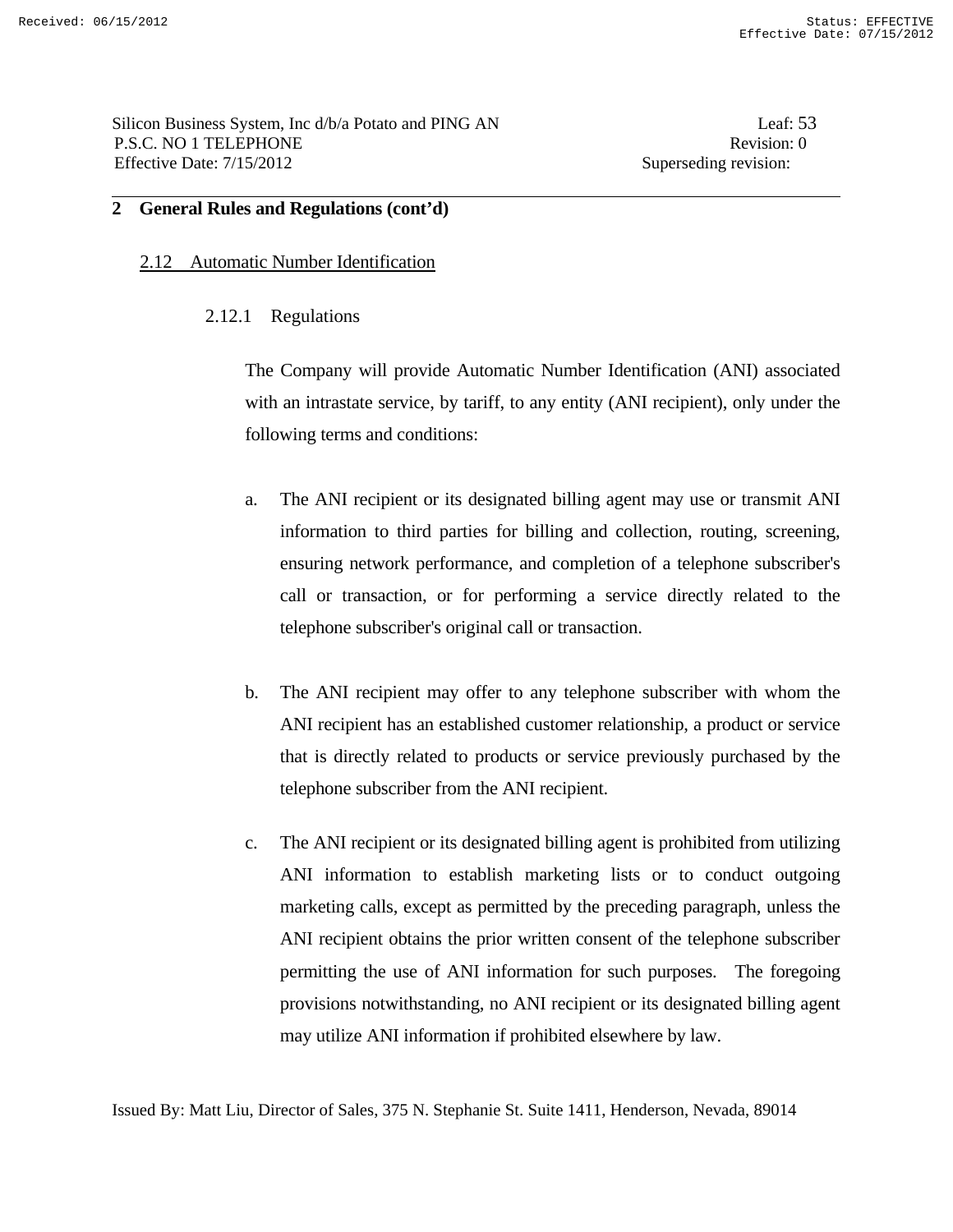- 2.12 Automatic Number Identification (cont'd)
	- 2.12.1 Regulations (cont'd)
		- d. The ANI recipient or its designated billing agent is prohibited from reselling, or otherwise disclosing ANI information to any other third party for any use other than those listed in Provision 1, unless the ANI recipient obtains the prior written consent of the subscriber permitting such resale or disclosure.
		- e. Telephone Corporations must make reasonable efforts to adopt and apply procedures designed to provide reasonable safeguards against the aforementioned abuses of ANI.
		- f. Violation of any of the foregoing terms and conditions by any ANI recipient other than a Telephone Corporation shall result, after a determination through the Commission's complaint process, in suspension of the transmission of ANI by the Telephone Corporation until such time as the Commission receives written confirmation from the ANI recipient that the violations have ceased or have been corrected. If the Commission determines that there have been three or more separate violations in a 24 month period, delivery of ANI to the offending party shall be terminated under terms and conditions determined by the Commission.

# 2.12.2 Terms and Conditions

Violation of any of the foregoing terms and conditions by a Telephone Corporation may result in Commission prosecution of penalty and enforcement proceedings pursuant to Section 24, 25 and 26 of the Public Service Law.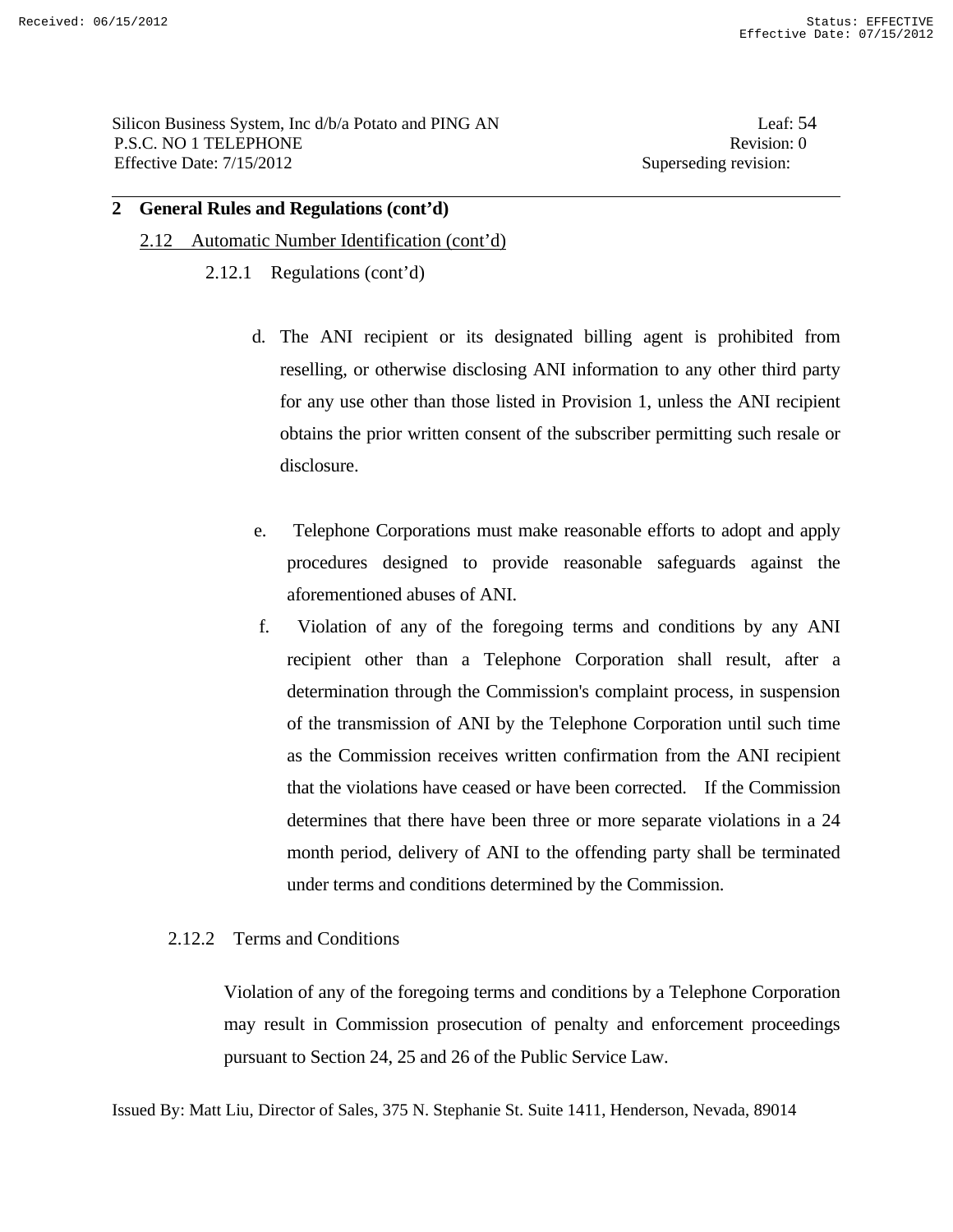Silicon Business System, Inc d/b/a Potato and PING AN Leaf: 55 P.S.C. NO 1 TELEPHONE Revision: 0 Effective Date: 7/15/2012 Superseding revision:

## **2 General Rules and Regulations (cont'd)**

# 2.13 Emergency/ Crisis/ Disaster Restoration and Provisioning - Telecommunications Service Priority

### 2.13.1 General

a. The Telecommunications Service Priority (TSP) Program is a federal program used to identify and prioritize telecommunications services that support national security or emergency preparedness (NS/EP) missions. NS/EP services are defined as those telecommunications services which are used to maintain a state of readiness or respond to and manage any event or crisis which causes or could cause injury or harm to the population, damage or loss to property, or degrades or threatens the NS/EP posture of the United States. TSP restoration and/or provisioning shall be provided in accordance with Part 64, Appendix A of the Federal Communications Commission's Rules and Regulations (47 C.F.R.), and the "Service Vendor Handbook for The Telecommunications Service Priority (TSP) Program" and the "Service User Manual for the Telecommunications Service Priority (TSP) System" (NCS Manual 3-1-1) (Service User Manual) issued and updated as necessary by the Office of Priority Telecommunications (OPT) of the National Communications System. Any changes to or reissuance of these regulations or manuals supersede tariff language contained herein.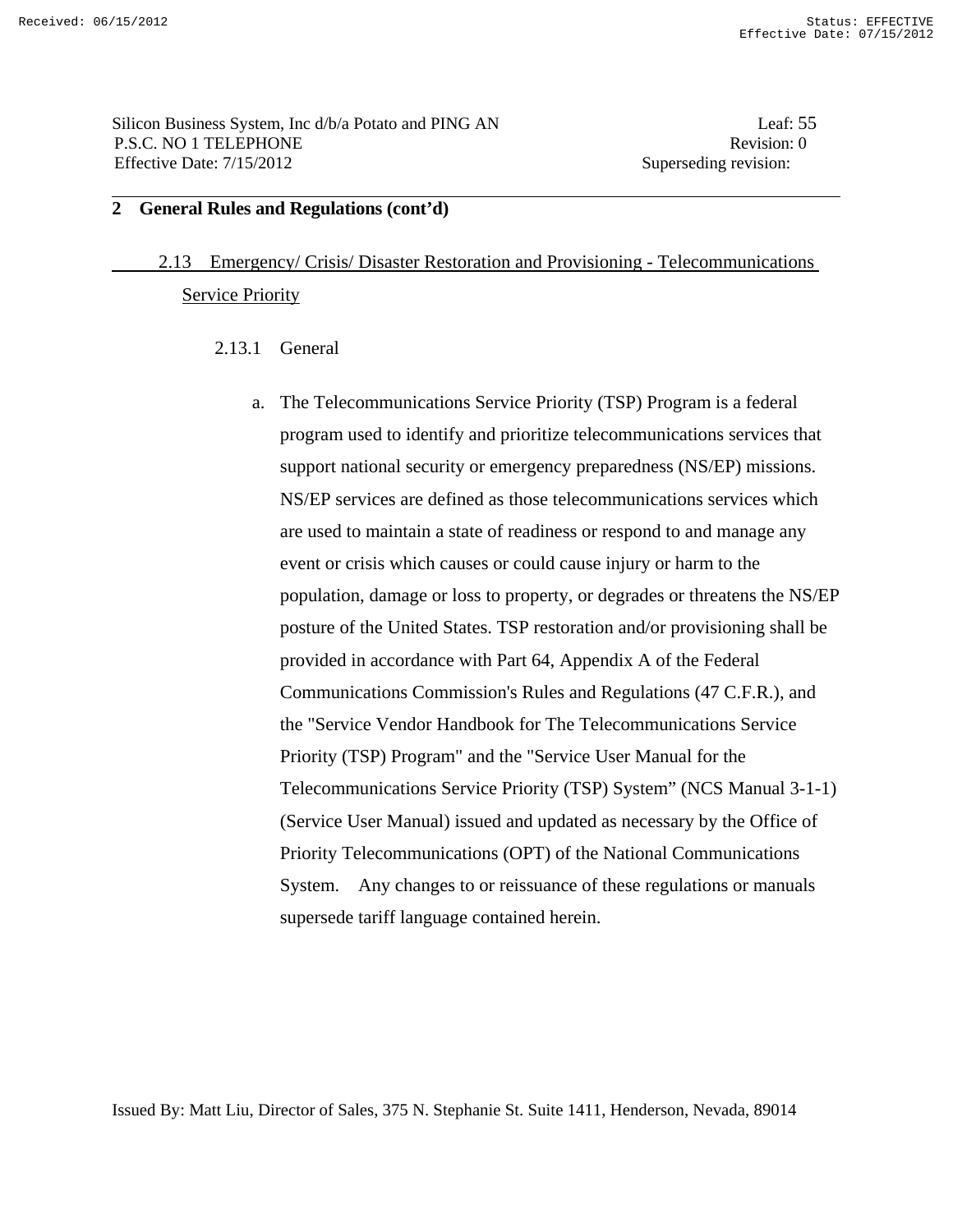#### 2.13 Emergency/ Crisis/ Disaster Restoration and Provisioning - Telecommunications

#### Service Priority

- 2.13.1 General
	- b. The TSP program has two components, restoration and provisioning.
		- 1. A restoration priority is applied to new or existing telecommunications services to ensure restoration before any other services during a service outage. TSP restoration priorities must be requested and assigned before a service outage occurs.
		- 2. A provisioning priority is obtained to facilitate priority installation of new telecommunications services during a service outage. Provisioning on a priority basis becomes necessary when an enduser has an urgent requirement for a new NS/EP service that must be installed immediately or by a specific due date that can be met only by a shorter than standard or expedited Company provisioning time frame. As a matter of general practice, existing TSP services will be restored before provisioning new TSP services.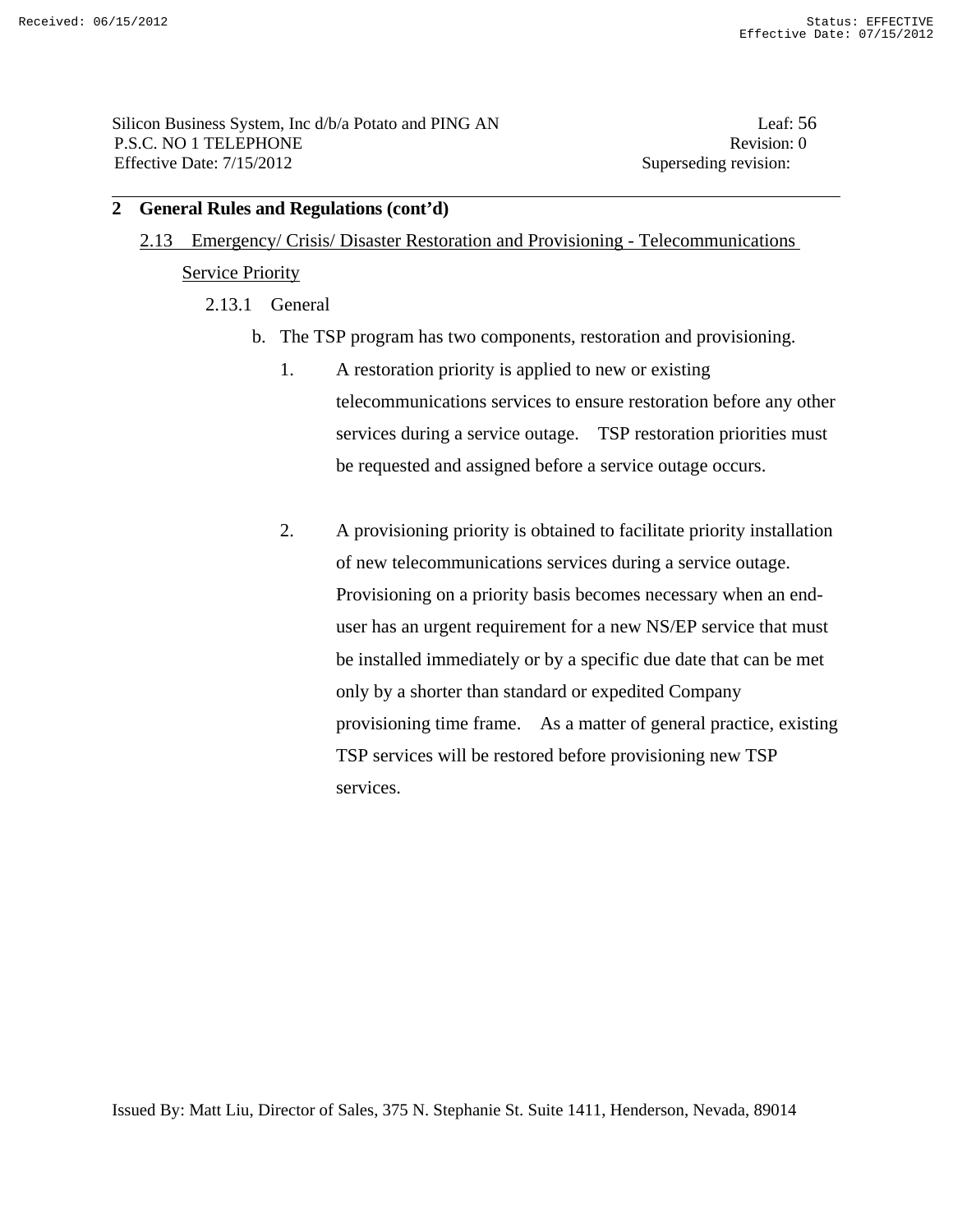- 2.13 Emergency/ Crisis/ Disaster Restoration and Provisioning Telecommunications Service Priority (cont'd)
	- 2.13.2 TSP Request Process Restoration
		- a. To request a TSP restoration priority assignment, a prospective

TSP user must:

- 1. Determine that the user's telecommunications service supports an NS/EP function under one of the following four TSP categories.
	- a) National Security Leadership
	- b) National Security Posture and U.S. Population Attack Warning
	- c) Public Health, Safety, and Maintenance of Law and Order
	- d) Public Welfare and Maintenance of National Economic

Posture

2. Identify the priority level to be requested for the telecommunications service. The priority level is determined by the end-user's TSP category and service profile. The service profile defines the user's level of support to the portion of the telecommunications service that the user owns and operates, such as customer premises equipment or wiring. The five levels of priority and seven element groups that define the service profile are contained in the Service User Manual.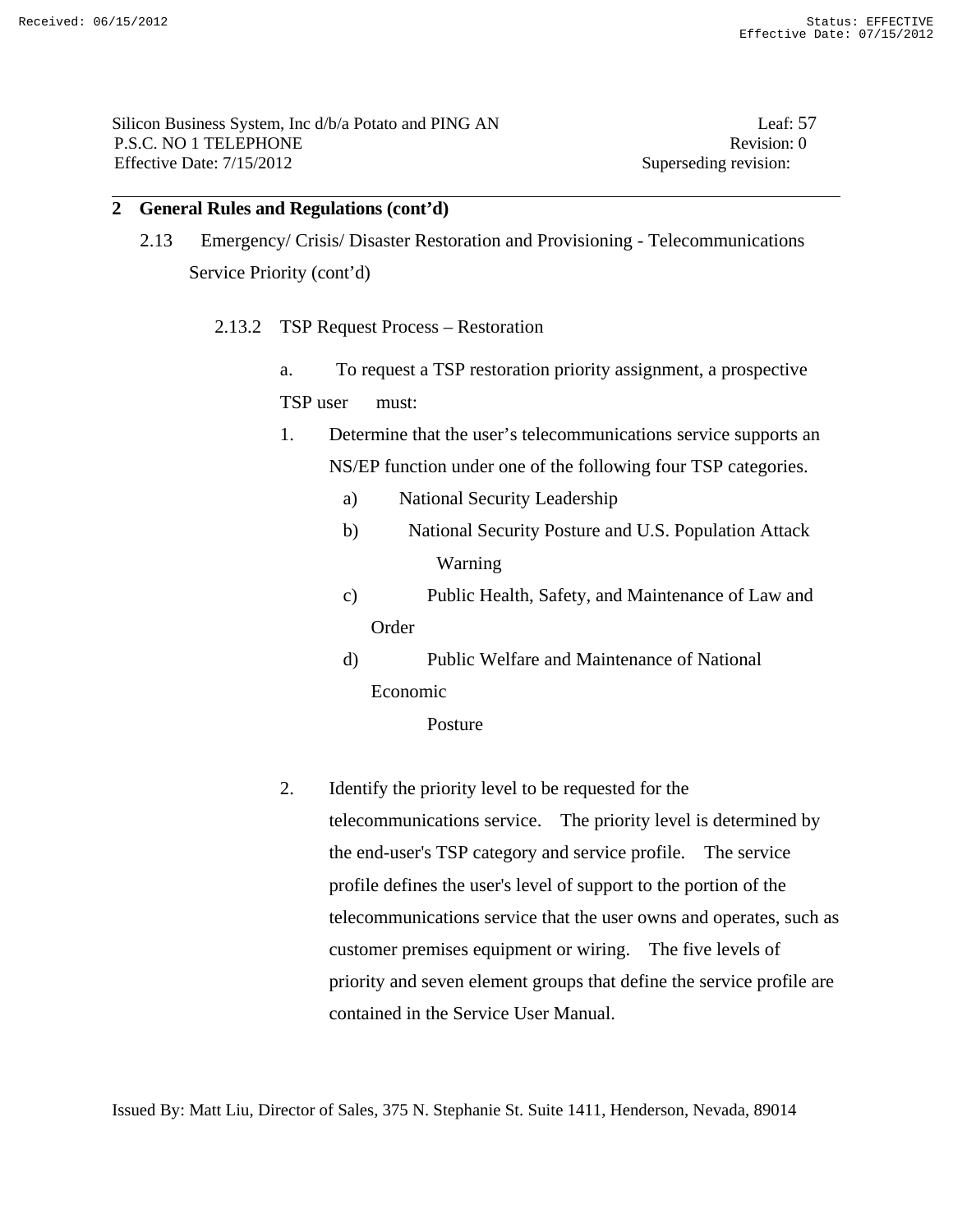### 2.13 Emergency/ Crisis/ Disaster Restoration and Provisioning - Telecommunications

## Service Priority (cont'd)

- 2.13.2 TSP Request Process Restoration
	- 3. Complete the TSP Request for Service Users form (SF 315) available on the National Communications System (NCS) website (http://tsp.ncs.gov/). for non-federal users, have their TSP requests approved by a federal agency sponsor. Non-federal users should contact the OPT, at the NCS website (http://tsp.ncs.gov/), for information on identifying a sponsor for TSP requests.
	- 4. Submit the SF 315 to the OPT.
	- 5. Upon receipt of the TSP Authorization Code from the OPT, notify the Company, and include the TSP Authorization Code in any service order to the Company requesting restoration of NS/EP services.
	- b. To request a TSP provisioning priority assignment, a prospective TSP user must follow the same steps listed in 2.13.2.a. above for restoration priority assignment except for the following differences. The user should:
		- 1. Certify that its telecommunications service is an Emergency service. Emergency services are those that support one of the NS/EP functions listed in 213.2.a.1. above and are so critical that they must be provisioned at the earliest possible time, without regard to cost to the user.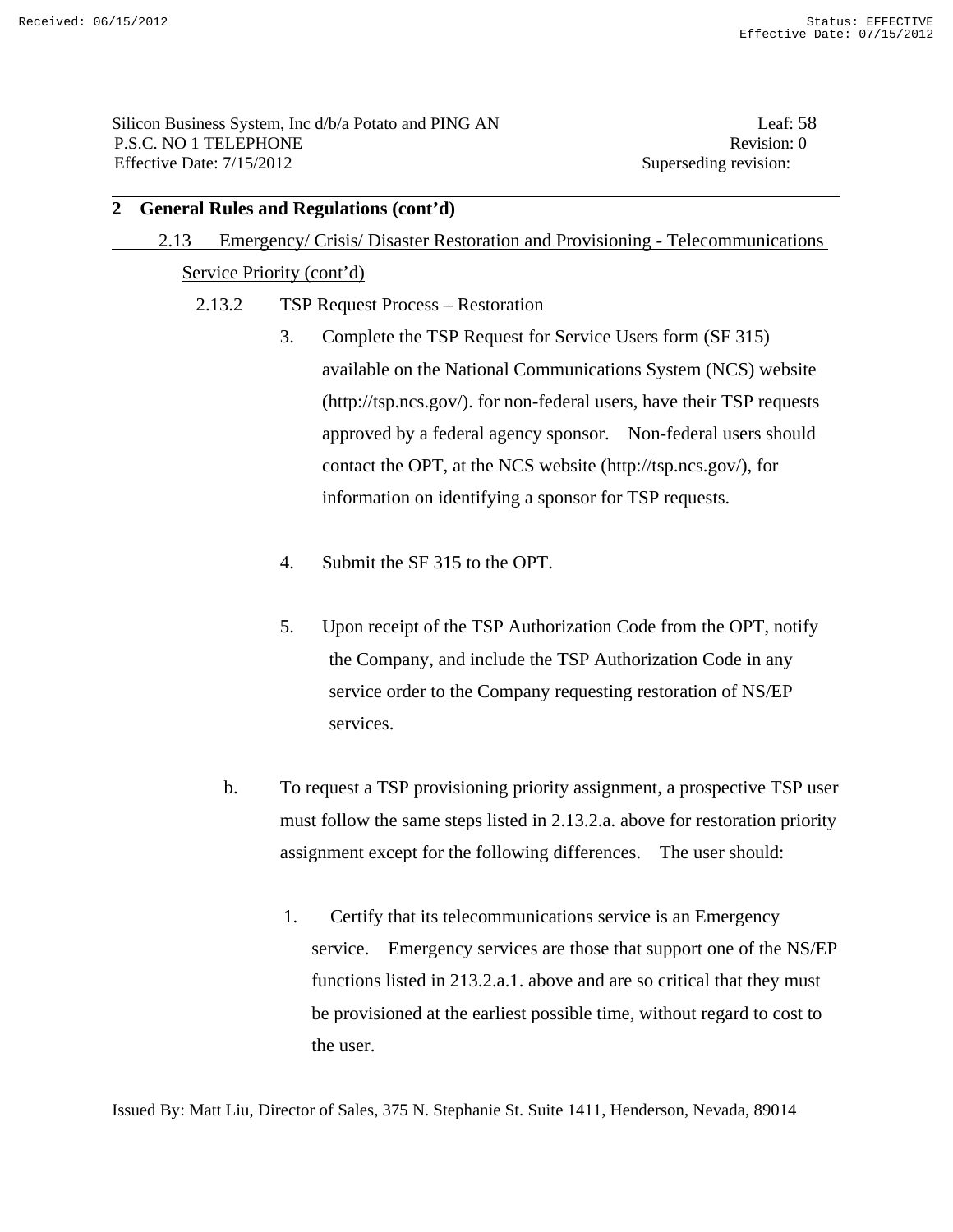# 2.13 Emergency/ Crisis/ Disaster Restoration and Provisioning - Telecommunications

#### Service Priority (cont'd)

- 2.13.2 TSP Request Process Restoration (cont'd)
	- a. Verify that the Company cannot meet the service due date without a TSP assignment.

 c. Obtain approval from the end-user's invocation official to request a provisioning priority. Invocation officials are designated individuals with the authority to request TSP provisioning for a telecommunications service, and include the head or director of a federal agency, commander of a unified/specified military command, chief of a military service, commander of a major military command, or state governor.

2.13.3 Responsibilities of the End-User

End-users or entities acting on their behalf must perform the following:

- a. Identify telecommunications services requiring priority.
- b. Request, justify, and revalidate all priority level assignments. Revalidation must be completed every 2 years, and must be done before expiration of the end-user's TSP Authorization Code(s).
- c. Accept TSP services by the service due dates.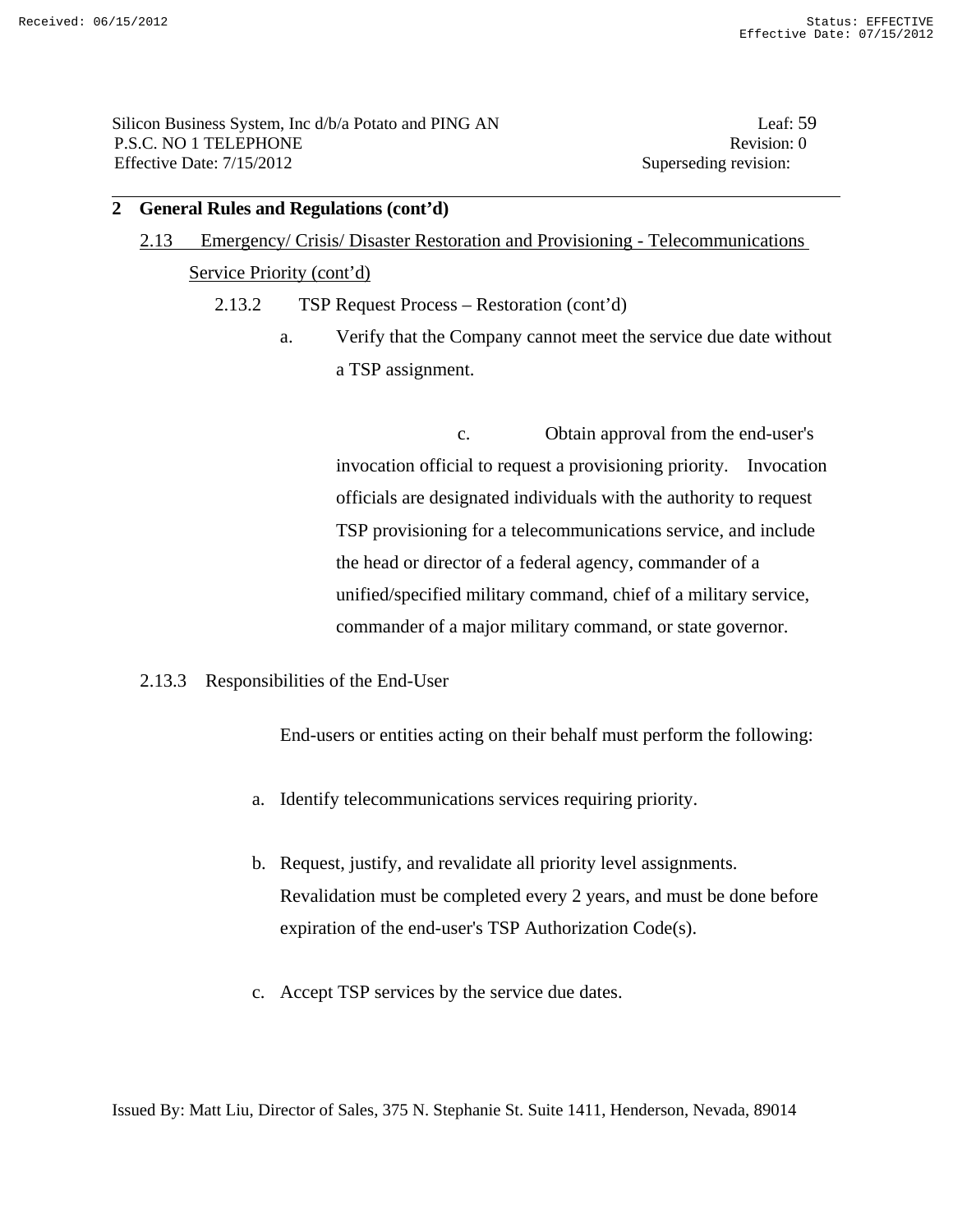# 2.13 Emergency/ Crisis/ Disaster Restoration and Provisioning - Telecommunications

#### Service Priority (cont'd)

- 2.13.3 Responsibilities of the End-User
	- d. Have Customer Premises Equipment (CPE) and Customer Premises Wiring (CPW) available by the requested service due date and ensure (through contractual means or otherwise) priority treatment for CPE and CPW necessary for end-to-end service continuity.
	- e. Pay the Company any authorized costs associated with priority services.
	- f. Report to the Company any failed or unusable services with priority levels.
	- g. Designate a 24-hour point of contact for each TSP request and apprise the OPT.
	- h. Cooperate with the OPT during reconciliation (comparison of NS/EP service information and resolution of any identified discrepancies) and revalidation.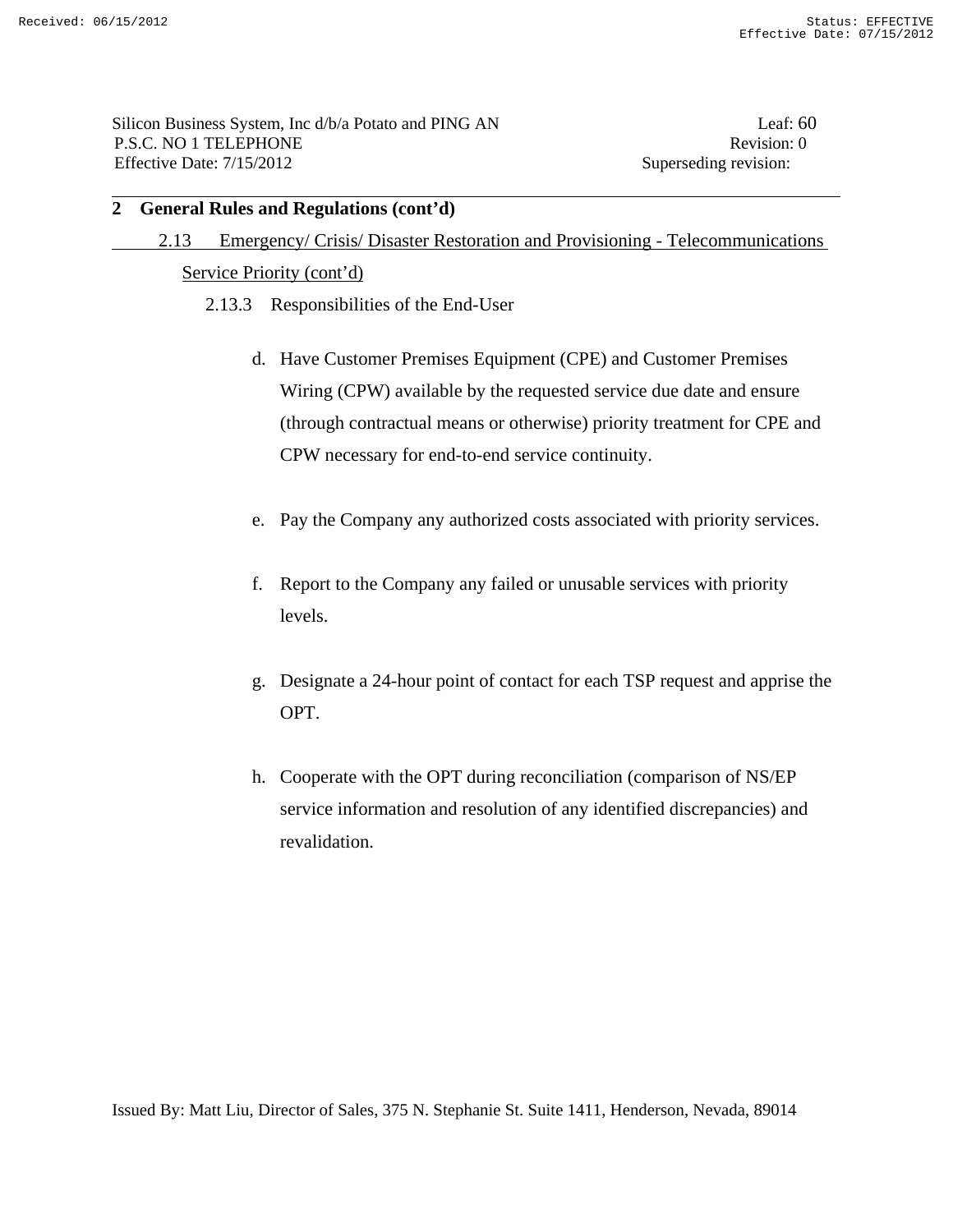# 2.13 Emergency/ Crisis/ Disaster Restoration and Provisioning - Telecommunications Service Priority (cont'd)

2.13.4 Responsibilities of the Company

The Company will perform the following:

- a. Provide TSP service only after receipt of a TSP authorization code.
- b. Revoke TSP services at the direction of the end-user or OPT.
- c. Ensure that TSP Program priorities supersede any other telecommunications priority that may be provided (other than control services and order wires).
- d. Designate a 24-hour point of contact to receive reports of TSP service outages from TSP service users.
- e. Designate a 24-hour point of contact to coordinate TSP processes with the OPT.
- f. Confirm completion of TSP service order activity to the OPT.
- g. Participate in reconciliation of TSP information at the request of the OPT.
- h. Ensure that all subcontractors complete reconciliation of TSP information with the service vendor.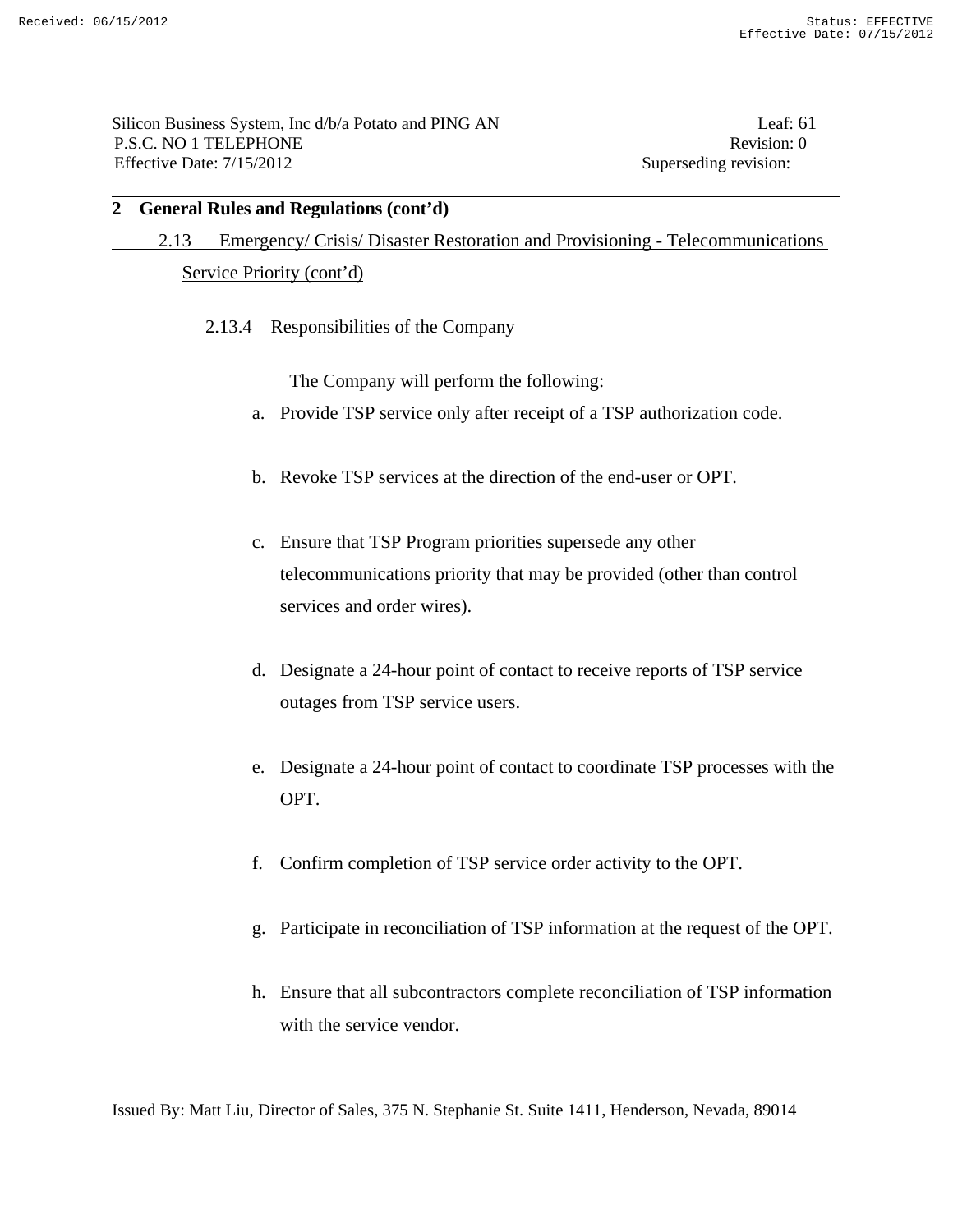2.13 Emergency/ Crisis/ Disaster Restoration and Provisioning - Telecommunications

Service Priority (cont'd)

- 2.13.4 Responsibilities of the Company (cont'd)
	- i. Ensure that other carriers supplying underlying facilities are provided information necessary to implement priority treatment of facilities that support NS/EP services.
	- j. Assist in ensuring that priority level assignments of NS/EP services are accurately identified "end-to-end" by providing to subcontractors and interconnecting carriers the restoration priority level assigned to a service.
	- k. Disclose content of the NS/EP TSP database only as may be required by law.
	- l. Comply with regulations and procedures supplemental to and consistent with guidelines issued by the OPT.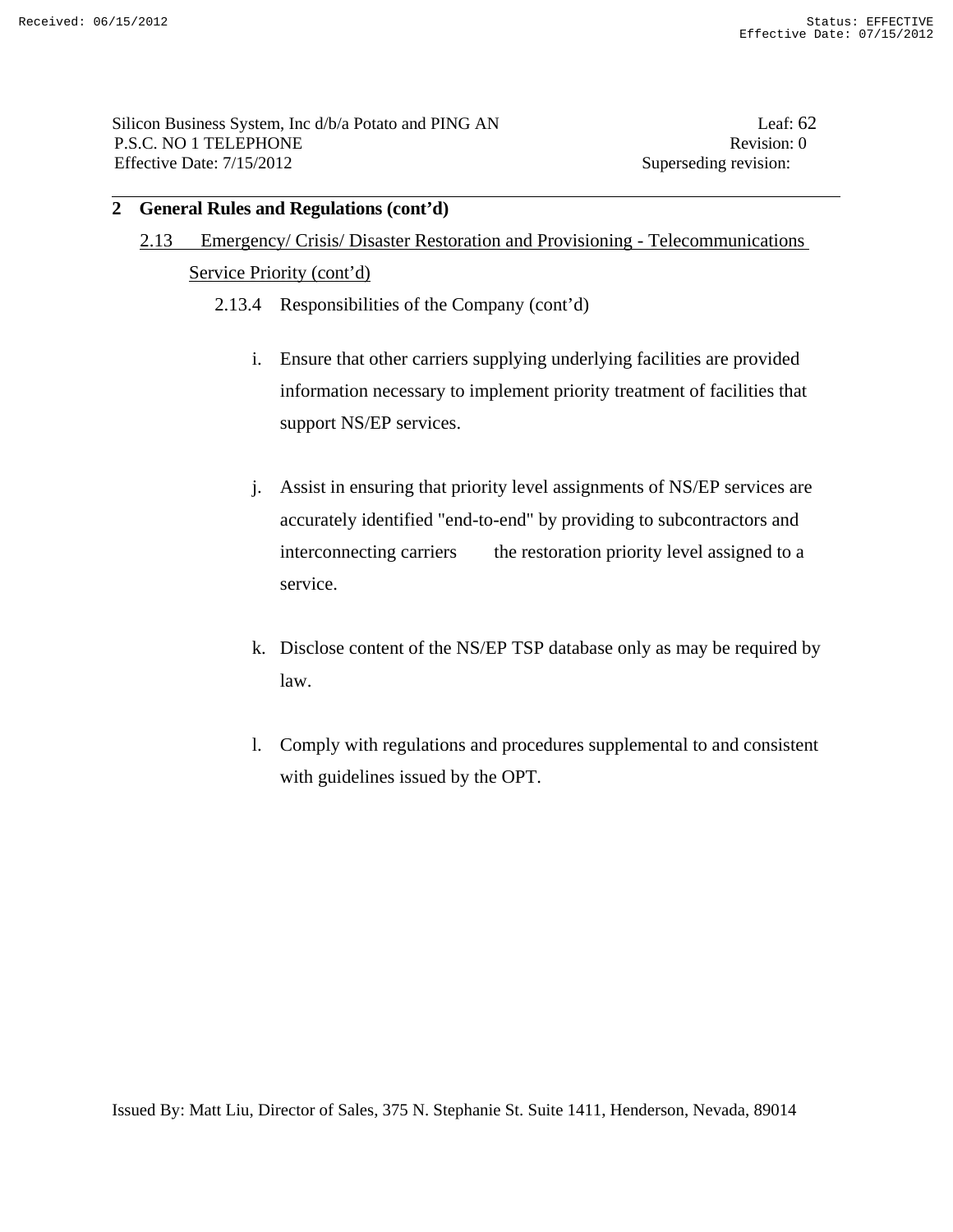# 2.13 Emergency/ Crisis/ Disaster Restoration and Provisioning - Telecommunications Service Priority (cont'd)

# 2.13.5 Preemption

 When spare facilities are not available, it may be for the Company to preempt the facilities required to provision or restore a TSP service. When preemption is necessary, non-TSP services may be preempted based on the Company's best judgment. If no suitable spare or non-TSP services are available, the Company may preempt an existing TSP service to restore a TSP service with a higher restoration priority assignment. When preemption is necessary, prior consent of the service user whose service will be preempted is not required; however, the Company will make every reasonable effort to notify the preempted customer of the action to be taken.

# 2.14 Critical Facilities Administration

# 2.14.1. Program Overview

 a. Facilities-based carriers are responsible to provide data on the physical path of qualified circuits to customers who request such information. Such carriers are required to maintain facilities associated with qualified circuits in such a manner as to ensure that notification of a change in the physical routing of a qualifying circuit is communicated quickly to the affected customer, and the physical path data promptly updated. Such carriers will maintain the data and establish appropriate methods of identification and authentication to secure the data and restrict access by each customer to information relative to that customer's qualifying circuits.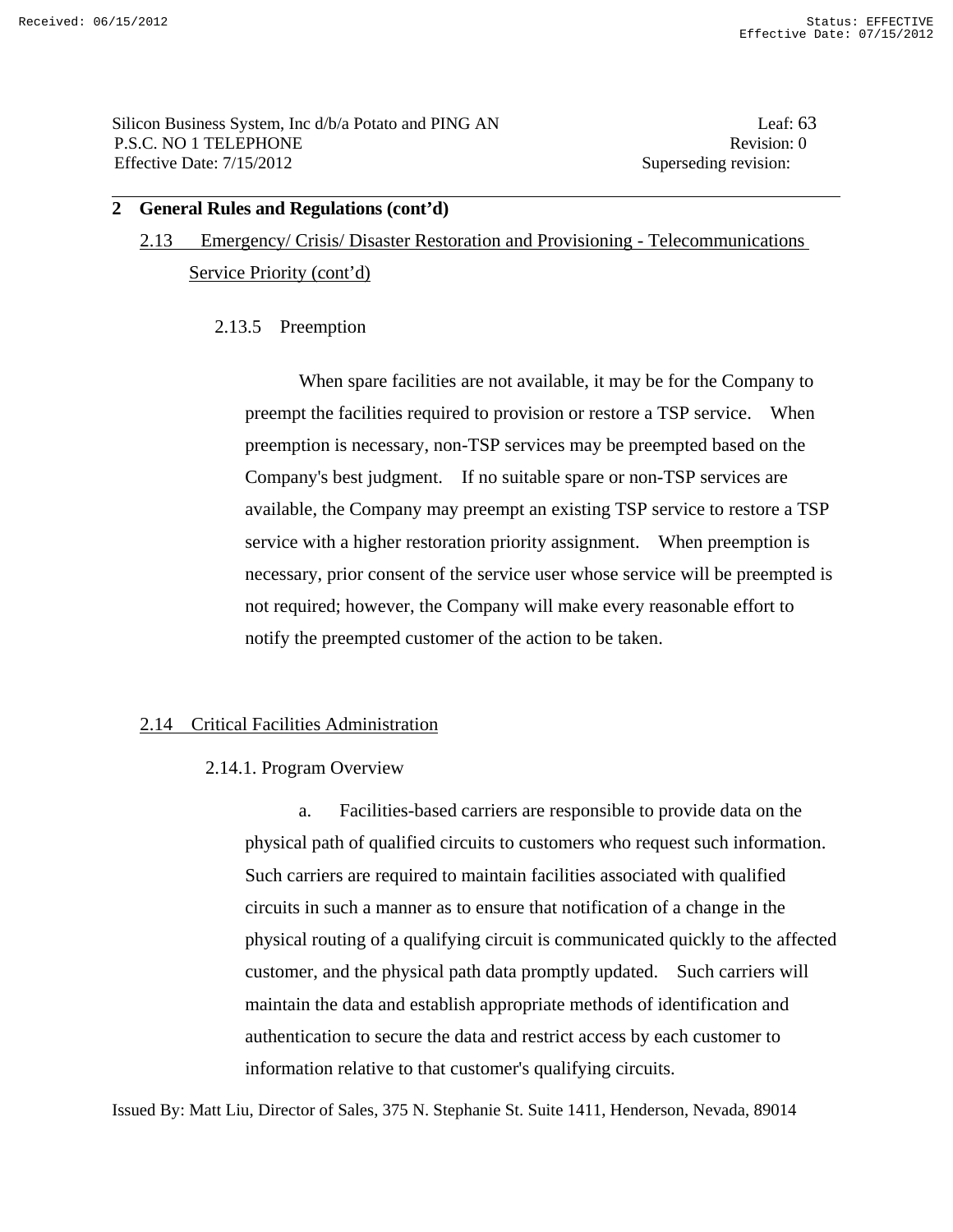Silicon Business System, Inc d/b/a Potato and PING AN Leaf: 64 P.S.C. NO 1 TELEPHONE Revision: 0 Effective Date: 7/15/2012 Superseding revision:

# **2 General Rules and Regulations (cont'd)**

#### 2.14 Critical Facilities Administration (cont'd)

2.14.1. Program Overview (cont'd)

 b. Customers are required to demonstrate for each qualifying circuit that the circuit has been registered under the federal Telecommunications Service Priority program in order to participate.

2.14.2. Customer Obligations

 Customers participating under the Critical Facilities Administration program will be required to:

- a. Identify critical facilities by enrolling circuits in the federal Telecommunications Service Priority program, and demonstrating the sponsorship of a federal agency supporting the designation of those circuits as qualifying under the federal Telecommunications Service Priority program. Such circuits will be referred to as "qualifying circuits."
- b. Subscribe to the Critical Facilities Administration service offered by their carrier, and identify which qualifying circuits it wishes to enroll in the service. Such circuits will be referred to as "subscribed circuits."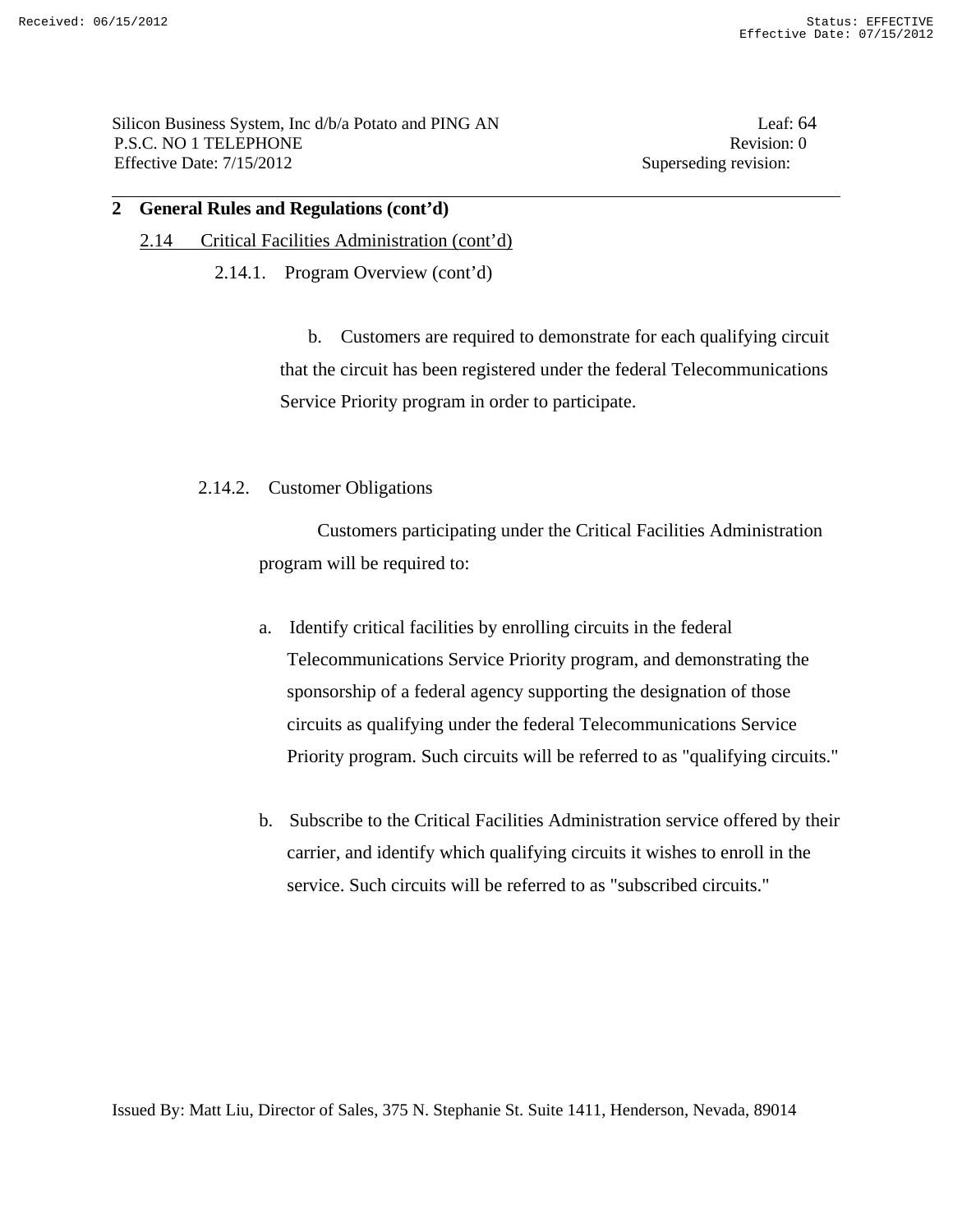Silicon Business System, Inc d/b/a Potato and PING AN Leaf: 65 P.S.C. NO 1 TELEPHONE Revision: 0 Effective Date: 7/15/2012 Superseding revision:

# **2 General Rules and Regulations (cont'd)**

- 2.14 Critical Facilities Administration (cont'd)
	- 2.14.3. Carrier Obligations

 Facilities-based carriers will be obligated to identify the physical path of each subscribed circuit as follows:

- a. Physical path information will be provided by reference to the latitude and longitude coordinates of suitable points along the circuit's path (e.g., cable entrances to buildings, manholes, riser poles, crossboxes, carrier equipment cabinets, and other circuit access points in the outside plant of the carrier) so as to allow the customer to ascertain with a reasonable degree of accuracy the actual physical path of each subscribed circuit.
- b. Physical path information for newly provisioned subscribed circuits is to be available to the customer within 5 business days after the circuit has been installed, and within 15 business days for existing, in-place subscribed circuits.
- c. Any planned moves, changes, or rearrangements that affect the physical path of a subscribed circuit are to be communicated at least 24 hours in advance to the customer, and information related to a move, change, or rearrangement that was as a result of unplanned activity is to be provided within 24 hours of the change.
- d. Updated information regarding the revised physical path of subscribed circuits would be available to the customer within 5 business days for planned actions, and within 15 business days for unplanned activities.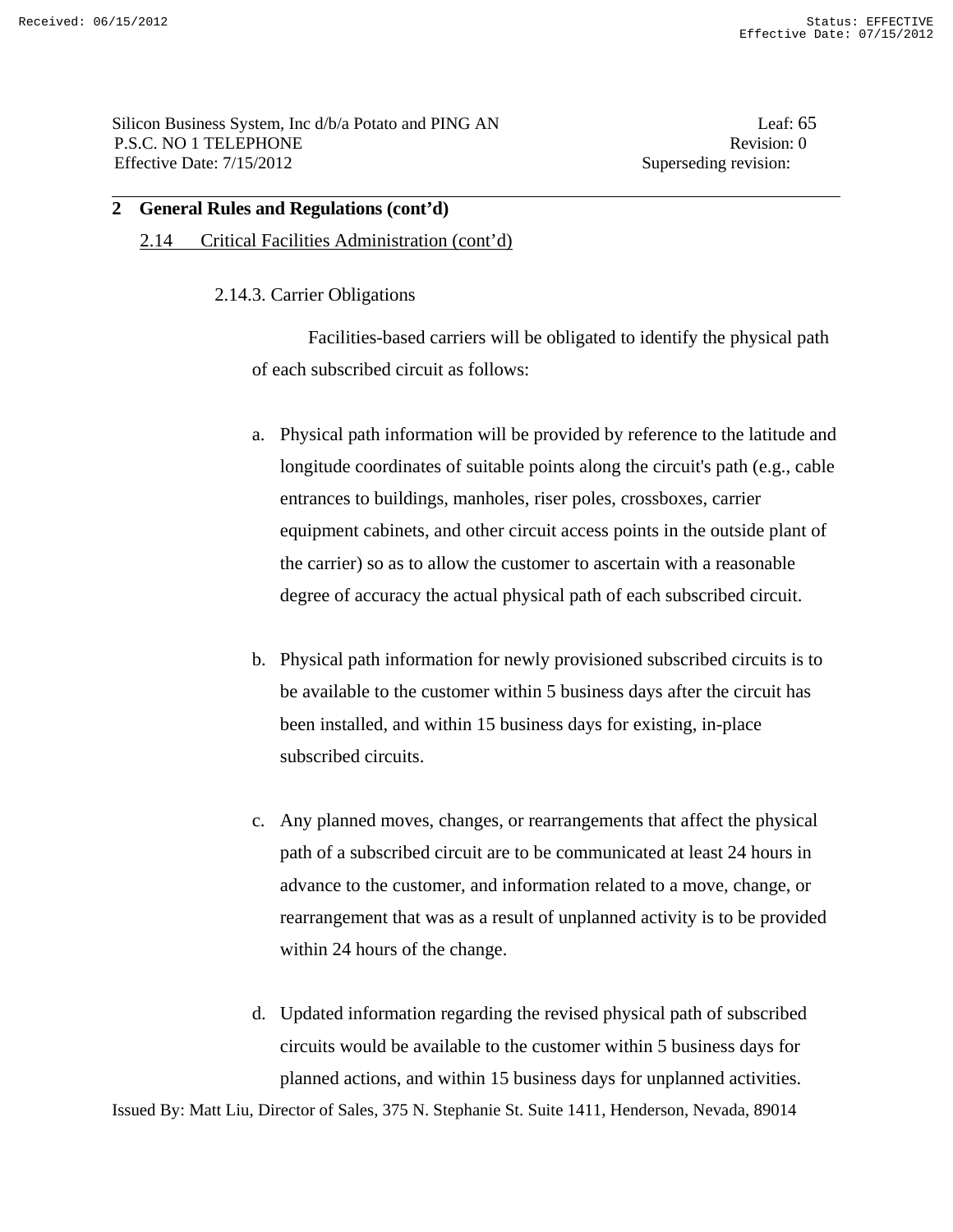Silicon Business System, Inc d/b/a Potato and PING AN Leaf: 66 P.S.C. NO 1 TELEPHONE Revision: 0 Effective Date: 7/15/2012 Superseding revision:

### **2 General Rules and Regulations (cont'd)**

- 2.14 Critical Facilities Administration (cont'd)
	- 2.14.3. Carrier Obligations (cont'd)
		- e. Provision of the service would be suspended altogether in the instance of a major telephone outage. Once restored to service, current physical path information for a subscribed circuit would be developed and made available to the customer within ninety days of the restoration of service.
		- f. The carrier must establish a secure database or other means that would allow the customer to obtain information of the physical path for only its subscribed circuits, subject to appropriate authentication and authorization. Where practicable, the information should be made available on a 24 hour by seven day basis.

#### 2.14.4 Rates

 Rates for CFA are based upon the time required to collect the circuit path data. The company will give the customer a good faith estimate of the time period needed to perform the requested service. The customer will be billed those charges, along with the tariff charges established by any connecting carrier for the service.

|          | Minimum | Maximum |  |
|----------|---------|---------|--|
| Per Hour | Sxx.xx  | Sxx.xx  |  |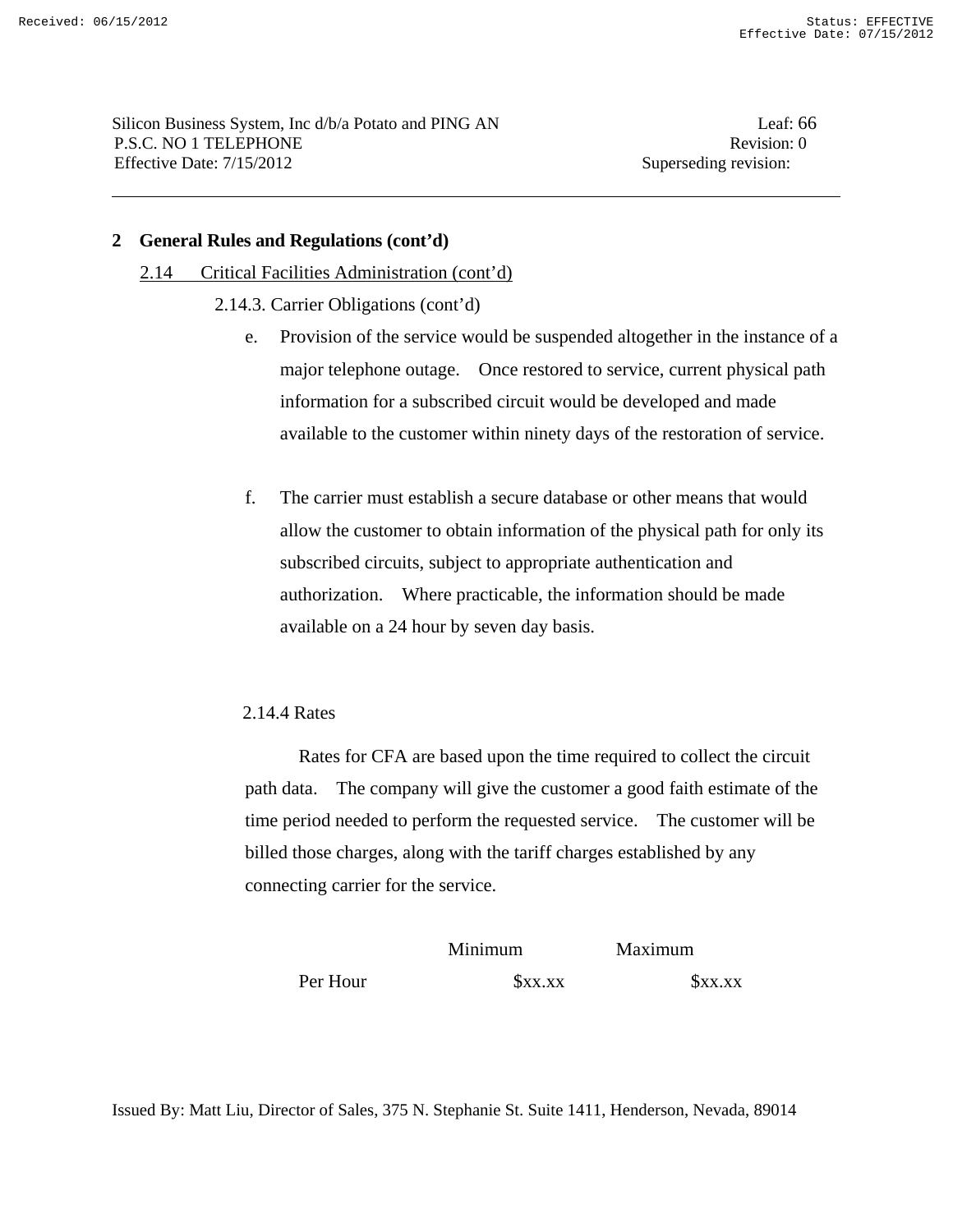#### **3 Connection Charges**

### 3.1 Connection Charge

### 3.1.1 General

 The Connection Charge is a nonrecurring charge which applies to the following: (a) the installation of a new service; (b) the transfer of an existing service to a different location; (c) a change from one class of service to another at the same or a different location; or (d) restoral of service after suspension or termination for nonpayment. Connection Charges are listed with each service to which they apply.

# 3.1.2 Exceptions to the Charge

 a. No charge applies for a change to a service for which a lower monthly rate applies, made within 90 days after any general rate increase, if a lower grade of service is offered in the customer's exchange.

 b. No charge applies for one change in the class of residence service, provided that the change is ordered within 90 days of the initial connection of the customer's exchange service.

 c. The Company may from time to time waive or reduce the charge as part of a promotion. See Section 5.2.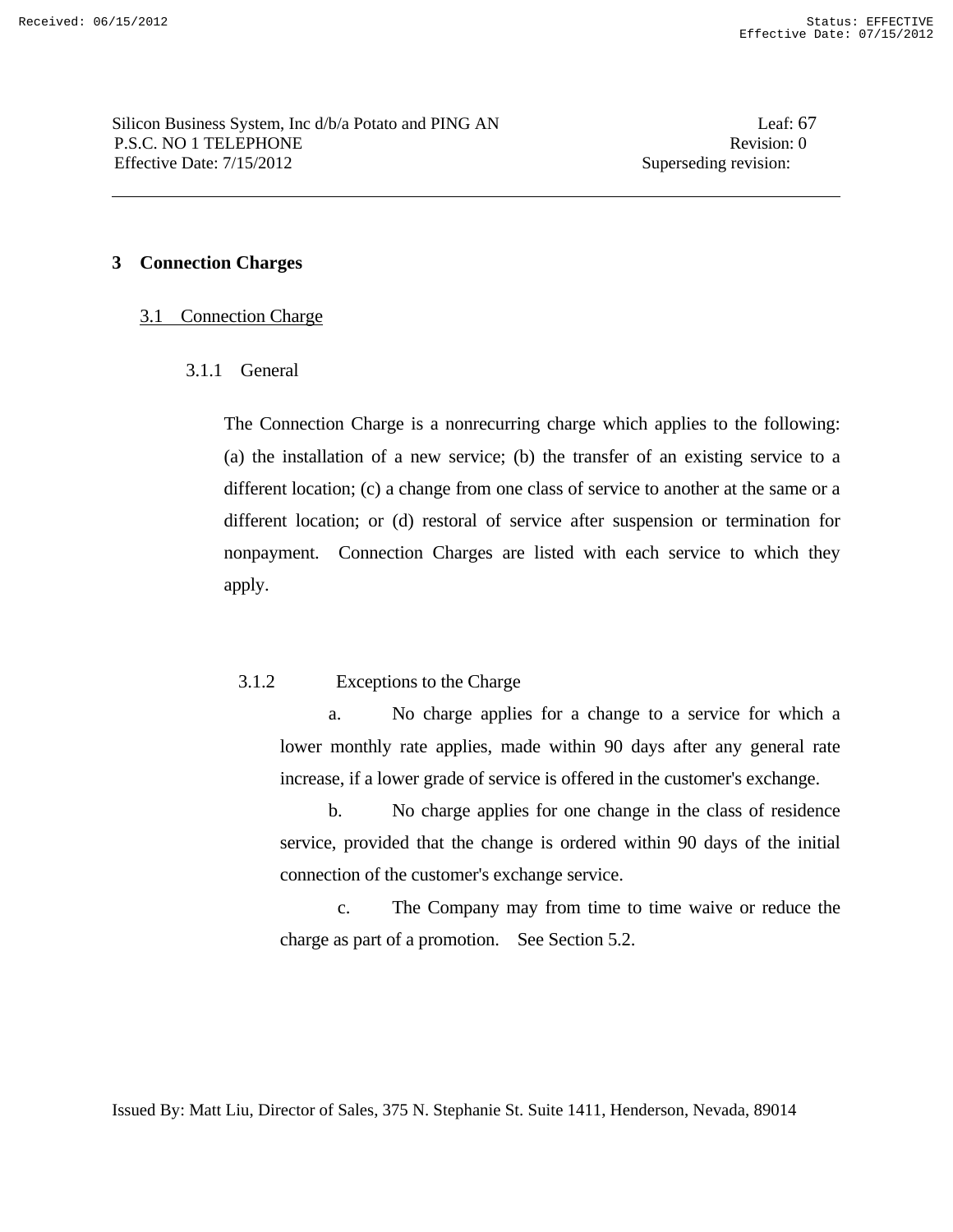#### **3 Connection Charges (cont'd)**

### 3.2 Restoral Charge

 A restoral charge applies each time a service is reconnected after suspension or termination for nonpayment but before cancellation of the service, as deemed in Section l of this Tariff.

|          | <b>Business</b> | Residence |  |
|----------|-----------------|-----------|--|
| Minimum: | \$ 5.00         | \$5.00    |  |
| Maximum: | \$40.00         | \$40.00   |  |

### 3.3 Moves, Adds and Changes

 The Company alone may make changes in the location of its lines and equipment. When it is found that a move or change of such lines or equipment has been made by others, the Connection Charge for the underlying service will apply as if the work had been done by the Company.

 The customer will be assessed a charge for any move, add or change of a Company service. Move, Add and Change are defined as follows:

- Move: The disconnection of existing equipment at one location and reconnection of the same equipment at a new location in the same building or in a different building on the same premises.
	- Add: The addition of a vertical service to existing equipment and/or service at one location.
	- Change: Change including rearrangement or reclassification of existing service at the same location.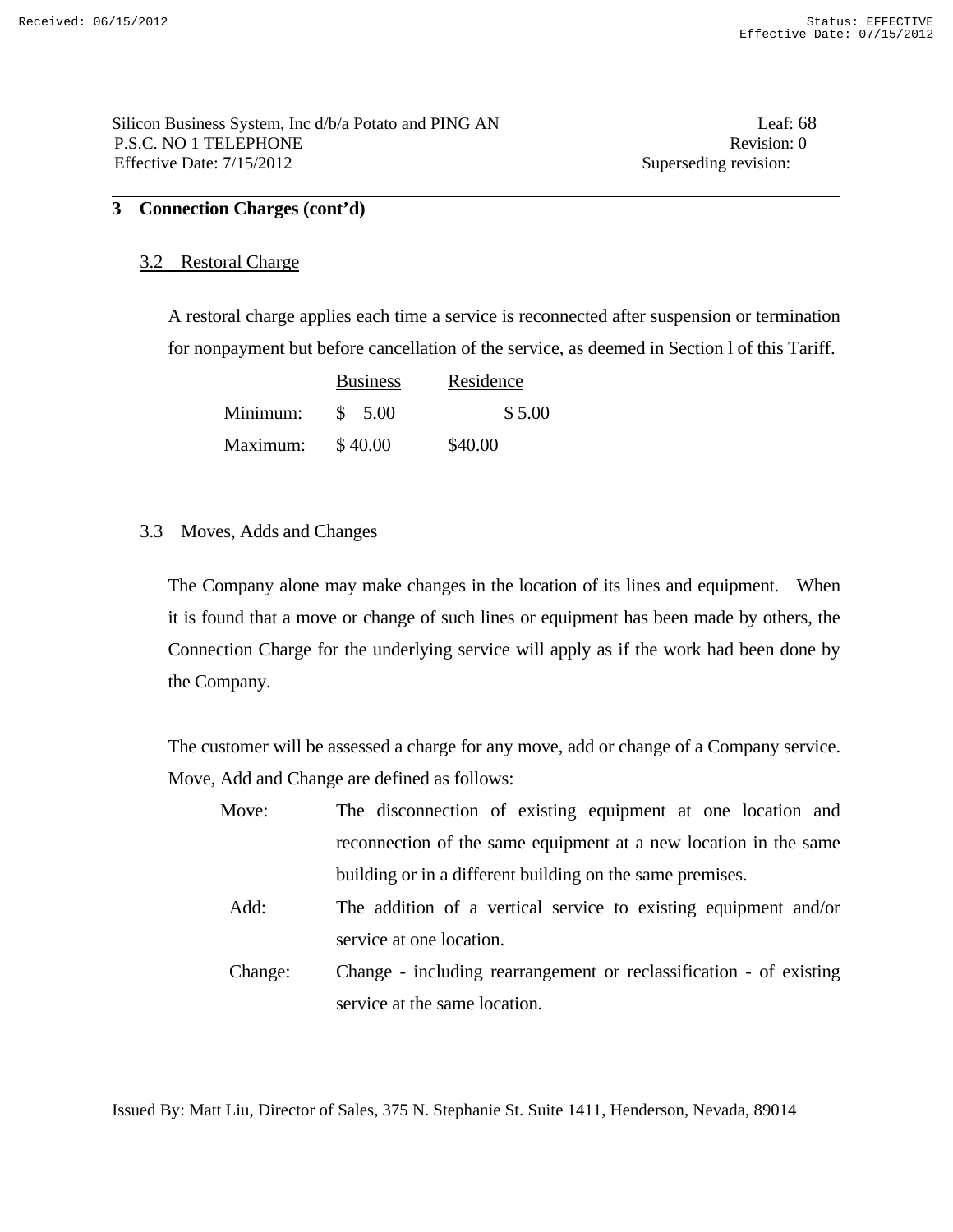| Silicon Business System, Inc d/b/a Potato and PING AN | Leaf: $69$            |
|-------------------------------------------------------|-----------------------|
| P.S.C. NO 1 TELEPHONE                                 | Revision: 0           |
| Effective Date: $7/15/2012$                           | Superseding revision: |

# **3 Connection Charges (cont'd)**

# 3.3 Moves, Adds and Changes (cont'd)

| Residence Charge per: | Move    | <u>Add</u> | <b>Change</b> |        |
|-----------------------|---------|------------|---------------|--------|
| Minimum:              | \$5.00  | \$5.00     | \$5.00        |        |
| Maximum:              | \$40.00 | \$40.00    | \$40.00       |        |
|                       |         |            |               |        |
| Business Charge per:  | Move    |            | <u>Add</u>    | Change |
| Minimum:              | \$5.00  |            | \$5.00        | \$5.00 |
| Maximum:              | \$40.00 | \$40.00    | \$40.00       |        |

## 3.4 Charges Associated with Premises Visit

#### Trouble Isolation Charge

 When a visit to the customer's premises is necessary to isolate a problem reported to the Company but identified by the Company's technician as attributable to customer-provided equipment or inside wire, a separate charge applies in addition to all other charges for the visit.

|                                | Minimum Maximum |         |
|--------------------------------|-----------------|---------|
| Per Premises Visit, Residence: | \$10.00         | \$50.00 |
| Per Premises Visit, Business:  | \$10.00         | \$50.00 |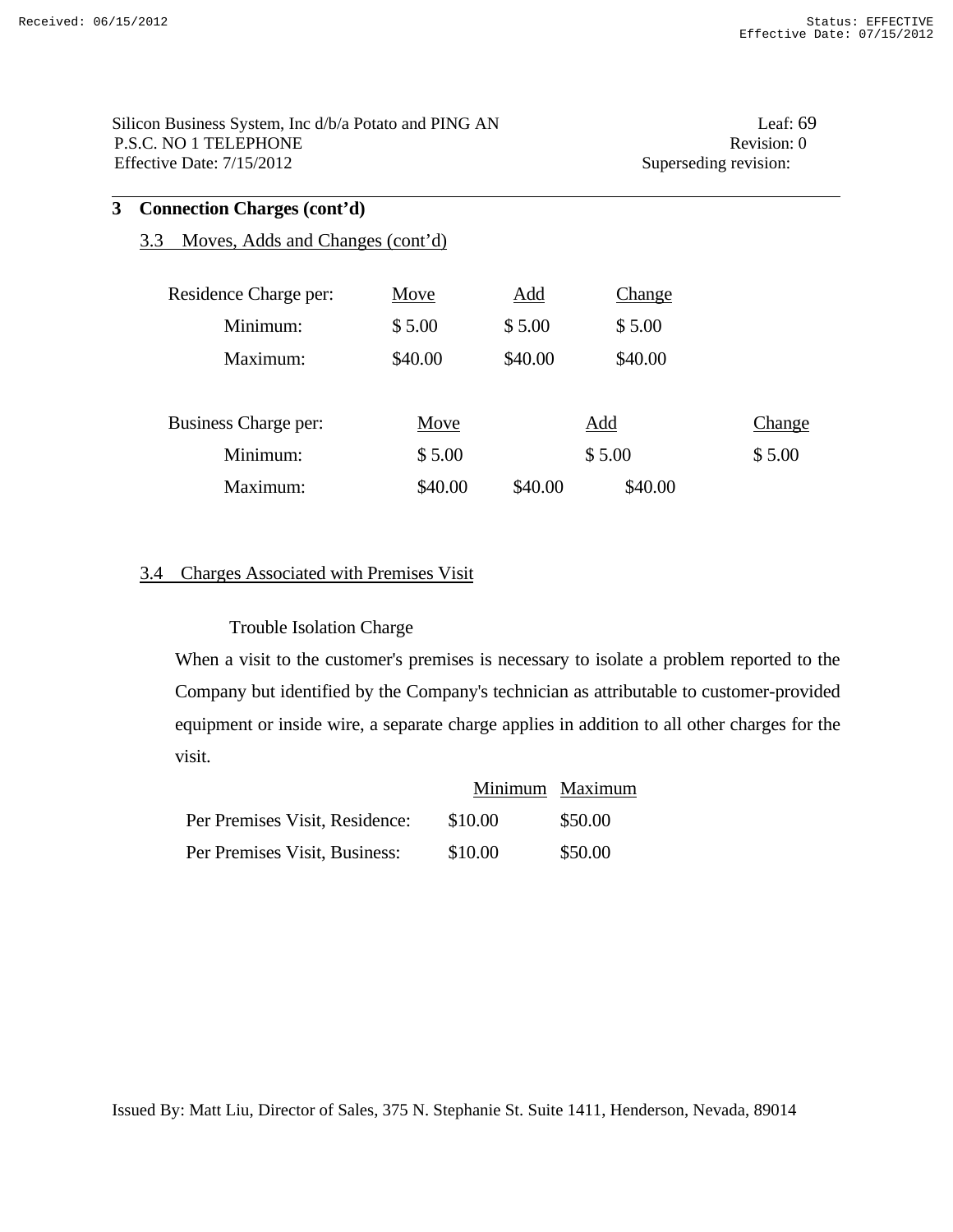Silicon Business System, Inc d/b/a Potato and PING AN Leaf: 70 P.S.C. NO 1 TELEPHONE Revision: 0 Effective Date:  $7/15/2012$  Superseding revision:

# **3 Connection Charges (cont'd)**

#### 3.5 Primary Interexchange Carrier Change Charge

 Customers may be presubscribed to the carrier of their choice for both interLATA and intraLATA service. The customer will incur a charge each time there is a change in the long distance carrier associated with the customer's intraLATA or interLATA service after the initial installation of service.

 Minimum: \$ 0.00 Maximum: \$ 15.00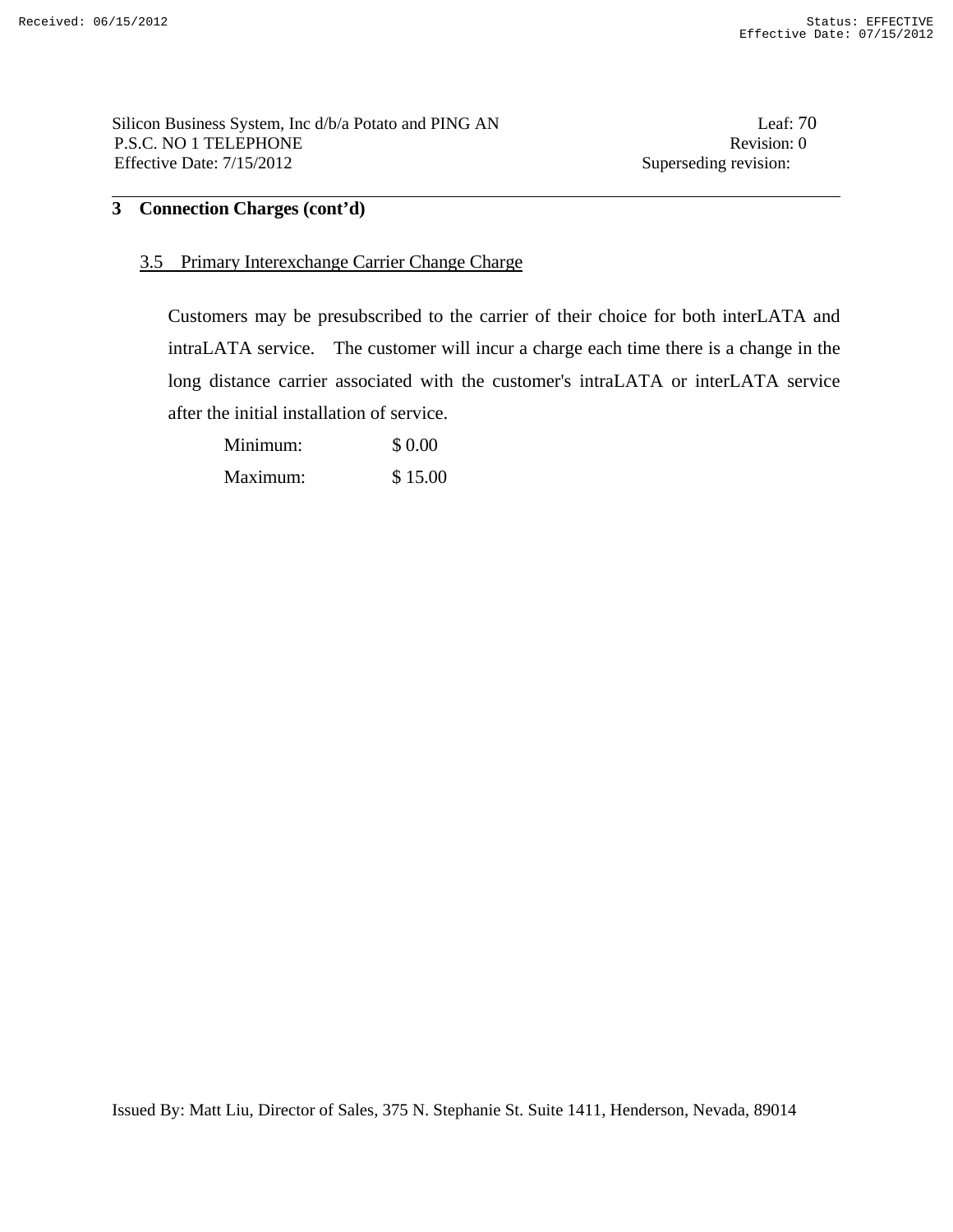Silicon Business System, Inc d/b/a Potato and PING AN Leaf: 71 P.S.C. NO 1 TELEPHONE Revision: 0 Effective Date: 7/15/2012 Superseding revision:

### **4 IntraLATA Toll Usage and Mileage Charges**

4.1 General

#### 4.1.1 Description

 IntraLATA toll service is furnished for communication between telephones in different local calling areas within a particular LATA in accordance with the regulations and schedules of charges specified in this tariff. The toll service charges specified in this section are in payment for all service furnished between the calling and called telephone, except as otherwise provided in this Tariff.

 IntraLATA toll calling includes the following types of calls: direct dialed, calling card, collect, 3rd number billed, special toll billing, requests to notify of time and charges, person to person calling and other station to station calls.

#### 4.1.2 Classes of Calls

Service is offered as two classes: station to station calling and person to person calling.

 a. Station to Station Service is that service where the person originating the call dials the telephone number desired or gives the Company operator the telephone number of the desired telephone station or system.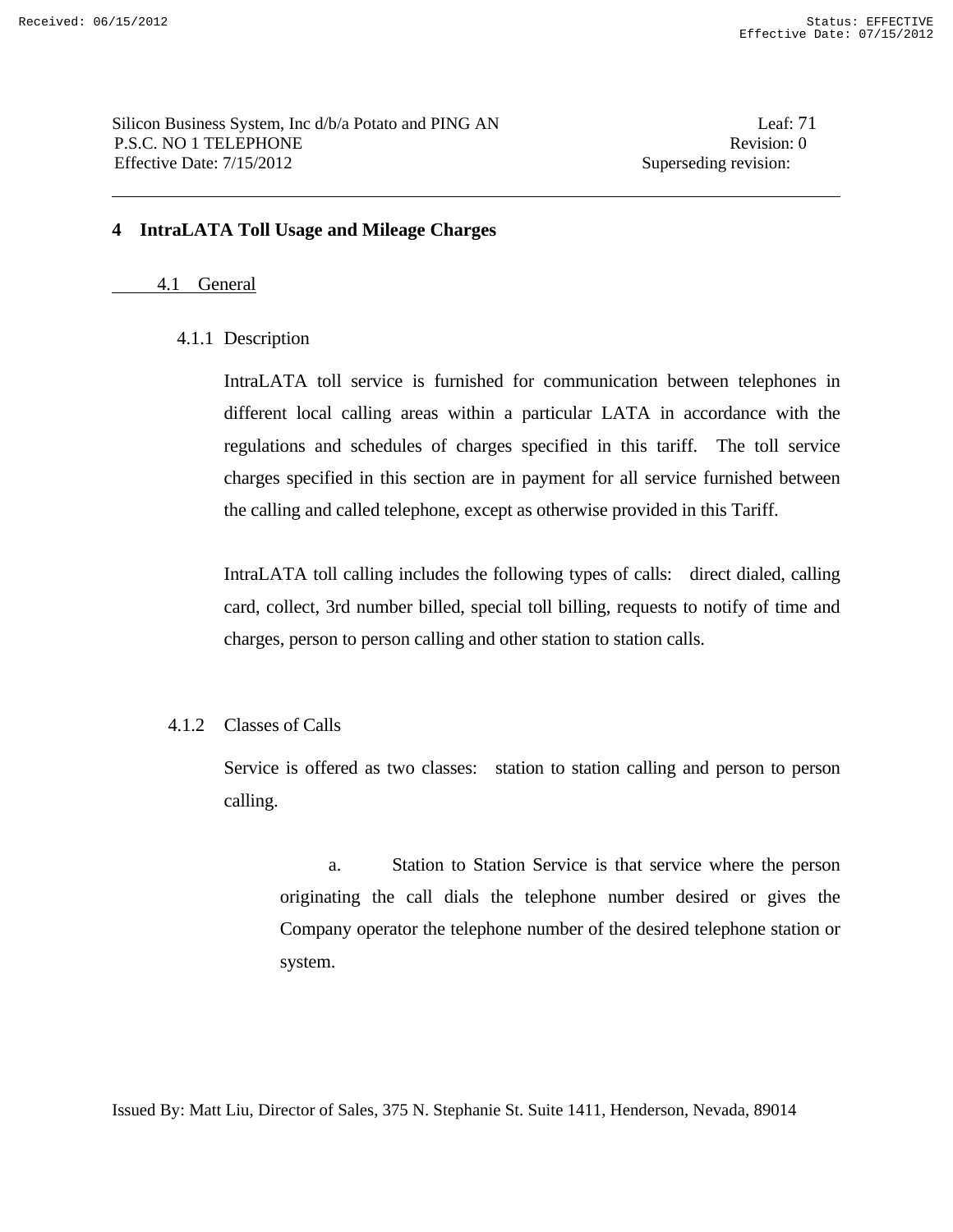Silicon Business System, Inc d/b/a Potato and PING AN Leaf: 72 P.S.C. NO 1 TELEPHONE Revision: 0 Effective Date:  $7/15/2012$  Superseding revision:

### **4 IntraLATA Toll Usage and Mileage Charges (cont'd)**  4.1 General (cont'd)

# 4.1.2 Classes of Calls (cont'd)

 b. Person to Person Service is that service where the person originating the call specifies to the Company operator a particular person to be reached, a particular mobile unit to be reached, or a particular station, department or office to be reached. The call remains a person to person call when, after the telephone, mobile telephone, or PBX system has been reached and while the connection remains established, the person originating the call requests or agrees to talk to any person other than the person specified, or to any other agreed upon alternate.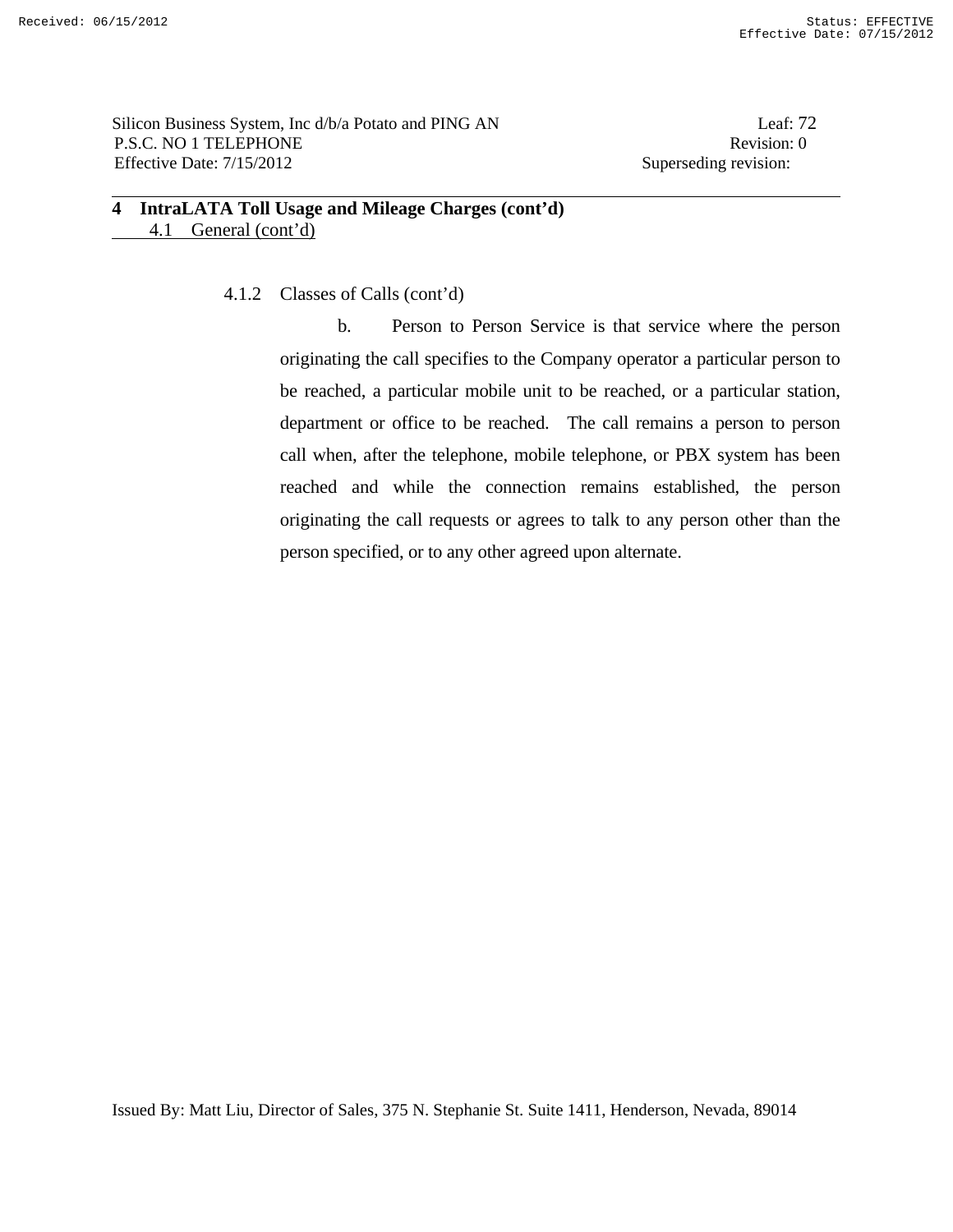### **4 IntraLATA Toll Usage and Mileage Charges (cont'd)**

### 4.2 Timing of Calls

 4.2.1 Unless otherwise indicated, all calls are timed in one minute increments and all calls which are fractions of a minute are rounded up to the next whole minute.

 4.2.2 For station to station calls, call timing begins when a connection is established between the calling telephone and the called telephone station.

 4.2.3 For person to person calls, call timing begins when connection is established between the calling person and the particular person, station or mobile unit specified or an agreed alternate.

 4.2.4 Call timing ends when the calling station "hangs up," thereby releasing the network connection. If the called station "hangs up" but the calling station does not, chargeable time ends when the network connection is released either by automatic timing equipment in the telephone network or by the Company operator.

 4.2.5 Calls originating in one time period as defined in Section 4.3 and terminating in another will be billed the rates in effect at the beginning of each minute.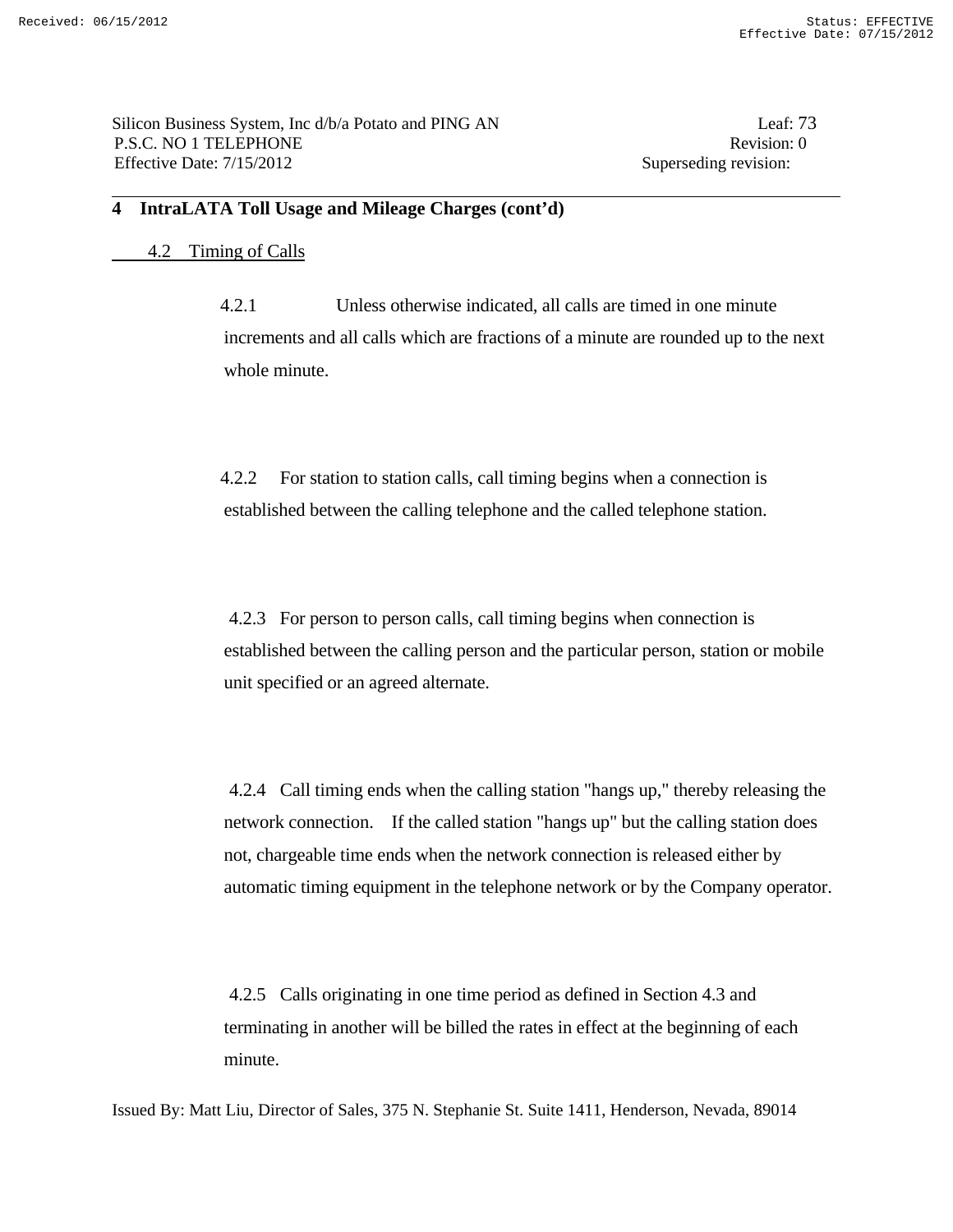# **4 IntraLATA Toll Usage and Mileage Charges (cont'd)**

### 4.3 Time Periods Defined

Unless otherwise indicated in this Tariff, the following time periods apply.

4.3.1 Peak: 7:00 a.m. to, but not including, 7:00 p.m. - Monday through Friday

4.3.2 Off-Peak: 7:00 p.m. to, but not including, 7:00 a.m. - Sunday through Friday

 All day Saturday and Sunday All Holidays

- 4.3.3 Holidays include Christmas, New Year's Day, Thanksgiving, Independence Day, and Labor Day.
- 4.3.4 All times refer to local time.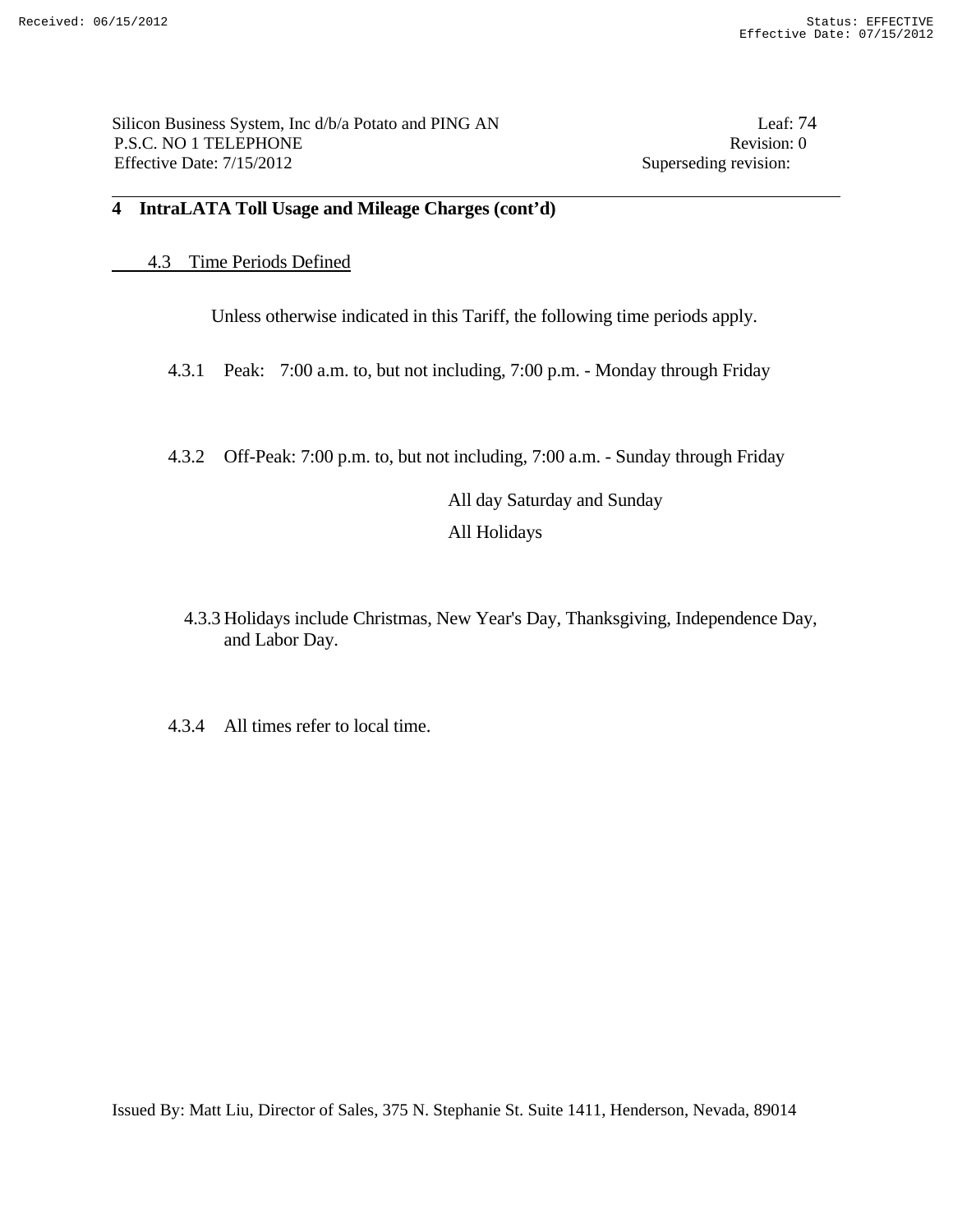Silicon Business System, Inc d/b/a Potato and PING AN Leaf: 75 P.S.C. NO 1 TELEPHONE Revision: 0 Effective Date: 7/15/2012 Superseding revision:

### **4 IntraLATA Toll Usage and Mileage Charges (cont'd)**

#### 4.4 Regulations and Computation of Mileage

 Calls for which rates are mileage sensitive are rated on the airline distance between the originating rate center and the terminating rate center.

#### 4.4.1 Originating Rate Center

A customer's primary local exchange number includes an NXX code that is associated with a specific rate center. The originating point of all calls charged to that customer's account shall be the location of the customer's rate center.

#### 4.4.2 Terminating Rate Center

The terminating point for all calls shall be the location of the local rate center associated with the called number.

#### 4.4.3 Calculation of Mileage

Usage charges for all mileage sensitive products are based on the airline distance between serving wire centers associated with the originating and terminating points of the call. The serving wire centers of a call are determined by the area codes and exchanges of the origination and destination points.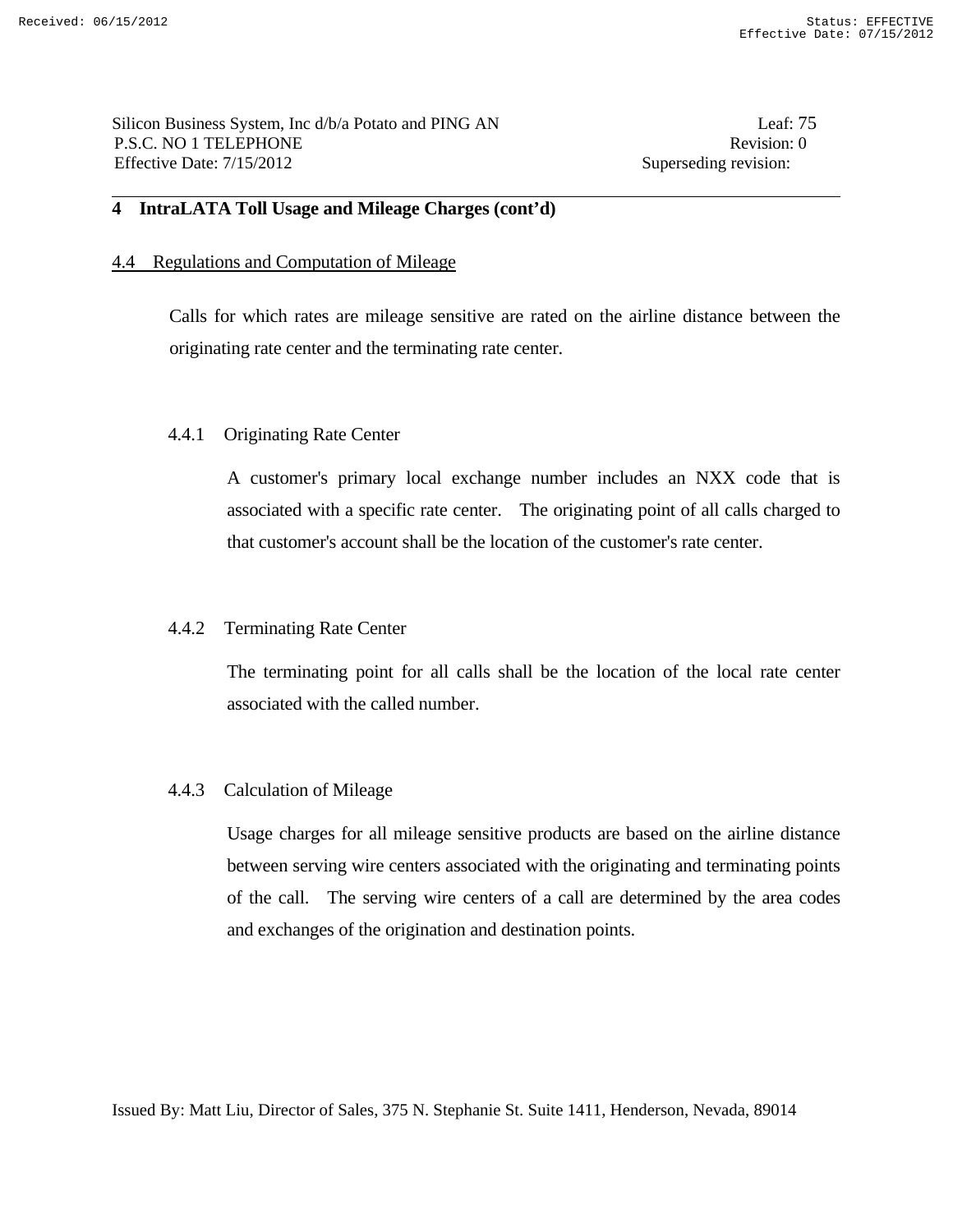### **4 IntraLATA Toll Usage and Mileage Charges (cont'd)**

4.4 Regulations and Computation of Mileage (cont'd)

The distance between any two rate centers is determined as follows:

4.4.3 Calculation of Mileage (cont'd)

 Airline mileage, where mileage is the basis for rating calls, is obtained by using the "V" and "H" coordinates assigned to each rate center and contained in NECA FCC Tariff No. 4 or successor tariffs. to determine the airline distance between any two locations, proceed as follows:

 a. Obtain the "V" and "H" coordinates for each location. The "V" coordinate is the first four digits in the "VH" column. The "H" coordinate is the next four digits.

 b. Obtain the difference between the "V" coordinates of each of the locations. Obtain the difference between the "H" coordinates.

c. Square each difference obtained in step b., above.

 d. Add the square of the "V" difference and the "H" difference obtained in step c., above.

 e. Divide the sum of the square by 10. Round to the next higher whole number if any fraction is obtained.

 f. Obtain the square root of the whole number result obtained above. Round to the next higher whole number if any fraction is obtained. This is the airline mileage.

Formula:

 $(V_1-V_2)^2+(H_1-H_2)^2$  \ / --------------------------  $\lor$  10

\_\_\_\_\_\_\_\_\_\_\_\_\_\_\_\_\_\_\_\_\_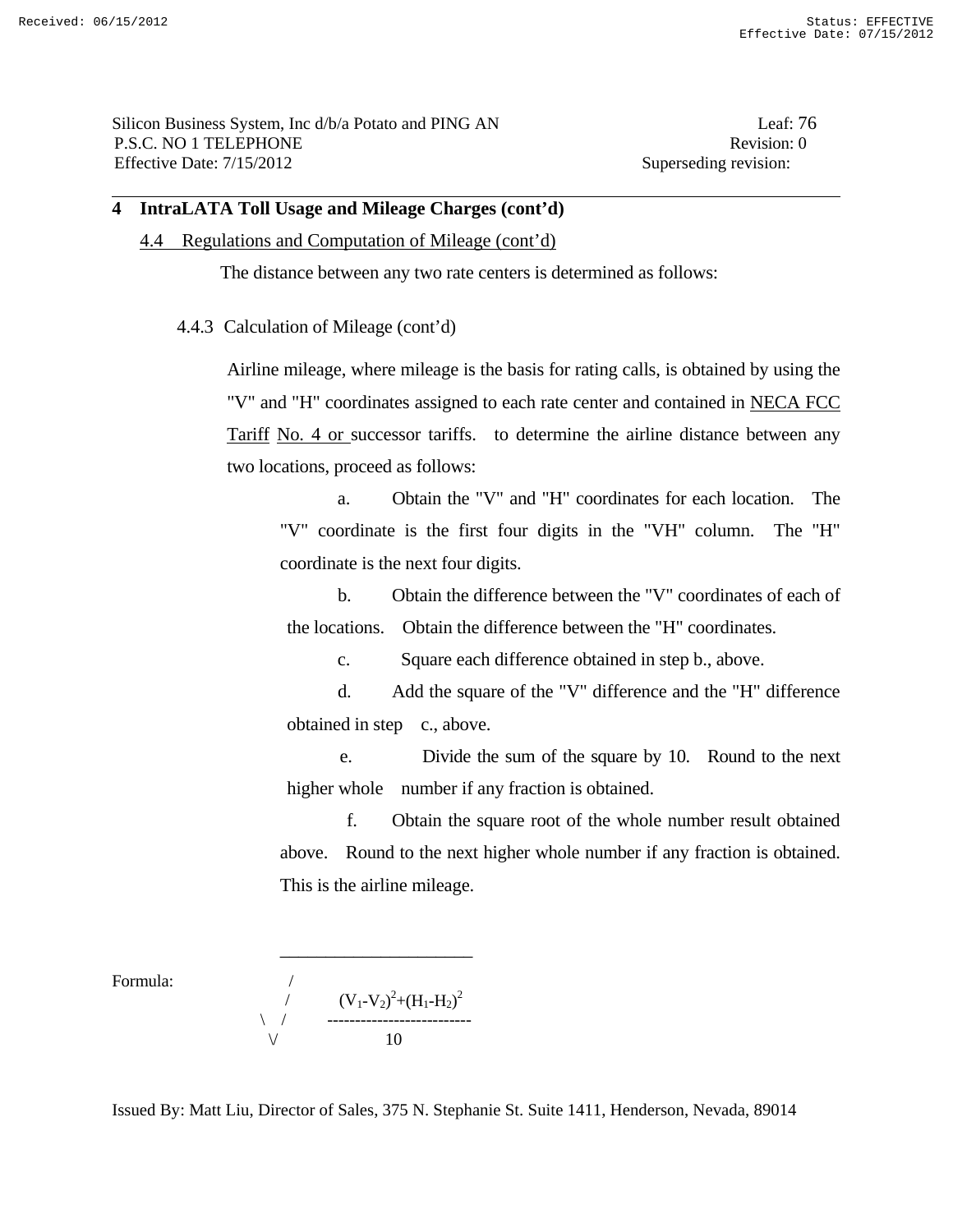### **4 IntraLATA Toll Usage and Mileage Charges (cont'd)**

### 4.5 Call Charges

 Rates are based on the duration of the call as measured according to Section 4.2 above, time of day rate period of the call as described in Section 4.3 and the airline mileage between points of the call as described in Section 4.4. In addition, where live or automated operator assistance is required for call completion or billing, a per call service applies.

 Charges for all classes of calls may be to the calling station, to the called station when the called party agrees to accept the charges, to an authorized telephone number which is not the called station or the calling station (3rd number billing), or to an authorized calling card.

### 4.5.1 Usage Charges

#### Minimum:

Rates may be reduced selectively and in varying amounts, down to incremental cost, on one day's notice to customers and the Public Service Commission.

| Mileage  | Peak   |            | Off-Peak |            |
|----------|--------|------------|----------|------------|
|          | First  | Each       | First    | Each       |
|          | Minute | Additional | Minute   | Additional |
|          |        | Minute     |          | Minute     |
| $0 - 8$  | \$0.15 | \$0.06     | \$0.15   | \$0.06     |
| $9 - 13$ | \$0.20 | \$0.10     | \$0.20   | \$0.10     |
| over 13  | 60.25  | \$0.15     | \$0.25   | \$0.15     |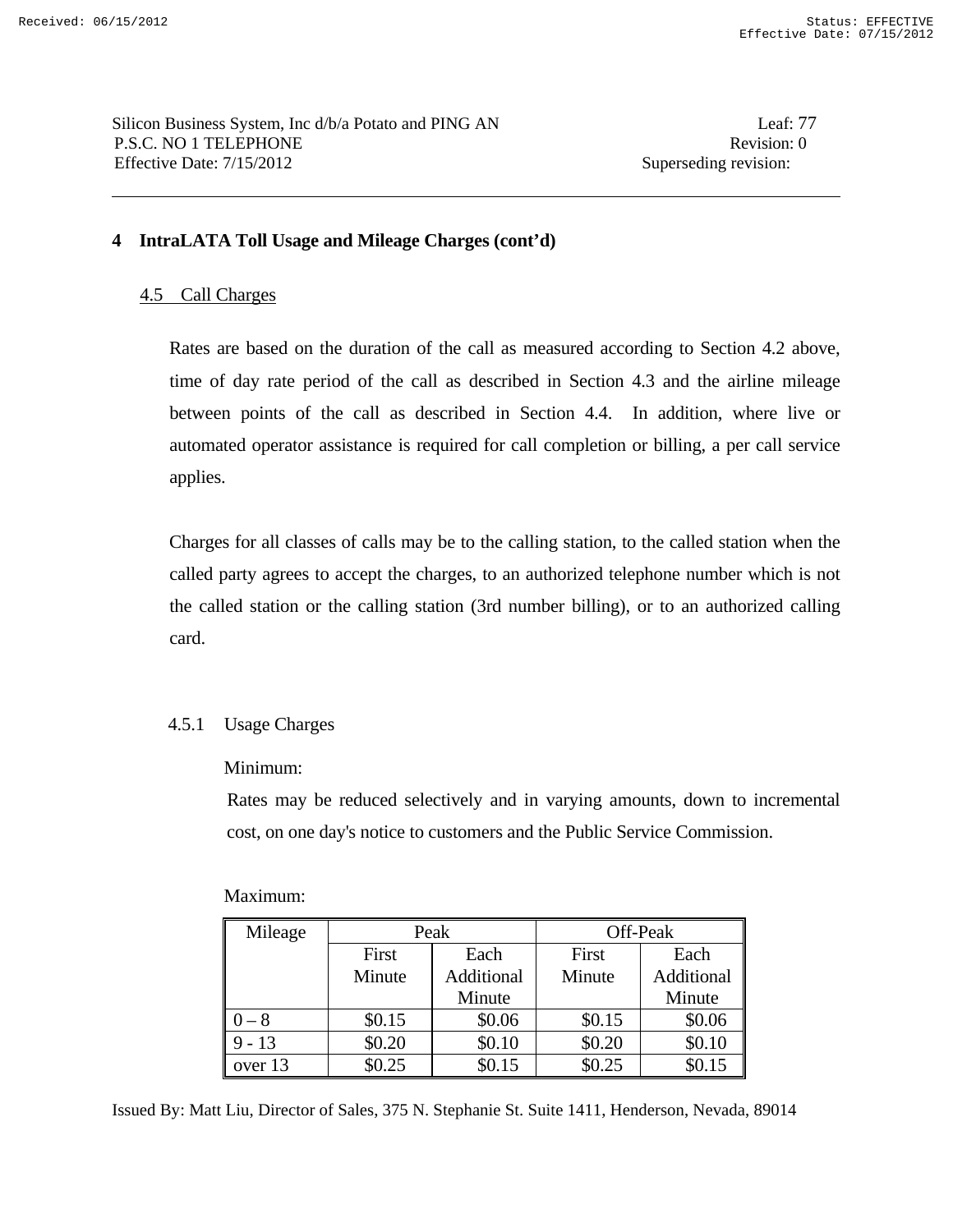Silicon Business System, Inc d/b/a Potato and PING AN Leaf: 78 P.S.C. NO 1 TELEPHONE Revision: 0 Effective Date:  $7/15/2012$  Superseding revision:

# **4 IntraLATA Toll Usage and Mileage Charges (cont'd)**

- 4.5 Call Charges (cont'd)
	- 4.5.2 Per Call Service Charges

 The following service charges apply to intraLATA toll calls for which live or automated operator assistance is provided for call completion and/or billing.

|                                     | Minimum | Maximum |
|-------------------------------------|---------|---------|
| <b>Customer Dialed Calling Card</b> | \$0.01  | \$0.60  |
| Person to Person                    | \$0.01  | \$3.75  |
| 3rd Number Billed                   | \$0.01  | \$1.60  |
| All other Operator Assistance       | \$0.01  | \$1.25  |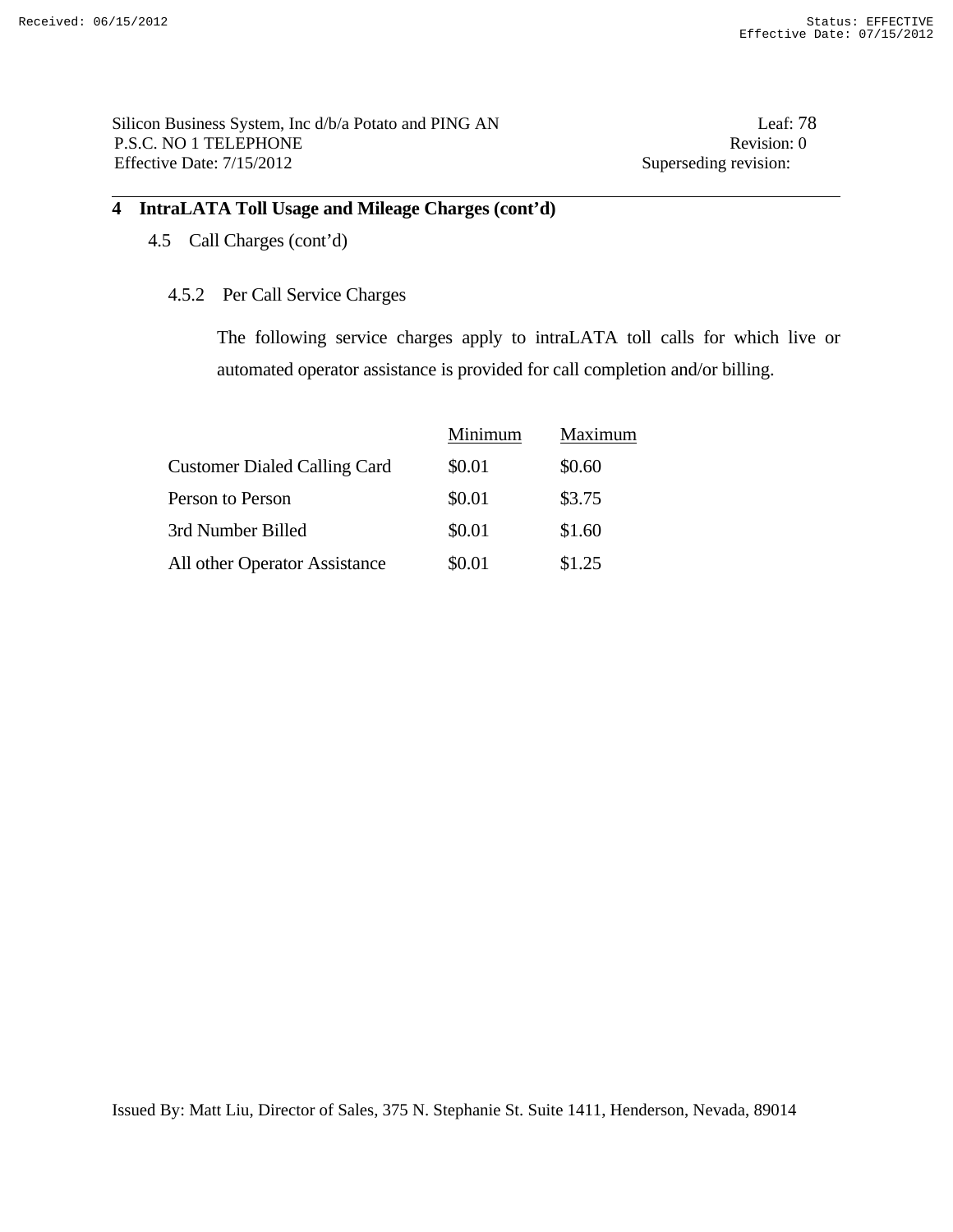### **5 Supplemental Services**

### 5.1 Custom Calling Service

### 5.1.1 General

The features in this section are made available on an individual basis or as part of multiple feature packages. All features are provided subject to availability; features may not be available with all classes of service. Transmission levels may not be sufficient in all cases.

### 5.1.2 Description of Features

### a. Three Way Calling/Call Hold

The Three Way Calling feature allows a customer to add a third party to an existing two-way call and form a 3-way call. The call must have been originated from outside the station group and terminate to a station within the station group. The Call Hold feature allows a customer to put any inprogress call on hold by flashing the switchhook and dialing a code. This frees the line to allow the customer to make an outgoing call to another number. Only one call per line can be on hold at a time. The third party cannot be added to the original call.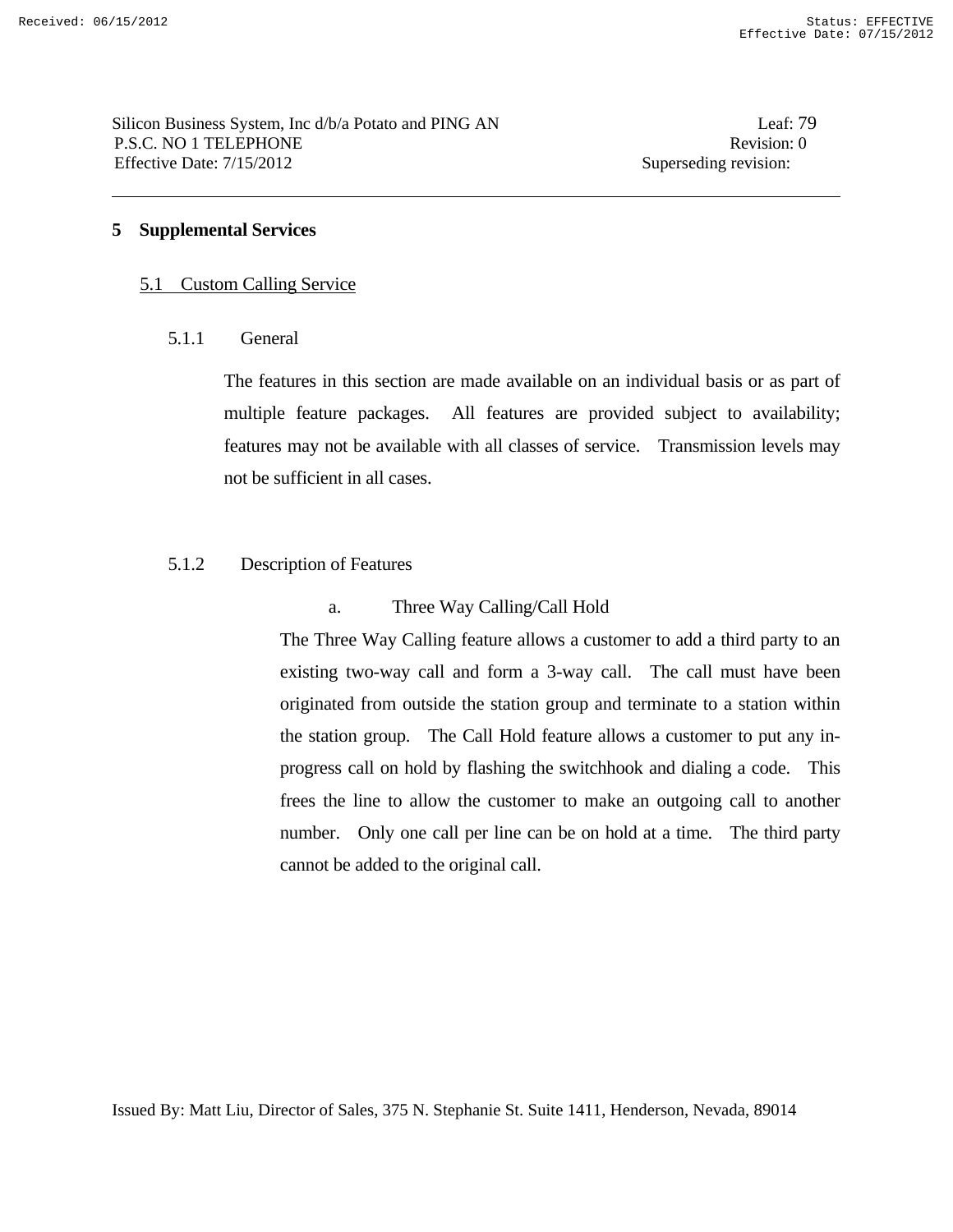Silicon Business System, Inc d/b/a Potato and PING AN Leaf: 80 P.S.C. NO 1 TELEPHONE Revision: 0 Effective Date: 7/15/2012 Superseding revision:

#### **5 Supplemental Services (cont'd)**

### 5.1 Custom Calling Service (cont'd)

- 5.1.2 Description of Features (cont'd)
	- b. Call Forwarding

 Call Forwarding, when activated, redirects attempted terminating calls to another customer-specific line. The customer may have to activate and deactivate the forwarding function and specify the desired terminating telephone number during each activation procedure. Call originating ability is not affected by Call Forwarding.

 The calling party is billed for the call to the called number. If the forwarded leg of the call is chargeable, the customer with the Call Forwarding is billed for the forwarded leg of the call.

 Call Forwarding - Busy automatically reroutes an incoming call to a customer pre-designated number when the called number is busy.

 Call Forwarding - Don't Answer automatically reroutes an incoming call to a customer pre-designated number when the called number does not answer within the number of rings programmed by the Company.

 Call Forwarding - Variable allows the customer to choose to reroute incoming calls to another specified telephone number. The customer must activate and deactivate this feature.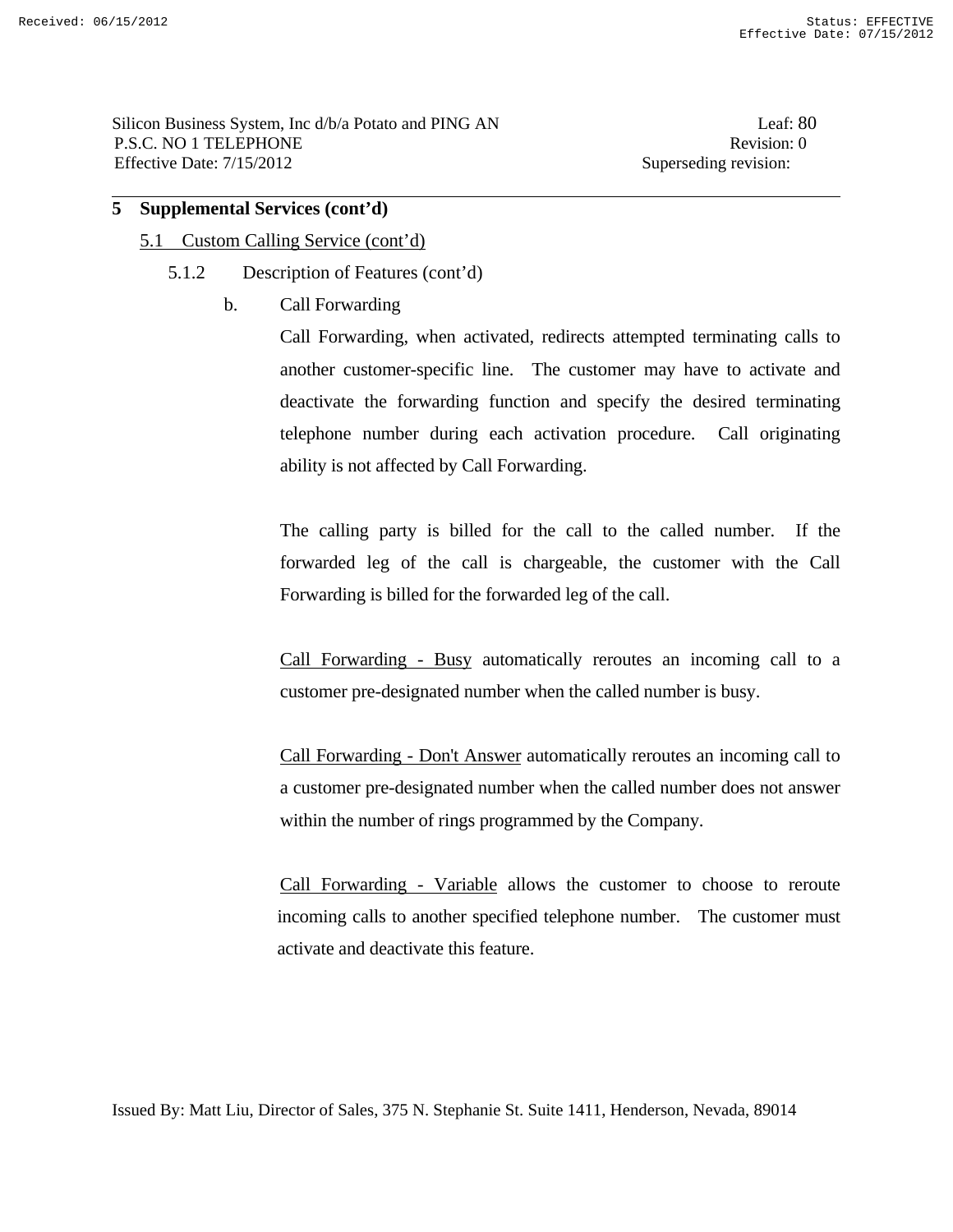Silicon Business System, Inc d/b/a Potato and PING AN Leaf: 81 P.S.C. NO 1 TELEPHONE Revision: 0 Effective Date: 7/15/2012 Superseding revision:

### **5 Supplemental Services (cont'd)**

#### 5.1 Custom Calling Service (cont'd)

- 5.1.2 Description of Features (cont'd)
	- c. Call Waiting/Cancel Call Waiting

 Call Waiting provides a tone signal to indicate to a customer already engaged in a telephone call that a second caller is attempting to dial in. It will also permit the customer to place the first call on hold, answer the second call and then alternate between both callers. Cancel Call Waiting (CCW) allows a Call Waiting (CW) customer to disable CW for the duration of an outgoing telephone call. CCW is activated (i.e., CW is disabled) by dialing a special code prior to placing a call, and is automatically deactivated when the customer disconnects from the call.

#### d. Distinctive Ringing

 This feature enables a user to determine the source of an incoming call from a distinctive ring. The user is provided with up to two additional telephone numbers.

### e. Regular Multiline Hunting

 This feature is a line hunting arrangement that provides sequential search of available numbers within a multiline group.

#### f. Speed Calling

 This feature allows a user to dial selected numbers using one or two digits. Up to eight numbers (single digit, or thirty numbers with two digits) can be selected.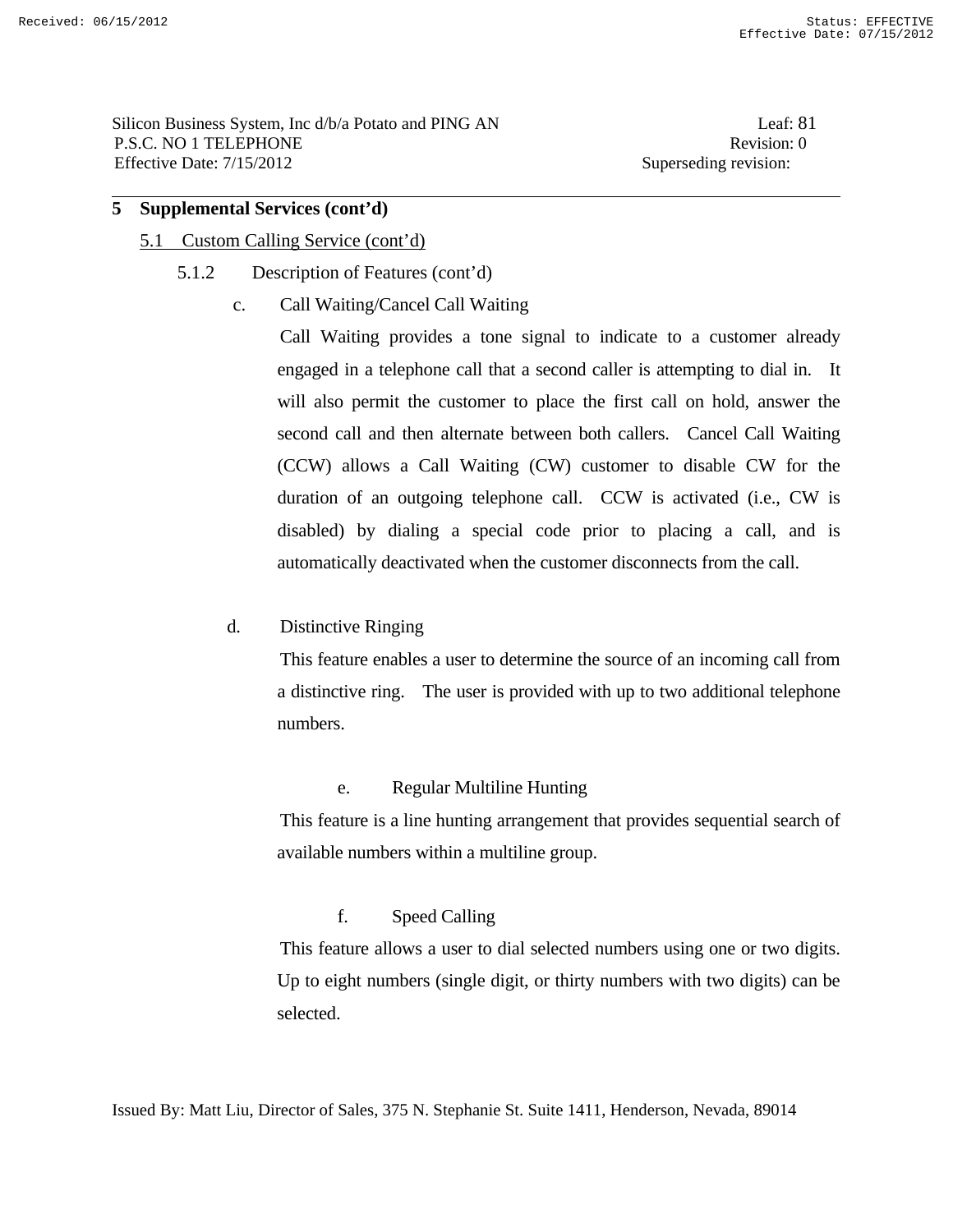Silicon Business System, Inc d/b/a Potato and PING AN Leaf: 82 P.S.C. NO 1 TELEPHONE Revision: 0 Effective Date: 7/15/2012 Superseding revision:

# **5 Supplemental Services (cont'd)**

- 5.1 Custom Calling Service (cont'd)
	- 5.1.3 Rates and Charges
		- a. Monthly Rates

 Maximum and minimum rates for this service are located in Section 6, Residential Network Switched Service, and Section 7, Business Network Switched Service.

b. Connection Charges

 Connection charges may apply when a customer requests connection to one or more custom calling features. Orders requested for the same customer account made at the same time for the same premises will be considered one request. These charges may not apply if the features are ordered at the same time as other work for the same customer account at the same premises.

 Minimum: \$00.00 Maximum: \$20.00

c. Trial Period

 The Company may elect to offer a free or reduced rate trial of any new custom calling feature(s) to prospective customers within 90 days of the establishment of the new feature. See Section 5.4, Service and Promotional Trials, below.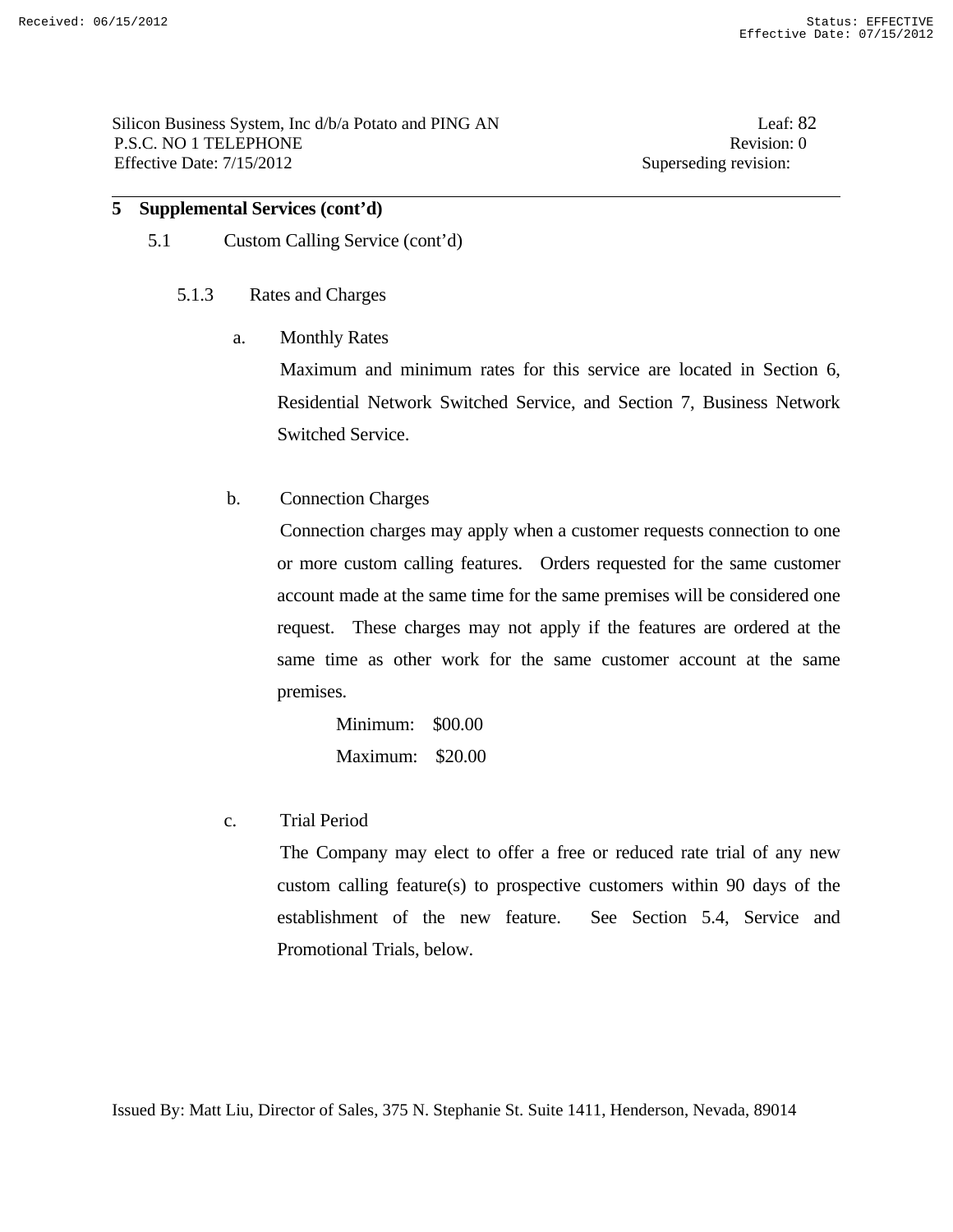### 5.2 CLASS Services

### 5.2.1 General

The features in this section are made available on an individual basis or as part of multiple feature packages. All features are provided subject to availability; features may not be available with all CLASS services. Transmission levels may not be sufficient in all cases.

### 5.2.2 Description of Features

#### a. Call ID

 The Call ID feature allows a customer to see a caller's name and number previewed on a display screen before the call is answered allowing a customer to prioritize and or screen incoming calls. Call ID records the name, number, date and time of each incoming call - including calls that aren't answered by the customer. Call ID service requires the use of specialized CPE not provided by the company. It is the responsibility of the customer to provide the necessary CPE.

### b. Automatic Redial

 The Automatic Redial feature allows a customer to automatically redial the last number dialed. This is accomplished by the customer activating a code. The network periodically tests the busy/free status of the called line for up to 30 minutes until both lines are found free and then redials the call for the customer.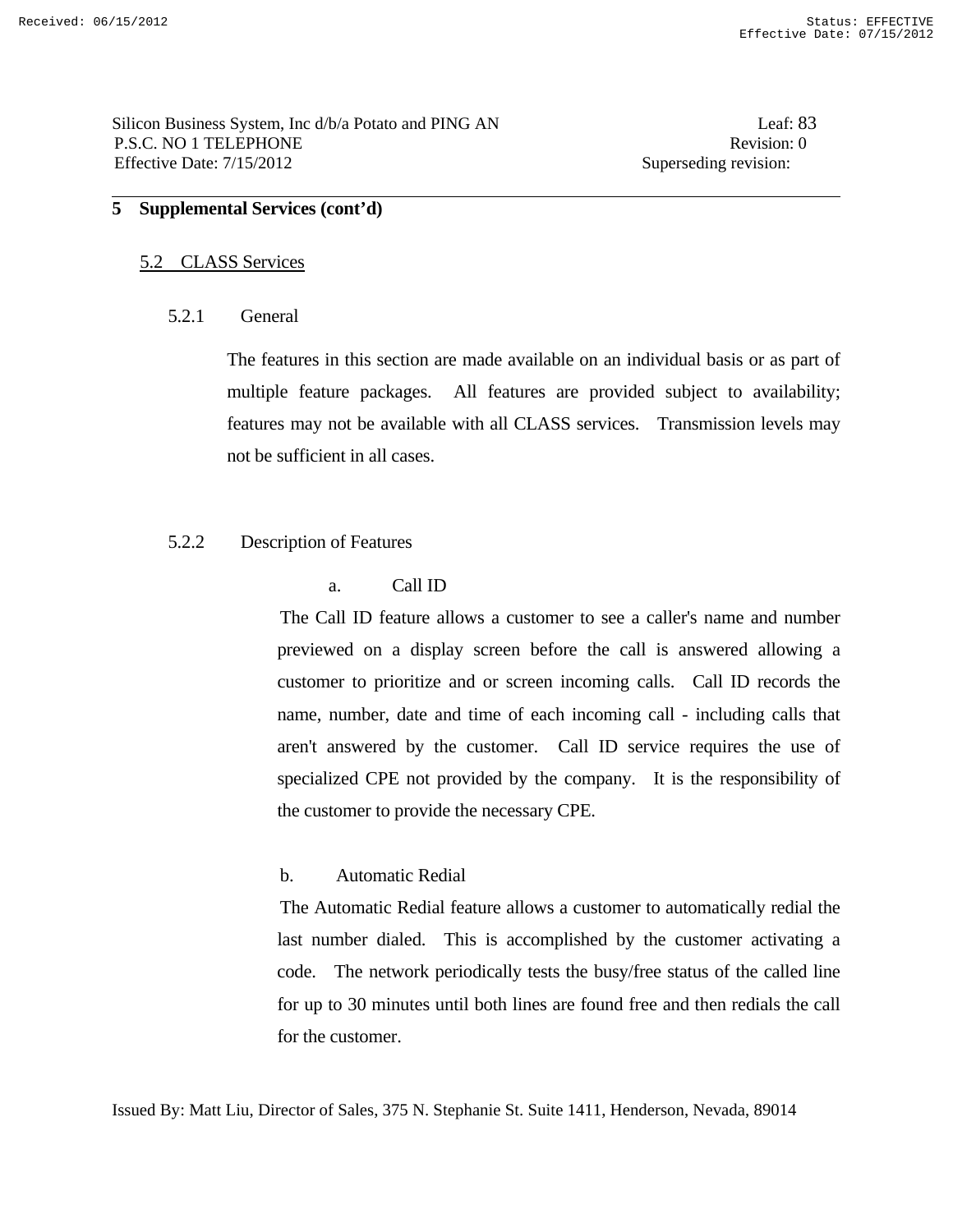Silicon Business System, Inc d/b/a Potato and PING AN Leaf: 84 P.S.C. NO 1 TELEPHONE Revision: 0 Effective Date: 7/15/2012 Superseding revision:

# **5 Supplemental Services (cont'd)**

### 5.2 CLASS Services (cont'd)

### 5.2.2 Description of Features (cont'd)

b. Automatic Redial (cont'd)

 The Automatic Redial feature also allows customers, having reached a busy number, to dial a code before hanging up. Automatic Redial feature then continues to try the busy number for up to 30 minutes until it becomes free. Once the busy line is free the call is automatically redialed and the customer is notified of the connected call via a distinctive ring.

The following types of calls cannot be Automatically Redialed:

 Calls to 800 Service numbers Calls to 900 Service numbers Calls preceded by an interexchange carrier access code International Direct Distance Dialed calls Calls to Directory Assistance Calls to 911

c. Automatic Recall

 The Automatic Recall stores the number of the most recent incoming call (including unanswered incoming calls) to a customer's number. This allows a customer to dial back any missed or unanswered telephone calls.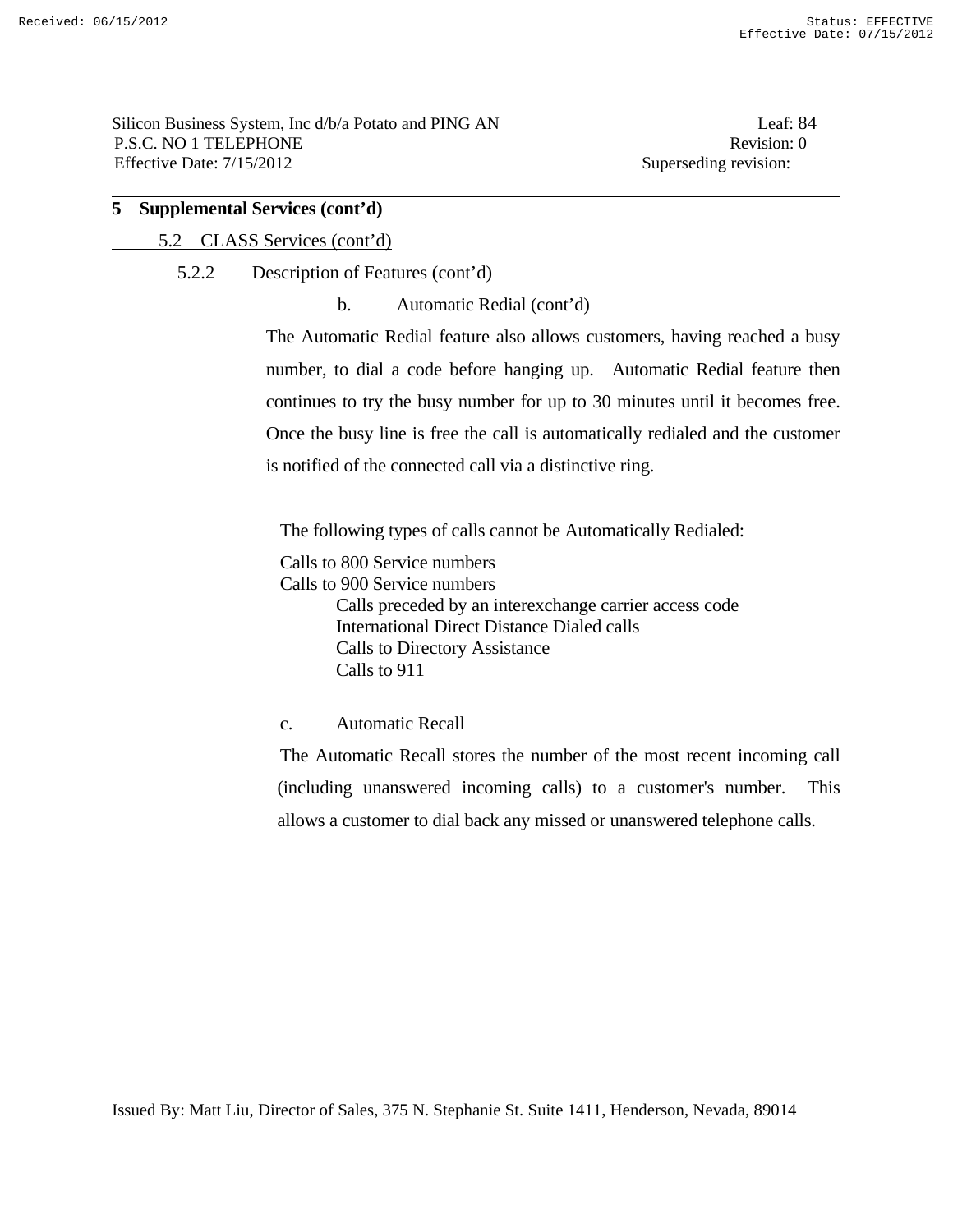### 5.2 CLASS Services (cont'd)

5.2.2 Description of Features (cont'd)

d. Customer Originated Trace

 Customer Originated Trace allows customers to key in a code that alerts the network to trace the last call received. The traced telephone number is automatically sent to the company for storage for a limited amount of time and is retrievable by legally constituted authorities upon proper request by them. By contacting the company the customer can use this application to combat nuisance calls.

### 5.2.3 Rates and Charges

### a. Monthly Rates

 Maximum and minimum rates for this service are located in Section 6, Residential Network Switched Service, and Section 7, Business Network Switched Service.

### b. Connection Charges

 Connection charges may apply when a customer requests connection to one or more features. Orders requested for the same customer account made at the same time for the same premises will be considered one request. These charges may not apply if the features are ordered at the same time as other work for the same customer account at the same premises.

> Minimum: \$00.00 Maximum: \$20.00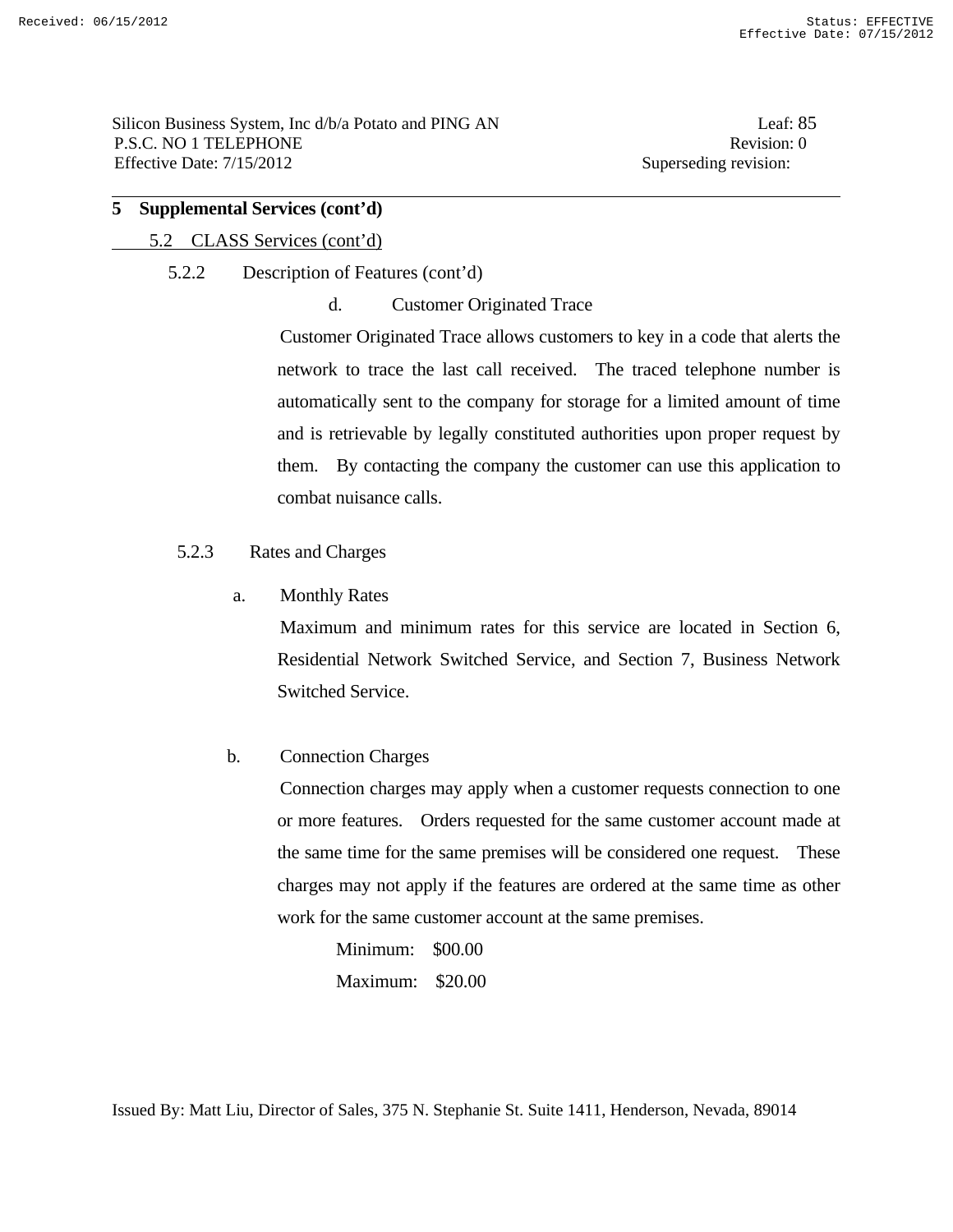- 5.2 CLASS Services (cont'd)
	- 5.2.3 Rates and Charges
		- 3. Trial Period

 The Company may elect to offer a free or reduced rate trial of any new CLASS feature(s) to prospective customers within 90 days of the establishment of the new feature. See Section 5.4, Service and Promotional Trials, below.

### 5.3 Centrex Service Features

5.3.1 General

 The features in this section are made available on an individual basis or as part of multiple feature packages. All features are provided subject to availability; features may not be available with all classes of service. Transmission levels may not be sufficient in all cases.

- 5.3.2 Description of Features
	- a. Camp On

 This feature allows the switch to observe that a wanted line is busy, wait until it is free, then automatically and immediately connect the calling line that has been waiting.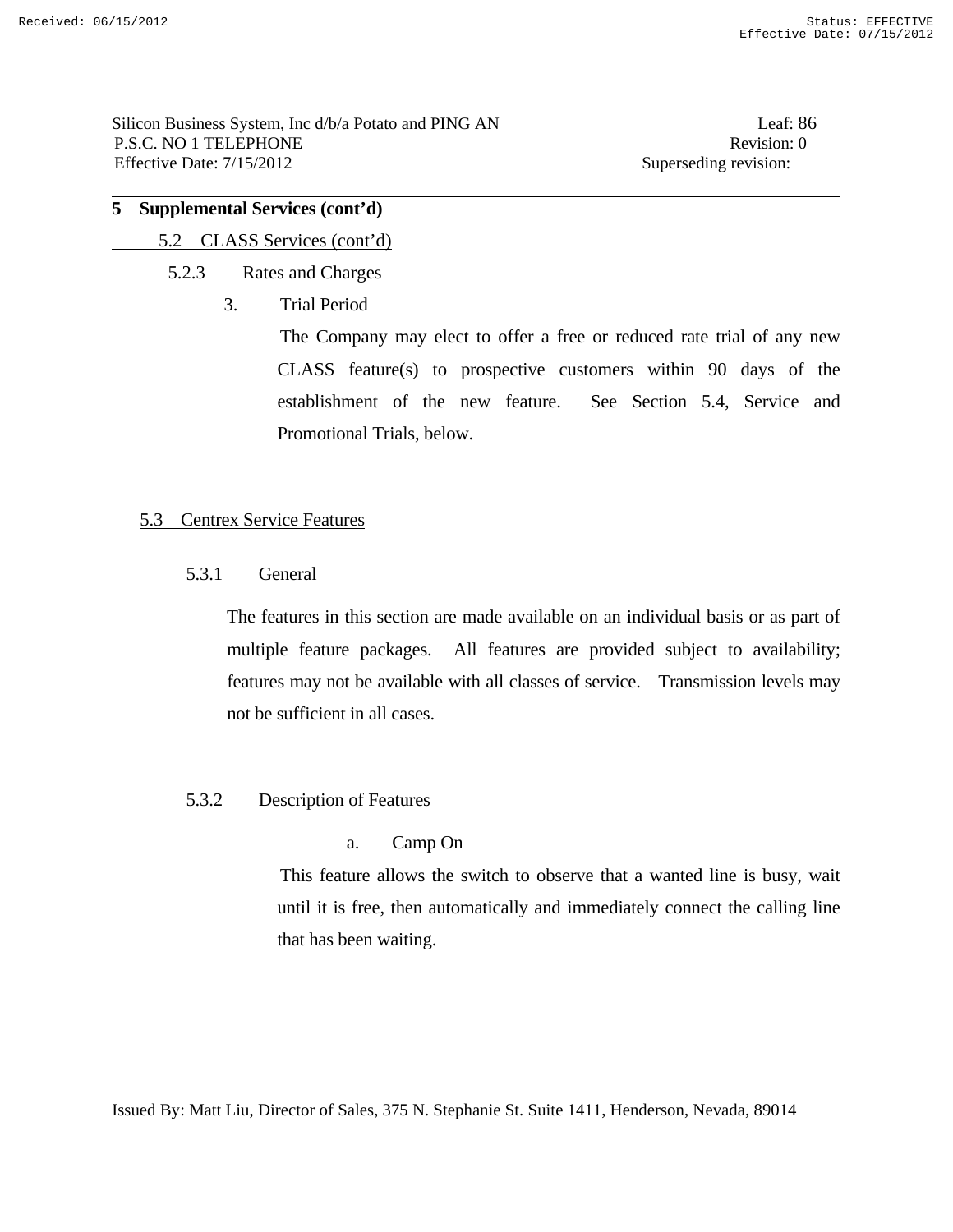Silicon Business System, Inc d/b/a Potato and PING AN Leaf: 87 P.S.C. NO 1 TELEPHONE Revision: 0 Effective Date: 7/15/2012 Superseding revision:

# **5 Supplemental Services (cont'd)**

#### 5.3 CENTREX Service Features (cont'd)

- 5.3.2 Description of Features (cont'd)
	- b. Call Pickup

 This feature allows a user to answer any call within an associated preset pickup group. If more than one line in the pickup group has an unanswered incoming call, the call to be answered is selected by the switching system. Call Pickup answers a call that has been directed to another station within the same preset Call Pickup group.

### c. Call Transfer - All Calls

 Call Transfer allows a station user to transfer an established call to another station. The station from which the call is transferred will be assessed any long distance charges incurred as a result of the transfer.

 d. Directed Call Pickup with Barge-In This feature answers calls directed to a specific line from any other telephone line in the user group.

#### e. Directed Call Pickup without Barge-In

 This feature is identical to the Directed Call Pickup with Barge-In except, if the line being picked up has already been answered, the party dialing the pickup code is routed to reorder (i.e., fast busy) rather than permitted to barge in on the established connection and create a three-way call.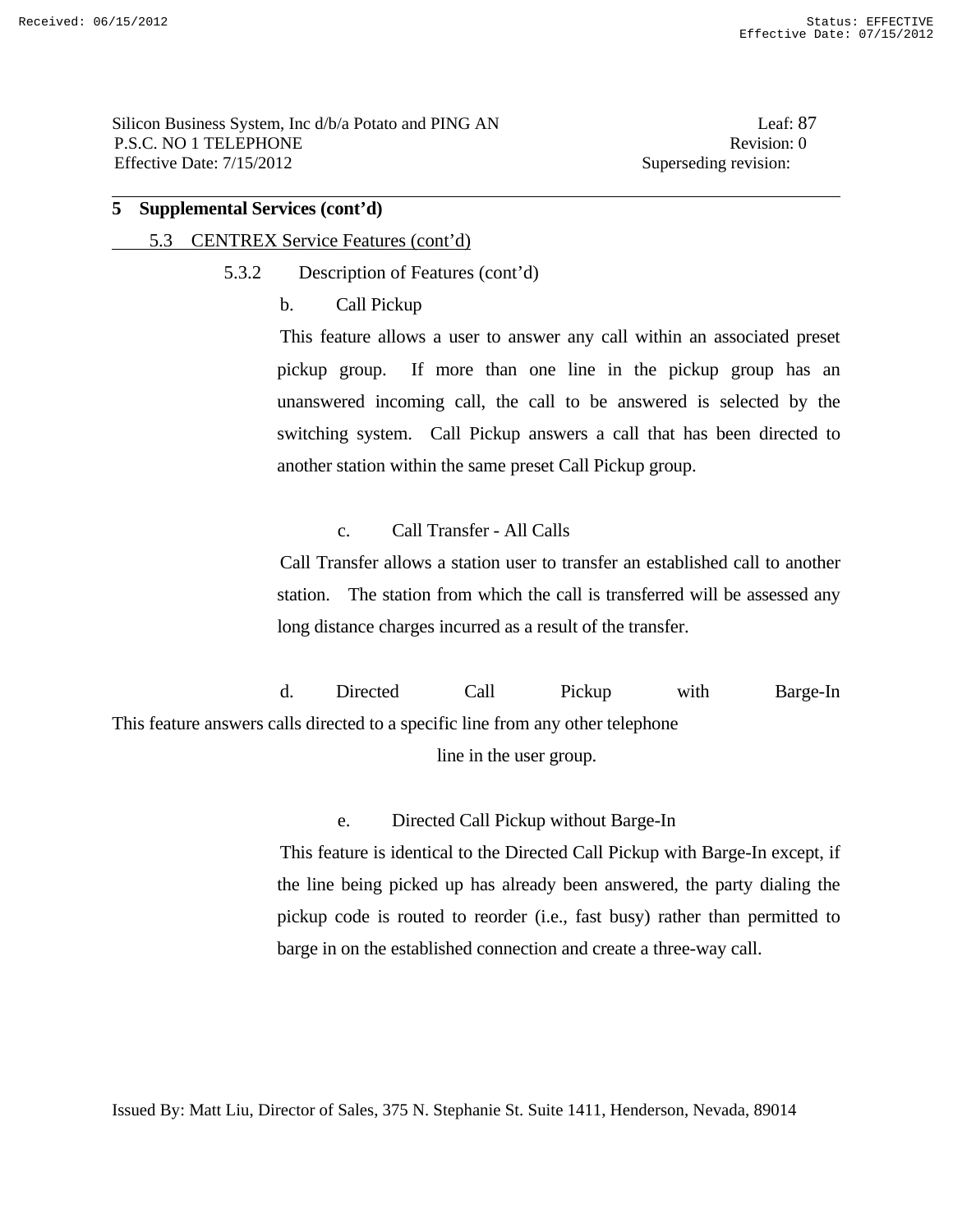#### 5.3 CENTREX Service Features (cont'd)

- 5.3.2 Description of Features (cont'd)
	- e. Circular Hunting

 This feature (similar to regular hunting) is a line hunting arrangement that allows all lines in a multi-line hunt group (MLHG) to be tested for busy, regardless of the point of entry into the group. When a call is to a line in a MLHG, a regular hunt is performed starting at the station associated with the dialed number. It continues to the last station in the MLHG, then proceeds to the first station in the group and continues to hunt sequentially through the remaining lines in the group. Busy tone is returned if the original called station is reached without finding a station that is idle.

### f. Series Completion

 This feature is a form of hunting similar to the multiline hunt group hunting and the Call Forwarding Busy Line feature. It allows calls to be made to a busy directory number to be routed to another specified directory number. The series completion hunt begins with the originally dialed member of the series completion group, and searches for an idle directory number from the list of directory numbers.

### g. Account Codes

 This feature adds an account number (code) to an Automatic Message Accounting (AMA) and/or Message Detail Recording (MDR) record for assigning customer charges. The number of digits in a customer's account code group will be defined by the Company.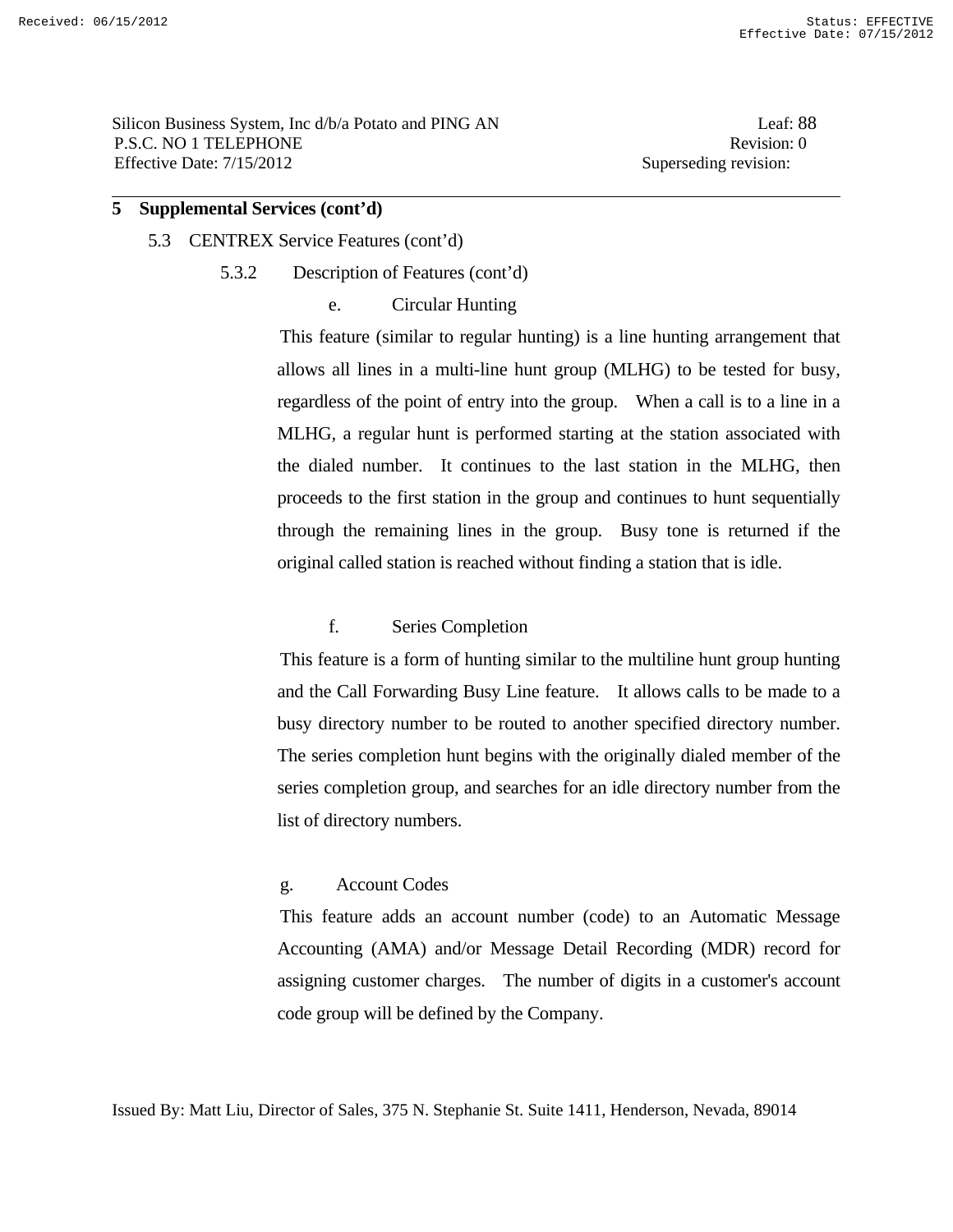### 5.3 CENTREX Service Features (cont'd)

- 5.3.2 Description of Features (cont'd)
	- h. Terminal Group and Station Restriction

 This feature defines a station's network access capability either individually within a Centrex group or for the group as a whole. It defines the Centrex group and what level of access a station will have; i.e., intragroup only, toll restriction, etc.

i. Uniform Call Distribution

 This feature is a hunting arrangement that assigns incoming calls uniformly among the stations in the group.

#### 5.3.3 Rates and Charges

a. Monthly Rates

 Maximum and minimum rates for this service are located in Section 6, Residential Network Switched Service, and Section 7, Business Network Switched Service.

b. Connection Charges

 Connection charges may apply when a customer requests connection to one or more features. Orders requested for the same customer account made at the same time for the same premises will be considered one request. These charges may not apply if the features are ordered at the same time as other work for the same customer account at the same premises.

 Minimum: \$00.00 Maximum: \$20.00

### **5 Supplemental Services (cont'd)**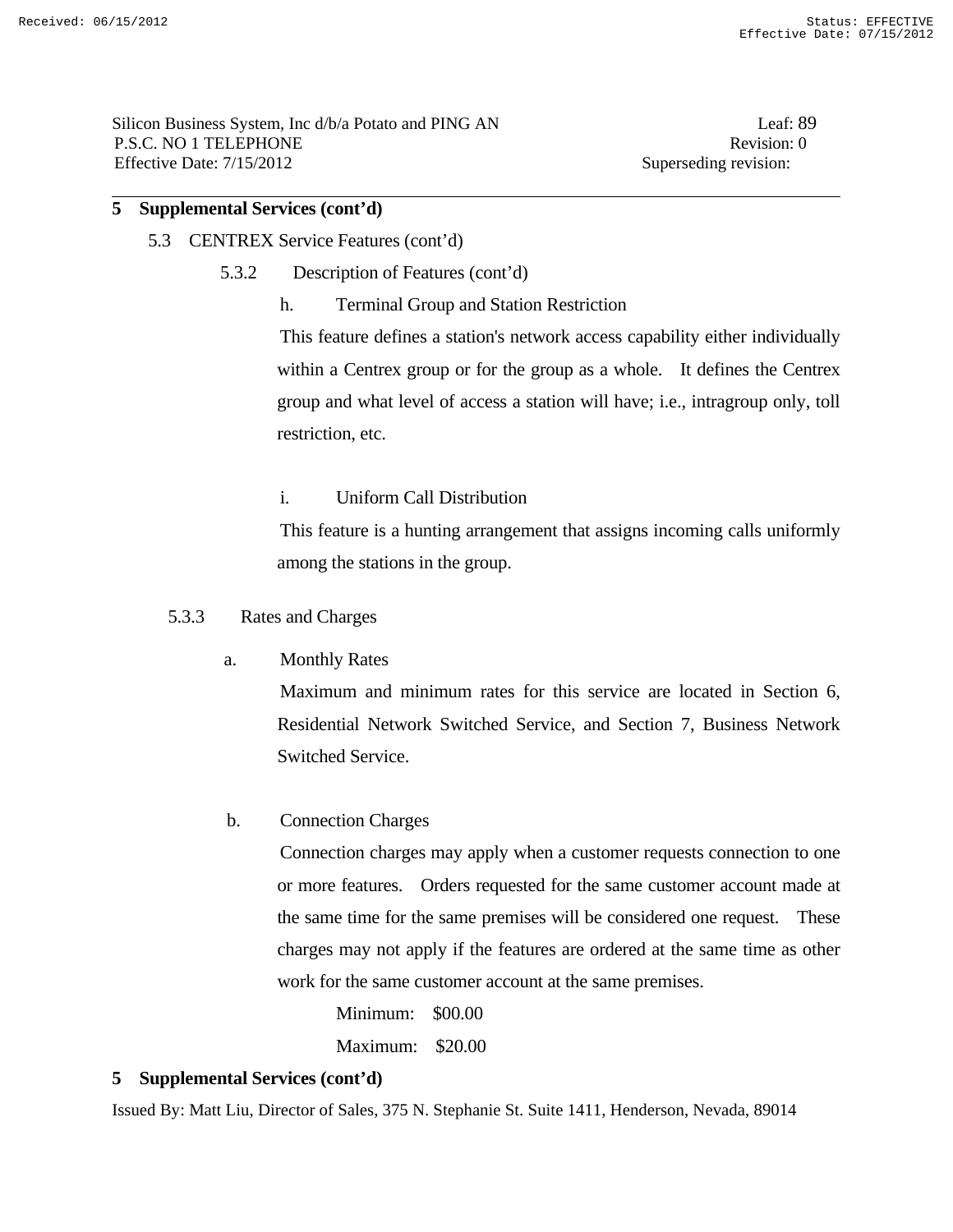# 5.3 CENTREX Service Features (cont'd)

- 5.3.3 Rates and Charges (cont'd)
	- c. Trial Period

 The Company may elect to offer a free or reduced rate trial of any new Centrex feature(s) to prospective customers within 90 days of the establishment of the new feature. See Section 5.4, Service and Promotional Trials, below.

### 5.4 Service and Promotional Trials

5.4.1 General

 The Company may establish temporary promotional programs wherein it may waive or reduce nonrecurring or recurring charges, to introduce a present or potential customer to a service not previously subscribed to by the customer.

#### 5.4.2 Regulations

 a. Appropriate notification of the Trial will be made to all eligible customers and to the Commission. Appropriate notification may include direct mail, bill inserts, broadcast or print media, direct contact or other comparable means of notification.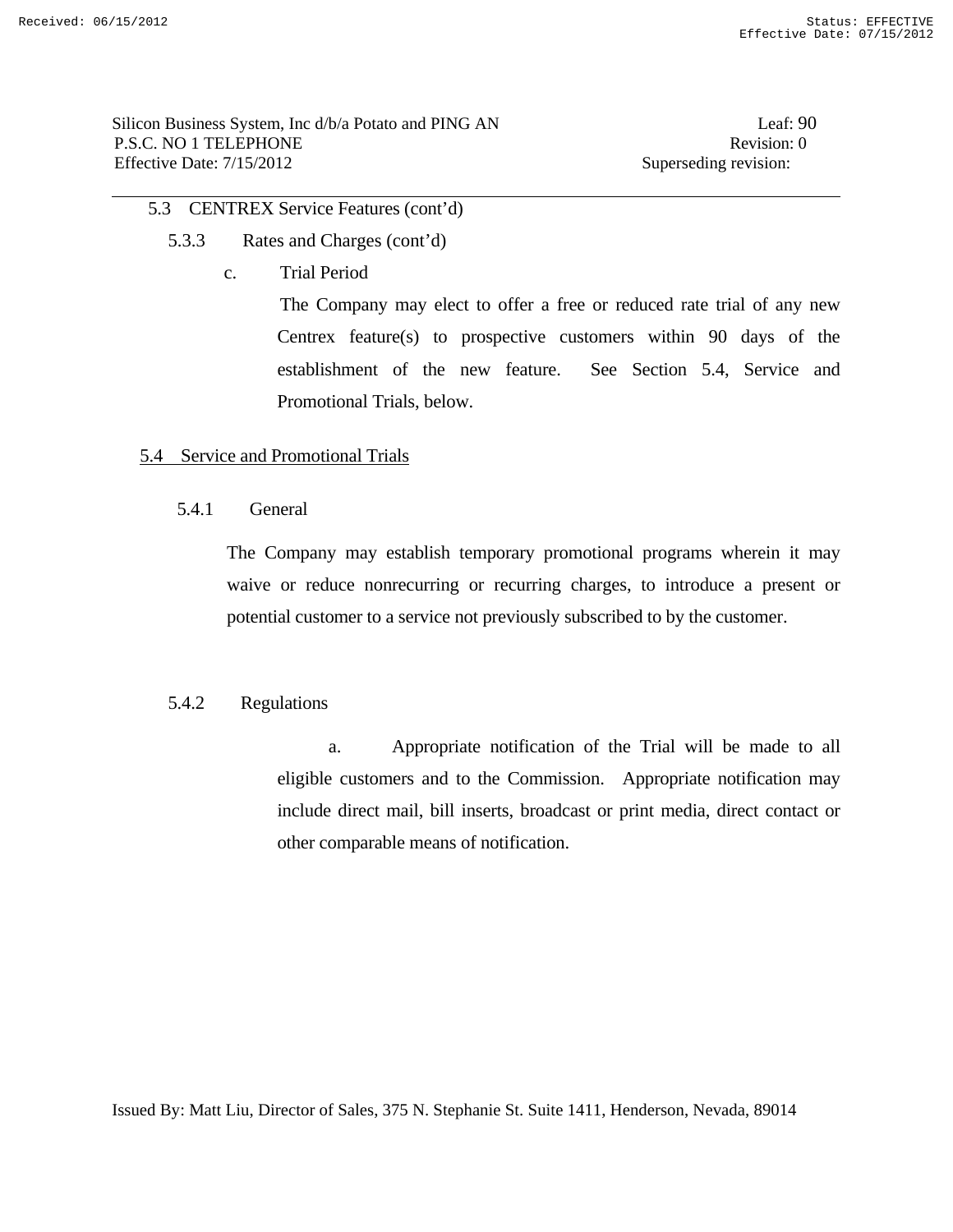#### 5.4 Service and Promotional Trials (cont'd)

#### 5.4.2 Regulations (cont'd)

 b. During a Service Trial, the service(s) is provided automatically to all eligible customers, except those customers who choose not to participate. Customers will be offered the opportunity to decline the trial service both in advance and during the trial. A customer can request that the designated service be removed at any time during the trial and not be billed a recurring charge for the period that the feature was in place. At the end of the trial, customers that do not contact the Company to indicate they wish to retain the service will be disconnected from the service at no charge.

 c. During a Promotional Trial, the service is provided to all eligible customers who ask to participate. Customers will be notified in advance of the opportunity to receive the service in the trial for free. A customer can request that the service be removed at any time during the trial and not be billed a recurring charge for the period that the service was in place. At the end of the trial, customers that do not contact the Company will be disconnected from the service.

 d. Customers can subscribe to any service listed as part of a Promotional Trial and not be billed the normal Connection Charge. The offering of this trial period option is limited in that a service may be tried only once per customer, per premises.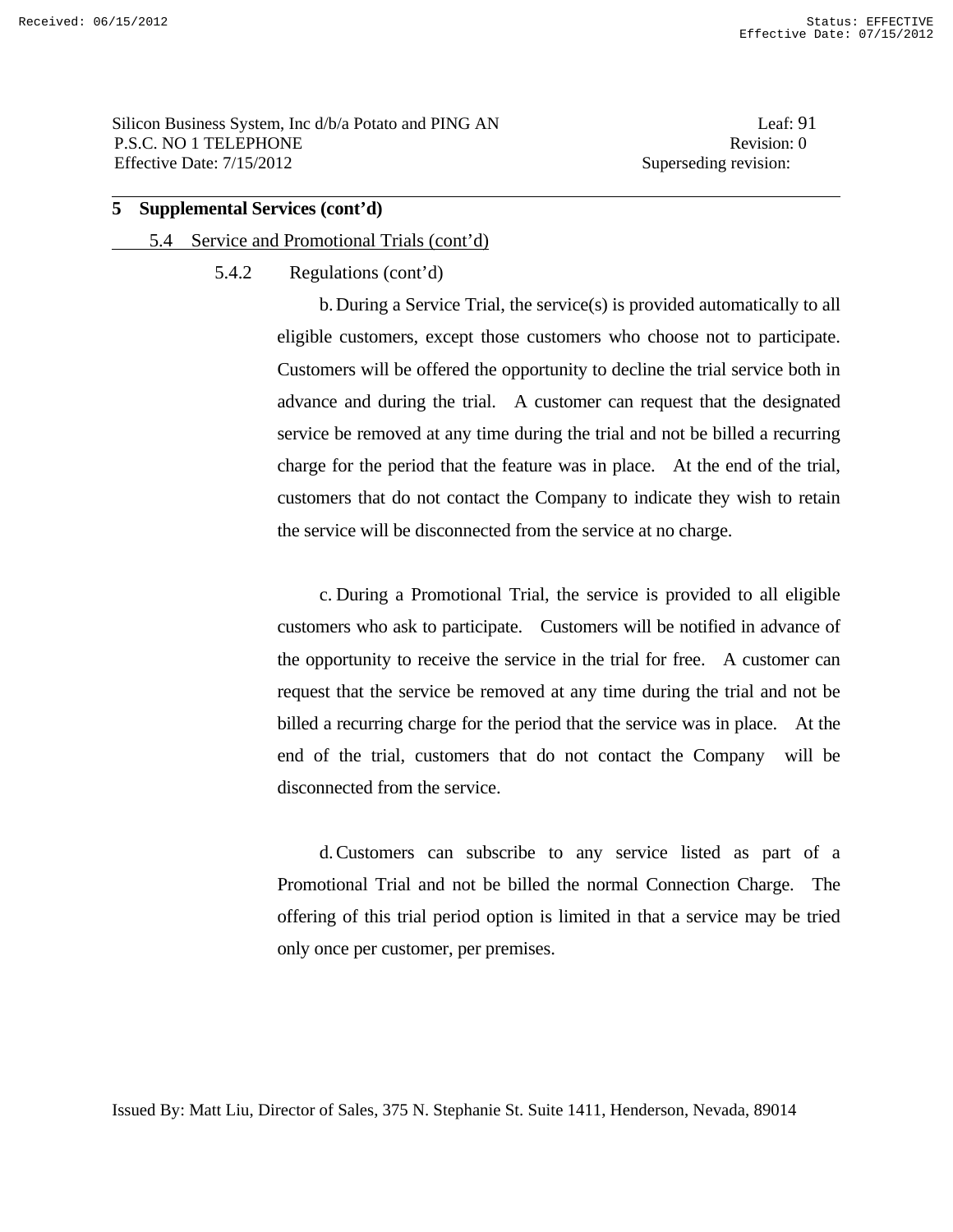Silicon Business System, Inc d/b/a Potato and PING AN Leaf: 92 P.S.C. NO 1 TELEPHONE Revision: 0 Effective Date: 7/15/2012 Superseding revision:

### **5 Supplemental Services (cont'd)**

#### 5.4 Service and Promotional Trials (cont'd)

5.4.2 Regulations (cont'd)

 e. The Company retains the right to limit the size and scope of a Promotional Trial.

#### 5.5 Busy Verification and Interrupt Service

5.5.1 General

Upon request of a calling party, the Company will verify a busy condition on a called line. An operator will determine if the line is clear or in use and report to the calling party. in addition, the operator will intercept an existing call on the called line if the calling party indicates an emergency and requests interruption.

#### 5.5.2 Rate Application

- a. A Verification Charge will apply when:
	- 1. The operator verifies that the line is busy with a call in progress, or
	- 2. The operator verifies that the line is available for incoming calls.

 b. Both a Verification Charge and an Interrupt Charge will apply when the operator verifies that a called number is busy with a call in progress and the customer requests interruption. The operator will interrupt the call advising the called party of the name of the calling party and the called party will determine whether to accept the interrupt call. Charges will apply whether or not the called party accepts the interruption.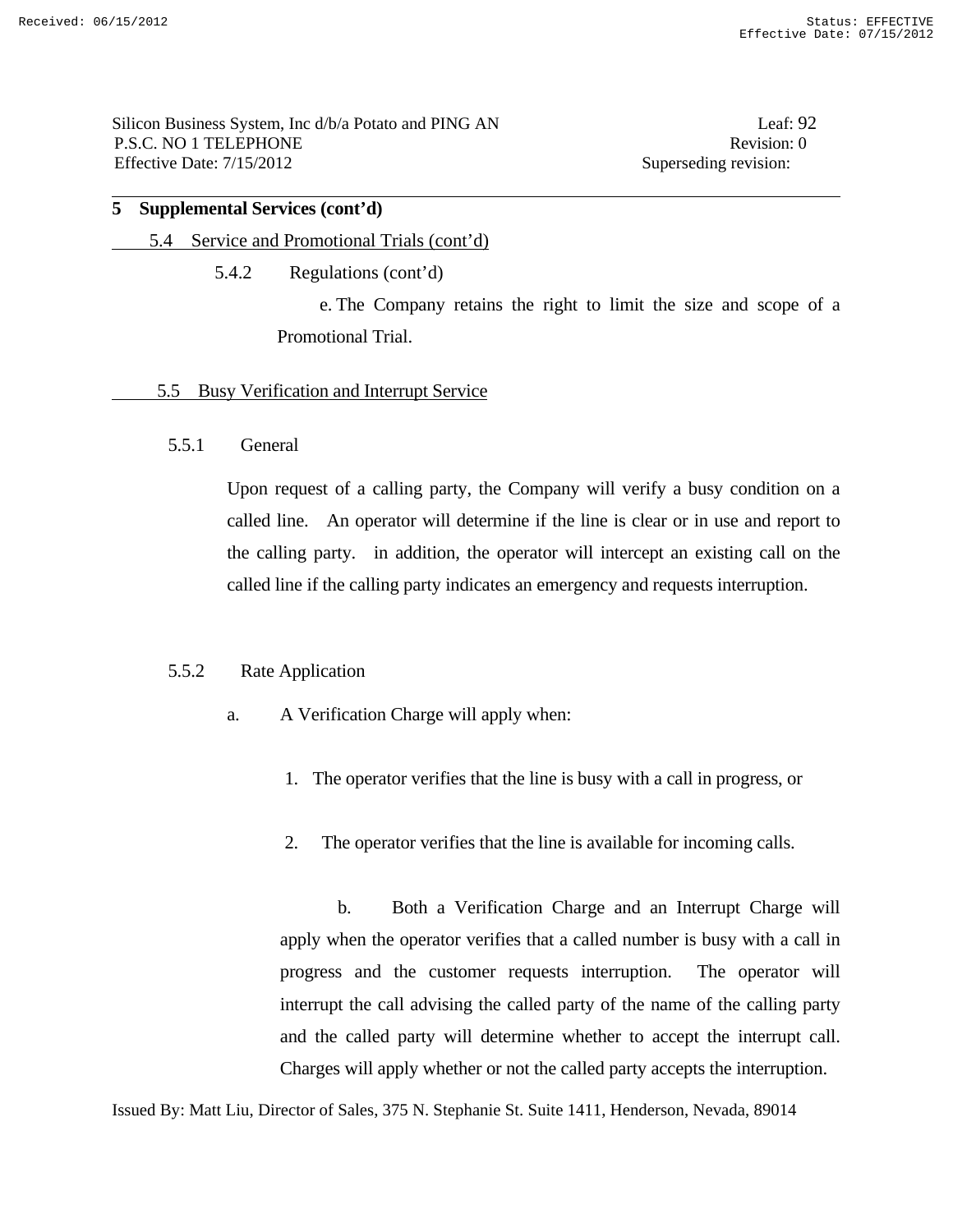Silicon Business System, Inc d/b/a Potato and PING AN Leaf: 93 P.S.C. NO 1 TELEPHONE Revision: 0 Effective Date: 7/15/2012 Superseding revision:

### **5 Supplemental Services (cont'd)**

### 5.5 Busy Verification and Interrupt Service (cont'd)

#### 5.5.2 Rate Application (cont'd)

 c. No charge will apply when the calling party advises that the call is from an official public emergency agency.

#### 5.5.3 Rates

|                                   | Minimum | Maximum |
|-----------------------------------|---------|---------|
| Verification Charge, each request | \$ 0.01 | \$5.00  |
| Interrupt Charge, each request    | \$ 0.01 | \$5.00  |

### 5.6 Trap Circuit Service

5.6.1 General

 Trap Circuit Service is designed to allow the customer to control the release of an incoming call so that in situations involving emergency or nuisance calls, calls may be held and traced.

#### 5.6.2 Regulations

 a. This service is provided when there is a continuing requirement for the identification of the calling party in cases involving nuisance calls or emergency situations or other situations involving law enforcement or public safety.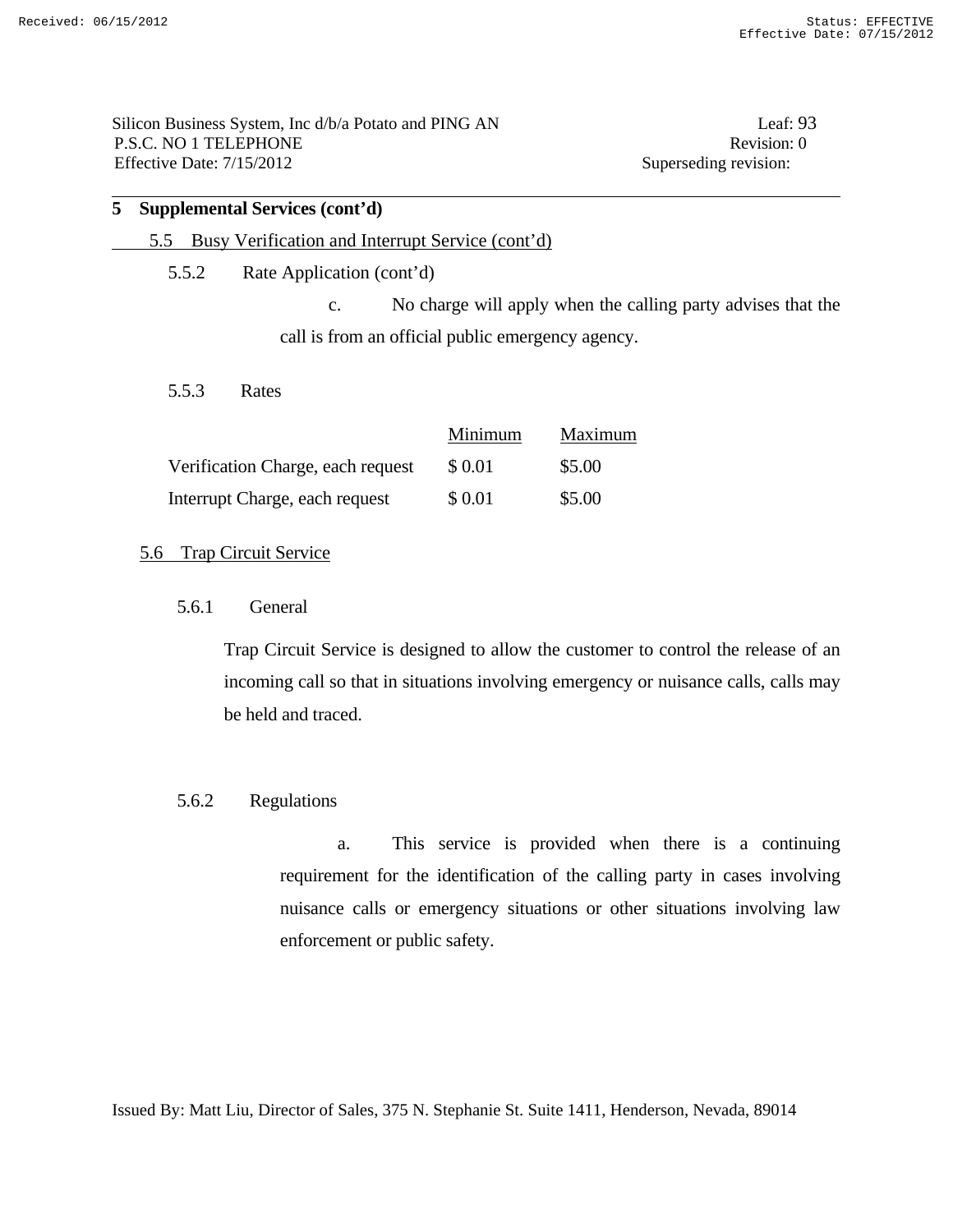### 5.6 Trap Circuit Service (cont'd)

5.6.2 Regulations (cont'd)

 b. The customer shall be required to sign a written request for this service. By signing the request the customer shall release the Company from any liability, and the customer agrees to indemnify and hold the Company harmless from any liability it may incur in providing this service. The Company may require the recommendation of an appropriate law enforcement agency prior to providing this service. Any information obtained by the Company in the tracing of a call will be provided only to the law enforcement agency designated. The only exception to this will be emergency situations such as fire, serious illness or other similar situations, in which case the appropriate agency will be notified.

- c. The equipment required to provide this service cannot be operated in all central offices. The service is restricted to locations where facilities permit.
- d. The Company makes no guarantee concerning the tracing and identification of any call when the service is provided. The Company will furnish the service only on the express condition that no liability shall attach to it for any reason arising out of the provision of the service.

#### 5.6.3 Rates

|             | Minimum | Maximum |
|-------------|---------|---------|
| Per request | \$0.01  | \$5.00  |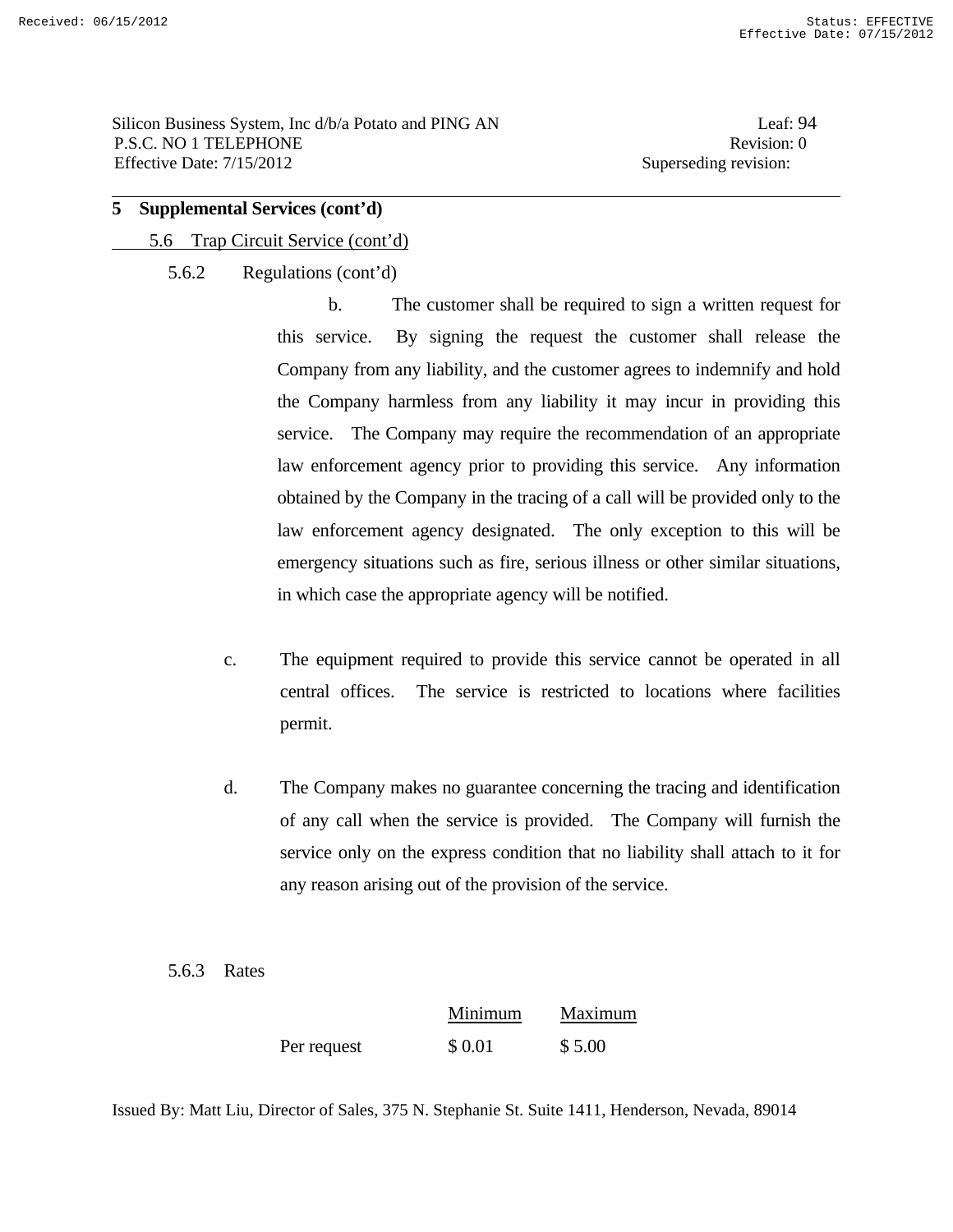### 5.7 Directory Assistance Service

### 5.7.1 General

A customer may obtain assistance, for a charge, in determining a telephone number by dialing Directory Assistance Service. A customer can also receive assistance by writing the Company with a list of names and addresses for which telephone numbers are desired.

### 5.7.2 Regulations

A Directory Assistance Charge applies for each telephone number, area code, and/or general information requested from the Directory Assistance operator except as follows:

a. Calls from coin telephones, including COCOTS.

- b. Requests for telephone numbers of non-published service.
- c. Requests in which the Directory Assistance operator provides an incorrect number. The customer must inform the Company of the error in order to receive credit.

 d. Requests from individuals with certified visual or physical handicaps in which the handicap prevents the use of a local directory. Individuals must be certified in accordance with the terms outlined under "Handicapped Person" in Section 10 of this Tariff, up to a maximum of 50 requests per month.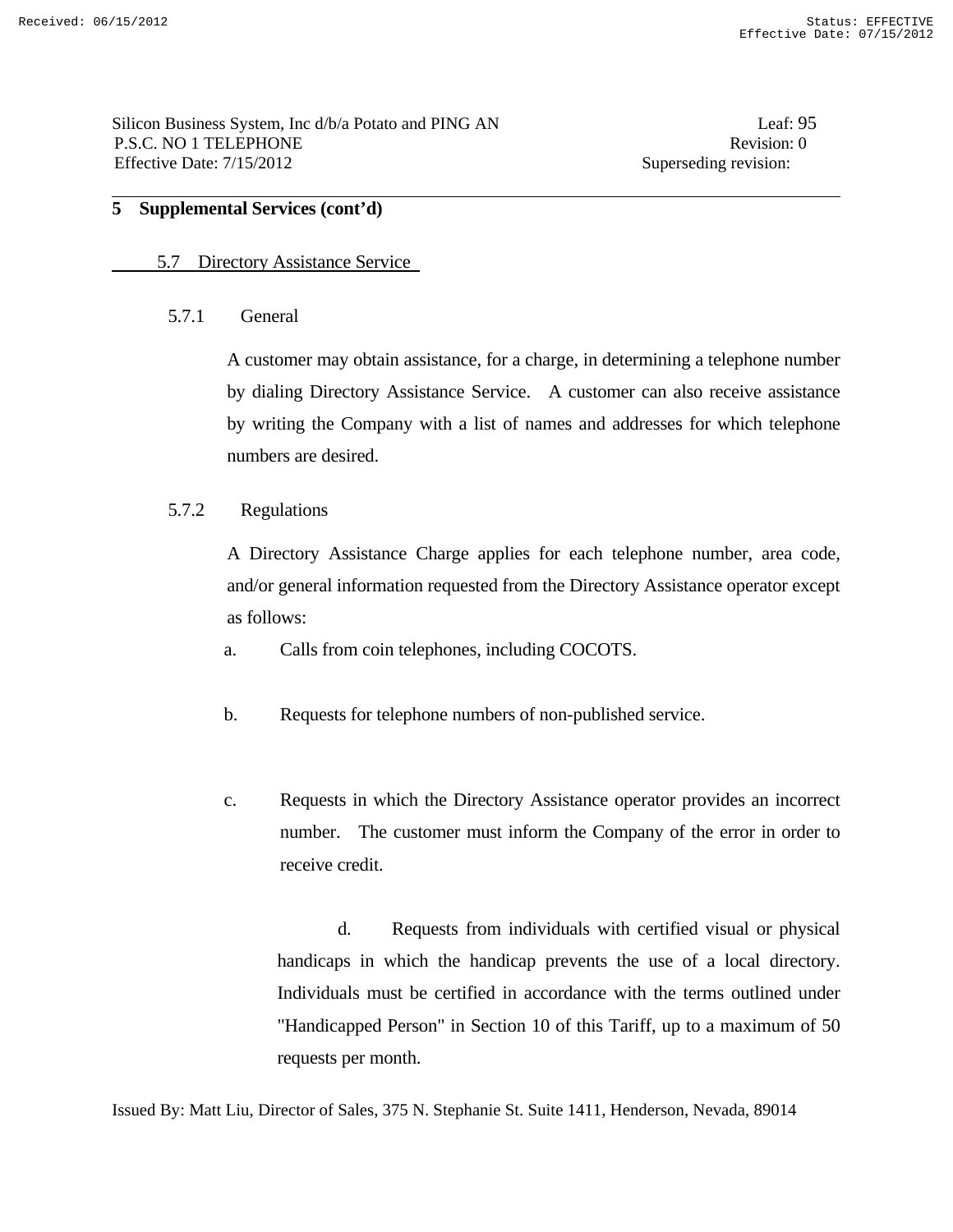Silicon Business System, Inc d/b/a Potato and PING AN Leaf: 96 P.S.C. NO 1 TELEPHONE Revision: 0 Effective Date: 7/15/2012 Superseding revision:

#### **5 Supplemental Services (cont'd)**

5.7 Directory Assistance Service (cont'd)

5.7.3 Rates

Unless one of the exceptions listed above applies, the charges as shown below apply for each request made to the Directory Assistance operator:

|             | Minimum | Maximum |
|-------------|---------|---------|
| Per request | \$0.01  | \$5.00  |

#### 5.8 Local Operator Service

 Local calls may be completed or billed with the live or mechanical assistance by the Company's operator center. Calls may be billed collect to the called party, to an authorized 3rd party number, to the originating line, or to a valid authorized calling card. Local calls may be placed on a station to station basis or to a specified party (see Person to Person), or designated alternate. Usage charges for local operator assisted calls are those usage charges that would normally apply to the calling party's service. Where no local charge applies (flat rate service), the usage charge is \$0.00. in addition to usage charges, an operator assistance charge applies to each call:

|                                             | Minimum | Maximum |
|---------------------------------------------|---------|---------|
| Local Operator Assistance, per call: \$0.00 |         | \$0.75  |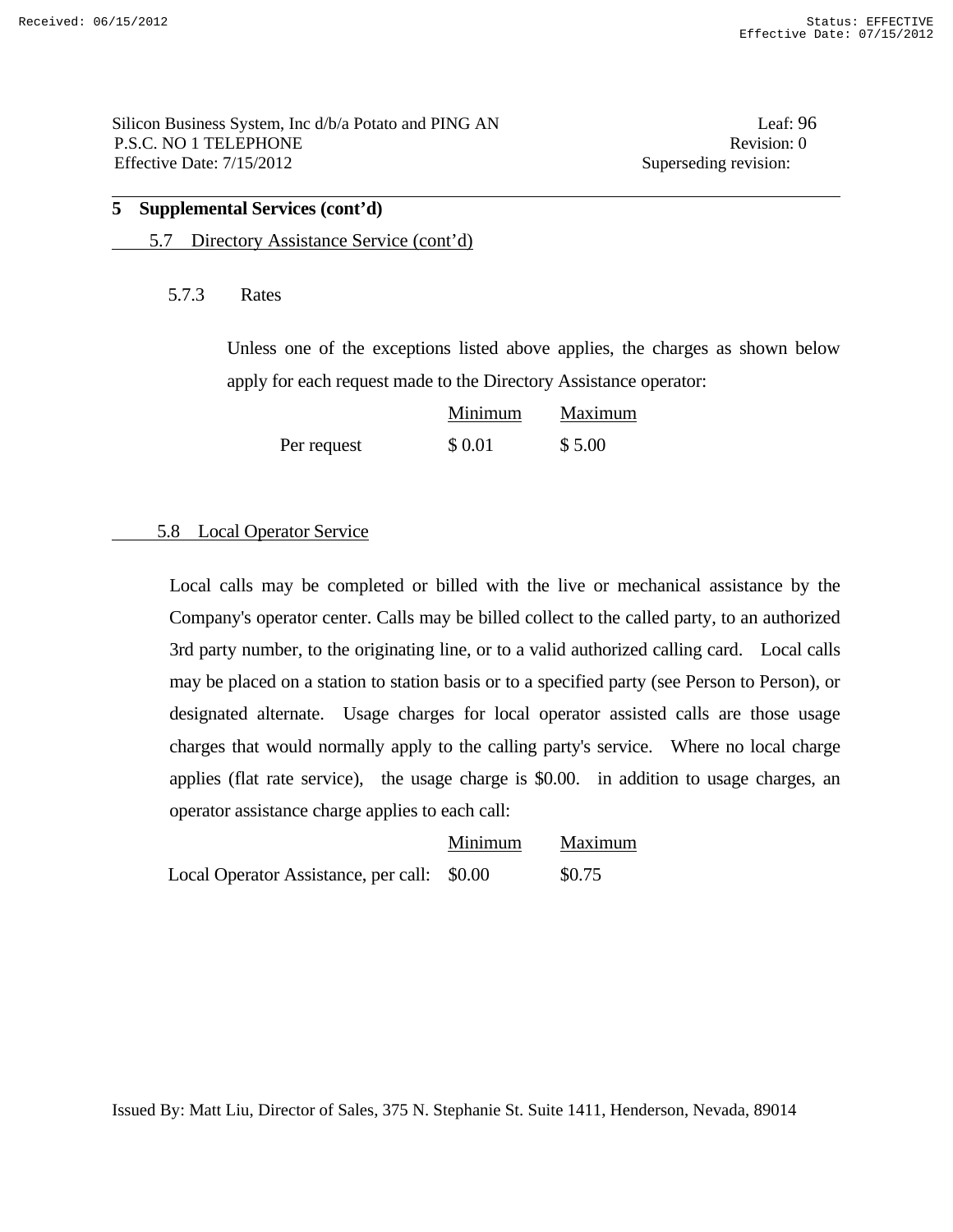#### 5.9 Stand Alone Voice Mail Service

#### 5.9.1 Description

Stand Alone Voice Mail Service is offered to a customer when a physical Service Line is not necessary. The customer must access Voice Mail through the use of other network access service provided by the Company or other telecommunications common carriers. Such access, including applicable local usage and toll charges, is the responsibility of the Voice Mail Service customer. Voice mail that is offered in conjunction with line-based service is offered pursuant to the terms specified in the applicable section of this tariff pertaining to the associated line-based service.

#### 5.9.2 Recurring and Nonrecurring Charges

In addition to the nonrecurring charges listed below, service order charges apply per main billing account as described in Section 3 of this tariff. Service is offered on a month to month basis or the customer may choose to commit to a minimum service term of twelve months. A twelve month service term is billed in advance. Service will automatically renew at the end of each twelve month term. Renewal charges will be billed in the eleventh month of the term. Twelve month service will be automatically converted to month to month service if the recurring charge is not paid by the end of the first full month of the new service term. Service may be canceled at any time prior to the first month of the new service term.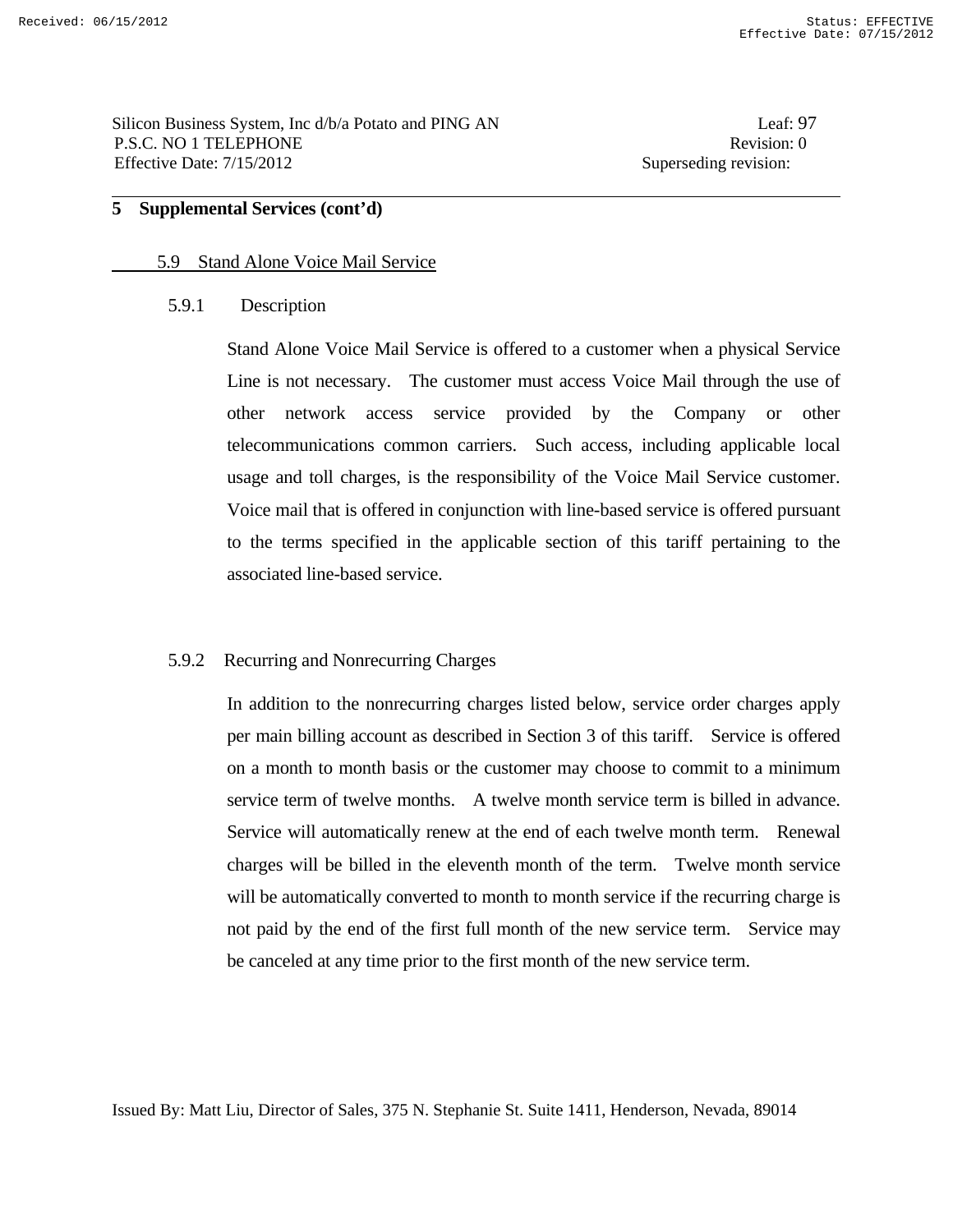Silicon Business System, Inc d/b/a Potato and PING AN Leaf: 98 P.S.C. NO 1 TELEPHONE Revision: 1 Effective Date:  $9/10/2018$  Superseding revision: 0

# **5 Supplemental Services (cont'd)**

#### 5.9 Stand Alone Voice Mail Service (cont'd)

5.9.2 Recurring and Nonrecurring Charges (cont'd)

Per Individual Mail Address (up to 100 Mail Addresses):

|                           | Residence |          | <b>Business</b> |          |
|---------------------------|-----------|----------|-----------------|----------|
|                           | Minimum   | Maximum  | Minimum         | Maximum  |
| Nonrecurring              | \$1.00    | \$10.00  | \$1.00          | \$10.00  |
| Charge                    |           |          |                 |          |
| <b>Recurring Charges:</b> |           |          |                 |          |
| Month to Month            | \$1.00    | \$10.00  | \$5.00          | \$25.00  |
| <b>Twelve Months</b>      | \$25.00   | \$250.00 | \$25.00         | \$250.00 |

Over 100 Mail Addresses: individual case basis

#### 5.10 Blocking Service

#### 5.10.1 General

 Blocking service is a feature that permits customers to restrict access from their telephone line to various discretionary services. The following blocking options are available to residential and business customers:

- a. 900, 700 Blocking allows the subscriber to block all calls beginning with the 900 and 700 prefixes (i.e. 900-XXX-XXXX) from being placed.
- b. 976 Central Office Code Blocking allows the subscriber to block (C) placement of all calls to numbers with a 976 central office code (i.e. XXX-976-XXXX).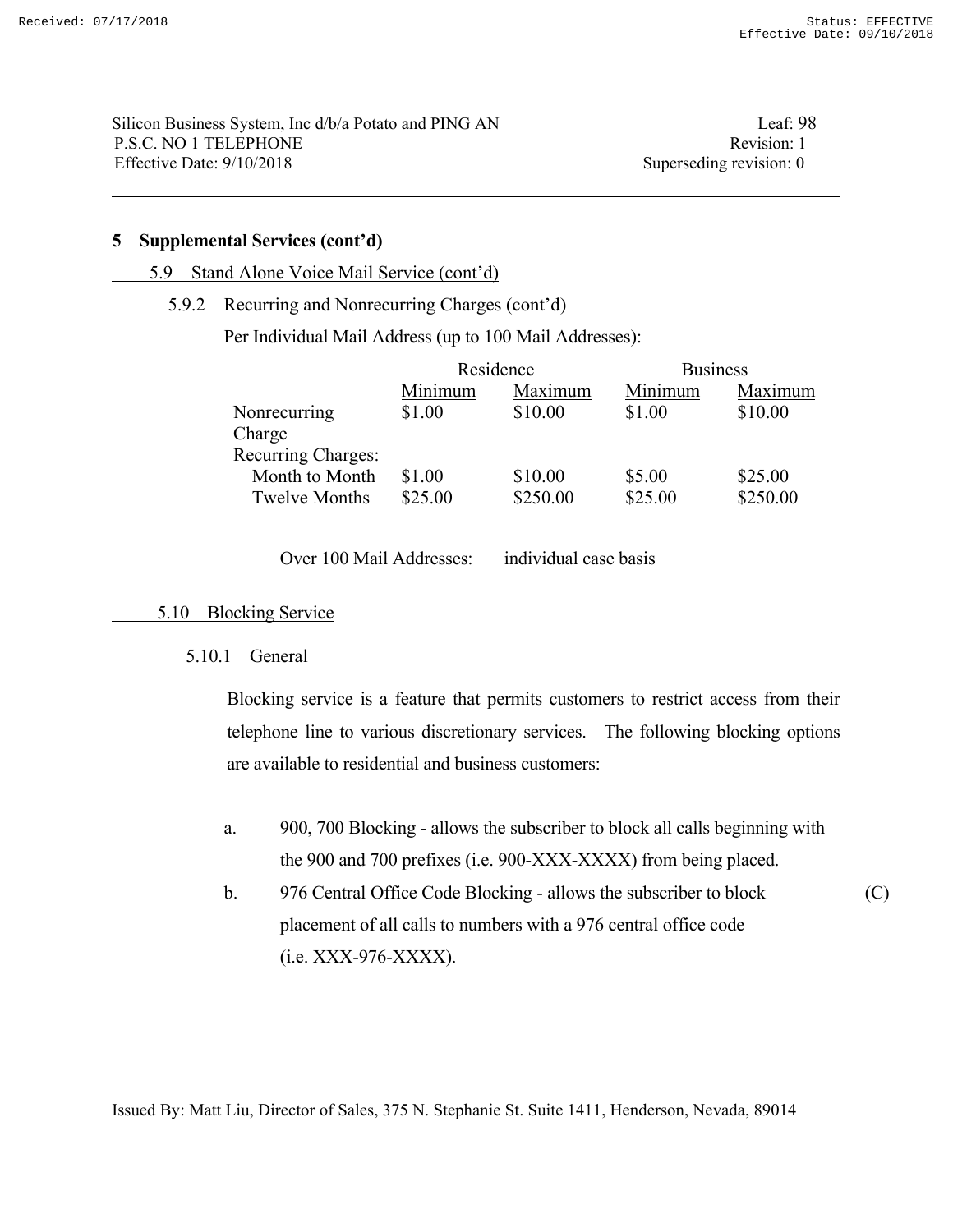5.10 Blocking Service (cont'd)

5.10.1 General (cont'd)

 c. Third Number Billed and Collect Call Restriction - provides the subscriber with a method of denying all third number billed and collect calls to a specific telephone number provided the transmitting operator checks their validation data base.

d. Toll Restriction (1+ and 0+ Blocking) - provides the subscriber with local dialing capabilities but blocks any customer-dialed call that has a long distance charge associated with it.

 Toll Restriction will not block the following types of calls: 911 (Emergency),  $1 + 800$  (Toll Free), and operator assisted toll calls.

- e. Toll Restriction Plus provides subscribers with Toll Restriction, as described in 1.d. of this Section, and blocking of 411 calls.
- f. Direct Inward Dialing Blocking (Third Party and Collect Call) provides business customers who subscribe to DID service to have Third Party and Collect Call Blocking on the number ranges provided by the Company.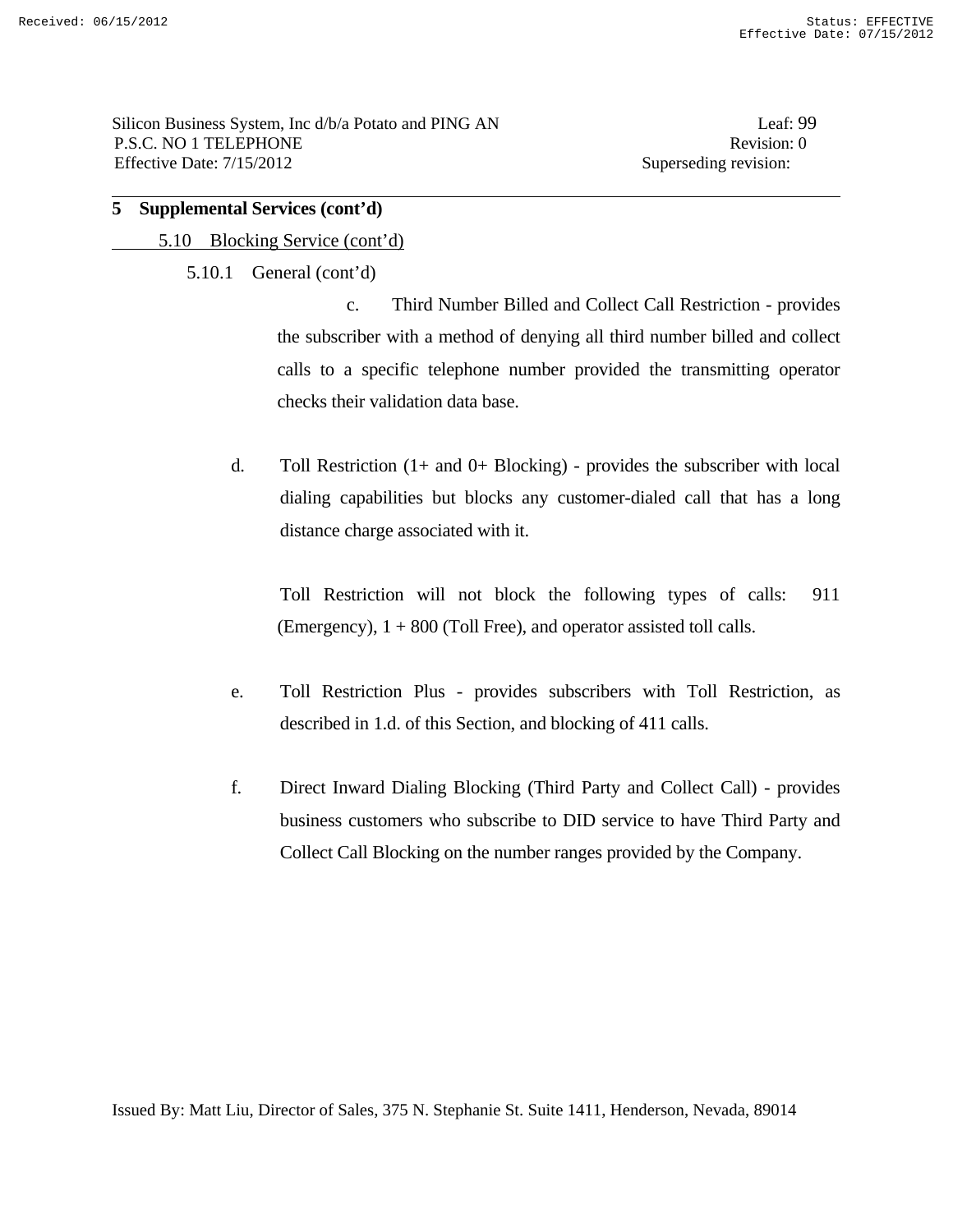Silicon Business System, Inc d/b/a Potato and PING AN Leaf: 100 P.S.C. NO 1 TELEPHONE Revision: 1 Effective Date:  $9/10/2018$  Superseding revision: 0

# **5 Supplemental Services (cont'd)**

5.10 Blocking Service (cont'd)

#### 5.10.2 Regulations

 a. The Company will not be liable for any charge incurred when any long distance carrier or alternative operator service provider accepts third number billed or collect calls.

 b. Blocking Service is available where equipment and facilities permit.

5.10.3 Rates and Charges

a. Recurring and Nonrecurring Charges

 The following rates and charges are in addition to all other applicable rates and charges for the facilities furnished.

Nonrecurring Charge

|                                  | Minimum | Maximum |     |
|----------------------------------|---------|---------|-----|
| 900 and 700 Blocking             |         |         |     |
| Residential                      | \$0.00  | \$10.00 |     |
| Business (up to 200 lines)       | \$0.00  | \$30.00 |     |
|                                  |         |         |     |
| 976 Central Office Code Blocking |         |         | (C) |
| Residential                      | \$0.00  | \$20.00 |     |
| Business (up to 200 lines)       | \$0.00  | \$40.00 |     |
|                                  |         |         |     |

 The nonrecurring charge for initial request of one and two-line business customers is waived for 90 days from the customer's service establishment date.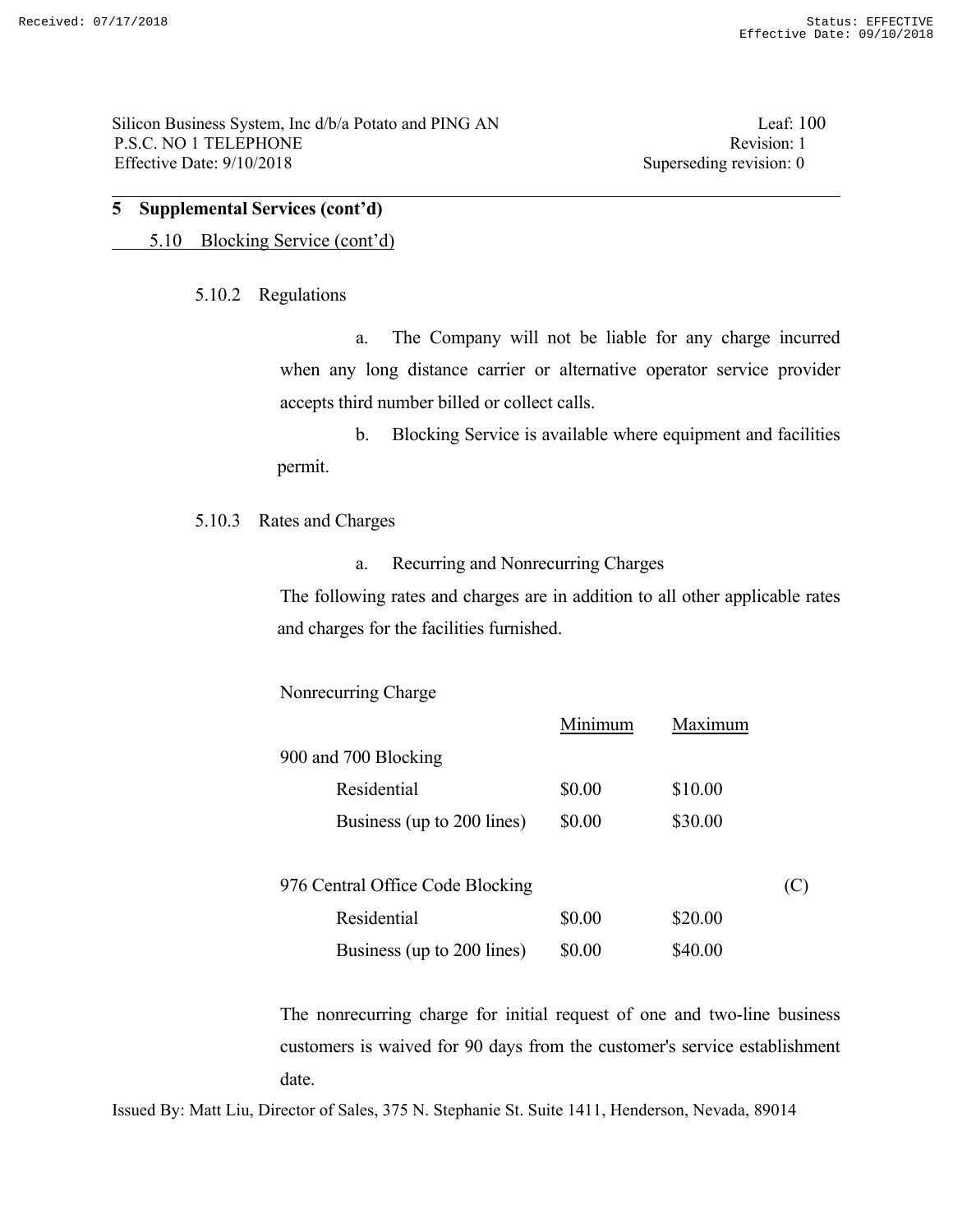Silicon Business System, Inc d/b/a Potato and PING AN Leaf: 101 P.S.C. NO 1 TELEPHONE Revision: 0 Effective Date:  $7/15/2012$  Superseding revision:

# **5 Supplemental Services (cont'd)**

# 5.10 Blocking Service (cont'd)

5.10.3 Rates and Charges (cont'd)

a. Recurring and Nonrecurring Charges (cont'd)

### Monthly Charges

| Third Number Billed and<br><b>Collect Call Restriction</b>       | Minimum | Maximum |
|------------------------------------------------------------------|---------|---------|
| Residential                                                      | \$0.00  | \$5.00  |
| Business (up to 200 lines)                                       | \$0.00  | \$5.00  |
| <b>Toll Restriction</b>                                          |         |         |
| Residential                                                      | \$0.01  | \$5.00  |
| Business (up to 200 lines)                                       | \$0.01  | \$5.00  |
| <b>Toll Restriction Plus</b>                                     |         |         |
| Residential                                                      | \$0.01  | \$5.00  |
| Business (up to 200 lines)                                       | \$0.01  | \$5.00  |
| Direct Inward Dialing Blocking<br>(Third Party and Collect Call) |         |         |
| <b>Initial Activation</b>                                        | \$0.01  | \$50.00 |
| <b>Subsequent Activation</b><br>(per line)                       | \$0.01  | \$10.00 |

 b. Pricing for Blocking Service for a business customer with more than 200 lines will be based on the costs incurred by Company to provide the service.

c. Connection charges apply as specified in Section 3 of

this tariff.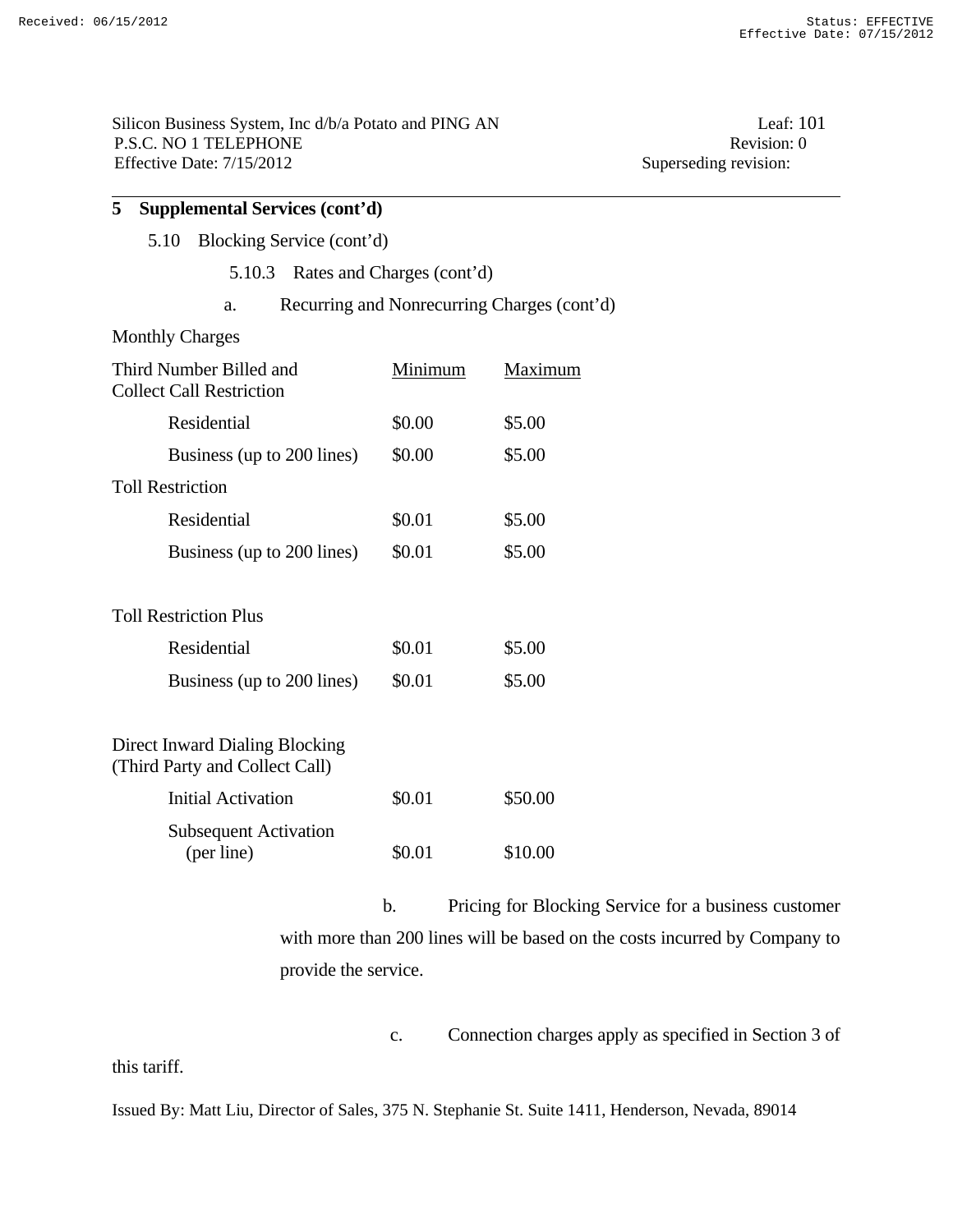#### 5.11 Customized Number Service

5.11.1 General

 a. Customized Number Service allows a customer to order a specified telephone number rather than the next available number.

 b. Customized Number Service is furnished subject to the availability of facilities and requested telephone numbers.

 c. The Company will not be responsible for the manner in which Customized Numbers are used for marketing purposes by the customer.

 d. When a new customer assumes an existing service which includes Customized Number Service, the new customer may keep the Customized Number, at the tariffed rate, with the written consent of the Company and the former customer.

e. The Company reserves and retains the right:

 1. To reject any request for specialized telephone numbers and to refuse requests for specialized telephone numbers;

 2. Of custody and administration of all telephone numbers, and to prohibit the assignment of the use of a telephone number by or from any customer to another, except as otherwise provided in this Tariff;

 3. To assign or withdraw and reassign telephone numbers in any exchange area as it deems necessary or appropriate in the conduct of its business.

 4. The limitation of liability provisions of this tariff in Section 2.1.1 are applicable to Customized Number Service.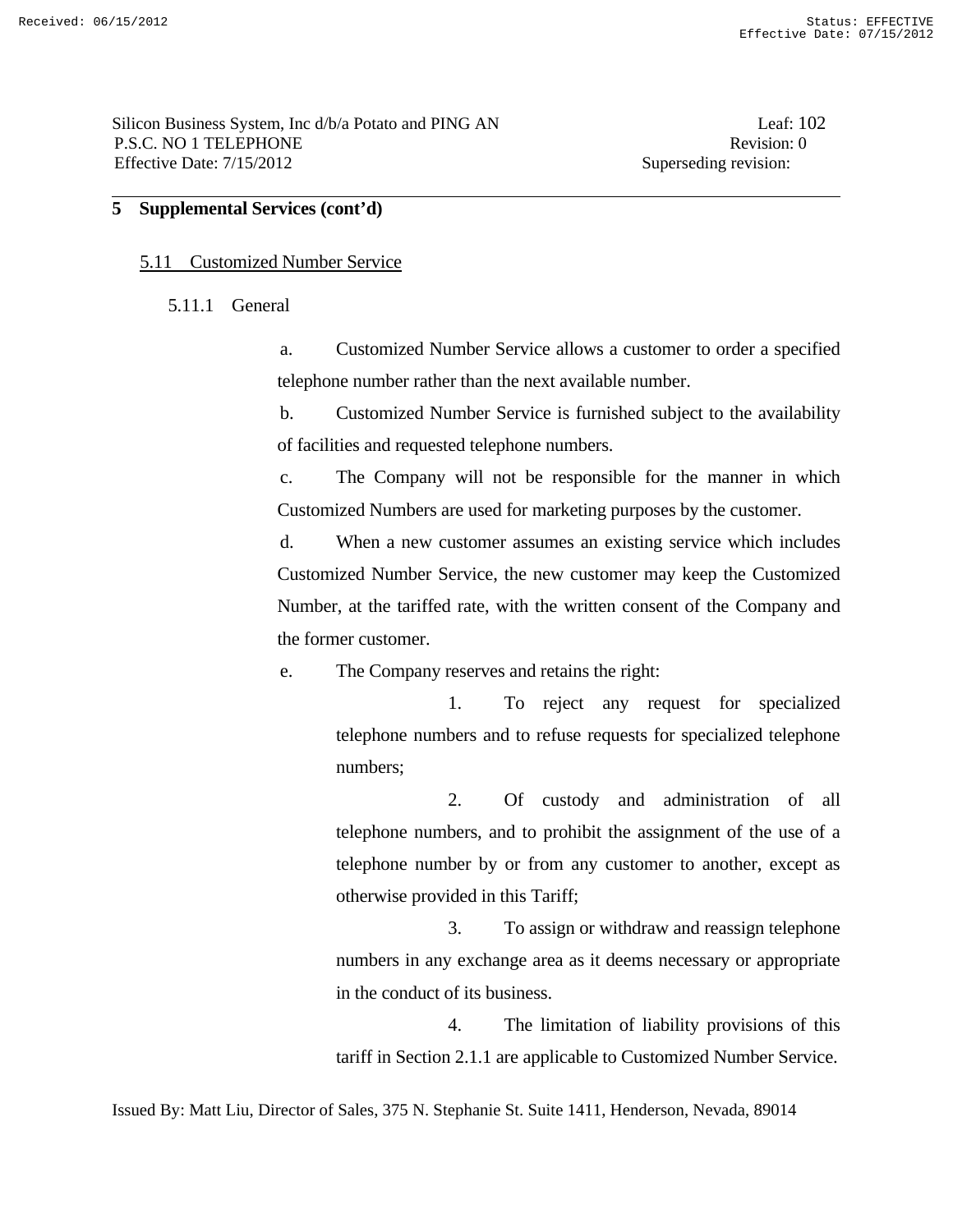Silicon Business System, Inc d/b/a Potato and PING AN Leaf: 103 P.S.C. NO 1 TELEPHONE Revision: 0 Effective Date: 7/15/2012 Superseding revision:

#### **5 Supplemental Services (cont'd)**

5.11 Customized Number Service (cont'd)

5.11.2 Conditions

a. Charges for Customized Number Service apply when a customer:

 1. Requests a telephone number other than the next available number from the assignment control list, and such requested number is placed into service within six months of the date of the request.

 2. Requests a number change from the customer's present number to a Customized Number.

 b. The Company shall not be liable to any customer for direct, indirect or consequential damages caused by a failure of service, change of number, or assignment of a requested number to another customer whether prior to or after the establishment of service. in no case shall the Company be liable to any person, firm or corporation for an amount greater than such person, firm or corporation has actually paid to the Company for Customized Number Service.

5.11.3 Rates

|                             | Minimum | <b>Maximum</b> |
|-----------------------------|---------|----------------|
| <b>Set-up Charges</b>       |         |                |
| Residential Customer \$0.00 |         | \$50.00        |
| <b>Business Customer</b>    | \$0.00  | \$100.00       |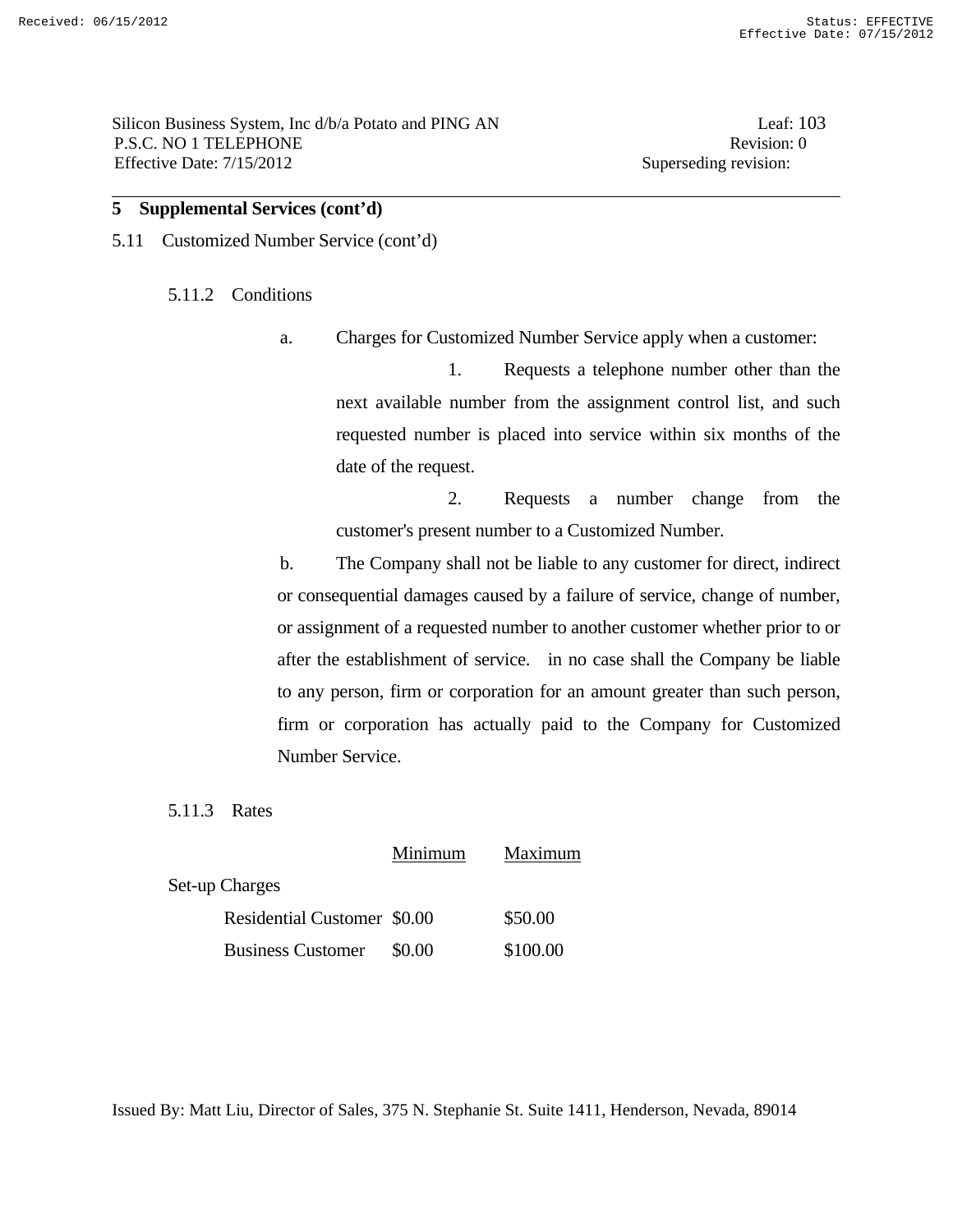Silicon Business System, Inc d/b/a Potato and PING AN Leaf: 104 P.S.C. NO 1 TELEPHONE Revision: 0 Effective Date: 7/15/2012 Superseding revision:

### **5 Supplemental Services (cont'd)**

#### 5.12 Customer Requested Service Suspensions

5.12.1 At the request of the customer the Company will suspend incoming and outgoing service on the customer's access line for a period of time not to exceed one year. The equipment is left in place and directory listings are continued during the suspension period without change. At the customer's request the Company will provide the customer with an intercept recording referring callers to another number.

5.12.2 The company will assess a lower monthly rate for Customer Requested Service Suspension as noted below. However, any mileage charges, monthly cable charges or monthly construction charges are still due, without reduction during the period of suspension.

| Period of Suspension         | Charge                              |
|------------------------------|-------------------------------------|
| First Month or Partial Month | Regular Monthly Rate (no reduction) |
| Each Additional Month        |                                     |
| (up to the one year limit)   | 1/2 Regular Monthly Rate            |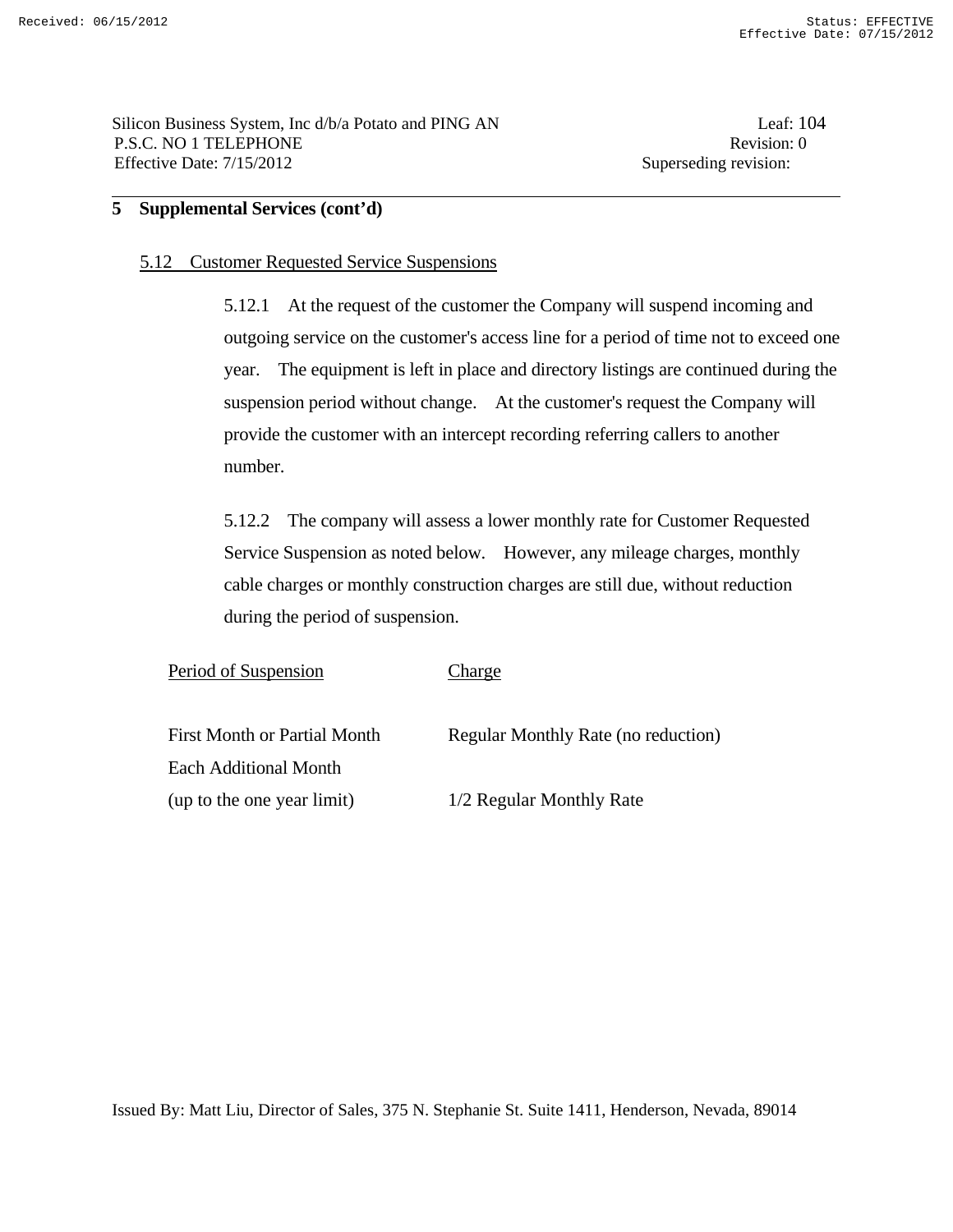### **6 Residential Network Switched Services**

### 6.1 General

 6.1.1 Residential Network Switched Service provides a residential customer with a connection to the Company's switching network which enables the customer to:

- a. place and receive calls from other stations on the public switched telephone network;
- b. access the Company's local calling service;
- c. access the Company's operators and business office for service related assistance; access toll-free telecommunications services such as 800 NPA; and access 911 service for emergency calling; and
- d. access the service of providers of interexchange service. A customer may presubscribe to such provider's service to originate calls on a direct dialed basis or to receive 800 service from such provider, or may access a provider on an ad hoc basis by dialing the provider's Carrier Identification Code (10XXX).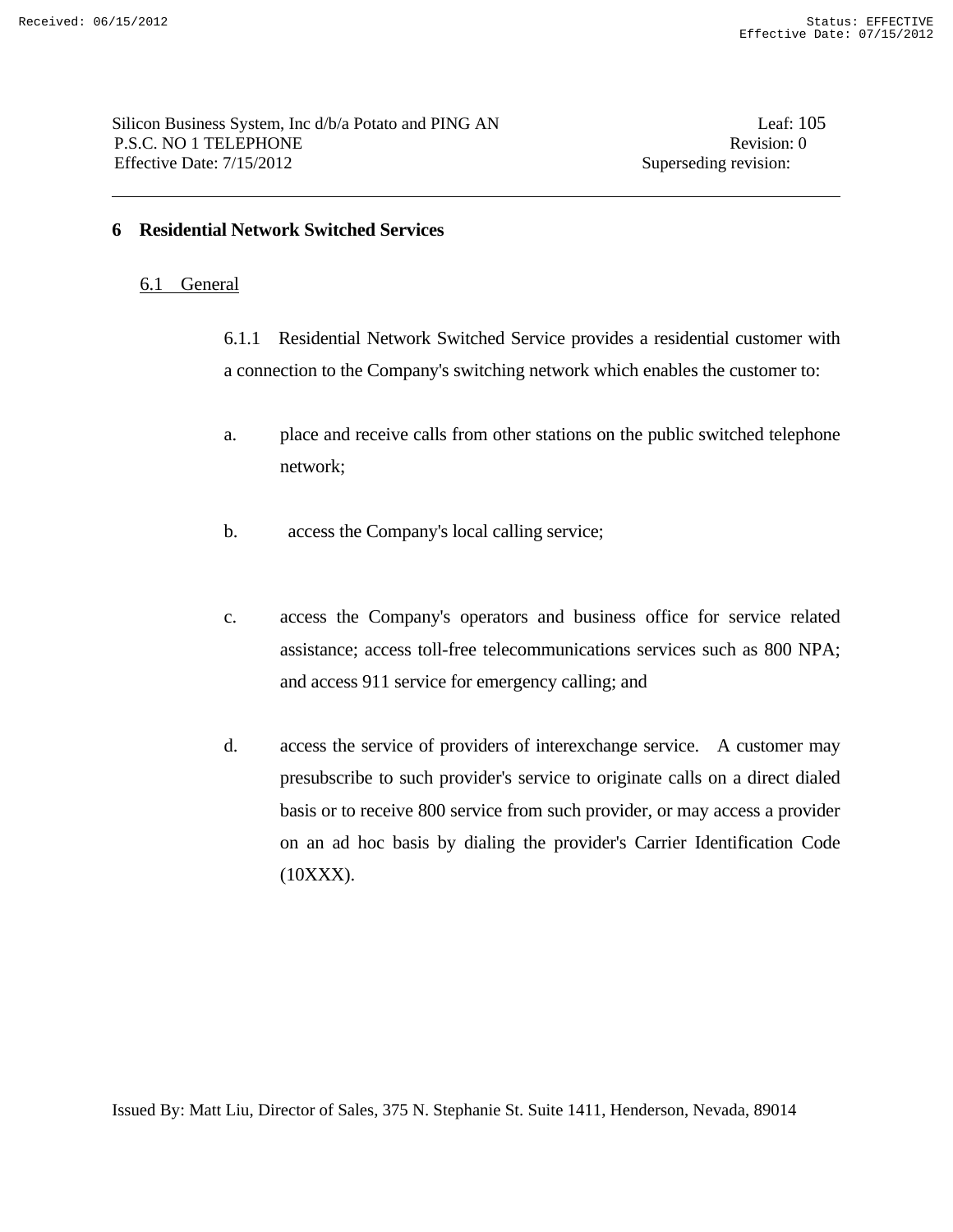#### **6 Residential Network Switched Services (cont'd)**

#### 6.2 Service Descriptions and Rates

6.2.1 The following Residential Network Switched Service Options are offered:

Residential Flat Rate Service Residential Message Rate Service Key Residential Line Service

- 6.2.2 All Residential Network Switched Service may be connected to customer-provided terminal equipment such as station sets or facsimile machines. Service may be arranged for two-way calling, inward calling only or outward calling only. Optional Voice Mail Service is available.
- 6.2.3 The following Custom Calling Service features are offered to Residential Network Switched Service Subscribers:
	- Three Way Calling Call Forward Busy Call Forward Don't Answer Call Forward Variable Call Hold Call Waiting Cancel Call Waiting Distinctive Ringing Regular Multiline Hunting Speed Calling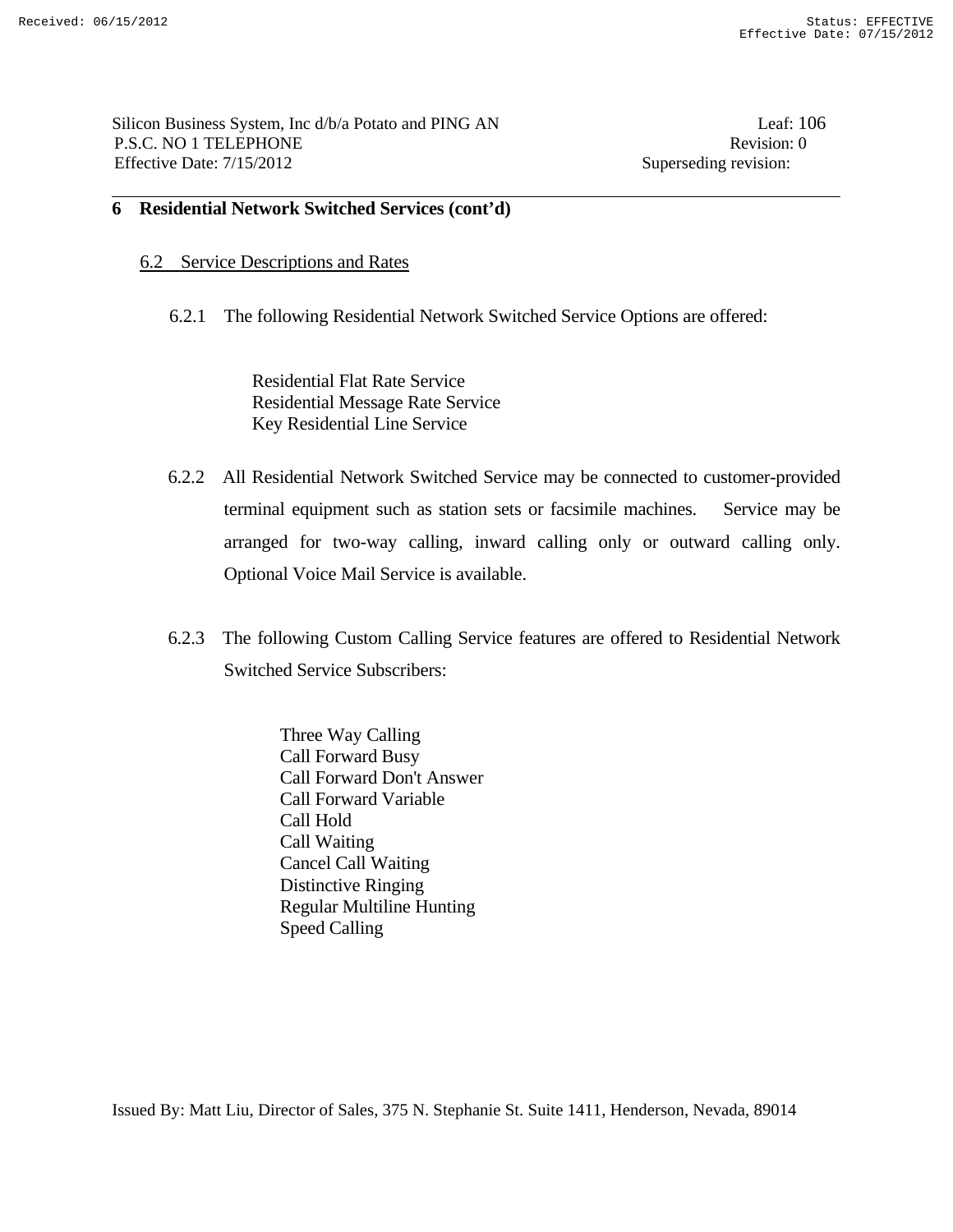Silicon Business System, Inc d/b/a Potato and PING AN Leaf: 107 P.S.C. NO 1 TELEPHONE Revision: 0 Effective Date:  $7/15/2012$  Superseding revision:

### **6 Residential Network Switched Services (cont'd)**

### 6.2 Service Descriptions and Rates (cont'd)

 6.2.4 The following CLASS features are offered to Residential Network Switched Service Subscribers:

 Call ID Automatic Redial Automatic Call Back Automatic Recall Customer Originated Trace

 6.2.5 Charges for Residential Network Switched Service include a nonrecurring service connection charge and a monthly recurring charge for each line. Monthly recurring charges apply to optional voice mail and service features. Message charges apply to Message Rated Service, in addition to other rate elements described above.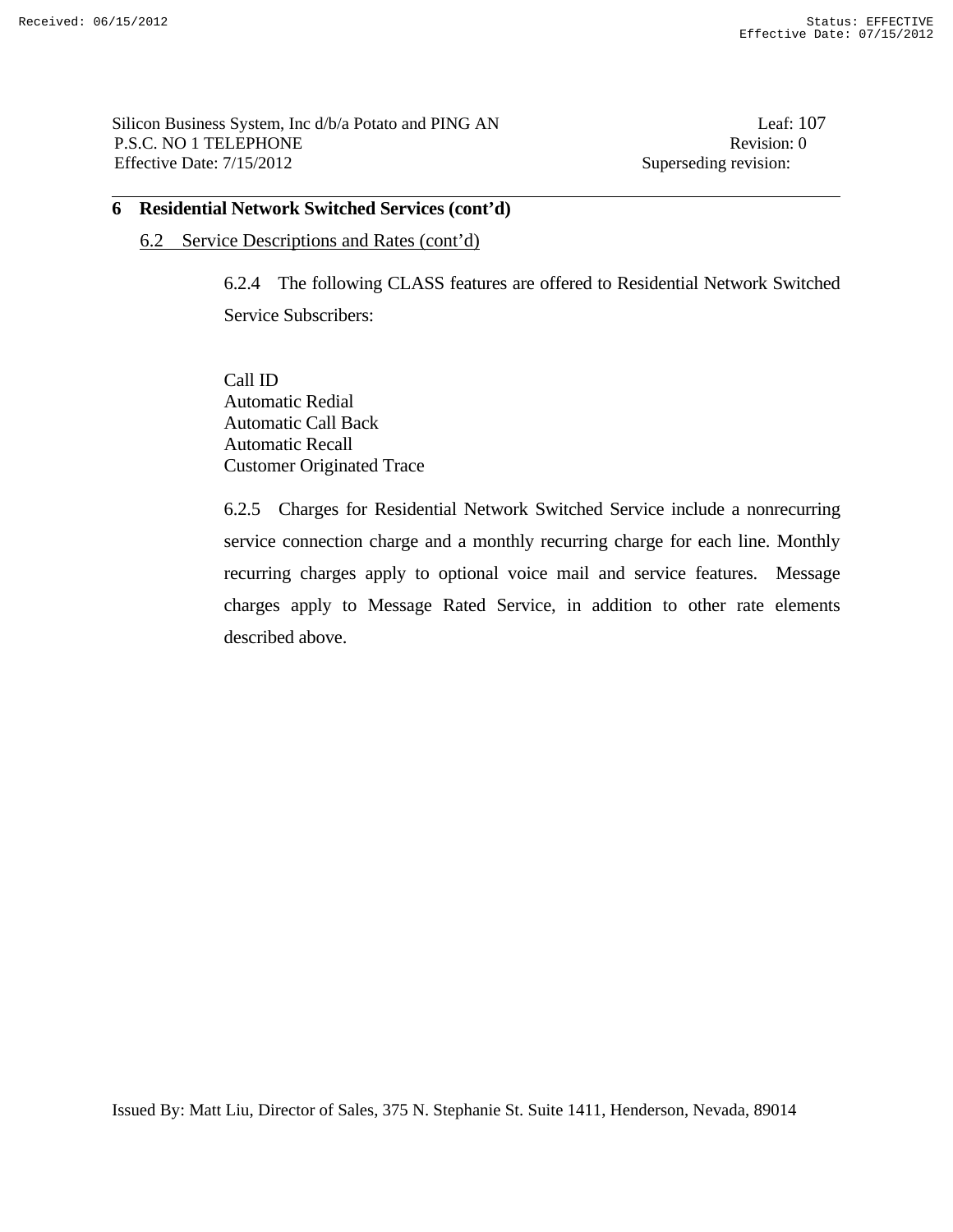Silicon Business System, Inc d/b/a Potato and PING AN Leaf: 108 P.S.C. NO 1 TELEPHONE Revision: 0 Effective Date: 7/15/2012 Superseding revision:

### **6 Residential Network Switched Services**

6.2 Service Descriptions and Rates (cont'd)

6.2.6 Flat Rate Service

a. Description

 Flat Rate Service provides the customer with a single, analog, voice-grade telephonic communications channel that can be used to place or receive one call at a time. Service to points within the local calling area is included in the charge for Flat Rate Service. Local calling areas are as specified in Section 10.

 Each Flat Rate Service line corresponds to a single, analog, voice-grade channel that can be used to place or receive one call at a time. Flat Rate Service lines are provided for connection to a single, customerprovided station set or facsimile machine.

 Each Flat Rate Service Line has the following characteristics:

Terminal Interface: 2-wire Signaling Type: Loop Start

Pulse Type: Dual Tone Multi-Frequency (DTMF) Directionality: Two-way, In-Only, or Out-Only, as specified by the customer.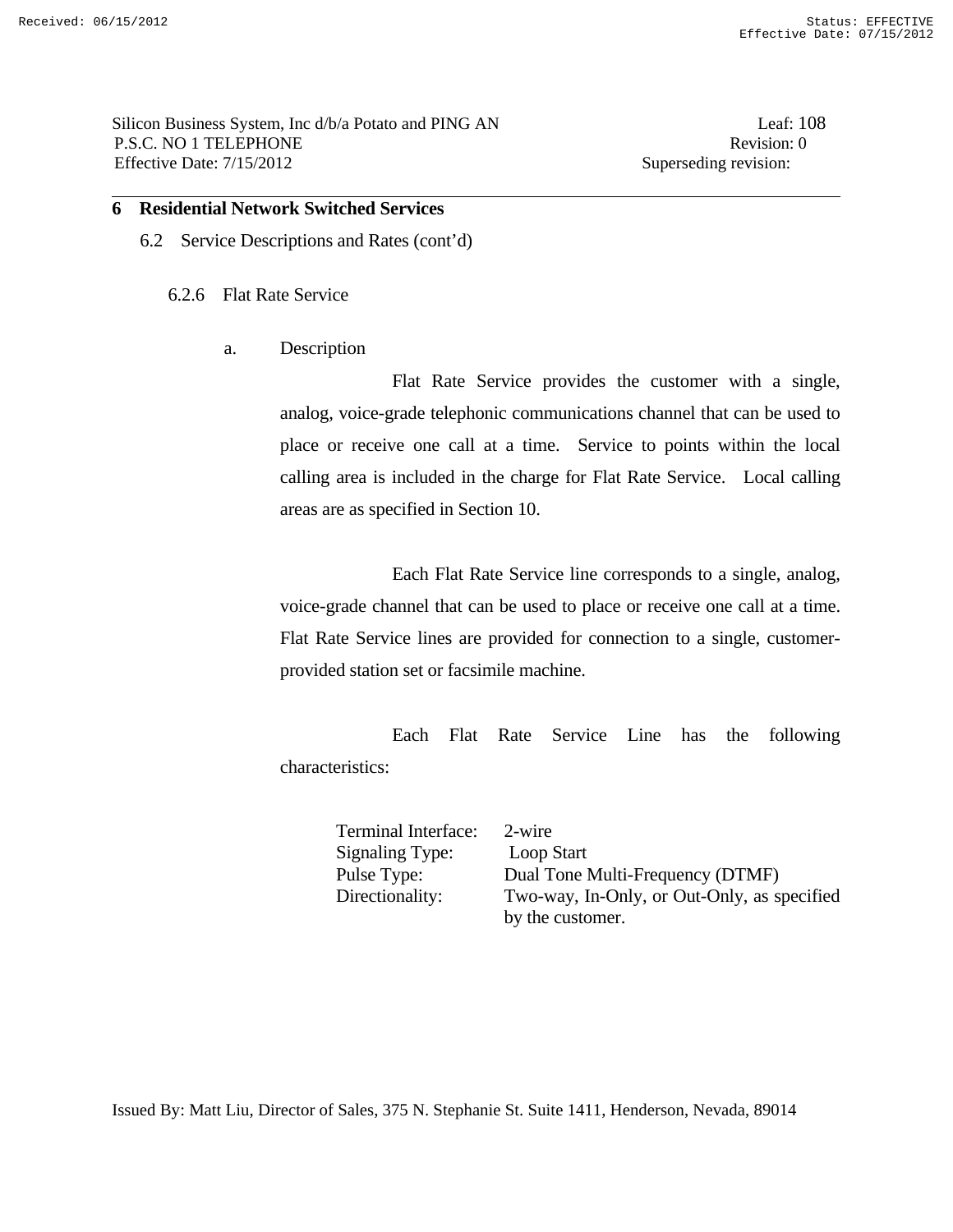Silicon Business System, Inc d/b/a Potato and PING AN Leaf: 109 P.S.C. NO 1 TELEPHONE Revision: 0<br>Effective Date: 7/15/2012 Superseding revision: 0 Effective Date:  $7/15/2012$ 

| 6 | <b>Residential Network Switched Services</b> |                                             |                                    |                       |                                                               |  |
|---|----------------------------------------------|---------------------------------------------|------------------------------------|-----------------------|---------------------------------------------------------------|--|
|   |                                              | 6.2 Service Descriptions and Rates (cont'd) |                                    |                       |                                                               |  |
|   | 6.2.1                                        |                                             |                                    |                       |                                                               |  |
|   |                                              | $\mathbf b$ .                               | Recurring and Nonrecurring Charges |                       |                                                               |  |
|   |                                              |                                             |                                    |                       | In addition to the nonrecurring charges listed below, service |  |
|   |                                              |                                             |                                    |                       | order charges apply as described in Section 3 of this tariff. |  |
|   |                                              |                                             |                                    | Minimum               | Maximum                                                       |  |
|   |                                              |                                             | Nonrecurring Connection Charge:    | \$1.00                | \$50.00                                                       |  |
|   |                                              |                                             | <b>Monthly Recurring Charges:</b>  |                       |                                                               |  |
|   |                                              |                                             | Each Service Line                  | \$1.00                | \$29.00                                                       |  |
|   |                                              |                                             | Voice Mail Option, per line        | \$1.00                | \$15.00                                                       |  |
|   |                                              |                                             | <b>Custom Calling Features</b>     | (per line, per month) |                                                               |  |
|   |                                              | Each feature                                |                                    | \$0.25                | \$10.00                                                       |  |
|   |                                              |                                             | Package of 3 features              | \$0.50                | \$15.00                                                       |  |
|   |                                              |                                             | Package of 6 features              | \$0.75                | \$21.00                                                       |  |
|   |                                              |                                             | Package of 9 features              | \$1.00                | \$24.00                                                       |  |
|   |                                              | <b>CLASS Features</b>                       |                                    | (per line, per month) |                                                               |  |
|   |                                              | Each feature                                |                                    | \$1.00                | \$10.00                                                       |  |
|   |                                              |                                             | Package of 3 features              | \$1.00                | \$15.00                                                       |  |
|   |                                              |                                             | Package of 6 features              | \$1.00                | \$21.00                                                       |  |
|   |                                              |                                             | Package of 9 features              | \$1.00                | \$24.00                                                       |  |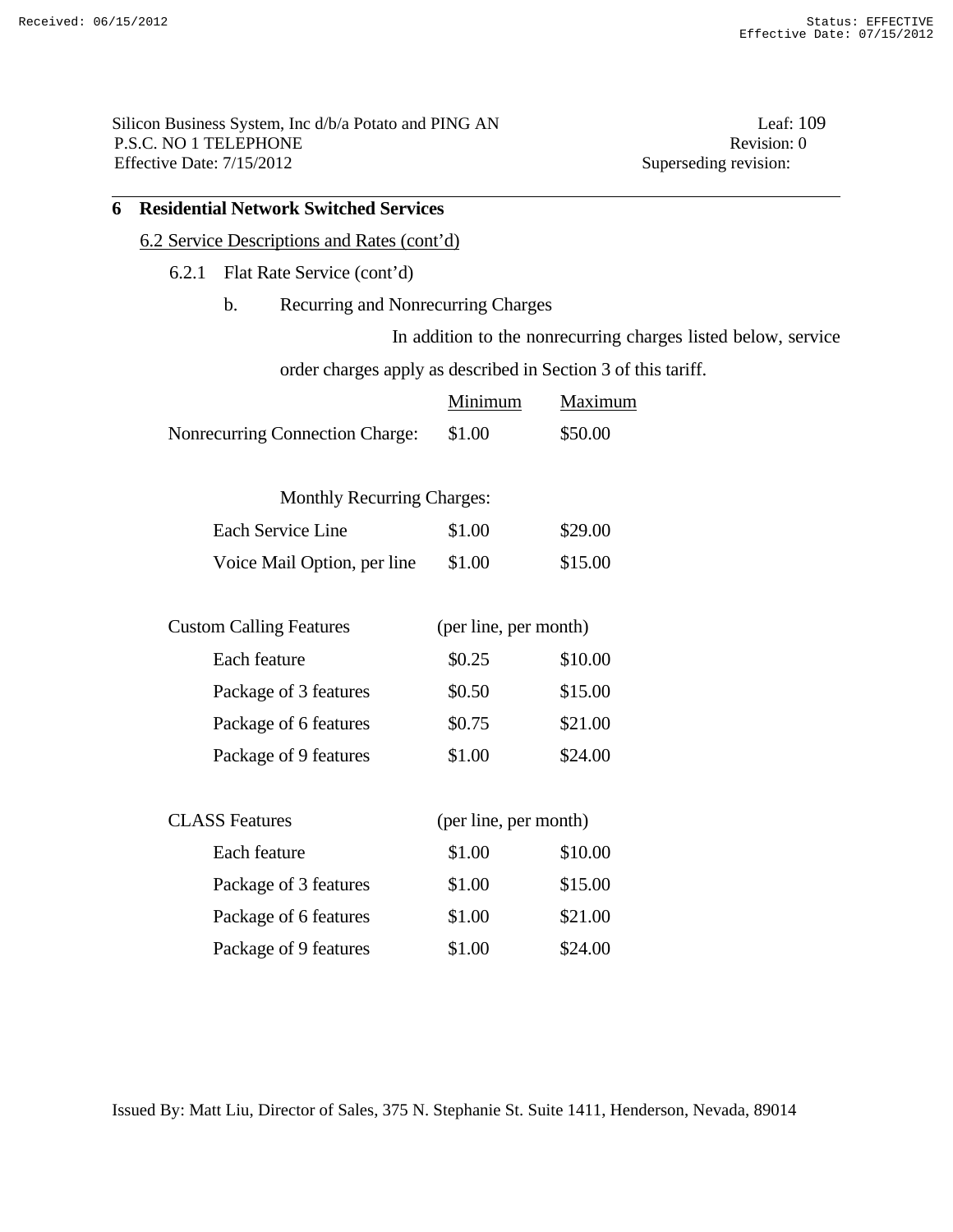Silicon Business System, Inc d/b/a Potato and PING AN Leaf: 110 P.S.C. NO 1 TELEPHONE Revision: 0 Effective Date: 7/15/2012 Superseding revision:

### **6 Residential Network Switched Services (cont'd)**

6.2 Service Descriptions and Rates (cont'd)

### 6.2.2 Message Rate Service

 Message Rate Service provides the customer with a single, analog, voicegrade telephonic communications channel that can be used to place or receive one call at a time. Calls to points within the local exchange area are charged on the basis of the number of completed calls during the billing period. Local calling areas are as specified in Section 10.

### a. Description

 Each Message Rate Service Line corresponds to a single, analog, voice-grade channel that can be used to place or receive one call at a time. Message Rate Service lines are provided for connection to a single, customer-provided station set or facsimile machine.

Each Measured Rate Port has the following characteristics:

| Terminal Interface: | 2-wire                                      |
|---------------------|---------------------------------------------|
| Signaling Type:     | Loop Start                                  |
| Pulse Type:         | Dual Tone Multi-Frequency (DTMF)            |
| Directionality:     | Two-way, In-Only, or Out-Only, as specified |
| by the customer.    |                                             |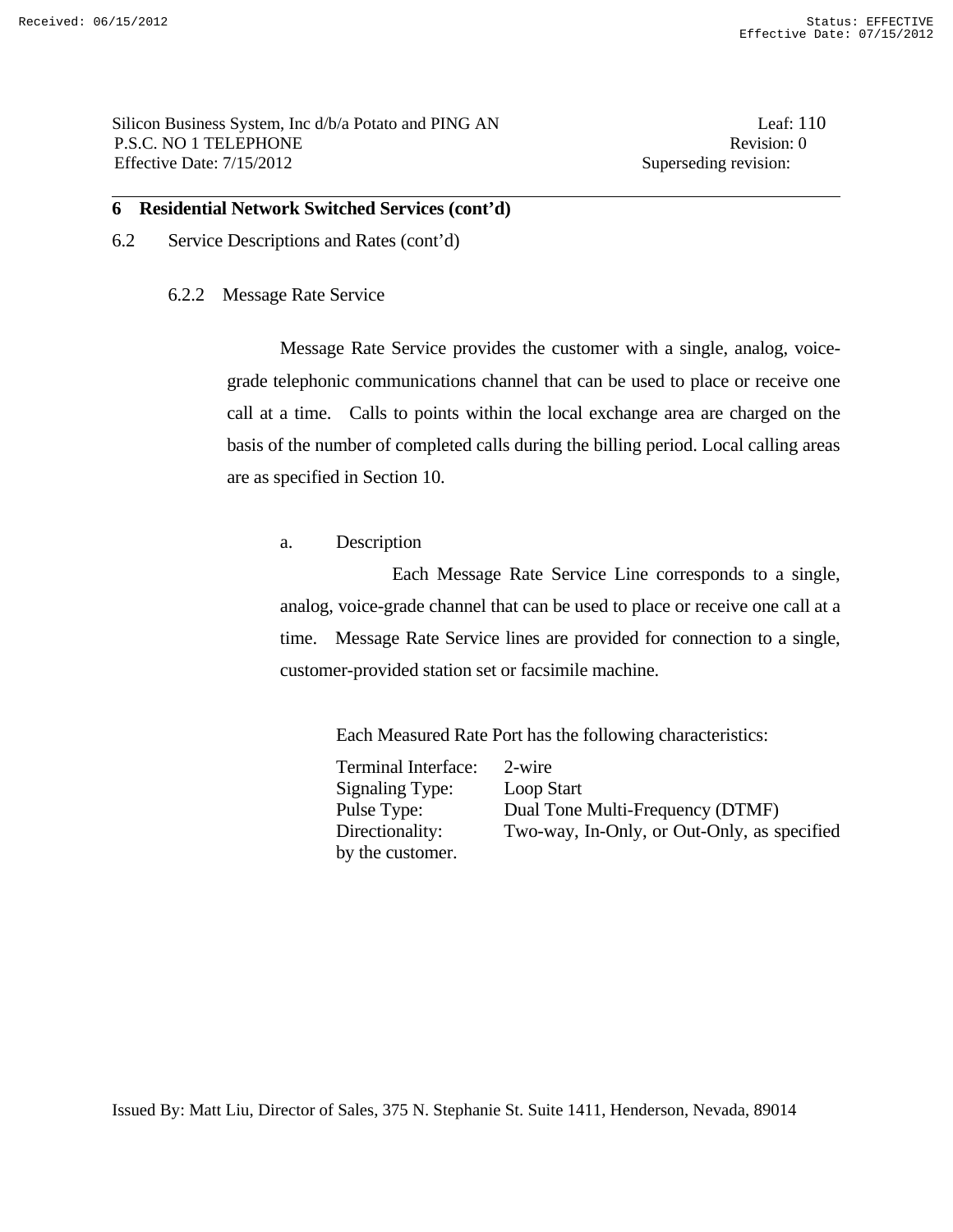Silicon Business System, Inc d/b/a Potato and PING AN Leaf: 111 P.S.C. NO 1 TELEPHONE Revision: 0 Effective Date:  $7/15/2012$  Superseding revision:

### **6 Residential Network Switched Services (cont'd)**

- 6.2 Service Descriptions and Rates (cont'd)
	- 6.2.2 Message Rate Service (cont'd)
		- b. Recurring and Nonrecurring Charges

 In addition to the nonrecurring charges listed below, service order charges apply as described in Section 3 of this tariff.

 Charges for each Message Rate Service line include a monthly recurring Base Service Charge and usage charges for completed calls originated from the customer's line based on the total number of calls during the billing period.

|                                        | Minimum               | Maximum |
|----------------------------------------|-----------------------|---------|
| <b>Nonrecurring Connection Charge:</b> | \$1.00                | \$50.00 |
|                                        |                       |         |
| <b>Monthly Recurring Charges:</b>      |                       |         |
| Each Base Service Line                 | \$1.00                | \$25.00 |
| Voice Mail Option, per line            | \$1.00                | \$15.00 |
|                                        |                       |         |
| <b>Custom Calling Features</b>         | (per line, per month) |         |
| Each feature                           | \$0.25                | \$10.00 |
| Package of 3 features                  | \$0.75                | \$15.00 |
| Package of 6 features                  | \$0.75                | \$21.00 |
| Package of 9 features                  | \$1.00                | \$24.00 |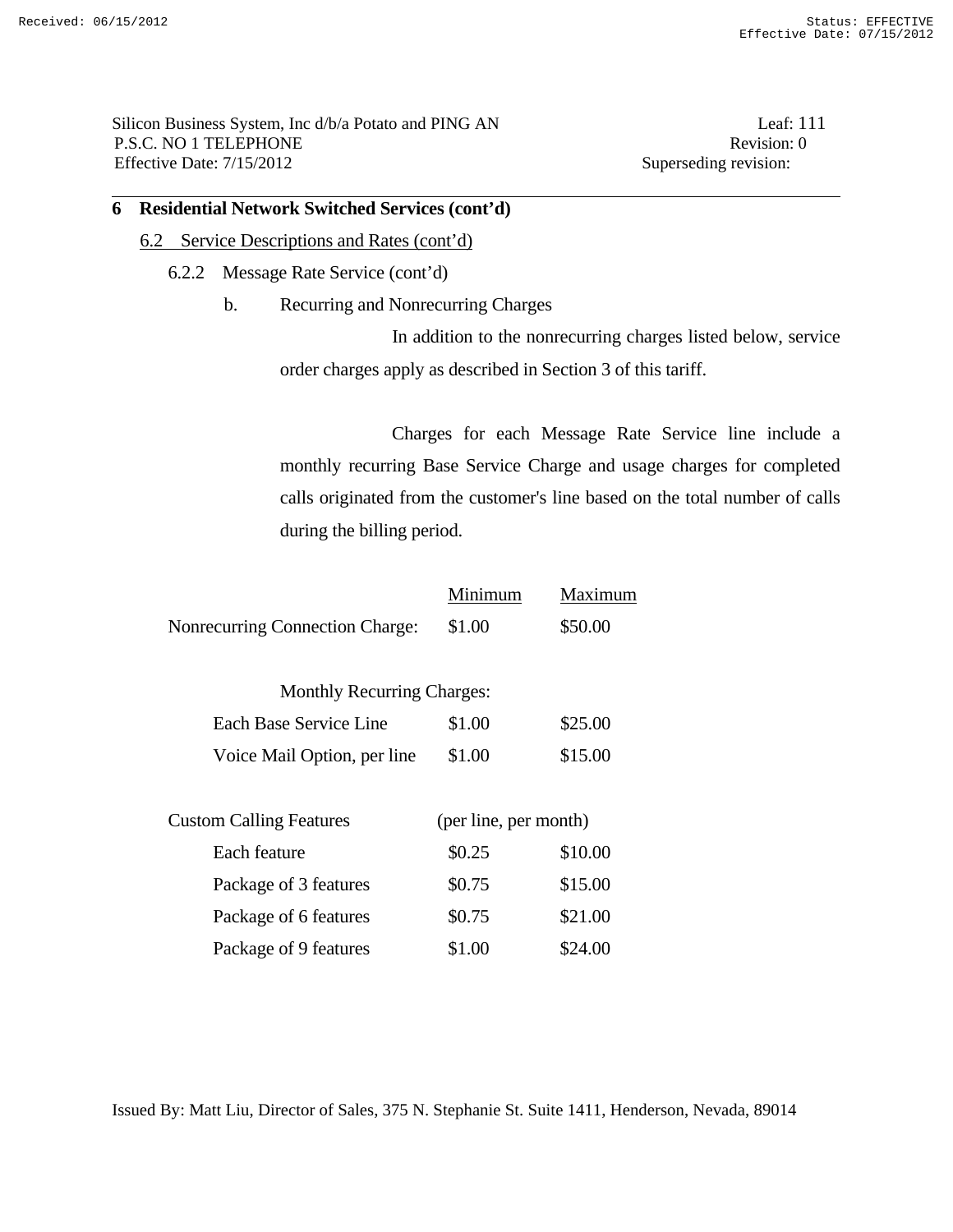Silicon Business System, Inc d/b/a Potato and PING AN Leaf: 112 P.S.C. NO 1 TELEPHONE Revision: 0 Effective Date: 7/15/2012 Superseding revision:

## **6 Residential Network Switched Services (cont'd)**

### 6.2 Service Descriptions and Rates (cont'd)

- 6.2.2 Message Rate Service (cont'd)
	- b. Recurring and Nonrecurring Charges (cont'd)

|                       | Minimum               | Maximum |
|-----------------------|-----------------------|---------|
| <b>CLASS</b> Features | (per line, per month) |         |
| Each feature          | \$1.00                | \$10.00 |
| Package of 3 features | \$1.00                | \$15.00 |
| Package of 6 features | \$1.00                | \$21.00 |
| Package of 9 features | \$1.00                | \$24.00 |

c. Message Usage Charges

|             | Minimum | Maximum |
|-------------|---------|---------|
| Per Message | \$.01   | \$.15   |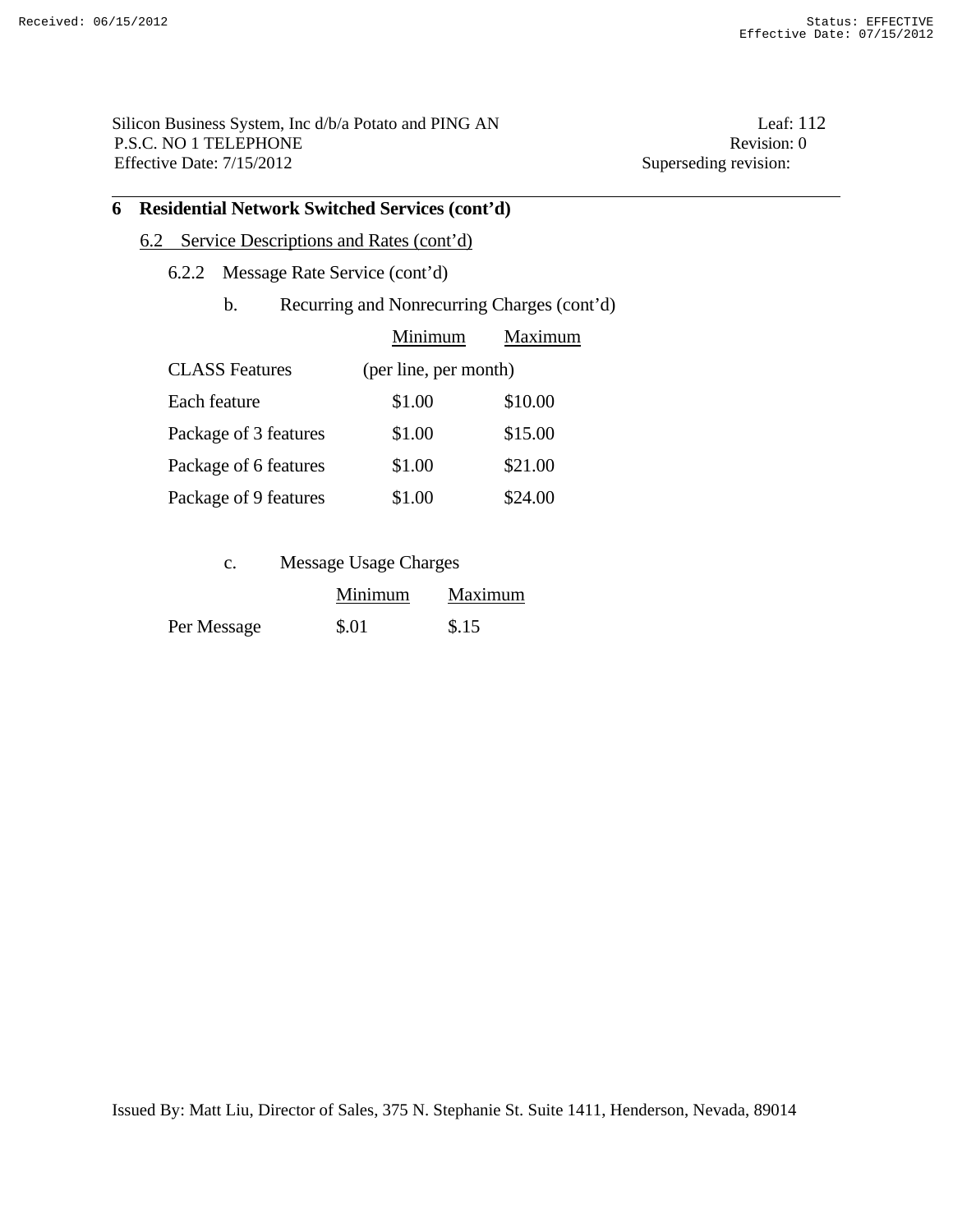Silicon Business System, Inc d/b/a Potato and PING AN Leaf: 113 P.S.C. NO 1 TELEPHONE Revision: 0 Effective Date: 7/15/2012 Superseding revision:

**6 Residential Network Switched Services (cont'd)** 

6.2 Service Descriptions and Rates (cont'd)

6.2.3 Key Residential Line Service

a. General

 Key Residential Line Service provides the customer with a single, analog, voice-grade telephonic communications channel which can be used to place or receive one call at a time. The Key Residential Line is available as a flat rate or message rated service. Key Residential Line Service is provided for connection of customer-provided key system terminal equipment. All key system lines will be equipped with touchtone and multiline hunt.

Each Key Residential Line has the following characteristics:

 Terminal Interface: 2-wire Signaling Type: Loop start by the customer

Pulse Type: Dual-tone multifrequency (DTMF) Directionality: Two-Way, In-Only or Out-Only, as specified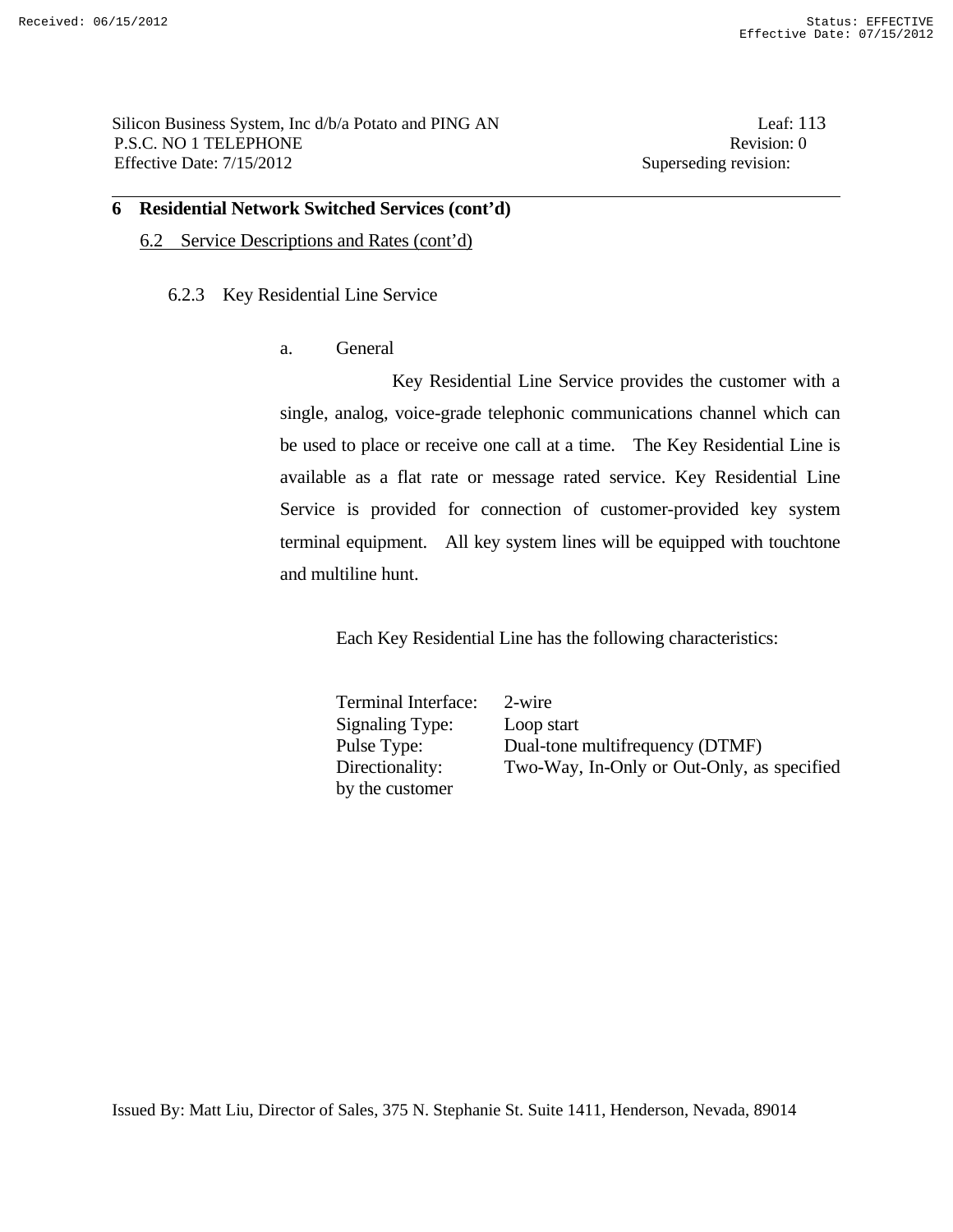Silicon Business System, Inc d/b/a Potato and PING AN Leaf: 114 P.S.C. NO 1 TELEPHONE Revision: 0 Effective Date:  $7/15/2012$  Superseding revision:

### **6 Residential Network Switched Services (cont'd)**

- 6.2 Service Descriptions and Rates (cont'd)
	- 6.2.3 Key Residential Line Service (cont'd)

b. Flat Rate Key Residential Line Service

1. Description

Service to points within the local calling area

is included in the charge for Flat Rate Service. Local calling areas are as specified below.

2. Recurring and Nonrecurring Charges

In addition to the nonrecurring charges listed

below, service order charges apply as described in Section 3 of this tariff.

|                                        | Minimum               | Maximum |
|----------------------------------------|-----------------------|---------|
| <b>Nonrecurring Connection Charge:</b> | \$1.00                | \$50.00 |
| <b>Monthly Recurring Charges:</b>      |                       |         |
| Each Service Line                      | \$1.00                | \$25.00 |
| Voice Mail Option, per line            | \$1.00                | \$15.00 |
| <b>Custom Calling Features</b>         | (per line, per month) |         |
| Each feature                           | \$0.25                | \$10.00 |
| Package of 3 features                  | \$0.50                | \$15.00 |
| Package of 6 features                  | \$0.75                | \$21.00 |
| Package of 9 features                  | \$1.00                | \$24.00 |
|                                        |                       |         |

Issued By: Matt Liu, Director of Sales, 375 N. Stephanie St. Suite 1411, Henderson, Nevada, 89014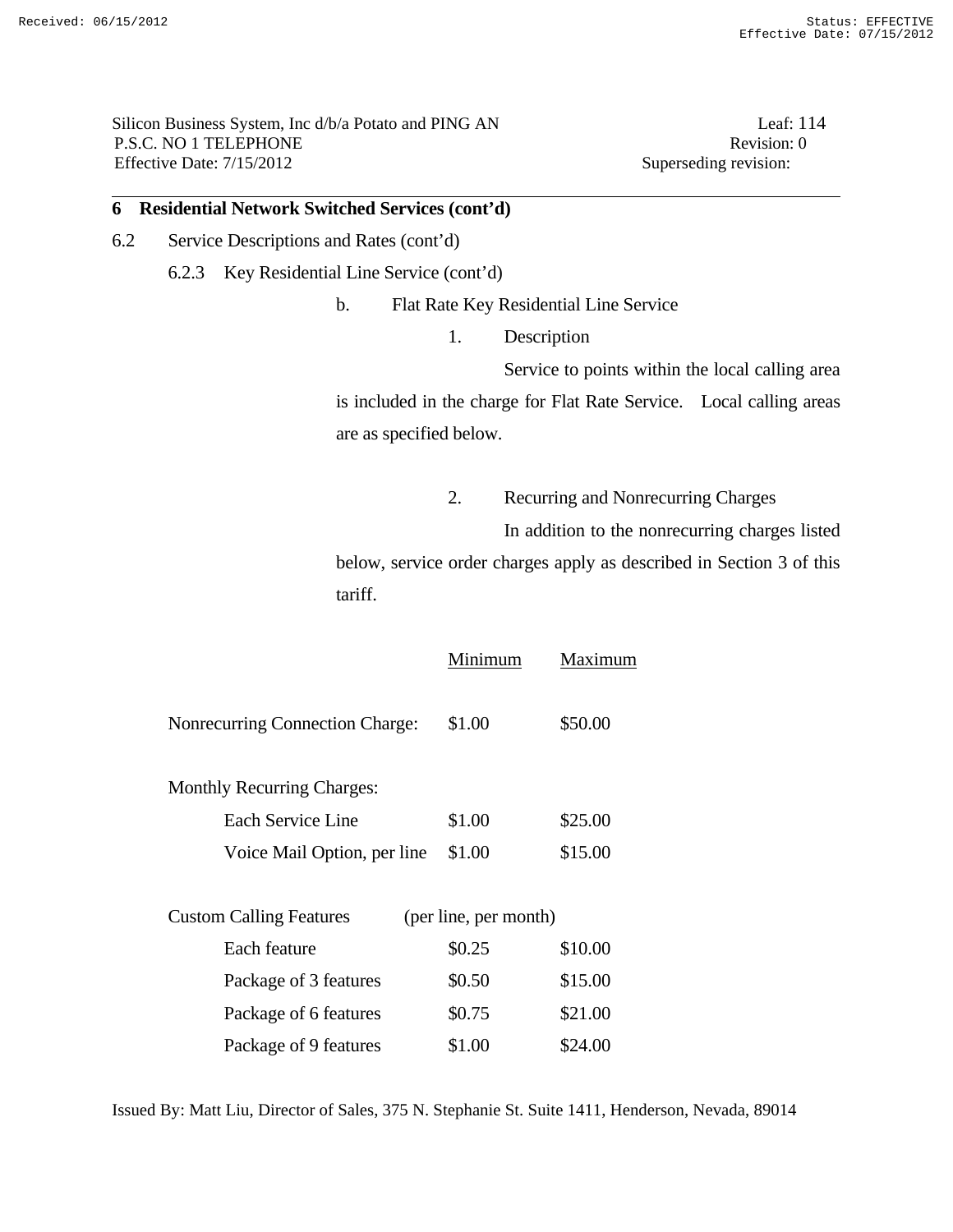Silicon Business System, Inc d/b/a Potato and PING AN Leaf: 115 P.S.C. NO 1 TELEPHONE Revision: 0 Effective Date: 7/15/2012 Superseding revision:

# **6 Residential Network Switched Services (cont'd)**

6.2 Service Descriptions and Rates (cont'd)

## 6.2.3 Key Residential Line Service (cont'd)

- b. Flat Rate Key Residential Line Service (cont'd)
- 2. Recurring and Nonrecurring Charges (cont'd)

|                       | Minimum               | Maximum |  |
|-----------------------|-----------------------|---------|--|
| <b>CLASS Features</b> | (per line, per month) |         |  |
| Each feature          | \$1.00                | \$10.00 |  |
| Package of 3 features | \$1.00                | \$15.00 |  |
| Package of 6 features | \$1.00                | \$21.00 |  |
| Package of 9 features | \$1.00                | \$24.00 |  |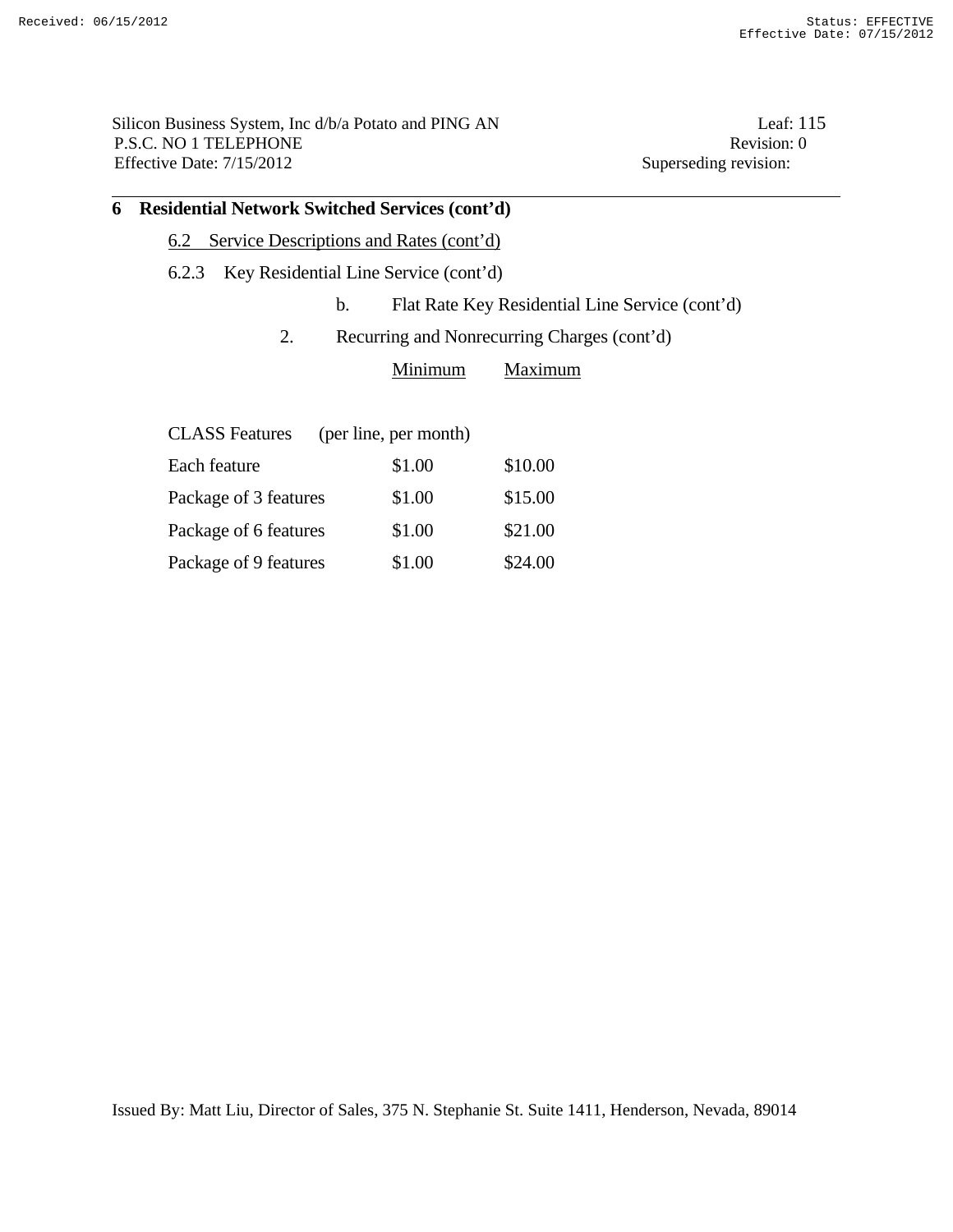Silicon Business System, Inc d/b/a Potato and PING AN Leaf: 116 P.S.C. NO 1 TELEPHONE Revision: 0 Effective Date: 7/15/2012 Superseding revision:

### **6 Residential Network Switched Services (cont'd)**

6.2 Service Descriptions and Rates (cont'd)

6.2.3 Key Residential Line Service (cont'd)

c. Message Rate Key Residential Line Service

1. Description

 Calls to points within the local exchange area are charged on the basis of the number of completed calls originating from the customer's service in addition to a base monthly charge. Local calling areas are as specified in Section 10.

2. Recurring and Nonrecurring Charges

 In addition to the nonrecurring charges listed below, service order charges apply as described in Section 3 of this tariff. Charges for each Message Rate Service line include a monthly recurring Base Service Charge and usage charges for completed calls originated from the customer's line based on the total number of calls during the billing period.

|                                        | Minimum | Maximum |
|----------------------------------------|---------|---------|
| <b>Nonrecurring Connection Charge:</b> | \$1.00  | \$50.00 |
| <b>Monthly Recurring Charges:</b>      |         |         |
| Each Base Service Line                 | \$1.00  | \$25.00 |
| Voice Mail Option, per line            | \$1.00  | \$15.00 |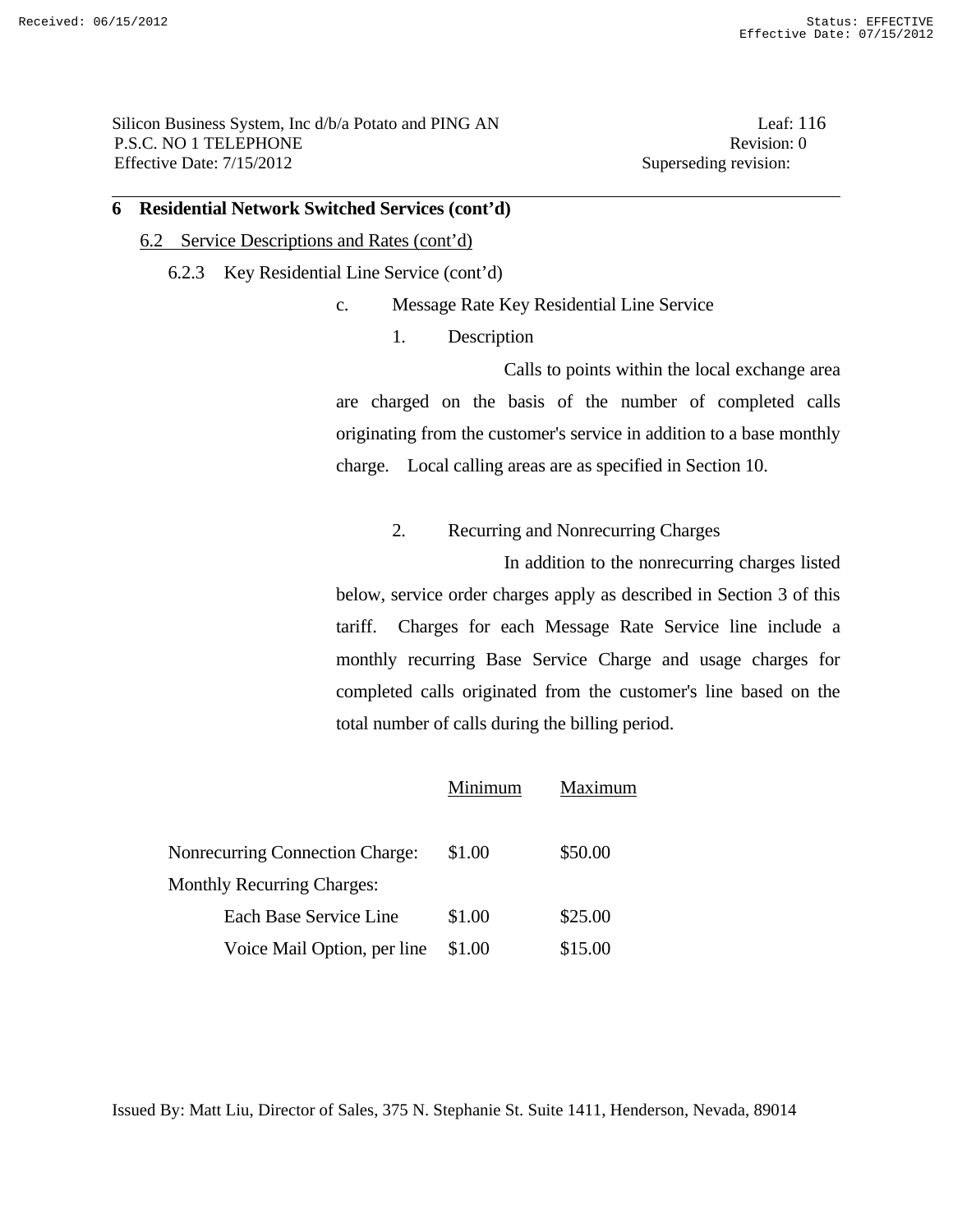Silicon Business System, Inc d/b/a Potato and PING AN Leaf: 117<br>P.S.C. NO 1 TELEPHONE Revision: 0 P.S.C. NO 1 TELEPHONE Revision: Revision: 0.01 TELEPHONE Revision: 0.01 TELEPHONE Revision: 0.01 TELEPHONE Effective Date:  $7/15/2012$ 

| Key Residential Line Service (cont'd)<br>6.2.3 |                                             |                                                    |
|------------------------------------------------|---------------------------------------------|----------------------------------------------------|
| $\mathbf{c}$ .                                 |                                             | Message Rate Key Residential Line Service (cont'd) |
| 2.                                             | Recurring and Nonrecurring Charges (cont'd) |                                                    |
|                                                | Minimum                                     | Maximum                                            |
| <b>Custom Calling Features:</b>                | (per line, per month)                       |                                                    |
| Each feature                                   | \$0.25                                      | \$5.00                                             |
| Package of 3 features                          | \$0.50                                      | \$15.00                                            |
| Package of 6 features                          | \$0.75                                      | \$21.00                                            |
| Package of 9 features                          | \$1.00                                      | \$24.00                                            |
| <b>CLASS Features</b>                          | (per line, per month)                       |                                                    |
| Each feature                                   | \$1.00                                      | \$10.00                                            |
| Package of 3 features                          | \$1.00                                      | \$15.00                                            |
| Package of 6 features                          | \$1.00                                      | \$21.00                                            |
| Package of 9 features                          | \$1.00                                      | \$24.00                                            |
| 3.                                             | <b>Message Usage Charges</b>                |                                                    |
| Per Message                                    | \$.01                                       | \$.15                                              |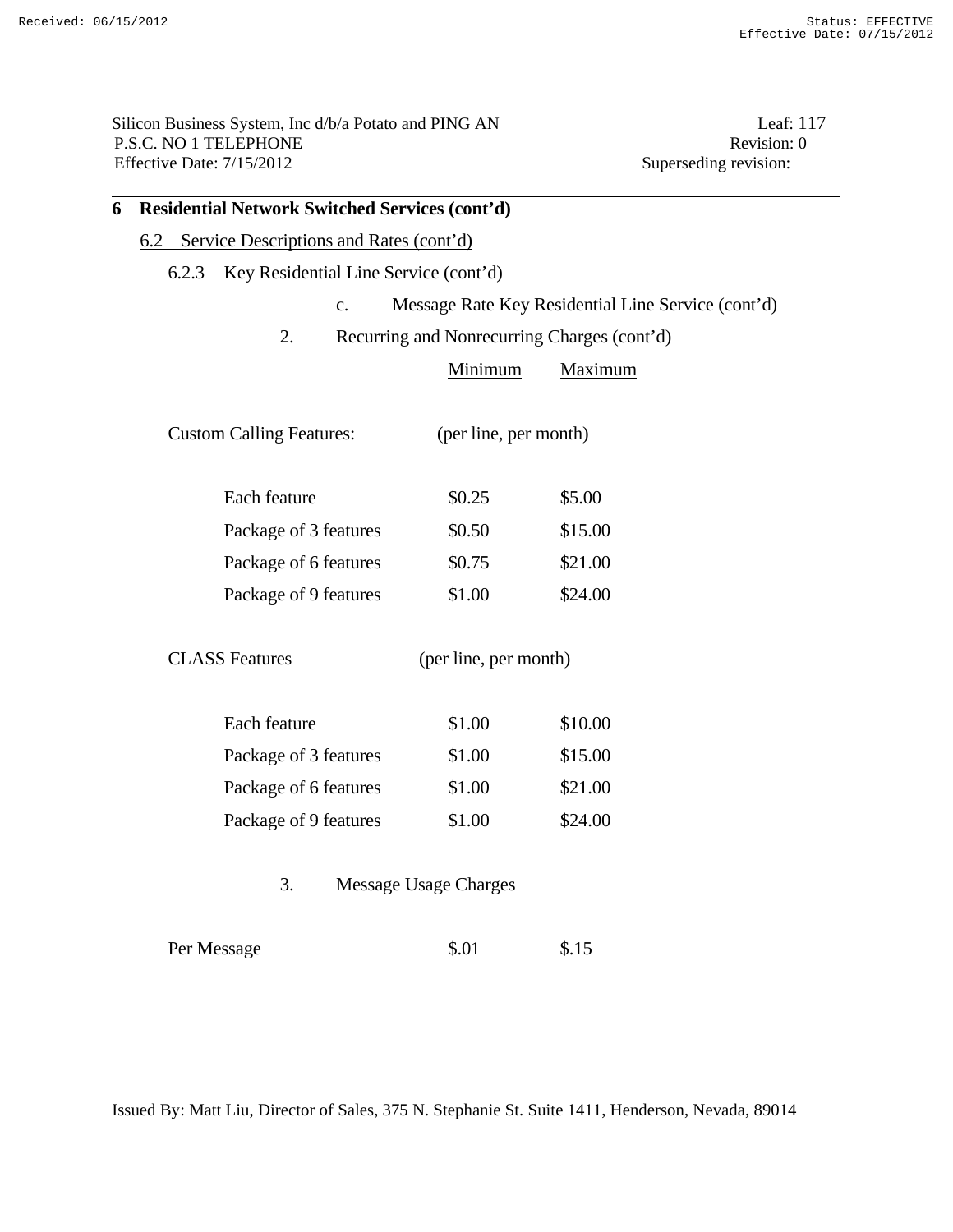### **7 Business Network Switched Services**

### 7.1 General

 7.1.1 Business Network Switched Service provide a business customer with a connection to the Company's switching network which enables the customer to:

 a. receive calls from other stations on the public switched telephone network;

b. access the Company's local calling service;

 c. access the Company's operators and business office for service related assistance; access toll-free telecommunications service such as 800 NPA; and access 911 service for emergency calling; and

 d. access the service of providers of interexchange service. A customer may presubscribe to such provider's service to originate calls on a direct dialed basis or to receive 800 service from such provider, or may access a provider on an ad hoc basis by dialing the provider's Carrier Identification Code (10XXX).

 7.1.2 Business Network Switched Service is provided via one or more channels terminated at the customer's premises. Each Business Network Switched Service channel corresponds to one or more analog, voice-grade telephonic communications channels that can be used to place or receive one call at a time.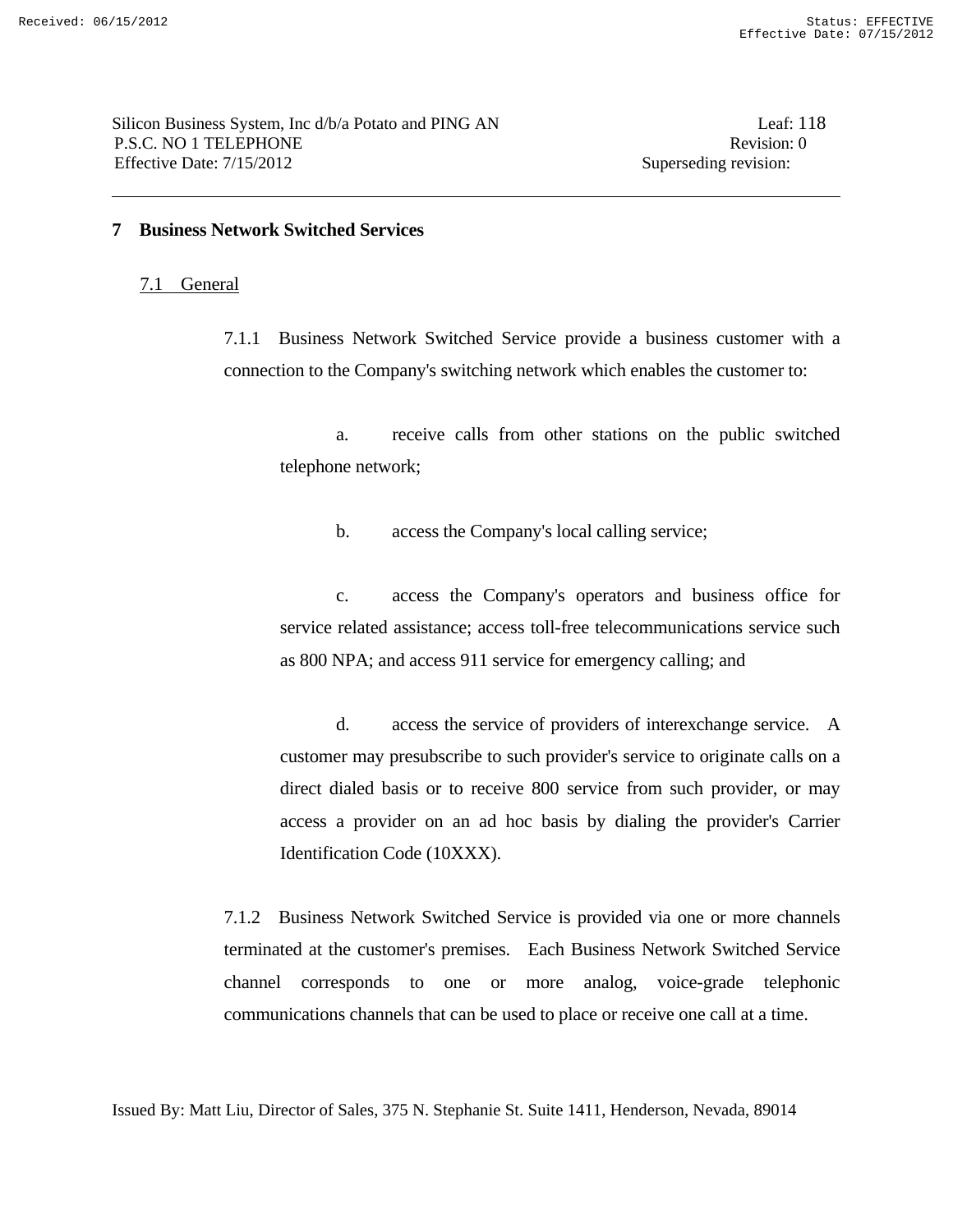Silicon Business System, Inc d/b/a Potato and PING AN Leaf: 119 P.S.C. NO 1 TELEPHONE Revision: 0 Effective Date: 7/15/2012 Superseding revision:

### **7 Business Network Switched Services (cont'd)**

### 7.1 General (cont'd)

 7.1.3 Connection charges as described in Section 2 apply to all service on a onetime basis unless waived pursuant to this Tariff.

### 7.2 Service Descriptions and Rates

The following Business Access Service Options are offered:

 Basic Business Line Service Business Key System Line Service Shared Tenant Service PBX Trunks Centrex Service

 Basic Business Line Service, Key System Line Service, Shared Tenant Service and Analog PBX trunks are offered with flat rate or message rate local service, at the option of the customer. Digital PBX Trunks are offered on a flat rate basis only.

 All Business Network Switched Service may be connected to customer-provided terminal equipment such as station sets, key systems, PBX systems, or facsimile machines. Service may be arranged for two-way calling, inward calling only or outward calling only. Optional Voice Mail Service is available.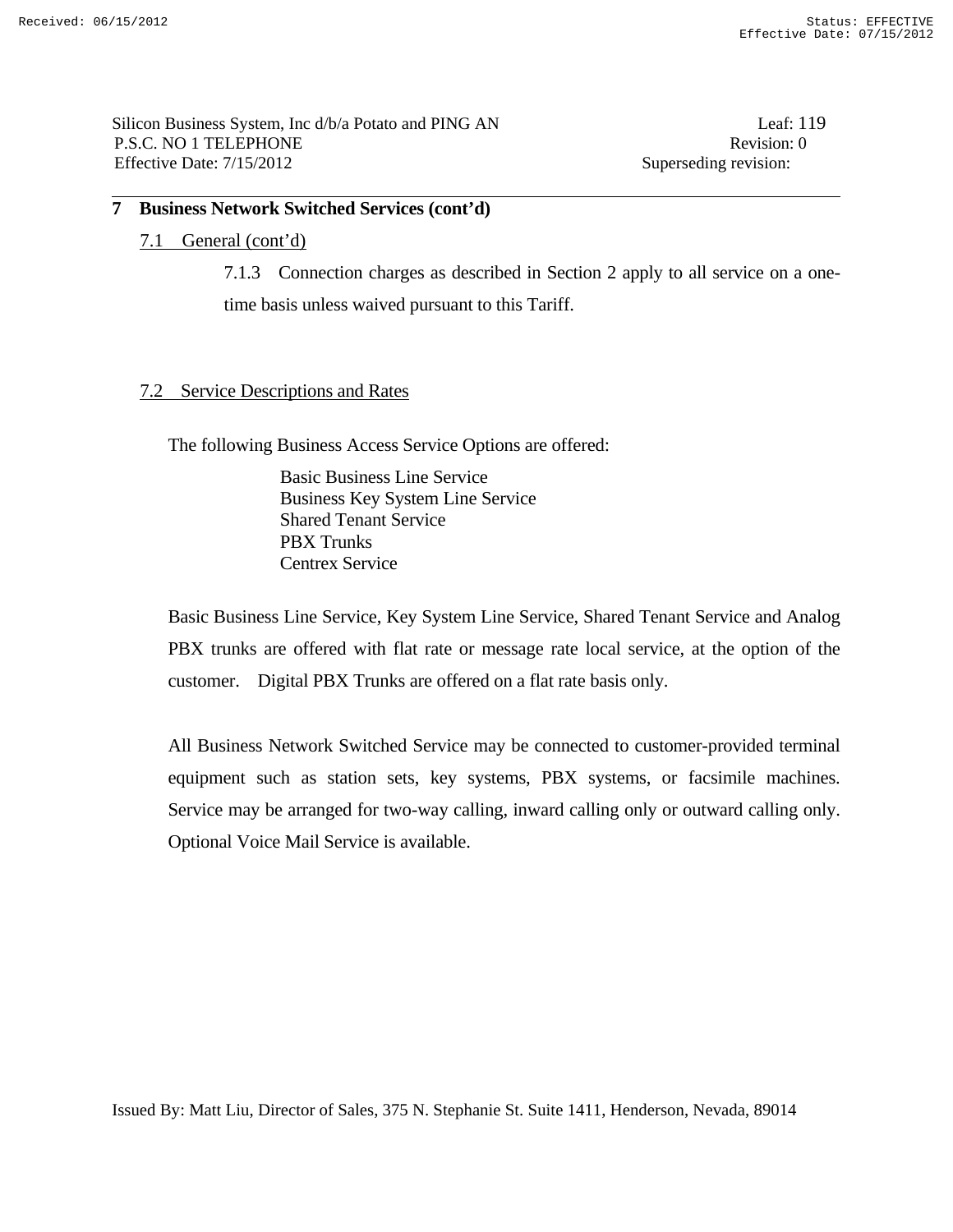Silicon Business System, Inc d/b/a Potato and PING AN Leaf: 120 P.S.C. NO 1 TELEPHONE Revision: 0 Effective Date:  $7/15/2012$  Superseding revision:

### **7 Business Network Switched Services (cont'd)**

- 7.2 Service Descriptions and Rates (cont'd)
	- 7.2.1 Basic Business Line Service
		- a. General

 Basic Business Line Service provides a customer with a one or more analog, voice-grade telephonic communications channel that can be used to place or receive one call at a time. Local calling service is available at a flat rate included in the line price, or on a message usage basis. Basic Business Lines are provided for connection of customerprovided single-line terminal equipment such as station sets or facsimile machines.

Each Basic Business Line has the following characteristics:

| <b>Terminal Interface:</b> | 2-wire                                |
|----------------------------|---------------------------------------|
| Signaling Type:            | Loop start                            |
| Pulse Types:               | Dual Tone Multifrequency (DTMF)       |
| Directionality:            | Two-Way, In-Only, or Out-Only, at the |
| option of the customer     |                                       |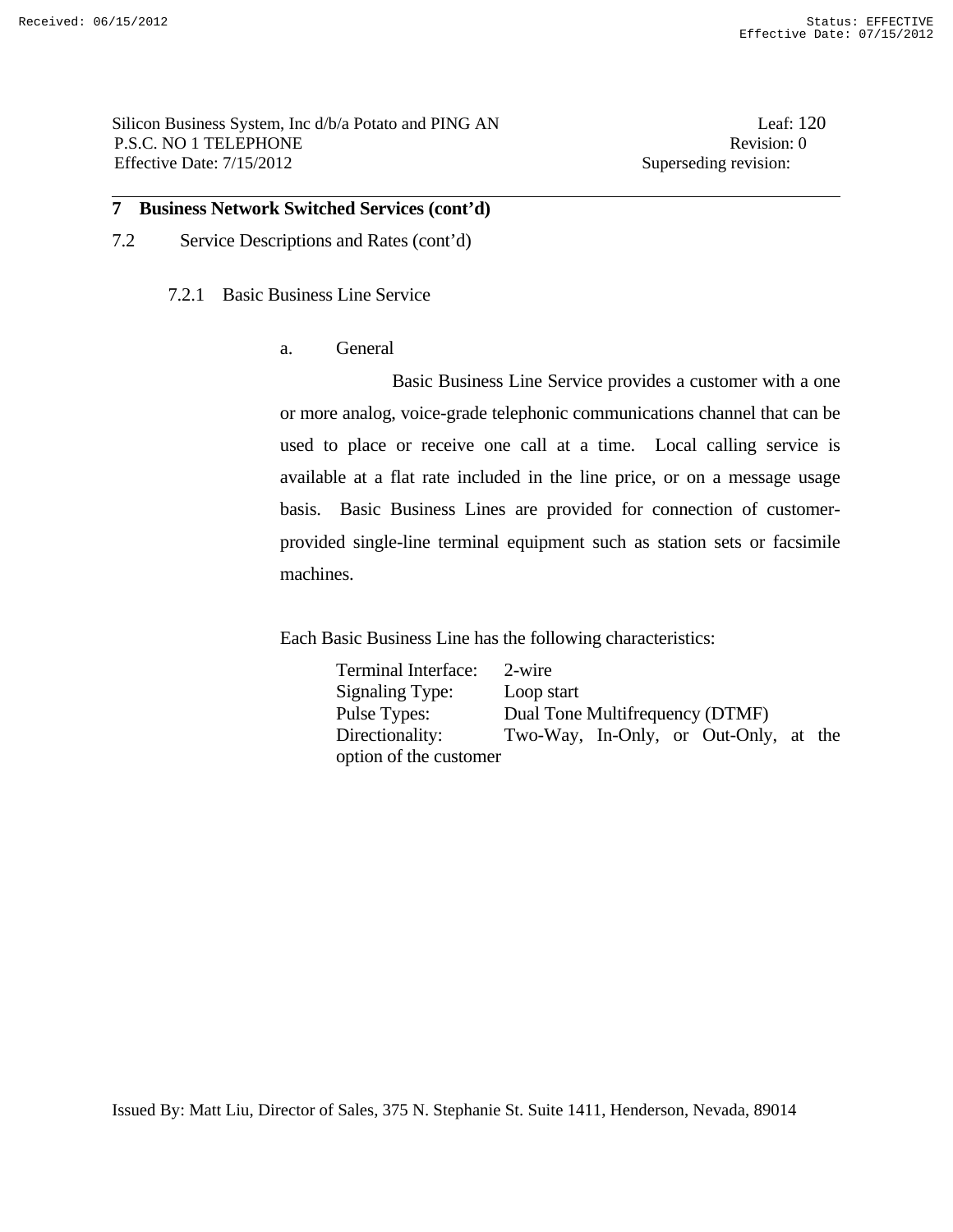Silicon Business System, Inc d/b/a Potato and PING AN Leaf: 121 P.S.C. NO 1 TELEPHONE Revision: 0 Effective Date:  $7/15/2012$  Superseding revision:

## **7 Business Network Switched Services (cont'd)**

- 7.2 Service Descriptions and Rates (cont'd)
	- 7.2.1 Basic Business Line Service (cont'd)

a. Flat Rate Basic Business Line Service

1. Description

 Service to points within the local calling area is included in the charge for Flat Rate Service. Local calling areas are as specified in Section 10.

2. Recurring and Nonrecurring Charges

 In addition to the nonrecurring charges listed below, service order charges apply as described in Section 3 of this tariff.

|                                 | Minimum                           | Maximum |
|---------------------------------|-----------------------------------|---------|
| Nonrecurring Connection Charge: | \$1.00                            | \$50.00 |
|                                 | <b>Monthly Recurring Charges:</b> |         |
| Each Service Line               | \$1.00                            | \$50.00 |
| Voice Mail Option, per line     | \$1.00                            | \$15.00 |
| <b>Custom Calling Features</b>  | (per line, per month)             |         |
| Each feature                    | \$0.25                            | \$10.00 |
| Package of 3 features           | \$0.50                            | \$15.00 |
| Package of 6 features           | \$0.75                            | \$21.00 |
| Package of 9 features           | \$1.00                            | \$24.00 |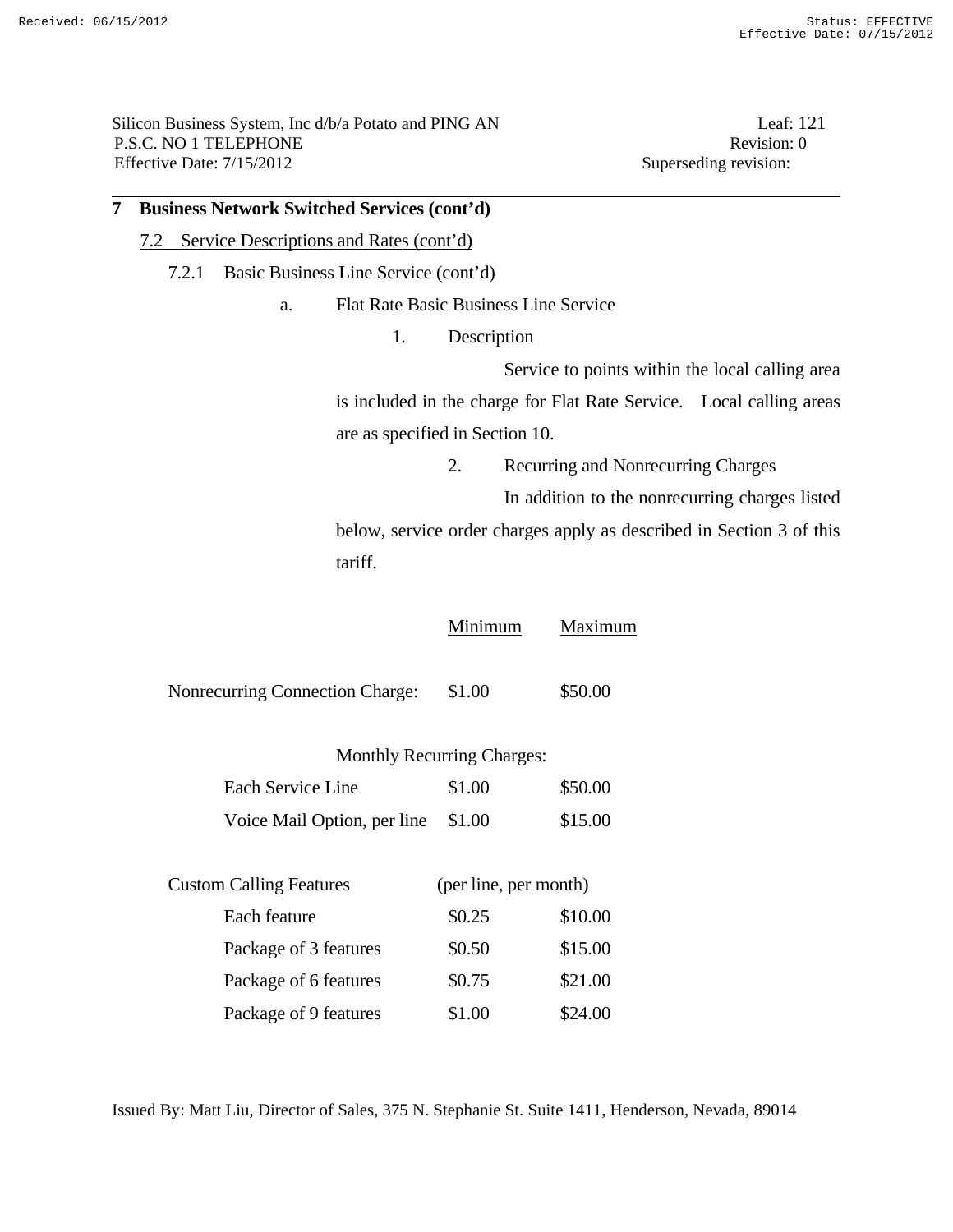Silicon Business System, Inc d/b/a Potato and PING AN Leaf: 122 P.S.C. NO 1 TELEPHONE Revision: 0 Effective Date: 7/15/2012 Superseding revision:

## **7 Business Network Switched Services (cont'd)**

## 7.2 Service Descriptions and Rates (cont'd)

## 7.2.1 Basic Business Line Service (cont'd)

- b. Flat Rate Basic Business Line Service (cont'd)
- 2. Recurring and Nonrecurring Charges (cont'd)

|                       | Minimum               | Maximum |
|-----------------------|-----------------------|---------|
| <b>CLASS</b> Features | (per line, per month) |         |
| Each feature          | \$1.00                | \$10.00 |
| Package of 3 features | \$1.00                | \$15.00 |
| Package of 6 features | \$1.00                | \$21.00 |
| Package of 9 features | \$1.00                | \$24.00 |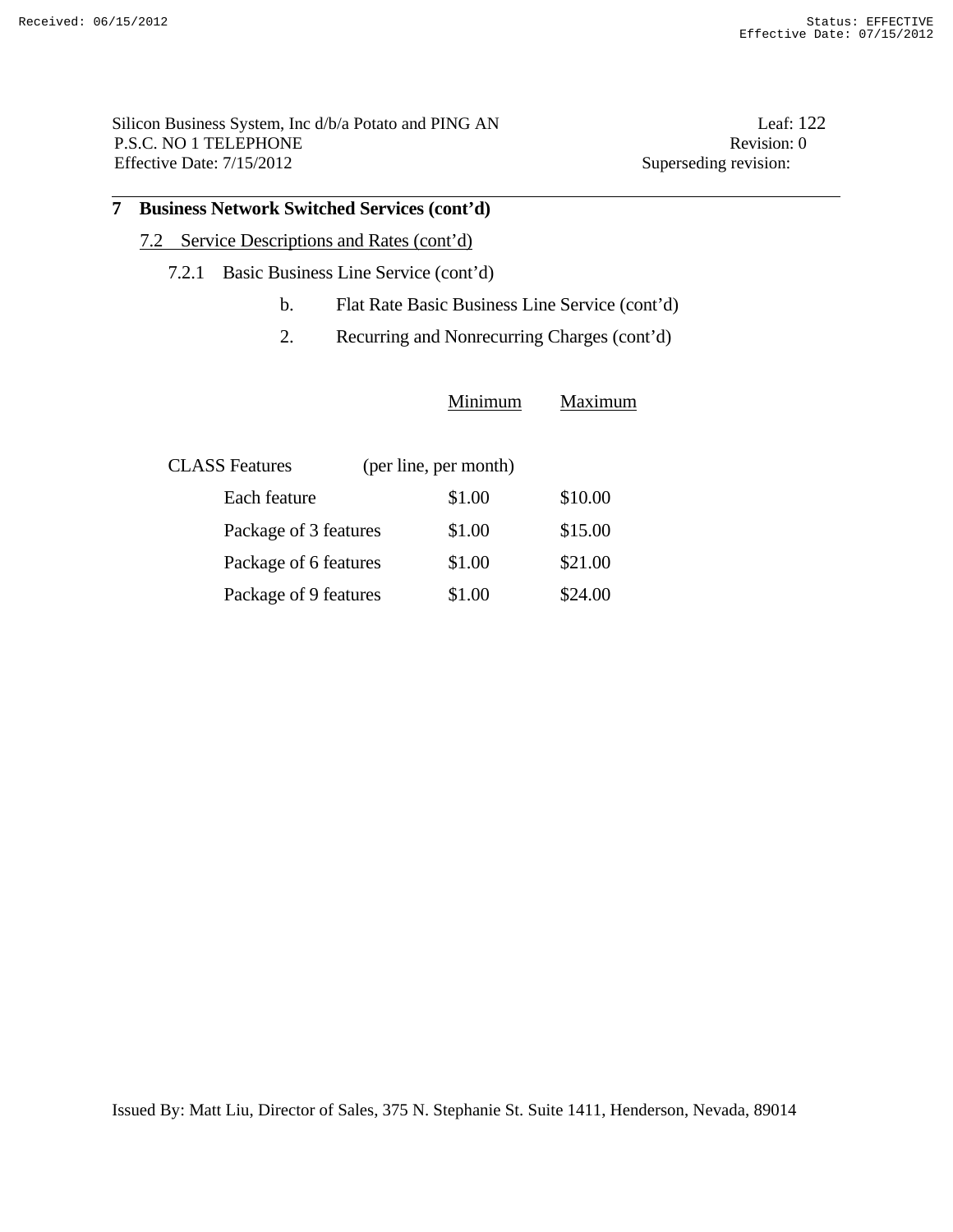Silicon Business System, Inc d/b/a Potato and PING AN Leaf: 123 P.S.C. NO 1 TELEPHONE Revision: 0 Effective Date: 7/15/2012 Superseding revision:

### **7 Business Network Switched Services (cont'd)**

- 7.2 Service Descriptions and Rates (cont'd)
	- 7.2.1 Basic Business Line Service (cont'd)
		- c. Message Rate Basic Business Line Service
		- 1. Description

 Calls to points within the local exchange area are charged on the basis of the number of completed calls originating from the customer's service in addition to a base monthly charge. Local calling areas are as specified in Section 10.

.2 Recurring and Nonrecurring Charges

 Charges for each Message Rate Service line include a monthly recurring Base Service Charge and usage charges for completed calls originated from the customer's line based on the total number of calls during the billing period. in addition to the nonrecurring charges listed below, service order charges apply as described in Section 3 of this tariff.

|                                   | Minimum | Maximum |
|-----------------------------------|---------|---------|
| Nonrecurring Connection Charge:   | \$1.00  | \$50.00 |
| <b>Monthly Recurring Charges:</b> |         |         |
| Each Base Service Line            | \$1.00  | \$25.00 |
| Voice Mail Option, per line       | \$1.00  | \$15.00 |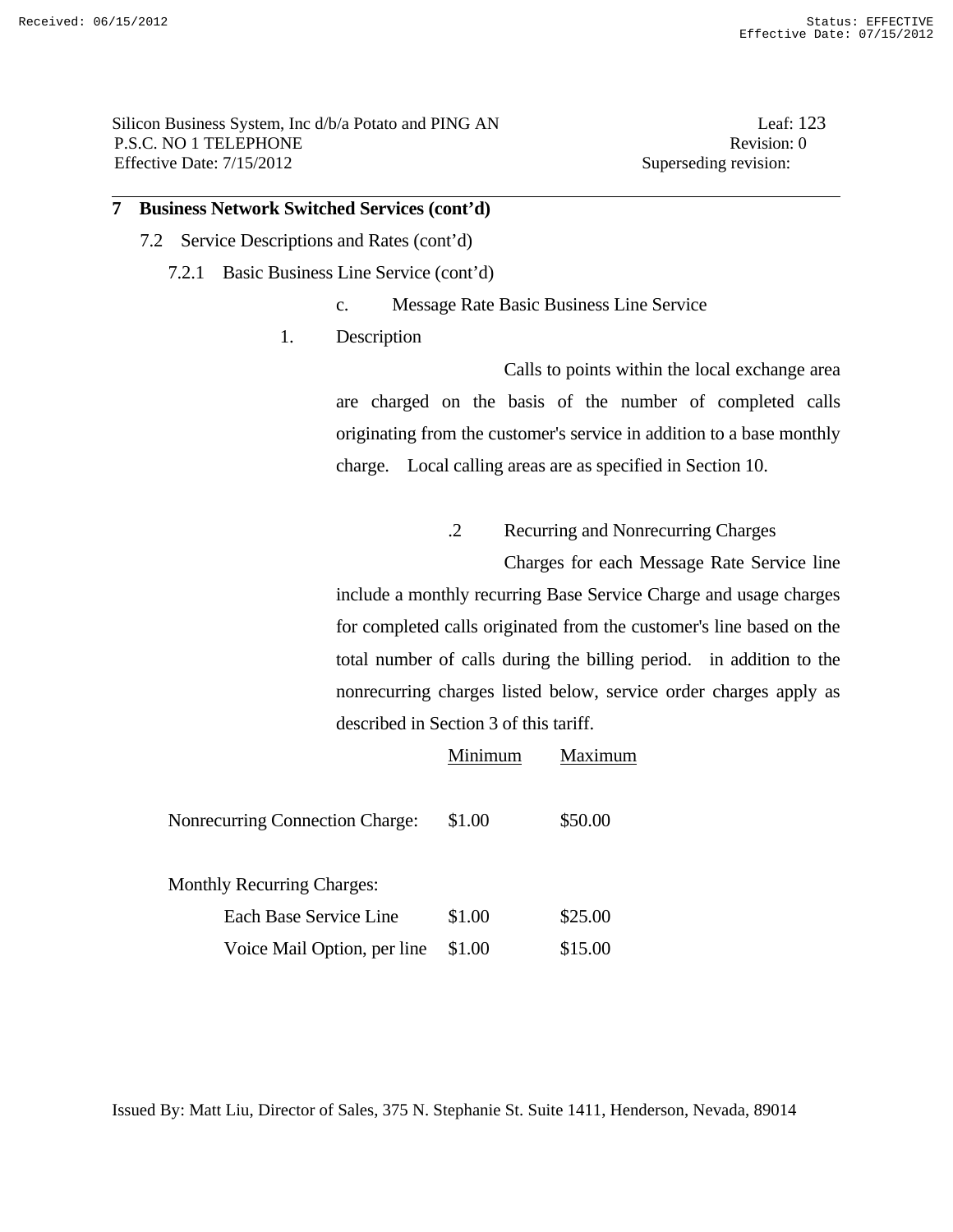Silicon Business System, Inc d/b/a Potato and PING AN Leaf: 124<br>P.S.C. NO 1 TELEPHONE Revision: 0 P.S.C. NO 1 TELEPHONE Effective Date: 7/15/2012 Superseding revision:

| 7 |       | <b>Business Network Switched Services (cont'd)</b> |                       |                                                   |  |  |
|---|-------|----------------------------------------------------|-----------------------|---------------------------------------------------|--|--|
|   | 7.2   | Service Descriptions and Rates (cont'd)            |                       |                                                   |  |  |
|   | 7.2.1 | <b>Basic Business Line</b>                         | Service (cont'd)      |                                                   |  |  |
|   |       | c.                                                 |                       | Message Rate Basic Business Line Service (cont'd) |  |  |
|   |       |                                                    | $\cdot$ .2            | Recurring and Nonrecurring Charges (cont'd)       |  |  |
|   |       |                                                    | <b>Minimum</b>        | Maximum                                           |  |  |
|   |       | <b>Custom Calling Features:</b>                    |                       | (per line, per month)                             |  |  |
|   |       | Each feature                                       | \$0.25                | \$10.00                                           |  |  |
|   |       | Package of 3 features                              | \$0.50                | \$15.00                                           |  |  |
|   |       | Package of 6 features                              | \$0.75                | \$21.00                                           |  |  |
|   |       | Package of 9 features                              | \$1.00                | \$24.00                                           |  |  |
|   |       | <b>CLASS Features</b>                              | (per line, per month) |                                                   |  |  |
|   |       | Each feature                                       | \$1.00                | \$10.00                                           |  |  |
|   |       | Package of 3 features                              | \$1.00                | \$15.00                                           |  |  |
|   |       | Package of 6 features                              | \$1.00                | \$21.00                                           |  |  |
|   |       | Package of 9 features                              | \$1.00                | \$24.00                                           |  |  |
|   |       |                                                    | .3                    | Message Usage Charges                             |  |  |
|   |       | Per Message                                        | \$.01                 | \$.15                                             |  |  |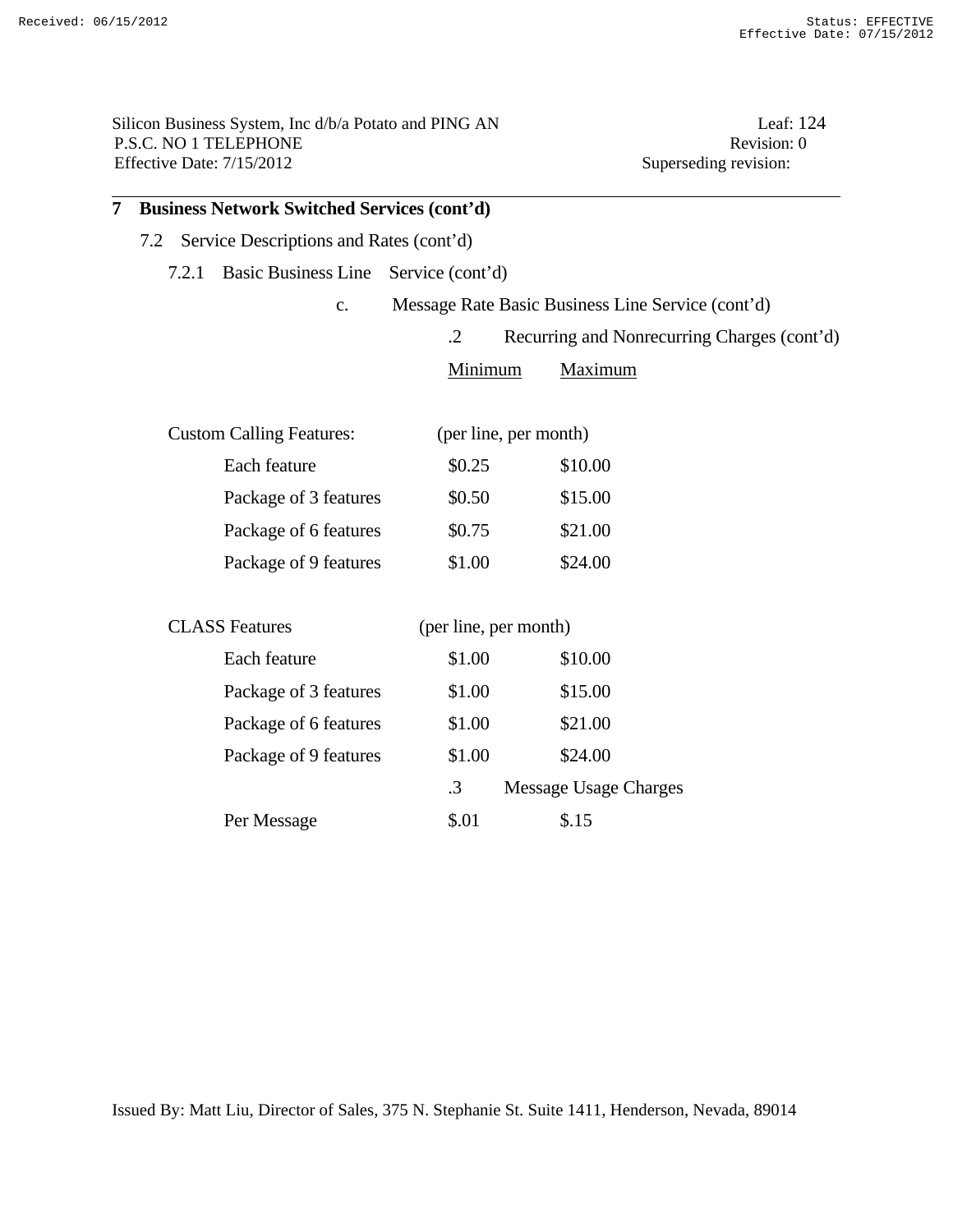Silicon Business System, Inc d/b/a Potato and PING AN Leaf: 125 P.S.C. NO 1 TELEPHONE Revision: 0 Effective Date: 7/15/2012 Superseding revision:

### **7 Business Network Switched Services (cont'd)**

### 7.2 Service Descriptions and Rates (cont'd)

### 7.2.2 Business Key System Line Service

a. Description

 Business Key System Line Service provides the customer with a single, analog, voice-grade telephonic communications channel which can be used to place or receive one call at a time. The Business Key System Line is available as a message rated service. Business Key System Line Service is provided for connection of customer-provided key system terminal equipment. All key system lines will be equipped with touchtone and multiline hunt.

 Calls to points within the local exchange area are charged on the basis of the number of completed calls originating from the customer's service in addition to a base monthly charge. Local calling areas are as specified in Section 10.

Each Business Key System Line has the following characteristics:

 Terminal Interface: 2-wire Signaling Type: Loop start Pulse Types: Dual Tone Multifrequency (DTMF) Directionality: Two-Way, In-Only, or Out-Only, at the option of the customer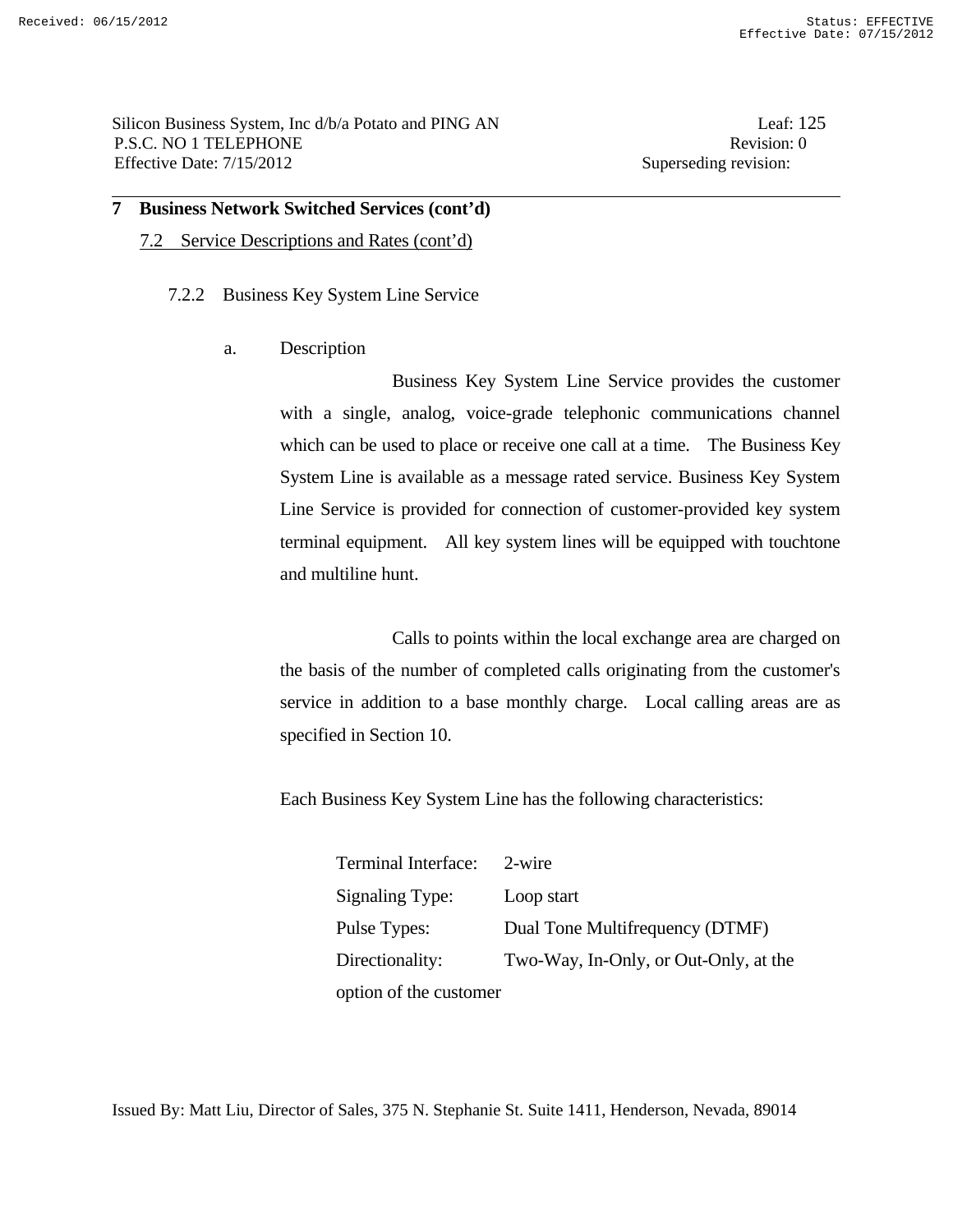Silicon Business System, Inc d/b/a Potato and PING AN Leaf: 126 P.S.C. NO 1 TELEPHONE Revision: 0 Effective Date:  $7/15/2012$  Superseding revision:

## **7 Business Network Switched Services (cont'd)**

- 7.2 Service Descriptions and Rates (cont'd)
	- 7.2.2 Business Key System Line Service (cont'd)
		- b. Recurring and Nonrecurring Charges

 In addition to the nonrecurring charges listed below, service order charges apply as described in Section 3 of this tariff.

 Charges for each Message Rate Service line include a monthly recurring Base Service Charge and usage charges for completed calls originated from the customer's line based on the total number of calls during the billing period.

|                                   | Minimum               | Maximum |
|-----------------------------------|-----------------------|---------|
| Nonrecurring Connection Charge:   | \$1.00                | \$30.00 |
| <b>Monthly Recurring Charges:</b> |                       |         |
| <b>Flat Rate Business Key</b>     | \$1.00                | \$50.00 |
| <b>Message Rate Business Key</b>  | \$1.00                | \$45.00 |
| Voice Mail Option, per line       | \$1.00                | \$15.00 |
| <b>Custom Calling Features</b>    | (per line, per month) |         |
| Each feature                      | \$0.25                | \$10.00 |
| Package of 3 features             | \$0.50                | \$15.00 |
| Package of 6 features             | \$0.75                | \$21.00 |
| Package of 9 features             | \$1.00                | \$24.00 |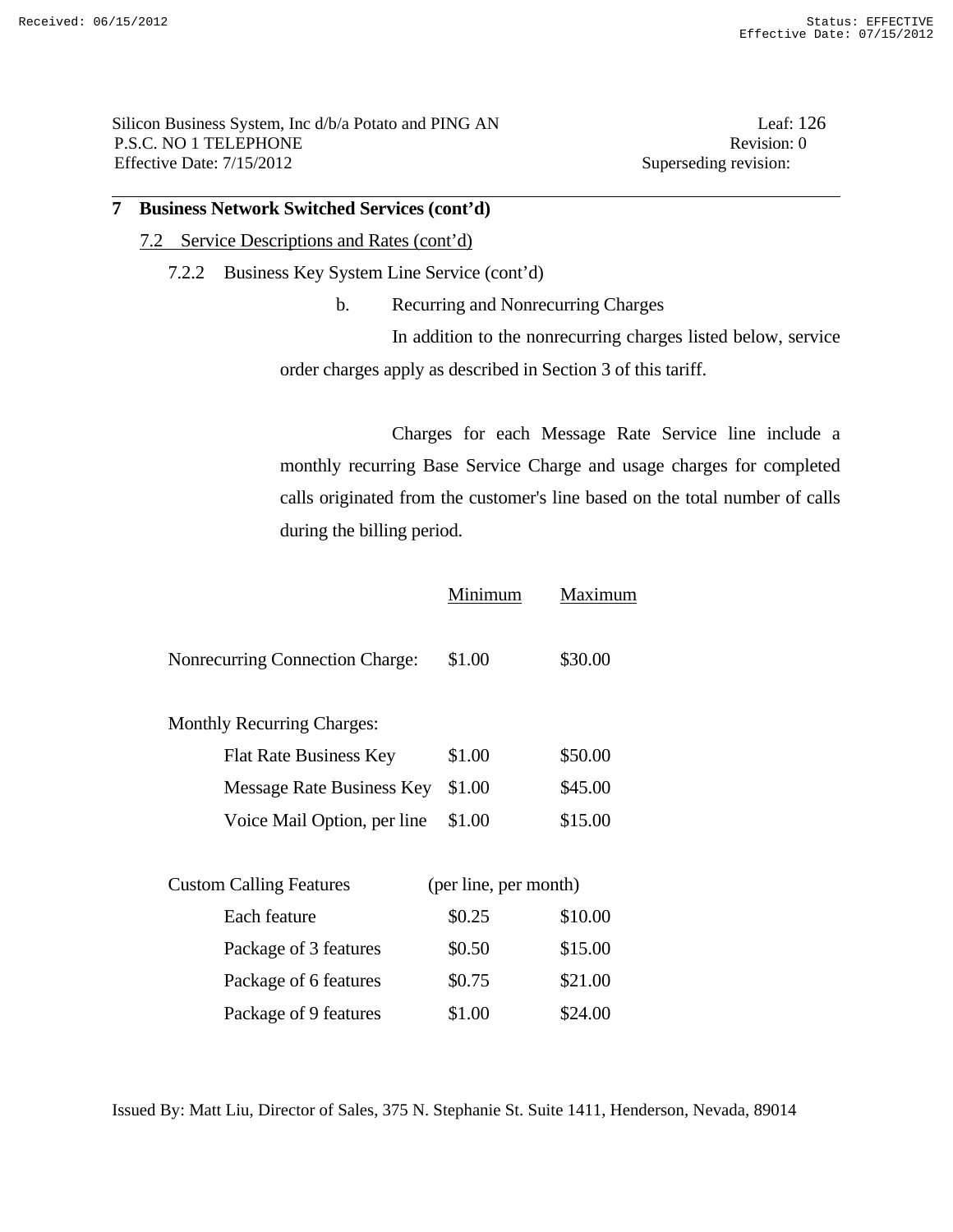Silicon Business System, Inc d/b/a Potato and PING AN Leaf: 127 P.S.C. NO 1 TELEPHONE Revision: 0 Effective Date: 7/15/2012 Superseding revision:

|  |  |  | 7 Business Network Switched Services (cont'd) |  |  |
|--|--|--|-----------------------------------------------|--|--|
|--|--|--|-----------------------------------------------|--|--|

7.2 Service Descriptions and Rates (cont'd)

## 7.2.2 Business Key System Line Service (cont'd)

b. Recurring and Nonrecurring Charges (cont'd)

|                                         | Minimum               | Maximum |
|-----------------------------------------|-----------------------|---------|
| <b>CLASS</b> Features                   | (per line, per month) |         |
| Each feature                            | \$1.00                | \$10.00 |
| Package of 3 features                   | \$1.00                | \$15.00 |
| Package of 6 features                   | \$1.00                | \$21.00 |
| Package of 9 features                   | \$1.00                | \$24.00 |
|                                         |                       |         |
| Message Usage Charges<br>$\mathbf{C}$ . |                       |         |

Per Message  $\$.01$   $\$.15$ 

|  | Issued By: Matt Liu, Director of Sales, 375 N. Stephanie St. Suite 1411, Henderson, Nevada, 89014 |  |  |  |  |
|--|---------------------------------------------------------------------------------------------------|--|--|--|--|
|--|---------------------------------------------------------------------------------------------------|--|--|--|--|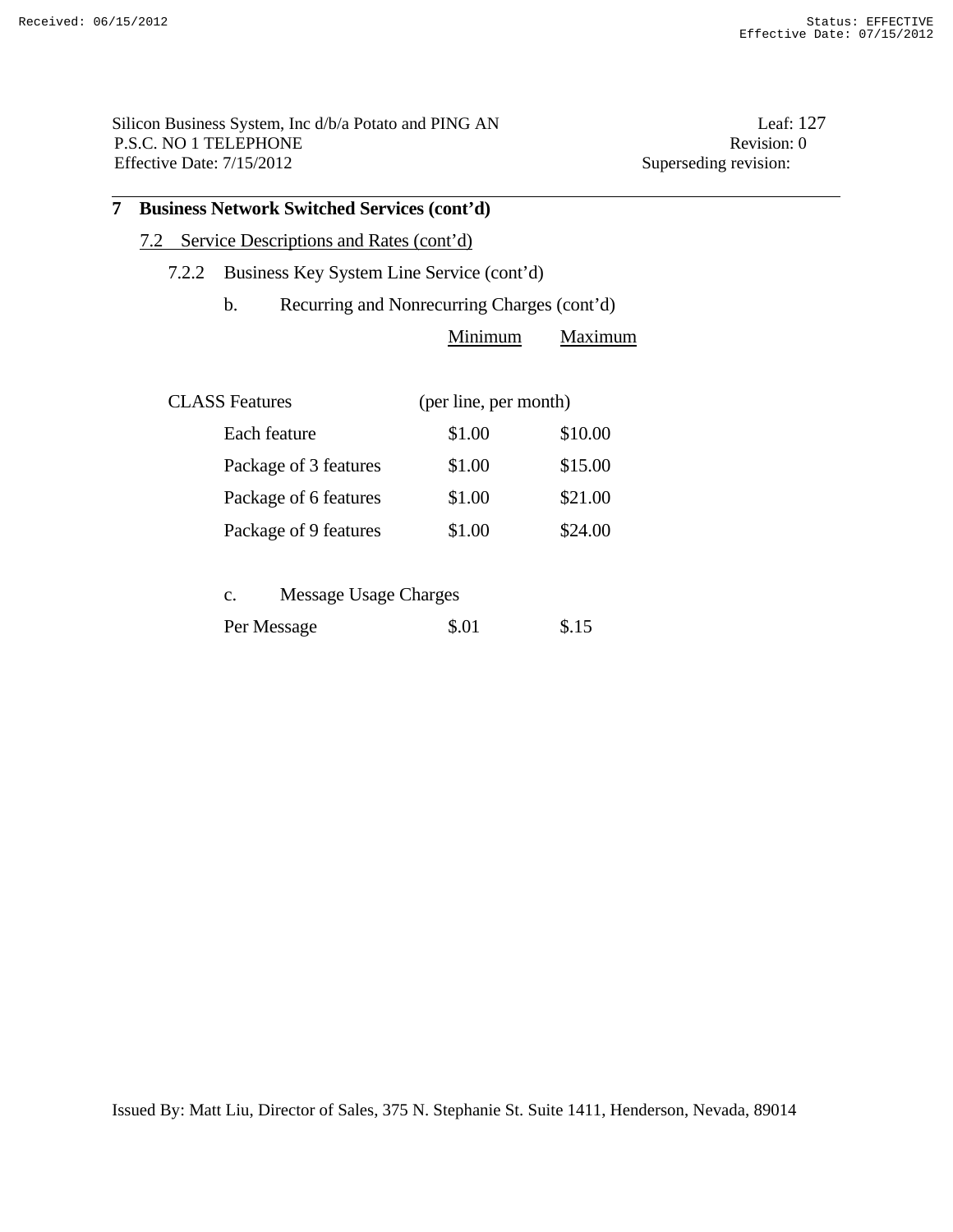Silicon Business System, Inc d/b/a Potato and PING AN Leaf: 128 P.S.C. NO 1 TELEPHONE Revision: 0 Effective Date: 7/15/2012 Superseding revision:

### **7 Business Network Switched Services (cont'd)**

7.2 Service Descriptions and Rates (cont'd)

### 7.2.3 Shared Tenant Service

a. General

 Shared Tenant Service is a multi-station system furnished in apartment and townhouse complexes for the use of the residents. The "customer" for shared tenant service is the owner of an apartment complex or reseller for shared tenant service. This service enables the customer or locations served by the customer to originate and receive calls within its system at no additional charge. The customer is responsible for payment of all charges, including local and toll charges and all nonrecurring monthly charges.

Each Shared Tenant Service Line has the following characteristics:

| Terminal Interface:    | 2-wire                                |
|------------------------|---------------------------------------|
| Signaling Type:        | Loop start                            |
| Pulse Types:           | Dual Tone Multifrequency (DTMF)       |
| Directionality:        | Two-Way, In-Only, or Out-Only, at the |
| option of the customer |                                       |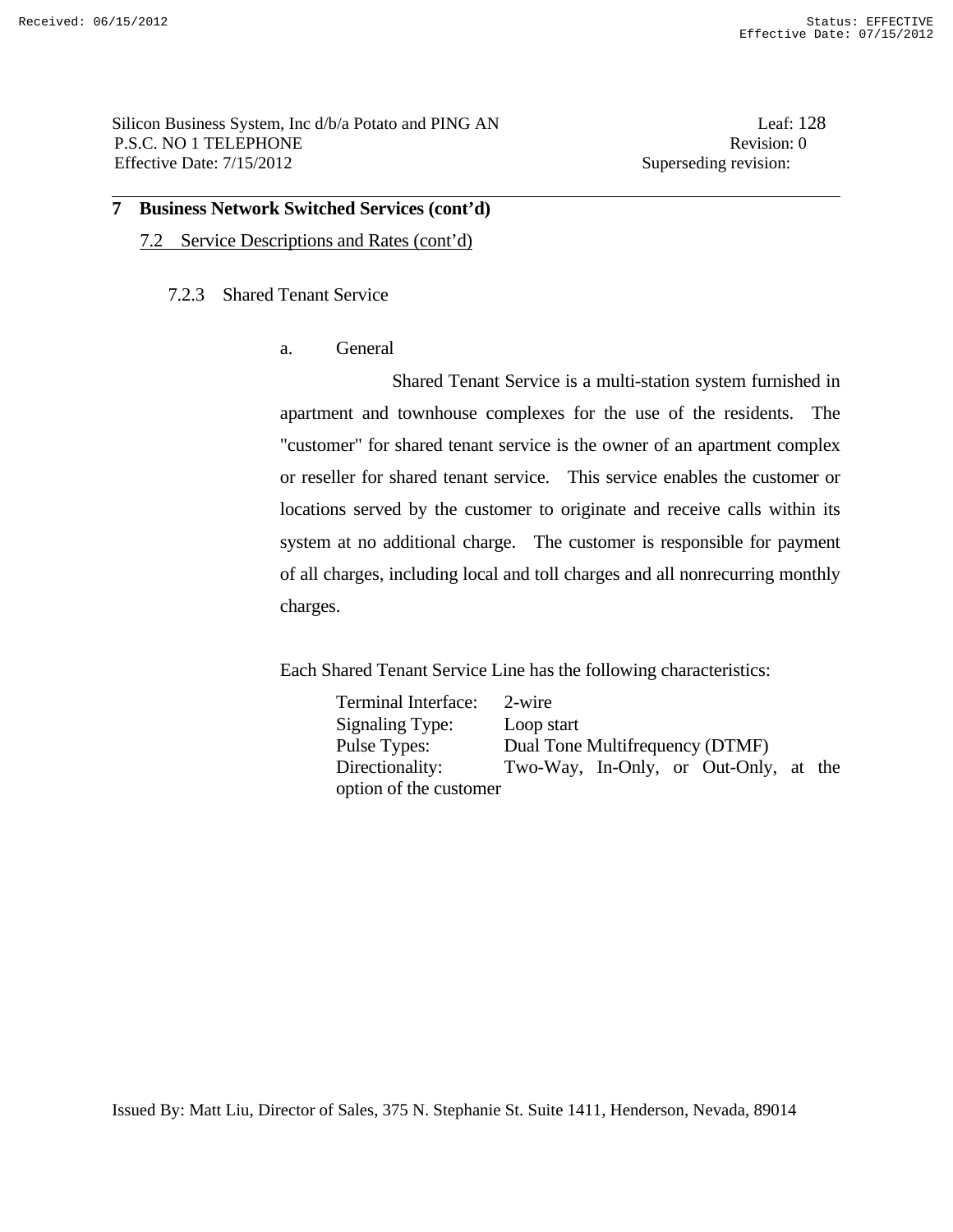Silicon Business System, Inc d/b/a Potato and PING AN Leaf: 129 P.S.C. NO 1 TELEPHONE Revision: 0 Effective Date:  $7/15/2012$  Superseding revision:

## **7 Business Network Switched Services (cont'd)**

- 7.2 Service Descriptions and Rates (cont'd)
	- 7.2.3 Shared Tenant Service (cont'd)
		- b. Flat Rate Shared Tenant Service
			- 1. Description

Service to points within the local calling area

is included in the charge for Flat Rate Shared Tenant Service. Local calling areas are as specified in Section 10.

2. Recurring and Nonrecurring Charges

In addition to the nonrecurring charges listed

below, service order charges apply as described in Section 3 of this tariff.

|                                        | Minimum | Maximum |
|----------------------------------------|---------|---------|
| <b>Nonrecurring Connection Charge:</b> | \$1.00  | \$25.00 |
| <b>Monthly Recurring Charges:</b>      |         |         |
| Each Service Line                      | \$1.00  | \$35.00 |
| Voice Mail Option, per line            | \$1.00  | \$15.00 |
|                                        |         |         |

| <b>Custom Calling Features</b> | (per line, per month) |         |
|--------------------------------|-----------------------|---------|
| Each feature                   | \$0.25                | \$10.00 |
| Package of 3 features          | \$0.50                | \$15.00 |
| Package of 6 features          | \$0.75                | \$21.00 |
| Package of 9 features          | \$1.00                | \$24.00 |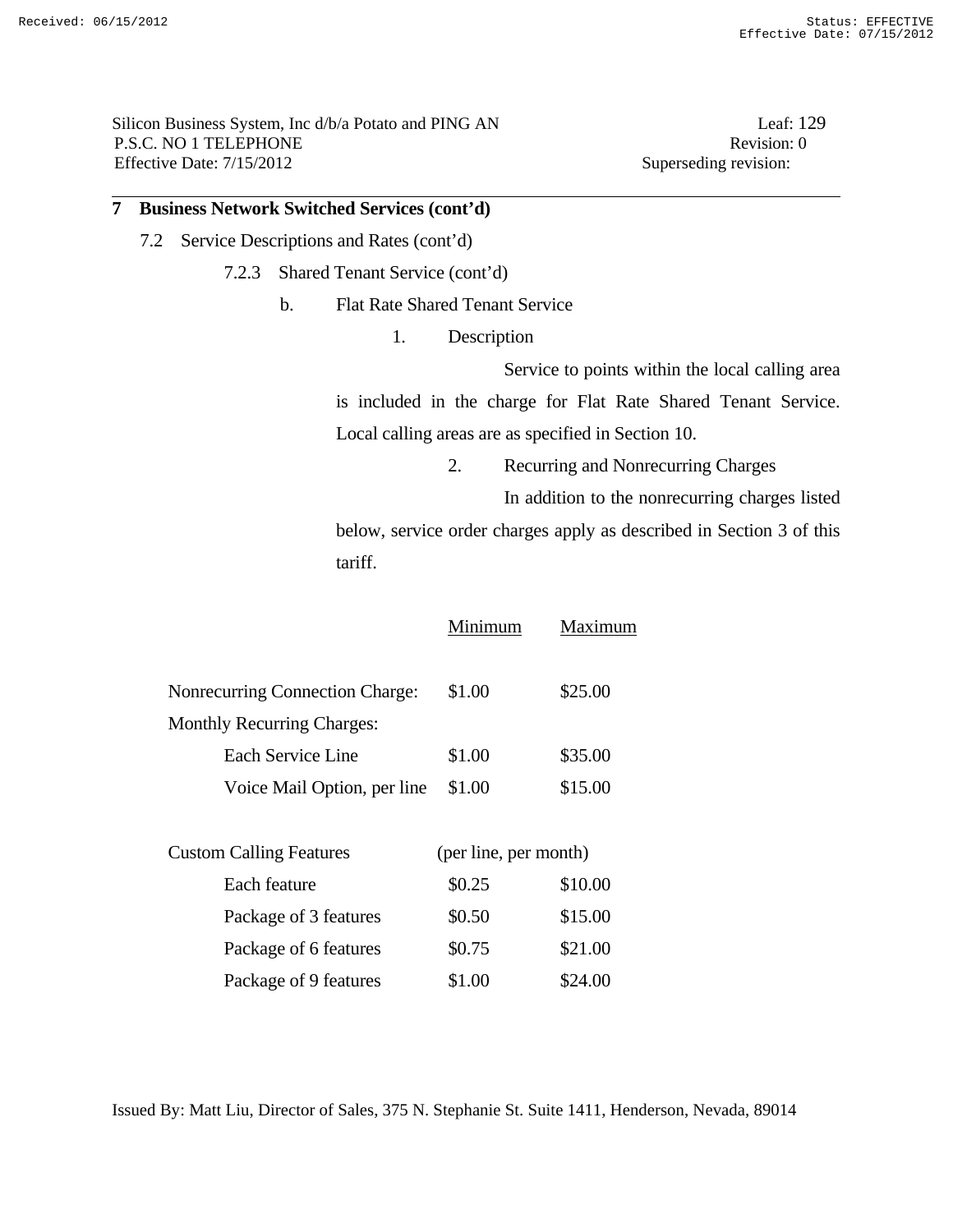Silicon Business System, Inc d/b/a Potato and PING AN Leaf: 130 P.S.C. NO 1 TELEPHONE Revision: 0 Effective Date: 7/15/2012 Superseding revision:

## **7 Business Network Switched Services (cont'd)**

## 7.2 Service Descriptions and Rates (cont'd)

- 7.2.3 Shared Tenant Service (cont'd)
	- b. Flat Rate Shared Tenant Service (cont'd)
	- 2. Recurring and Nonrecurring Charges (cont'd)

|                       | Minimum               | Maximum |
|-----------------------|-----------------------|---------|
| <b>CLASS</b> Features | (per line, per month) |         |
| Each feature          | \$1.00                | \$10.00 |
| Package of 3 features | \$1.00                | \$15.00 |
| Package of 6 features | \$1.00                | \$21.00 |
| Package of 9 features | \$1.00                | \$24.00 |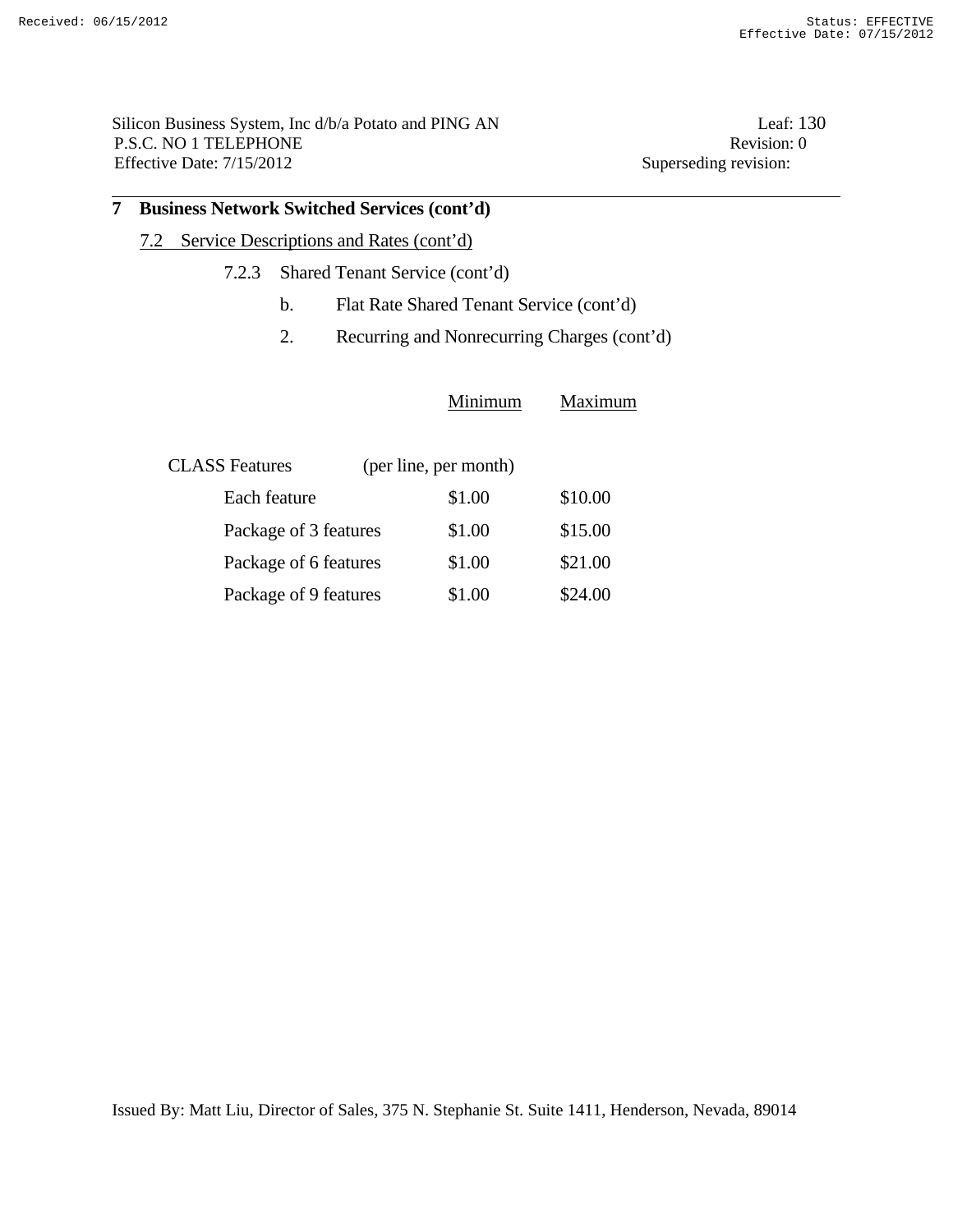Silicon Business System, Inc d/b/a Potato and PING AN Leaf: 131 P.S.C. NO 1 TELEPHONE Revision: 0 Effective Date:  $7/15/2012$  Superseding revision:

### **7 Business Network Switched Services (cont'd)**

- 7.2 Service Descriptions and Rates (cont'd)
	- 7.2.3 Shared Tenant Service (cont'd)
		- c. Message Rate Shared Tenant Service
		- 1. Description

 Calls to points within the local exchange area are charged on the basis of the number of completed calls originating from the customer's service in addition to a base monthly charge and usage charges for completed calls originated from the customer's line based on the total number of calls during the billing period. Local calling areas are as specified in Section 10.

2. Recurring and Nonrecurring Charges

 In addition to the nonrecurring charges listed below, service order charges apply as described in Section 3 of this tariff.

|                                        |                             | Minimum               | Maximum |
|----------------------------------------|-----------------------------|-----------------------|---------|
| <b>Nonrecurring Connection Charge:</b> |                             | \$1.00                | \$10.00 |
| <b>Monthly Recurring Charges:</b>      |                             |                       |         |
|                                        | Each Base Service Line      | \$1.00                | \$25.00 |
|                                        | Voice Mail Option, per line | \$1.00                | \$15.00 |
|                                        |                             |                       |         |
| <b>Custom Calling Features:</b>        |                             | (per line, per month) |         |
| Each feature                           |                             | \$0.25                | \$10.00 |
| Package of 3 features                  |                             | \$0.50                | \$15.00 |
| Package of 6 features                  |                             | \$0.75                | \$21.00 |
| Package of 9 features                  |                             | \$1.00                | \$24.00 |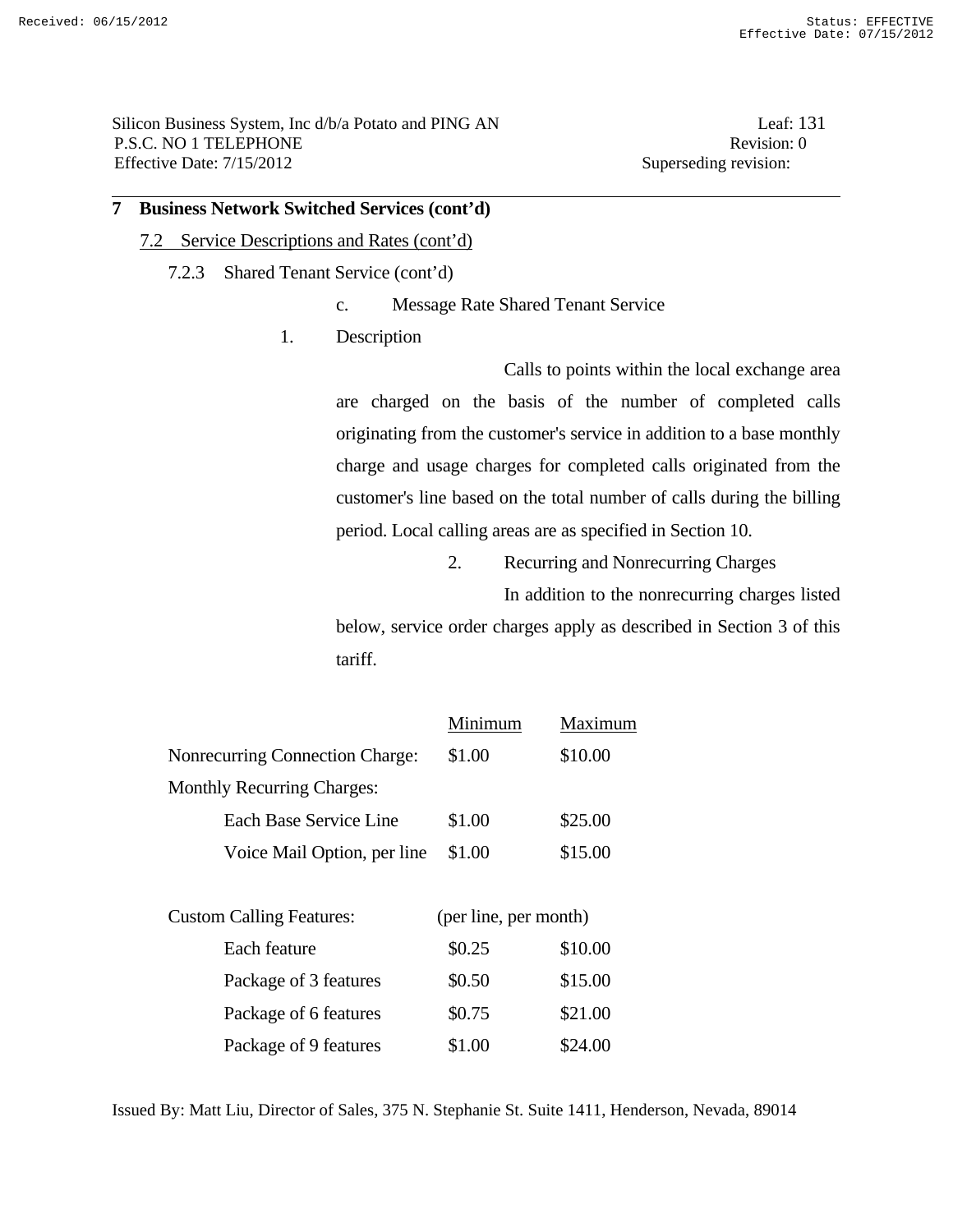Silicon Business System, Inc d/b/a Potato and PING AN Leaf: 132 P.S.C. NO 1 TELEPHONE Revision: 0<br>Effective Date: 7/15/2012 Superseding revision: 0 Effective Date:  $7/15/2012$ 

| <b>Business Network Switched Services (cont'd)</b><br>7 |                                                |                                             |         |
|---------------------------------------------------------|------------------------------------------------|---------------------------------------------|---------|
|                                                         | Service Descriptions and Rates (cont'd)<br>7.2 |                                             |         |
|                                                         | Shared Tenant Service (cont'd)<br>7.2.3        |                                             |         |
|                                                         | $\mathbf{C}$ .                                 | Message Rate Shared Tenant Service (cont'd) |         |
|                                                         | 2.                                             | Recurring and Nonrecurring Charges (cont'd) |         |
|                                                         |                                                | Minimum                                     | Maximum |
|                                                         |                                                |                                             |         |
|                                                         | <b>CLASS</b> Features                          | (per line, per month)                       |         |
|                                                         | Each feature                                   | \$1.00                                      | \$10.00 |
|                                                         | Package of 3 features                          | \$1.00                                      | \$15.00 |
|                                                         | Package of 6 features                          | \$1.00                                      | \$21.00 |
|                                                         | Package of 9 features                          | \$1.00                                      | \$24.00 |
|                                                         |                                                |                                             |         |

3. Message Usage Charges

| Per Message | \$.01 | \$.15 |
|-------------|-------|-------|
|-------------|-------|-------|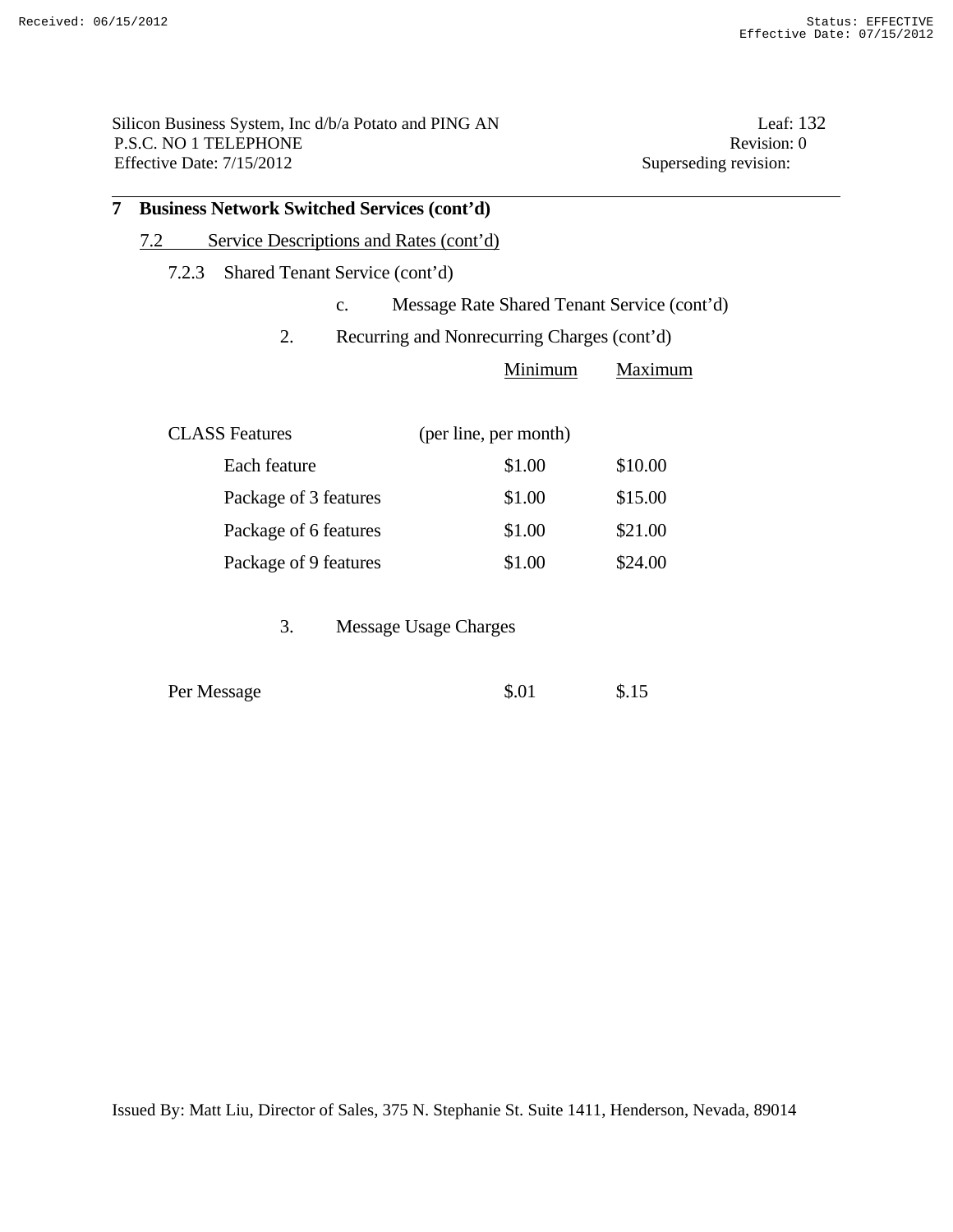Silicon Business System, Inc d/b/a Potato and PING AN Leaf: 133 P.S.C. NO 1 TELEPHONE Revision: 0 Effective Date: 7/15/2012 Superseding revision:

### **7 Business Network Switched Services (cont'd)**

7.2 Service Descriptions and Rates (cont'd)

### 7.2.4 PBX Trunk Service

a. General

 Analog and/or digital PBX trunks are provided for connection of customer-provided PBX terminal equipment. Analog trunks are delivered on a DS0 level and digital trunks are delivered at the DS1 level. All trunks are equipped with multiline hunting.

 DID service allows callers to reach the called party without going through a PBX attendant. DOD service allows end users to dial outside of a PBX system without going through the PBX attendant to get access to an outside line. Digital trunks cannot be two-way trunks, but must be ordered as with either Direct Inward Dialing (DID) or Direct Outward Dialing (DOD).

 For DID configured PBX trunks additional charges apply for Direct Inward Dial Station numbers.

Each Analog Trunk has the following characteristics:

| <b>Terminal Interface:</b> | 2-wire or 4-wire, as required for the provision |
|----------------------------|-------------------------------------------------|
| of service                 |                                                 |
| Signaling Type:            | Loop, Ground, E&M I, II, III                    |
| Pulse Type:                | Dual Tone Multi-Frequency (DTMF)                |
| Directionality:            | In-Coming Only (DID), Out-Going Only            |
| (DOD), or Two-Way          |                                                 |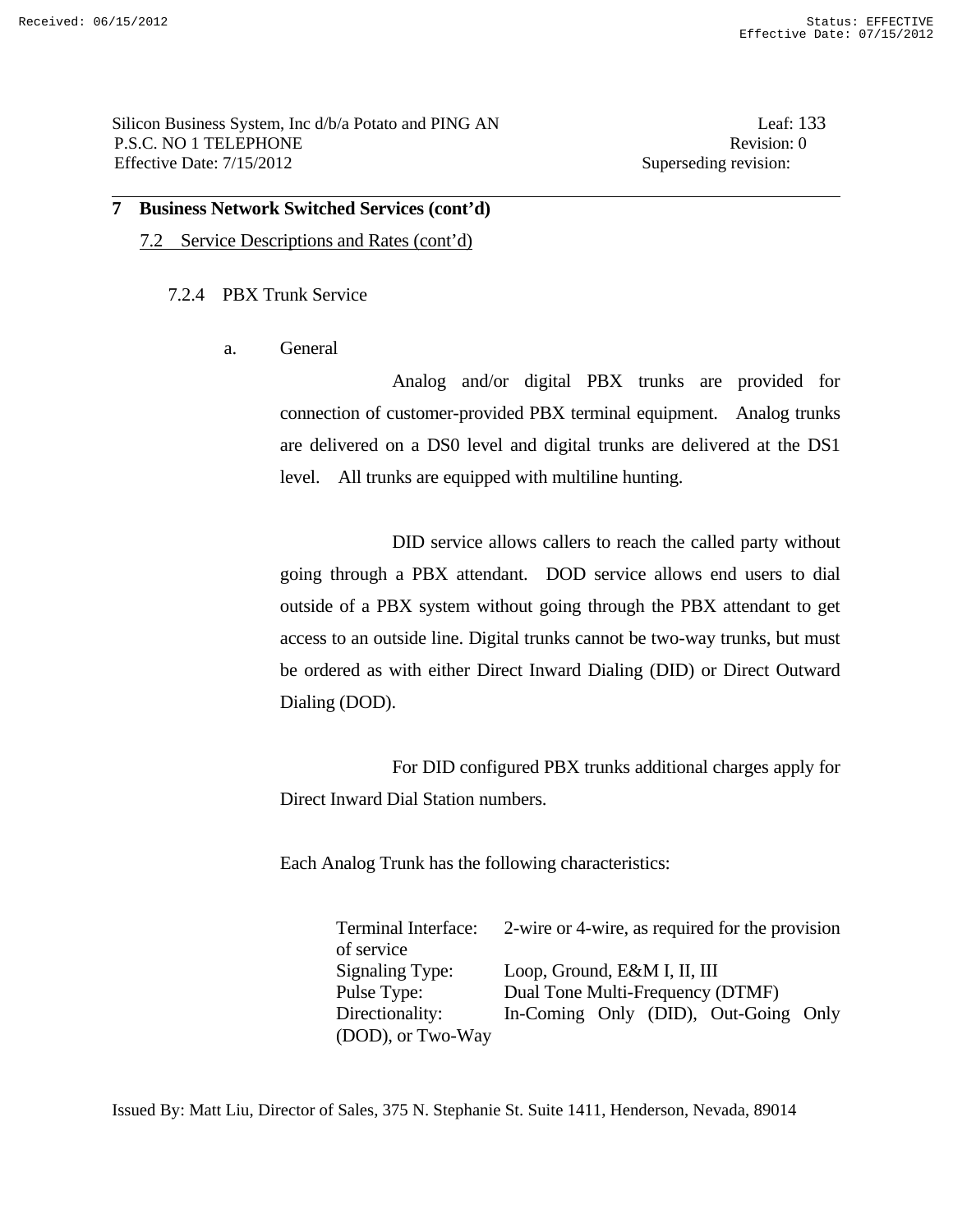Silicon Business System, Inc d/b/a Potato and PING AN Leaf: 134 P.S.C. NO 1 TELEPHONE Revision: 0 Effective Date:  $7/15/2012$  Superseding revision:

## **7 Business Network Switched Services (cont'd)**

- 7.2 Service Descriptions and Rates (cont'd)
	- 7.2.4 PBX Trunk Service (cont'd)
		- b. Flat Rate Analog PBX Trunks
			- 1. General

 Service to points within the local calling area is included in the charge for Flat Rate Analog PBX Trunk Service. Local calling areas are as specified in Section 10.

2. Recurring and Nonrecurring Charges

In addition to the nonrecurring charges listed

below, service order charges apply as described in Section 3 of this tariff.

|                                       | Minimum | Maximum |
|---------------------------------------|---------|---------|
| Monthly Recurring Charges :           | \$10.00 | \$75.00 |
| <b>Terminal Numbers:</b>              |         |         |
| 1-10 lines in terminal group          | \$5.00  | \$35.00 |
| 11-20 lines in terminal group \$10.00 |         | \$45.00 |
| $21 +$ lines in terminal group        | \$15.00 | \$90.00 |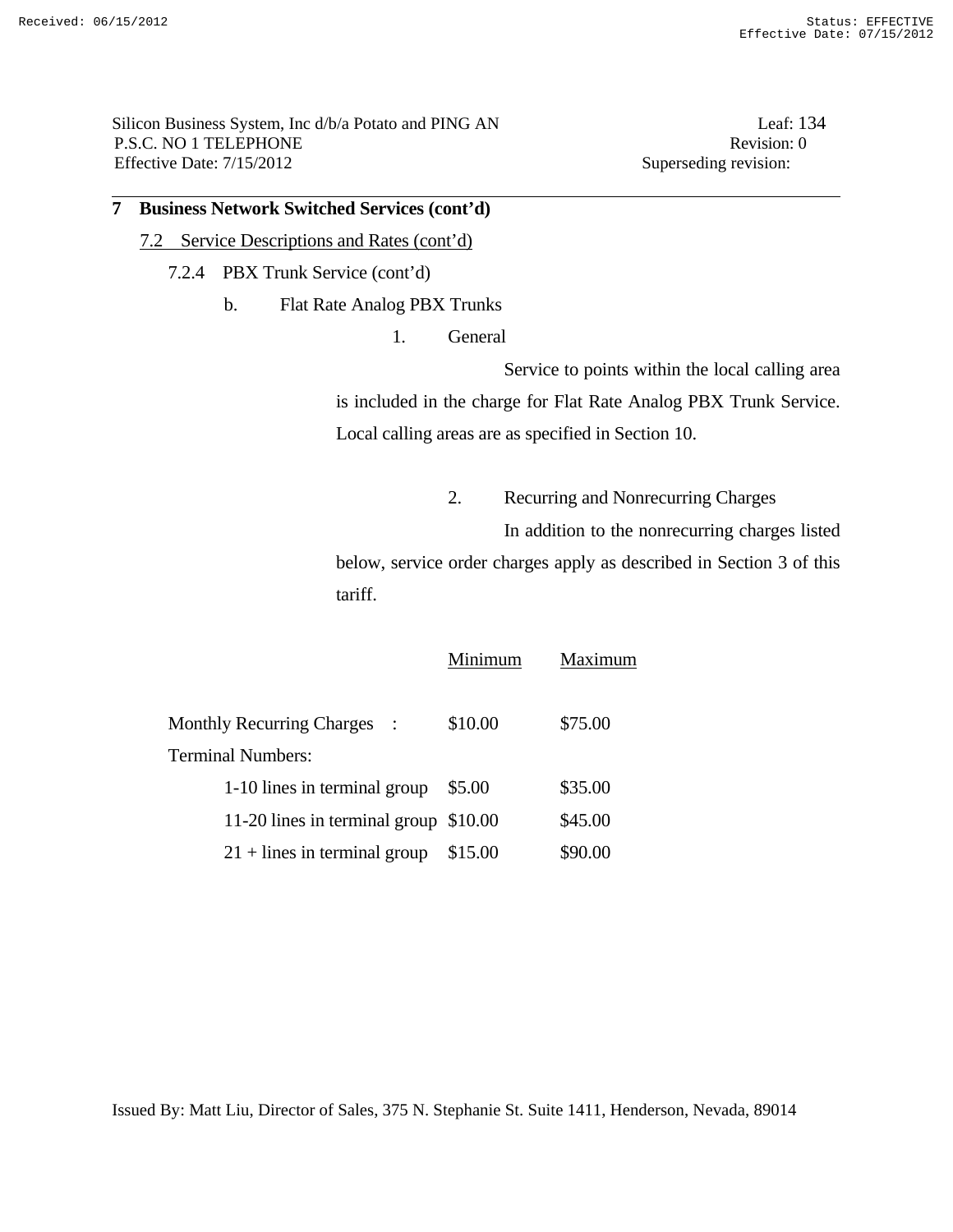Silicon Business System, Inc d/b/a Potato and PING AN Leaf: 135 P.S.C. NO 1 TELEPHONE Revision: 0 Effective Date: 7/15/2012 Superseding revision:

### **7 Business Network Switched Services (cont'd)**

- 7.2 Service Descriptions and Rates (cont'd)
	- 7.2.4 PBX Trunk Service (cont'd)
		- c. Message Rate Analog PBX Trunks

1. Description

 Message Rate Analog PBX Trunks provide the customer with a single, analog, voice grade telephonic communications channel which can be used to place or receive one call at a time. Local calls on two-way trunks and DOD trunks are billed on a message rate basis. DID trunks are arranged for oneway inward calling only.

### 2. Recurring and Nonrecurring Charges

 In addition to the nonrecurring charges listed below, service order charges apply as described in Section 3 of this tariff. Charges for each Message Rate PBX Truck include a monthly recurring Base Service Charge and usage charges for completed calls originated from the customer's lines based on the total number of calls during the billing period. Local calling areas are as specified in Section 10.

|                                   |                                        | Minimum | Maximum |
|-----------------------------------|----------------------------------------|---------|---------|
|                                   | <b>Nonrecurring Connection Charge:</b> | \$1.00  | \$50.00 |
| <b>Monthly Recurring Charges:</b> |                                        |         |         |
| Each Trunk                        |                                        | \$5.00  | \$25.00 |
|                                   | <b>Terminal Numbers:</b>               |         |         |
|                                   | 1-10 lines in terminal group           | \$5.00  | \$15.00 |
|                                   | 11-20 lines in terminal group \$10.00  |         | \$25.00 |
|                                   | $21 +$ lines in terminal group         | \$15.00 | \$30.00 |
|                                   |                                        |         |         |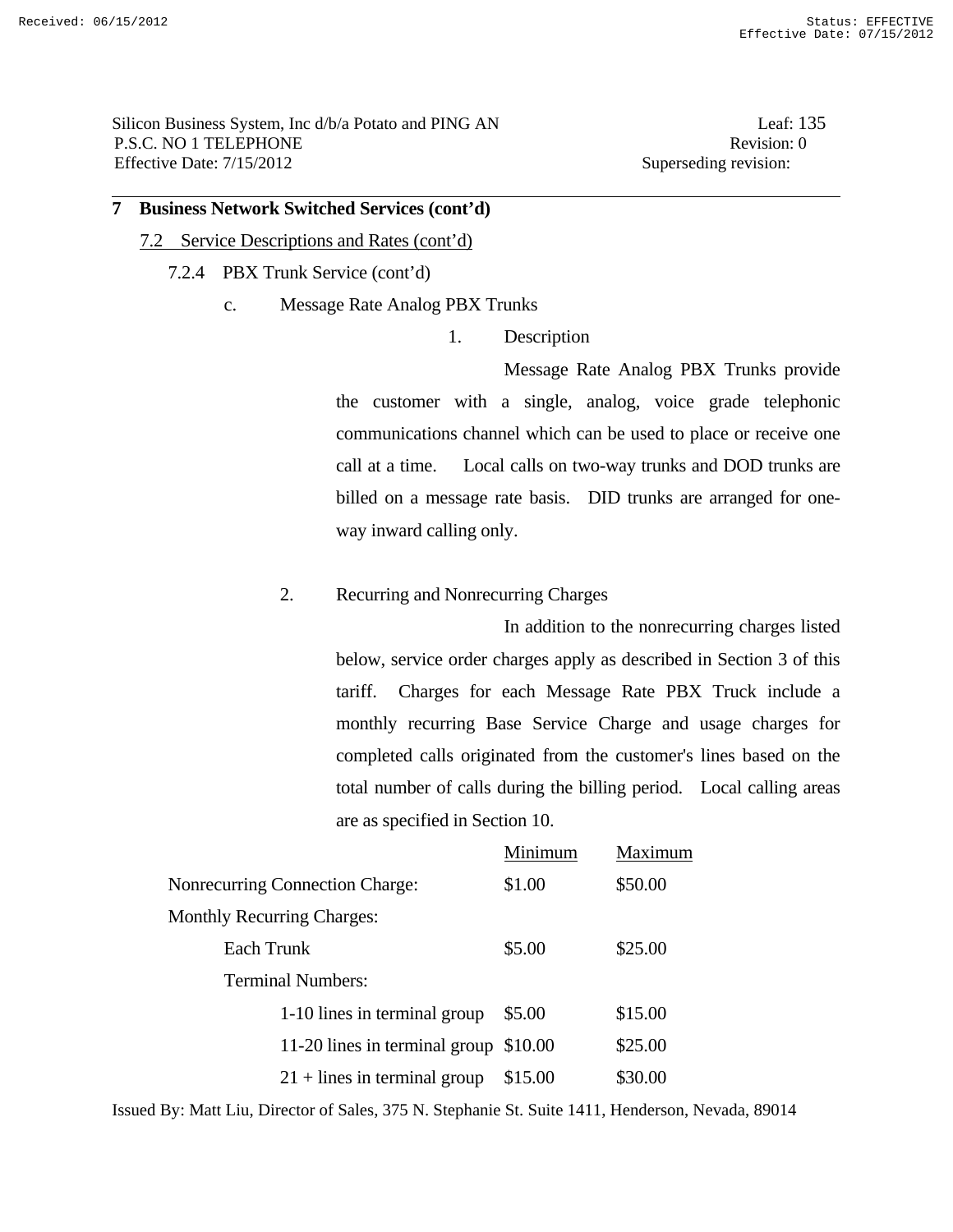Silicon Business System, Inc d/b/a Potato and PING AN Leaf: 136<br>P.S.C. NO 1 TELEPHONE Revision: 0 P.S.C. NO 1 TELEPHONE Revision: Revision: 0.01 TELEPHONE Revision: 0.01 TELEPHONE Revision: 0.01 TELEPHONE Effective Date:  $7/15/2012$ 

| 7 | <b>Business Network Switched Services (cont'd)</b> |                                         |                  |                                         |         |                |
|---|----------------------------------------------------|-----------------------------------------|------------------|-----------------------------------------|---------|----------------|
|   | 7.2                                                | Service Descriptions and Rates (cont'd) |                  |                                         |         |                |
|   | 7.2.4                                              |                                         |                  | PBX Trunk Service (cont'd)              |         |                |
|   |                                                    | $\mathcal{C}$ .                         |                  | Message Rate Analog PBX Trunks (cont'd) |         |                |
|   |                                                    |                                         | 3.               | Message Usage Charges                   |         |                |
|   |                                                    |                                         |                  |                                         | Minimum | <b>Maximum</b> |
|   |                                                    | Per Message Charge                      |                  |                                         | \$0.01  | \$0.15         |
|   |                                                    |                                         | 4.               | <b>Analog DID Trunks</b>                |         |                |
|   |                                                    |                                         |                  | Nonrecurring Connection Charge          | \$10.00 | \$60.00        |
|   |                                                    |                                         |                  | Monthly Recurring Charges (per trunk)   | \$5.00  | \$35.00        |
|   |                                                    | <b>DID Station Numbers</b>              |                  |                                         |         |                |
|   |                                                    |                                         | Each Group of 20 |                                         | \$1.00  | \$6.00         |
|   |                                                    |                                         |                  | Each Group of 100                       | \$12.00 | \$26.00        |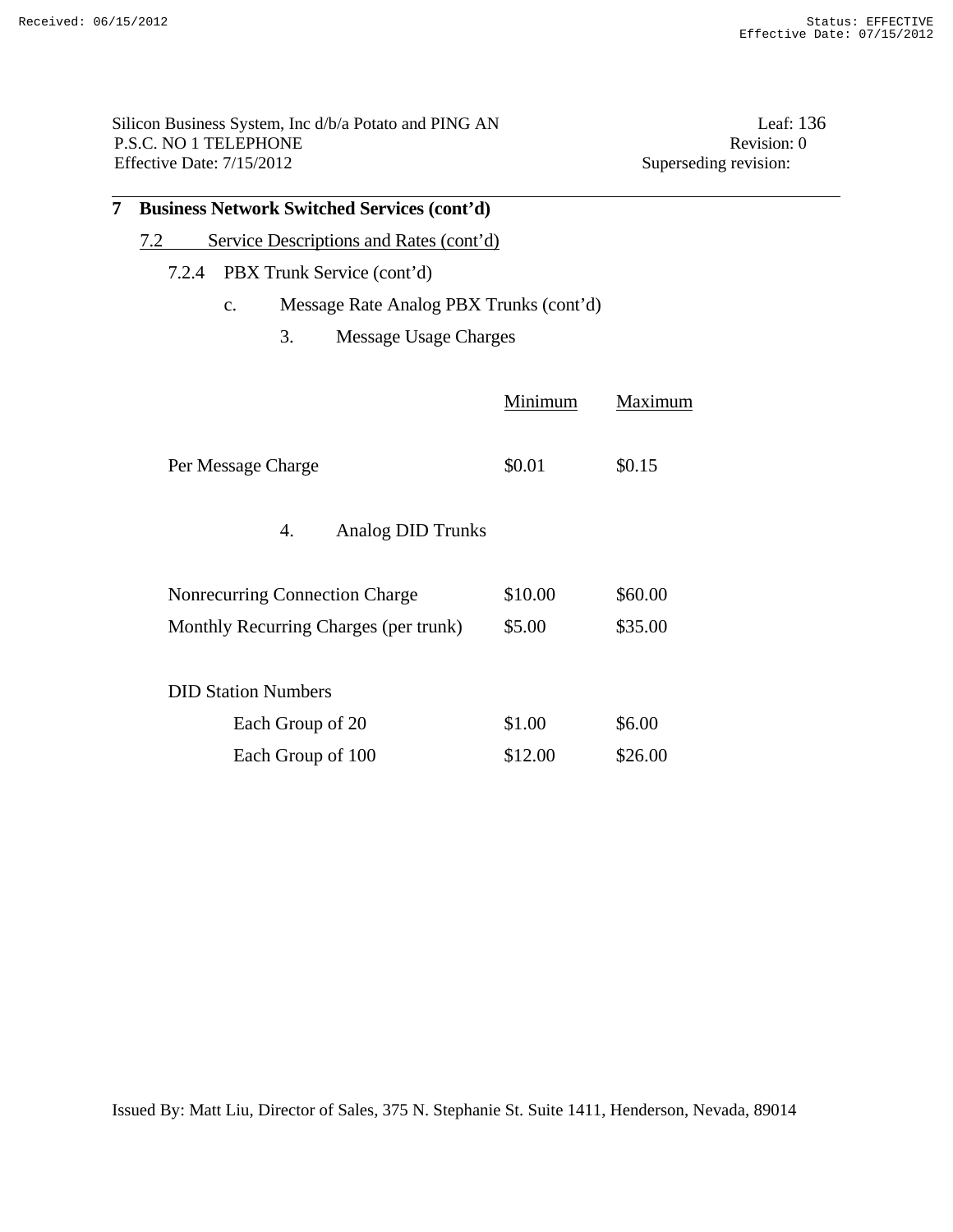Silicon Business System, Inc d/b/a Potato and PING AN Leaf: 137 P.S.C. NO 1 TELEPHONE Revision: 0 Effective Date: 7/15/2012 Superseding revision:

### **7 Business Network Switched Services (cont'd)**

- 7.2 Service Descriptions and Rates (cont'd)
	- 7.2.4 PBX Trunk Service (cont'd)
		- e. Digital PBX Trunk Service

## 1. Description

 Digital PBX Trunk Service provide a customer with connection to the Company switch via a DS1 digital fiber optic transmission facility operating at 1.544 Mbps and time division multiplexed into 24 analog voice grade telephonic communications channels. Digital PBX Trunks are provided for connection of customer-provided PBX equipment or trunk capable key systems to the Company switch. Each Digital PBX Trunk has the following characteristics:

| Start Dial Indicator: Immediate Wink, Delay Dial, Dial |
|--------------------------------------------------------|
|                                                        |
| Dual Tone Multi-Frequency (DTMF)                       |
| In-Coming or Out-Going Only, as                        |
|                                                        |

Service to points within the local calling area

is included in the charge for Digital PBX Trunk Service. Local calling areas are as specified in Section 10.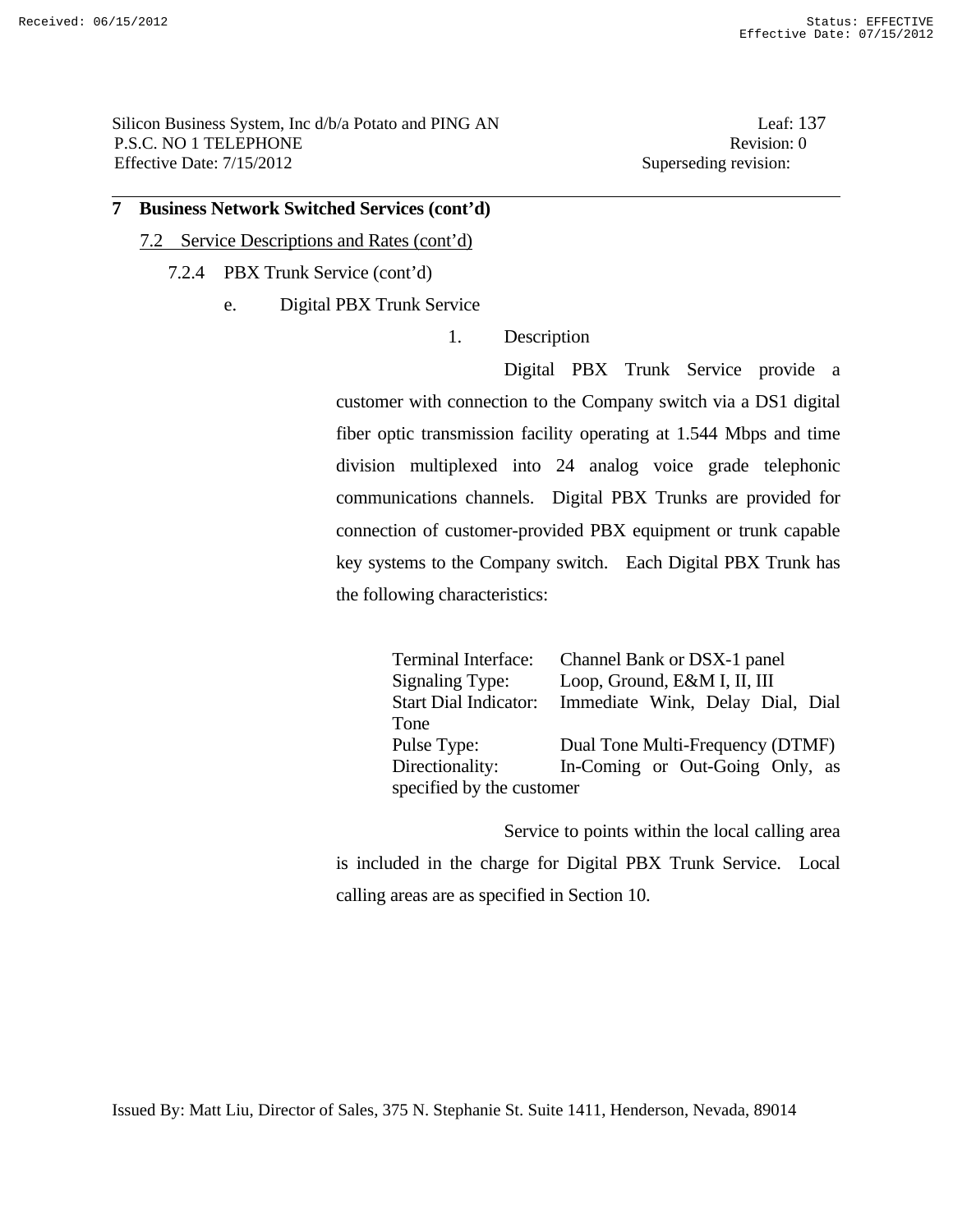Silicon Business System, Inc d/b/a Potato and PING AN Leaf: 138 P.S.C. NO 1 TELEPHONE Revision: 0 Effective Date:  $7/15/2012$  Superseding revision:

### **7 Business Network Switched Services (cont'd)**

- 7.2 Service Descriptions and Rates (cont'd)
	- 7.2.4 PBX Trunk Service (cont'd)
		- e. Digital PBX Trunk Service (cont'd)

2. Recurring and Nonrecurring Charges

 In addition to the nonrecurring charges listed below, service order charges apply as described in Section 3 of this tariff. Charges for each Message Rate Digital PBX Trunk include a monthly recurring Base Service Charge and usage charges for completed calls originated from the customer's lines based on the total number of calls during the billing period.

 Where appropriate facilities do not exist, Special Construction charges will also apply.

|                                   | Minimum  | Maximum   |
|-----------------------------------|----------|-----------|
| Nonrecurring Connection Charge:   | \$250.00 | \$1000.00 |
| <b>Monthly Recurring Charges:</b> |          |           |
| <b>Flat Rate:</b>                 |          |           |
| Facility                          | \$100.00 | \$500.00  |
| Per Active Channel (DID)          | \$10.00  | \$25.00   |
| Per Active Channel (DOD)          | \$10.00  | \$75.00   |
| <b>Message Rate:</b>              |          |           |
| Facility                          | \$100.00 | \$500.00  |
| Per Active Channel (DID)          | \$10.00  | \$25.00   |
| Per Active Channel (DOD)          | \$10.00  | \$75.00   |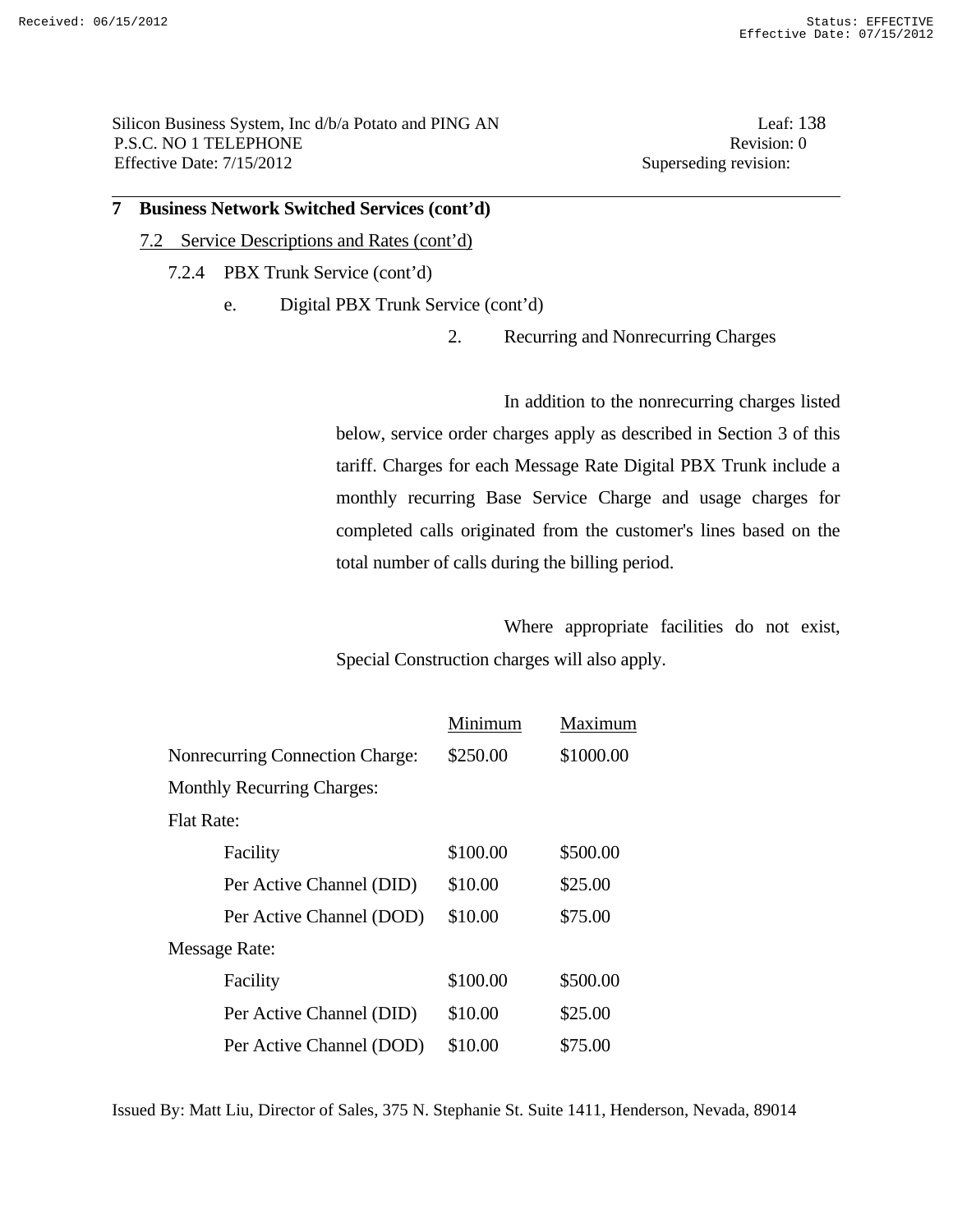Silicon Business System, Inc d/b/a Potato and PING AN Leaf: 139<br>P.S.C. NO 1 TELEPHONE Revision: 0 P.S.C. NO 1 TELEPHONE Effective Date: 7/15/2012 Superseding revision:

| 7                                        | <b>Business Network Switched Services (cont'd)</b> |  |  |  |  |
|------------------------------------------|----------------------------------------------------|--|--|--|--|
|                                          | Service Descriptions and Rates (cont'd)<br>7.2     |  |  |  |  |
| 7.2.4 PBX Trunk Service (cont'd)         |                                                    |  |  |  |  |
| Digital PBX Trunk Service (cont'd)<br>e. |                                                    |  |  |  |  |
|                                          |                                                    |  |  |  |  |

3. Message Usage Charges

|                           | Minimum | Maximum |
|---------------------------|---------|---------|
| Per Message Charge \$0.01 |         | \$0.15  |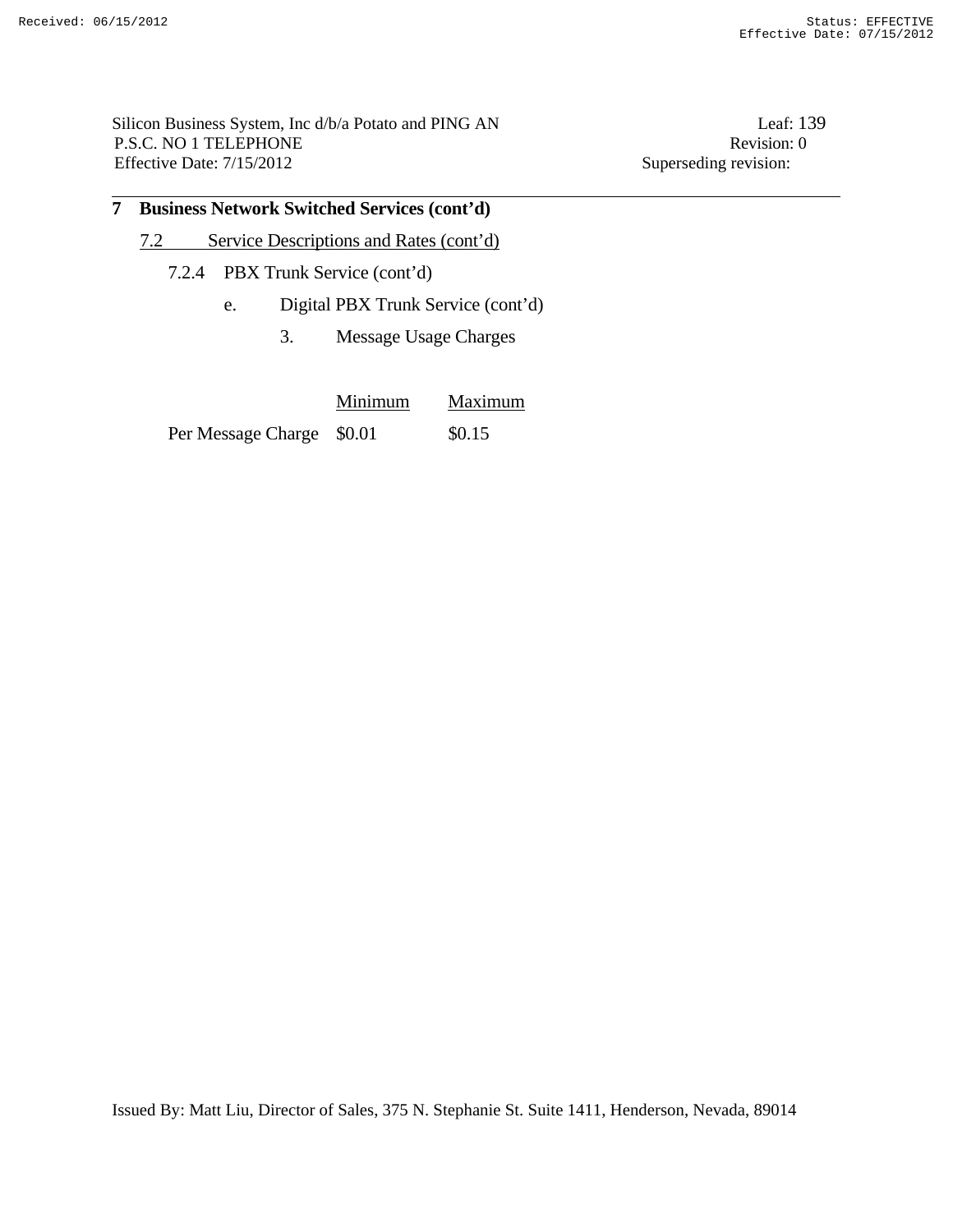Silicon Business System, Inc d/b/a Potato and PING AN Leaf: 140 P.S.C. NO 1 TELEPHONE Revision: 0 Effective Date: 7/15/2012 Superseding revision:

### **7 Business Network Switched Services (cont'd)**

#### 7.2 Service Descriptions and Rates (cont'd)

#### 7.2.5 Centrex Service

#### a. Description

 Centrex Service is a multi-station system offered to the business customer with 2 or more lines or trunks. It consists of digital switching equipment in the Company's switches connected to station lines on the customer's premises. Centrex Service enables the customer to originate and receive local calls within its system at no additional charge. Service to points within the local calling area is included in the charge for Centrex Service. Local calling areas are as specified in Section 10.

 Centrex Service is offered on a contracted basis with four terms: 24, 36, 60 and 84 months. Thirty days prior to the expiration of the contract term, the subscriber may cancel service or renew for a new term commitment. If the subscriber does not cancel or renew the service, service will continue on a month to month basis at the monthly rate associated with the twenty-four month term plan.

Each Centrex Station Line has the following characteristics:

| <b>Terminal Interface:</b><br>provision of service | 2-Wire or 4-Wire as required for the |
|----------------------------------------------------|--------------------------------------|
| Signaling Type:<br>Loop Start                      |                                      |
| Pulse Type:                                        | Dual Tone Multi-Frequency (DTMF)     |
| Directionality:                                    | Two-Way, In-Only or Out-Only         |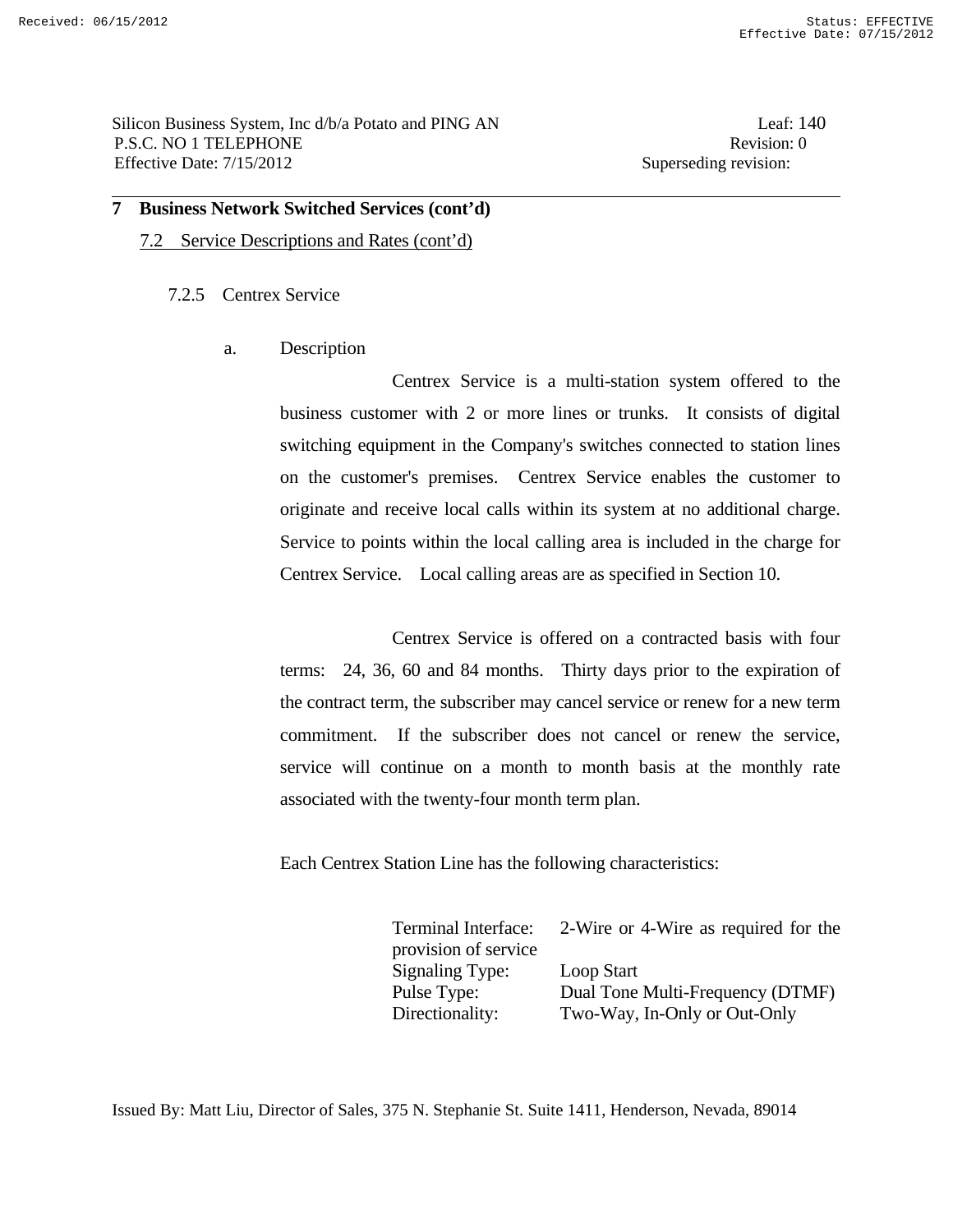## **7 Business Network Switched Services (cont'd)**

- 7.2 Service Descriptions and Rates (cont'd)
	- 7.2.5 Centrex Service (cont'd)

b. Features

 The Centrex customer chooses one of three feature packages: Basic, Enhanced and Premium. Basic Centrex includes all Centrex features except attendant features and Customer Management System. Enhanced Centrex includes attendant features. Premium Centrex offers all features, attendant features and Customer Management system.

 The following Centrex features are available to the customer of Centrex Service at no additional charge:

|                                           | <b>Basic</b> | Enhanced | Premium |
|-------------------------------------------|--------------|----------|---------|
| Add-On Hold                               | X            | X        | X       |
| <b>Attendant Camp On</b>                  |              | X        | X       |
| <b>Attendant Conference</b>               |              | X        | X       |
| <b>Attendant Direct Station Selection</b> |              | X        | X       |
| <b>Automatic Call Distribution</b>        |              |          | X       |
| <b>Automatic Route Selection (ARS)</b>    | X            | X        | X       |
| Call Forward - Busy                       | X            | X        | X       |
| Call Forward - No Answer                  | X            | X        | X       |
| Call Pickup                               | X            | X        | X       |
| <b>Call Transfer Internal</b>             | X            | X        | X       |
| <b>Call Transfer Outside</b>              | X            | X        | X       |
| <b>Call Waiting</b>                       | X            | X        | X       |
| Call Waiting - Attendant Lamp             |              | X        | X       |
| Code Calling                              | X            | X        | X       |
| 6-Way Conference                          |              |          | X       |
| Directed Call Pickup                      | X            | X        | X       |
| <b>Group Numbering</b>                    | X            | X        | X       |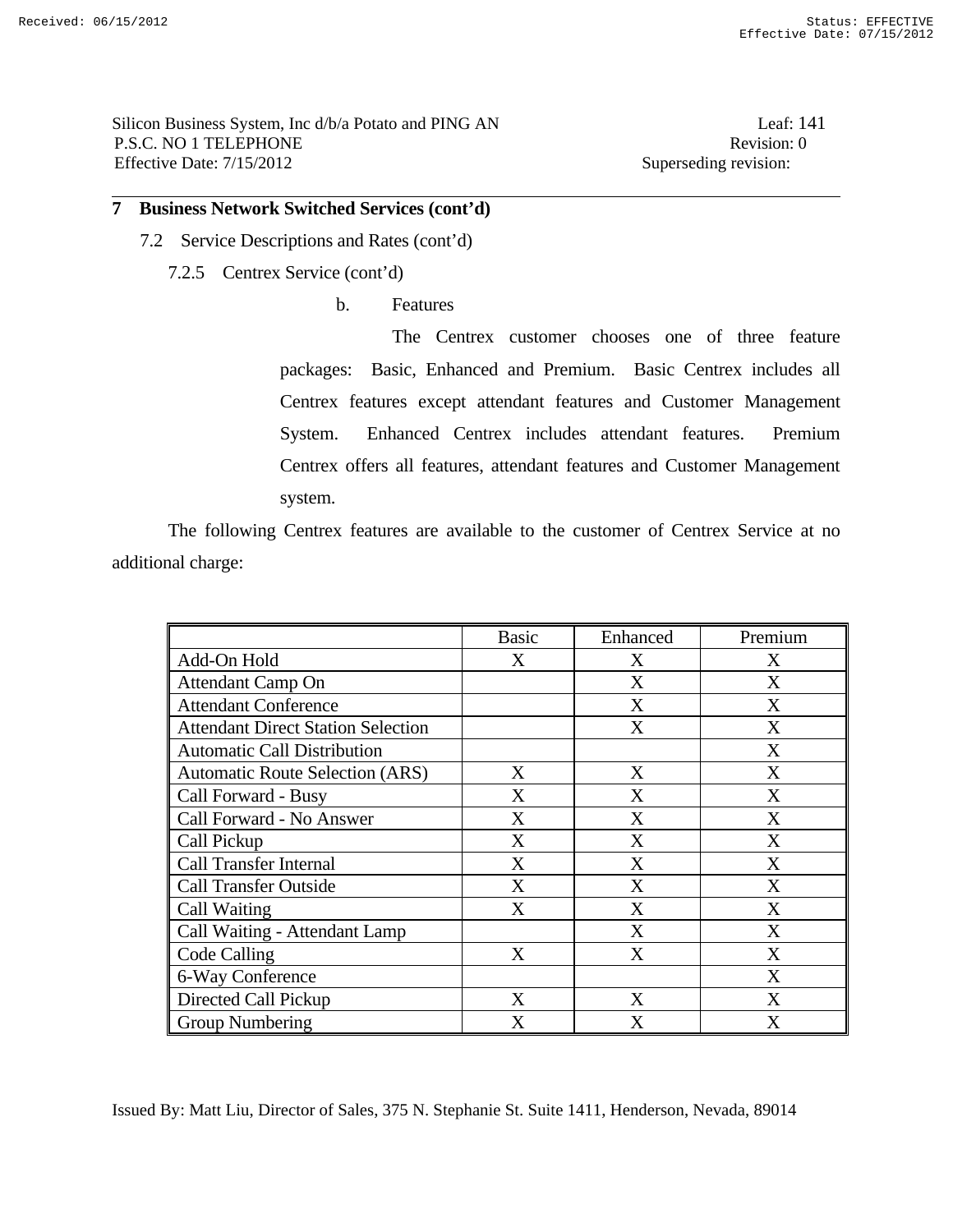Silicon Business System, Inc d/b/a Potato and PING AN Leaf: 142 P.S.C. NO 1 TELEPHONE Revision: 0 Effective Date: 7/15/2012 Superseding revision:

## **7 Business Network Switched Services (cont'd)**

### 7.2 Service Descriptions and Rates (cont'd)

7.2.5 Centrex Service (cont'd)

b. Features (cont'd)

|                                   | <b>Basic</b> | Enhanced | Premium |
|-----------------------------------|--------------|----------|---------|
| <b>Intercom Dialing</b>           | X            | X        | X       |
| Loudspeaker Paging                | X            | X        | X       |
| <b>Manual Control of ARS</b>      |              | X        | X       |
| <b>Make Busy</b>                  | X            | X        | X       |
| <b>Multiline Hunt</b>             | X            | X        | X       |
| <b>Night Service</b>              | X            | X        | X       |
| <b>Outward Call for PBX</b>       | X            | X        | X       |
| <b>Power Fail Transfer</b>        | X            | X        | X       |
| Queuing                           | X            | X        | X       |
| <b>Single Digit Dialing</b>       | X            | X        | X       |
| <b>Tandem Dialing</b>             | X            | X        | X       |
| Toll Diversion - Attendant        |              | X        | X       |
| <b>Uniform Call Distribution</b>  | X            | X        | X       |
| <b>Customer Management System</b> |              |          | X       |
| <b>Speed Calling</b>              | X            | X        | X       |
| Three Way Calling                 | X            | X        | X       |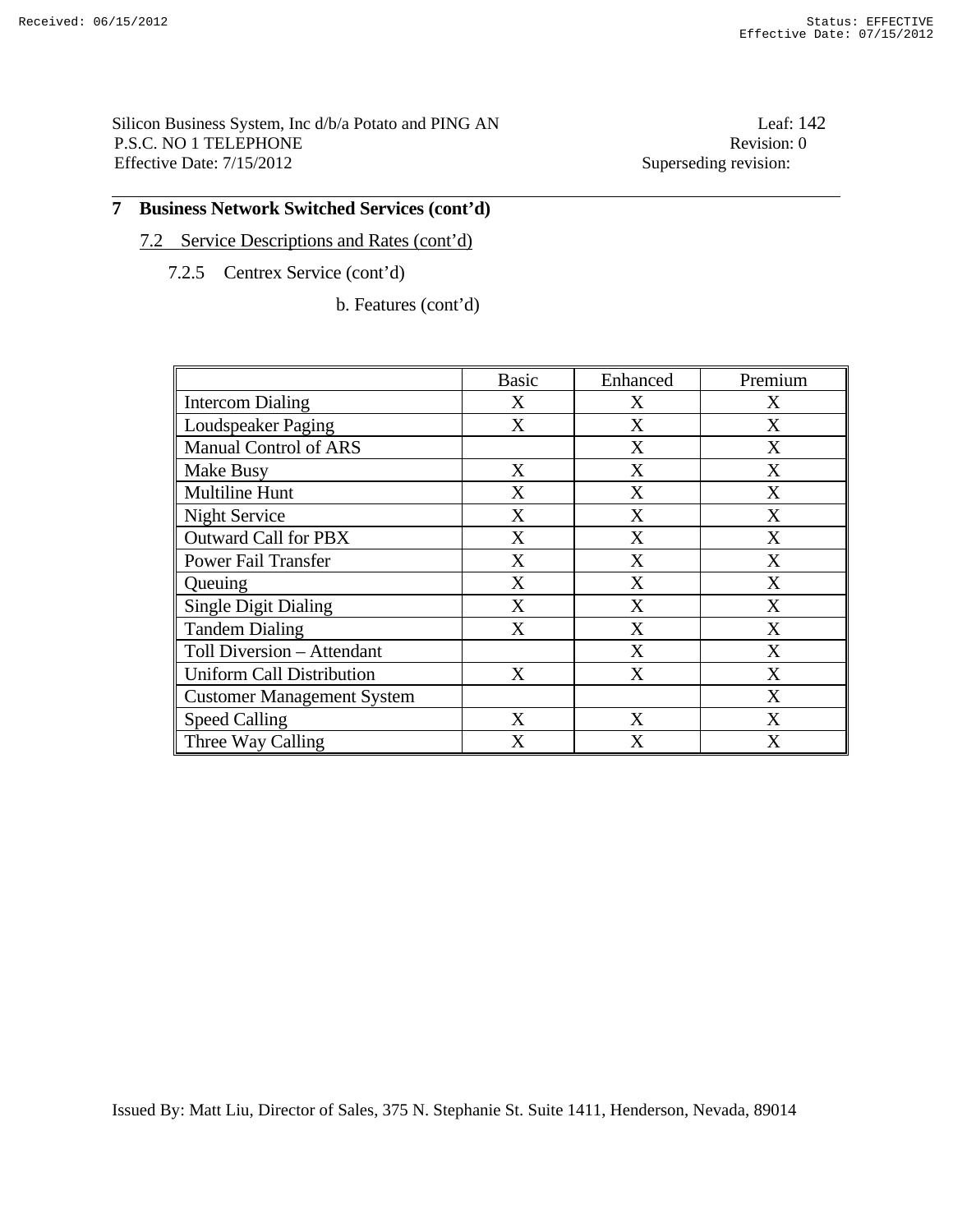Silicon Business System, Inc d/b/a Potato and PING AN Leaf: 143 P.S.C. NO 1 TELEPHONE Revision: 0 Effective Date:  $7/15/2012$  Superseding revision:

## **7 Business Network Switched Services (cont'd)**

## 7.2 Service Descriptions and Rates (cont'd)

#### 7.2.5 Centrex Service (cont'd)

c. Recurring and Nonrecurring Charges

 Unless otherwise specified, all charges apply on a per access line basis. In addition to the nonrecurring charges listed below, service order charges apply as described in Section 3 of this tariff.

1. Basic Centrex (Flat Rated)

|                                        | Minimum                      | Maximum  |
|----------------------------------------|------------------------------|----------|
| <b>Nonrecurring Connection Charge:</b> | \$10.00                      | \$200.00 |
| <b>Monthly Recurring Charges:</b>      |                              |          |
| Term                                   |                              |          |
| 24 months                              | \$10.00                      | \$100.00 |
| 36 months                              | \$10.00                      | \$100.00 |
| 60 months                              | \$10.00                      | \$100.00 |
| 84 months                              | \$10.00                      | \$100.00 |
| <b>DS1</b> Port Charges                |                              |          |
| for DS1 Interconnection                |                              |          |
| (per 24 Centrex Changes):              | \$75.00                      | \$500.00 |
| Voice Mail, per line per month:        | \$1.00                       | \$20.00  |
| Over 200 lines                         | <b>Individual Case Basis</b> |          |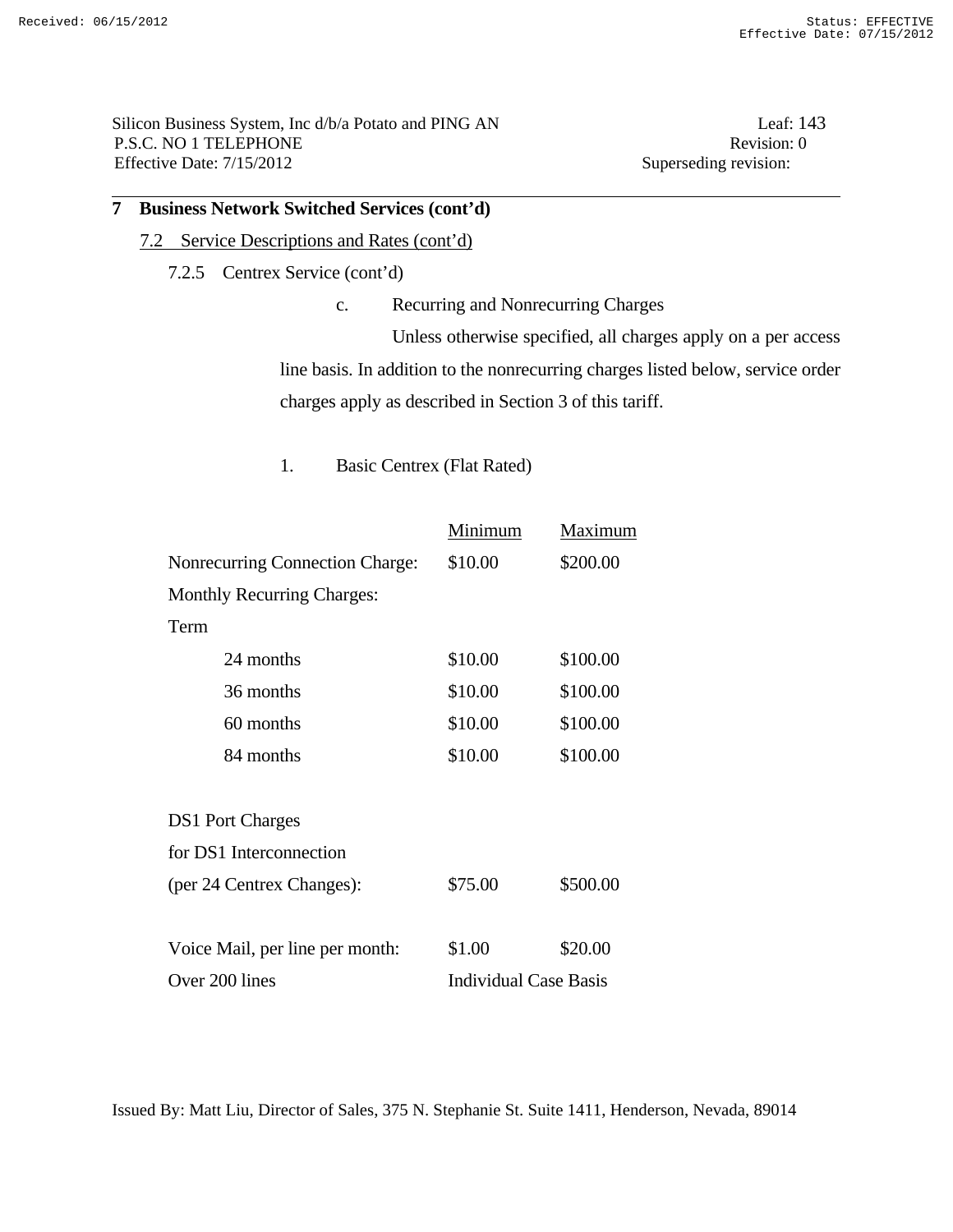Silicon Business System, Inc d/b/a Potato and PING AN Leaf: 144 P.S.C. NO 1 TELEPHONE Revision: 0 Effective Date: 7/15/2012 Superseding revision:

## **7 Business Network Switched Services (cont'd)**

## 7.2 Service Descriptions and Rates (cont'd)

## 7.2.5 Centrex Service (cont'd)

- c. Recurring and Nonrecurring Charges (cont'd)
- 2. Enhanced Centrex (Flat Rate)

|                                        | Minimum                      | Maximum  |
|----------------------------------------|------------------------------|----------|
| <b>Nonrecurring Connection Charge:</b> | \$10.00                      | \$200.00 |
| <b>Monthly Recurring Charges:</b>      |                              |          |
| Term                                   |                              |          |
| 24 months                              | \$10.00                      | \$100.00 |
| 36 months                              | \$10.00                      | \$100.00 |
| 60 months                              | \$10.00                      | \$100.00 |
| 84 months                              | \$10.00                      | \$100.00 |
| <b>DS1</b> Port Charges                |                              |          |
| for DS1 Interconnection                |                              |          |
| (per 24 Centrex Channels):             | \$75.00                      | \$500.00 |
| Voice Mail, per line per month:        | \$1.00                       | \$20.00  |
| Over 200 lines                         | <b>Individual Case Basis</b> |          |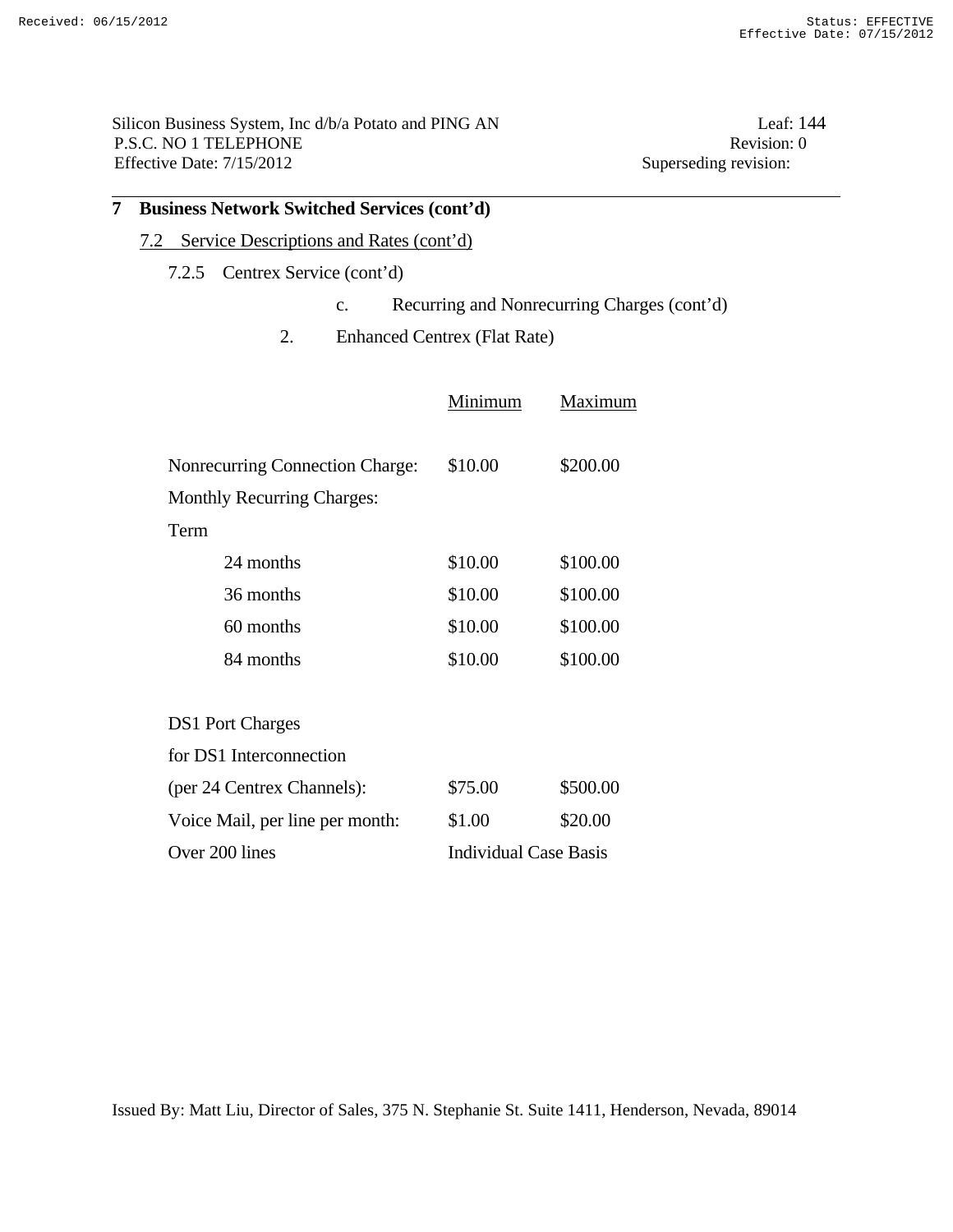Silicon Business System, Inc d/b/a Potato and PING AN Leaf: 145 P.S.C. NO 1 TELEPHONE Revision: 0 Effective Date:  $7/15/2012$  Superseding revision:

# **7 Business Network Switched Services (cont'd)**

## 7.2 Service Descriptions and Rates (cont'd)

- 7.2.5 Centrex Service (cont'd)
	- c. Recurring and Nonrecurring Charges (cont'd)
	- 3. Premium Centrex (Flat Rate)

|                                   | Minimum                      | Maximum  |
|-----------------------------------|------------------------------|----------|
| Nonrecurring Connection Charge:   | \$25.00                      | \$500.00 |
| <b>Monthly Recurring Charges:</b> |                              |          |
| Term                              |                              |          |
| 24 months                         | \$10.00                      | \$100.00 |
| 36 months                         | \$10.00                      | \$100.00 |
| 60 months                         | \$10.00                      | \$100.00 |
| 84 months                         | \$10.00                      | \$100.00 |
| <b>DS1</b> Port Charges           |                              |          |
| for DS1 Interconnection           |                              |          |
| (per 24 Centrex Channels):        | \$75.00                      | \$500.00 |
| Voice Mail, per line per month:   | \$1.00                       | \$20.00  |
| Over 200 lines                    | <b>Individual Case Basis</b> |          |
| d.                                | <b>Direct Inward Dialing</b> |          |
|                                   | Minimum                      | Maximum  |
| Each Group of 20 Numbers          | \$1.00                       | \$10.00  |
| Each Group of 100 Numbers         | \$10.00                      | \$30.00  |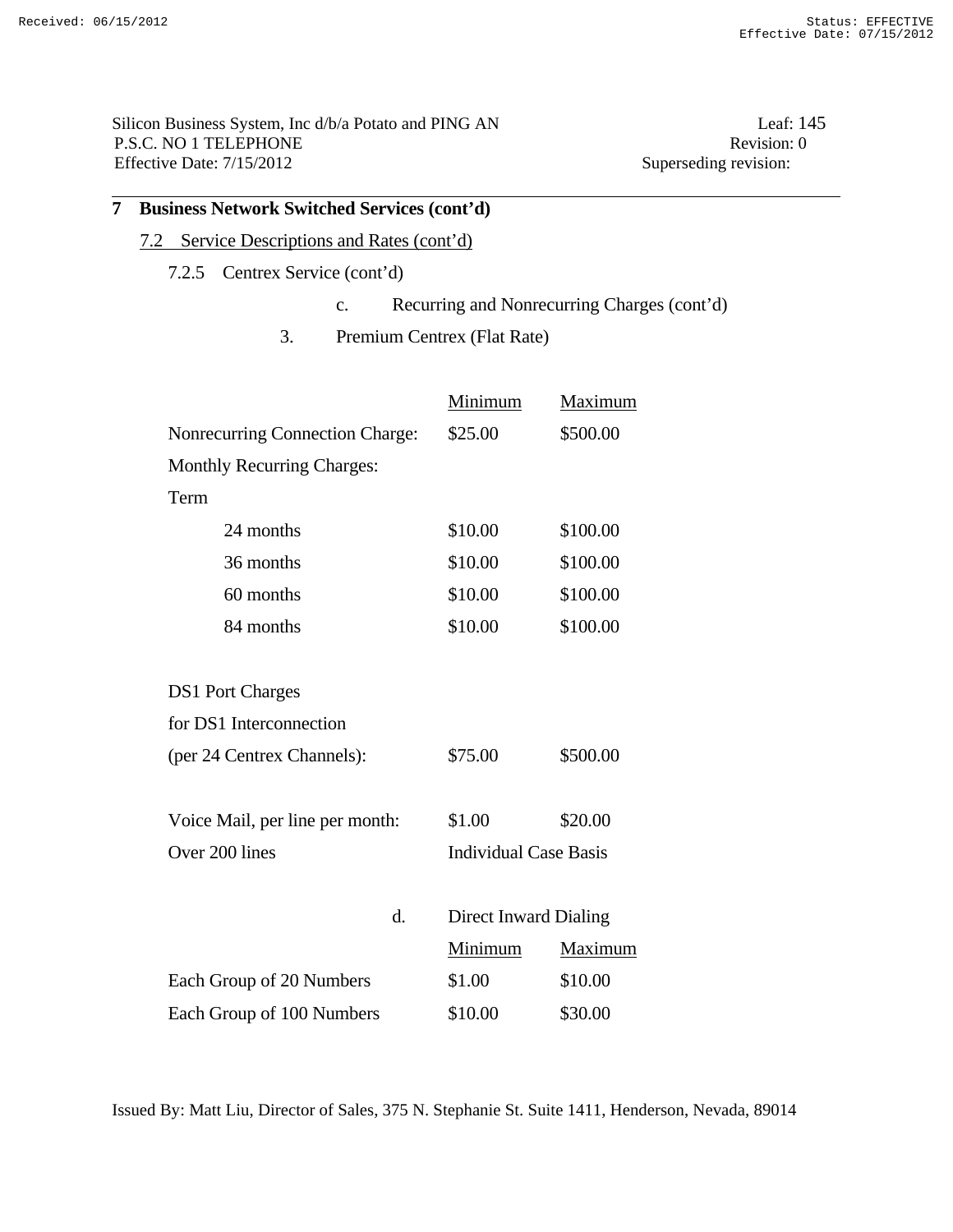Silicon Business System, Inc d/b/a Potato and PING AN Leaf: 146 P.S.C. NO 1 TELEPHONE Revision: 0 Effective Date: 7/15/2012 Superseding revision:

# **7 Business Network Switched Services (cont'd)**

## 7.2 Service Descriptions and Rates (cont'd)

7.2.5 Centrex Service (cont'd)

c. Recurring and Nonrecurring Charges (cont'd)

|                                       | Minimum | Maximum |
|---------------------------------------|---------|---------|
| <b>Terminal Numbers:</b>              |         |         |
| 1-10 lines in terminal group          | \$5.00  | \$15.00 |
| 11-20 lines in terminal group \$10.00 |         | \$25.00 |
| $21 +$ lines in terminal group        | \$15.00 | \$40.00 |
|                                       |         |         |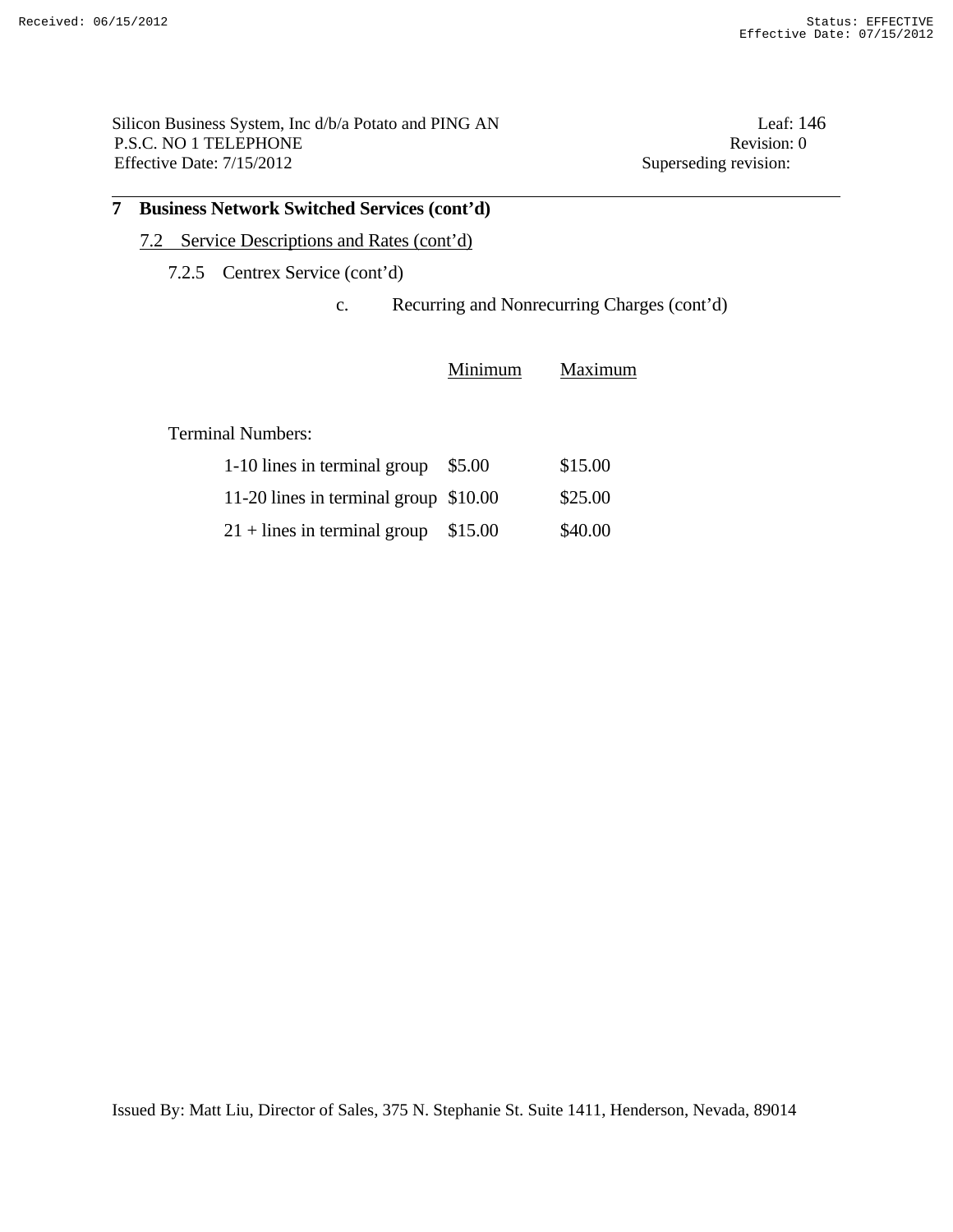## **8 Special Services and Programs**

## 8.1 Lifeline Telephone Service

 Lifeline Telephone Service is a federal program which supports universal service through reimbursement to Eligible Telecommunications Carriers (ETC). For information regarding this program and requirements to become an ETC, refer to Section 214(e)(2) and 214(e)(6) of the Telecommunications Act of 1934( as amended) and Sections 54.101- 54.207 of the Rules of the Federal Communications Commission (Title 47-Code of Federal Regulations)

## 8.1.1 Lifeline Telephone Service Options

## a. Flat Rate Lifeline Service

 This service provides a full waiver of the monthly subscriber line charge plus a reduction of \$1.75 in the monthly Service Line rate (which is offset by a Federal intrastate revenue contribution) for flat rate Lifeline customers.

## .b Basic Lifeline Service

 This service provides a full waiver of the monthly federal subscriber line charge plus a reduction of \$1.75 in the monthly Service Line rate (which is offset by a Federal intrastate revenue contribution) for message rate Lifeline customers. There is no monthly allowance for local calls. Primary area and Home Region calls are untimed. Extended area calls (where available) are timed.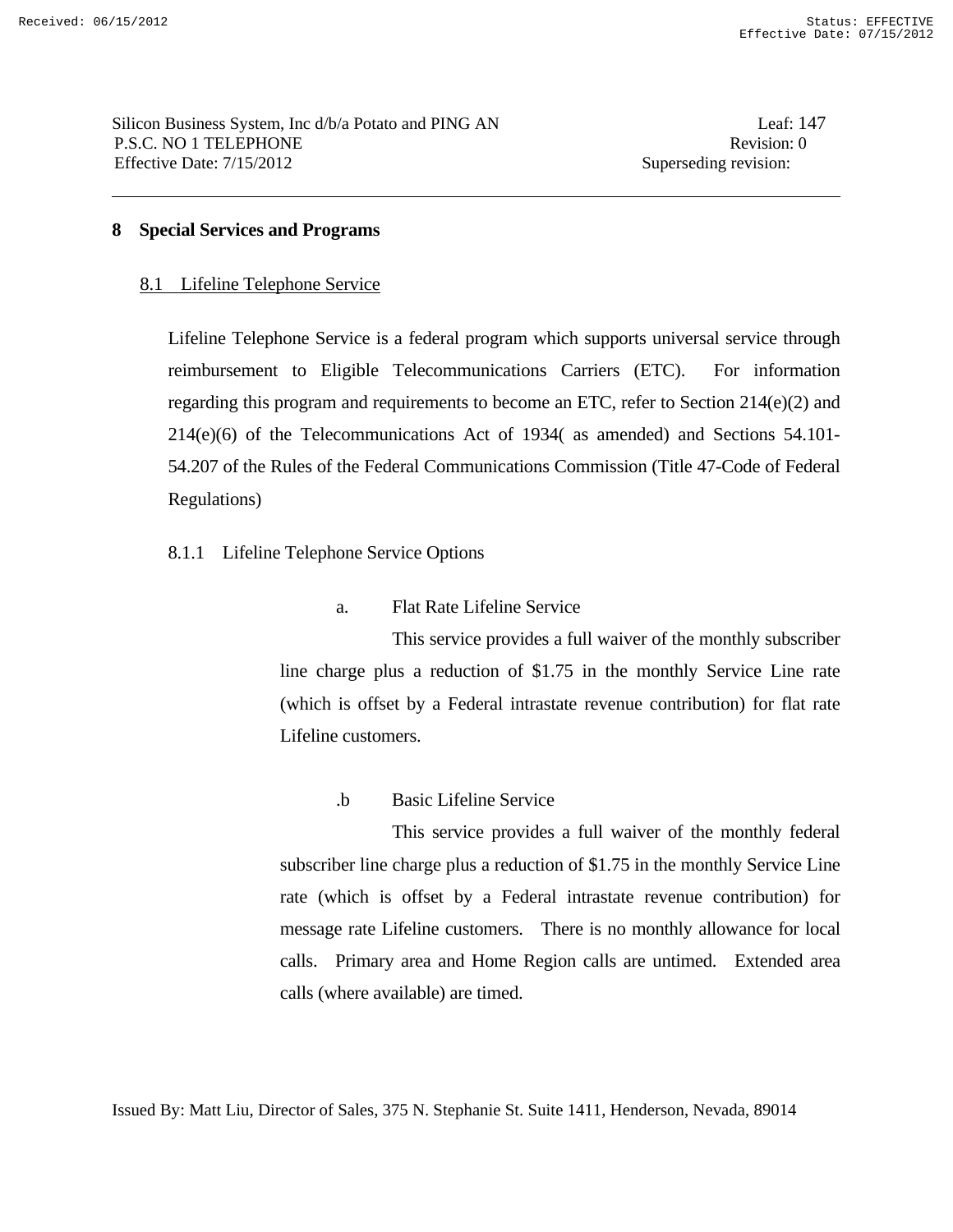## 8.1 Lifeline Telephone Service (cont'd)

## 8.1.2 Eligibility

 This service is restricted to low income residential customers. To qualify for Lifeline service a customer must be income eligible for benefits from any one of the following Entitlement Programs administered by the New York State Department of Social Services:

- a. Aid to Families with Dependent Children (AFDC)
- b. Food Stamps
- c. Home Energy Assistance Program (HEAP)
- d. Home Relief
- e. Medicaid
- f. Supplemental Security Income (SSI)

 The applicant must provide proof to the Company that he or she is certified as income eligible to receive one or more of the above benefits. After initial contact the customer is sent an application form to be completed by the customer or authorized representative of the customer, as designated by the New York State Department of Social Services and identified as so authorized on the customer's card for any of the above benefits.

 In addition, applicants are eligible for discounted Life Line rates when approved to receive either a Veterans Disability Pension or a Veterans Surviving Spouse Pension. Applicants must provide proof to the Company that they are receiving one of these pensions.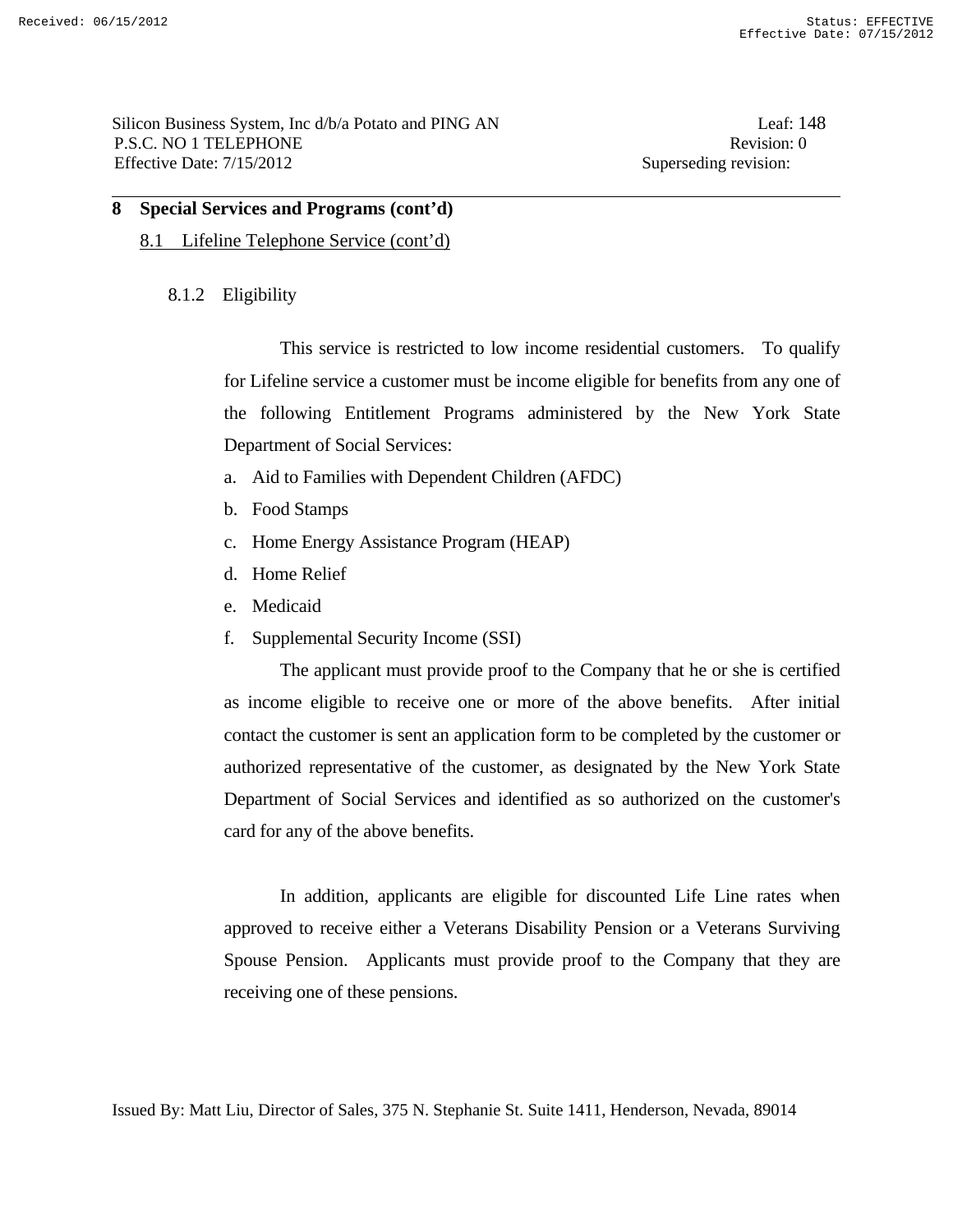### 8.1 Lifeline Telephone Service (cont'd)

### 8.1.2 Eligibility (cont'd)

 Life Line services are effective upon receipt of a completed and signed form or an application form certified from an entity authorized by the Company. If the form is not returned, no further action is taken by the Company to establish eligibility. The Life Line discount is credited as of the service connection date.

 An individual's eligibility may be documented by information obtained by the Company as a result of enrollment programs, including but not limited to confidential computerized matching programs, conducted by the Company in conjunction with the New York State Department of Social Services (DSS) and/or the New York City Community Development Agency (CDA).

 The Company, in coordination with appropriate agencies, will periodically verify each Lifeline customer's eligibility. If a customer is identified as being ineligible, the customer will be notified that unless the information is shown to be in error, the Lifeline discount will be discontinued. The customer will be billed for discounts received for any period in which he or she is proven to be ineligible for the service.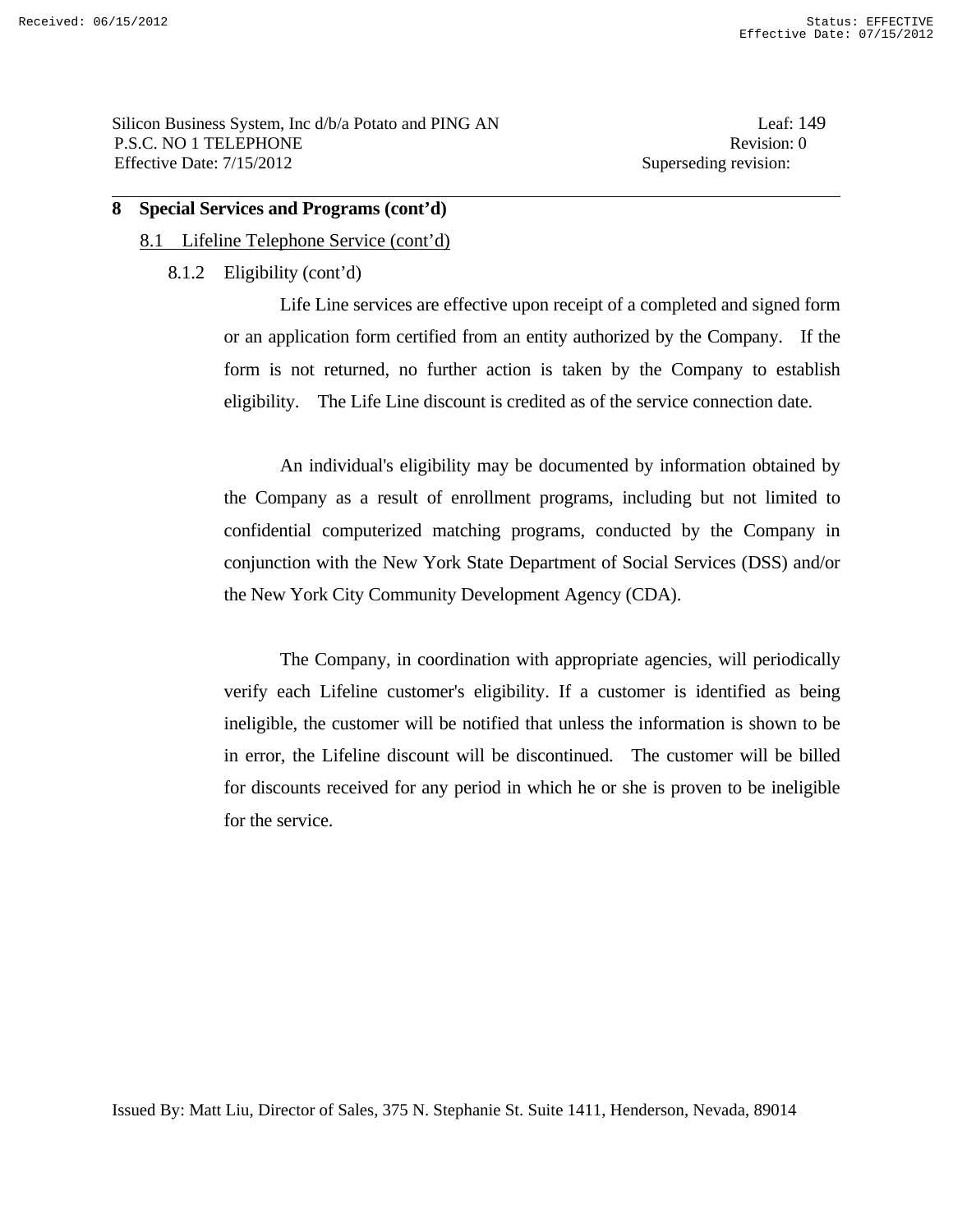Silicon Business System, Inc d/b/a Potato and PING AN Leaf: 150 P.S.C. NO 1 TELEPHONE Revision: 0 Effective Date:  $7/15/2012$  Superseding revision:

#### **8 Special Services and Programs (cont'd)**

## 8.1 Lifeline Telephone Service (cont'd)

#### 8.1.3 Charges

 A qualified customer may choose one of the Lifeline services as described above. For connection of new service, service connection charges apply unless the customer qualifies for connection assistance under the Link Up America plan as outlined in 8.2, following.

Service connection charges do not apply to change existing service from:

- a. Message Rate Service to Basic Lifeline Service;
- b. Basic Lifeline Service to Message Rate Service.
- c. Flat Rate Service to Flat Rate Lifeline service;
- d. Flat Rate Lifeline Service to Flat Rate Service.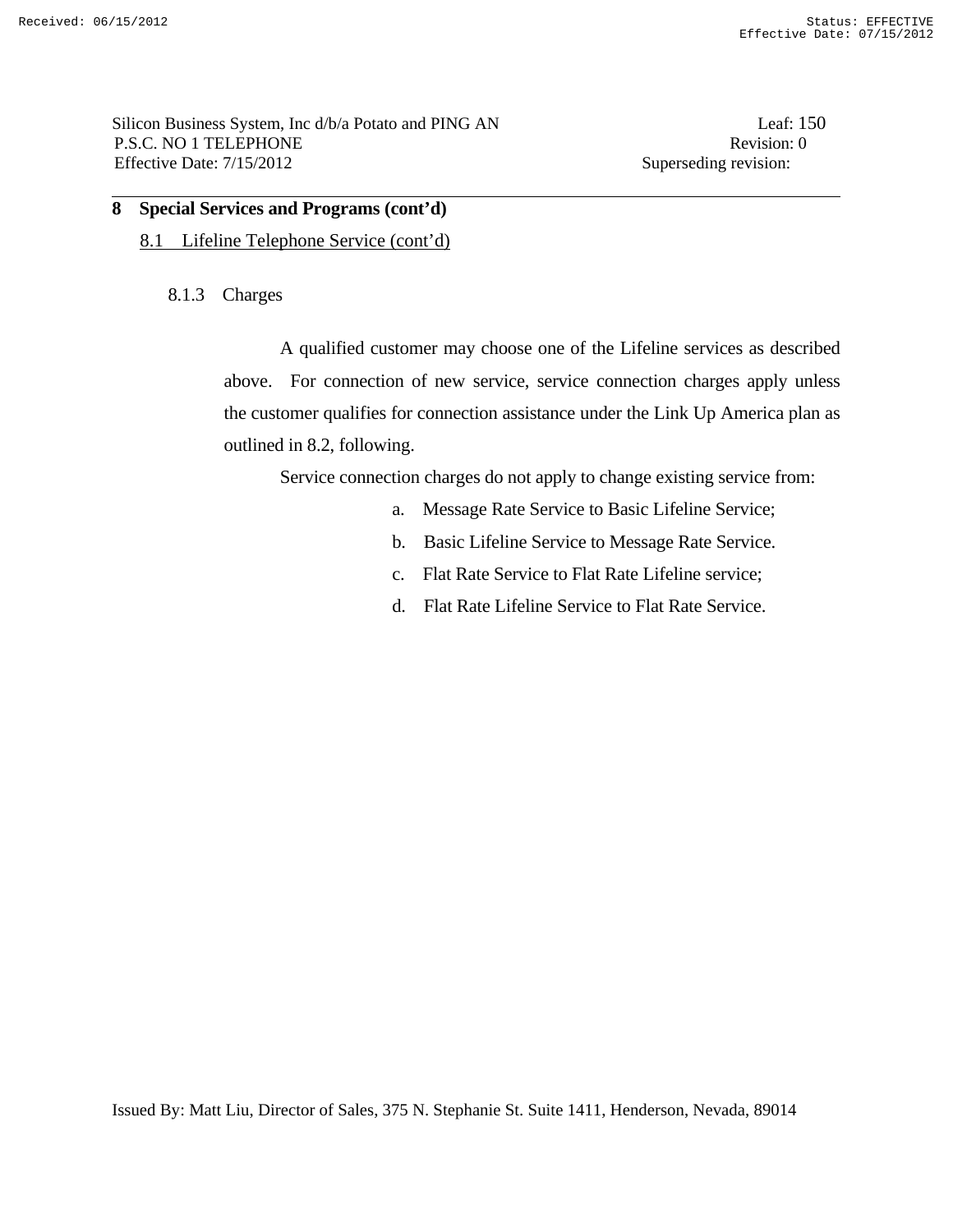## 8.2 Link Up America

 The Link Up America program is a connection assistance plan which provides for the reduction of one-half of the charges associated with connection of telephone service, up to \$30.00.

- 8.2.1 Eligibility Criteria:
	- a. The applicant must meet the requirements for qualification for Lifeline Telephone Service stipulated in 8.1.2, above;
	- b. The assistance can only apply for a single telephone line at the principal place of residence of the applicant;
	- c. The applicant must not be a dependent for federal income tax purposes, unless he or she is more than 60 years old.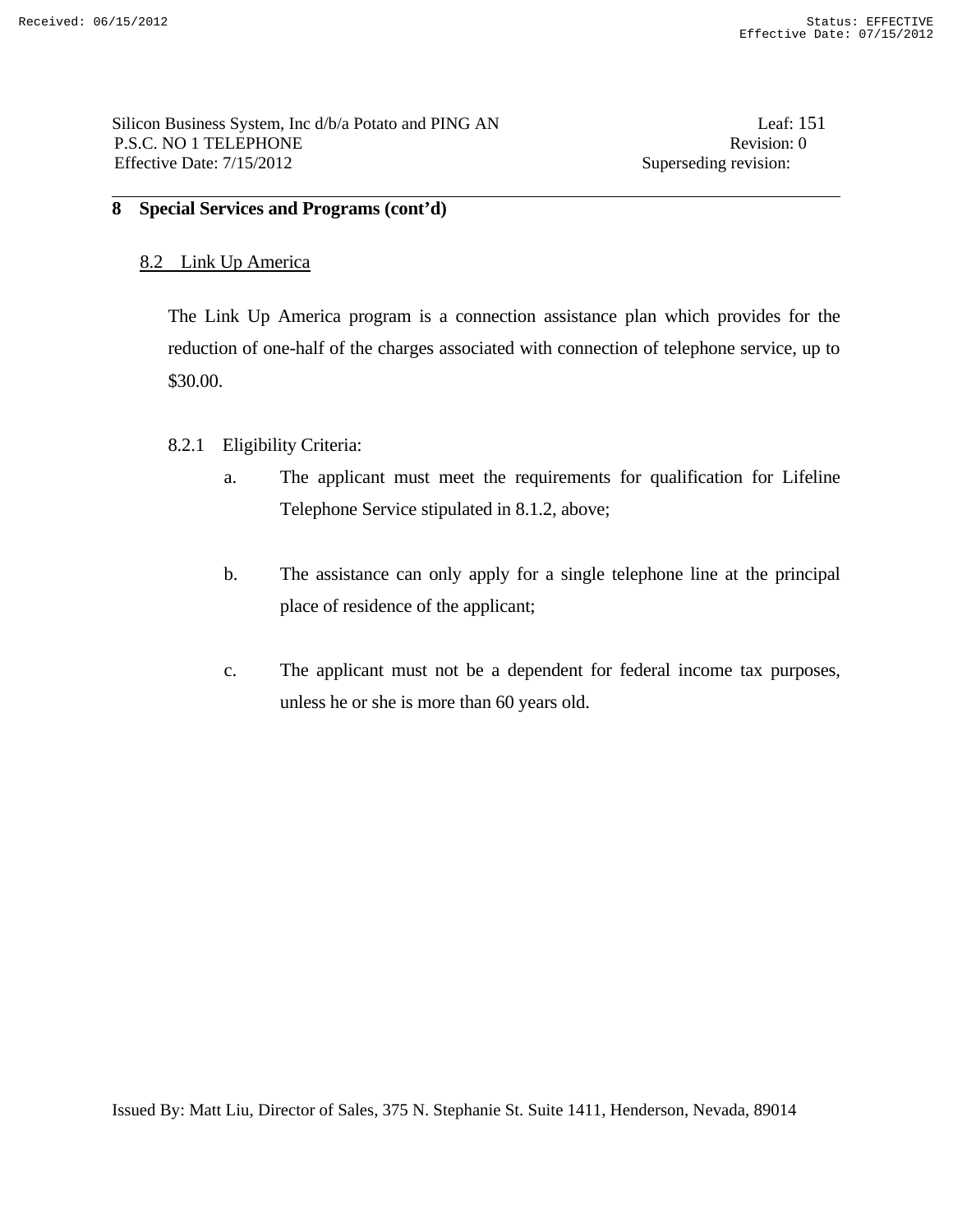Silicon Business System, Inc d/b/a Potato and PING AN Leaf: 152 P.S.C. NO 1 TELEPHONE Revision: 0 Effective Date: 7/15/2012 Superseding revision:

## **8 Special Services and Programs (cont'd)**

## 8.3 Special Equipment for The Hearing or Speech Impaired Customer

8.3.1 As required by Section 92-a of New York State Public Service Law, the Company will provide, upon request, specialized telecommunications equipment for a customer certified as hearing or speech impaired.

8.3.2 A customer can be certified as hearing or speech impaired by a licensed physician, otolaryngologist, speech-language pathologist, audiologist or an authorized representative of a social agency that conducts programs for persons with hearing or speech impairments in cooperation with an official agency of the State of New York.

8.3.3 The Company will make every reasonable effort to locate and obtain equipment for a certified customer.

8.3.4 The customer may purchase equipment at a price not to exceed the actual purchase price (including any applicable shipping costs) the Company pays.

8.3.5 The Company will also advise the customer who requests this equipment of the applicable terms for purchase.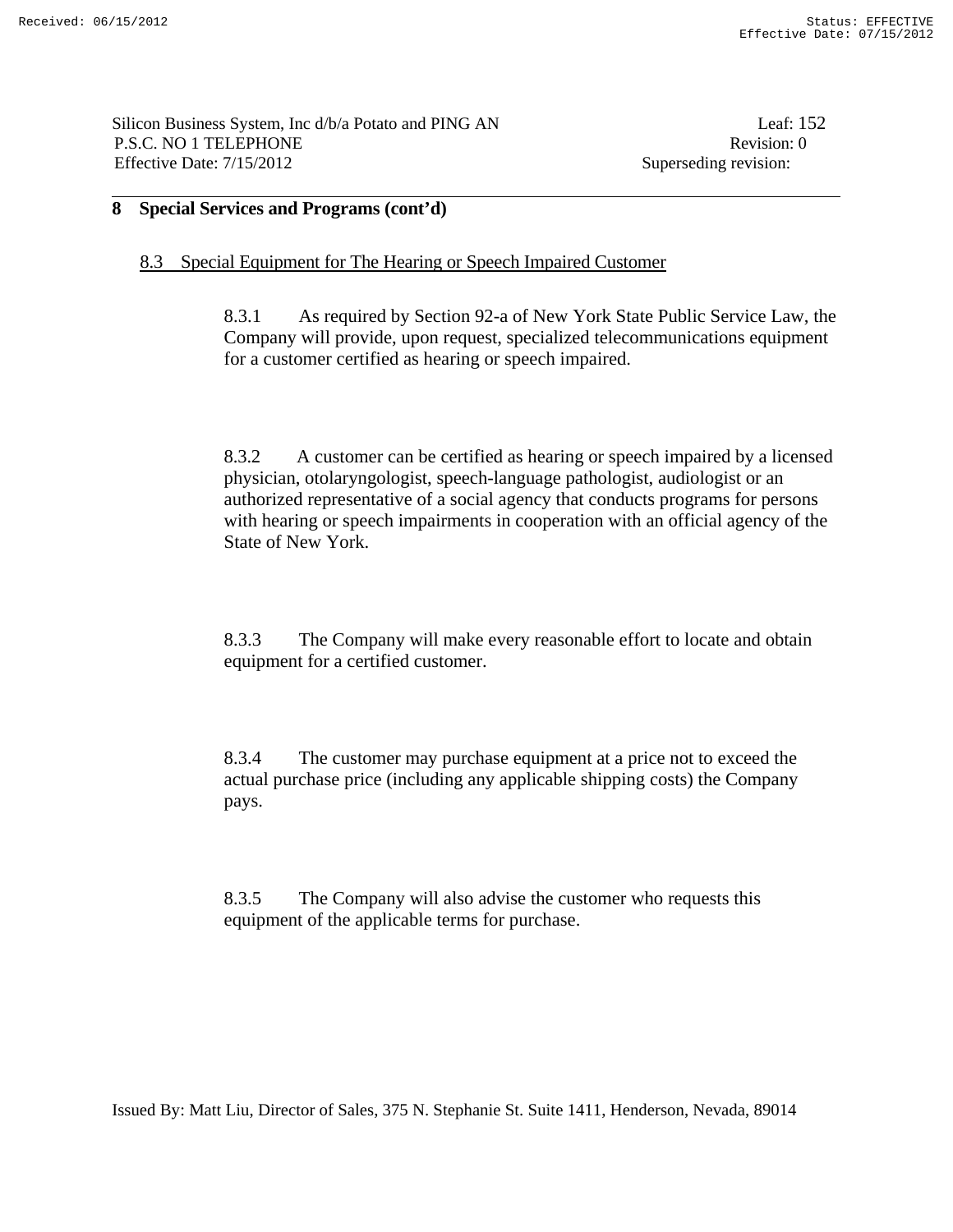## 8.4 Discounted Service for The Hearing or Speech Impaired Customer

## 8.4.1 General

 A handicapped person who has been certified to the Company as having a hearing or speech impairment which requires that he or she communicate over telephone facilities by means other than voice, and who either use non-voice equipment or make calls through an interpreter, will receive, upon application to the Company, a 50% discount on local message rate service.

8.4.2 Certification

Acceptable certifications are:

a. Those made by a licensed physician, otolaryngologist, speech-language pathologist or audiologist or an authorized representative of a social agency that conducts programs for persons with hearing or speech impairment in cooperation with an official agency of the State of New York, or

 b. A pre-existing certification establishing the impairment of hearing or speech such as those which qualify the handicapped person for social security benefits on the basis of total hearing impairment or for the use of facilities of an agency for a person with hearing or speech impairment.

#### 8.4.3 Qualification

 A customer qualifying for the discount is one whose impairment is such that competent authority would certify him or her as being unable to use a telephone for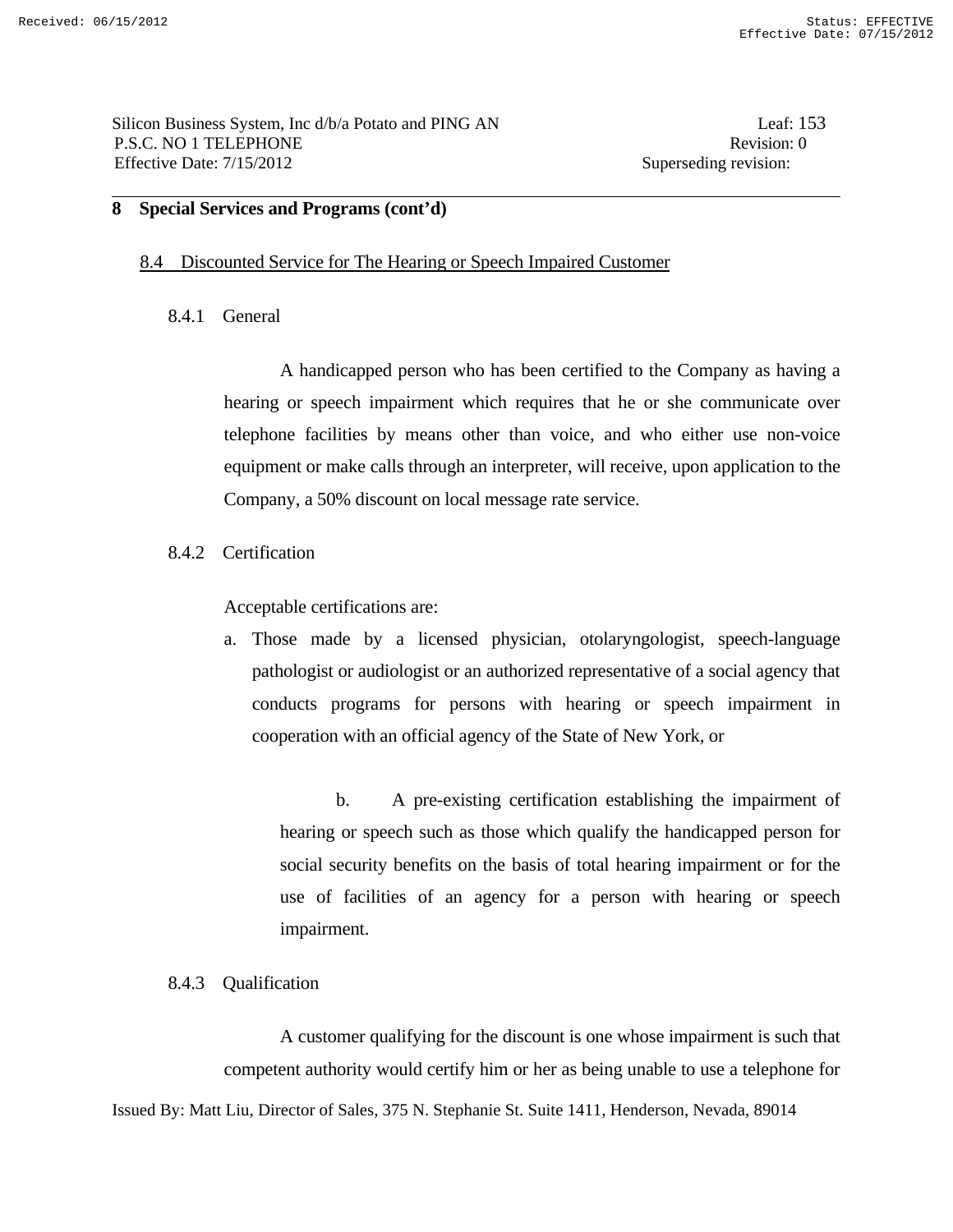Silicon Business System, Inc d/b/a Potato and PING AN Leaf: 154 P.S.C. NO 1 TELEPHONE Revision: 0 Effective Date: 7/15/2012 Superseding revision:

voice communication. See Section 11, "Handicapped Person," for a listing of the necessary qualifications.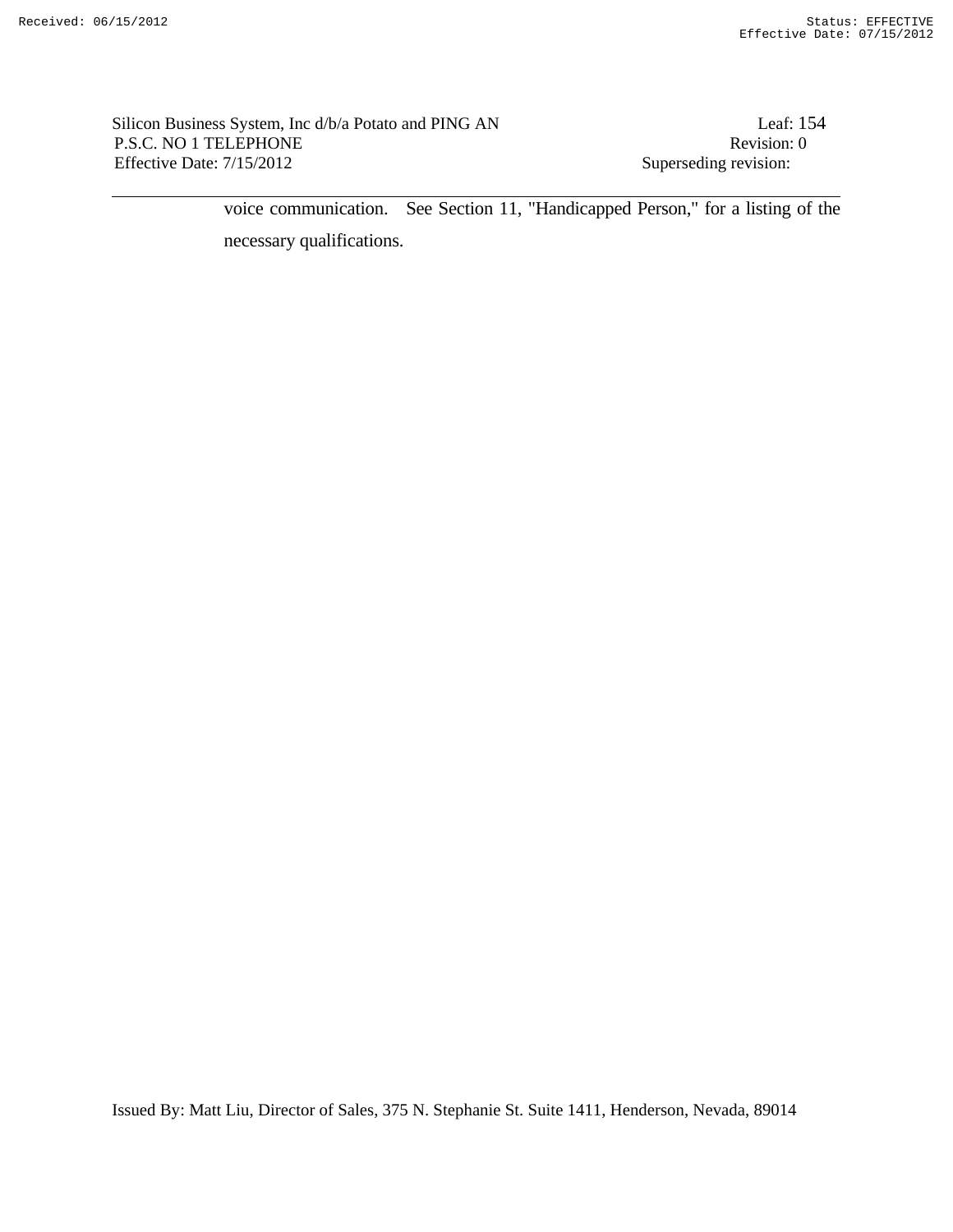8.4 Discounted Service for The Hearing or Speech Impaired Customer(cont'd)

8.4.4 Billing

 The reduction in charges is applied only at one location, designated by the impaired person.

## 8.5 Universal Emergency Telephone Number Service

 Universal Emergency Telephone Number Service (911 Service) is an arrangement of Company central office and trunking facilities whereby any telephone user who dials the number 911 will reach the emergency report center for the telephone from which the number is dialed or will be routed to an operator if all lines to an emergency report center are busy. If no emergency report center customer exists for a central office entity, a telephone user who dials the number 911 will be routed to an operator. The telephone user who dials the 911 number will not be charged for the call.

## 8.6 New York Relay Service

#### 8.6.1 General

 The Company will provide access to a telephone relay center for New York Relay Service. The service permits telephone communications between hearing and/or speech impaired individuals who must use a Telecommunications Device for the Deaf (TDD) or a Teletypewriter (TTY) and individuals with normal hearing and speech. The Relay Service can be reached by dialing an 800 number. Specific 800 numbers have been designated for both impaired and non-impaired customers to use.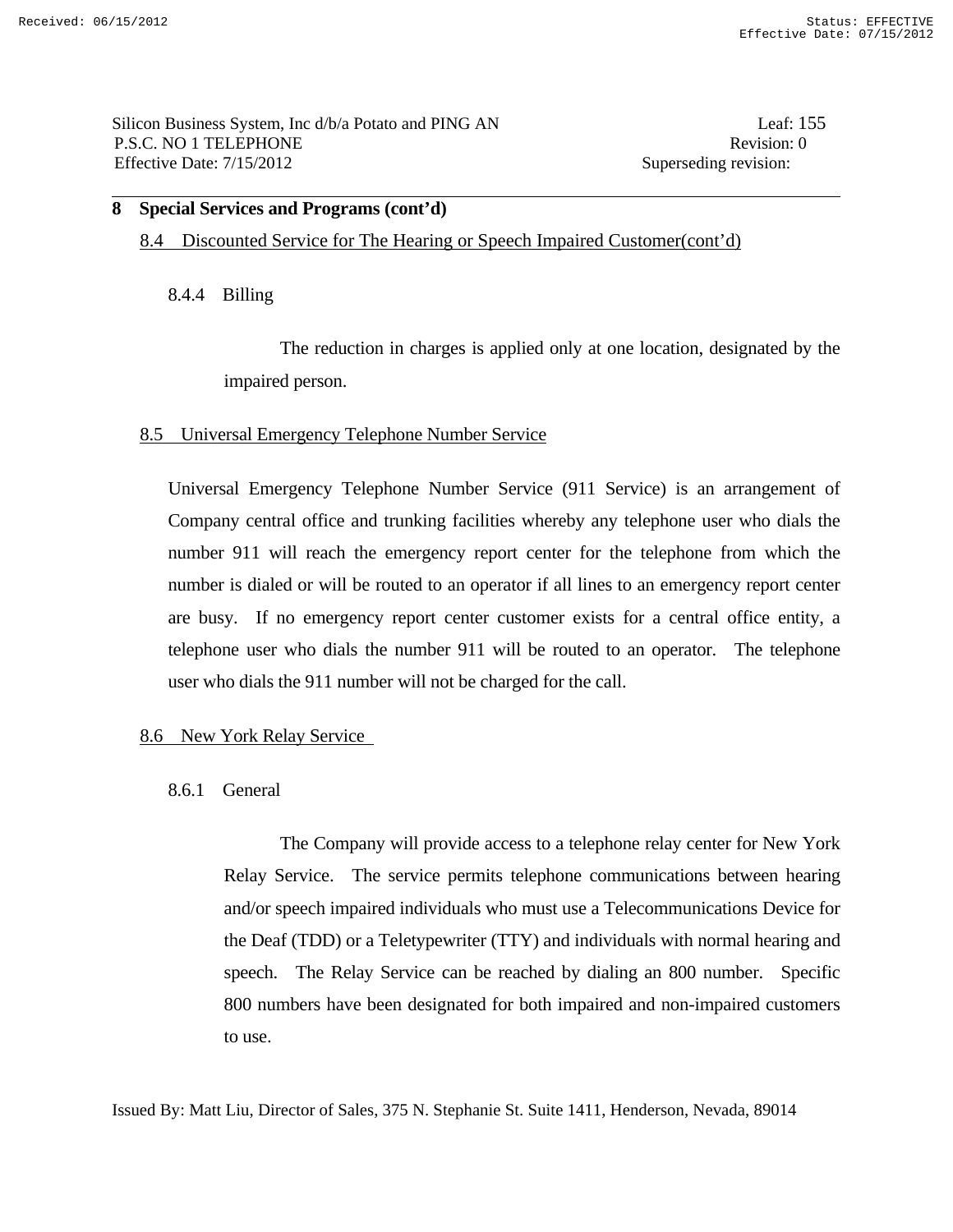8.6 New York Relay Service (cont'd)

8.6.2 Regulations

 a. Only intrastate calls can be completed using the New York Relay Service under the terms and conditions of this tariff.

 b. Charges for calls placed through the Relay Service will be billed as if direct distance dialed (DDD) from the point of origination to the point of termination. The actual routing of the call does not affect billing.

 c. Calls through the Relay Service may be billed to a third number only if that number is within New York State. Calls may also be billed to calling cards issued by the Company or other carriers who may choose to participate in this service.

d. The following calls may not be placed through the Relay Service:

1. calls to informational recordings and group

bridging service:

- 2. calls to time or weather recorded messages;
- 3. station sent paid calls from coin telephones;

and

 4. operator-handled conference service and other teleconference calls.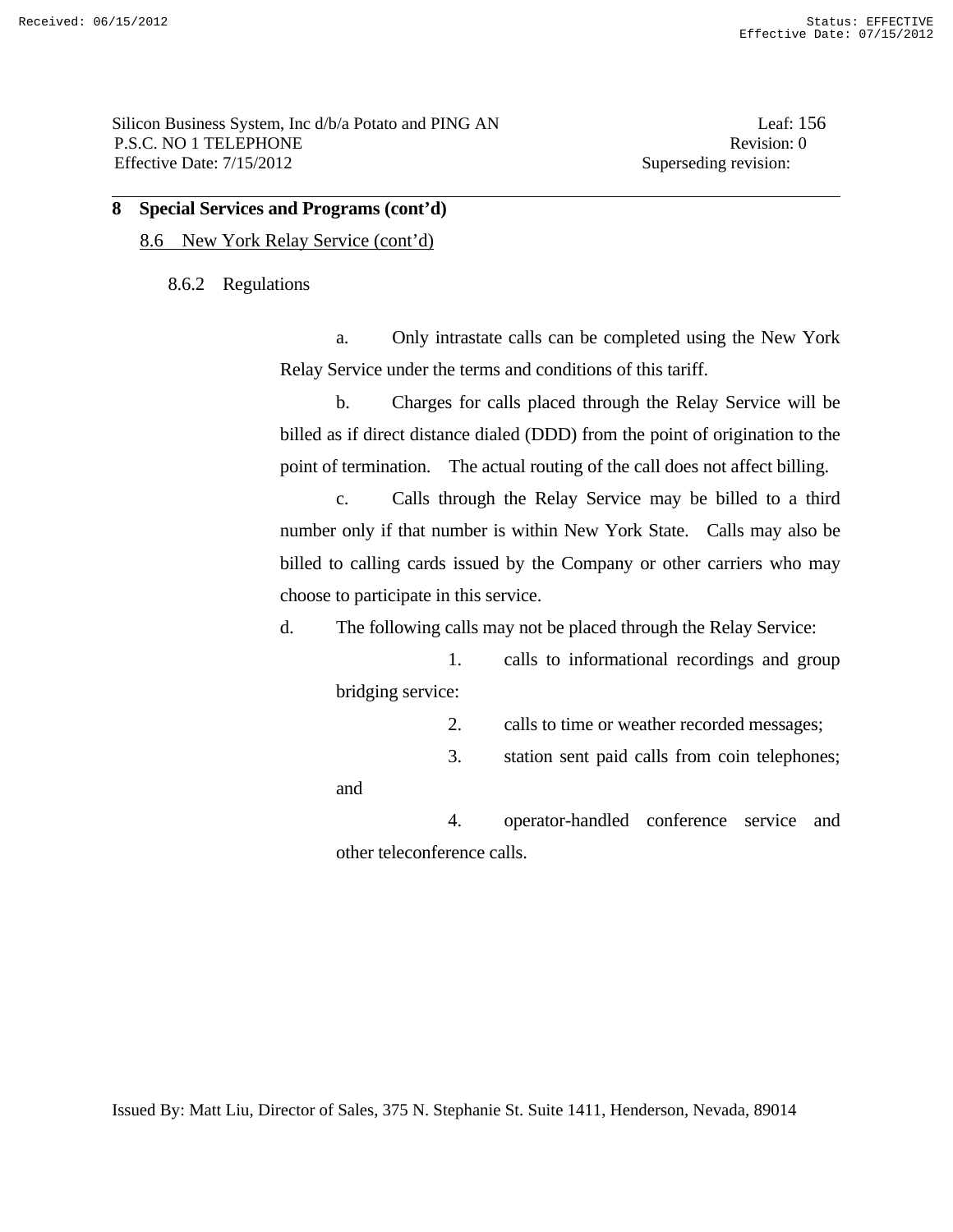## 8.6 New York Relay Service (cont'd)

#### 8.6.3 Liability

 The Company contracts with an outside provider for the provision of this service. The outside provider has complete control over the provision of the service except for the facilities provided directly by the Company. in addition to other provisions of this Tariff dealing with liability, in the absence of gross negligence or willful misconduct on the part of the Company, the Company shall not be liable for and the customer, by using the service, agrees to release, defend and hold harmless for all damages, whether direct, incidental or consequential, whether suffered, made, instituted or asserted by the customer or by any other person, for any loss or destruction of any property, whatsoever whether covered by the customer or others, or for any personal injury to or death of, any person. Not withstanding any provision to the contrary, in no event shall the Company be liable for any special, incidental, consequential, exemplary or punitive damages of any nature whatsoever.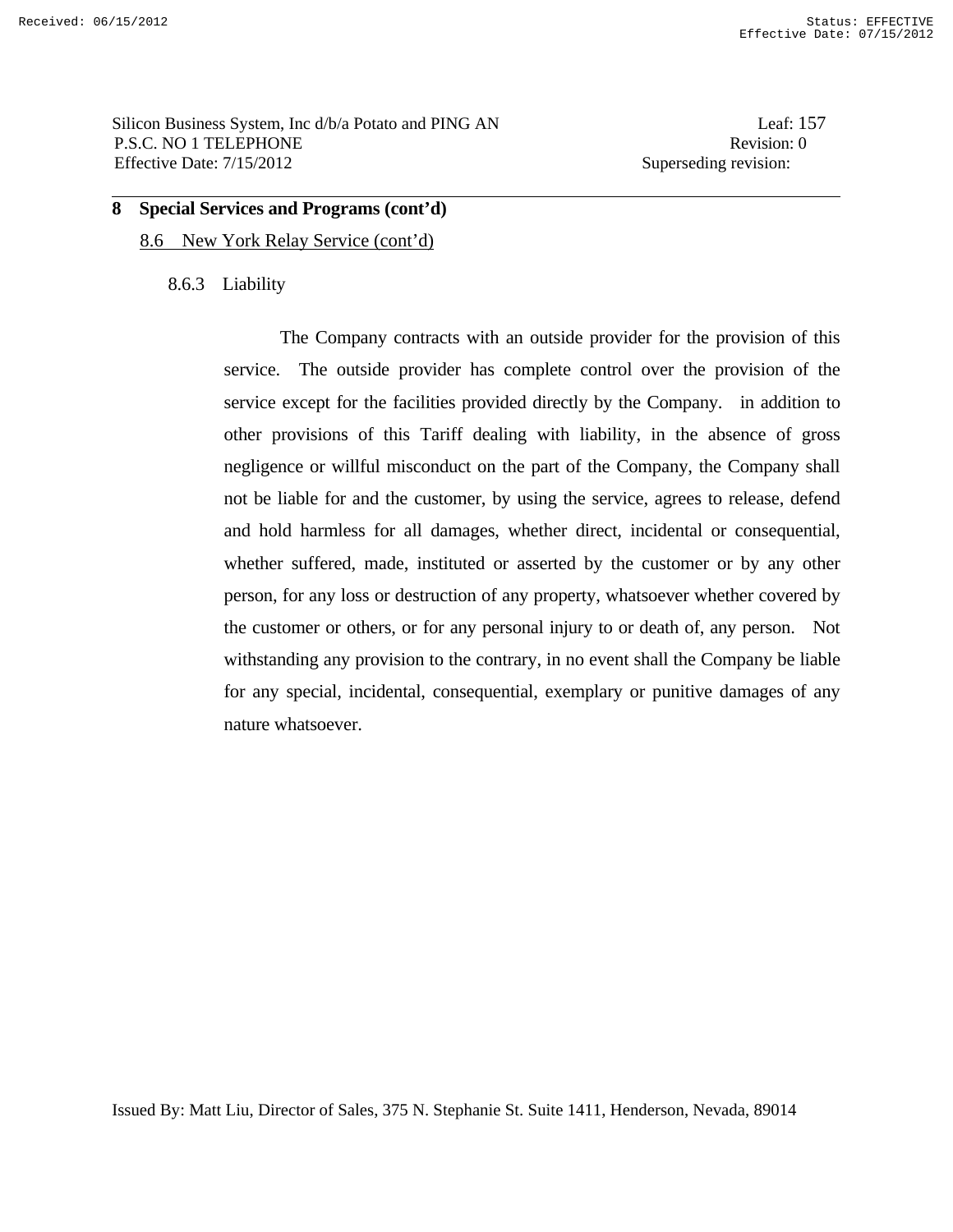Silicon Business System, Inc d/b/a Potato and PING AN Leaf: 158 P.S.C. NO 1 TELEPHONE Revision: 0 Effective Date: 7/15/2012 Superseding revision:

#### **8 Special Services and Programs (cont'd)**

#### 8.7 Special Credit Card for Blind and Disabled Persons

#### 8.7.1 General

 Persons who are blind or whose disability causes difficult with hand and finger coordination and use of a telephone qualify for a Special Credit Card. The card may be used from any telephone within the Company's territory to place calls within and outside the state of New York at a special rate or to place calls from a telephone outside of the Company's territory, but within the state of New York at rates applicable to the territory from which the call is made.

#### 8.7.2 Rates

Within the Company's Territory:

 Station to station toll calls placed with operator assistance will be billed at the lower rate normally applicable to calls placed without operator assistance. Local calls cannot be charged to the card. Person-to-person calls charged to the card with be billed at the higher operator handled rate.

Outside the Company's Territory, but within New York State:

 All rates, charges, billing and restriction in effect in the territory from which the call is made will apply.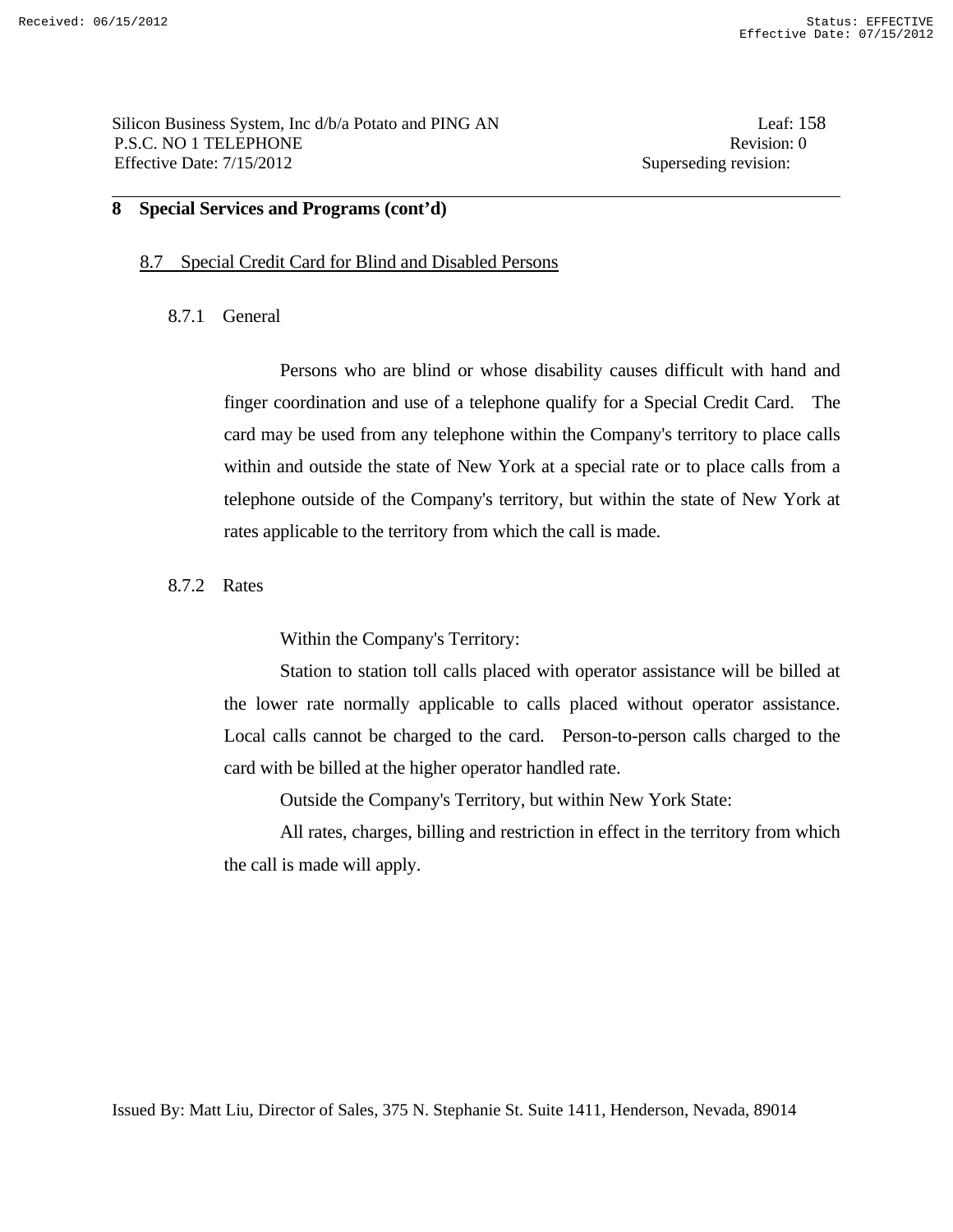#### 8.7 Special Credit Card for Blind and Disabled Persons

#### 8.7.3 Qualification

 The follow criteria will be used to determine eligibility for the Special Credit Card:

 .1 "Legally Blind" - those whose visual acuity is 20/200 or less in the better eye with correcting glasses or whose widest diameter of visual field subtends an angular distance no greater than 20 degrees.

 .2 "Physically Handicapped" - those who are certified by competent authority as unable to read or use ordinary printed materials as result of physical limitations.

 .3 Persons whose disabling condition causes difficulty with hand and finger coordination and utilization of a coin or noncoin telephone. Acceptable certifications are those made by a licensed physician, ophthalmologist or optometrist.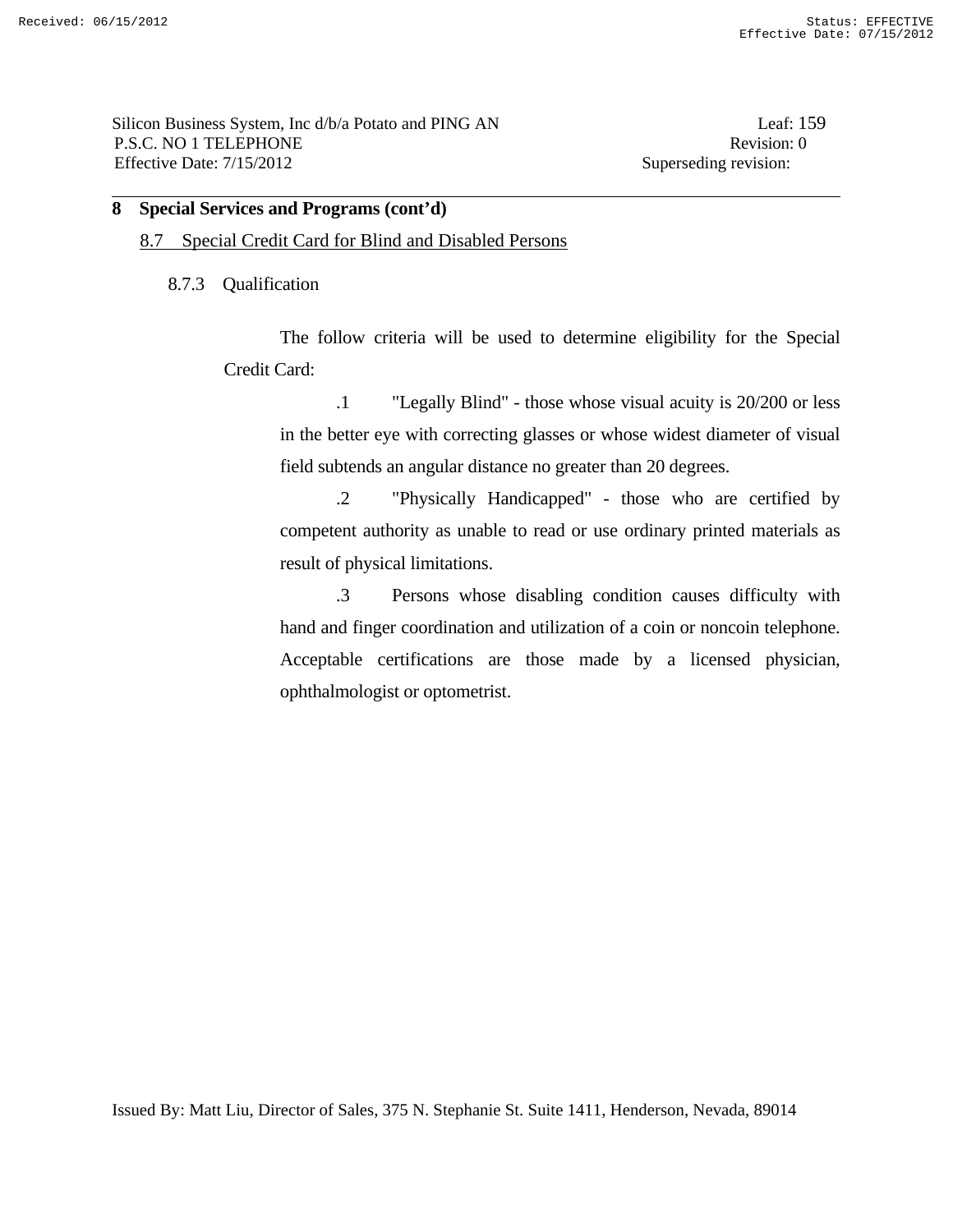- 8.7 Special Credit Card for Blind and Disabled Persons (cont'd)
	- 8.7.4 Billing Authorization

Responsibility for payment of charges may be handled in one of two ways:

- 1. The handicapped person (the applicant) may accept responsibility for payment of his or her own bill. in this case, the applicant must be 18 years of age or older and must reside within the Company's service territory, but he or she does not need to have other service from the Company.
- 2. Another party may agree to accept responsibility for payment of charges incurred through use of the Special Credit Card by the applicant. When this option is chosen, the person accepting this responsibility must be 18 years of age or older, but does not need to reside within the Company's service territory.

In either case, the applicant is the only authorized user of the Special Credit Card. If the person accepting payment responsibility has service within the Company's service territory, charges will be billed on a regular monthly bill; otherwise a separate bill will be sent.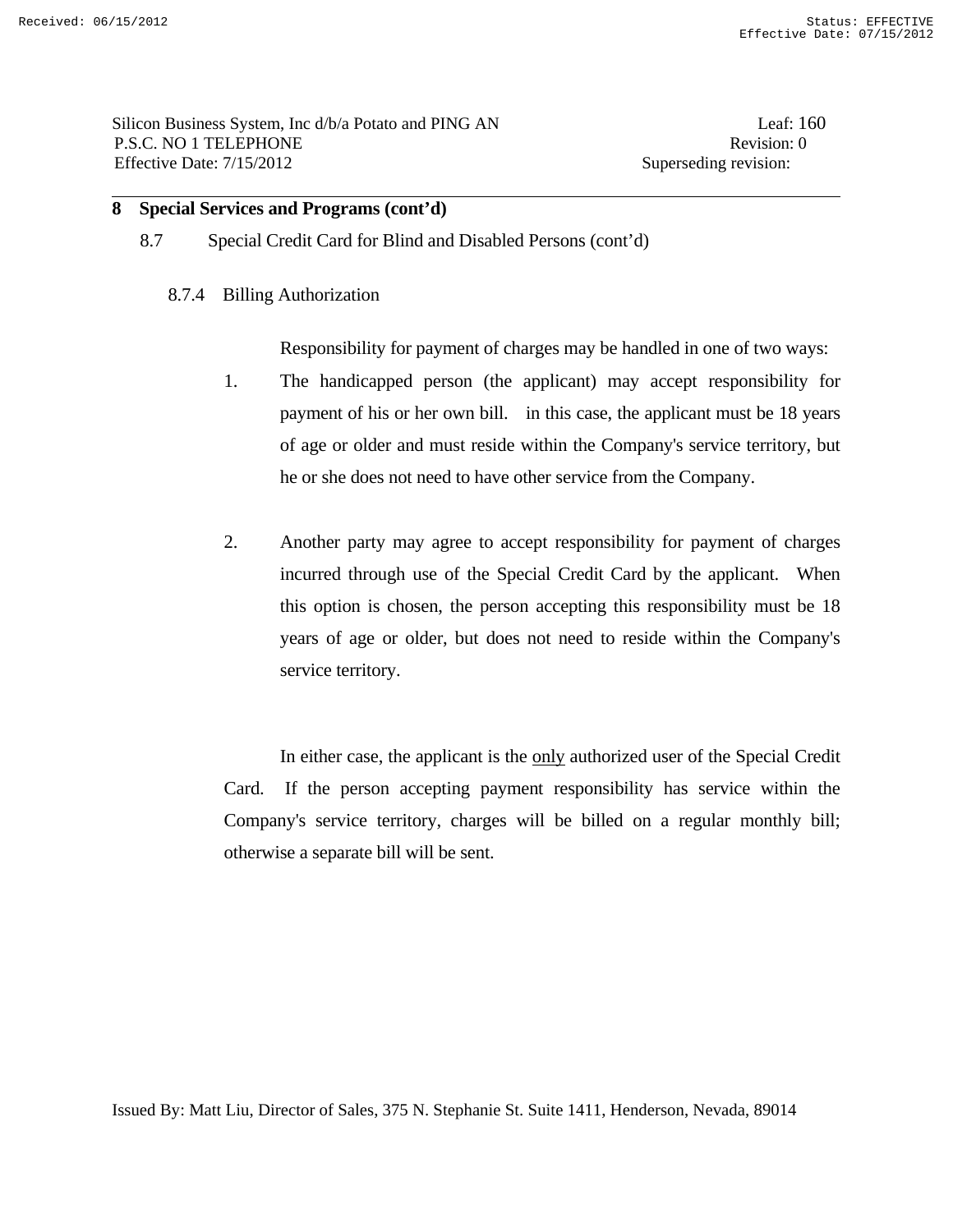Silicon Business System, Inc d/b/a Potato and PING AN Leaf: 161 P.S.C. NO 1 TELEPHONE Revision: 0 Effective Date: 7/15/2012 Superseding revision:

#### **8 Special Services and Programs (cont'd)**

#### 8.8 Schools and Libraries Discount Program

#### 8.8.1. General

The Schools and Libraries Discount Program permits eligible schools (public and private, grades Kindergarten through 12) and libraries to purchase the Company services offered in this tariff and the (additional company tariff references, if appropriate) at a discounted rate, in accordance with the Rules adopted by the Federal Communications Commission (FCC) in its Universal Service Order 97-157, issued May 8, 1997 and the New York State Public Service Commission in its Opinion and Order 97-11 Adopting Discounts for Services for Schools and Libraries, issued June 25, 1997. The Rules are codified at 47 Code of Federal Regulation (C.F.R.) 54.500 et. seq.

As indicated in the Rules, the discounts will be between 20 and 90 percent of the pre-discount price, which is the price of services to schools and libraries prior to application of a discount. The level of discount will be based on an eligible school or library's level of economic disadvantage and by its location in either an urban or rural area. A schools level of economic disadvantage will be determined by the percentage of its students eligible for participation in the national school lunch program, and a library's level of economic disadvantage will be calculated on the basis of school lunch eligibility in the public school district in which the library is located. A non-public school may use either eligibility for the national school lunch program or other federally approved alternative measures to determine its level of economic disadvantage. to be eligible for the discount, schools and libraries will be required to comply with the terms and conditions set forth in the Rules.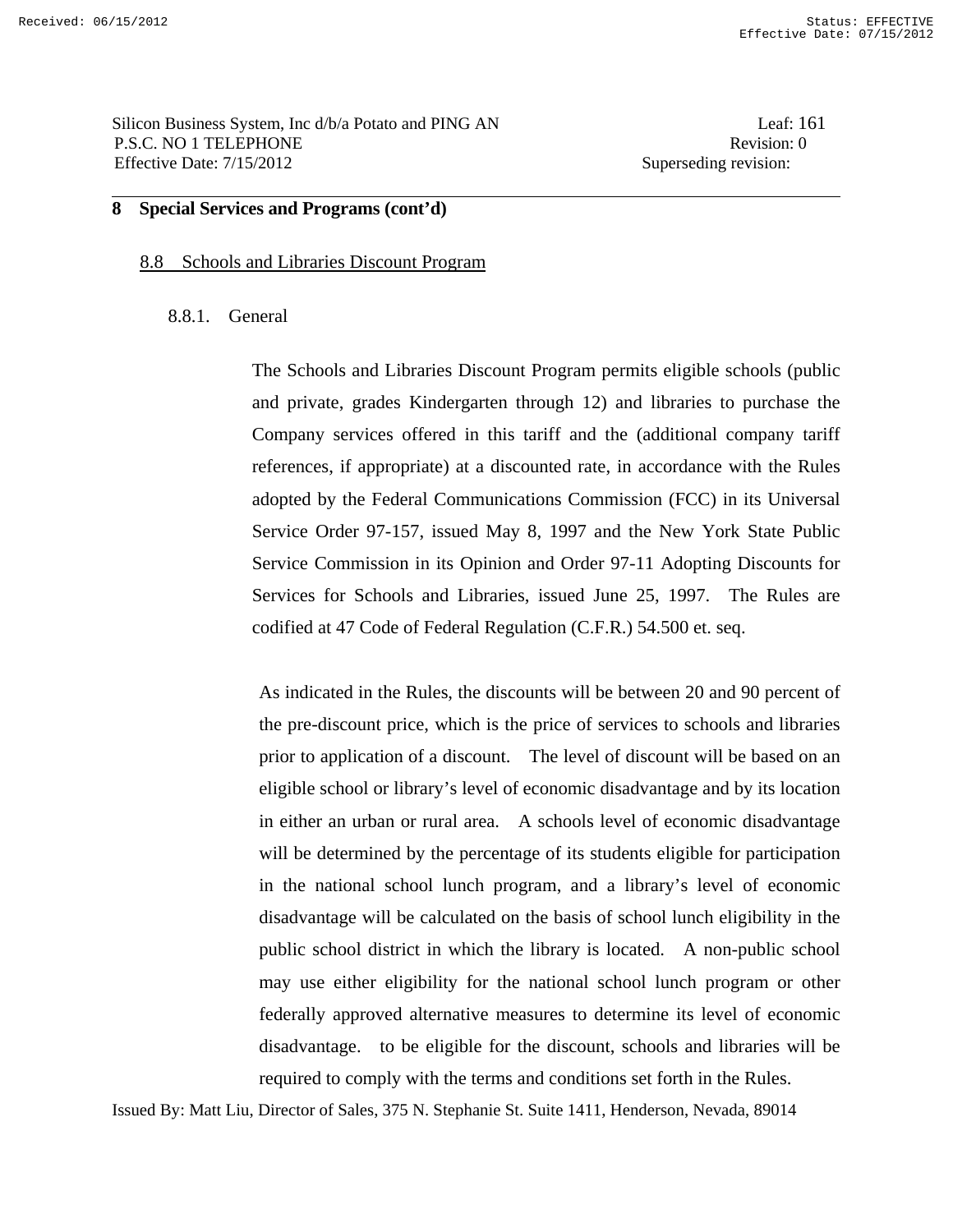## 8.8 Schools and Libraries Discount Program (cont'd)

8.8.1. General (cont'd)

Discounts are available only to the extent that they are funded by the federal universal service fund. Schools and libraries may aggregate demand with other eligible entities to create a consortium.

## 8.8.2. Regulations

a. Obligation of eligible schools and libraries - Requests for service

 1. Schools and libraries and consortia shall participate in a competitive bidding process for all services eligible for discounts, in accordance with any state and local procurement rules.

 2. Schools and libraries and consortia shall submit requests for services to the Schools and Libraries Corporation, as designated by the FCC, and follow established procedures.

 3. Services requested will be used for educational purposes.

 4. Services will not be sold, resold or transferred in consideration for money or any other thing of value.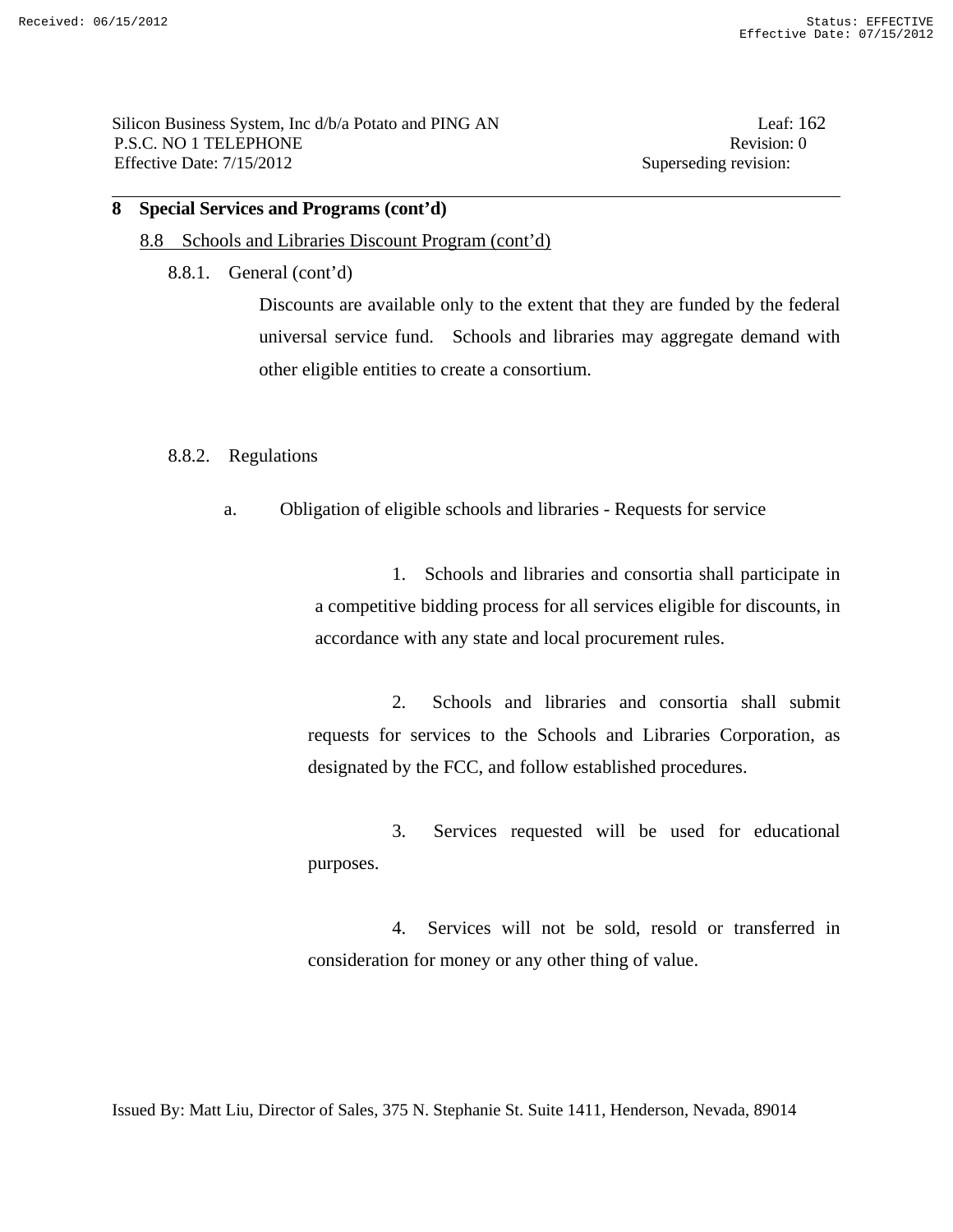Silicon Business System, Inc d/b/a Potato and PING AN Leaf: 163 P.S.C. NO 1 TELEPHONE Revision: 0 Effective Date: 7/15/2012 Superseding revision:

## **8 Special Services and Programs (cont'd)**

## 8.8 Schools and Libraries Discount Program (cont'd)

- 8.8.2. Regulations
	- c. Obligations of the Company

 1. The Company will offer discounts to eligible schools and libraries on commercially available telecommunications services contained in this tariff. Those services contained in this tariff which are excluded from the discount program, in accordance with the Rules, are included as an attachment to this tariff.

 2. The Company will offer services to eligible schools, libraries and consortia at prices no higher than the lowest price it charges to similarly situated non-residential customers for similar services (lowest corresponding price).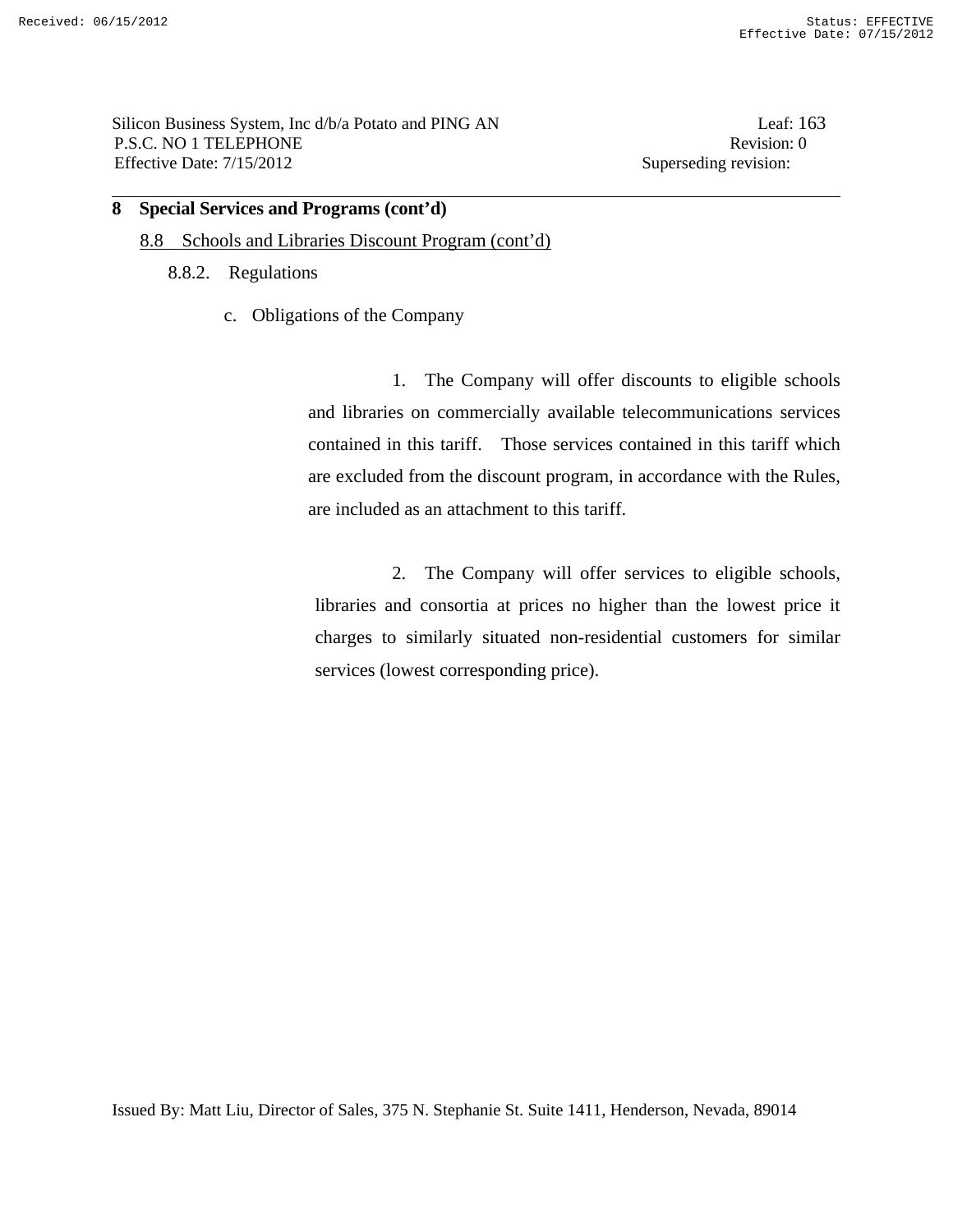#### 8.8 Schools and Libraries Discount Program (Cont'd)

8.8.2. Obligations of the Company (Cont'd)

 3. in competitive bidding situations, the Company may offer flexible pricing or rates other than in this tariff, where specific flexible pricing arrangements are allowed, subject to New York State Public Service Commission approval.

8.8.3. Discounted Rates for Schools and Libraries

 a. Discounts for eligible schools and libraries and consortia shall be set as a percentage from the pre-discount price, which is the price of services to schools and libraries prior to application of a discount.

 b. The discount rate will be applied to eligible intrastate services purchased by eligible schools, libraries or consortia.

 c. The discount rate is based on each school or library's level of economic disadvantage as determined in accordance with the FCC Order or other federally approved alternative measures (as permitted by the Rules) and by its location in either an urban or rural area.

 d. The discount matrix for eligible schools, libraries and consortia is included as an attachment to this tariff.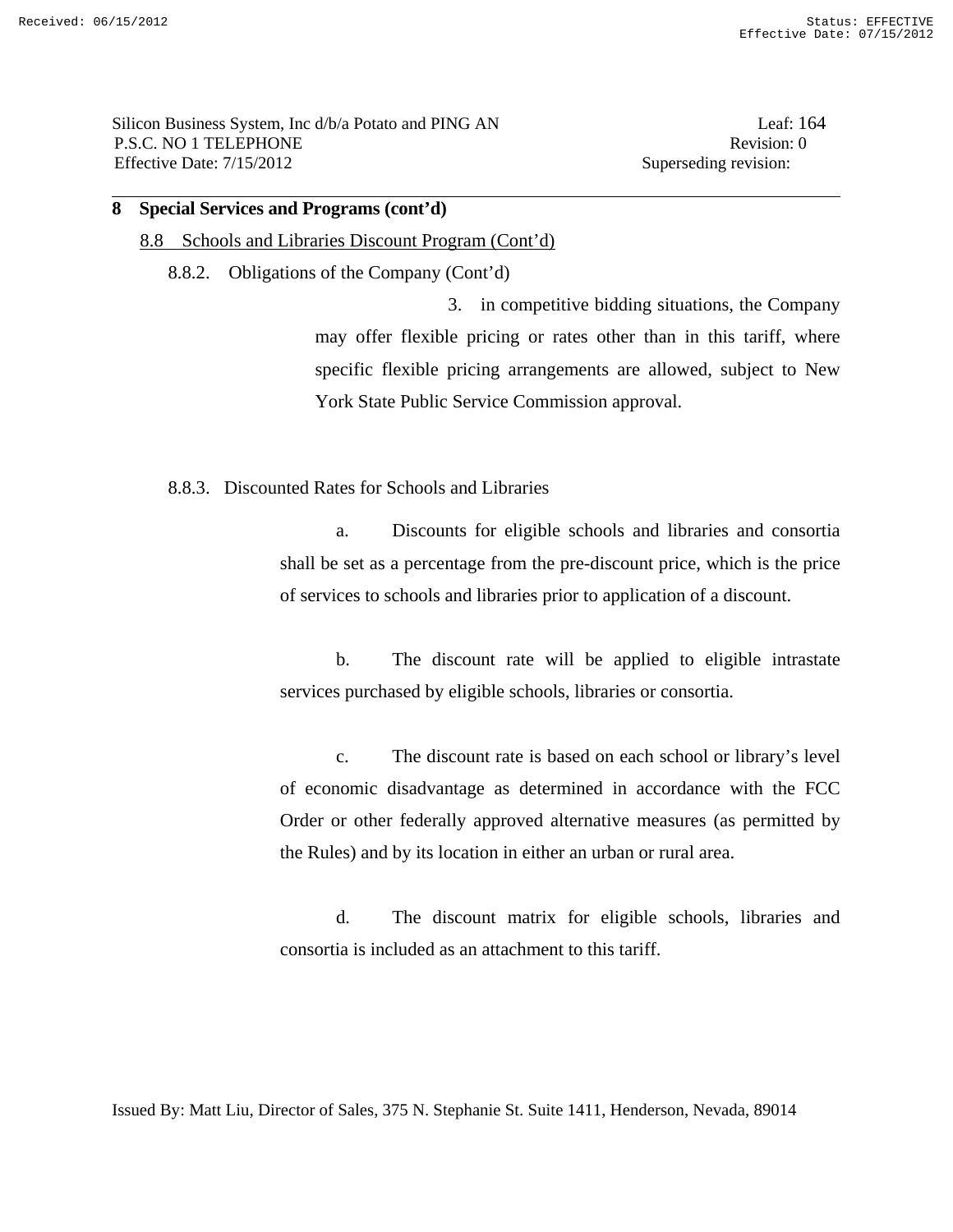Silicon Business System, Inc d/b/a Potato and PING AN Leaf: 165 P.S.C. NO 1 TELEPHONE Revision: 0 Effective Date: 7/15/2012 Superseding revision:

## **8 Special Services and Programs (cont'd)**

## 8.9 Health Care Providers Support Program

#### 8.9.1. General

The purpose of the Health Care Providers Support Program is to enable public and non-profit rural health care providers to have access to telecommunications services necessary for the provision of health care services at rates comparable to those paid for similar services in urban areas. The Health Care Providers Support Program offers eligible public and non-profit health care providers located in rural areas reduced rates for Company intrastate services, available in this Tariff. Such services must be purchased in accordance with the Rules adopted by the Federal Communications Commission (FCC) in its Universal Service Order 97-157, issued May 8, 1997 and the New York State Public Service Commission in its Order in Cases 94-C-0095 and 28425, issued November 4, 1997. The FCC Rules are codified at 47 Code of Federal Regulation (C.F.R.) 54.601 et. seq., and any amendments made thereto.

#### 8.9.2. Regulations

 a. To be eligible for the reduced rates, rural health care providers are required to comply with the terms and conditions set forth in the FCC Rules.

 b. Reduced rates are available only to the extent that they are funded by the federal universal service fund.

 c. Eligible rural health care providers may aggregate demand with other entities to create a consortium. Universal service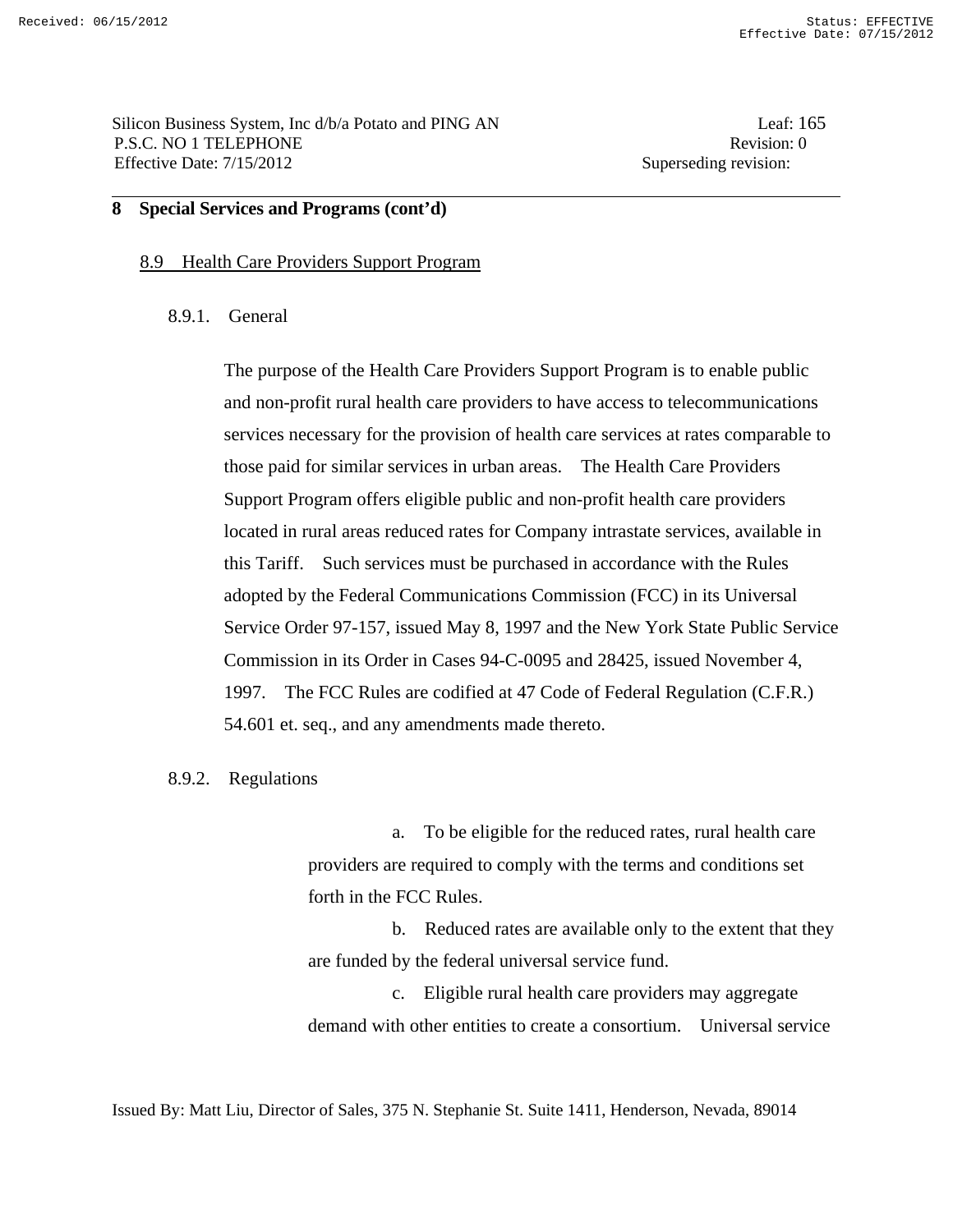Silicon Business System, Inc d/b/a Potato and PING AN Leaf: 166<br>P.S.C. NO 1 TELEPHONE Revision: 0 P.S.C. NO 1 TELEPHONE Revision: Revision: 0.01 TELEPHONE Revision: 0.01 TELEPHONE Revision: 0.01 TELEPHONE Effective Date:  $7/15/2012$ 

support shall apply only to the portion of eligible services used by an eligible health care provider.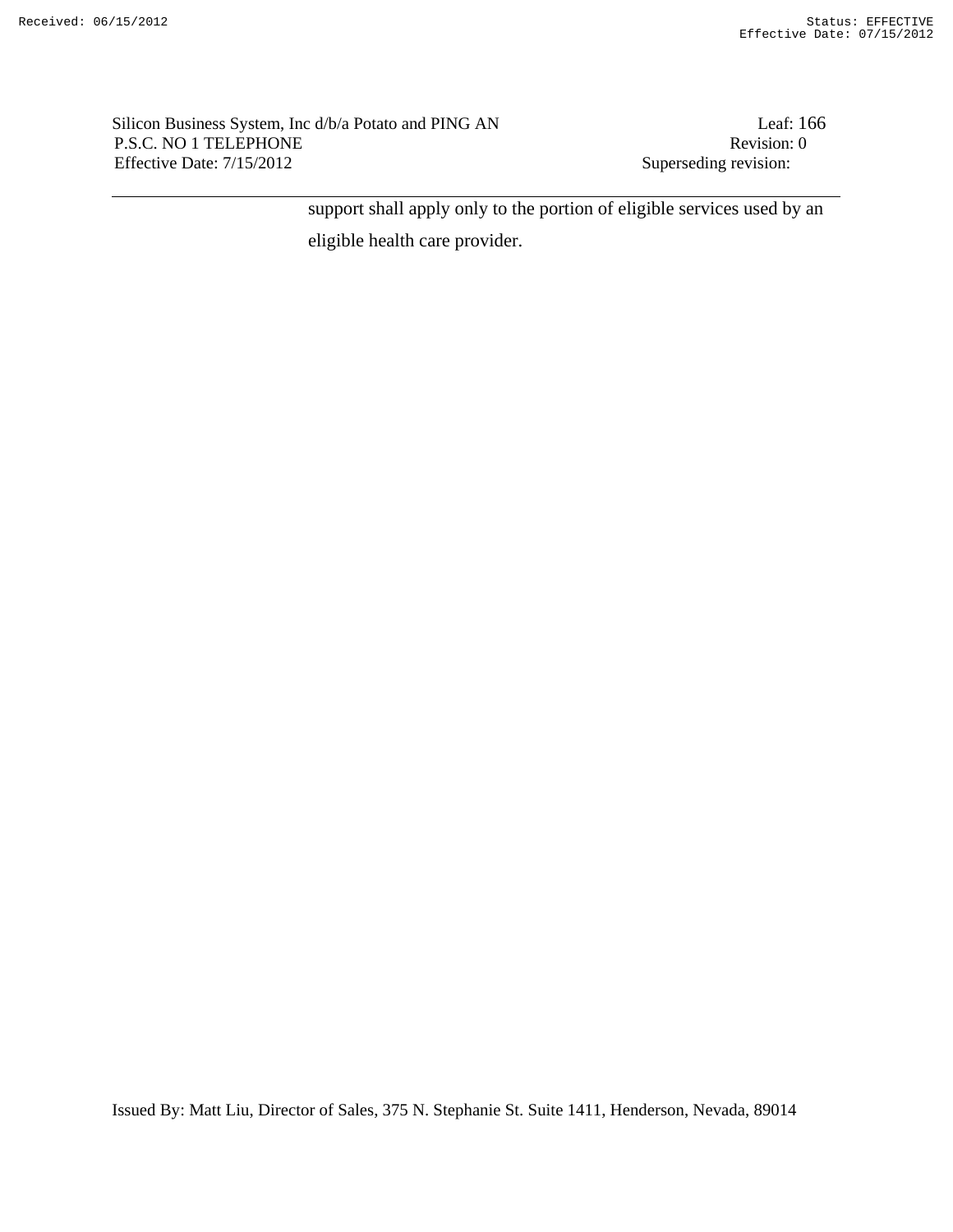Silicon Business System, Inc d/b/a Potato and PING AN Leaf: 167 P.S.C. NO 1 TELEPHONE Revision: 0 Effective Date: 7/15/2012 Superseding revision:

## **8 Special Services and Programs (cont'd)**

- 8.9 Health Care Providers Support Program (cont'd)
	- 8.9.2. Regulations (cont'd)

 d. Responsibility of eligible health care providers (cont'd) 1. Rural health care providers and consortia shall participate in a competitive bidding process for all services eligible for reduced rates in accordance with any state and local procurement rules.

 2. Rural health care providers and consortia shall submit requests for services to the program Administrator, as designated by the FCC, and follow established procedures.

 3. Services requested must be used for purposes related to the provision of health care services or instruction that the health care provider is legally authorized to provide under the law.

 4. A health care provider that cannot obtain toll free access to an Internet Service Provider and who is eligible for support for limited toll-free access under the Rules must certify that it lacks toll-free Internet access and that it is an eligible health care provider.

 5. Services cannot be sold, resold or transferred in consideration for money or any other thing of value.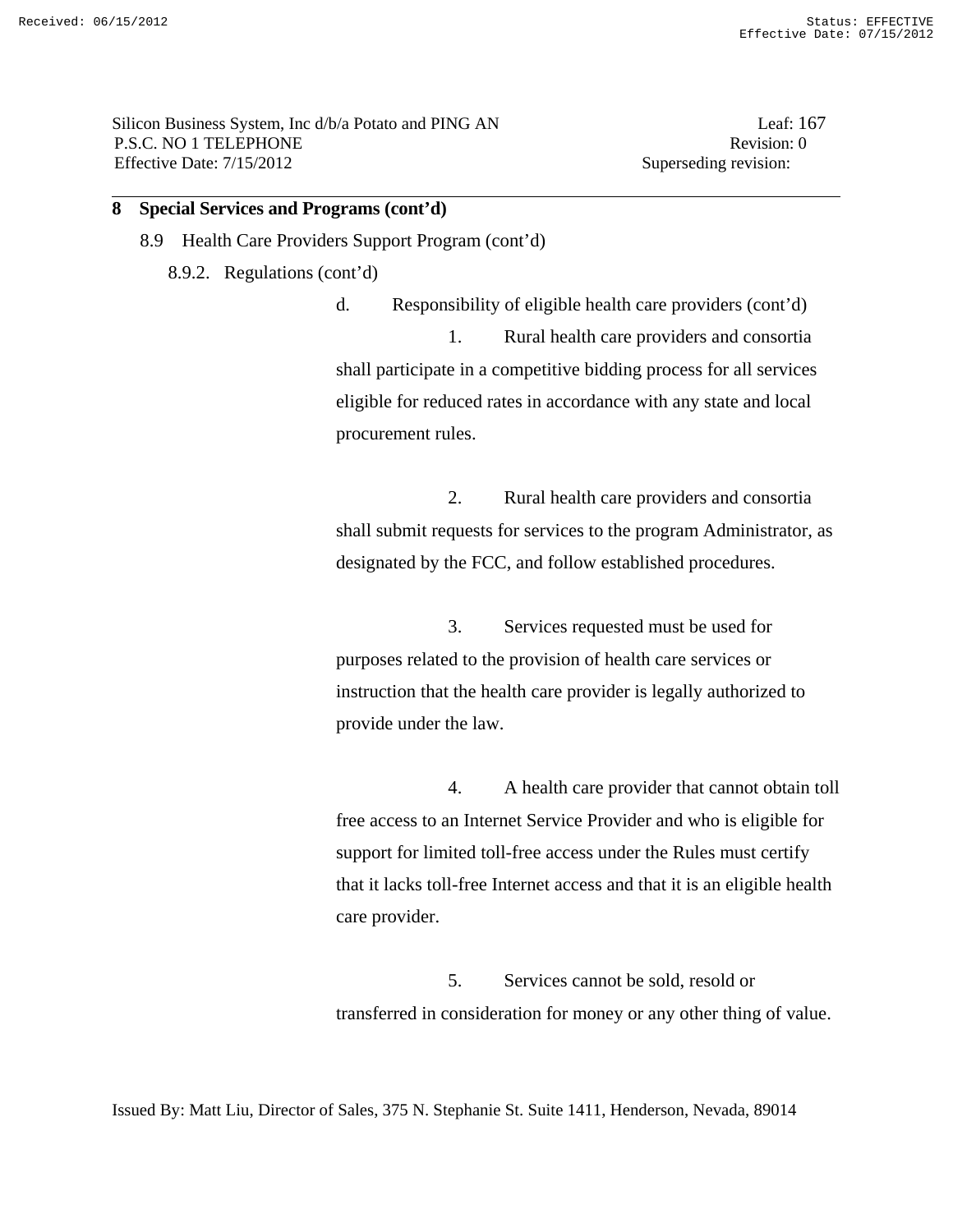Silicon Business System, Inc d/b/a Potato and PING AN Leaf: 168 P.S.C. NO 1 TELEPHONE Revision: 0 Effective Date: 7/15/2012 Superseding revision:

### **8 Special Services and Programs (cont'd)**

## 8.9 Health Care Providers Support Program (cont'd)

 8.9.2. Regulations (Cont'd) e. Responsibility of the Company

> 1. The Company shall offer the rates and charges as specified in Section 3, to eligible health care providers to the extent that facilities and services are available and offered in the tariffs specified in 1. preceding.

> 2. The Company shall offer services to eligible rural health care providers and consortia at prices no higher than the highest urban rate as defined in the FCC Order and Rules.

> 3. In competitive bidding situations, where specific flexible pricing arrangements are allowed, the Company may offer flexible pricing (to determine the reduced rate) subject to New York State Public Service Commission approval.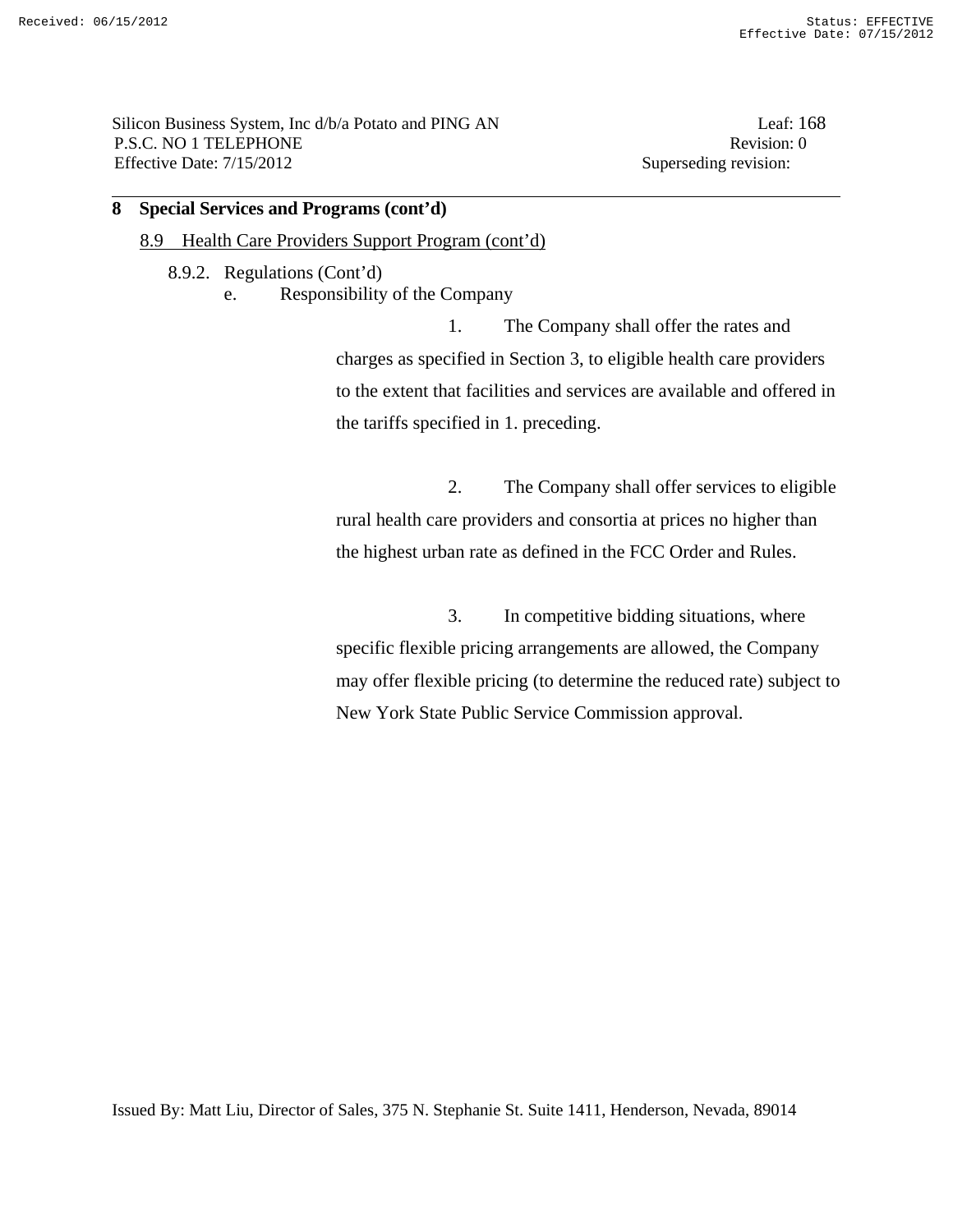8.9 Health Care Providers Support Program (cont'd)

8.9.3. Rates and Charges

The following price adjustments will be available to eligible rural health care providers, except subparagraph c., which shall be available to all eligible health care providers, regardless of location;

 a. A reduced rate for telecommunications services, using a bandwidth capacity of up to 1.544 Mbps, not to exceed the highest tariffed or publicly available rate charged to a commercial customer for a similar service provided over the same distance in the nearest city in New York State with a population of at least 50,000.

 b. An exemption from some mileage charges for any telecommunications services, using a bandwidth capacity of up to 1.544 Mbps, that is necessary for the provision of health care services. The exempted mileage includes the distance between the rural health care provider and the most distant perimeter of the nearest city in New York State with a population of 50,000 or more, less the standard urban distance, which is the maximum average diameter of all cities with population of 50,000 or more in the state.

 c. Each eligible health care provider that cannot obtain tollfree access to an Internet service provider is entitled to receive toll charge credits for toll charges imposed for connecting to an Internet service provider as per the FCC Rules. Such toll charge credits are available pursuant to applicable toll tariffs.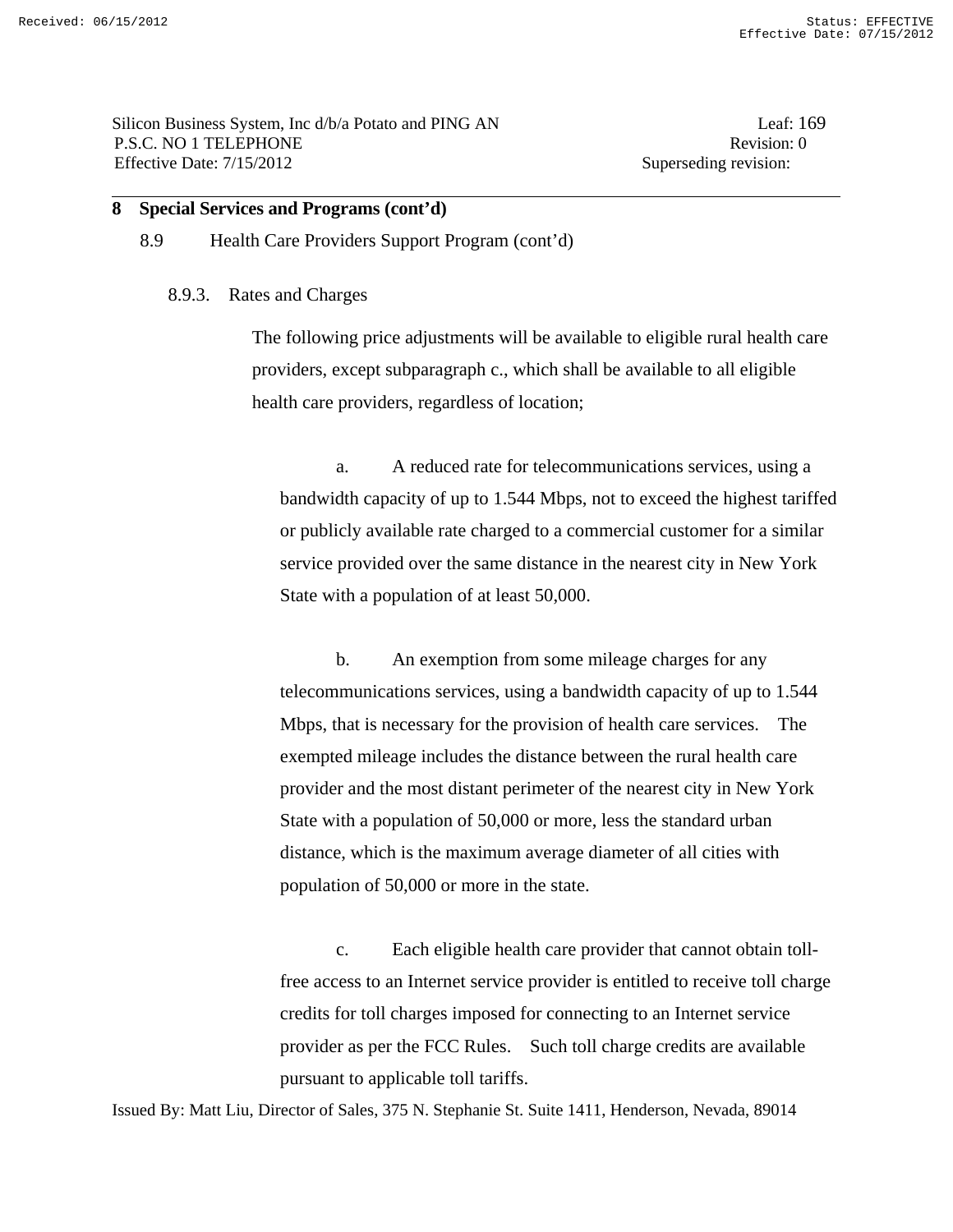### 9 Special Arrangements

## 9.1 Special Construction

## 9.1.1 Basis for Charges

Basis for Charges where the Company furnishes a facility or service for which a rate or charge is not specified in the Company's tariffs, charges will be based on the costs incurred by the Company (including return) and may include:

- a. nonrecurring charges;
- b. recurring charges;
- c. termination liabilities; or
- d. combinations of a., b., and c.

#### 9.1.2 Basis for Cost Computation

The costs referred to in 9.1.1 preceding may include one or more of the following items to the extent they are applicable:

> a. Costs to install the facilities to be provided including estimated costs for the rearrangements of existing facilities. These costs include:

- 1. equipment and materials provided or used;
- 2. engineering, labor, and supervision;
- 3. transportation; and
- 4. rights of way and/or any required easements.
- b. Cost of maintenance.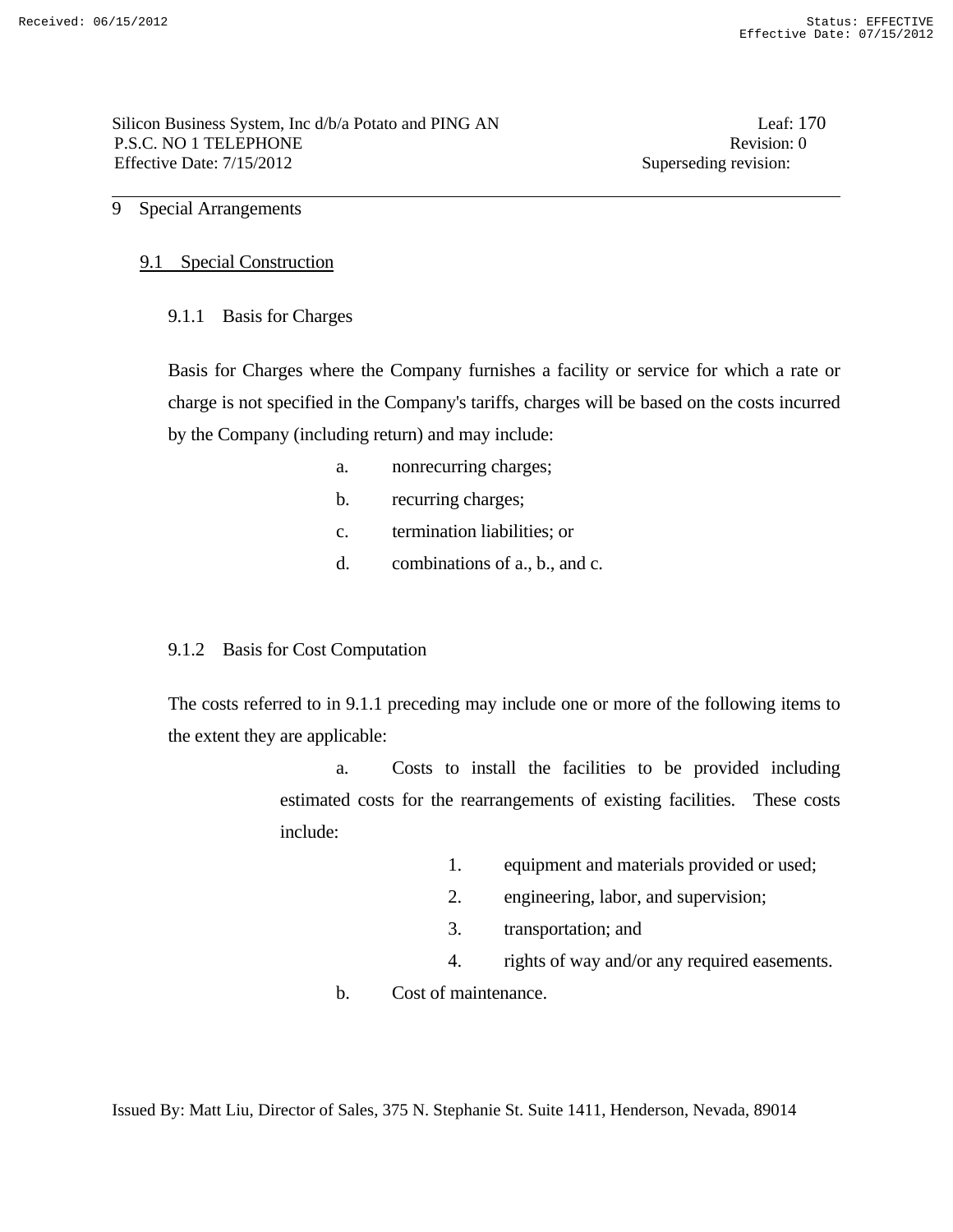Silicon Business System, Inc d/b/a Potato and PING AN Leaf: 171 P.S.C. NO 1 TELEPHONE Revision: 0 Effective Date: 7/15/2012 Superseding revision:

 c. Depreciation on the estimated cost installed of any facilities provided, based on the anticipated useful service life of the facilities with an appropriate allowance for the estimated net salvage.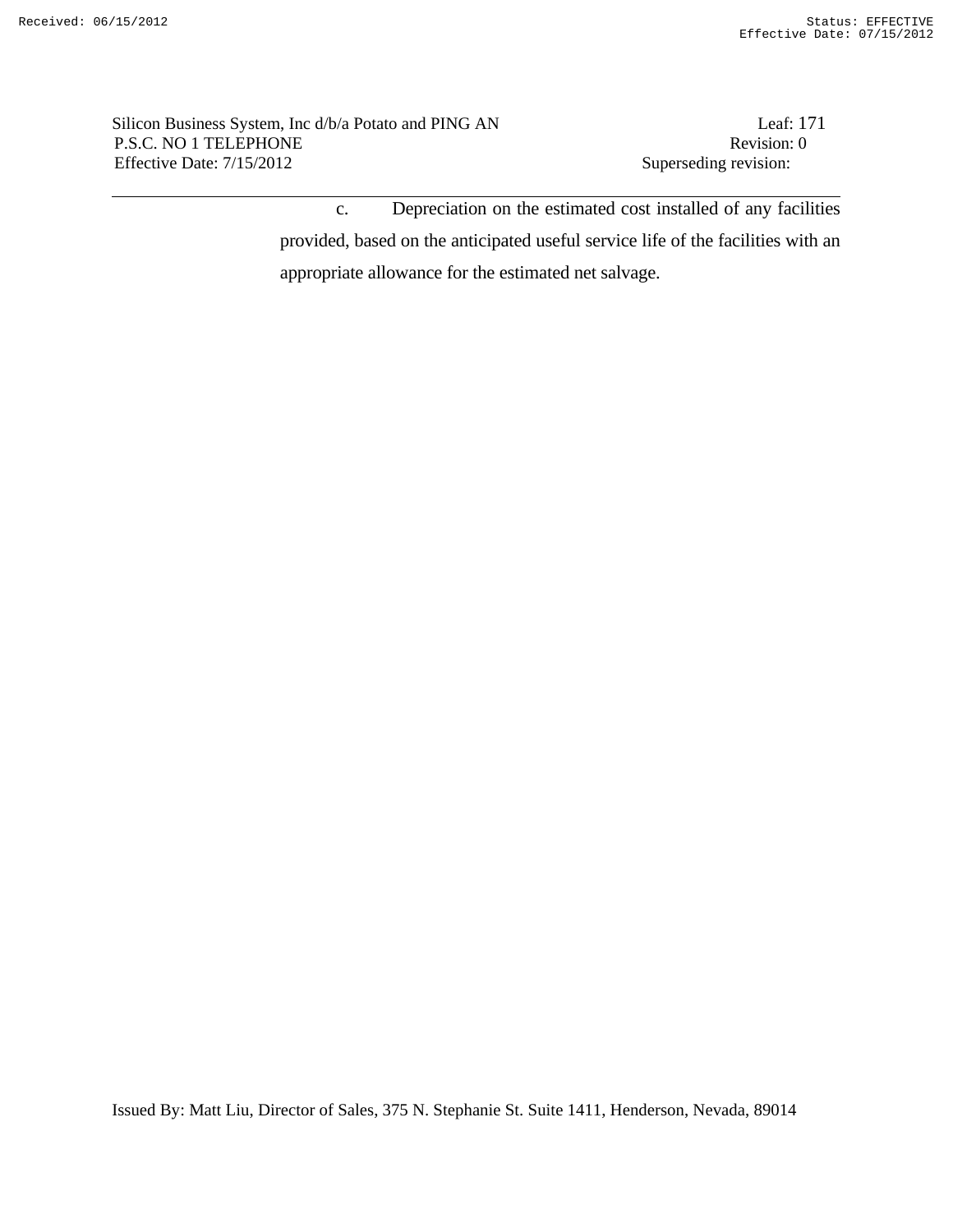## **9 Special Arrangements (cont'd)**

- 9.1 Special Construction (cont'd)
	- 9.1.2 Basis for Cost Computation (cont'd)

 d. Administration, taxes, and uncollectible revenue on the basis of reasonable average cost for these items.

- e. License preparation, processing, and related fees.
- f. Tariff preparation, processing and related fees.
- g. Any other identifiable costs related to the facilities provided;

or

h. An amount for return and contingencies.

#### 9.1.3 Termination Liability

 To the extent that there is no other requirement for use by the Company, a termination liability may apply for facilities specially constructed at the request of a customer.

 a. The period on which the termination liability is based is the estimated service life of the facilities provided.

 b. The amount of the maximum termination liability is equal to the estimated amounts (including return) for: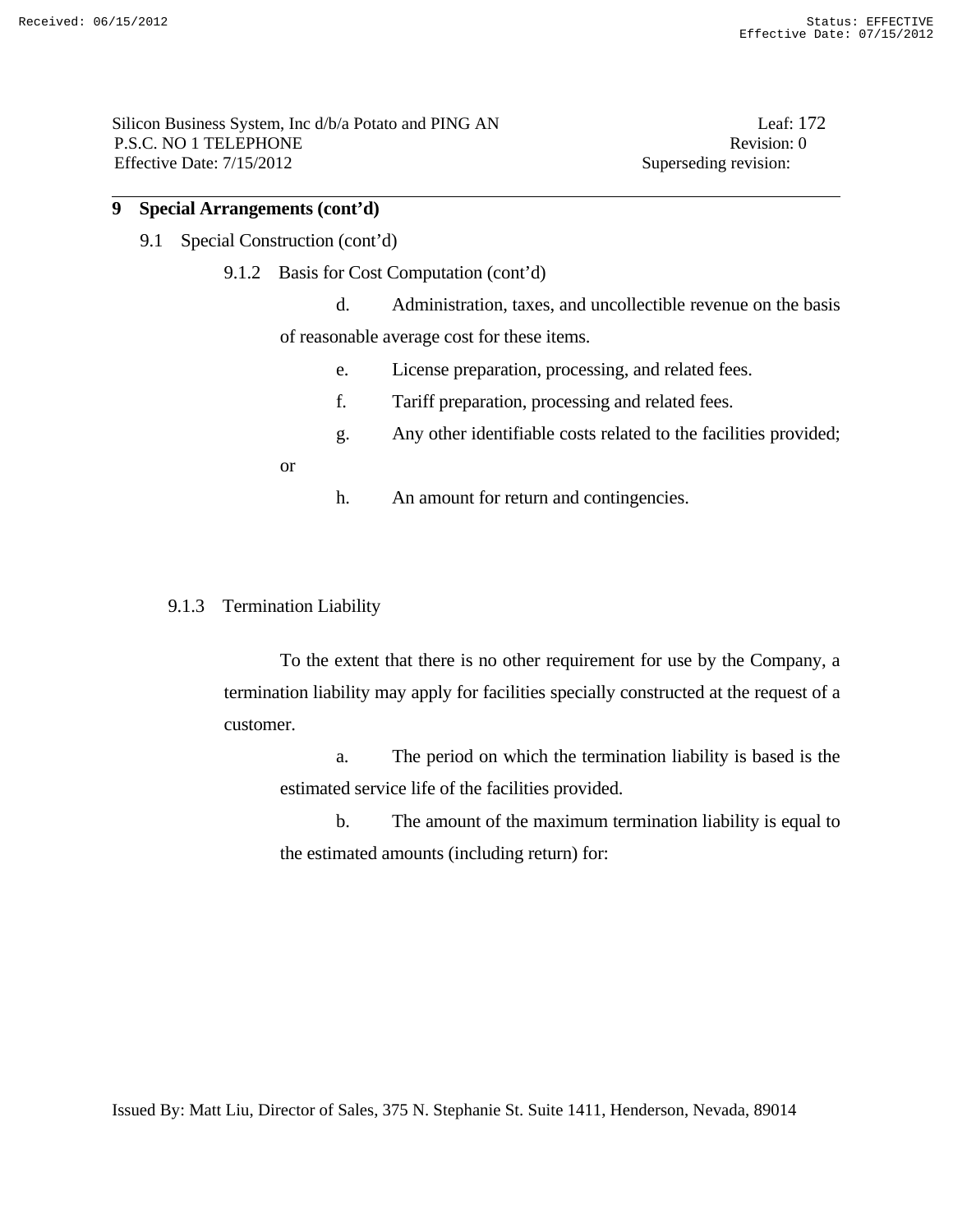Silicon Business System, Inc d/b/a Potato and PING AN Leaf: 173 P.S.C. NO 1 TELEPHONE Revision: 0 Effective Date: 7/15/2012 Superseding revision:

## **9 Special Arrangements (cont'd)**

9.1 Special Construction (cont'd)

9.1.3 Termination Liability (cont'd)

b. (cont'd)

 1. Costs to install the facilities to be provided including estimated costs for the rearrangements of existing facilities. These costs include:

> a) equipment and materials provided or used;

 b) engineering, labor, and supervision;

c) transportation; and

 d) rights of way and/or any required easements;

2. license preparation, processing, and

related fees;

 3. tariff preparation, processing and related fees;

 4. cost of removal and restoration, where appropriate; and

 5. any other identifiable costs related to the specially constructed or rearranged facilities.

 c. The termination liability method for calculating the unpaid balance of a term obligation is obtained by multiplying the sum of the amounts determined as set forth in Section 9.1.3.2 preceding by a factor related to the unexpired period of liability and the discount rate for return and contingencies. The amount determined in Section 9.1.3.2 preceding shall be adjusted to reflect the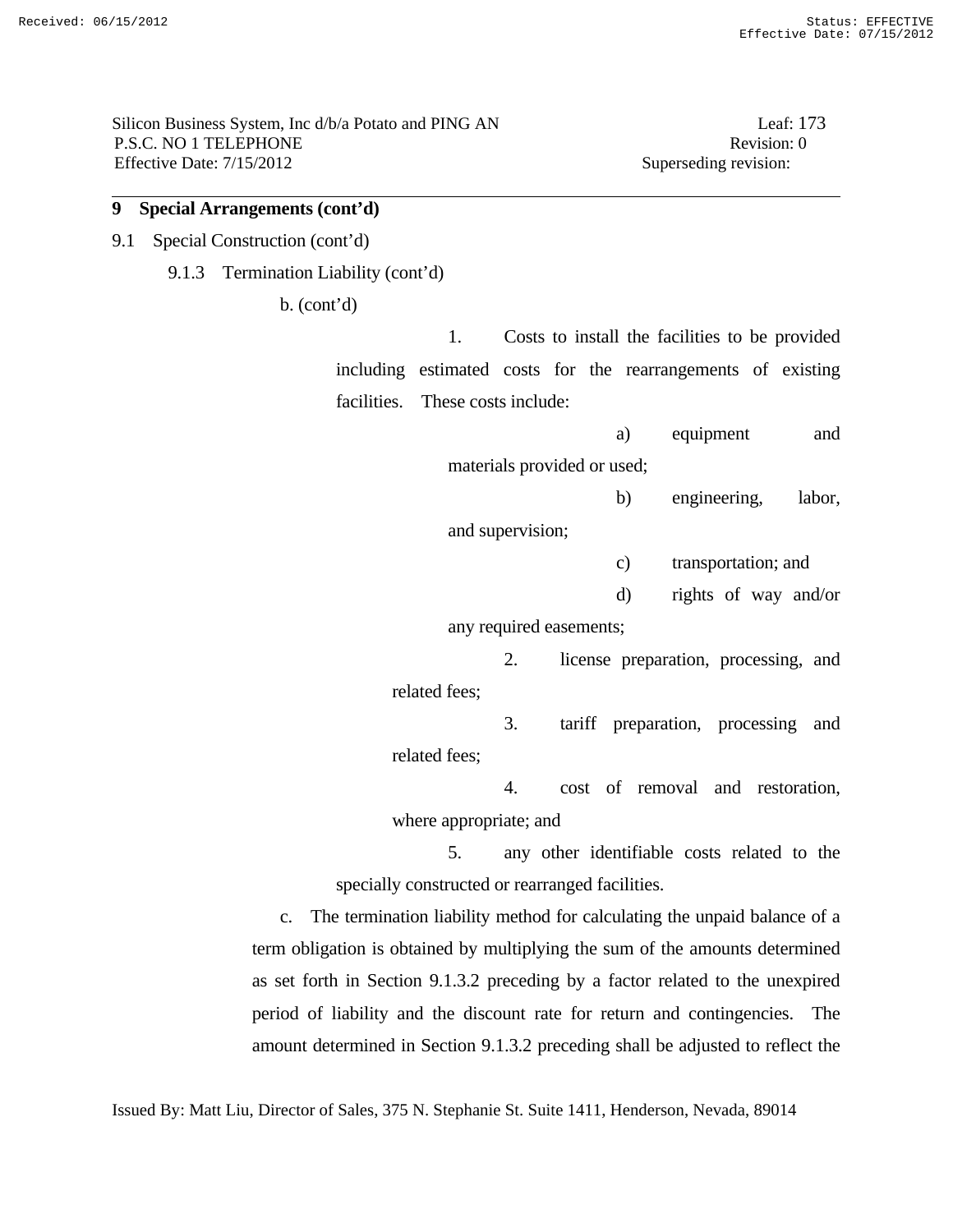Silicon Business System, Inc d/b/a Potato and PING AN Leaf: 174 P.S.C. NO 1 TELEPHONE Revision: 0 Effective Date: 7/15/2012 Superseding revision:

redetermined estimated net salvage, including any reuse of the facilities provided. This amount shall be adjusted to reflect applicable taxes.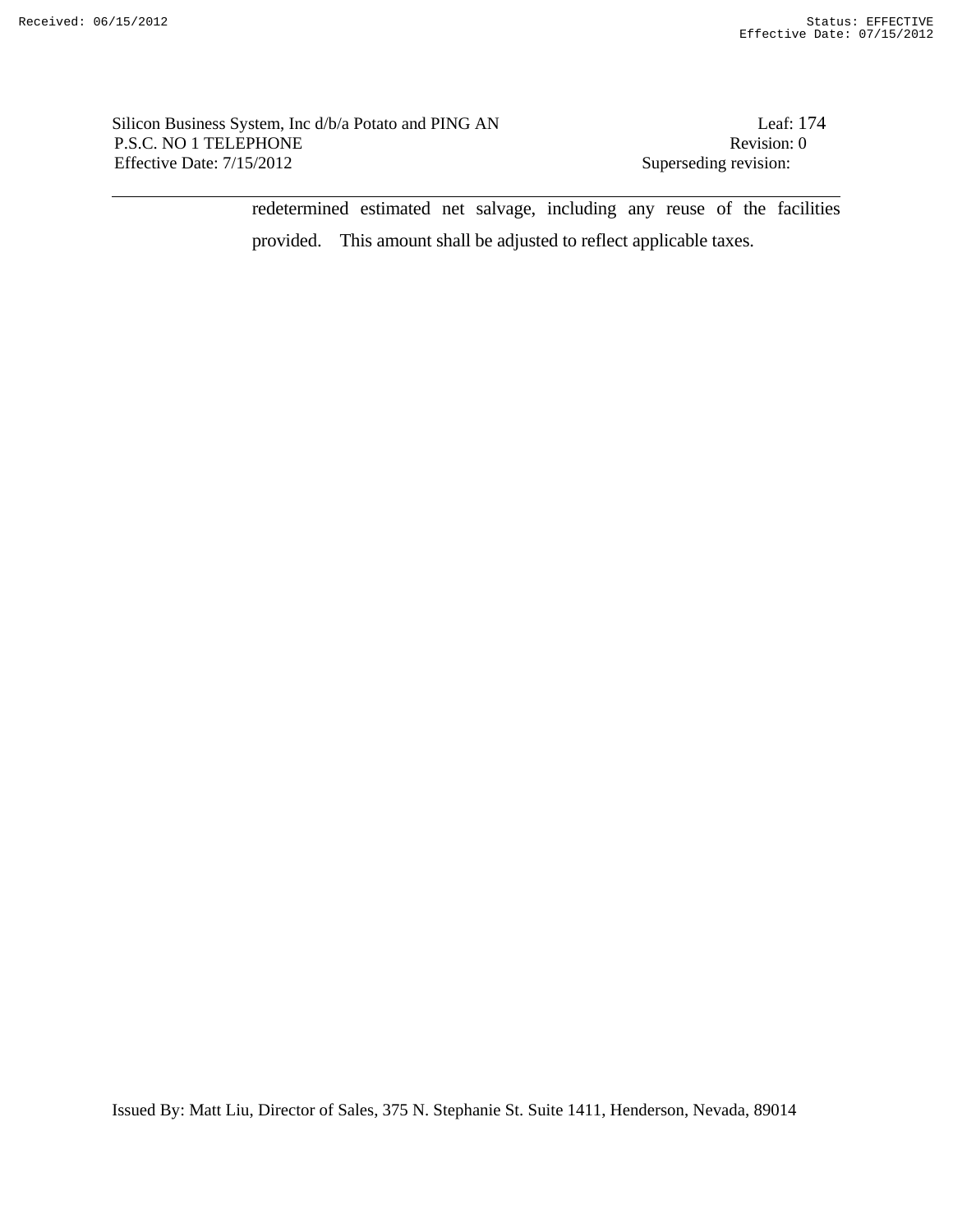#### **9 Special Arrangements (cont'd)**

#### 9.2 Non-Routine Installation and/or Maintenance

 At the customer's request, installation and/or maintenance may be performed outside the Company's regular business hours, or (in the Company's sole discretion and subject to any conditions it may impose) in hazardous locations. In such cases, charges based on the cost of labor, material, and other costs incurred by or charged to the Company will apply. If installation is started during regular business hours but, at the Customer's request, extends beyond regular business hours into time periods including, but not limited to, weekends, holidays, and/or night hours, additional charges may apply.

#### 9.3 Individual Case Basis (ICB) Arrangements

 9.3.1 Rates for ICB arrangements will be developed on a case-bycase basis in response to a bona fide request from a customer or prospective customer for service which vary from tariffed arrangements. Rates quoted in response to such requests may be different for tariffed service than those specified for such service in the Rate Attachment. ICB rates will be offered to customers in writing and will be made available to similarly situated customers.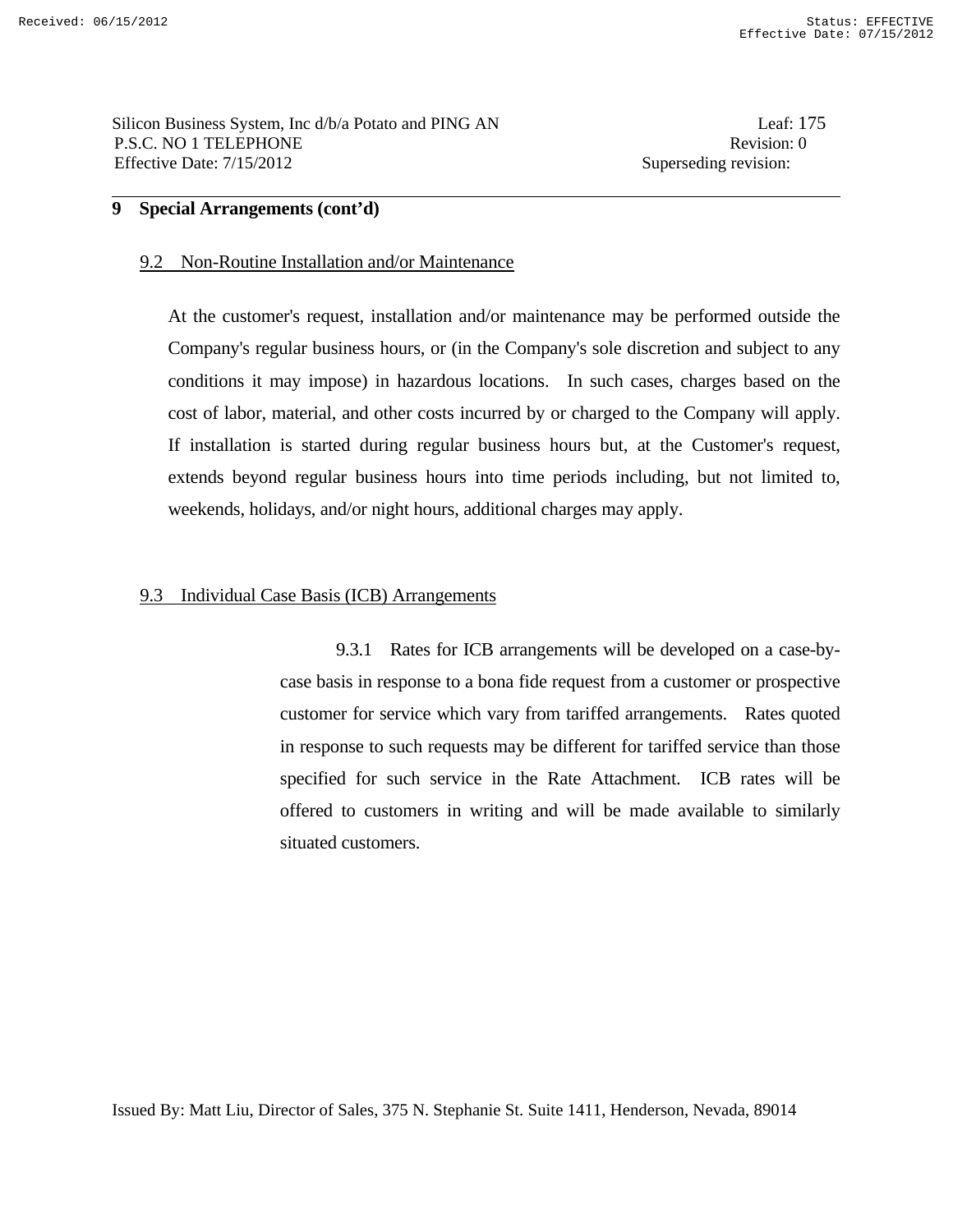## **9 Special Arrangements (cont'd)**

#### 9.3 Individual Case Basis (ICB) Arrangements (cont'd)

- 9.3.2 A summary of each ICB contract pricing arrangement offered pursuant to this paragraph will be filed as an addendum to this Tariff within 30 days after the contract is signed by both the Company and the customer. The following information will be included in the summary:
	- a. LATA and type of switch

b. The V&H distance from the central office to the

customer's premises

- c. Service description
- d. Rates and charges
- e. Quantity of circuits
- f. Length of the agreement.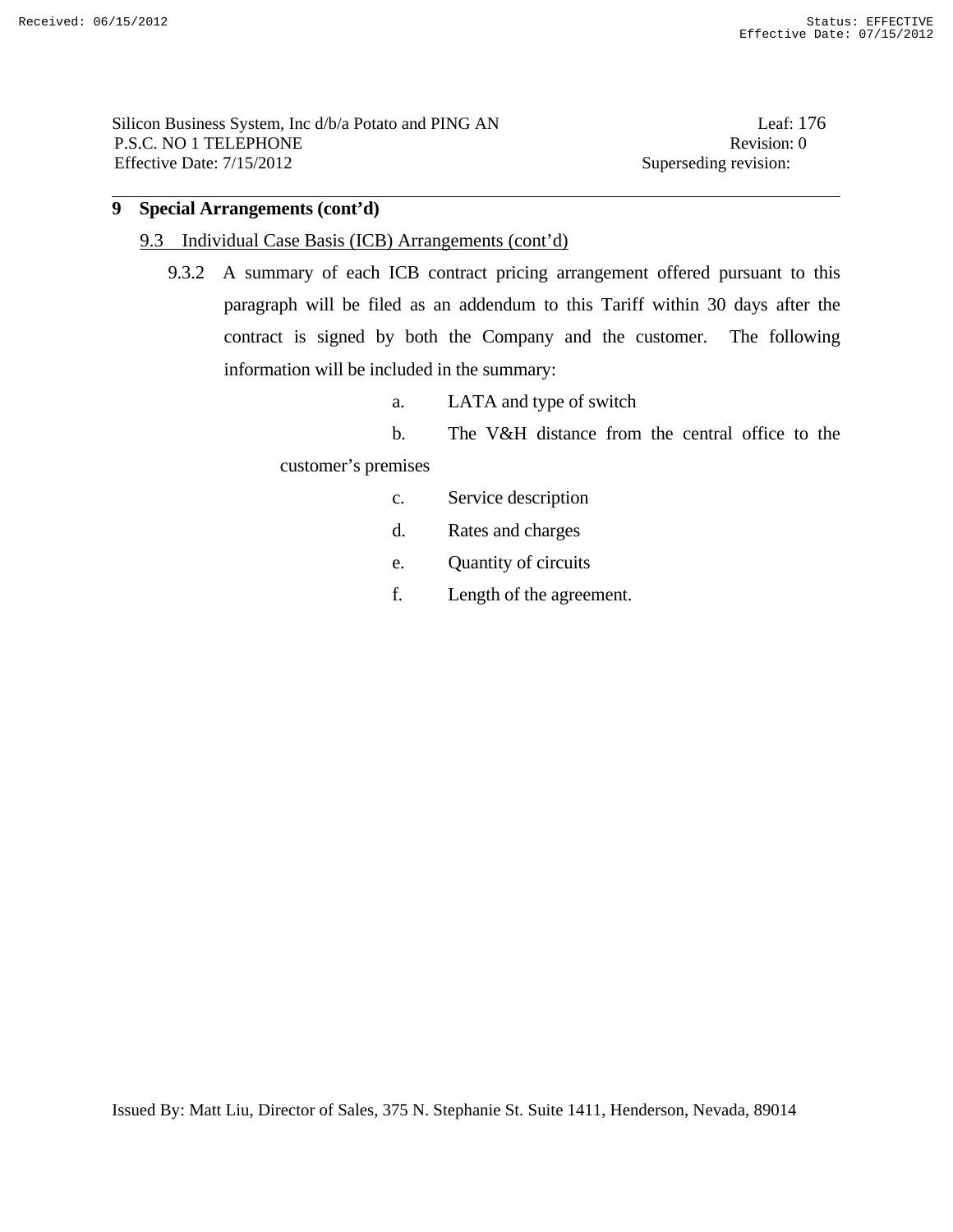Silicon Business System, Inc d/b/a Potato and PING AN Leaf: 177 P.S.C. NO 1 TELEPHONE Revision: 0 Effective Date:  $7/15/2012$  Superseding revision:

**10 Local Calling Areas** 

New York City

A. The following services are offered at rates specified in the attached Rate Schedule.

 Business Residence Measured Rate Flat Rate

B. Local Calling Area

Stations bearing the following NNX codes: 917,718,212,646,914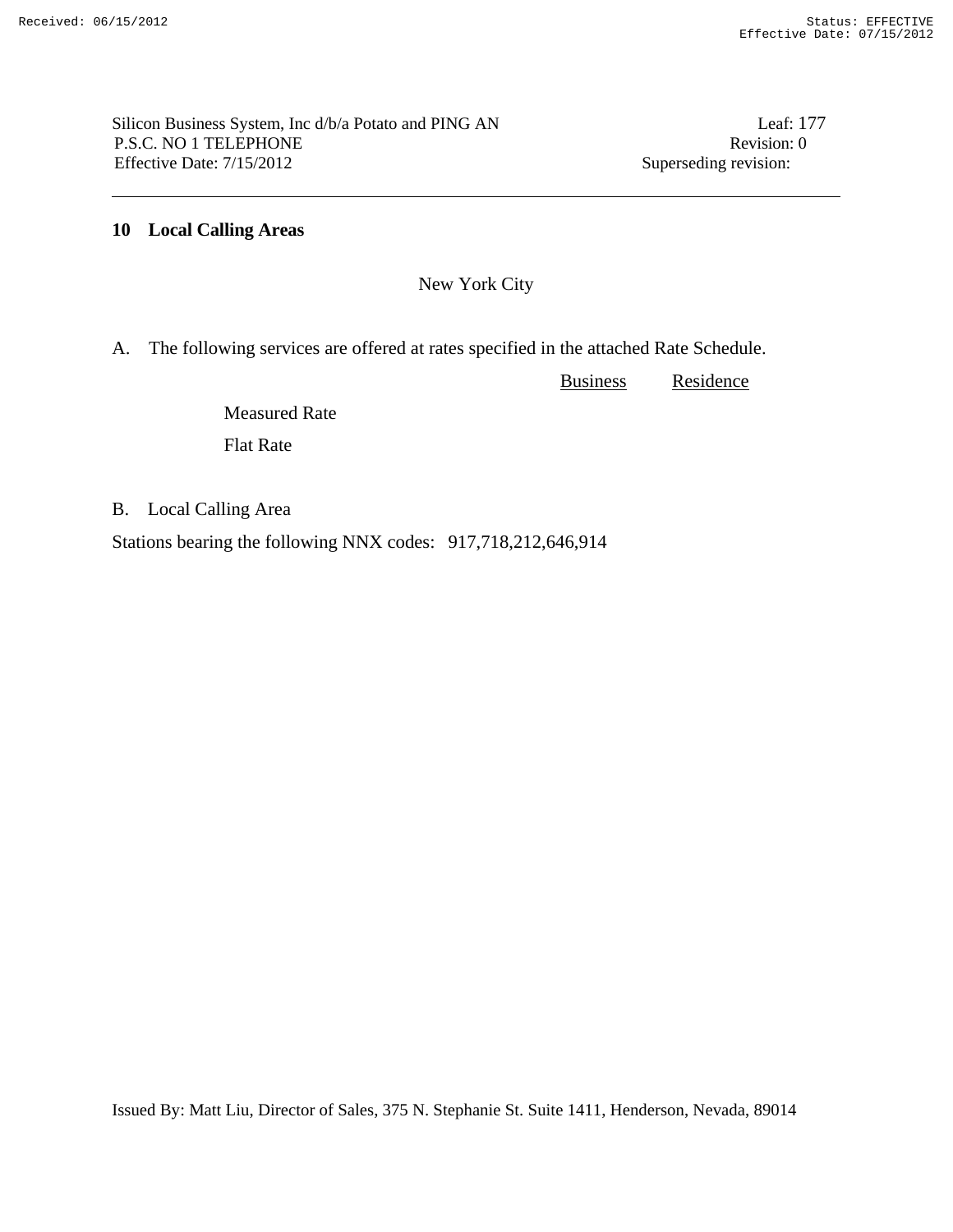## **11 Broadband Services**

## 11.1 Broadband Access

 A dedicated circuit between the Company's network and the Customers Premises. Provide the Customer with DSL, DS1, DS3 or OC3 transport capability from the central office to the CPE.

 The circuit provided will be used by the Customer as the "host" facility for other connected services offered by either the Company or other service providers.

 Customers may require CPE to terminate the service. This CPE is known as the Integrated Access Device (IAD). Customers may purchase the IAD from the Company or may provide their own equipment.

## 11.2 Rates and Charges

| (A) Term Pricing Plans           | Minimum | Maximum |  |
|----------------------------------|---------|---------|--|
| <b>Monthly Rate Nonrecurring</b> | \$3     | \$100   |  |
|                                  |         |         |  |
| Rate Element                     | Minimum | Maximum |  |
| DS1                              |         |         |  |
| 12 Months                        | \$151   | \$330   |  |
| 24 Months                        | \$143   | \$313   |  |
| <b>DSL</b> shared                |         |         |  |
| 12 Months                        | \$5     | \$70    |  |
| 24 Months                        | \$4     | \$60    |  |
| <b>DSL</b> dedicated             |         |         |  |
| 12 Months                        | \$7     | \$80    |  |
| 24 Months                        | \$6     | \$70    |  |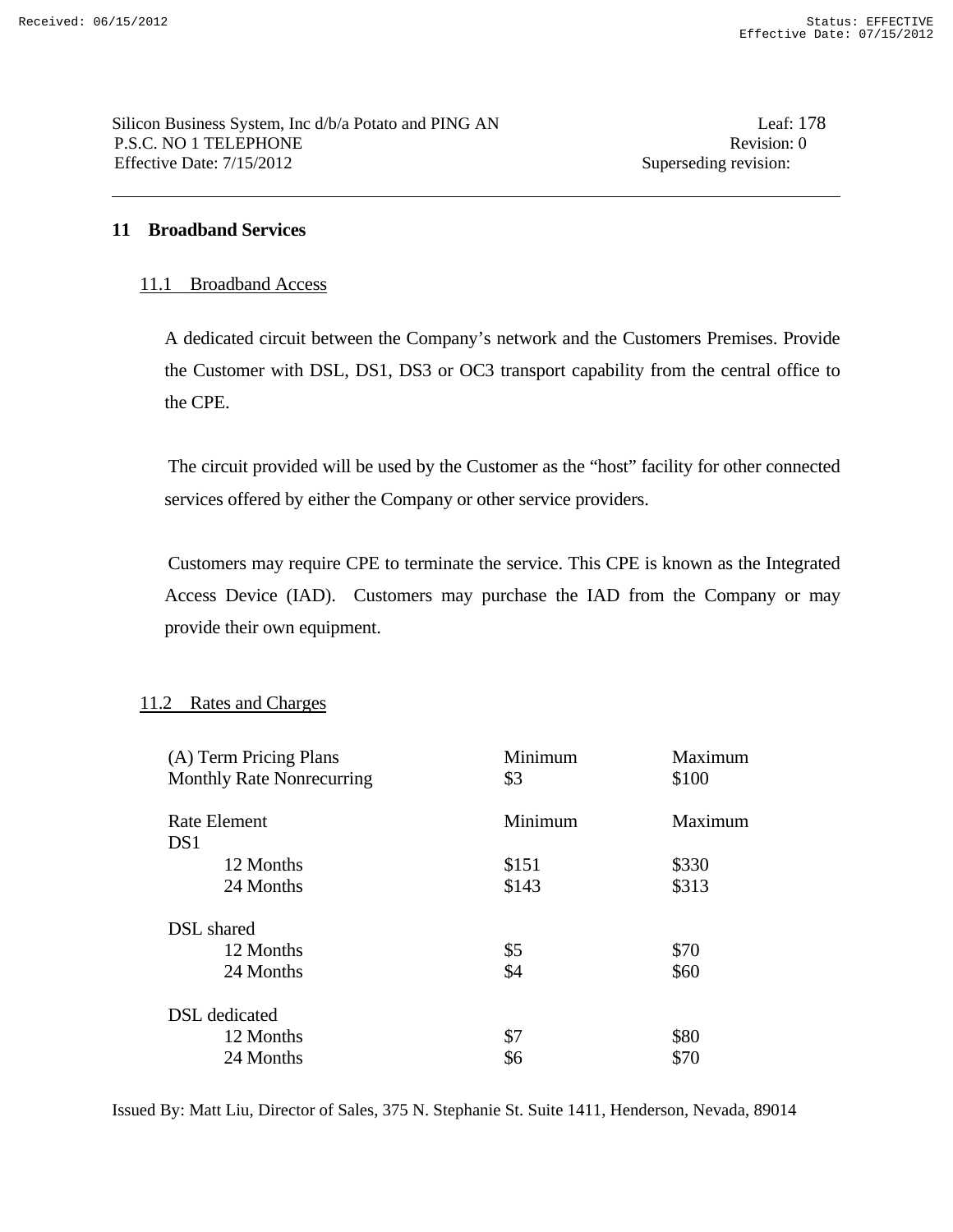| Silicon Business System, Inc d/b/a Potato and PING AN |       | Leaf: $179$           |             |
|-------------------------------------------------------|-------|-----------------------|-------------|
| P.S.C. NO 1 TELEPHONE                                 |       |                       | Revision: 0 |
| Effective Date: $7/15/2012$                           |       | Superseding revision: |             |
| Wireless Broadband                                    |       |                       |             |
| Monthly                                               | \$5   | \$80                  |             |
| 12 Months                                             | \$5   | \$70                  |             |
| 24 Months                                             | \$4   | \$60                  |             |
| <b>IP</b> Address                                     |       |                       |             |
| 5 Usable IP                                           | \$1   | \$30                  |             |
| 126 Usable IP                                         | \$50  | \$100                 |             |
| 254 Usable IP                                         | \$100 | \$300                 |             |
|                                                       |       |                       |             |

#### (B) Custom Pricing Plan

 For any Customer who purchases circuits with a capacity higher than DS1 level (i.e. DS3, OC3), the pricing of the circuits will be done on an Individual Case Basis through contracts. Customers who purchase multiple circuits may be eligible for additional discounts; pricing will be done on an ICB basis, through contracts.

 (C) End of Term Pricing Plan - Upon expiration of the twelve (12) Month, thirty-six (24) month or sixty (36) month initial or renewal term plan the Customer may: 1. Continue service by selecting a thirty-six (24) or sixty (36) month renewal service term at the then current rate; or 2. Disconnect Service upon expiration of the billing period; or 3. If the Customer does not select either (1) or (2) above; service will be continued on a month-tomonth basis at the current one-year rate.

## **12 Billing and Collection Services**

#### 12.1 Billing Name and Address Service

 Billing Name and Address (BNA) Service is the provision of the complete billing name, street address, city or town, state and zip code for a telephone number assigned by the Telephone Company.

 BNA Service is provided for the sole purpose of permitting the customer to bill its telephonic communications services to its end users and may not be resold or used for any other purpose, including marketing activity such as market surveys or direct marketing by mail or by telephone.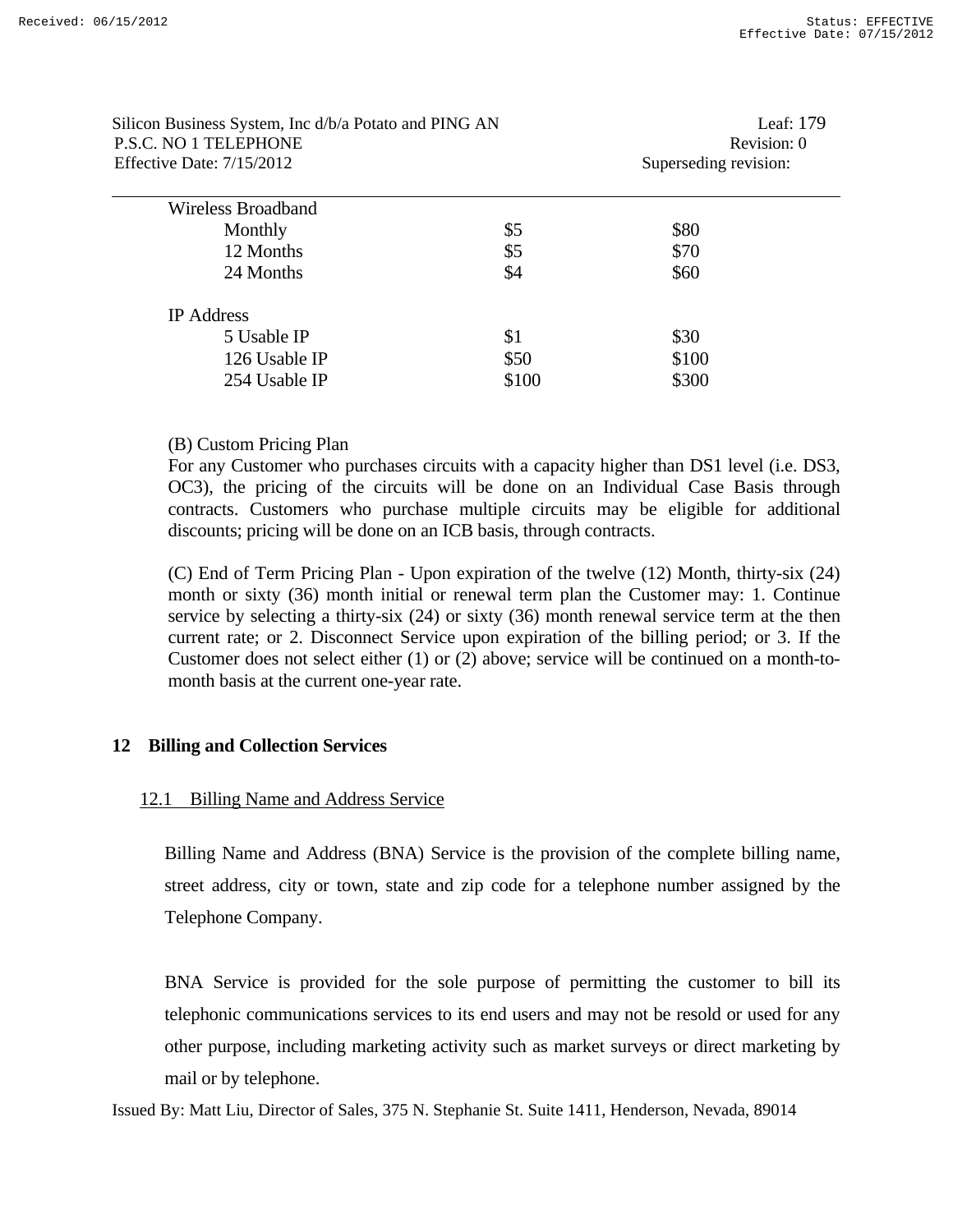The customer may not use BNA information to bill for merchandise, gift certificates, catalogs or other services or products.

 BNA Service is provided on both a manual and a mechanized basis. On a manual basis, the information will be provided by voice telecommunications or by mail, as appropriate. On a mechanized basis, the information will be entered on magnetic tape containing recorded customer messages.

 BNA information is furnished for sent-paid, collect, bill to third number, 700 and 900 service messages and messages charged to a calling card that is resident in the Telephone Company's database. in addition, BNA information for messages originated from data terminal numbers (DTNs) for data communications services is furnished on a manual basis only.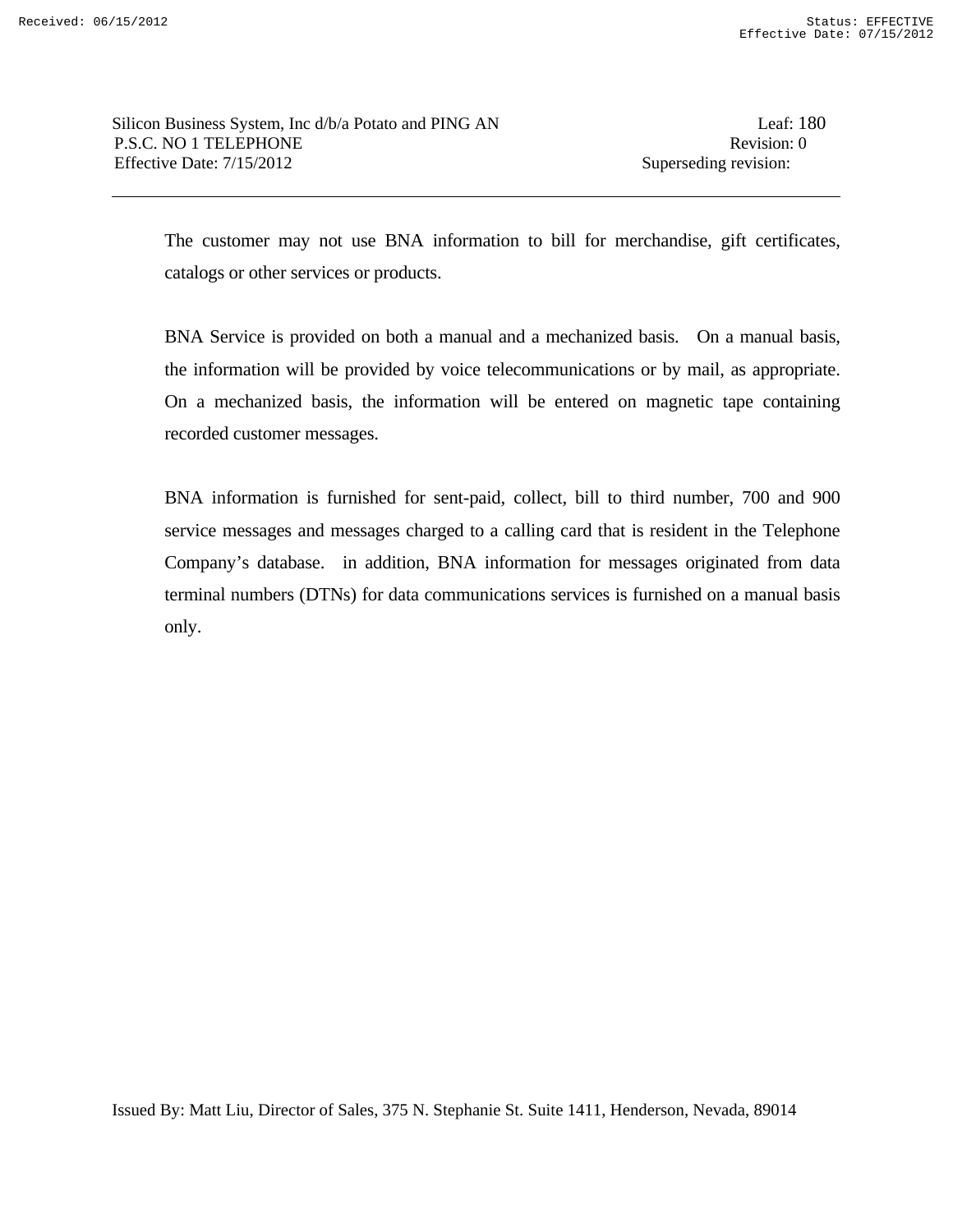Silicon Business System, Inc d/b/a Potato and PING AN Leaf: 181 P.S.C. NO 1 TELEPHONE Revision: 0 Effective Date: 7/15/2012 Superseding revision:

### **12 Billing and Collection Services (cont'd)**

#### 12.1 Billing Name and Address Service (cont'd)

12.1.1 Undertaking of the Telephone Company

 a. A request for information on over 100 and up to 500 telephone numbers should be mailed to the Telephone Company. The Telephone Company will provide the response by first class U.S. Mail within ten  $(10)$  business days.

d. Upon receipt of a magnetic tape of recorded customer messages, the Telephone Company will, at the request of the customer, provide BNA service on a mechanized basis. The tape of messages may be provided by the customer or, where the customer subscribes to Recording Service, may be the output from that service. The Telephone Company will enter the BNA information on the recorded message tape and send the tape to the customer by first class U.S. Mail. Other methods of delivering the data may be negotiated, and charges based on cost will apply.

 The Telephone Company will provide a response to customer-provided tapes by mail within six (6) business days of receipt. The Telephone Company will process and mail tapes which are the output of Recording Service every fifth business day.

e. The Telephone Company will specify the format in which requests and tapes are to be submitted.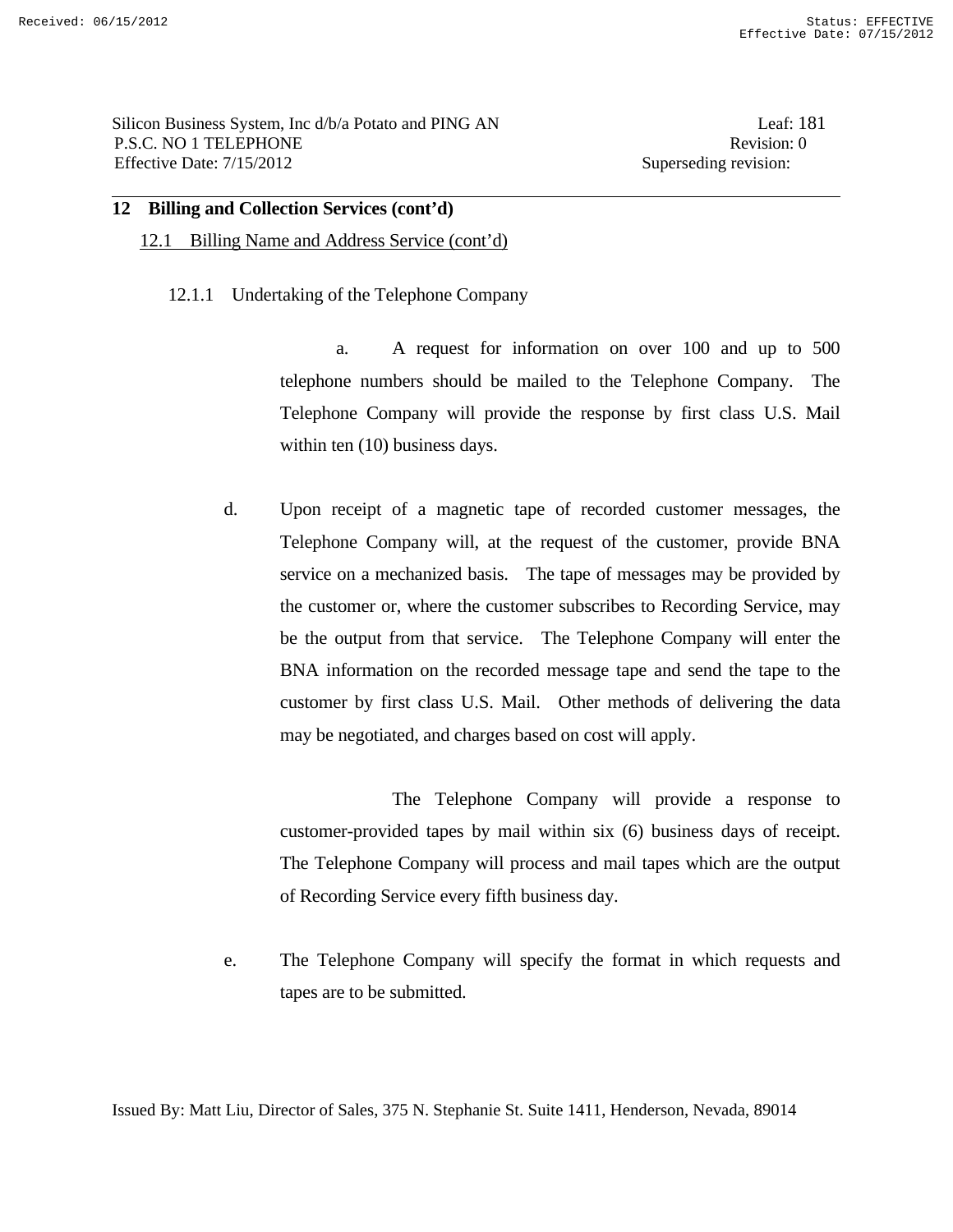### **12 Billing and Collection Services (cont'd)**

#### 12.1 Billing Name and Address Service (cont'd)

12.1.1 Undertaking of the Telephone Company (cont'd)

 d. The BNA information will be provided for the calling number furnished to the extent a billing name and address exists in the Telephone Company records, including non-published and non-listed numbers. If the billing name and address information for a specific calling number is confidential due to legal, national security, end user or regulatory imposed requirements, the Telephone Company will provide an indicator on the confidential records.

- e. The Telephone Company will provide the most current BNA information resident in its data base. Due to normal end user account activity, there may be instances where the BNA information provided is not the BNA that was applicable at the time the message originated.
- 12.1.2 Obligations of the Customer

 a. With each order for BNA Service, the customer shall identify the authorized individual and address to receive the BNA information.

b. A customer which orders BNA Service on a mechanized basis and which intends to submit tapes of record messages for processing must provide the Telephone Company with an acceptable test tape or transmission which includes all call types for which BNA information may be requested.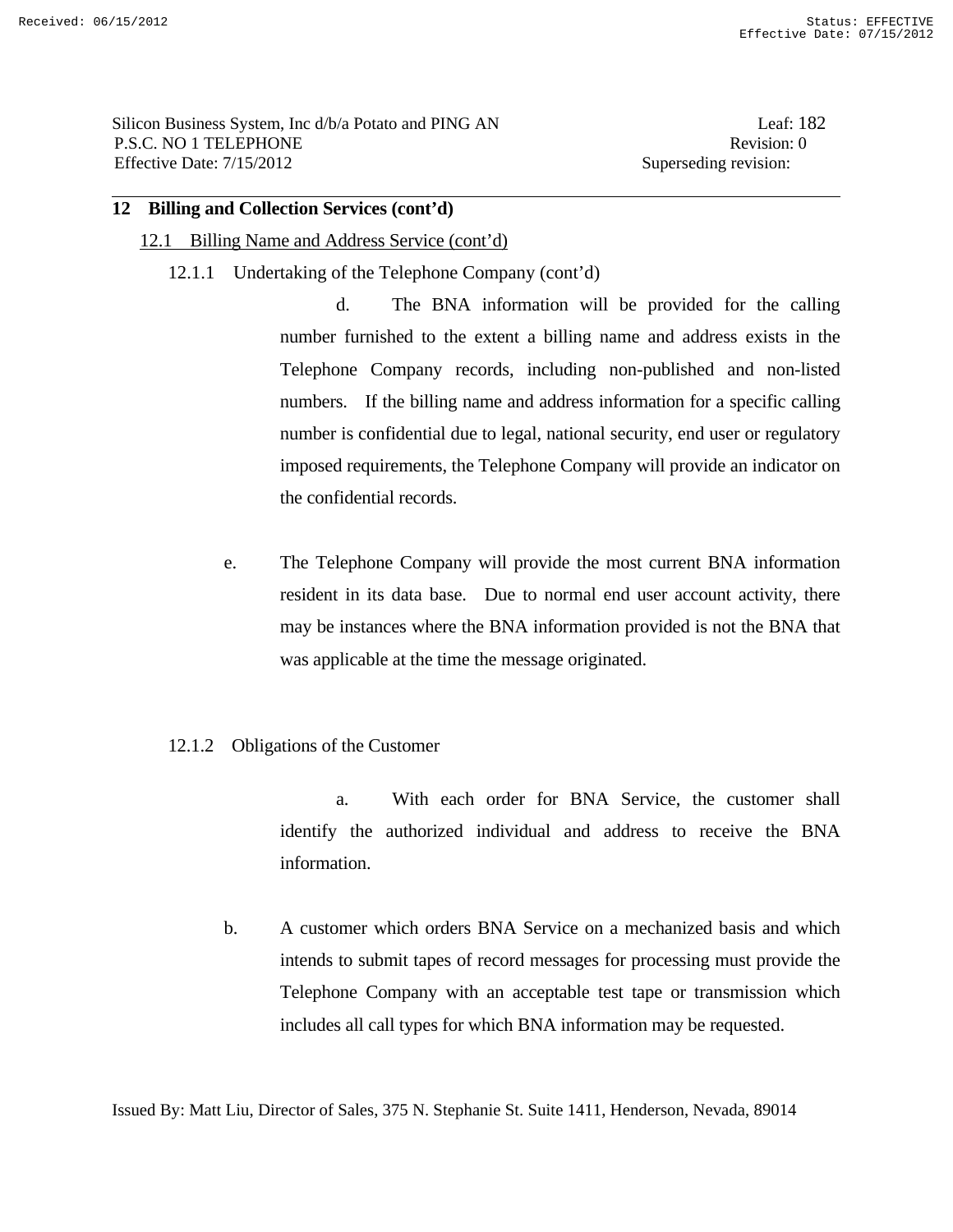### **12 Billing and Collection Services (cont'd)**

#### 12.1 Billing Name and Address Service (cont'd)

12.1.2 Obligations of the Customer (cont'd)

 c. The customer shall institute adequate internal procedures to insure that BNA information, including that related to non-published and non-listed numbers, is used only for the purpose set forth in this tariff and that BNA information is available only to those customer personnel or agents with a need to know the information. The customer must handle all billing name and address information designated as confidential by the Telephone Company in accordance with Telephone Company's procedures concerning confidential information. The Telephone Company will provide to the customer a statement of its procedures concerning confidential information.

- d. The customer shall not publicize or represent to others that the Telephone Company jointly participates with the customer in the development of the customer's end user records, accounts, data bases or market data, records, files and data bases or other systems it assembles through the use of BNA service.
- e. When the customer orders BNA Service for both interstate and intrastate messages, the projected percentage of interstate use must be provided in a whole number to the Telephone Company. The Telephone Company will designate the number obtained by subtracting the projected interstate percentage from  $100$  ( $100$  - projected interstate percentage = intrastate percentage) as the projected intrastate percentage.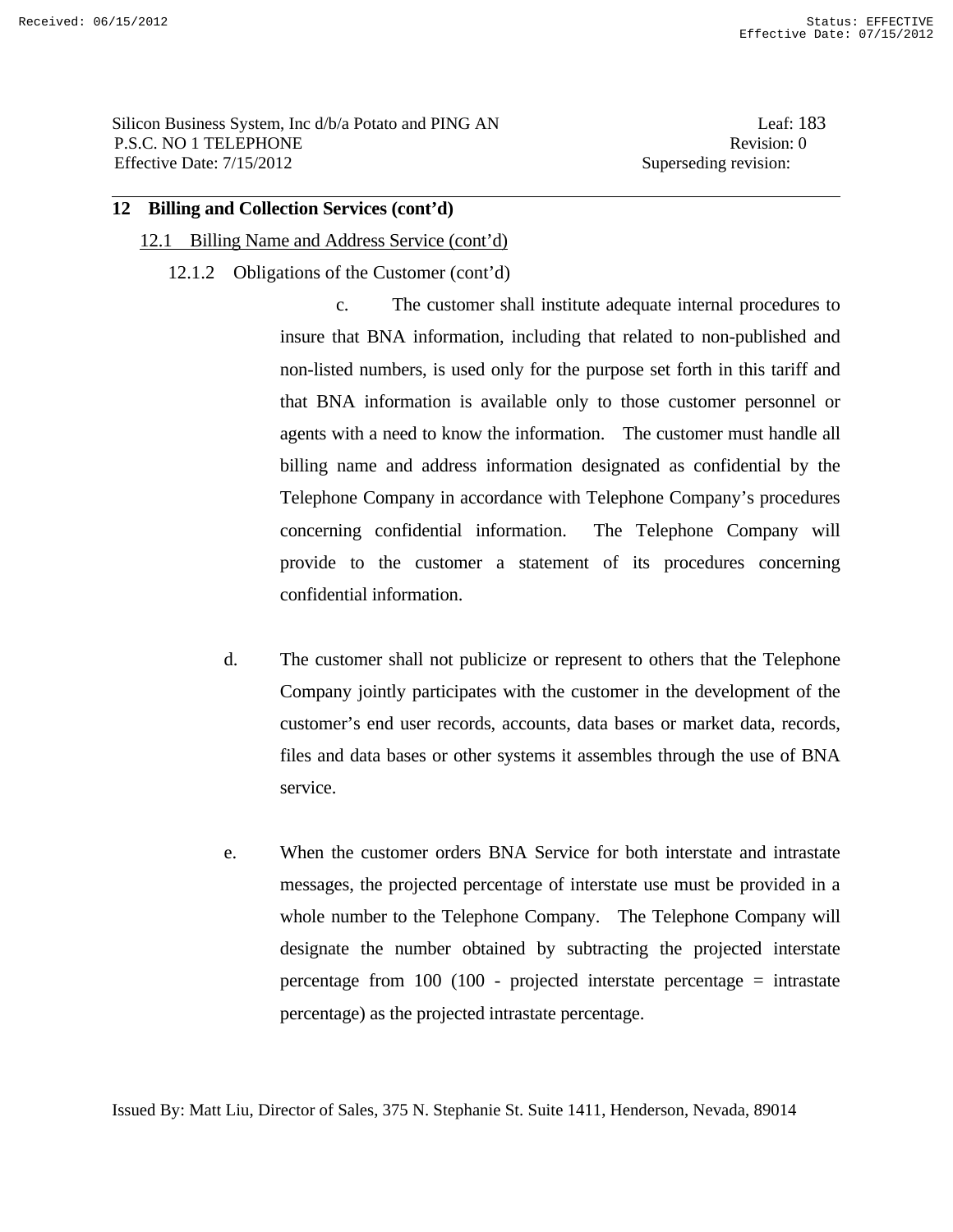Silicon Business System, Inc d/b/a Potato and PING AN Leaf: 184 P.S.C. NO 1 TELEPHONE Revision: 0 Effective Date: 7/15/2012 Superseding revision:

### **12 Billing and Collection Services (cont'd)**

#### 12.1 Billing Name and Address Service (cont'd)

#### 12.1.2 Obligations of the Customer (cont'd)

e. (Cont'd)

 This whole number percentage will be used by the Telephone Company to apportion the rates and nonrecurring charges between interstate and intrastate in those circumstances where the recorded message detail is not sufficient to permit the Telephone Company to determine the appropriate jurisdiction. This percentage will remain in effect until a revised report is received as set forth following.

 Effective on the first of January, April, July and October of each year, the customer may update the jurisdictional report. The customer shall forward to the Telephone Company, to be received no later than 20 calendar days after the first of each such month, a revised report showing the interstate percentage of use for the past three months ending the last day of December, March, June and September, respectively. Except where jurisdiction can be determined from the recorded message detail, the revised report will serve as the basis for the next three months billing and will be effective on the bill date in the following month (i.e., February, May, August and November). No prorating or back billing will be done based on the report. If the customer does not supply the report, the Telephone Company will assume the percentages to be the same as those provided in the last quarterly report. for those cases in which a quarterly report has never been received from the customer, the Telephone Company will assume the percentages to be the same as those provided in the order for service.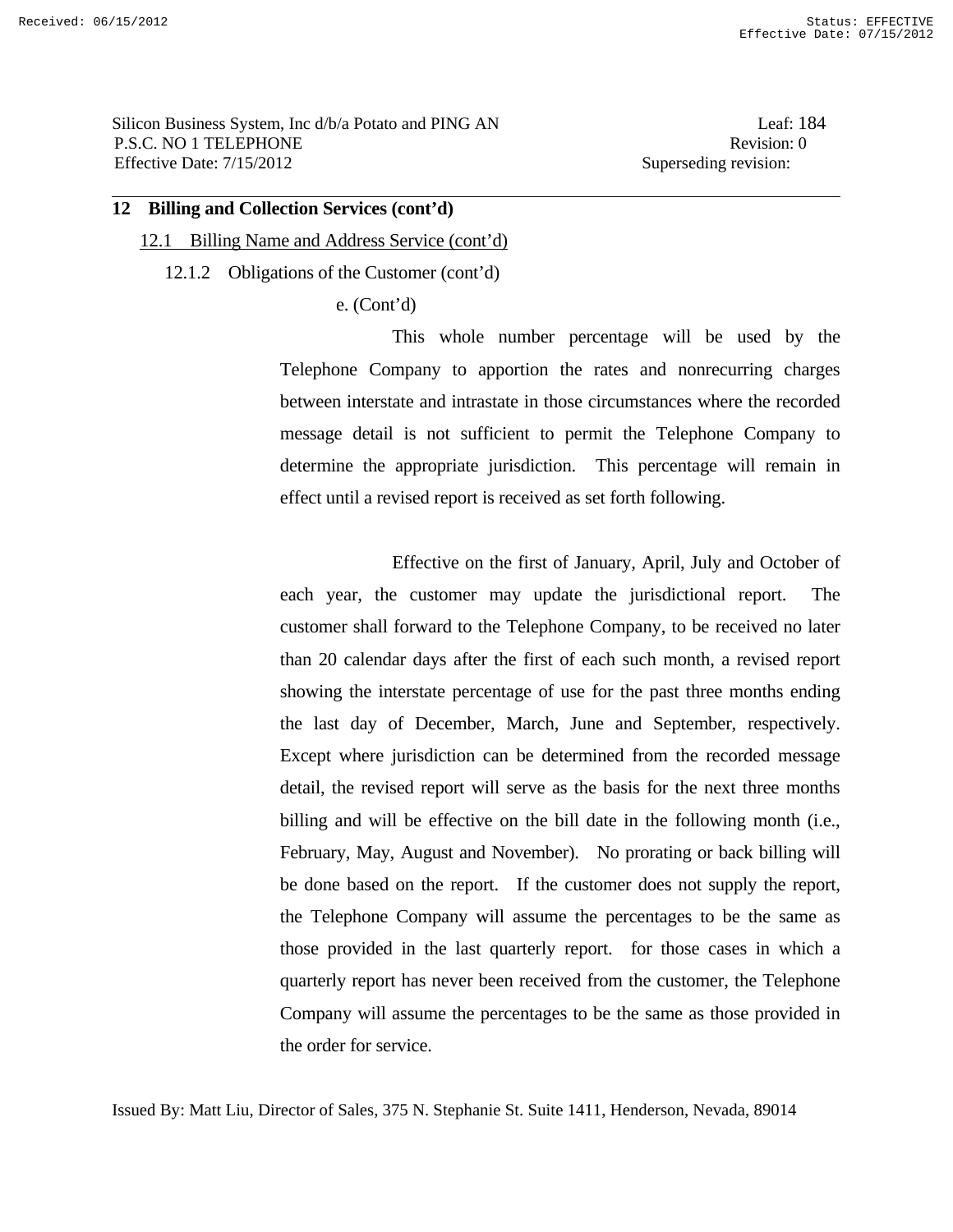Silicon Business System, Inc d/b/a Potato and PING AN Leaf: 185 P.S.C. NO 1 TELEPHONE Revision: 0 Effective Date: 7/15/2012 Superseding revision:

### **12 Billing and Collection Services (cont'd)**

#### 12.1 Billing Name and Address Service (cont'd)

12.1.2 Obligations of the Customer (Cont'd)

 f. The Telephone Company shall use reasonable efforts to provide accurate and complete lists. The Telephone Company makes no warranties, expressed or implied, as to the accuracy or completeness of these lists.

#### 12.1.3 Rate Regulations

 a. Service Establishment Charges apply for the initial establishment of BNA service on a manual basis, for the initial establishment of BNA service on a mechanized basis and for establishment of a Master BNA List for a customer.

b. A charge applies for each request for BNA information for a telephone number or DTN number on a manual basis. A charge applies for each message processed to supply BNA information on a mechanized basis.

 The Telephone Company will keep a count of the requests and of the messages processed. The Telephone Company will bill the customer in accordance with these counts whether or not the Telephone Company was able to provide BNA information for all requests and messages.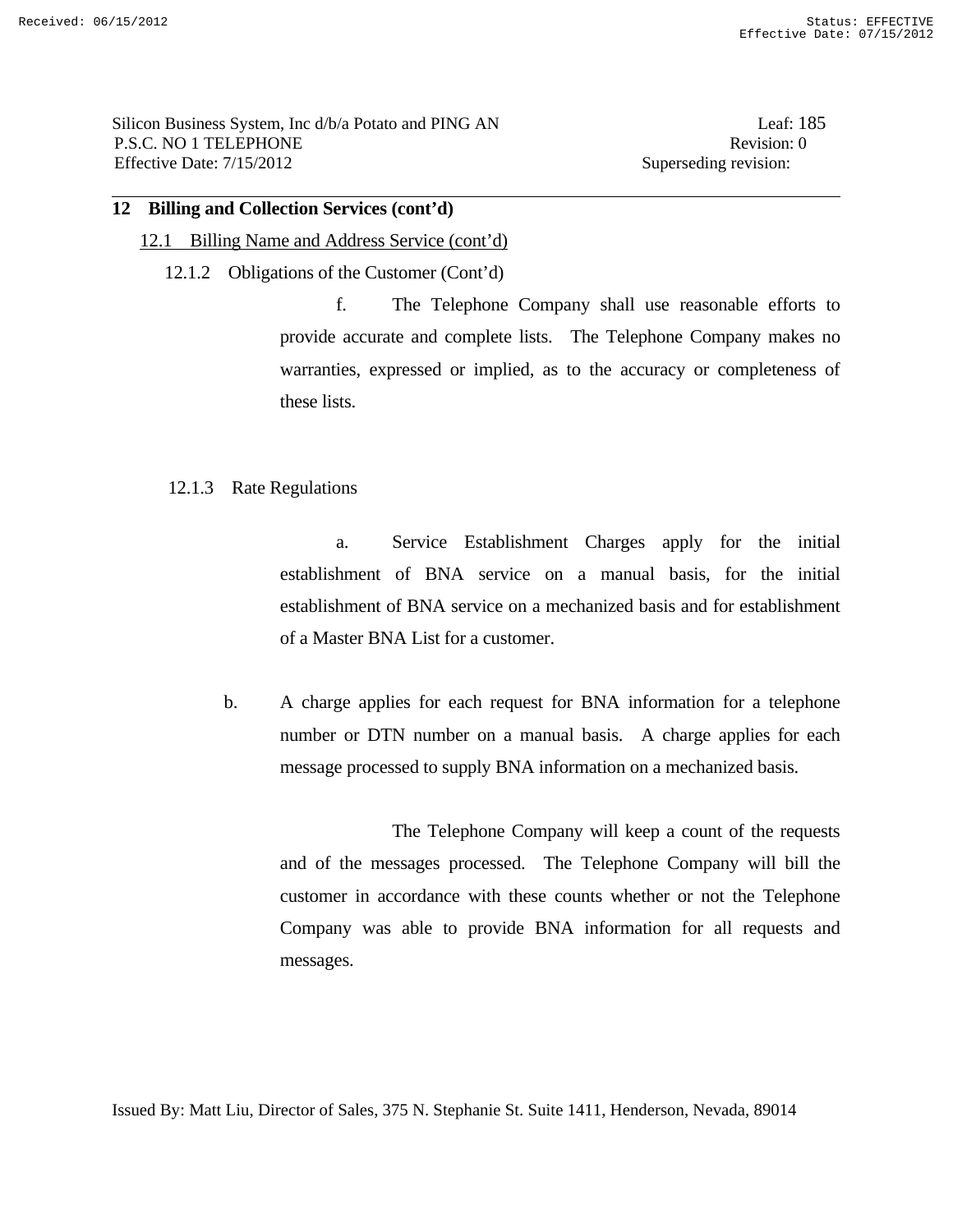Silicon Business System, Inc d/b/a Potato and PING AN Leaf: 186 P.S.C. NO 1 TELEPHONE Revision: 0 Effective Date: 7/15/2012 Superseding revision:

### **12 Billing and Collection Services (cont'd)**

#### 12.1 Billing Name and Address Service (cont'd)

12.1.3 Rate Regulations (cont'd)

 c. Where the recorded message detail is sufficient to determine a message is an intrastate message, the rates set forth in the rate section, following, apply to each such message.

 Usage for which the recorded message detail is insufficient to determine jurisdiction will be prorated by the Telephone Company between interstate and intrastate.

 The percentages provided in the reports as set forth in 12.1.2(E) preceding will serve as the basis for prorating the charges. The intrastate charges are determined as follows: for usage sensitive (i.e. requests or messages processed) chargeable rate elements, multiply the intrastate percent times actual use times the stated tariff rate.

- d. When a customer cancels an order for BNA Service after the order date, the Service Establishment Charge applies.
- e. Rates: Service Establishment Charge  $$50$

Query Charge per Telephone Number \$.50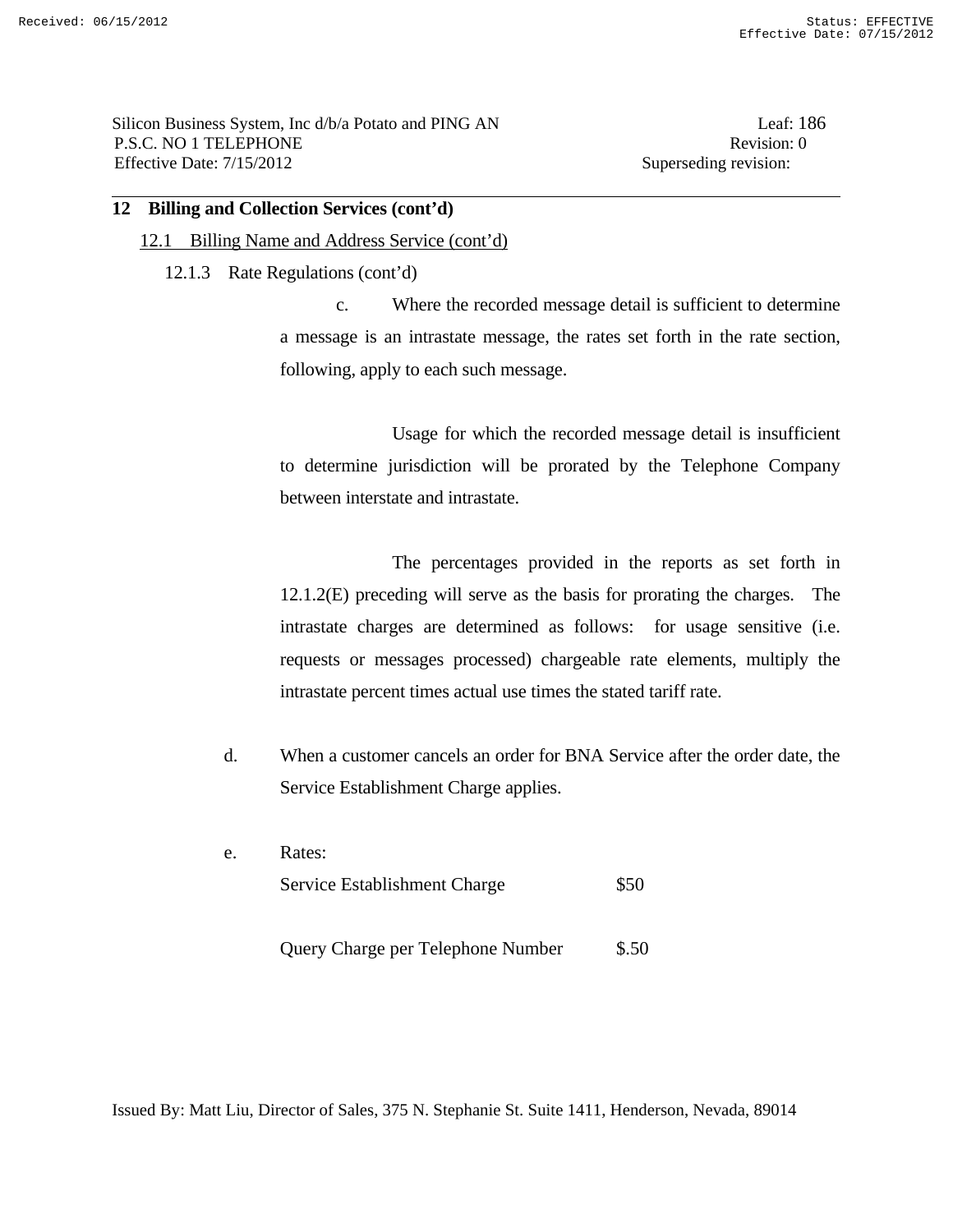# **13 Explanation of Terms**

# **AGENCY**

For 911 or E911 service, the government agency(s) designated as having responsibility for the control and staffing of the emergency report center.

# ALTERNATE ROUTING ("AR")

Allows E911 calls to be routed to a designated alternate location if (1) all E911 exchange lines to the primary PSAP (see definition of PSAP below) are busy, or (2) the primary PSAP closes down for a period (night service).

# ANALOG

A transmission method employing a continuous (rather than a pulsed or digital) electrical signal that varies in amplitude or frequency in response to changes of sound, light, position, etc., impressed on a transducer in the sending device.

# APARTMENTS

A building or group of buildings used primarily to provide complete residential apartments but not lodging on a day-to-day basis.

# ASCII

American Standard Code for Information Interchange. An eight-level code for data transfer adopted by the American Standards Association.

# **ASYNCHRONOUS**

Issued By: Matt Liu, Director of Sales, 375 N. Stephanie St. Suite 1411, Henderson, Nevada, 89014 Transmission in which each information character is individually synchronized usually by the use of start-stop elements. The gap between each character is not of a fixed length.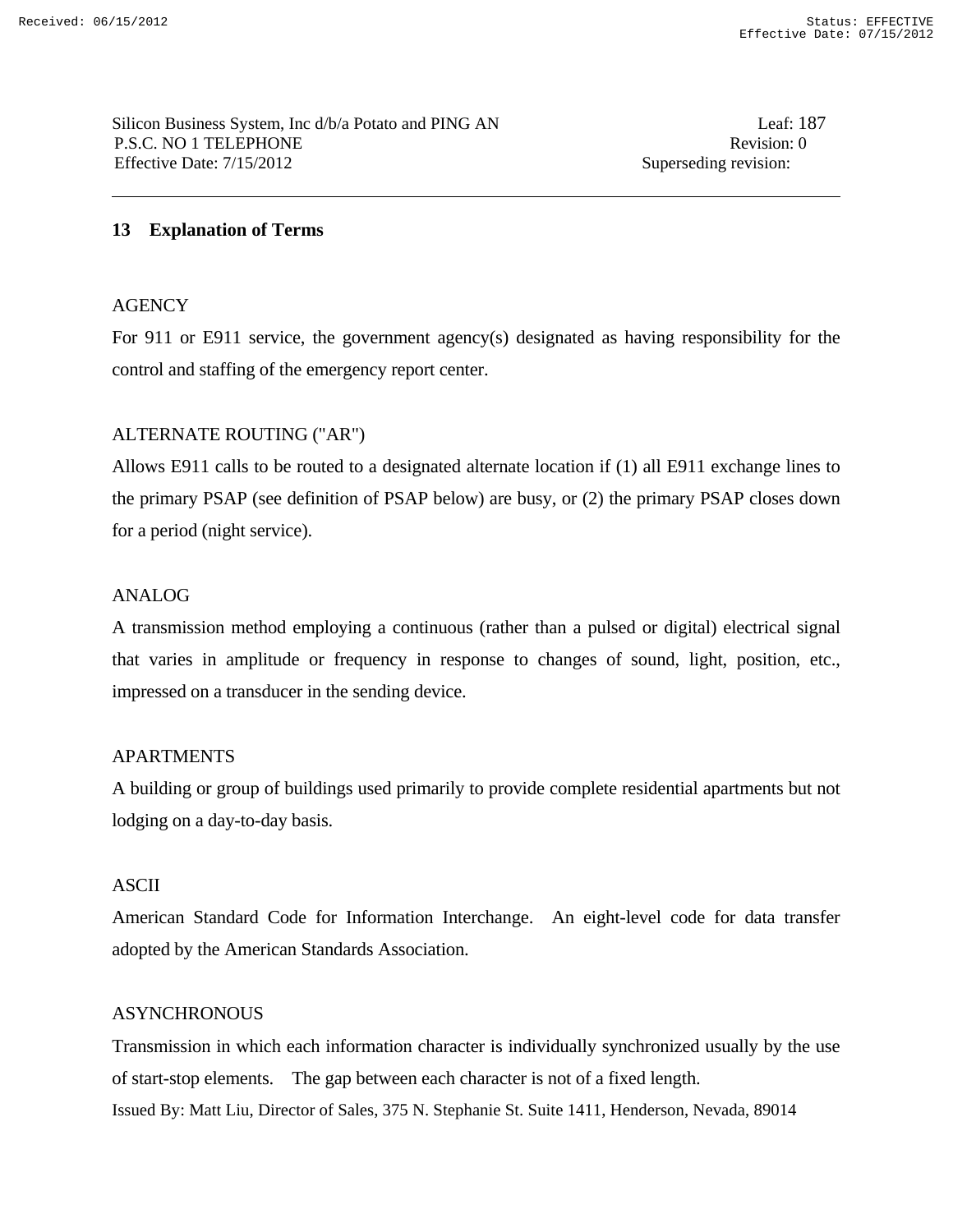Silicon Business System, Inc d/b/a Potato and PING AN Leaf: 188 P.S.C. NO 1 TELEPHONE Revision: 0 Effective Date: 7/15/2012 Superseding revision:

# **12 Explanation of Terms (cont'd)**

### AUTHORIZED USER

A person, corporation or other entity who is authorized by the Company's customer to utilize service provided by the Company to the customer. The customer is responsible for all charges incurred by an Authorized User

# ATTENDANT

An operator of a PBX console or telephone switchboard.

# AUTOMATIC LOCATION IDENTIFICATION ("ALI")

The name and address associated with the calling party's telephone number (identified by ANI as defined below) is forwarded to the PSAP for display. Additional telephones with the same number as the calling party's (secondary locations, off premises, etc.) will be identified with the address of the telephone number at the main location.

# AUTOMATIC NUMBER IDENTIFICATION ("ANI")

A system whereby the calling party's telephone number is identified and sent forward with the call record for routing and billing purposes. E911 Service makes use of this system.

#### **BIT**

The smallest unit of information in the binary system of notation.

#### BUILDING

A structure enclosed within exterior walls or fire walls, built, erected and framed of component structural parts and designed for permanent occupancy.

#### **12 Explanation of Terms (cont'd)**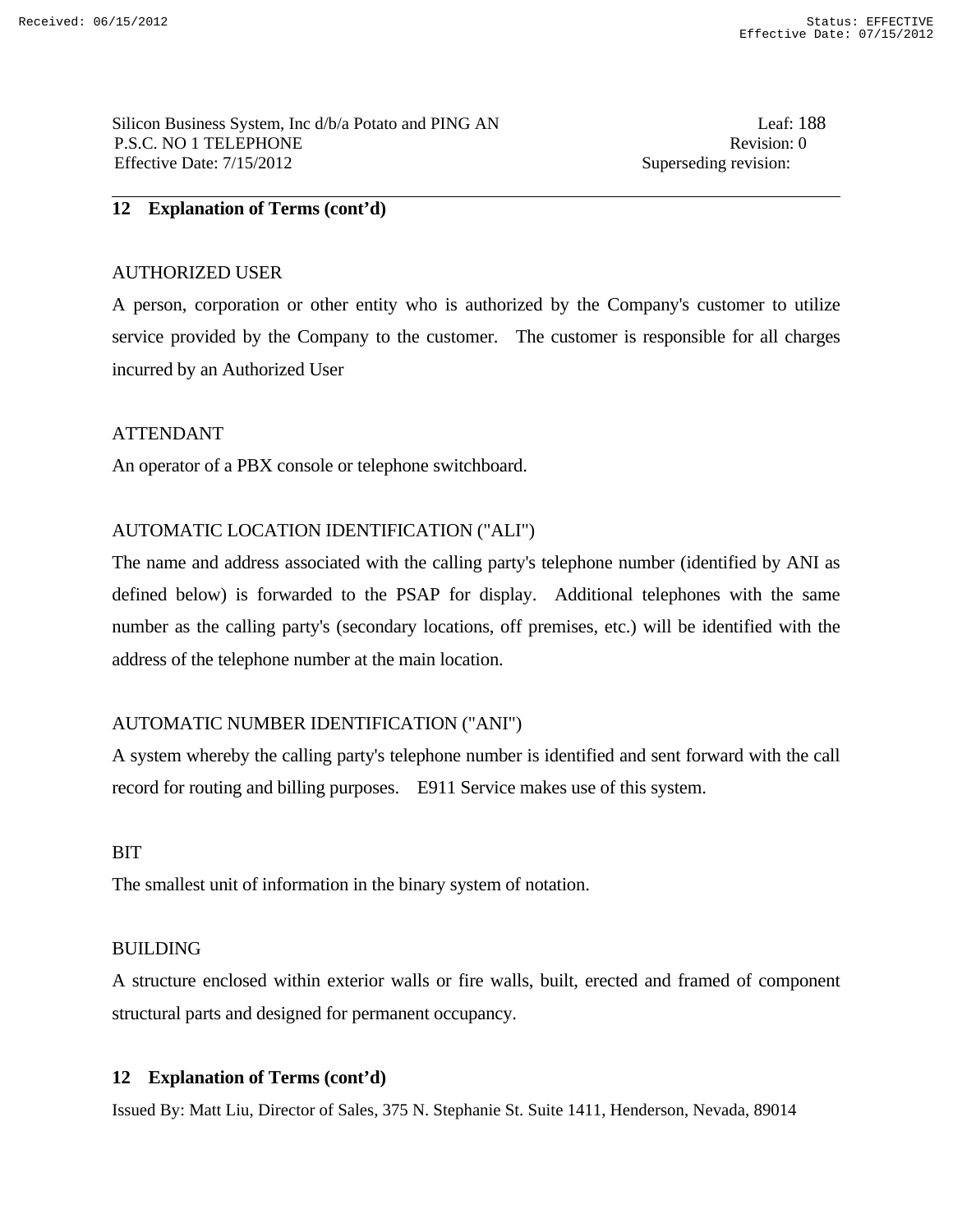Silicon Business System, Inc d/b/a Potato and PING AN Leaf: 189 P.S.C. NO 1 TELEPHONE Revision: 0 Effective Date: 7/15/2012 Superseding revision:

# CALL INITIATION

The point in time when the exchange network facility are initially allocated for the establishment of a specific call.

# CALL TERMINATION

The point in time when the exchange network facility allocated to a specific call is released for reuse by the network.

# CENTRAL OFFICE

An operating office of the Company where connections are made between telephone exchange lines.

# CENTRAL OFFICE LINE

A line providing direct or indirect access from a telephone or switchboard to a central office. Central office lines subject to PBX rate treatment are referred to as central office trunks.

# CHANNEL

A point-to-point bi-directional path for digital transmission. A channel may be furnished in such a manner as the Company may elect, whether by wire, fiber optics, radio or a combination thereof and whether or not by means of single physical facility or route. One 1.544 Mbps Service is equivalent to 24 channels.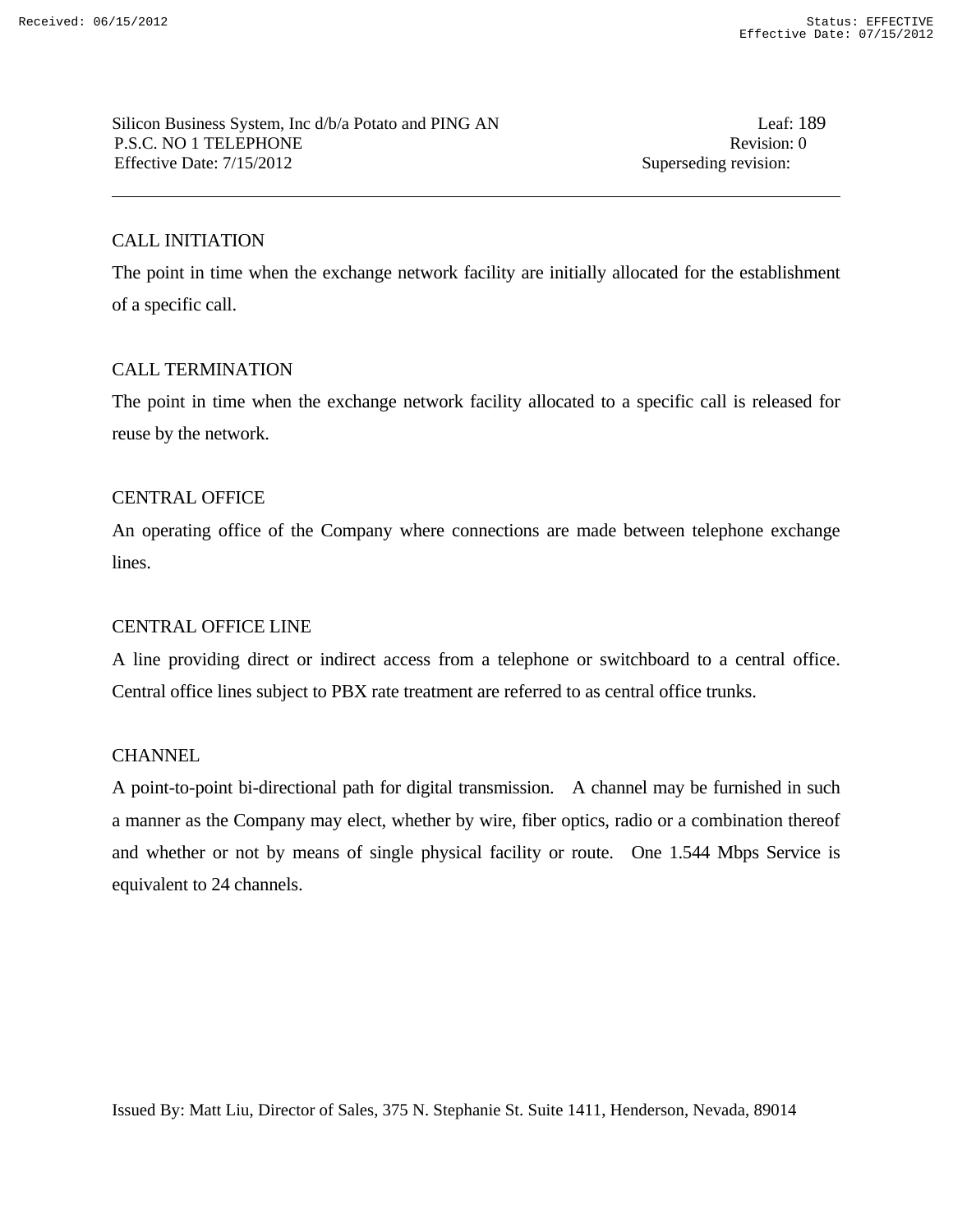### CHANNEL CONVERSION

The termination of 1.544. Mbps Service at a customer's location with conversion of the digital signal to 24 analog voice grade circuits. Channel Conversion can be furnished by the customer.

# CHANNEL SERVICE UNIT ("CSU")

The equipment located at the customer's premises which terminates each 1.544 Mbps Digital Loop and performs such functions as proper termination of facilities, regeneration of signals, recognition and correction of signal format errors and provides remote loop-back capability.

#### COLLEGE

An establishment for higher education authorized to confer degrees where lodging for the students is maintained on the premises.

#### COMMUNICATIONS SYSTEMS

Channels and other facilities which are capable of two-way communications between subscriber provided terminal equipment or Telephone Company stations, even when not connected to exchange and message toll communications service.

#### **COMPANY**

Silicon Business System, Inc d/b/a Potato and PIN AN, unless otherwise clearly indicated from the context.

#### **COMMISSION**

The New York State Public Service Commission.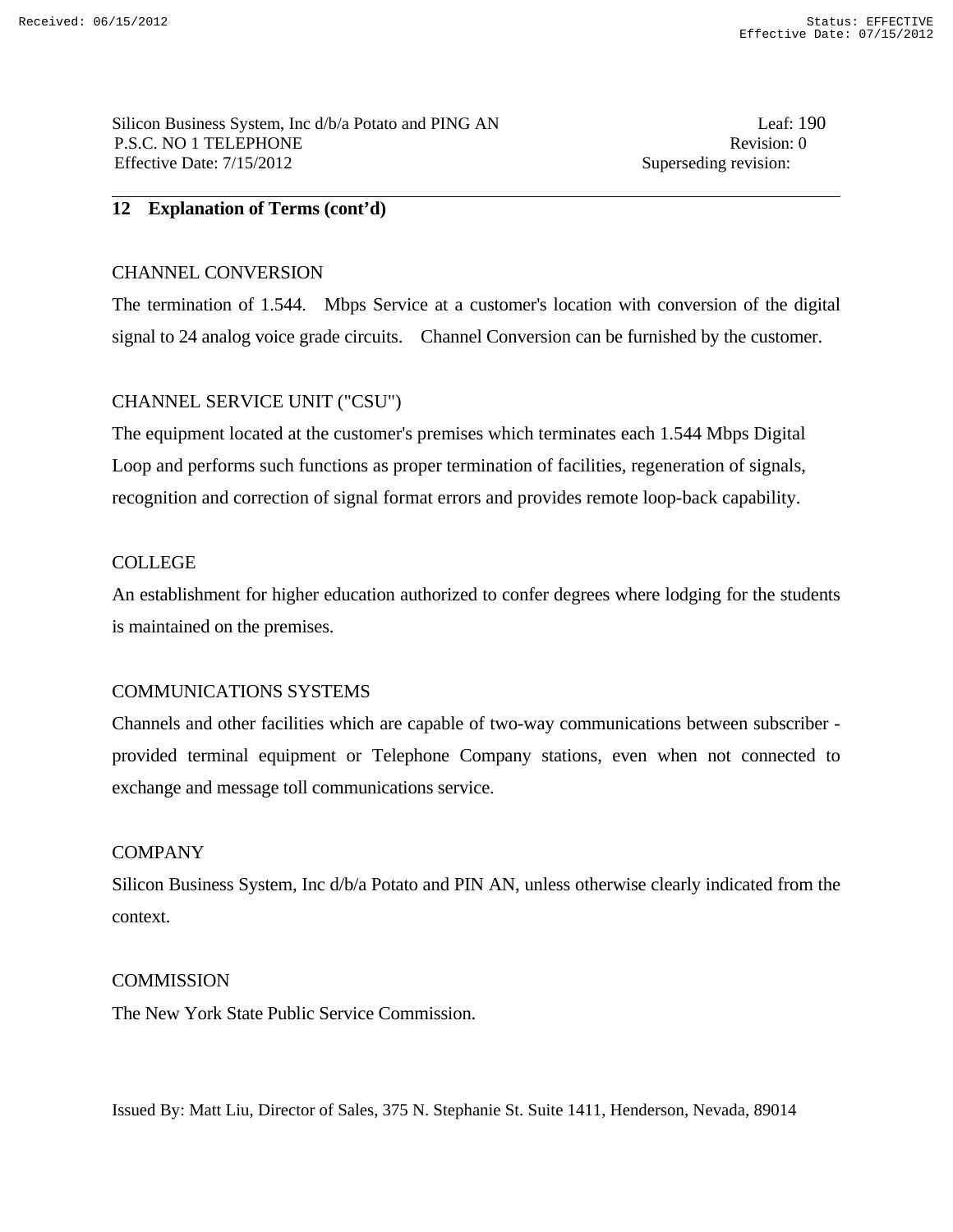### **CUSTOMER**

The person, firm, corporation, or other entity which orders service pursuant to this Tariff and utilizes service provided under Tariff by the Company. A customer is responsible for the payment of charges and for compliance with all terms of the Company's Tariff.

# CUSTOMER PREMISES EQUIPMENT (CPE)

Equipment provided by the customer for use with the Company's services. CPE can include a station set, facsimile machine, key system, PBX, or other communication system.

# DEFAULT ROUTING ("DR")

When an incoming E911 call cannot be selectively routed due to an ANI failure, garbled digits or other causes, such incoming calls are routed from the E911 Control Office to a default PSAP. Each incoming E911 facility group to the Control Office is assigned to a designated default PSAP.

# DEMARCATION POINT

The physical dividing point between the Company's network and the customer.

# DIAL PULSE ("DP")

The pulse type employed by a rotary dial station set.

# DIRECT INWARD DIAL ("DID")

A service attribute that routes incoming calls directly to stations, by-passing a central answer point.

# DIRECT OUTWARD DIAL ("DOD")

A service attribute that allows individual station users to access and dial outside numbers directly.

# **12 Explanation of Terms (cont'd)**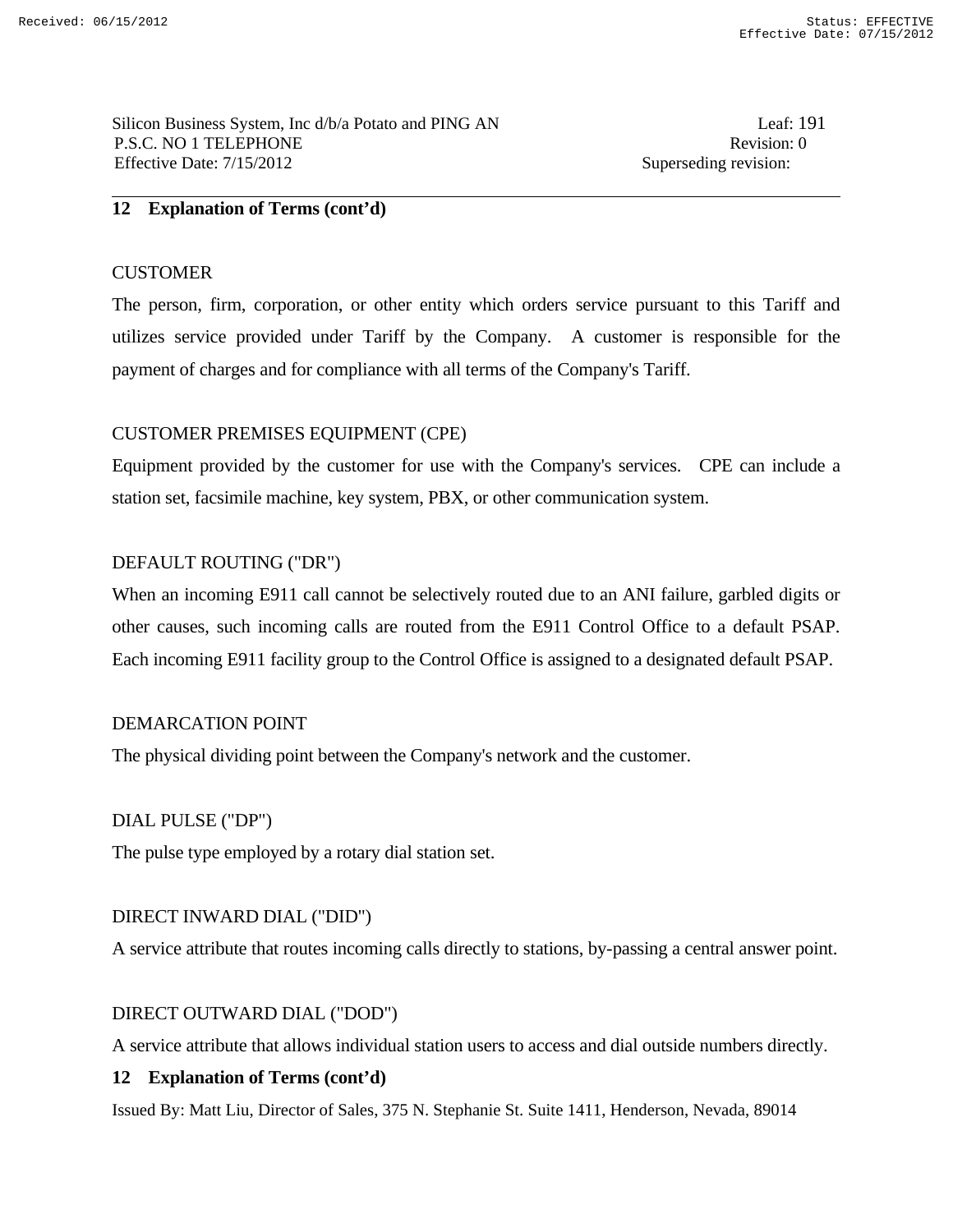Silicon Business System, Inc d/b/a Potato and PING AN Leaf: 192 P.S.C. NO 1 TELEPHONE Revision: 0 Effective Date: 7/15/2012 Superseding revision:

# DIGITAL

A method of storing, processing and transmitting information through the use of distinct electronic or optical pulses that represent the binary digits (bits) 0 and 1. Digital transmission/switching technologies employ a sequence of discrete, individually distinct pulses to represent information, as opposed to the continuously variable signal of analog technologies.

# DUAL TONE MULTI-FREQUENCY ("DTMF")

The pulse type employed by tone dial station sets. (Touch tone)

# EMERGENCY SERVICE NUMBER ("ESN")

A unique code, assigned by the Company, used to define specific combinations of police, fire and/or ambulance jurisdictions, or any other authorized agency, which are designated by the customer.

# E911 SERVICE AREA

The geographic area in which the government agency will respond to all E911 calls and dispatch appropriate emergency assistance.

# E911 CUSTOMER

A governmental agency that is the customer of record and is responsible for all negotiations, operations and payment of bills in connection with the provision of E911 service.

# ERROR

A discrepancy or unintentional deviation by the Company from what is correct or true. An "error", can also be an omission in records.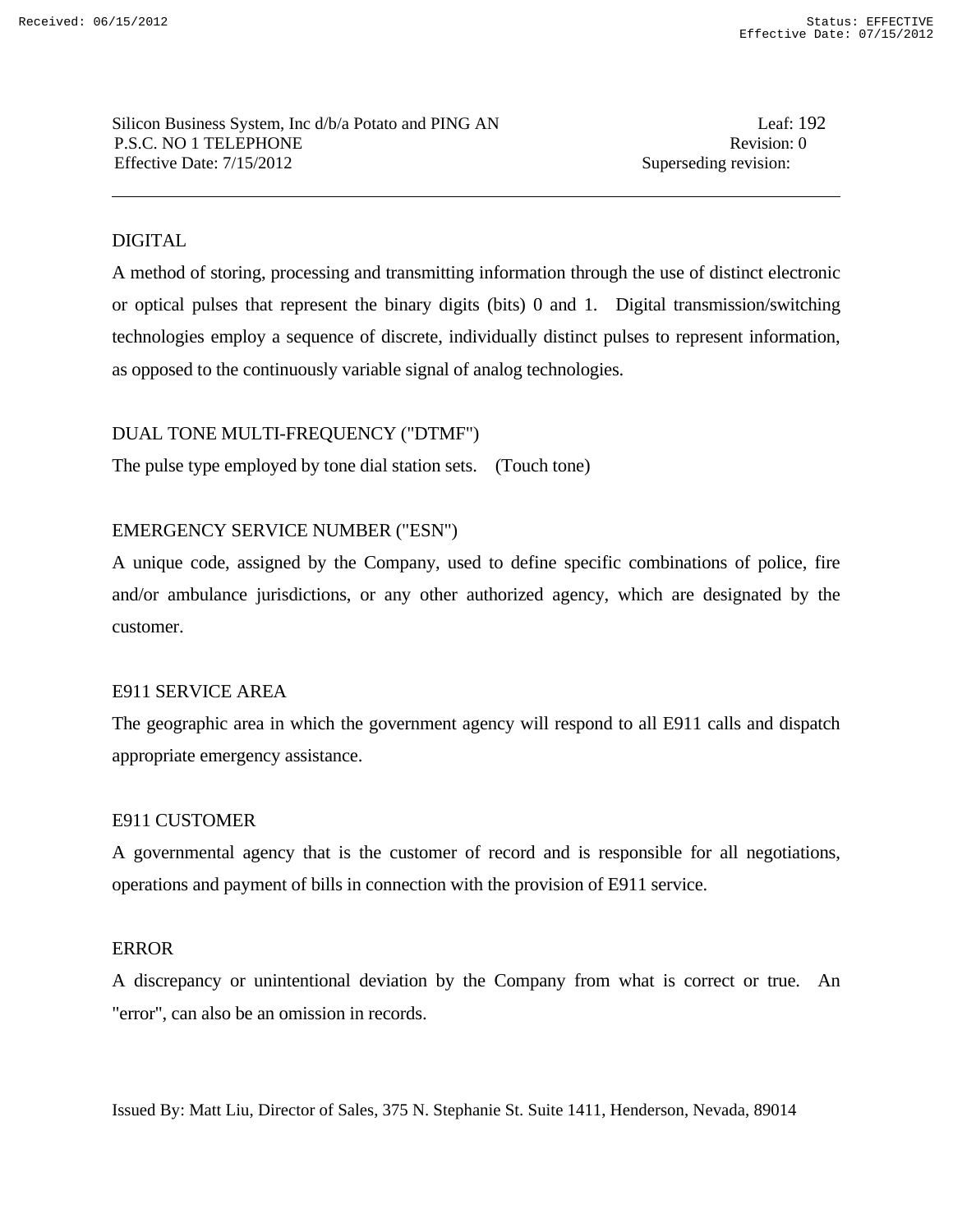### **EXCHANGE**

An area, consisting of one or more central office districts, within which a call between any two points is a local call.

### EXCHANGE ACCESS LINE

A central office line furnished for direct or indirect access to the exchange system.

### EXCHANGE SERVICE

The provision to the subscriber of access to the exchange system for the purpose of sending and receiving calls. This access is achieved through the provision of a central office line (exchange access line) between the central office and the subscriber's premises.

# FINAL ACCOUNT

A customer whose service has been disconnected who has outstanding charges still owed to the Company.

# FLAT RATE SERVICE

The type of exchange service provided at a monthly rate with an unlimited number of calls within a specified primary calling area.

#### GROUND START

Describes the signaling method between the PBX/key system interface and the Company's switch. It is the signal requesting service.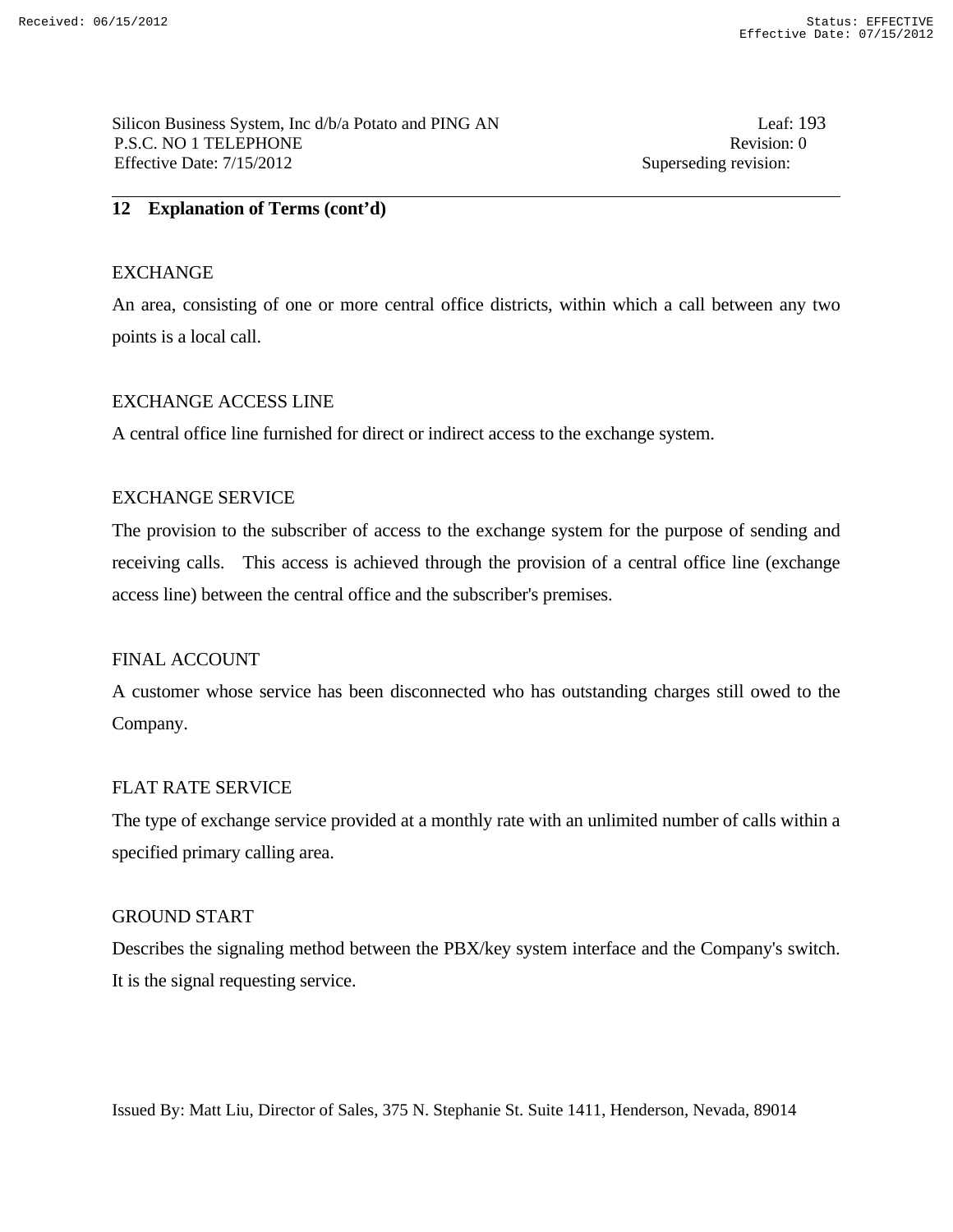#### HANDICAPPED PERSON

A person who is legally blind, visually handicapped or physically handicapped, under the following definitions from the Federal Register (Vol. 35 #126 dated June 30, 1970).

Legally Blind - a person whose visual acuity is 20/200 or less in the better eye with correcting glasses, or whose widest diameter of visual field subtends an angular distance no greater than 20 degrees.

Visually Handicapped - a person whose visual disability, with correction and regardless of optical measurement with respect to legal blindness, are certified as unable to read normal printed material.

Physically Handicapped - a person who is certified by competent authority as unable to read or use ordinary printed materials as a result of physical limitation, or a person whose disabling condition causes difficulty with hand and finger coordination and use of a coin telephone.

The term "Handicapped Person", when used in connection with a person having a speech or hearing impairment which requires that they communicate over telephone facilities by means other than voice is defined below:

Hearing - a person with binaural hearing impairment of 60% or higher on the basis of the procedure developed by the American Academy of Otolaryngology (A.A.0.) as set forth in "Guide for Conservation of Hearing in Noise" 38-43, A.A.0., 1973; "guides to the Evaluation of Permanent Impairment" 103-107, American Medical Association, 1971.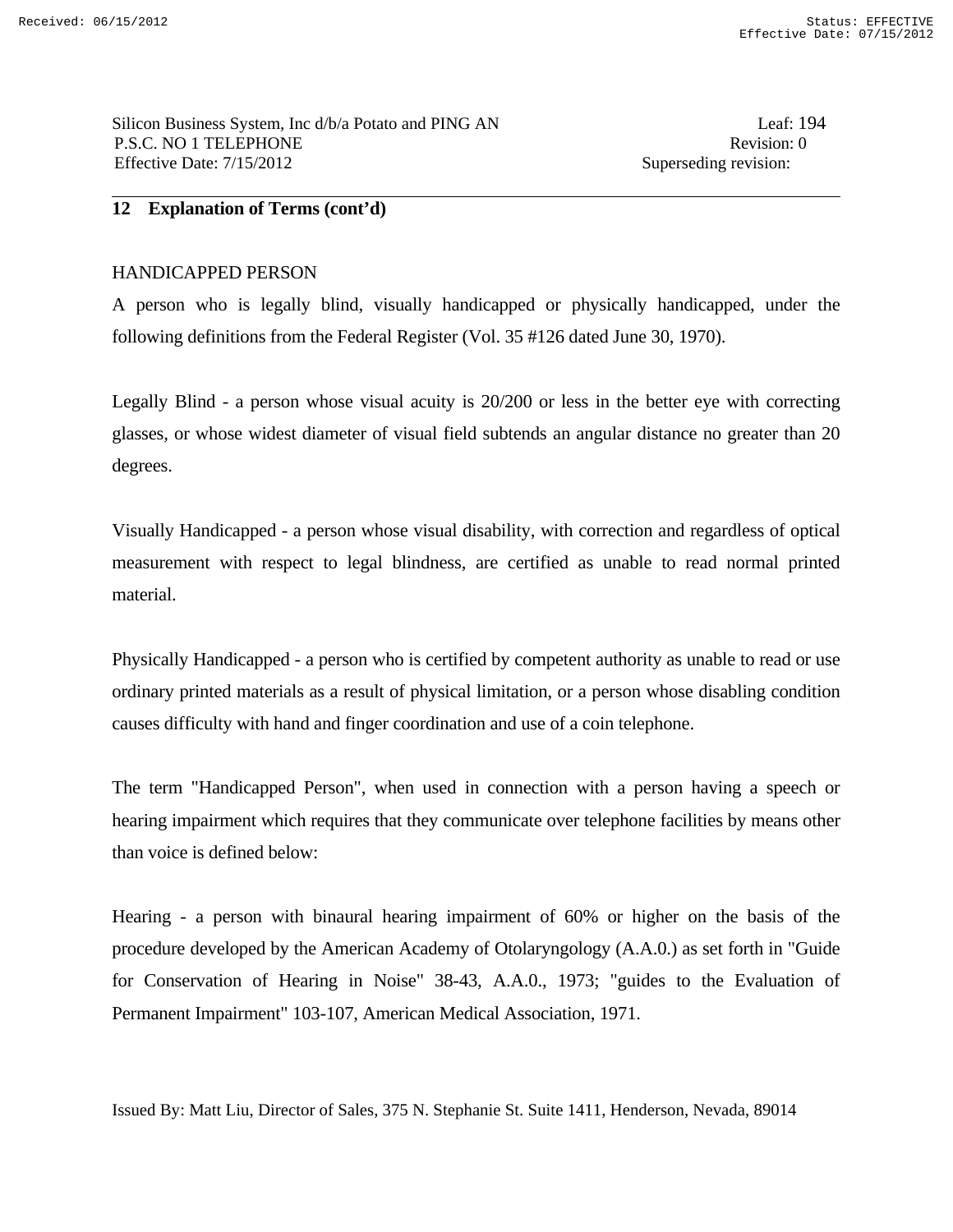Silicon Business System, Inc d/b/a Potato and PING AN Leaf: 195 P.S.C. NO 1 TELEPHONE Revision: 0 Effective Date: 7/15/2012 Superseding revision:

# **12 Explanation of Terms (cont'd)**

### HANDICAPPED PERSON (cont'd)

Speech - a person with 65% or higher of impairment on the basis of the procedure recommended by the American Medical Association's Committee on Rating of Mental and Physical Impairment to evaluate speech impairment as to three categories: audibility, intelligibility and functional efficiency, as set forth in "Guides to the Evaluation of Permanent Impairment" 109-III, American Medical Association, 1971.

### HOSPITAL

An establishment for treatment of human patients by members of the medical profession where lodging for the patients is maintained on the premises.

#### **HOTEL**

An establishment offering lodging with or without meals to the general public on a day-to-day basis.

#### INCOMING SERVICE GROUP

Two or more central office lines arranged so that a call to the First line is completed to a succeeding line in the group when the first line is in use.

#### INTERFACE

That point on the premises of the subscriber at which provision is made for connection of facilities provided by someone other than the Company to facilities provided by the Company.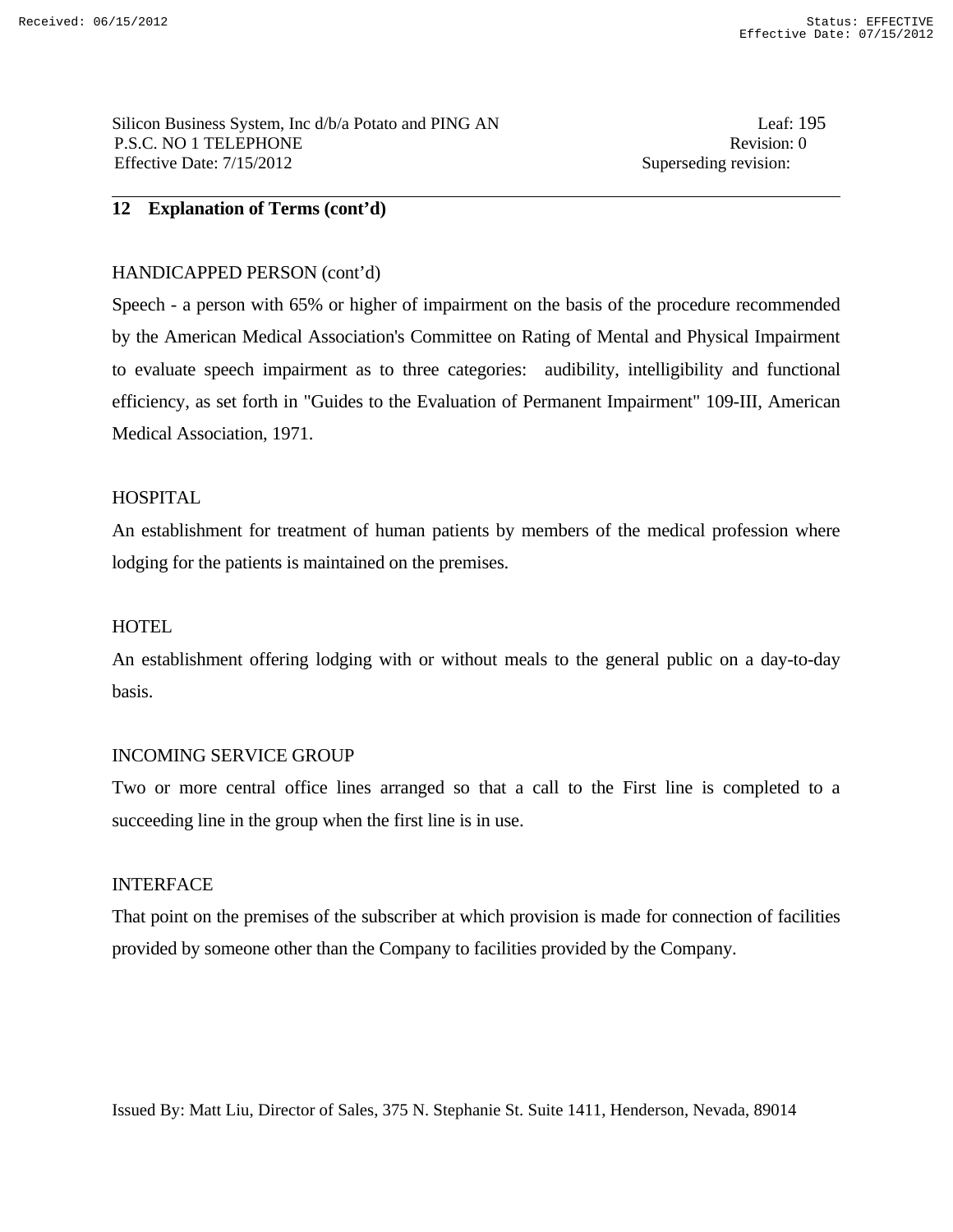Silicon Business System, Inc d/b/a Potato and PING AN Leaf: 196 P.S.C. NO 1 TELEPHONE Revision: 0 Effective Date: 7/15/2012 Superseding revision:

# **12 Explanation of Terms (cont'd)**

### INTEROFFICE MILEAGE

The segment of a line which extends between the central offices serving the originating and terminating points.

### INTERRUPTION

The inability to complete calls, either incoming or outgoing or both, due to Company facilities malfunction or human errors.

### JOINT USER

A person, firm, or corporation which uses the telephone service of a subscriber as provided in Section 1 of the Tariff.

### KILOBIT

One thousand bits.

# LATA

Local Access and Transport Area. The area within which the Company provides local and long distance ("intraLATA") service. for call to numbers outside this area ("interLATA") service is provided by long distance companies.

#### LINK

The physical facility from the network interface on an end-user's or carrier's premises to the point of interconnection on the main distribution frame of the Company's central office.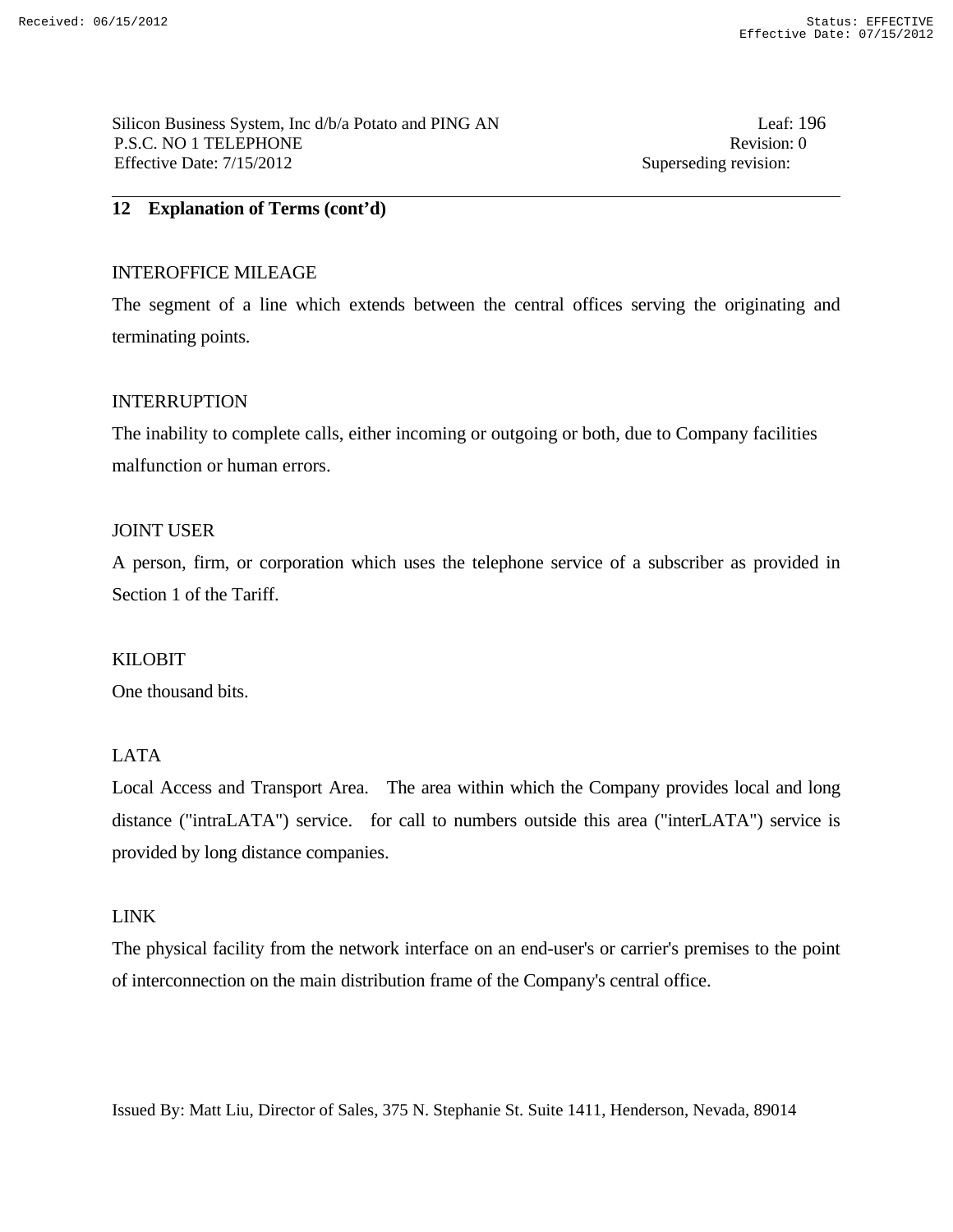Silicon Business System, Inc d/b/a Potato and PING AN Leaf: 197 P.S.C. NO 1 TELEPHONE Revision: 0 Effective Date: 7/15/2012 Superseding revision:

# **12 Explanation of Terms (cont'd)**

### LEASED CHANNEL

A non-switched electrical path used for connection of equipment furnished by the subscriber to equipment furnished by the subscriber or the Company for a specific purpose.

# LOCAL CALL

A call which, if placed by a customer over the facilities of the Company, is not rated as a toll call.

# LOCAL CALLING AREA

The area, consisting of one or more central office districts, within which a subscriber for exchange service may make telephone calls without a toll charge.

# LOCAL SERVICE

Telephone exchange service within a local calling area.

# LOOP START

Describes the signaling between the terminal equipment or PBX/key system interface and the Company's switch. It is the signal requesting service.

### LOOPS

Segments of a line which extend from the serving central office to the originating and to the terminating point.

### MEGABIT

One million bits.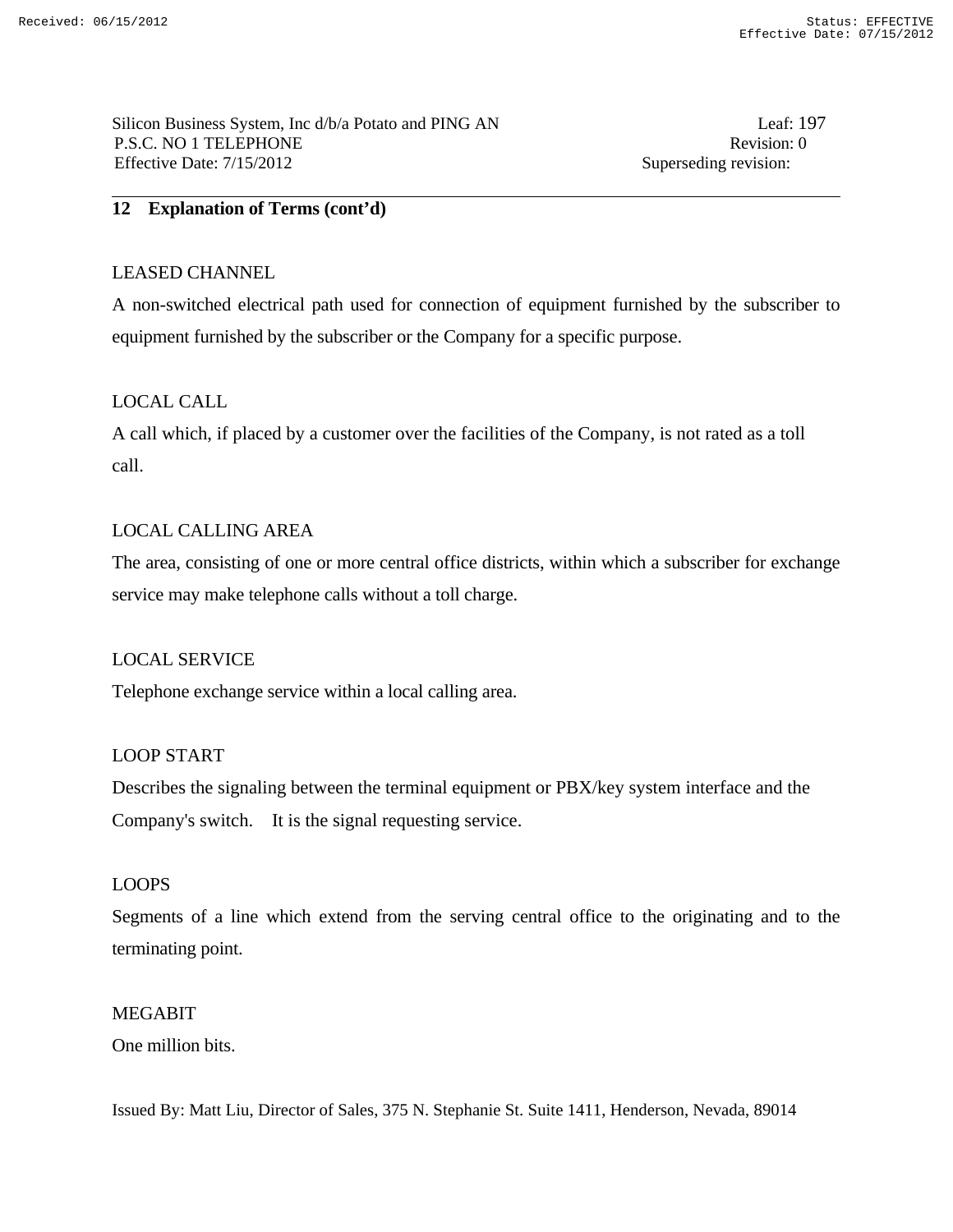### MESSAGE RATE SERVICE

A type of exchange service provided at a monthly rate with an additional charge for local calling based on the usage of the local network. One completed call is equal to one message.

### **MOVE**

The disconnection of existing equipment at one location and reconnection of the same equipment at a new location in the same building or in a different building on the same premises.

# MULTI-FREQUENCY ("MF")

An inter-machine pulse-type used for signaling between telephone company switches, or between telephone company switches and PBX/key systems.

### MULTILINE HUNT

A method of call signaling by which a call placed to one number is subsequently routed to one or more alternative numbers when the called number is busy.

#### NETWORK CONTROL SIGNALING

The transmission of signals used in the telecommunications system which perform functions such as supervision (control, status and charging signals), address signaling (e.g. dialing), calling and called number identification, audible tone signals (call progress signals indicating re-order or busy conditions, alerting) to control the operation of switching machines in the telecommunications system.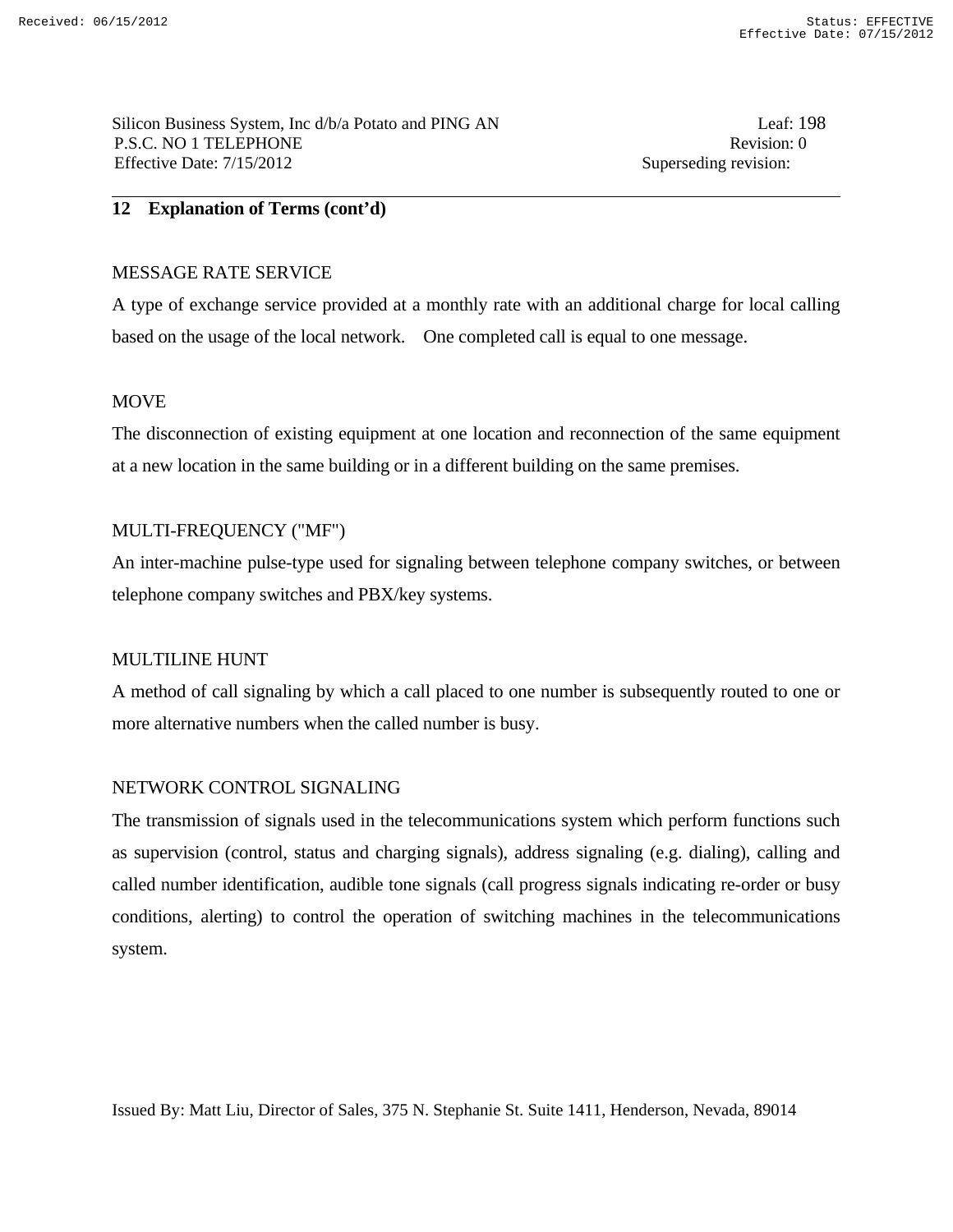Silicon Business System, Inc d/b/a Potato and PING AN Leaf: 199 P.S.C. NO 1 TELEPHONE Revision: 0 Effective Date: 7/15/2012 Superseding revision:

# **12 Explanation of Terms (cont'd)**

### NETWORK CONTROL SIGNALING UNIT

The terminal equipment furnished, installed and maintained by the Telephone Company for the provision of network control signaling.

### NODE

The location to which digital channels are routed and where access is provided to such lines and associated equipment for testing.

### PBX

A private branch exchange.

### PORT

A connection to the switching network with one or more voice grade communications channels, each with a unique network address (telephone number) dedicated to the customer. A port connects a link to the public switched network.

#### **PREMISES**

The space occupied by a customer or authorized user in a building or buildings or contiguous property not separated by a public right of way.

# PRIVATE BRANCH EXCHANGE SERVICE

Service providing facilities for connecting central office trunks and tie lines to PBX stations, and for interconnecting PBX station lines by means of a switchboard or dial apparatus.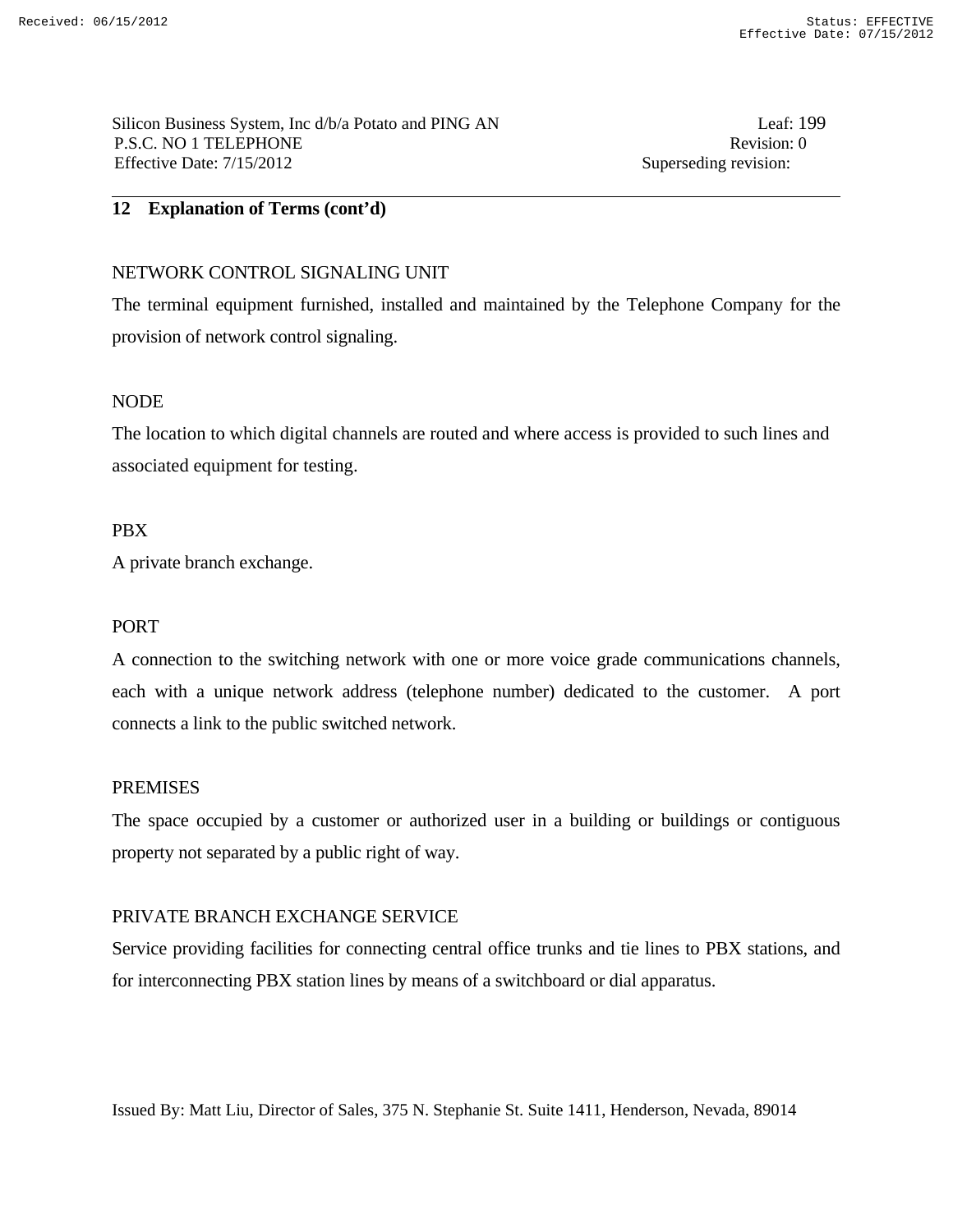### PUBLIC ACCESS LINE SERVICE

Service providing facilities for a customer owned coin operated telephone ("COCOT").

### PUBLIC SAFETY ANSWERING POINT ("PSAP")

An answering location for E911 calls originating in a given area. A PSAP may be designated as primary or secondary, which refers to the order in which calls are directed for answering. Primary PSAPs respond first; secondary PSAPs receive calls on a transfer basis only and generally serve as a centralized answering location for a particular type of emergency call.

#### RATE CENTER

A geographic reference point with specific coordinates on a map used for determining mileage when calculating charges.

#### REFERRAL PERIOD

The time frame during which calls to a number which has been changed will be sent to a recording which will inform the caller of the new number.

#### RESALE of SERVICE

The subscription to communications service and facilities by one entity and the reoffering of communications service to others (with or without `adding value') for profit.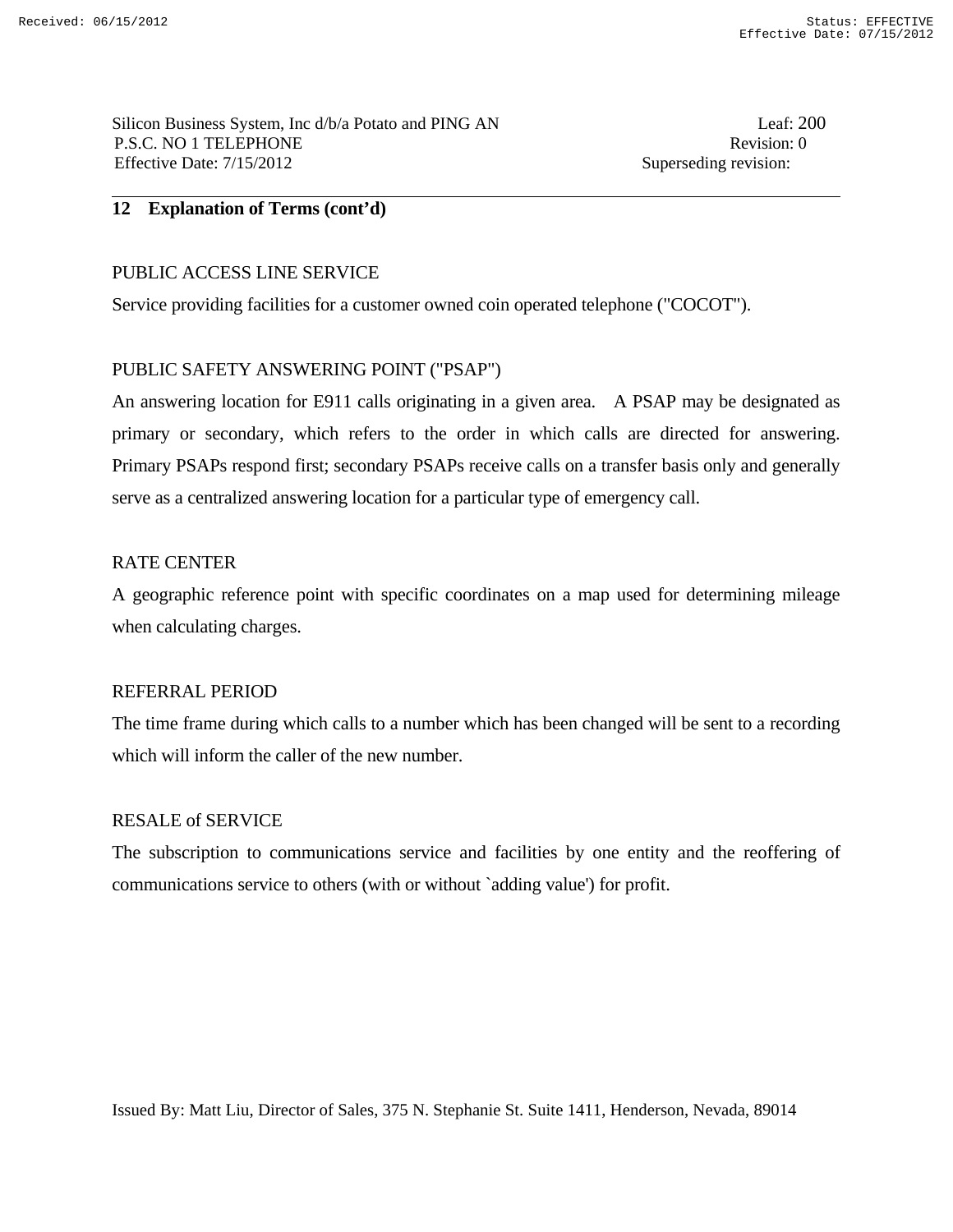Silicon Business System, Inc d/b/a Potato and PING AN Leaf: 201 P.S.C. NO 1 TELEPHONE Revision: 0 Effective Date: 7/15/2012 Superseding revision:

# **12 Explanation of Terms (cont'd)**

### SAME PREMISES

All space in the same building in which one subscriber has the right of occupancy, and all space in different buildings on contiguous property when occupied solely by the same subscriber. Foyers, hallways and other space for the common use of all occupants of a building are considered the premises of the operator of the building.

### SELECTIVE ROUTING ("SR")

A feature that routes an E911 call from a Central Office to the designated primary PSAP based upon the identified number of the calling party.

### SERVING CENTRAL OFFICE

The central office from which local service is furnished.

### SHARING

An arrangement in which several users collectively use communications service and facilities provided by a carrier, with each user paying a pro-rata share of the communication related costs.

#### **STATION**

Each telephone on a line and where no telephone associated with the line is provided on the same premises and in the same building, the first termination in station key equipment or a jack for use with a portable telephone.

#### **SUSPENSION**

Suspension of service for nonpayment is interruption of outgoing service only. Suspension of service at the subscriber's request is interruption of both incoming and outgoing service.

# **12 Explanation of Terms (cont'd)**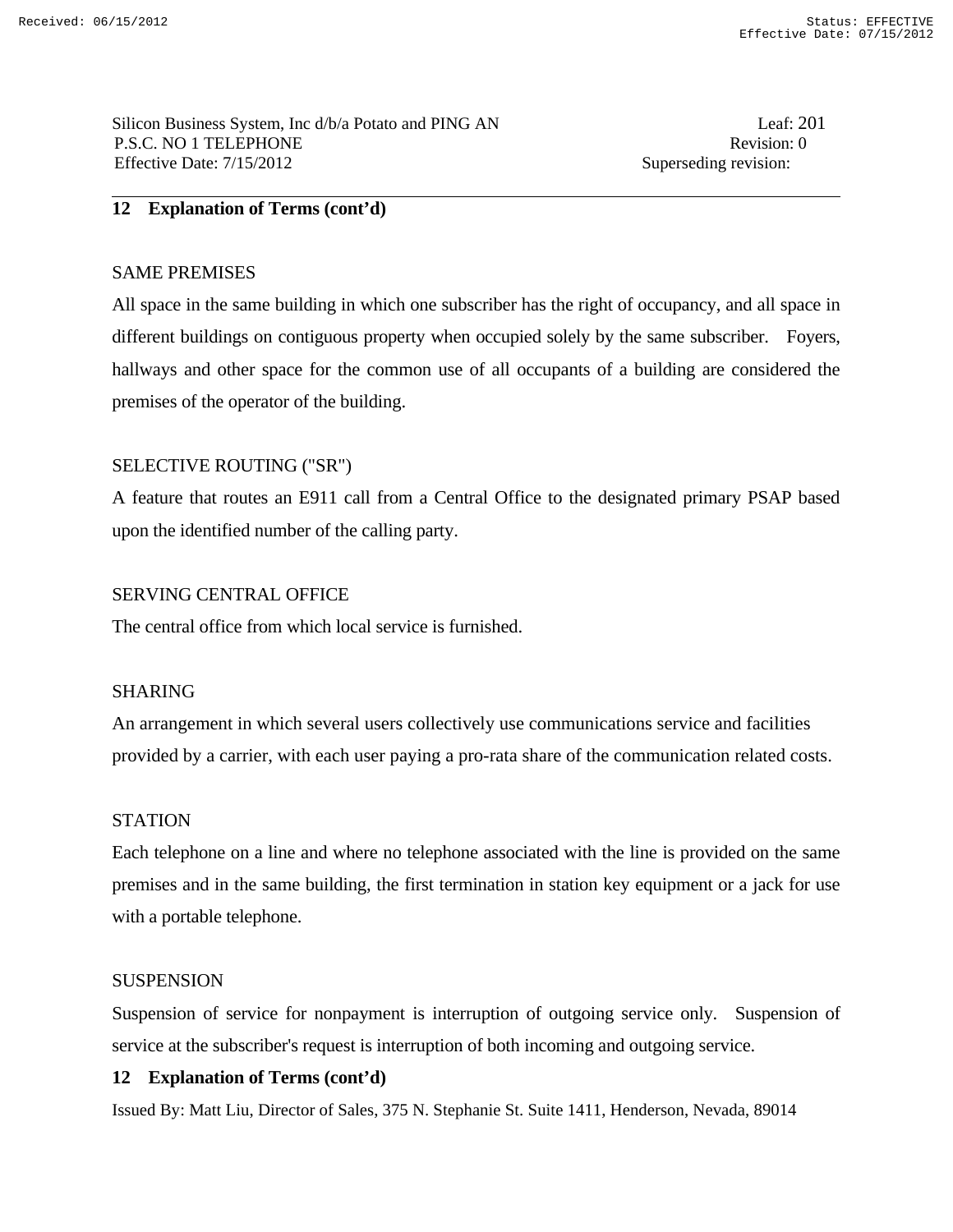Silicon Business System, Inc d/b/a Potato and PING AN Leaf: 202 P.S.C. NO 1 TELEPHONE Revision: 0 Effective Date: 7/15/2012 Superseding revision:

### **SYNCHRONOUS**

Transmission in which there is a constant time interval between bits, characters or events.

### T-1 SYSTEM

A type of digital carrier system transmitting voice or data at 1.544 Mbps. A T- 1 carrier can handle up to 24 multiplexed 64 Kbps digital voice/data channels. A T-1 carrier system can use metallic cable, microwave radio or optical fiber as transmission media.

### TELEPHONE CALL

A voice connection between two or more telephone stations through the public switched exchange system.

### TELEPHONE GRADE LINES

Lines furnished for voice transmission or for certain signaling purposes.

# TERMINATION of SERVICE

Discontinuance of both incoming and outgoing service.

#### TIE LINE

A dedicated line connecting two switchboards or dial systems.

#### TOLL CALL

Any call extending beyond the local exchange of the originating caller which is rated on a toll schedule by the Company.

# **12 Explanation of Terms (cont'd)**